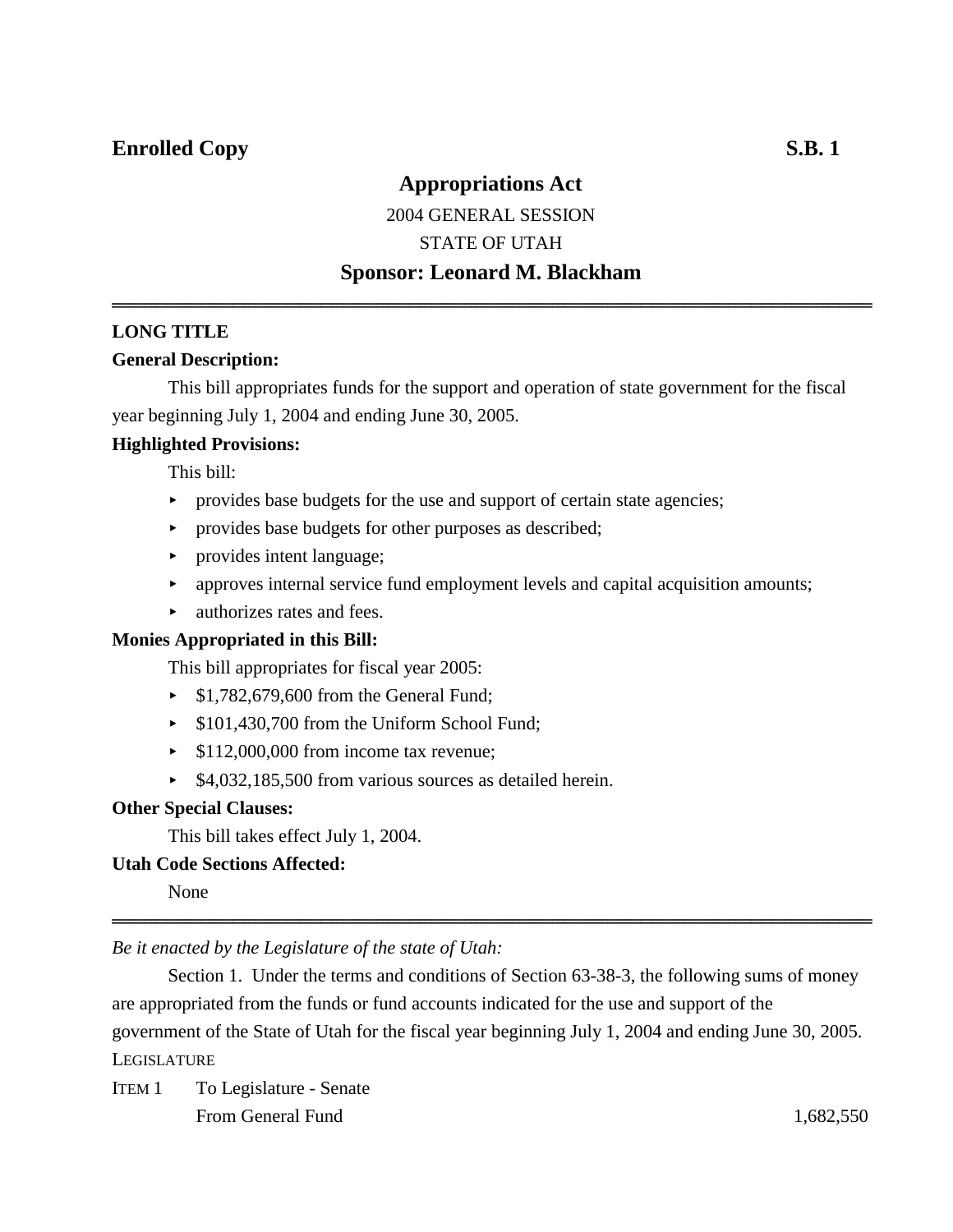| <b>S.B.1</b>      |                                                            | <b>Enrolled Copy</b> |            |
|-------------------|------------------------------------------------------------|----------------------|------------|
|                   | From General Fund, One-time                                |                      | 3,100      |
|                   | From Beginning Nonlapsing Appropriation Balances           |                      | 925,300    |
|                   | From Closing Nonlapsing Appropriation Balances             |                      | (925,300)  |
|                   | <b>Schedule of Programs:</b>                               |                      |            |
|                   | Administration                                             | 1,623,050            |            |
|                   | Dues to National Conference of State Legislatures          | 35,300               |            |
|                   | Dues to Council of State Governments                       | 27,300               |            |
| ITEM <sub>2</sub> | To Legislature - House of Representatives                  |                      |            |
|                   | From General Fund                                          |                      | 3,077,250  |
|                   | From General Fund, One-time                                |                      | 3,100      |
|                   | From Beginning Nonlapsing Appropriation Balances           |                      | 86,000     |
|                   | From Closing Nonlapsing Appropriation Balances             |                      | (86,000)   |
|                   | <b>Schedule of Programs:</b>                               |                      |            |
|                   | Administration                                             | 2,955,350            |            |
|                   | Dues to National Conference of State Legislatures          | 70,500               |            |
|                   | Dues to Council of State Governments                       | 54,500               |            |
| ITEM <sub>3</sub> | To Legislature - Office of the Legislative Auditor General |                      |            |
|                   | From General Fund                                          |                      | 2,018,100  |
|                   | From General Fund, One-time                                |                      | 10,800     |
|                   | From Beginning Nonlapsing Appropriation Balances           |                      | 170,400    |
|                   | From Closing Nonlapsing Appropriation Balances             |                      | (66,300)   |
|                   | <b>Schedule of Programs:</b>                               |                      |            |
|                   | Administration                                             | 2,133,000            |            |
| ITEM <sub>4</sub> | To Legislature - Office of the Legislative Fiscal Analyst  |                      |            |
|                   | From General Fund                                          |                      | 1,989,000  |
|                   | From General Fund, One-time                                |                      | 10,300     |
|                   | From Beginning Nonlapsing Appropriation Balances           |                      | 768,500    |
|                   | From Closing Nonlapsing Appropriation Balances             |                      | (744, 500) |
|                   | <b>Schedule of Programs:</b>                               |                      |            |
|                   | <b>Administration and Research</b>                         | 2,023,300            |            |
| ITEM <sub>5</sub> | To Legislature - Legislative Printing                      |                      |            |
|                   | From General Fund                                          |                      | 488,000    |
|                   | From General Fund, One-time                                |                      | 2,600      |
|                   | From Dedicated Credits Revenue                             |                      | 320,500    |
|                   | From Beginning Nonlapsing Appropriation Balances           |                      | 378,200    |
|                   | From Closing Nonlapsing Appropriation Balances             |                      | (378,200)  |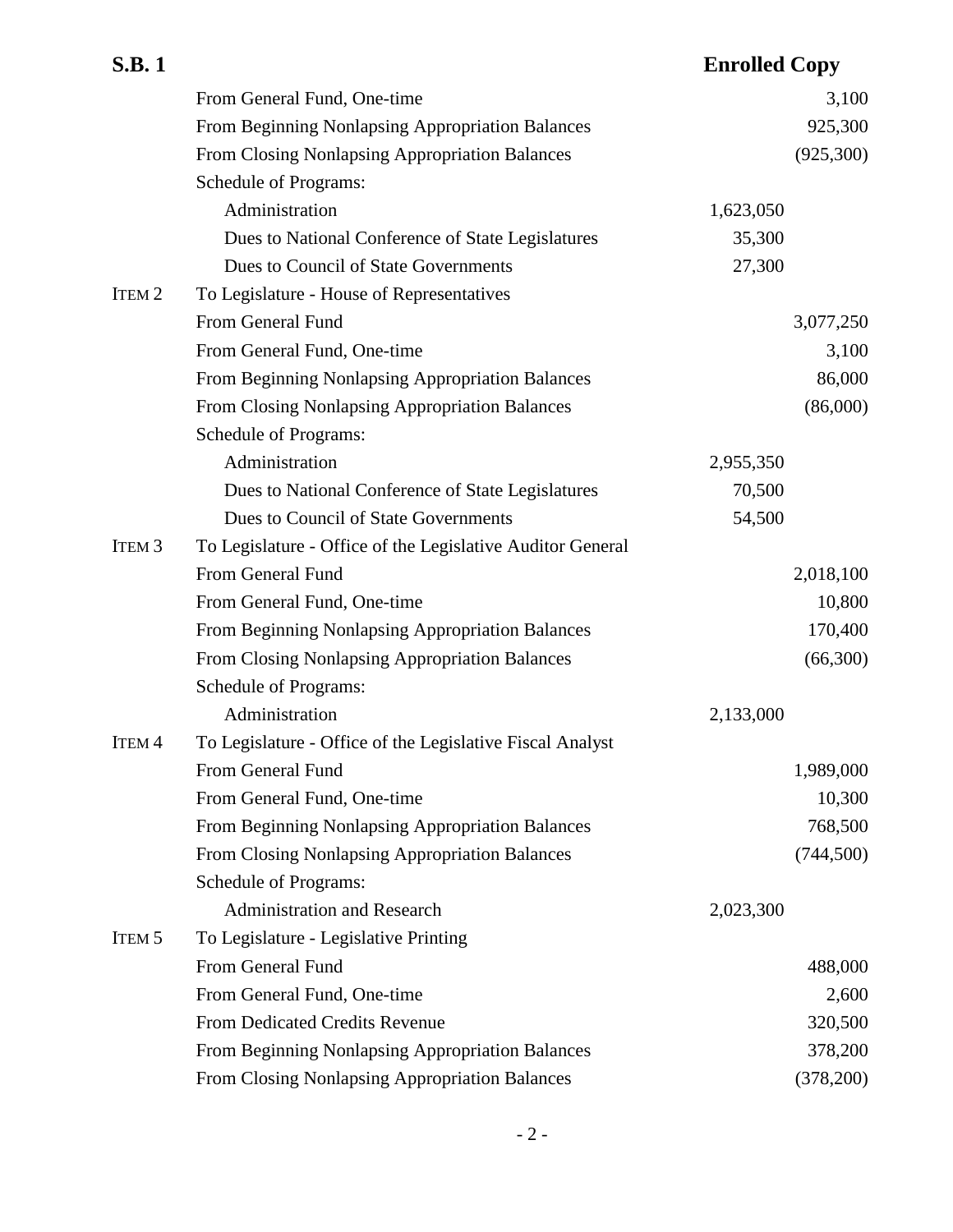|                   | Schedule of Programs:                                       |           |           |
|-------------------|-------------------------------------------------------------|-----------|-----------|
|                   | Administration                                              | 811,100   |           |
| ITEM <sub>6</sub> | To Legislature - Office of Legislative Research and General |           |           |
|                   | Counsel                                                     |           |           |
|                   | From General Fund                                           |           | 4,996,800 |
|                   | From General Fund, One-time                                 |           | 26,300    |
|                   | From Beginning Nonlapsing Appropriation Balances            |           | 344,600   |
|                   | From Closing Nonlapsing Appropriation Balances              |           | (171,000) |
|                   | Schedule of Programs:                                       |           |           |
|                   | Administration                                              | 5,196,700 |           |
| <b>ITEM7</b>      | To Legislature - Office of Legislative Research and General |           |           |
|                   | <b>Counsel - Tax Review Commission</b>                      |           |           |
|                   | From General Fund                                           |           | 50,000    |
|                   | From Beginning Nonlapsing Appropriation Balances            |           | 2,800     |
|                   | From Closing Nonlapsing Appropriation Balances              |           | (2,800)   |
|                   | Schedule of Programs:                                       |           |           |
|                   | <b>Tax Review Commission</b>                                | 50,000    |           |
| ITEM <sub>8</sub> | To Legislature - Office of Legislative Research and General |           |           |
|                   | <b>Counsel - Constitutional Revision Commission</b>         |           |           |
|                   | From General Fund                                           |           | 55,000    |
|                   | From Beginning Nonlapsing Appropriation Balances            |           | 9,200     |
|                   | From Closing Nonlapsing Appropriation Balances              |           | (9,200)   |
|                   | Schedule of Programs:                                       |           |           |
|                   | <b>Constitutional Revision Commission</b>                   | 55,000    |           |
|                   | EXECUTIVE OFFICES & CRIMINAL JUSTICE                        |           |           |
|                   | <b>GOVERNOR'S OFFICE</b>                                    |           |           |
| ITEM <sub>9</sub> | To Governor's Office                                        |           |           |
|                   | From General Fund                                           |           | 2,563,200 |
|                   | From General Fund, One-time                                 |           | 98,300    |
|                   | From Dedicated Credits Revenue                              |           | 257,400   |
|                   | Schedule of Programs:                                       |           |           |
|                   | Administration                                              | 2,312,900 |           |
|                   | Governor's Residence                                        | 209,000   |           |
|                   | <b>Washington Office</b>                                    | 231,000   |           |
|                   | <b>Task Forces</b>                                          | 103,900   |           |
|                   | <b>Constitutional Defense Council</b>                       | 40,800    |           |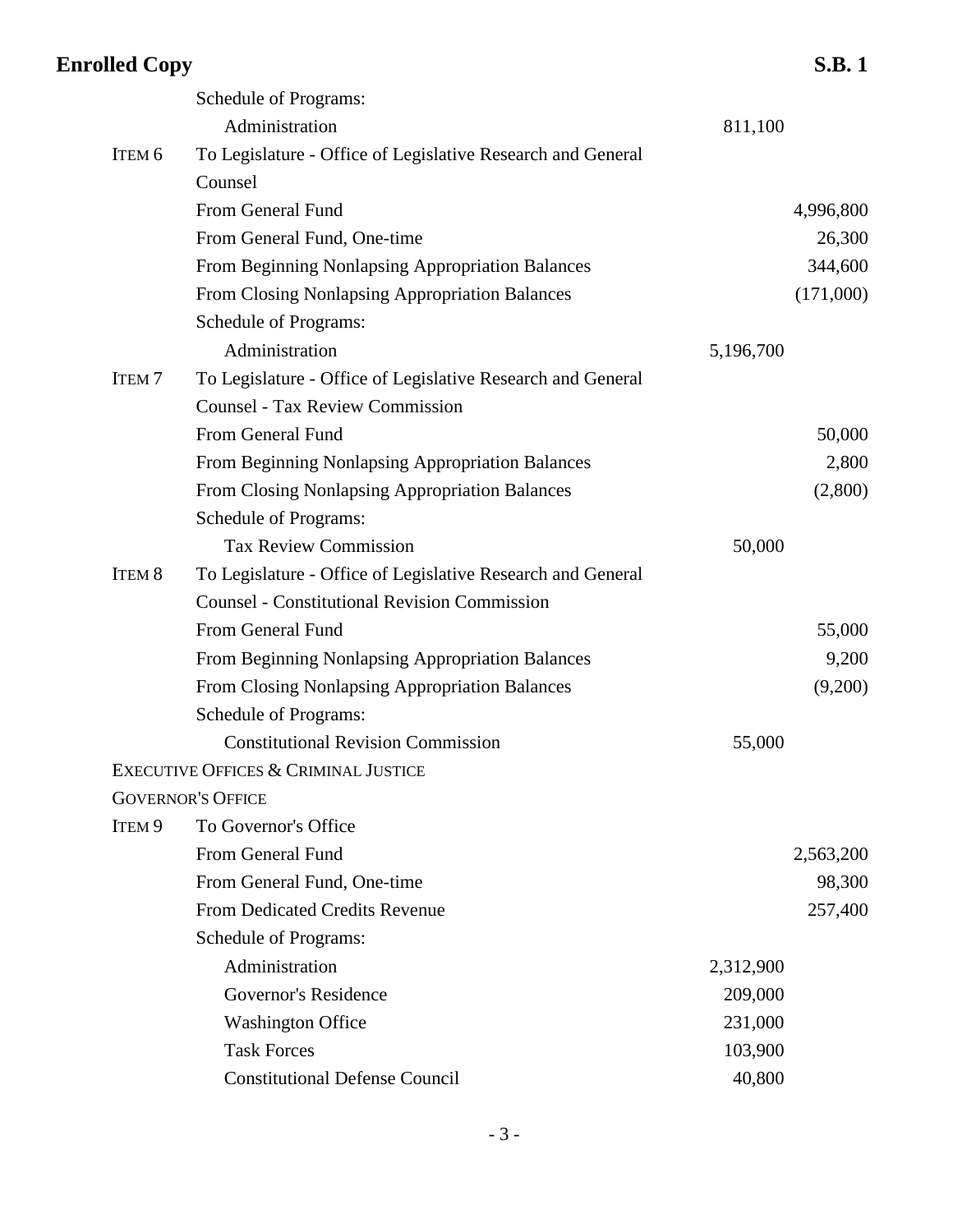| <b>S.B.1</b>       |                                                                 | <b>Enrolled Copy</b> |           |
|--------------------|-----------------------------------------------------------------|----------------------|-----------|
|                    | <b>Commission for Women and Families</b>                        | 21,300               |           |
|                    | The Legislature intends that funds provided for the             |                      |           |
|                    | Governor's Office shall not lapse.                              |                      |           |
| ITEM 10            | To Governor's Office - Elections                                |                      |           |
|                    | From General Fund                                               |                      | 644,600   |
|                    | From General Fund, One-time                                     |                      | 283,600   |
|                    | <b>From Federal Funds</b>                                       |                      | 100,000   |
|                    | From Dedicated Credits Revenue                                  |                      | 3,000     |
|                    | From Beginning Nonlapsing Appropriation Balances                |                      | 152,000   |
|                    | Schedule of Programs:                                           |                      |           |
|                    | <b>Elections Administration</b>                                 | 1,183,200            |           |
|                    | The Legislature intends that funds provided for the             |                      |           |
|                    | Elections shall not lapse.                                      |                      |           |
| <b>ITEM 11</b>     | To Governor's Office - Emergency Fund                           |                      |           |
|                    | From Beginning Nonlapsing Appropriation Balances                |                      | 102,000   |
|                    | From Closing Nonlapsing Appropriation Balances                  |                      | (102,000) |
|                    | The Legislature intends that funds provided for the             |                      |           |
|                    | Governor's Emergency Fund shall not lapse.                      |                      |           |
| ITEM 12            | To Governor's Office - RS-2477 Rights of Way                    |                      |           |
|                    | From Dedicated Credits Revenue                                  |                      | 100       |
|                    | From General Fund Restricted - Constitutional Defense           |                      | 1,884,200 |
|                    | Schedule of Programs:                                           |                      |           |
|                    | RS-2477 Rights of Way                                           | 1,884,300            |           |
|                    | The Legislature intends that funds provided for the             |                      |           |
|                    | RS-2477 Rights of Way line item shall not lapse.                |                      |           |
|                    | It is the intent of the Legislature that funds expended from    |                      |           |
|                    | the R.S. 2477 Fund be used for litigation or negotiations       |                      |           |
|                    | designed to quiet title to existing rights of way established   |                      |           |
|                    | before 1976 under RS 2477 guidelines. It is further the intent  |                      |           |
|                    | of the Legislature that the Governor or his designee shall      |                      |           |
|                    | present a report to the Legislature prior to the 2005 General   |                      |           |
|                    | Session detailing activities funded within this line item,      |                      |           |
|                    | including information on cooperation and coordination with      |                      |           |
|                    | counties and the Utah Attorney General's office                 |                      |           |
| ITEM <sub>13</sub> | To Governor's Office - Governor's Office of Planning and Budget |                      |           |
|                    | From General Fund                                               |                      | 2,758,800 |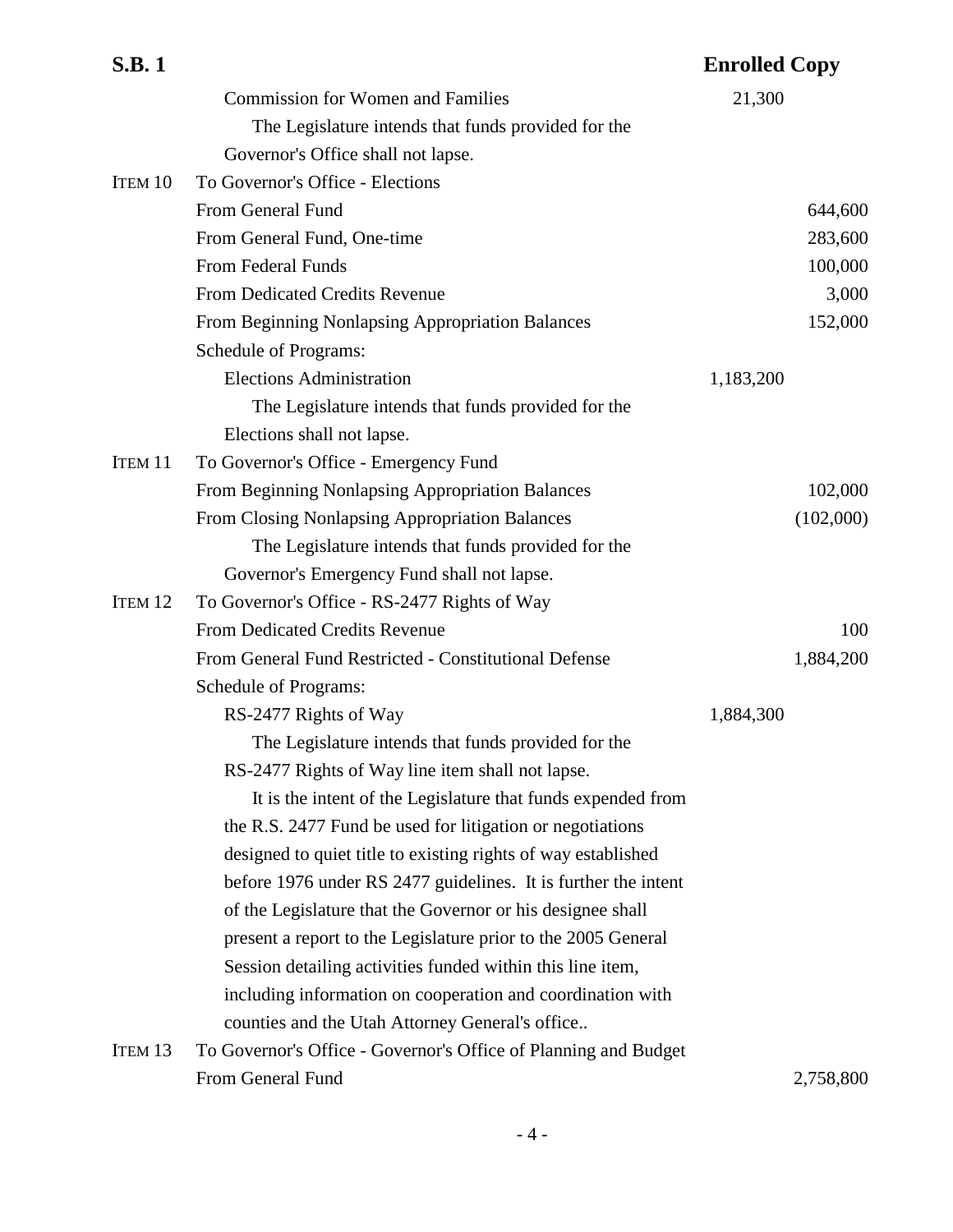| <b>Enrolled Copy</b> |                                                                   |            | <b>S.B.1</b> |
|----------------------|-------------------------------------------------------------------|------------|--------------|
|                      | From General Fund, One-time                                       |            | 19,800       |
|                      | <b>From Dedicated Credits Revenue</b>                             |            | 67,400       |
|                      | From Revenue Transfers - Within Agency                            |            | 53,000       |
|                      | From Beginning Nonlapsing Appropriation Balances                  |            | 116,000      |
|                      | Schedule of Programs:                                             |            |              |
|                      | Administration                                                    | 791,600    |              |
|                      | <b>Planning and Budget Analysis</b>                               | 908,700    |              |
|                      | Demographic and Economic Analysis                                 | 451,300    |              |
|                      | <b>Information Technology</b>                                     | 476,100    |              |
|                      | <b>State and Local Planning</b>                                   | 387,300    |              |
|                      | The Legislature intends that funds provided for the               |            |              |
|                      | Governor's Office of Planning and Budget shall not lapse.         |            |              |
| ITEM 14              | To Governor's Office - Governor's Office of Planning and Budget - |            |              |
|                      | <b>Chief Information Officer</b>                                  |            |              |
|                      | From General Fund                                                 |            | 553,500      |
|                      | From General Fund, One-time                                       |            | 2,600        |
|                      | Schedule of Programs:                                             |            |              |
|                      | <b>Chief Information Officer</b>                                  | 556,100    |              |
|                      | The Legislature intends that funds provided for the Chief         |            |              |
|                      | Information Officer shall not lapse.                              |            |              |
| ITEM 15              | To Governor's Office - Commission on Criminal and Juvenile        |            |              |
|                      | Justice                                                           |            |              |
|                      | From Federal Funds                                                |            | 14,087,300   |
|                      | From Dedicated Credits Revenue                                    |            | 65,000       |
|                      | From Crime Victims Reparation Trust                               |            | 2,461,300    |
|                      | Schedule of Programs:                                             |            |              |
|                      | <b>CCJJ</b> Commission                                            | 10,665,000 |              |
|                      | <b>Crime Victim Reparations</b>                                   | 5,092,500  |              |
|                      | Extraditions                                                      | 249,800    |              |
|                      | <b>Substance Abuse and Anti-violence</b>                          | 208,500    |              |
|                      | <b>Sentencing Commission</b>                                      | 187,800    |              |
|                      | <b>Crime Prevention Grant</b>                                     | 210,000    |              |
|                      | The Legislature intends that funds provided for the               |            |              |
|                      | Commission on Criminal and Juvenile Justice shall not lapse.      |            |              |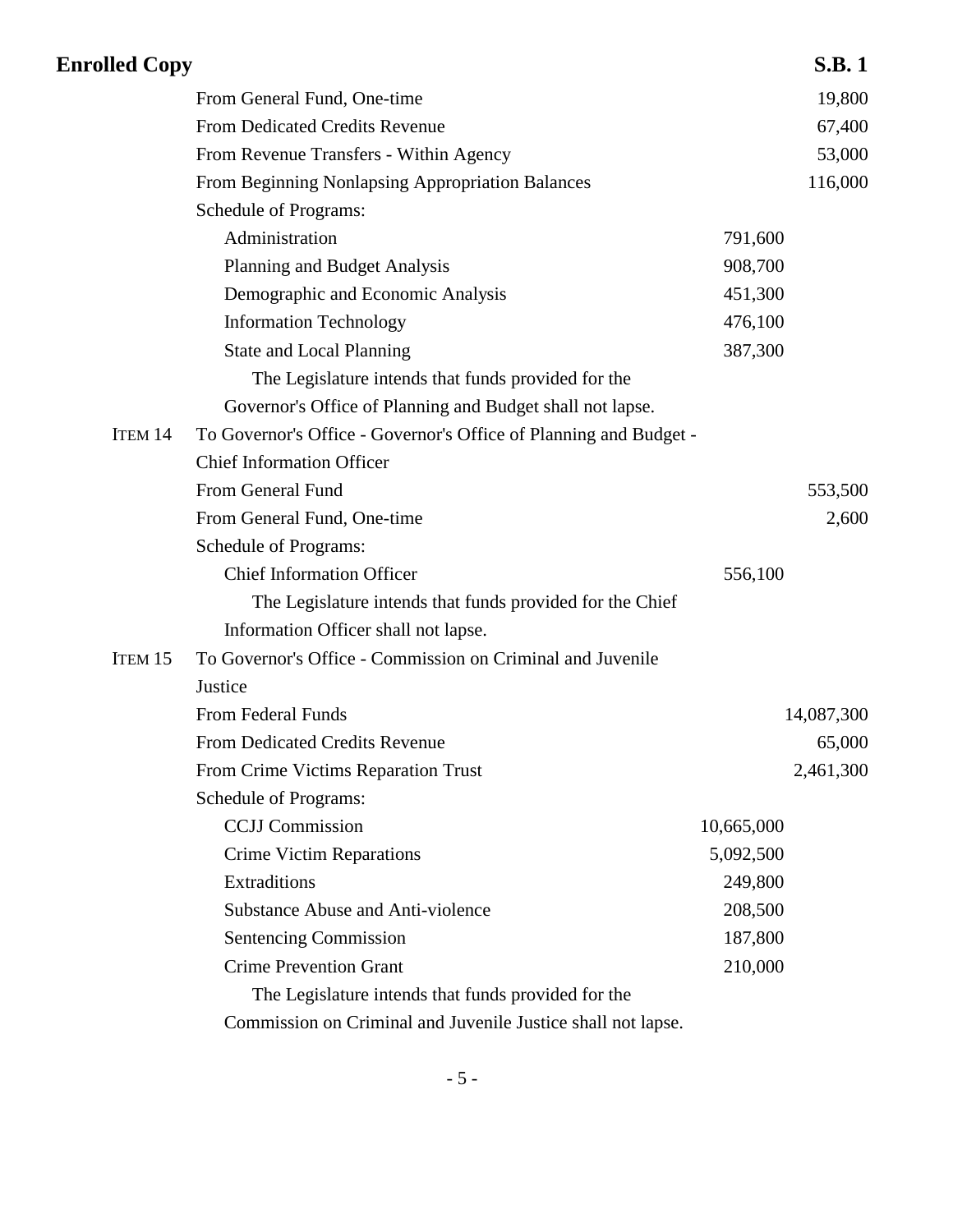| <b>STATE AUDITOR</b>   |                                                                      |            |
|------------------------|----------------------------------------------------------------------|------------|
| ITEM 16                | To State Auditor                                                     |            |
|                        | From General Fund                                                    | 2,795,800  |
|                        | From General Fund, One-time                                          | 23,300     |
|                        | From Dedicated Credits Revenue                                       | 772,000    |
|                        | Schedule of Programs:                                                |            |
|                        | Administration                                                       | 283,800    |
|                        | Auditing                                                             | 2,925,100  |
|                        | <b>State and Local Government</b>                                    | 382,200    |
|                        | The Legislature intends that funds provided for the State            |            |
|                        | Auditor shall not lapse.                                             |            |
| <b>STATE TREASURER</b> |                                                                      |            |
| ITEM <sub>17</sub>     | <b>To State Treasurer</b>                                            |            |
|                        | From General Fund                                                    | 849,600    |
|                        | From General Fund, One-time                                          | 5,400      |
|                        | <b>From Dedicated Credits Revenue</b>                                | 191,700    |
|                        | From Unclaimed Property Trust                                        | 1,211,800  |
|                        | Schedule of Programs:                                                |            |
|                        | <b>Treasury and Investment</b>                                       | 888,500    |
|                        | <b>Unclaimed Property</b>                                            | 1,211,800  |
|                        | Money Management Council                                             | 88,300     |
|                        | <b>Financial Assistance</b>                                          | 69,900     |
|                        | The Legislature intends that funds provided for the State            |            |
|                        | Treasurer shall not lapse.                                           |            |
|                        | <b>ATTORNEY GENERAL</b>                                              |            |
| ITEM 18                | To Attorney General                                                  |            |
|                        | From General Fund                                                    | 16,170,100 |
|                        | From General Fund, One-time                                          | 122,000    |
|                        | From Federal Funds                                                   | 1,106,000  |
|                        | From Dedicated Credits Revenue                                       | 12,819,500 |
|                        | From General Fund Restricted - Commerce Service Fund                 | 456,900    |
|                        | From General Fund Restricted - Constitutional Defense                | 123,600    |
|                        | From General Fund Restricted - Tobacco Settlement Account            | 100,000    |
|                        | From Attorney General Litigation Fund                                | 256,100    |
|                        | From Revenue Transfers - Commission on Criminal and Juvenile Justice | 77,000     |
|                        | From Revenue Transfers - Other Agencies                              | 55,000     |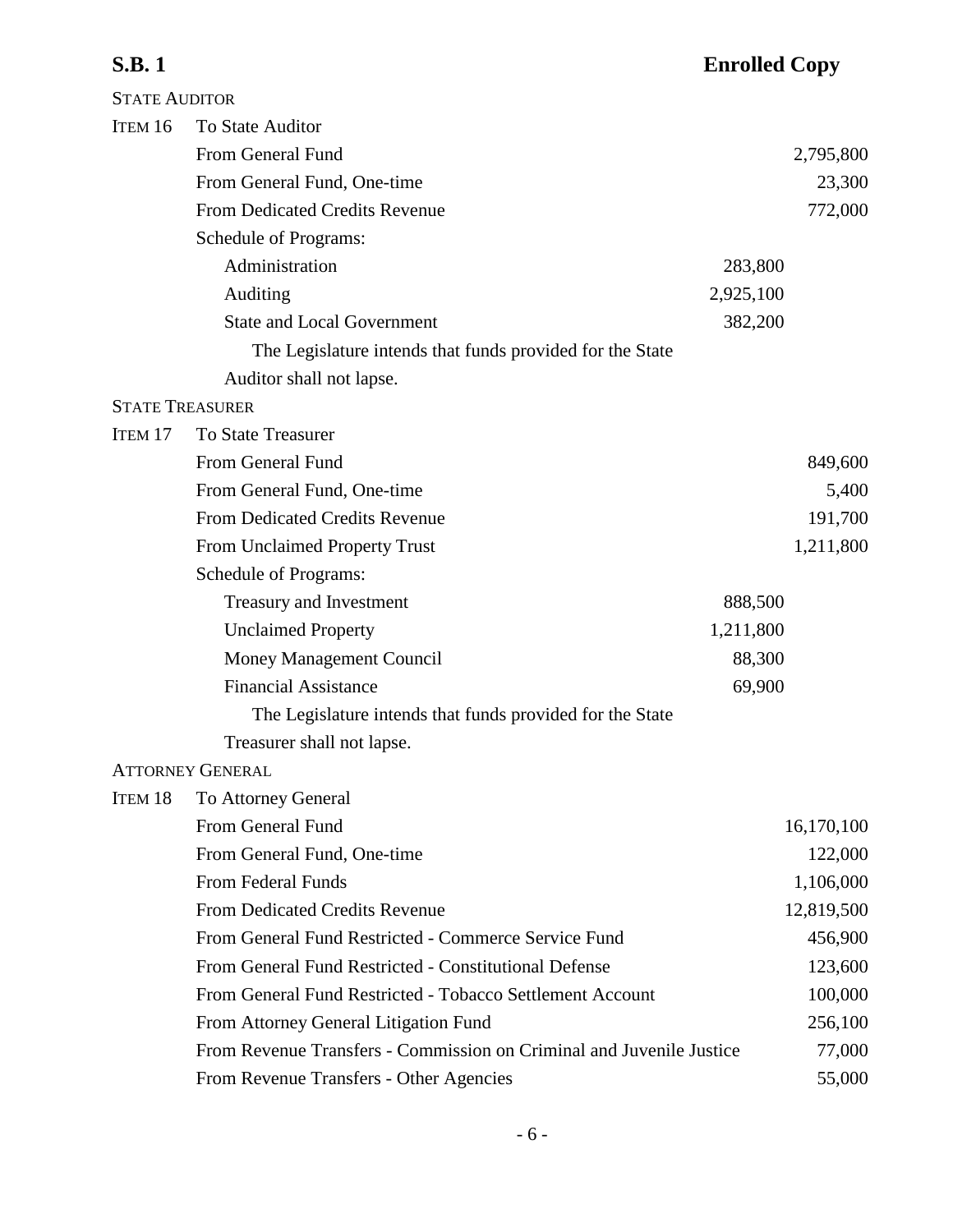| <b>Enrolled Copy</b> |                                                                    |            | <b>S.B.1</b> |
|----------------------|--------------------------------------------------------------------|------------|--------------|
|                      | From Beginning Nonlapsing Appropriation Balances                   |            | 700,000      |
|                      | Schedule of Programs:                                              |            |              |
|                      | Administration                                                     | 2,838,000  |              |
|                      | <b>Anti-Trust Prosecution</b>                                      | 256,100    |              |
|                      | <b>Child Protection</b>                                            | 4,745,400  |              |
|                      | Children's Justice                                                 | 774,800    |              |
|                      | Public Advocacy                                                    | 8,639,100  |              |
|                      | <b>Public Lands</b>                                                | 123,600    |              |
|                      | <b>State Counsel</b>                                               | 14,464,200 |              |
|                      | Water Rights Adjudication                                          | 145,000    |              |
|                      | It is the intent of the Legislature that up to \$120,000           |            |              |
|                      | provided from the General Fund Restricted - Constitutional         |            |              |
|                      | Defense account be used to pay for legal services regarding        |            |              |
|                      | public lands issues involving the state, other than those related  |            |              |
|                      | to existing rights of way established before 1976 under            |            |              |
|                      | RS-2477 guidelines.                                                |            |              |
|                      | It is the intent of the Legislature that the Attorney General      |            |              |
|                      | use up to \$400,000 for market comparability adjustments           |            |              |
|                      | (MCAs) to increase salaries of attorneys. It is further the intent |            |              |
|                      | of the Legislature that the Attorney General report to the         |            |              |
|                      | Executive Appropriation Committee a plan to allocate these         |            |              |
|                      | MCAs, and the impact that said allocations will have on state      |            |              |
|                      | agencies.                                                          |            |              |
|                      | It is the intent of the Legislature that the Office of the         |            |              |
|                      | Legislative Fiscal Analyst shall examine whether cost of           |            |              |
|                      | computer assisted legal research can be reduced.                   |            |              |
|                      | The Legislature intends that funds provided for the                |            |              |
|                      | Attorney General shall not lapse.                                  |            |              |
| ITEM 19              | To Attorney General - Contract Attorneys                           |            |              |
|                      | From Dedicated Credits Revenue                                     |            | 300,000      |
|                      | Schedule of Programs:                                              |            |              |
|                      | <b>Contract Attorneys</b>                                          | 300,000    |              |
|                      | The Legislature intends that funds provided for Contract           |            |              |
|                      | Attorneys shall not lapse.                                         |            |              |
| ITEM <sub>20</sub>   | To Attorney General - Children's Justice Centers                   |            |              |
|                      | From General Fund                                                  |            | 2,056,600    |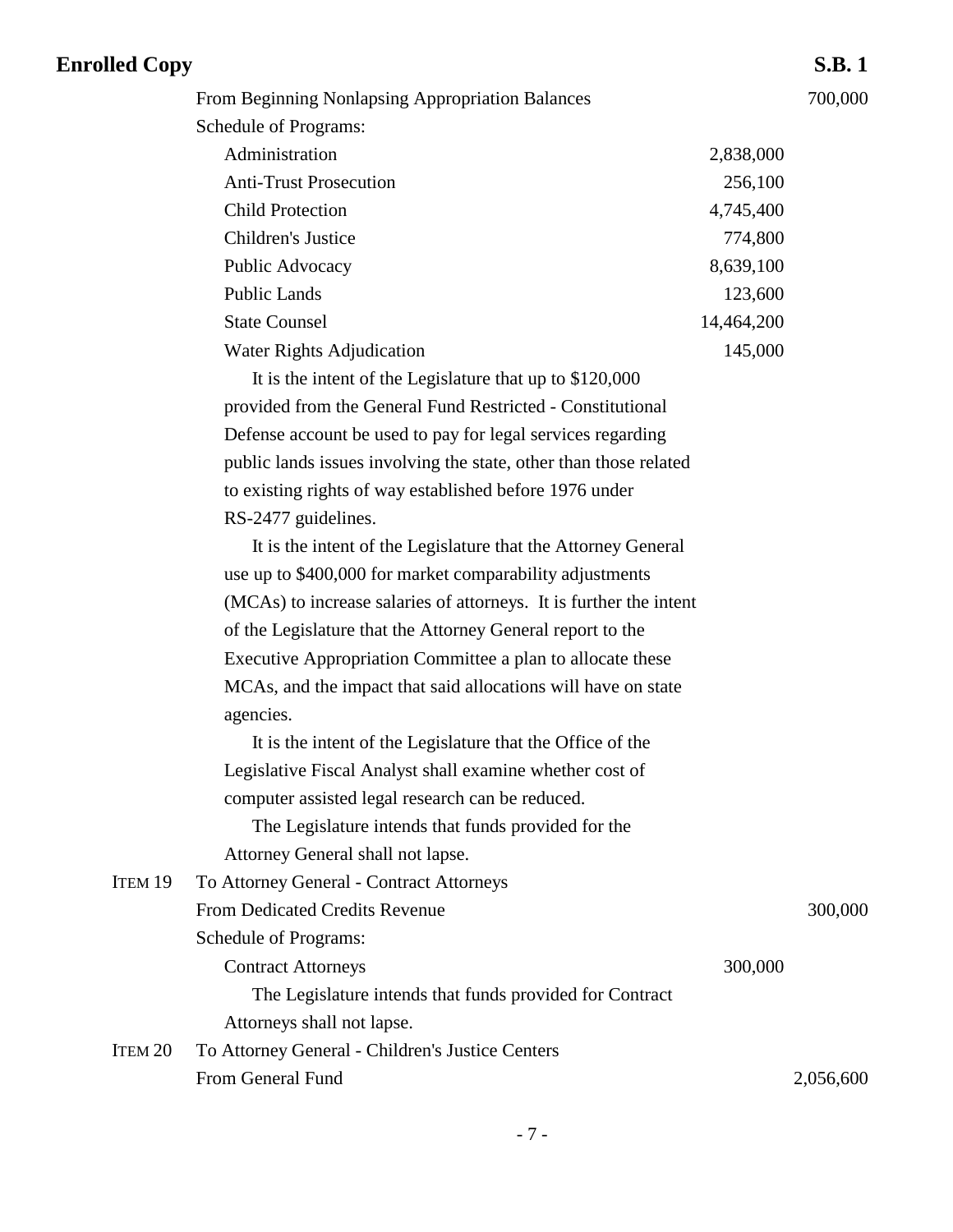|                    | From General Fund, One-time                                          | 800         |
|--------------------|----------------------------------------------------------------------|-------------|
|                    | From Federal Funds                                                   | 122,300     |
|                    | Schedule of Programs:                                                |             |
|                    | <b>Children's Justice Centers</b>                                    | 2,179,700   |
|                    | The Legislature intends that funds provided for the                  |             |
|                    | Children's Justice Centers shall not lapse.                          |             |
| ITEM 21            | To Attorney General - Prosecution Council                            |             |
|                    | From General Fund Restricted - Public Safety Support                 | 511,000     |
|                    | Schedule of Programs:                                                |             |
|                    | <b>Prosecution Council</b>                                           | 511,000     |
|                    | The Legislature intends that funds provided for Prosecution          |             |
|                    | Council shall not lapse.                                             |             |
| ITEM <sub>22</sub> | To Attorney General - Domestic Violence                              |             |
|                    | From General Fund Restricted - Domestic Violence                     | 78,600      |
|                    | Schedule of Programs:                                                |             |
|                    | <b>Domestic Violence</b>                                             | 78,600      |
|                    | The Legislature intends that funds provided for Domestic             |             |
|                    | Violence shall not lapse.                                            |             |
|                    | <b>UTAH DEPARTMENT OF CORRECTIONS</b>                                |             |
| ITEM <sub>23</sub> | To Utah Department of Corrections - Programs and Operations          |             |
|                    | From General Fund                                                    | 154,976,000 |
|                    | From General Fund, One-time                                          | 1,105,500   |
|                    | From Federal Funds                                                   | 696,300     |
|                    | <b>From Dedicated Credits Revenue</b>                                | 3,035,800   |
|                    | From General Fund Restricted - DNA Specimen Account                  | 515,000     |
|                    | From General Fund Restricted - Tobacco Settlement Account            | 81,700      |
|                    | From Crime Victims Reparation Trust                                  | 750,000     |
|                    | From Revenue Transfers - Commission on Criminal and Juvenile Justice | 502,800     |
|                    | From Beginning Nonlapsing Appropriation Balances                     | 4,486,900   |
|                    | From Closing Nonlapsing Appropriation Balances                       | (4,486,900) |
|                    | Schedule of Programs:                                                |             |
|                    | <b>Medical Services</b>                                              | 16,718,900  |
|                    | <b>Department Executive Director</b>                                 | 3,749,700   |
|                    | <b>Department Administrative Services</b>                            | 8,073,200   |
|                    | <b>Department Training</b>                                           | 1,185,400   |
|                    | Adult Probation and Parole Administration                            | 1,126,700   |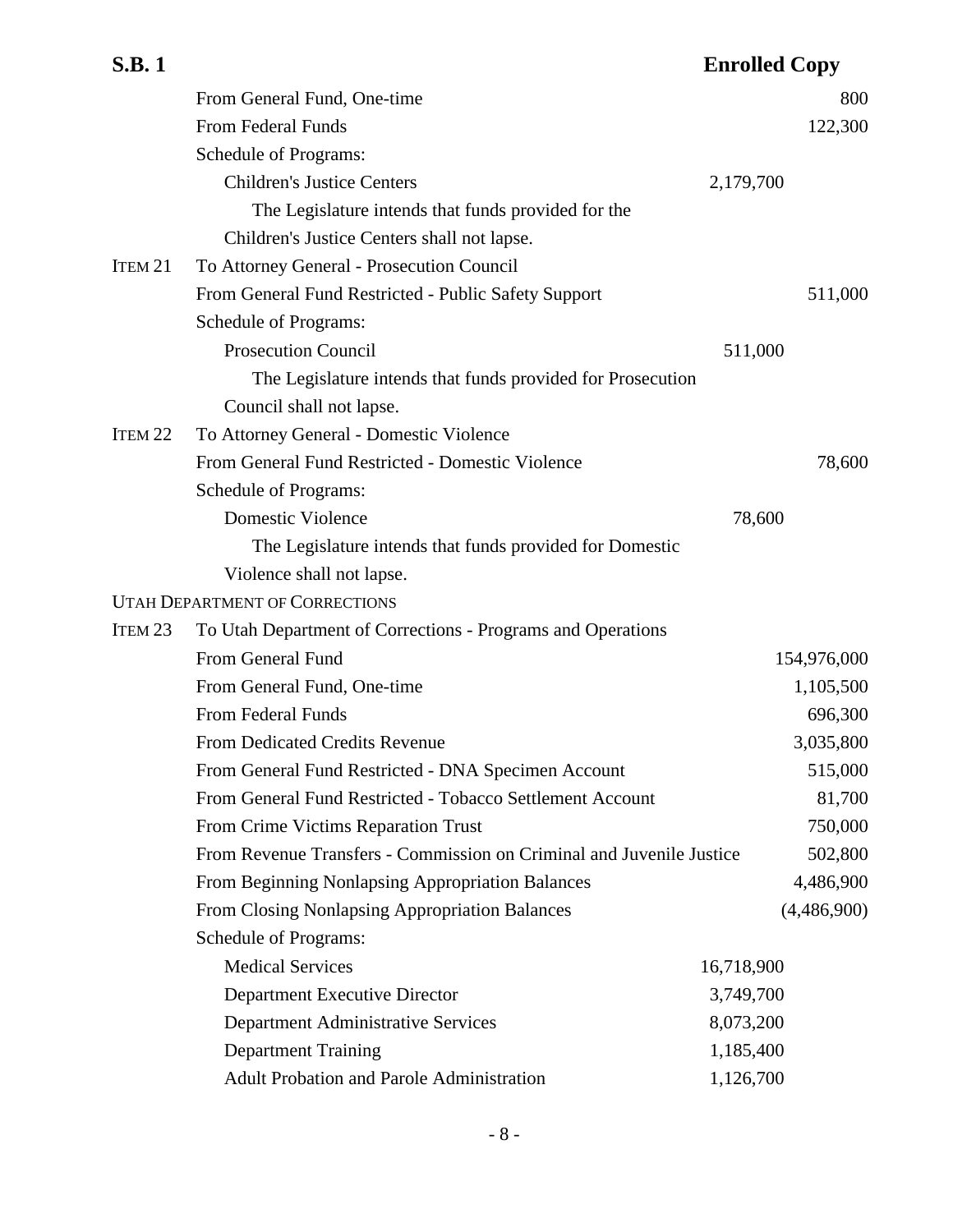| <b>Adult Probation and Parole Programs</b>            | 39,260,800 |
|-------------------------------------------------------|------------|
| <b>Institutional Operations Administration</b>        | 3,578,500  |
| <b>Institutional Operations Draper Facility</b>       | 53,510,800 |
| <b>Institutional Operations Central Utah/Gunnison</b> | 22,842,100 |
| <b>Institutional Operations Inmate Placement</b>      | 1,676,900  |
| <b>Institutional Operations Programming</b>           | 6,747,700  |
| <b>Institutional Operations Support Services</b>      | 3,192,400  |

The Legislature intends that the Utah Department of Corrections pursue the following performance goals in Fiscal Year 2005: Housing Utilization: 95% of Maximum Capacity Parolee Rate of Return: 25% New Prison Admission of Parolees Probationer Rate of Return: 3.5% New Prison Admission of Probationers

It is the intent of the Legislature that the following line items in the Department of Corrections be consolidated for Fiscal Year 2005: Programs and Operations; Medical Services; and Utah Correctional Industries. The remainder of the Department's line items of appropriation will each remain separate line items. These are: Jail Contracting; Jail Reimbursement; and DP Internal Service Fund.

The Legislature intends that funds provided for Corrections Programs and Operations shall not lapse.

| ITEM 24 | To Utah Department of Corrections - Utah Correctional Industries |            |
|---------|------------------------------------------------------------------|------------|
|         | From Dedicated Credits Revenue                                   | 14,469,400 |
|         | Schedule of Programs:                                            |            |
|         | <b>Utah Correctional Industries</b>                              | 14,469,400 |
| ITEM 25 | To Utah Department of Corrections - Jail Contracting             |            |
|         | From General Fund                                                | 18,086,200 |
|         | From Beginning Nonlapsing Appropriation Balances                 | 160,000    |
|         | <b>From Closing Nonlapsing Appropriation Balances</b>            | (160,000)  |
|         | Schedule of Programs:                                            |            |
|         | Jail Contracting                                                 | 18,086,200 |
|         | The Legislature intends that funds provided for Jail             |            |
|         | Contracting shall not lapse.                                     |            |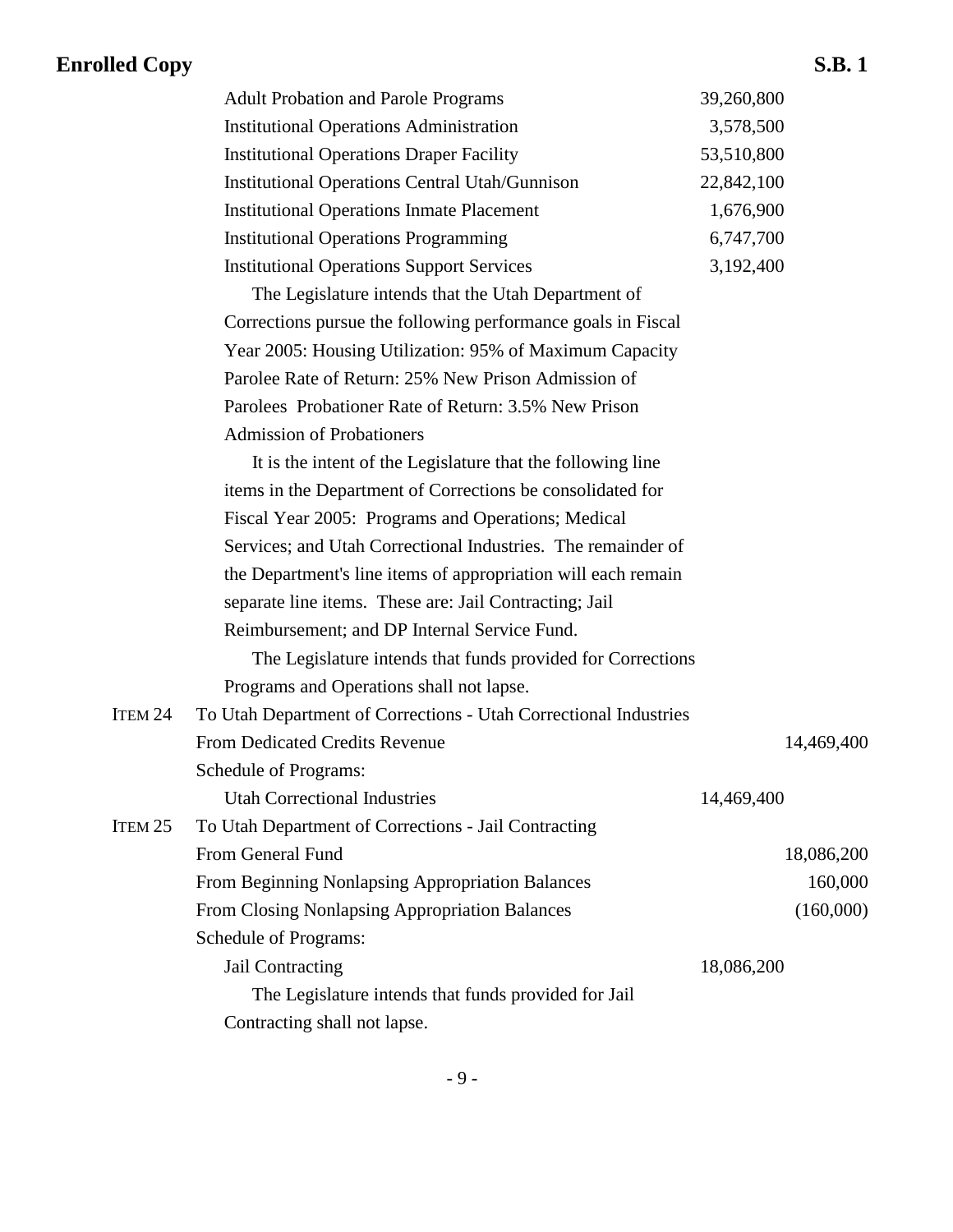| S.B. 1             |                                                                 | <b>Enrolled Copy</b> |           |
|--------------------|-----------------------------------------------------------------|----------------------|-----------|
| ITEM <sub>26</sub> | To Utah Department of Corrections - Jail Reimbursement          |                      |           |
|                    | From General Fund                                               |                      | 9,081,000 |
|                    | Schedule of Programs:                                           |                      |           |
|                    | Jail Reimbursement                                              | 9,081,000            |           |
|                    | The Legislature intends that funds provided for Jail            |                      |           |
|                    | Reimbursement shall not lapse.                                  |                      |           |
|                    | The Legislature intends that the Department of Corrections      |                      |           |
|                    | shall adjust its rule on Jail Reimbursement so that it more     |                      |           |
|                    | closely conforms with Utah Code Annotated Title 64 Chapter      |                      |           |
|                    | 13c. Specifically, the Legislature intends that the Department  |                      |           |
|                    | shall reimburse core inmate incarceration costs from the Jail   |                      |           |
|                    | Reimbursement line item at the rate of 70%. The Legislature     |                      |           |
|                    | intends that the Department reimburse costs related to          |                      |           |
|                    | transportation and/or medical care of probationers sentenced to |                      |           |
|                    | county jail from the Jail Reimbursement line item as remaining  |                      |           |
|                    | funding allows and up to the rate of 70%.                       |                      |           |
|                    | UTAH DEPARTMENT OF CORRECTIONS INTERNAL SERVICE FUNDS           |                      |           |
| Item 27            | To Utah Department of Corrections - Data Processing - Internal  |                      |           |
|                    | Service Fund                                                    |                      |           |
|                    | From Dedicated Credits - Intragovernmental Revenue              |                      | 1,700,700 |
|                    | Schedule of Programs:                                           |                      |           |
|                    | ISF - DOC Data Processing                                       | 1,700,700            |           |
|                    | <b>Total FTE</b><br>7.0                                         |                      |           |
|                    | <b>Authorized Capital Outlay</b><br>315,500                     |                      |           |
|                    | <b>BOARD OF PARDONS AND PAROLE</b>                              |                      |           |
| Item 28            | To Board of Pardons and Parole                                  |                      |           |
|                    | From General Fund                                               |                      | 2,632,500 |
|                    | From General Fund, One-time                                     |                      | 17,000    |
|                    | <b>From Dedicated Credits Revenue</b>                           |                      | 2,200     |
|                    | From General Fund Restricted - Tobacco Settlement Account       |                      | 77,400    |
|                    | From Beginning Nonlapsing Appropriation Balances                |                      | 144,800   |
|                    | Schedule of Programs:                                           |                      |           |
|                    | <b>Board Of Pardons and Parole</b>                              | 2,873,900            |           |
|                    | The Legislature intends that funds provided for the Board       |                      |           |
|                    | of Pardons and Parole shall not lapse.                          |                      |           |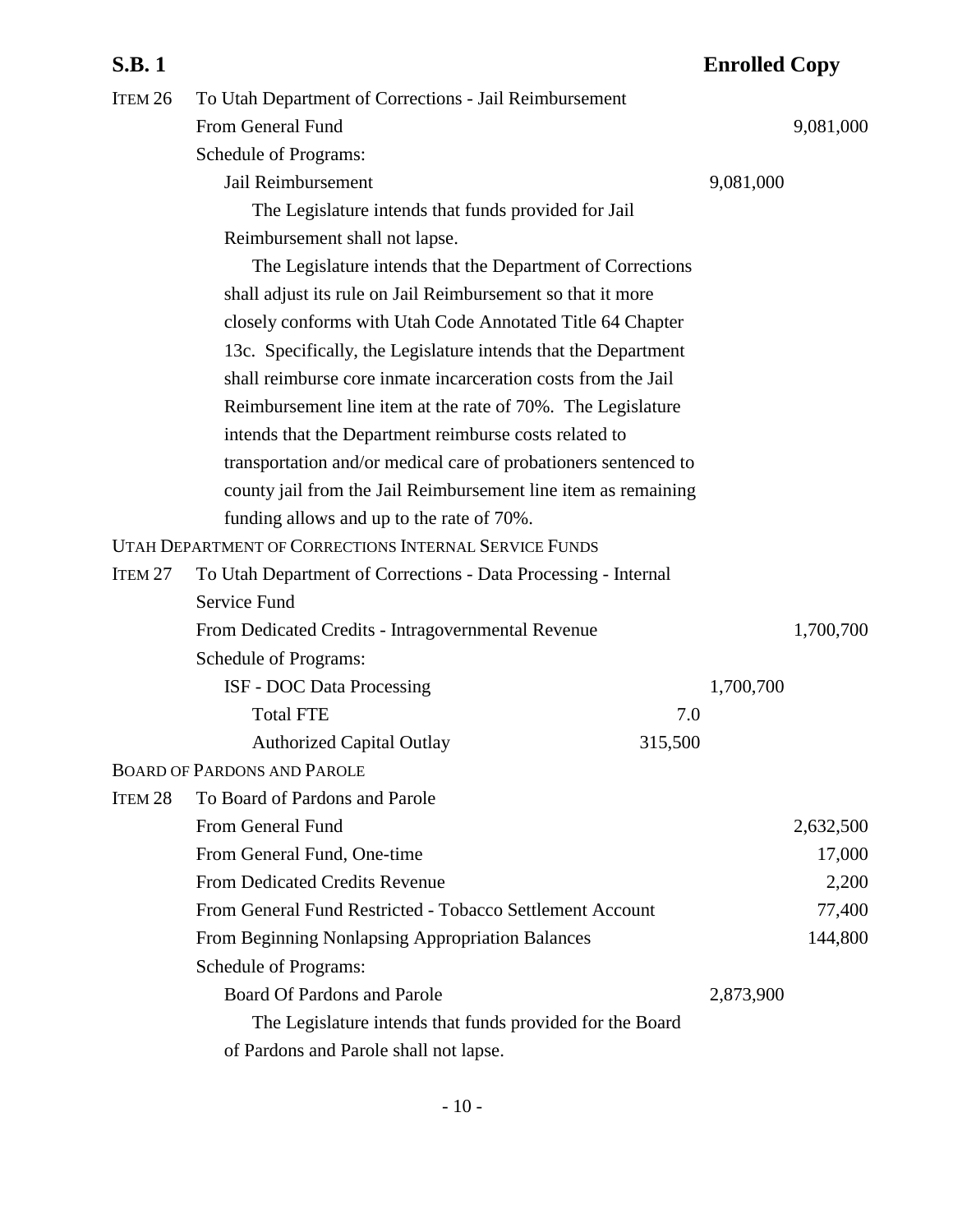**Enrolled Copy S.B. 1** DEPARTMENT OF HUMAN SERVICES - DIVISION OF JUVENILE JUSTICE SERVICES ITEM 29 To Department of Human Services - Division of Juvenile Justice Services - Programs and Operations From General Fund 69,993,000 From General Fund, One-time 472,000 From Federal Funds 2,206,800 From Dedicated Credits Revenue 2,810,700 From General Fund Restricted - DNA Specimen Account 91,000 From General Fund Restricted - Youth Corrections Victim Restitution Account 1,069,300 From Revenue Transfers - Commission on Criminal and Juvenile Justice 1,295,400

> From Revenue Transfers - Other Funds 1,129,100 From Other Financing Sources 1,100 Schedule of Programs: Administration 3,478,700 Early Intervention 8,470,400 Community Programs 29,032,300 Correctional Facilities 29,318,700 Rural Programs 21,127,500 The Legislature intends that funds provided for Juvenile Justice Services Programs and Operations shall not lapse. It is the intent of the Legislature that the Division of Juvenile Justice Services may provide capital to the Division of Fleet Operations for the purchase of no more than two vehicles for use at the new Washington County facility.

From Revenue Transfers - Medicaid 12,359,200

ITEM 30 To Department of Human Services - Division of Juvenile Justice Services - Youth Parole Authority From General Fund 273,000 From General Fund, One-time 2,000 From Federal Funds 13,800 Schedule of Programs: Youth Parole Authority 288,800 The Legislature intends that funds provided for the Youth Parole Authority shall not lapse.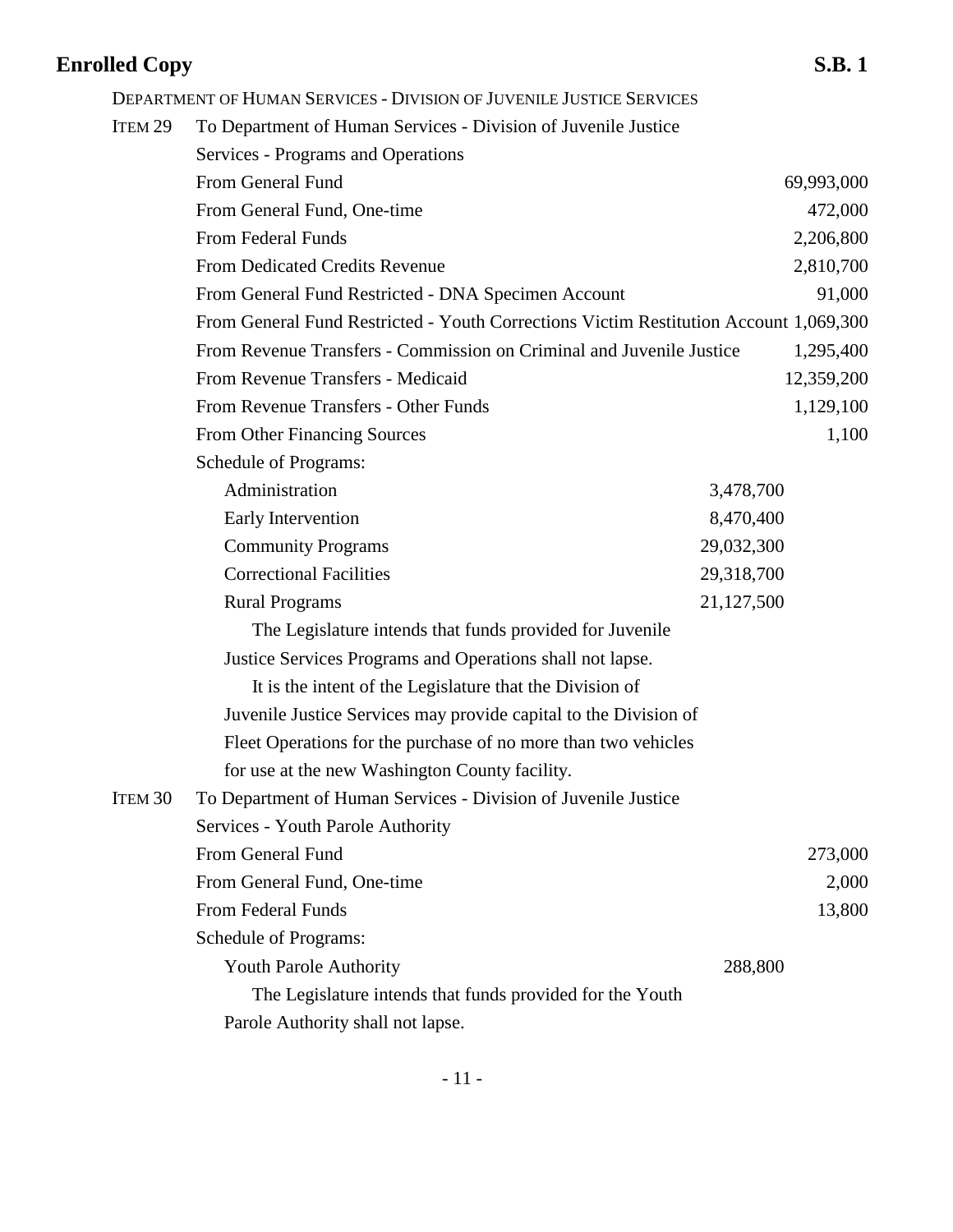JUDICIAL COUNCIL/STATE COURT ADMINISTRATOR

| ITEM <sub>31</sub> | To Judicial Council/State Court Administrator - Administration |            |            |
|--------------------|----------------------------------------------------------------|------------|------------|
|                    | From General Fund                                              |            | 72,170,100 |
|                    | From General Fund, One-time                                    |            | 588,200    |
|                    | From Federal Funds                                             |            | 53,300     |
|                    | From Dedicated Credits Revenue                                 |            | 771,900    |
|                    | From General Fund Restricted - Alternative Dispute Resolution  |            | 145,000    |
|                    | From General Fund Restricted - Children's Legal Defense        |            | 237,400    |
|                    | From General Fund Restricted - Court Reporter Technology       |            | 350,000    |
|                    | From General Fund Restricted - Court Security Account          |            | 2,200,000  |
|                    | From General Fund Restricted - Court Trust Interest            |            | 250,000    |
|                    | From General Fund Restricted - DNA Specimen Account            |            | 136,800    |
|                    | From General Fund Restricted - Non-Judicial Assessment         |            | 594,700    |
|                    | From General Fund Restricted - Online Court Assistance         |            | 50,000     |
|                    | From General Fund Restricted - Substance Abuse Prevention      |            | 414,600    |
|                    | From General Fund Restricted - Tobacco Settlement Account      |            | 193,700    |
|                    | <b>From Revenue Transfers</b>                                  |            | 580,400    |
|                    | From Revenue Transfers - Federal                               |            | 1,554,100  |
|                    | From Beginning Nonlapsing Appropriation Balances               |            | 233,000    |
|                    | <b>Schedule of Programs:</b>                                   |            |            |
|                    | <b>Supreme Court</b>                                           | 2,052,100  |            |
|                    | Law Library                                                    | 599,300    |            |
|                    | <b>Court of Appeals</b>                                        | 2,827,700  |            |
|                    | <b>District Courts</b>                                         | 34,217,700 |            |
|                    | Juvenile Courts                                                | 28,851,500 |            |
|                    | <b>Justice Courts</b>                                          | 150,100    |            |
|                    | <b>Courts Security</b>                                         | 2,200,000  |            |
|                    | <b>Administrative Office</b>                                   | 3,264,900  |            |
|                    | Judicial Education                                             | 345,100    |            |
|                    | Data Processing                                                | 4,359,400  |            |
|                    | <b>Grants Program</b>                                          | 1,655,400  |            |
|                    |                                                                |            |            |

It is the intent of the Legislature that the state court system examine the possibility of establishing an electronic filing system which could be used for most, if not all, documents filed within the state courts system and report to the Executive Appropriation Committee when such a system could be in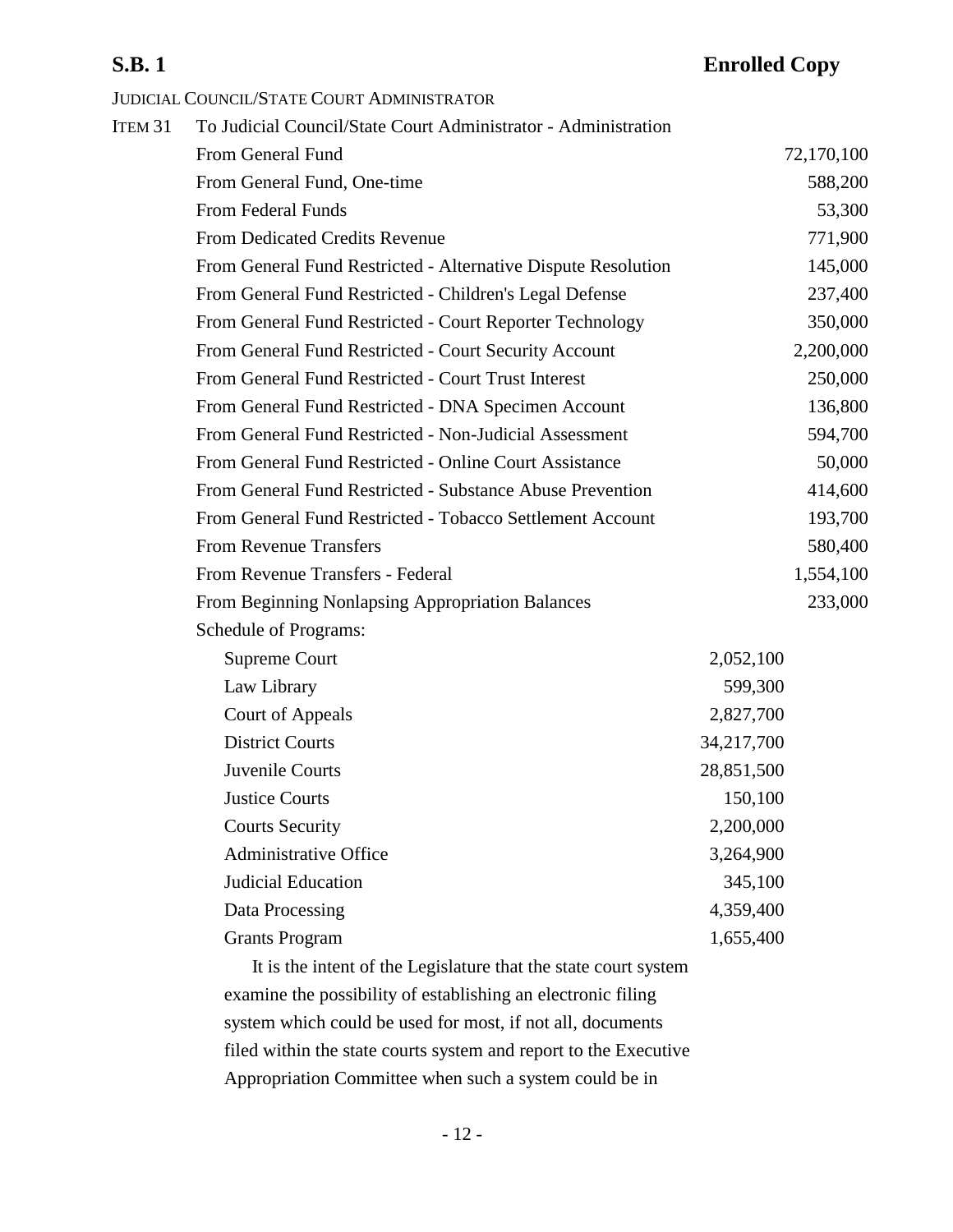|                    | place, how much it would cost and whether or not a               |            |
|--------------------|------------------------------------------------------------------|------------|
|                    | self-funded system is a feasible alternative.                    |            |
|                    | It is the intent of the Legislature that the Office of the       |            |
|                    | Legislative Fiscal Analyst shall examine whether cost of         |            |
|                    | computer assisted legal research can be reduced.                 |            |
|                    | The Legislature intends that funds provided for Courts           |            |
|                    | Administration shall not lapse.                                  |            |
| ITEM <sub>32</sub> | To Judicial Council/State Court Administrator - Grand Jury       |            |
|                    | From General Fund                                                | 800        |
|                    | From Beginning Nonlapsing Appropriation Balances                 | 800        |
|                    | From Closing Nonlapsing Appropriation Balances                   | (800)      |
|                    | Schedule of Programs:                                            |            |
|                    | <b>Grand Jury</b>                                                | 800        |
|                    | The Legislature intends that funds provided for the Grand        |            |
|                    | Jury line item shall not lapse.                                  |            |
| ITEM <sub>33</sub> | To Judicial Council/State Court Administrator - Contracts and    |            |
|                    | Leases                                                           |            |
|                    | From General Fund                                                | 15,243,600 |
|                    | From General Fund, One-time                                      | 4,100      |
|                    | From Dedicated Credits Revenue                                   | 199,600    |
|                    | From General Fund Restricted - State Court Complex Account       | 4,122,200  |
|                    | Schedule of Programs:                                            |            |
|                    | <b>Contracts and Leases</b>                                      | 19,569,500 |
|                    | The Legislature intends that funds provided for Courts           |            |
|                    | Contracts and Leases shall not lapse.                            |            |
| ITEM <sub>34</sub> | To Judicial Council/State Court Administrator - Jury and Witness |            |
|                    | Fees                                                             |            |
|                    | From General Fund                                                | 1,525,200  |
|                    | From Dedicated Credits Revenue                                   | 5,000      |
|                    | From Beginning Nonlapsing Appropriation Balances                 | (759, 100) |
|                    | From Closing Nonlapsing Appropriation Balances                   | 958,900    |
|                    | Schedule of Programs:                                            |            |
|                    | Jury, Witness, and Interpreter                                   | 1,730,000  |
|                    | The Legislature intends that funds provided for Jury and         |            |
|                    | Witness Fees shall not lapse.                                    |            |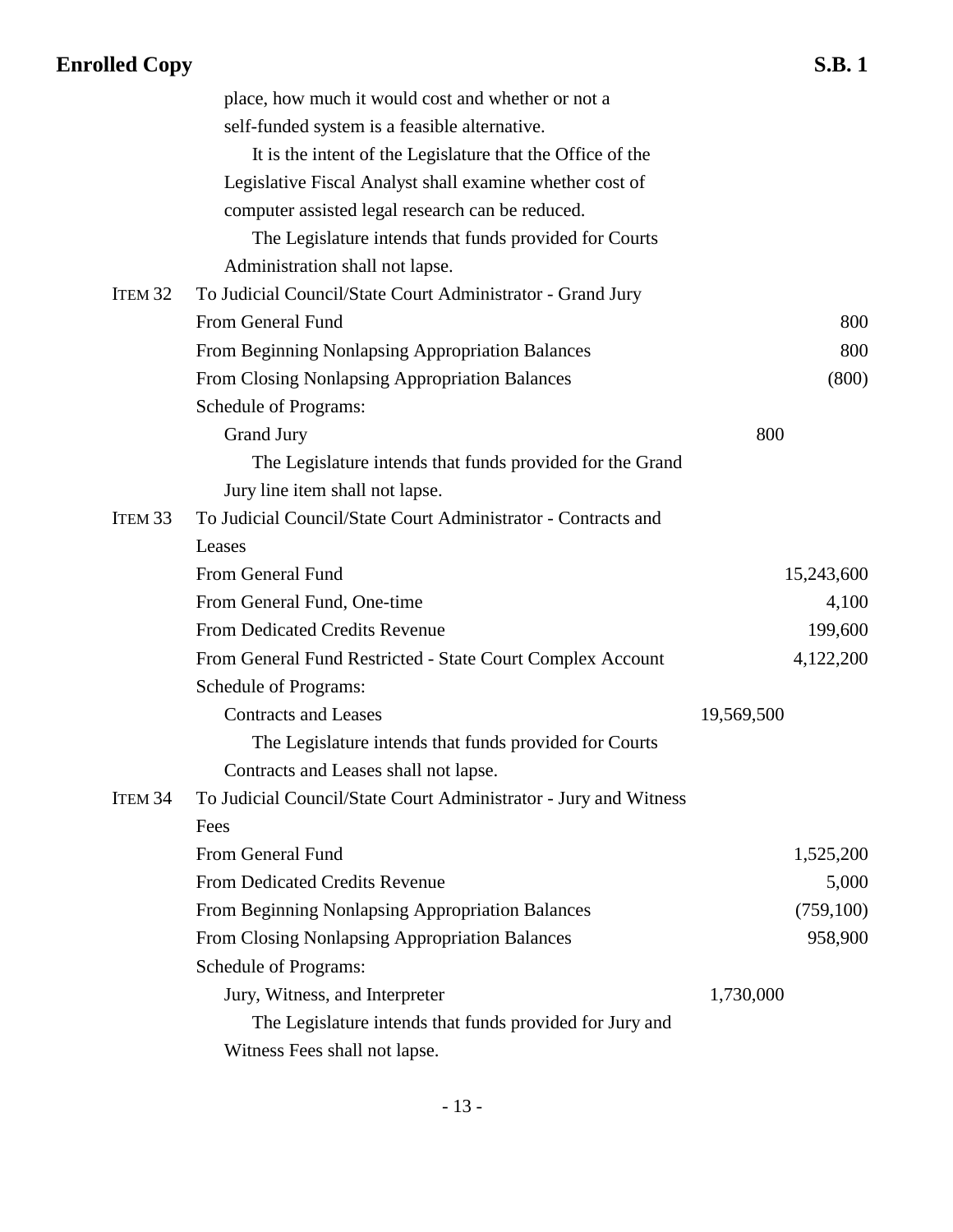| Item <sub>35</sub> | To Judicial Council/State Court Administrator - Guardian ad Litem         |            |
|--------------------|---------------------------------------------------------------------------|------------|
|                    | From General Fund                                                         | 3,088,000  |
|                    | From General Fund, One-time                                               | 24,400     |
|                    | From Dedicated Credits Revenue                                            | 20,000     |
|                    | From General Fund Restricted - Children's Legal Defense                   | 420,100    |
|                    | From General Fund Restricted - Guardian Ad Litem Services                 | 314,600    |
|                    | Schedule of Programs:                                                     |            |
|                    | Guardian ad Litem                                                         | 3,867,100  |
|                    | The Legislature intends that funds provided for the                       |            |
|                    | Guardian ad Litem line item shall not lapse.                              |            |
| ITEM <sub>36</sub> | To Judicial Council/State Court Administrator - Judicial Salaries         |            |
|                    | Under provisions of Section 67-8-2, Utah Code Annotated,                  |            |
|                    | the following salaries are approved for judicial officials for            |            |
|                    | July 1, 2004 to June 30, 2005: District Court Judge \$104,750.            |            |
|                    | Other judicial salaries will be calculated in accordance with the         |            |
|                    | statutory formula and rounded to the nearest \$50.                        |            |
|                    | <b>DEPARTMENT OF PUBLIC SAFETY</b>                                        |            |
| Item <sub>37</sub> | To Department of Public Safety - Programs & Operations                    |            |
|                    | From General Fund                                                         | 43,472,200 |
|                    | From General Fund, One-time                                               | 322,100    |
|                    | From Transportation Fund                                                  | 5,629,200  |
|                    | From Federal Funds                                                        | 4,026,700  |
|                    | From Dedicated Credits Revenue                                            | 5,781,200  |
|                    | From General Fund Restricted - DNA Specimen Account                       | 425,000    |
|                    | From General Fund Restricted - Fire Academy Support                       | 4,412,800  |
|                    | From General Fund Restricted - Nuclear Oversight                          | 376,900    |
|                    | From General Fund Restricted - Statewide Warrant Operations               | 433,600    |
|                    | From Transportation Fund - Department of Public Safety Restricted Account | 1,152,300  |
|                    | From Revenue Transfers - Commission on Criminal and Juvenile Justice      | 619,900    |
|                    | From Revenue Transfers - Other Agencies                                   | 1,158,000  |
|                    | From Revenue Transfers - Within Agency                                    | 421,400    |
|                    | From Pass-through                                                         | 660,000    |
|                    | From Beginning Nonlapsing Appropriation Balances                          | 904,700    |
|                    | From Closing Nonlapsing Appropriation Balances                            | (624,000)  |
|                    | From Lapsing Balance                                                      | (376,900)  |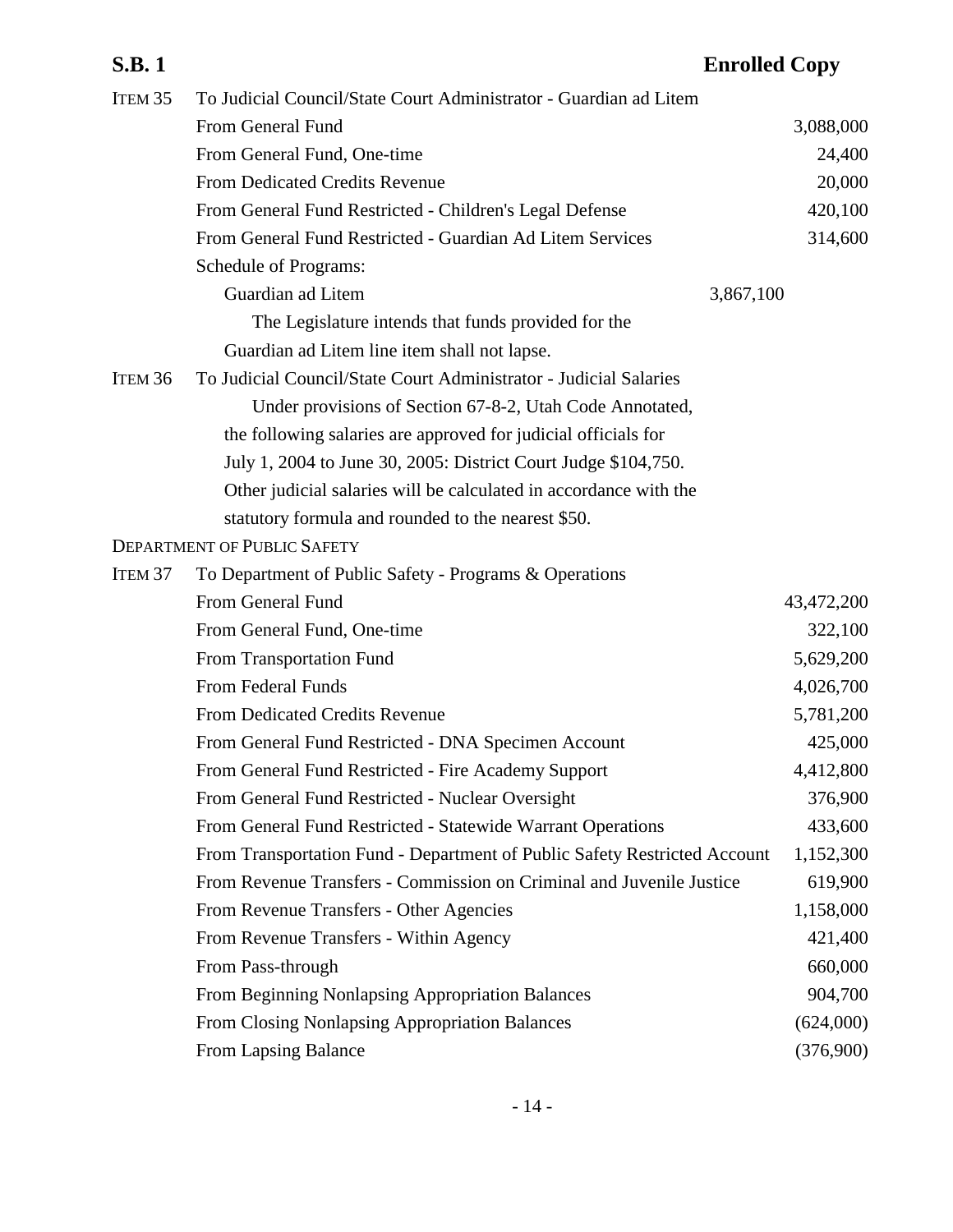| Schedule of Programs:                         |            |  |  |
|-----------------------------------------------|------------|--|--|
| <b>Department Education Center</b>            | 1,109,100  |  |  |
| Department Intelligence Center                | 1,192,000  |  |  |
| Highway Patrol - Administration               | 1,208,300  |  |  |
| <b>Highway Patrol - Field Operations</b>      | 23,651,300 |  |  |
| Highway Patrol - Commercial Vehicle           | 3,038,100  |  |  |
| <b>Highway Patrol - Safety Inspections</b>    | 1,791,600  |  |  |
| Highway Patrol - Federal Projects             | 2,078,500  |  |  |
| <b>Highway Patrol - Protective Services</b>   | 2,337,400  |  |  |
| <b>Highway Patrol - Special Services</b>      | 1,570,900  |  |  |
| Highway Patrol - Special Enforcement          | 1,399,400  |  |  |
| <b>Highway Patrol - Technical Services</b>    | 636,300    |  |  |
| <b>Information Management - Operations</b>    | 1,538,100  |  |  |
| <b>Information Management - Grants</b>        | 1,500      |  |  |
| Fire Marshall - Fire Operations               | 1,227,900  |  |  |
| Fire Marshall - Fire Fighter Training         | 3,421,600  |  |  |
| Department Commissioner's Office              | 2,016,900  |  |  |
| Department Fleet Management                   | 500,000    |  |  |
| Aero Bureau                                   | 562,600    |  |  |
| <b>Department Grants</b>                      | 3,316,100  |  |  |
| <b>CITS</b> Administration                    | 629,600    |  |  |
| <b>CITS</b> Bureau of Criminal Identification | 3,989,100  |  |  |
| <b>CITS</b> Communications                    | 4,782,500  |  |  |
| <b>CITS State Crime Labs</b>                  | 2,339,000  |  |  |
| <b>CITS Crime Lab Grants</b>                  | 268,400    |  |  |
| <b>CITS BCI Grants</b>                        | 304,500    |  |  |
| <b>CITS</b> State Bureau of Investigation     | 3,881,800  |  |  |
| <b>CITS SBI Grants</b>                        | 2,600      |  |  |

The Legislature intends that funds provided for Public Safety Programs and Operations shall not lapse.

It is the intent of the Legislature that the Department of Public Safety may increase the fleet if funding is provided through federal aid or other sources for special programs or projects. It is further the intent of the Legislature that vehicles purchased under this intent language will not be eligible for replacement using General Fund borrowing capacity held by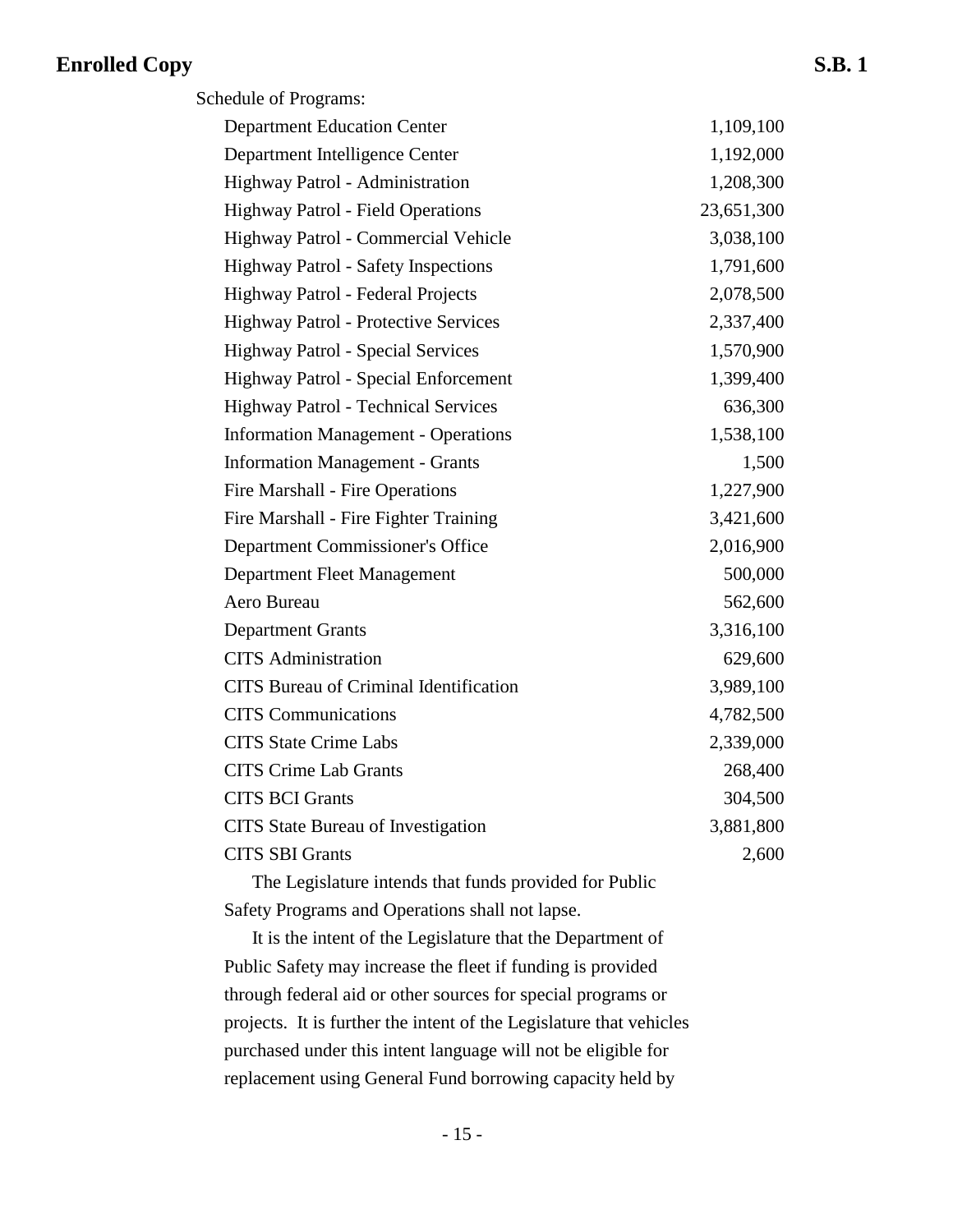the State Division of Fleet Operations. Any expansion vehicle purchase during the interim under this intent language shall be reported to the Legislative Fiscal Analyst.

It is the intent of the Legislature that receipts above the appropriated dedicated credits amount of reimbursable flight time for the Department of Public Safety aircraft shall not lapse and be used for major aircraft maintenance.

It is the intent of the Legislature that the Department of Public Safety may continue with the consolidated line items of appropriation for Fiscal Year 2005 to assist with mitigation of base budget reductions. It is further the intent of the Legislature that this consolidation is for the period of Fiscal Year 2005 only. The following line items of appropriations for continued consolidation into one line item for Fiscal Year 2005 are: Commissioners Office; Criminal Investigations and Technical Services Division; Utah Highway Patrol; Management Information Services; and Fire Marshals Office. The remainder of the Departments line items of appropriation will each remain separate line items. These are: Emergency Services and Homeland Security; Peace Officer Standards and Training; Liquor Law Enforcement; Driver License Division; and Utah Highway Safety.

| ITEM <sub>38</sub> | To Department of Public Safety - Emergency Services and              |             |
|--------------------|----------------------------------------------------------------------|-------------|
|                    | <b>Homeland Security</b>                                             |             |
|                    | From General Fund                                                    | 724,900     |
|                    | From General Fund, One-time                                          | 7,100       |
|                    | <b>From Federal Funds</b>                                            | 11,364,500  |
|                    | <b>From Dedicated Credits Revenue</b>                                | 255,000     |
|                    | From General Fund Restricted - Nuclear Oversight                     | 1,416,400   |
|                    | From Revenue Transfers - Commission on Criminal and Juvenile Justice | 167,700     |
|                    | From Revenue Transfers - Other Agencies                              | 12,900      |
|                    | From Lapsing Balance                                                 | (1,426,400) |
|                    | Schedule of Programs:                                                |             |
|                    | <b>Emergency Services and Homeland Security</b>                      | 12,522,100  |
|                    | The Legislature intends that funds provided for Emergency            |             |
|                    | Services and Homeland Security shall not lapse.                      |             |

- 16 -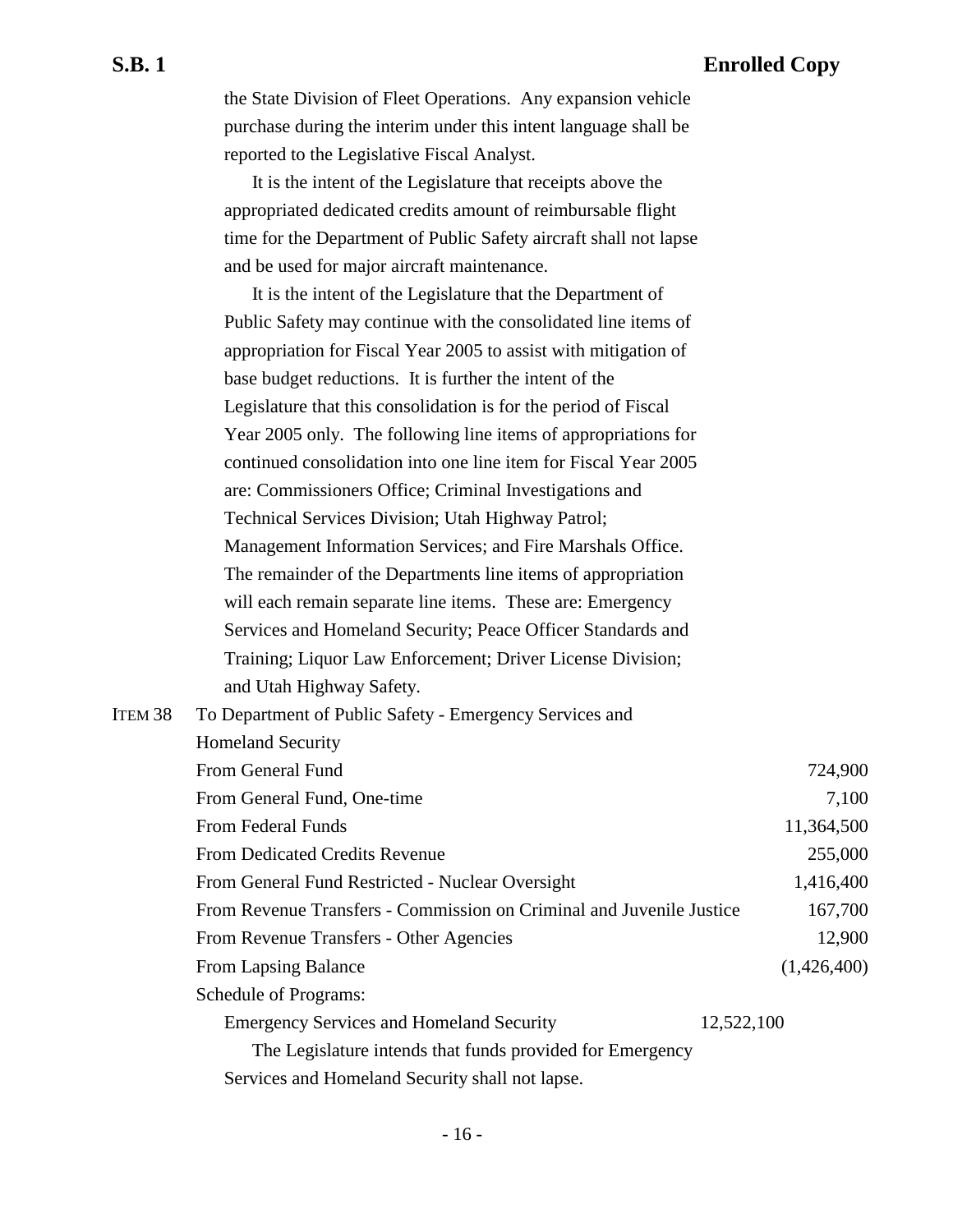|                                                                |                      | <b>S.B.1</b>                                                              |
|----------------------------------------------------------------|----------------------|---------------------------------------------------------------------------|
| To Department of Public Safety - Peace Officers' Standards and |                      |                                                                           |
| Training                                                       |                      |                                                                           |
| From Federal Funds                                             |                      | 3,553,300                                                                 |
| <b>From Dedicated Credits Revenue</b>                          |                      | 29,700                                                                    |
| From General Fund Restricted - Public Safety Support           |                      | 2,867,400                                                                 |
| Schedule of Programs:                                          |                      |                                                                           |
| <b>Basic Training</b>                                          | 1,286,100            |                                                                           |
| Regional/Inservice Training                                    | 742,800              |                                                                           |
| <b>Post Administration</b>                                     | 868,200              |                                                                           |
| Police Corps Academy                                           | 3,553,300            |                                                                           |
| The Legislature intends that funds provided for Peace          |                      |                                                                           |
| Officers' Standards and Training shall not lapse.              |                      |                                                                           |
| To Department of Public Safety - Liquor Law Enforcement        |                      |                                                                           |
| From General Fund                                              |                      | 1,374,600                                                                 |
| From General Fund, One-time                                    |                      | 7,700                                                                     |
| Schedule of Programs:                                          |                      |                                                                           |
| Liquor Law Enforcement                                         | 1,382,300            |                                                                           |
| The Legislature intends that funds provided for Liquor Law     |                      |                                                                           |
| Enforcement shall not lapse.                                   |                      |                                                                           |
| To Department of Public Safety - Driver License                |                      |                                                                           |
| From Dedicated Credits Revenue                                 |                      | 4,700                                                                     |
| From Transportation Fund Restricted - Motorcycle Education     |                      | 208,000                                                                   |
|                                                                |                      | 16,766,800                                                                |
| From Transportation Fund Restricted - Uninsured Motorist I.D.  |                      | 1,560,100                                                                 |
| From Beginning Nonlapsing Appropriation Balances               |                      | 162,400                                                                   |
| Schedule of Programs:                                          |                      |                                                                           |
| <b>Driver License Administration</b>                           | 2,226,000            |                                                                           |
| <b>Driver Services</b>                                         | 9,809,100            |                                                                           |
| <b>Driver Records</b>                                          | 4,896,900            |                                                                           |
| Motorcycle Safety                                              | 209,900              |                                                                           |
| <b>Uninsured Motorist</b>                                      | 1,560,100            |                                                                           |
| The Legislature intends that funds provided for the Driver     |                      |                                                                           |
| License line item shall not lapse.                             |                      |                                                                           |
| To Department of Public Safety - Highway Safety                |                      |                                                                           |
| From General Fund                                              |                      | 94,700                                                                    |
| From General Fund, One-time                                    |                      | 300                                                                       |
|                                                                | <b>Enrolled Copy</b> | From Transportation Fund - Department of Public Safety Restricted Account |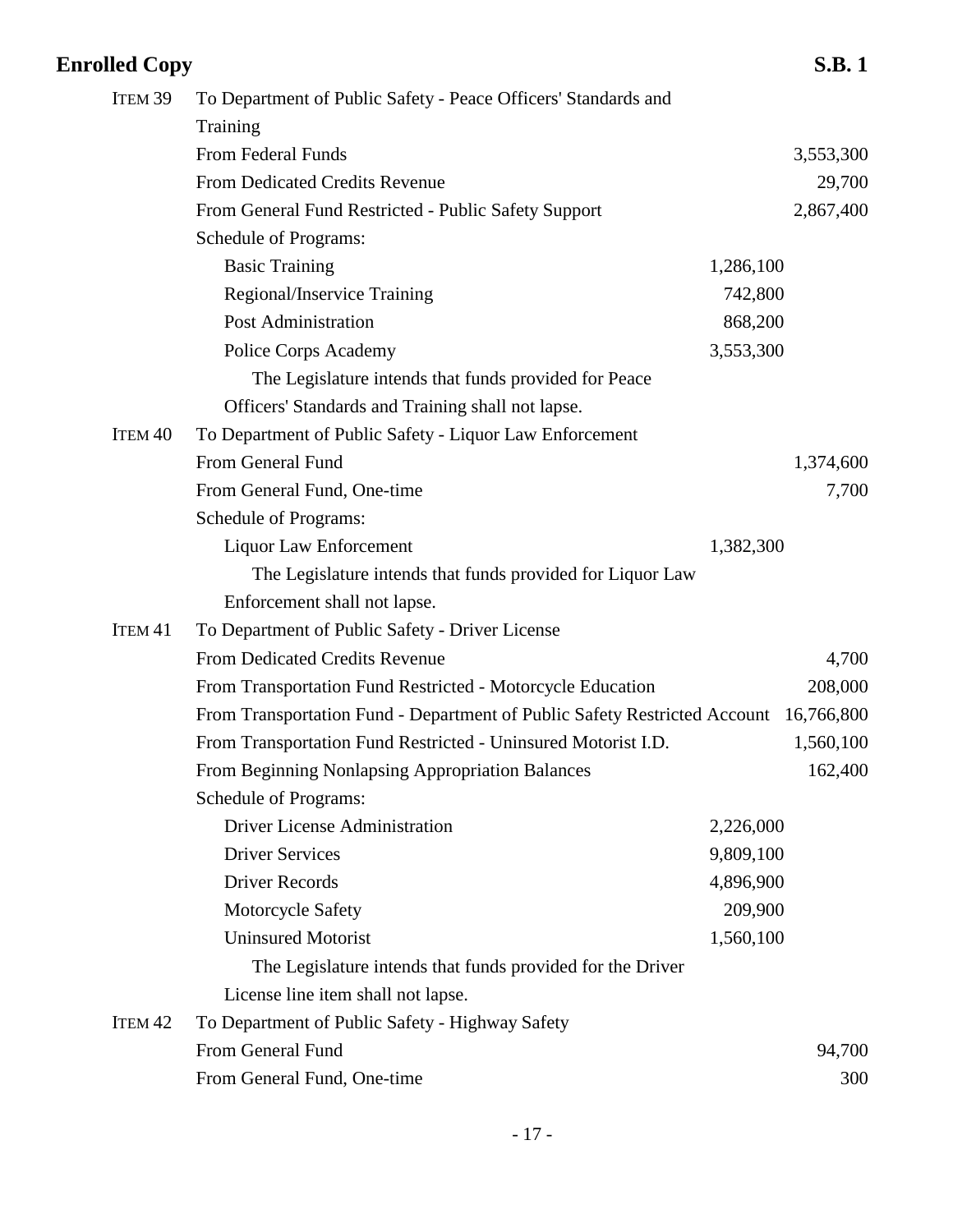|                    | From Federal Funds                                                        |           | 3,085,100 |
|--------------------|---------------------------------------------------------------------------|-----------|-----------|
|                    | From Transportation Fund - Department of Public Safety Restricted Account |           | 400,000   |
|                    | Schedule of Programs:                                                     |           |           |
|                    | <b>Highway Safety</b>                                                     | 3,580,100 |           |
|                    | The Legislature intends that funds provided for Highway                   |           |           |
|                    | Safety shall not lapse.                                                   |           |           |
|                    | RESTRICTED REVENUE - EXECUTIVE OFFICES & CRIMINAL JUSTICE                 |           |           |
| ITEM <sub>43</sub> | To General Fund Restricted - DNA Specimen Account                         |           |           |
|                    | From General Fund                                                         |           | 267,500   |
|                    | Schedule of Programs:                                                     |           |           |
|                    | General Fund Restricted - DNA Specimen Account                            | 267,500   |           |
|                    | CAPITAL FACILITIES & ADMINISTRATIVE SERVICES                              |           |           |
|                    | <b>CAPITOL PRESERVATION BOARD</b>                                         |           |           |
| ITEM <sub>44</sub> | To Capitol Preservation Board                                             |           |           |
|                    | From General Fund                                                         |           | 2,175,800 |
|                    | From General Fund, One-time                                               |           | 1,500     |
|                    | From Dedicated Credits Revenue                                            |           | 228,300   |
|                    | <b>From Revenue Transfers</b>                                             |           | 141,400   |
|                    | Schedule of Programs:                                                     |           |           |
|                    | <b>Capitol Preservation Board</b>                                         | 2,547,000 |           |
|                    | It is the intent of the Legislature that funds for the Capitol            |           |           |
|                    | Preservation Board shall not lapse and that those funds shall be          |           |           |
|                    | used for the design and construction costs associated with                |           |           |
|                    | Capitol restoration.                                                      |           |           |
|                    | <b>DEPARTMENT OF ADMINISTRATIVE SERVICES</b>                              |           |           |
| ITEM <sub>45</sub> | To Department of Administrative Services - Executive Director             |           |           |
|                    | From General Fund                                                         |           | 769,000   |
|                    | From General Fund, One-time                                               |           | 3,100     |
|                    | From Dedicated Credits Revenue                                            |           | 72,500    |
|                    | Schedule of Programs:                                                     |           |           |
|                    | <b>Executive Director</b>                                                 | 844,600   |           |
| ITEM <sub>46</sub> | To Department of Administrative Services - Automated                      |           |           |
|                    | Geographic Reference Center                                               |           |           |
|                    | From General Fund                                                         |           | 687,200   |
|                    | From General Fund, One-time                                               |           | 6,700     |
|                    | From Federal Funds                                                        |           | 500,000   |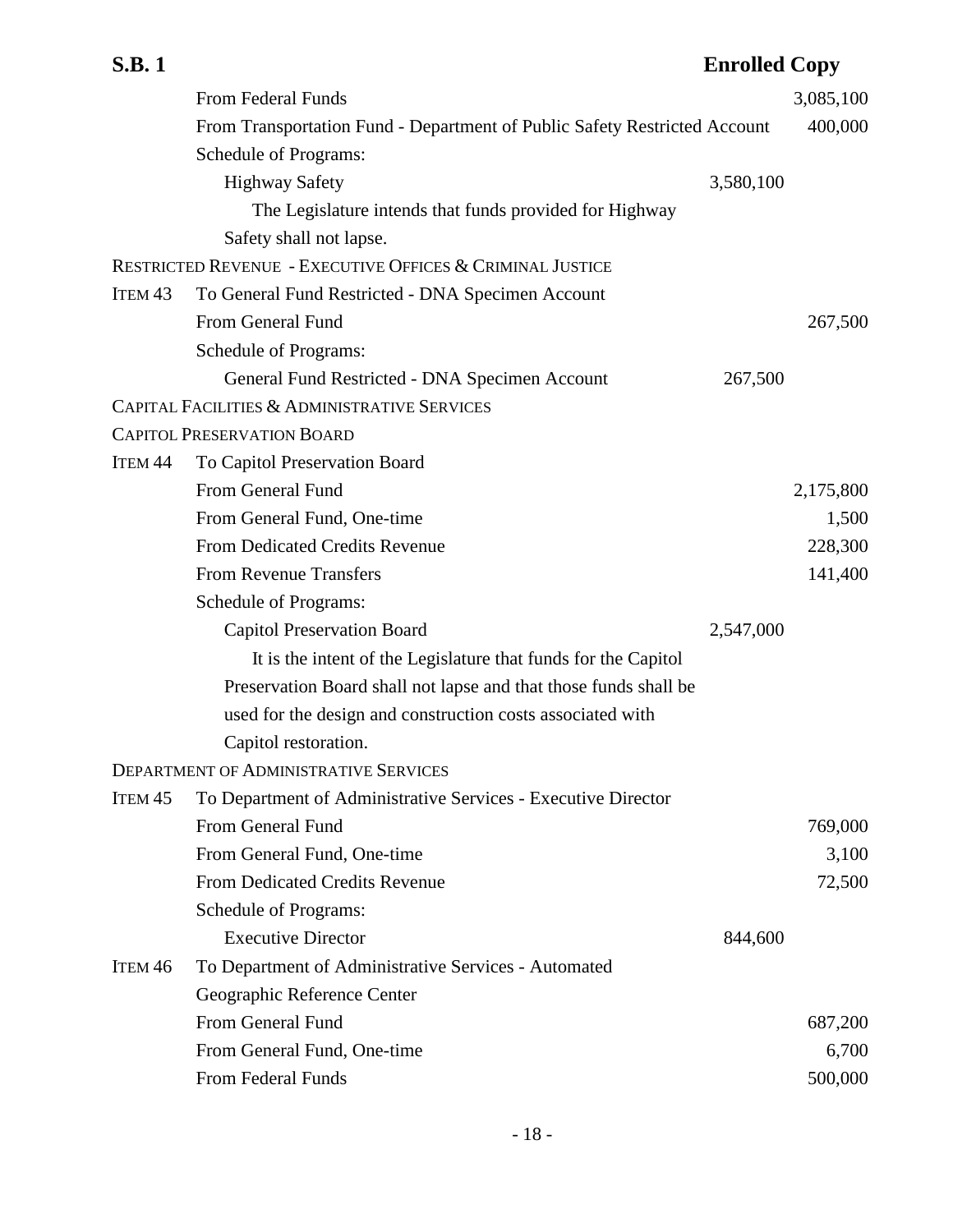| <b>Enrolled Copy</b> |                                                                 |           | <b>S.B.1</b> |
|----------------------|-----------------------------------------------------------------|-----------|--------------|
|                      | <b>From Dedicated Credits Revenue</b>                           |           | 501,500      |
|                      | Schedule of Programs:                                           |           |              |
|                      | <b>Automated Geographic Reference Center</b>                    | 1,695,400 |              |
| ITEM <sub>47</sub>   | To Department of Administrative Services - Administrative Rules |           |              |
|                      | From General Fund                                               |           | 285,500      |
|                      | From General Fund, One-time                                     |           | 2,100        |
|                      | Schedule of Programs:                                           |           |              |
|                      | <b>DAR</b> Administration                                       | 287,600   |              |
|                      | It is the intent of the Legislature that funds for              |           |              |
|                      | Administrative Rules shall not lapse and that those funds may   |           |              |
|                      | be used to fund a FTE or contract position on a temporary       |           |              |
|                      | basis.                                                          |           |              |
| ITEM <sub>48</sub>   | To Department of Administrative Services - DFCM                 |           |              |
|                      | Administration                                                  |           |              |
|                      | From General Fund                                               |           | 81,300       |
|                      | From Capital Project Fund                                       |           | 3,924,900    |
|                      | From Lapsing Balance                                            |           | (87, 400)    |
|                      | Schedule of Programs:                                           |           |              |
|                      | <b>DFCM</b> Administration                                      | 3,102,700 |              |
|                      | <b>Preventive Maintenance</b>                                   | 154,500   |              |
|                      | Governor's Residence                                            | 81,300    |              |
|                      | <b>DFCM HazMat</b>                                              | 94,500    |              |
|                      | Roofing and Paving                                              | 485,800   |              |
| ITEM <sub>49</sub>   | To Department of Administrative Services - State Archives       |           |              |
|                      | From General Fund                                               |           | 2,011,400    |
|                      | From General Fund, One-time                                     |           | 14,000       |
|                      | <b>From Dedicated Credits Revenue</b>                           |           | 41,100       |
|                      | Schedule of Programs:                                           |           |              |
|                      | <b>Archives Administration</b>                                  | 509,300   |              |
|                      | Records Analysis                                                | 333,000   |              |
|                      | <b>Preservation Svcs</b>                                        | 311,400   |              |
|                      | <b>Patron Services</b>                                          | 428,300   |              |
|                      | <b>Records Services</b>                                         | 484,500   |              |
|                      | It is the intent of the Legislature that funds for state        |           |              |
|                      | Archives shall not lapse and that those funds shall be used to  |           |              |
|                      | digitize and microfilm documents generated by former Utah       |           |              |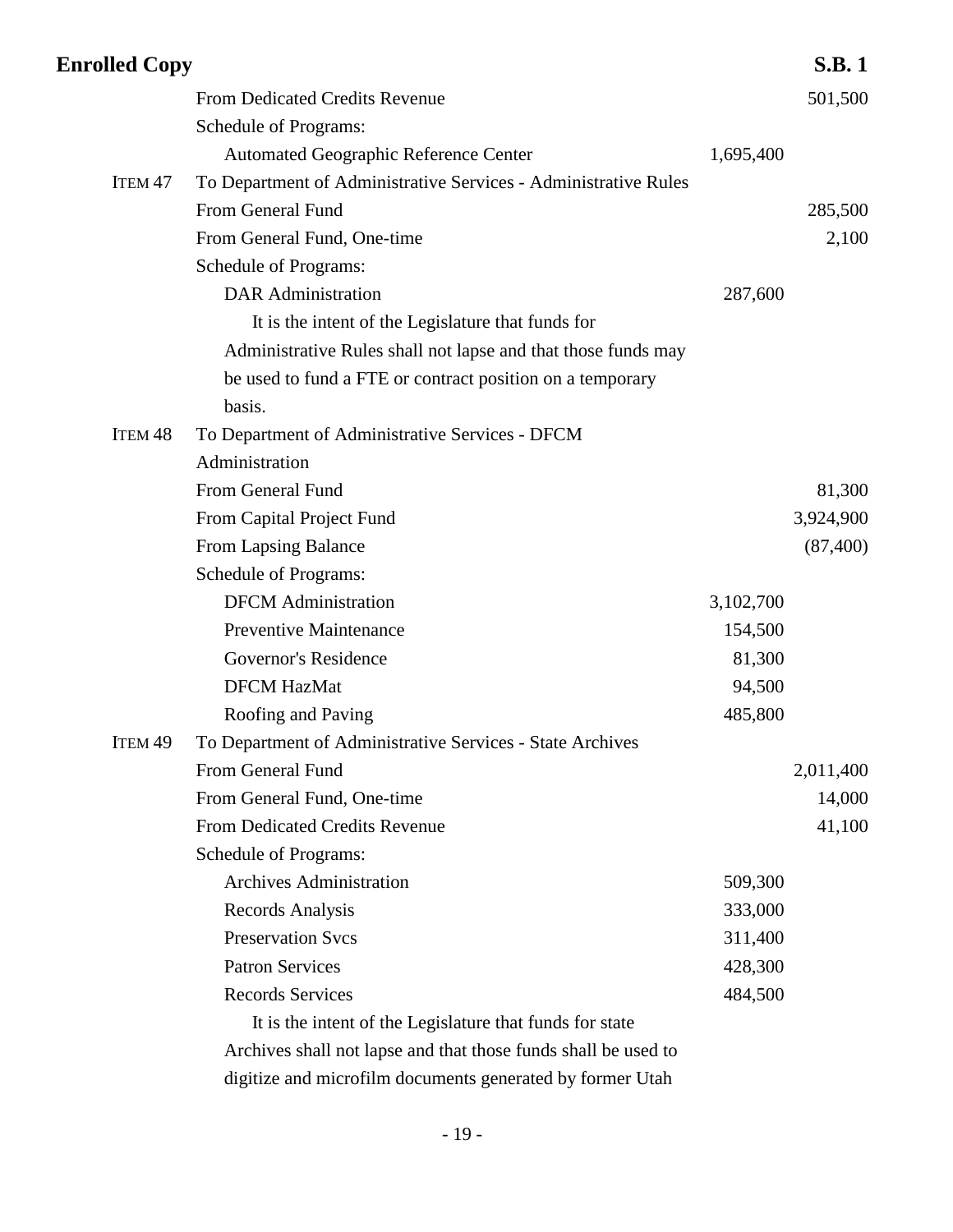|         | Governors for preservation and access.                        |           |
|---------|---------------------------------------------------------------|-----------|
| Item 50 | To Department of Administrative Services - Finance            |           |
|         | Administration                                                |           |
|         | From General Fund                                             | 5,992,500 |
|         | From General Fund, One-time                                   | 38,100    |
|         | From Transportation Fund                                      | 450,000   |
|         | <b>From Dedicated Credits Revenue</b>                         | 1,694,000 |
|         | From General Fund Restricted - Internal Service Fund Overhead | 1,272,400 |

From Beginning Nonlapsing Appropriation Balances 989,900 Schedule of Programs: Finance Director's Office 342,200 Payroll 2,112,400 Payables/Disbursing 2,078,000 Technical Services 1,572,100 Financial Reporting 1,265,000 Financial Information Systems 3,067,200

It is the intent of the Legislature that funds for the Division of Finance shall not lapse.

It is the intent of the Legislature that funds for the Division of Finance that do not lapse are to be used for maintenance, operation, and development of statewide accounting systems.

It is the intent of the Legislature that the Department of Administrative Services develop and implement a mileage reimbursement program that requires agencies to reimburse employees for personal vehicle use at a rate equal to, or less than, the per mile cost of a mid-size sedan operated by the Division of Fleet Operations. It is also the intent of the Legislature that these rules be applied to Legislative Staff, the Judicial Branch and to the Utah System of Higher Education. The rule should make exception for instances where a State fleet vehicle is not available to the employee, for mileage reimbursements for Elected Officials of the State and members of Boards and Commissions who do not have access to the State fleet for use in their official duties.

ITEM 51 To Department of Administrative Services - Finance - Mandated From General Fund 482,600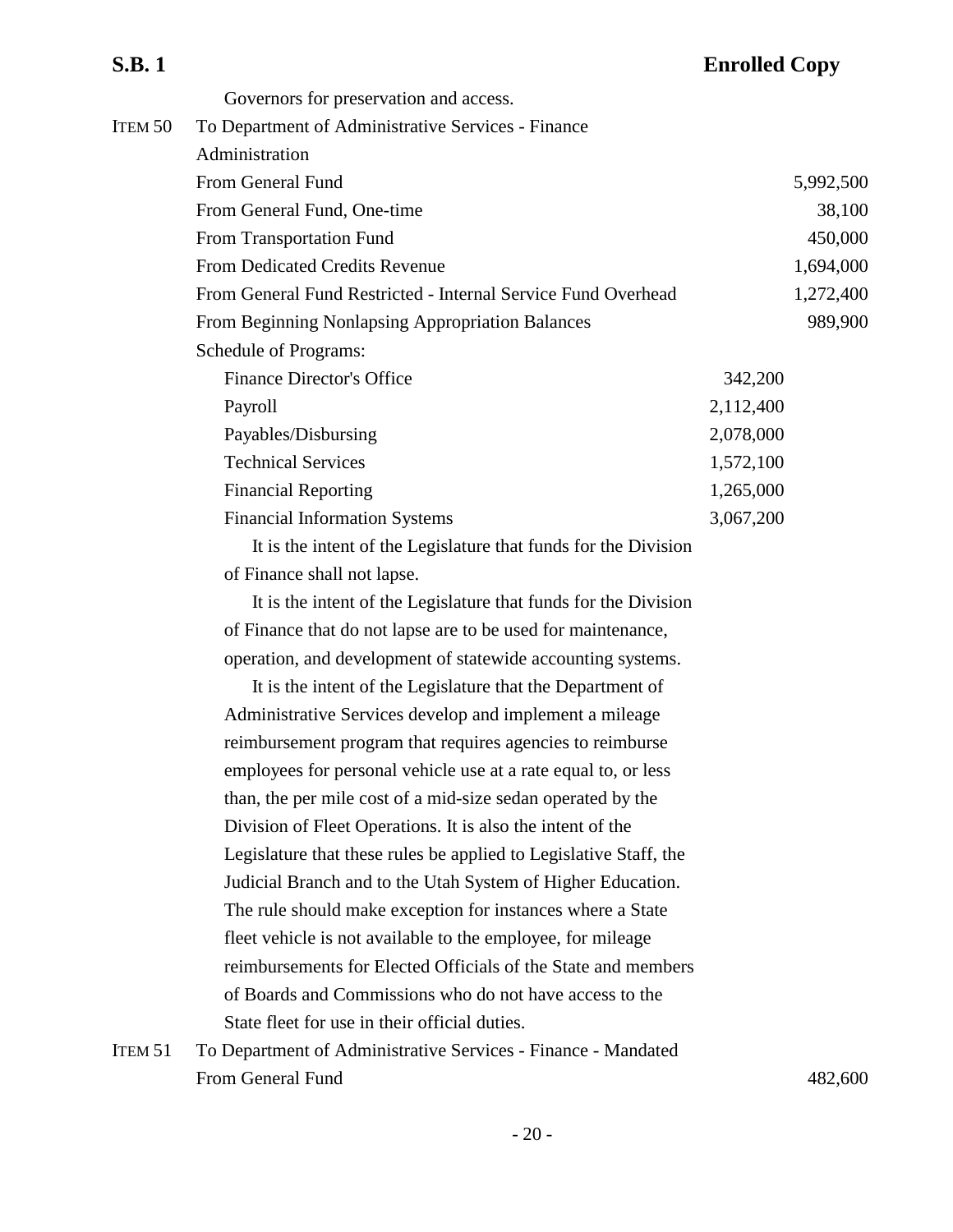|                    | <b>Schedule of Programs:</b>                                        |           |           |
|--------------------|---------------------------------------------------------------------|-----------|-----------|
|                    | LeRay McAllister Critical Land Conservation Fund                    | 482,600   |           |
|                    | It is the intent of the Legislature that funds for the LeRay        |           |           |
|                    | McAllister fund shall not lapse.                                    |           |           |
| ITEM <sub>52</sub> | To Department of Administrative Services - Post Conviction          |           |           |
|                    | <b>Indigent Defense</b>                                             |           |           |
|                    | From Beginning Nonlapsing Appropriation Balances                    |           | 332,600   |
|                    | From Closing Nonlapsing Appropriation Balances                      |           | (258,600) |
|                    | Schedule of Programs:                                               |           |           |
|                    | Post Conviction Indigent Defense Fund                               | 74,000    |           |
|                    | It is the intent of the Legislature that funds for the Post         |           |           |
|                    | Conviction Indigent Defense Fund shall not lapse.                   |           |           |
| ITEM <sub>53</sub> | To Department of Administrative Services - Judicial Conduct         |           |           |
|                    | Commission                                                          |           |           |
|                    | From General Fund                                                   |           | 223,200   |
|                    | From General Fund, One-time                                         |           | 1,000     |
|                    | From Beginning Nonlapsing Appropriation Balances                    |           | 27,200    |
|                    | From Closing Nonlapsing Appropriation Balances                      |           | (17,700)  |
|                    | Schedule of Programs:                                               |           |           |
|                    | <b>Judicial Conduct Commission</b>                                  | 233,700   |           |
|                    | It is the intent of the Legislature that funds for the Judicial     |           |           |
|                    | Conduct Commission shall not lapse and that those funds shall       |           |           |
|                    | be used to hire temporary contractors on an as-needed basis.        |           |           |
| ITEM <sub>54</sub> | To Department of Administrative Services - Purchasing               |           |           |
|                    | From General Fund                                                   |           | 1,343,500 |
|                    | From General Fund, One-time                                         |           | 10,300    |
|                    | <b>From Dedicated Credits Revenue</b>                               |           | 68,000    |
|                    | Schedule of Programs:                                               |           |           |
|                    | <b>Purchasing and General Services</b>                              | 1,421,800 |           |
|                    | <b>DEPARTMENT OF ADMINISTRATIVE SERVICES INTERNAL SERVICE FUNDS</b> |           |           |
| ITEM <sub>55</sub> | To Department of Administrative Services - Office of State Debt     |           |           |
|                    | Collection                                                          |           |           |
|                    | From Dedicated Credits Revenue                                      |           | 367,000   |
|                    | From Licenses/Fees                                                  |           | 168,000   |
|                    | From Interest Income                                                |           | 661,000   |
|                    | From Other Financing Sources                                        |           | 2,100     |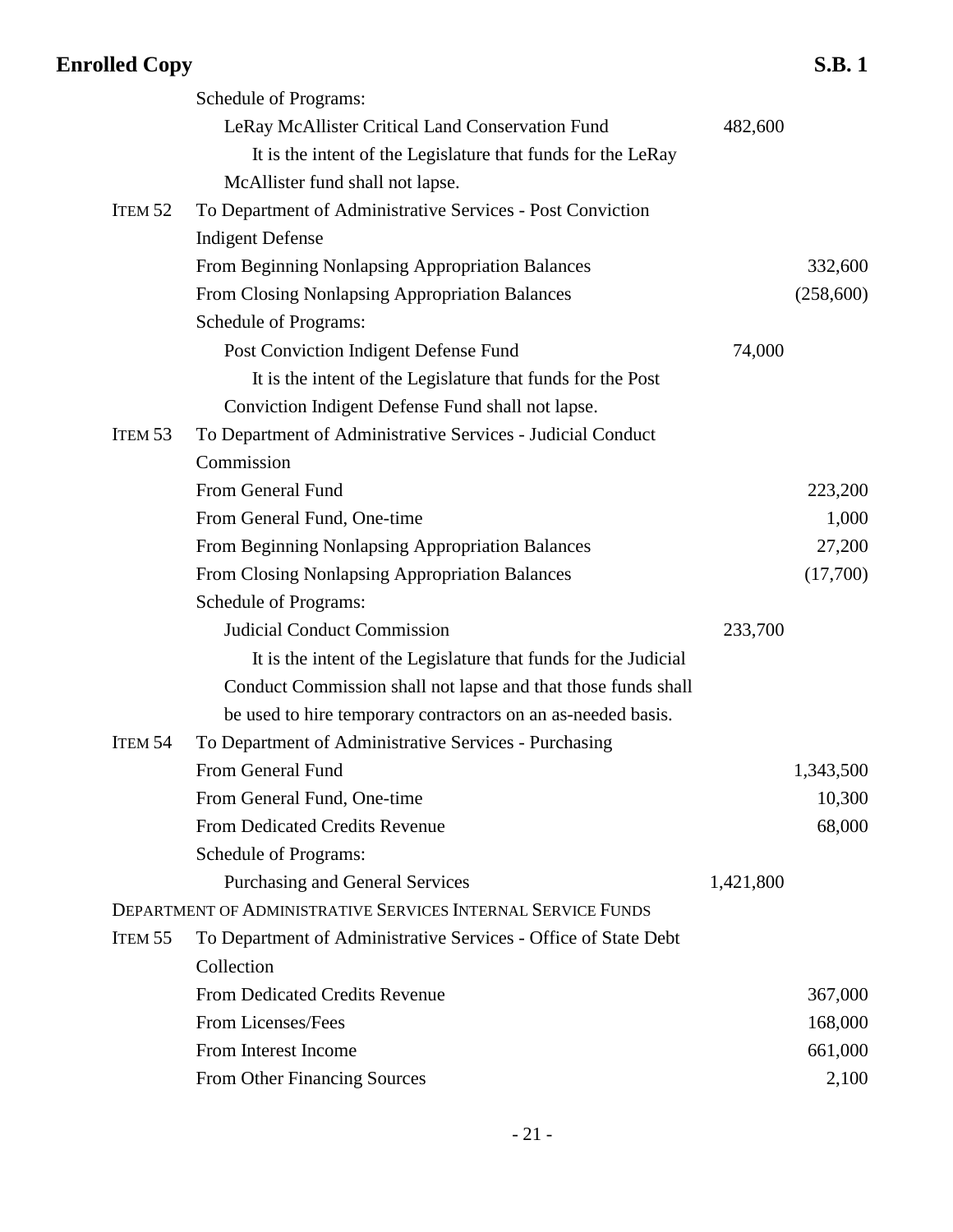|                    | Schedule of Programs:                                  |              |            |
|--------------------|--------------------------------------------------------|--------------|------------|
|                    | ISF - Debt Collection                                  | 1,198,100    |            |
|                    | <b>Total FTE</b>                                       | 5.0          |            |
| ITEM <sub>56</sub> | To Department of Administrative Services - Division of |              |            |
|                    | <b>Purchasing and General Services</b>                 |              |            |
|                    | From Dedicated Credits - Intragovernmental Revenue     |              | 14,589,100 |
|                    | Schedule of Programs:                                  |              |            |
|                    | <b>ISF</b> - Central Mailing                           | 8,814,900    |            |
|                    | ISF - Electronic Purchasing                            | 352,300      |            |
|                    | ISF - Publishing                                       | 5,421,900    |            |
|                    | <b>Total FTE</b>                                       | 63.5         |            |
|                    | <b>Authorized Capital Outlay</b>                       | 2,816,000    |            |
| ITEM <sub>57</sub> | To Department of Administrative Services - Division of |              |            |
|                    | <b>Information Technology Services</b>                 |              |            |
|                    | From Dedicated Credits - Intragovernmental Revenue     |              | 47,553,800 |
|                    | Schedule of Programs:                                  |              |            |
|                    | ISF - ITS Administration and Finance                   | 24,900       |            |
|                    | <b>ISF - Network Services</b>                          | 12,011,400   |            |
|                    | ISF - Voice Services                                   | 16,108,400   |            |
|                    | ISF - Computing                                        | 17,200       |            |
|                    | <b>ISF</b> - Mainframe Hosting                         | 14,048,500   |            |
|                    | ISF - Desktop/LAN Support                              | 5,011,900    |            |
|                    | <b>ISF</b> - Storage Services                          | 4,730,800    |            |
|                    | ISF - Web Hosting                                      | 1,203,600    |            |
|                    | <b>ISF</b> - Application Development                   | 2,972,000    |            |
|                    | ISF - Reporting Services                               | 153,300      |            |
|                    | <b>ISF - Wireless Tech Services</b>                    | 2,395,700    |            |
|                    | ISF - ITS Support Services                             | 521,200      |            |
|                    | <b>ISF</b> - Clearing                                  | (11,645,100) |            |
|                    | <b>Total FTE</b>                                       | 241.0        |            |
|                    | <b>Authorized Capital Outlay</b>                       | 6,072,500    |            |
|                    | It is the intent of the Legislature that Information   |              |            |
|                    |                                                        |              |            |

Technology Services be allowed to add FTEs beyond the authorized level if it represents a benefit to the state and a decrease of FTEs in the user agency. The total FTEs within state government shall not change with this shift of FTEs.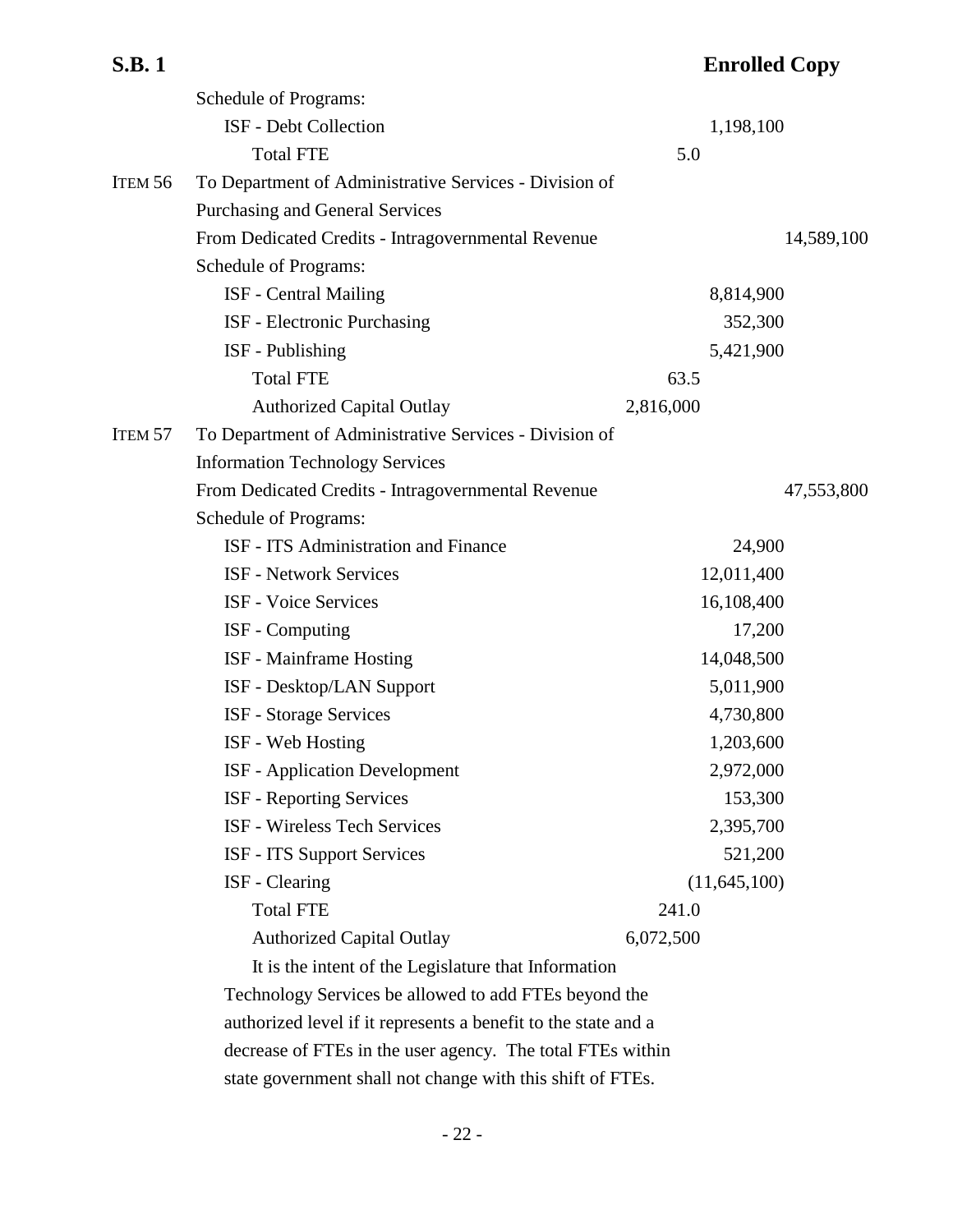|                    | Prior to transferring FTEs to the Internal Service Fund, the      |            |            |
|--------------------|-------------------------------------------------------------------|------------|------------|
|                    | Department of Administrative Services shall report to the         |            |            |
|                    | <b>Executive Appropriation Committee decreased personal</b>       |            |            |
|                    | service expenditures in the originating agency and                |            |            |
|                    | corresponding increased Internal Service Fund charges that        |            |            |
|                    | will result from the transfer.                                    |            |            |
| ITEM <sub>58</sub> | To Department of Administrative Services - Division of Fleet      |            |            |
|                    | Operations                                                        |            |            |
|                    | From Dedicated Credits - Intragovernmental Revenue                |            | 38,082,100 |
|                    | Schedule of Programs:                                             |            |            |
|                    | <b>ISF</b> - Motor Pool                                           | 22,552,500 |            |
|                    | ISF - Fuel Network                                                | 14,701,800 |            |
|                    | <b>ISF</b> - State Surplus Property                               | 827,800    |            |
|                    | <b>Total FTE</b>                                                  | 45.0       |            |
|                    | <b>Authorized Capital Outlay</b>                                  | 13,870,200 |            |
| ITEM <sub>59</sub> | To Department of Administrative Services - Risk Management        |            |            |
|                    | <b>From Premiums</b>                                              |            | 28,430,700 |
|                    | <b>From Restricted Revenue</b>                                    |            | 8,517,600  |
|                    | Schedule of Programs:                                             |            |            |
|                    | ISF - Risk Management Administration                              | 29,306,700 |            |
|                    | ISF - Workers' Compensation                                       | 7,641,600  |            |
|                    | <b>Total FTE</b>                                                  | 25.0       |            |
|                    | <b>Authorized Capital Outlay</b>                                  | 120,000    |            |
| ITEM <sub>60</sub> | To Department of Administrative Services - Division of Facilities |            |            |
|                    | <b>Construction and Management - Facilities Management</b>        |            |            |
|                    | From Dedicated Credits - Intragovernmental Revenue                |            | 19,815,700 |
|                    | Schedule of Programs:                                             |            |            |
|                    | <b>ISF</b> - Facilities Management                                | 19,815,700 |            |
|                    | <b>Total FTE</b>                                                  | 121.0      |            |
|                    | <b>Authorized Capital Outlay</b>                                  | 70,500     |            |
|                    | It is the intent of the Legislature that DFCM's internal          |            |            |
|                    | service fund may add FTEs beyond the authorized level if new      |            |            |
|                    | facilities come on line or maintenance agreements are             |            |            |
|                    | requested. Any added FTEs will be reviewed and approved by        |            |            |
|                    | the Legislature in the next Legislative Session.                  |            |            |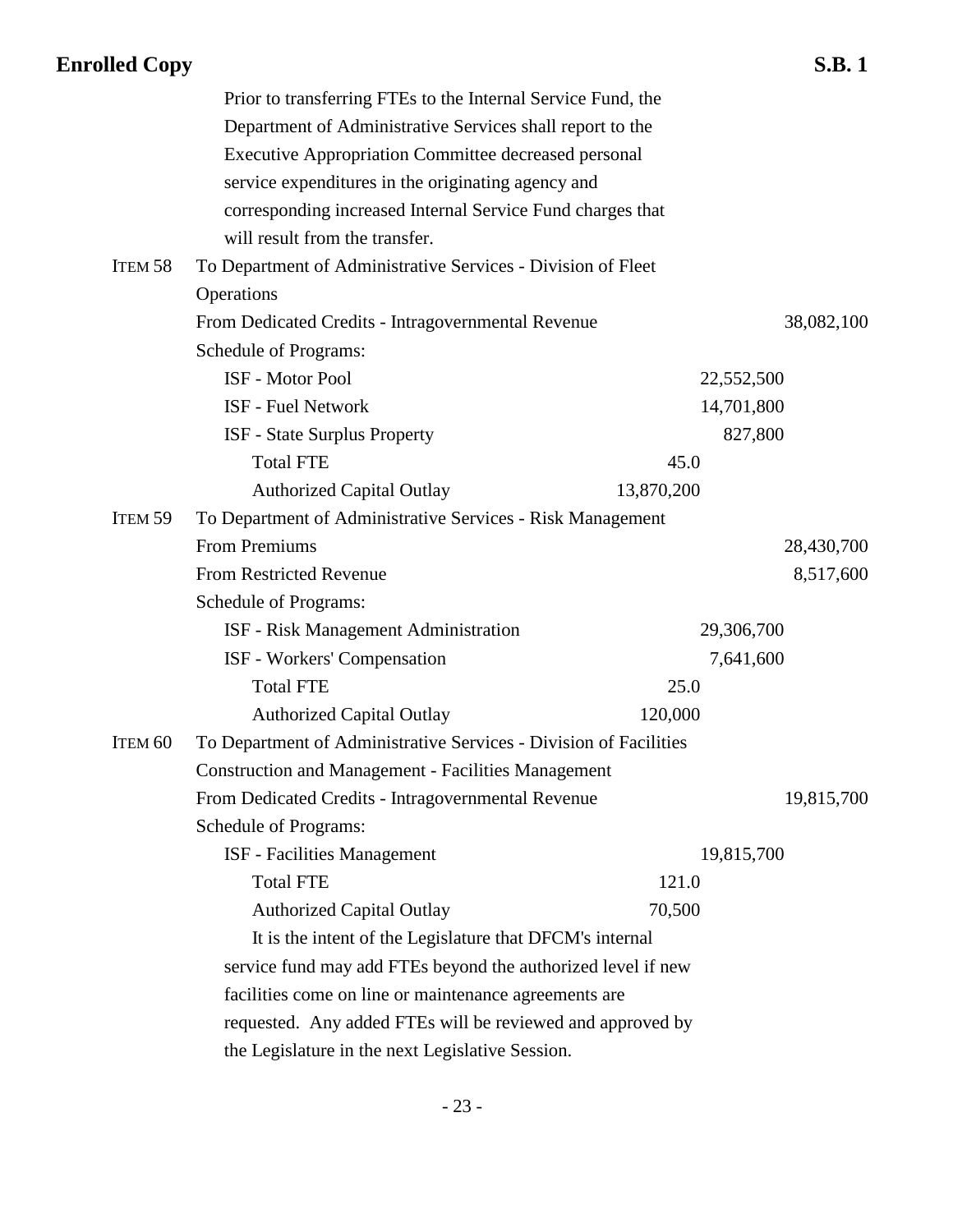| <b>CAPITAL BUDGET</b> |                                                                        |             |               |
|-----------------------|------------------------------------------------------------------------|-------------|---------------|
| ITEM <sub>61</sub>    | To Capital Budget - DFCM Capital Program                               |             |               |
|                       | From General Fund                                                      |             | 26,976,900    |
|                       | From Income Tax                                                        |             | 17,000,000    |
|                       | From General Fund Restricted - Special Administrative Expense          |             | 2,801,000     |
|                       | Schedule of Programs:                                                  |             |               |
|                       | Capital Improvements                                                   | 43,976,900  |               |
|                       | Capital Development Fund                                               | 2,801,000   |               |
|                       | Development Projects: \$2,801,000 to construct a new                   |             |               |
|                       | DWS employment center in Logan.                                        |             |               |
| ITEM <sub>62</sub>    | To Capital Budget - Property Acquisition                               |             |               |
|                       | From General Fund Restricted - Wildlife Resources Trust Account        |             | 250,000       |
|                       | Schedule of Programs:                                                  |             |               |
|                       | <b>Building/Land Purchases</b>                                         | 250,000     |               |
|                       | Purchases: Up to \$250,000 for purchase of land in                     |             |               |
|                       | preparation for a new building in Carbon County.                       |             |               |
|                       | STATE BOARD OF BONDING COMMISSIONERS - DEBT SERVICE                    |             |               |
| ITEM <sub>63</sub>    | To State Board of Bonding Commissioners - Debt Service                 |             |               |
|                       | From General Fund                                                      |             | 61,721,600    |
|                       | From Uniform School Fund                                               |             | 17,164,300    |
|                       | From Centennial Highway Fund                                           |             | 125,371,200   |
|                       | From Dedicated Credits Revenue                                         |             | 62,881,500    |
|                       | From Transportation Fund Restricted - Public Transportation System Tax |             | 2,190,300     |
|                       | From Beginning Nonlapsing Appropriation Balances                       |             | 7,126,000     |
|                       | From Closing Nonlapsing Appropriation Balances                         |             | (7, 126, 000) |
|                       | Schedule of Programs:                                                  |             |               |
|                       | Debt Service                                                           | 269,328,900 |               |
|                       | It is the intent of the Legislature that DFCM is not required          |             |               |
|                       | to collect rent from the Department of Corrections for the             |             |               |
|                       | Promontory Facility in FY 2005 if the Legislature in the 2004          |             |               |
|                       | general session appropriates funds to debt service for FY 2005         |             |               |
|                       | to replace the uncollected rent.                                       |             |               |
|                       | <b>COMMERCE &amp; REVENUE</b>                                          |             |               |
|                       | <b>UTAH STATE TAX COMMISSION</b>                                       |             |               |
| ITEM <sub>64</sub>    | To Utah State Tax Commission - Tax Administration                      |             |               |
|                       | From General Fund                                                      |             | 20,735,400    |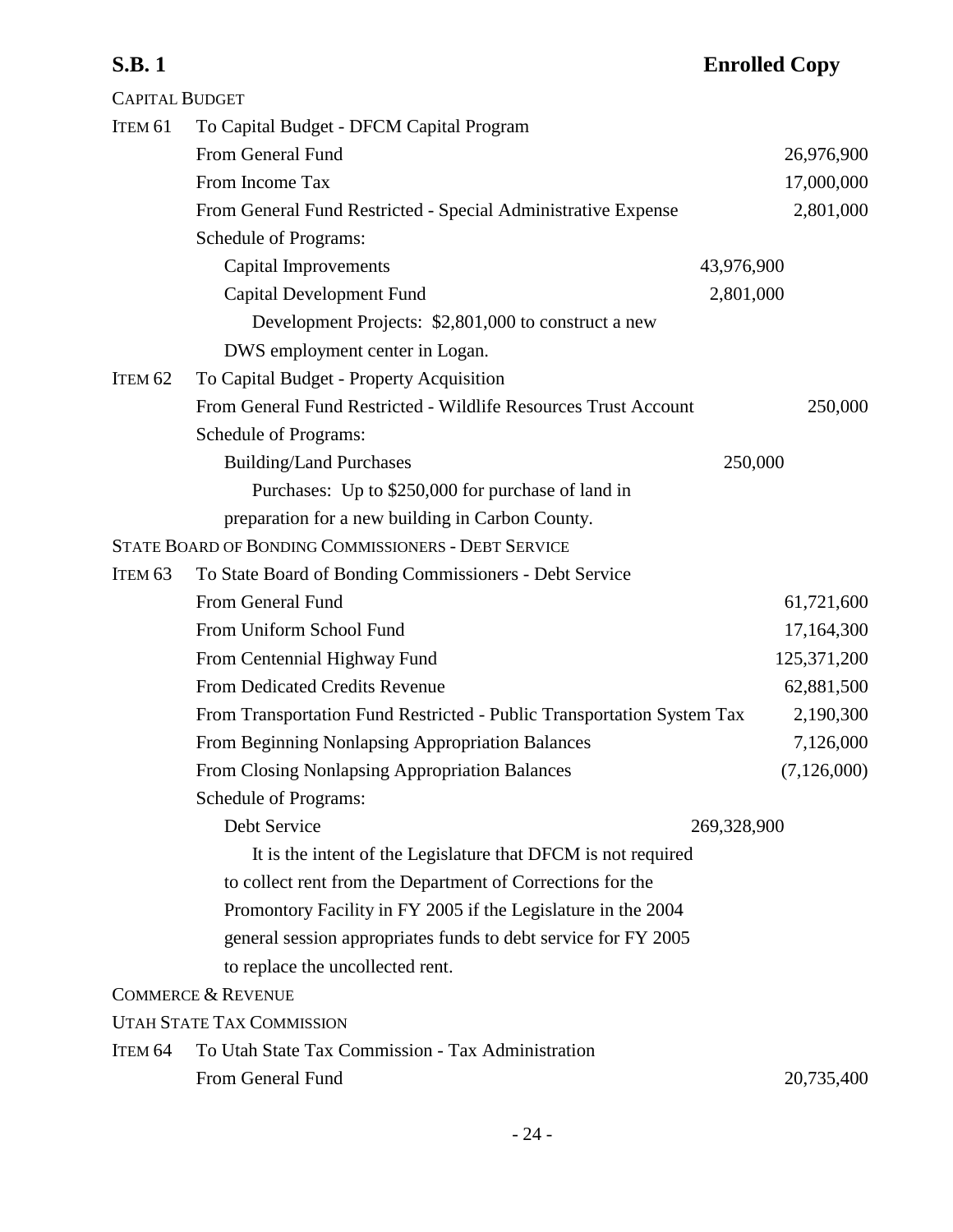| <b>Enrolled Copy</b> |                                                                      |            | <b>S.B.1</b> |
|----------------------|----------------------------------------------------------------------|------------|--------------|
|                      | From General Fund, One-time                                          |            | 236,400      |
|                      | From Uniform School Fund                                             |            | 17,287,600   |
|                      | From Uniform School Fund, One-time                                   |            | 142,900      |
|                      | From Transportation Fund                                             |            | 5,857,400    |
|                      | From Federal Funds                                                   |            | 455,600      |
|                      | <b>From Dedicated Credits Revenue</b>                                |            | 9,772,400    |
|                      | From General Fund Restricted - Sales and Use Tax Administration Fees |            | 7,132,000    |
|                      | From Transportation Fund Restricted - Uninsured Motorist I.D.        |            | 133,800      |
|                      | <b>From Revenue Transfers</b>                                        |            | 60,300       |
|                      | From Beginning Nonlapsing Appropriation Balances                     |            | 2,905,400    |
|                      | From Closing Nonlapsing Appropriation Balances                       |            | (870, 600)   |
|                      | Schedule of Programs:                                                |            |              |
|                      | <b>Administration Division</b>                                       | 6,792,000  |              |
|                      | <b>Auditing Division</b>                                             | 8,905,400  |              |
|                      | Multi-State Tax Compact                                              | 180,700    |              |
|                      | <b>Technology Management</b>                                         | 9,347,500  |              |
|                      | <b>Tax Processing Division</b>                                       | 8,011,400  |              |
|                      | <b>Seasonal Employees</b>                                            | 316,900    |              |
|                      | <b>Tax Payer Services</b>                                            | 8,394,200  |              |
|                      | Property Tax Division                                                | 4,155,300  |              |
|                      | <b>Motor Vehicles</b>                                                | 15,553,600 |              |
|                      | Motor Vehicle Enforcement Division                                   | 2,191,600  |              |
|                      | It is the intent of the Legislature that the Tax Commission          |            |              |
|                      | report to Commerce and Revenue Appropriations                        |            |              |
|                      | Subcommittee interim meeting, the progress made towards              |            |              |
|                      | the recommendations of the Legislative Auditor's Report              |            |              |
|                      | #2003-08.                                                            |            |              |
|                      | The Legislature intends that these funds not lapse and that          |            |              |
|                      | the balances carried forward be used for costs directly related      |            |              |
|                      | to the modernization of tax and motor vehicle systems and            |            |              |
|                      | processes.                                                           |            |              |
| ITEM <sub>65</sub>   | To Utah State Tax Commission - License Plates Production             |            |              |
|                      | From Dedicated Credits Revenue                                       |            | 2,102,700    |
|                      | From Beginning Nonlapsing Appropriation Balances                     |            | 2,722,200    |
|                      | From Closing Nonlapsing Appropriation Balances                       |            | (2,809,400)  |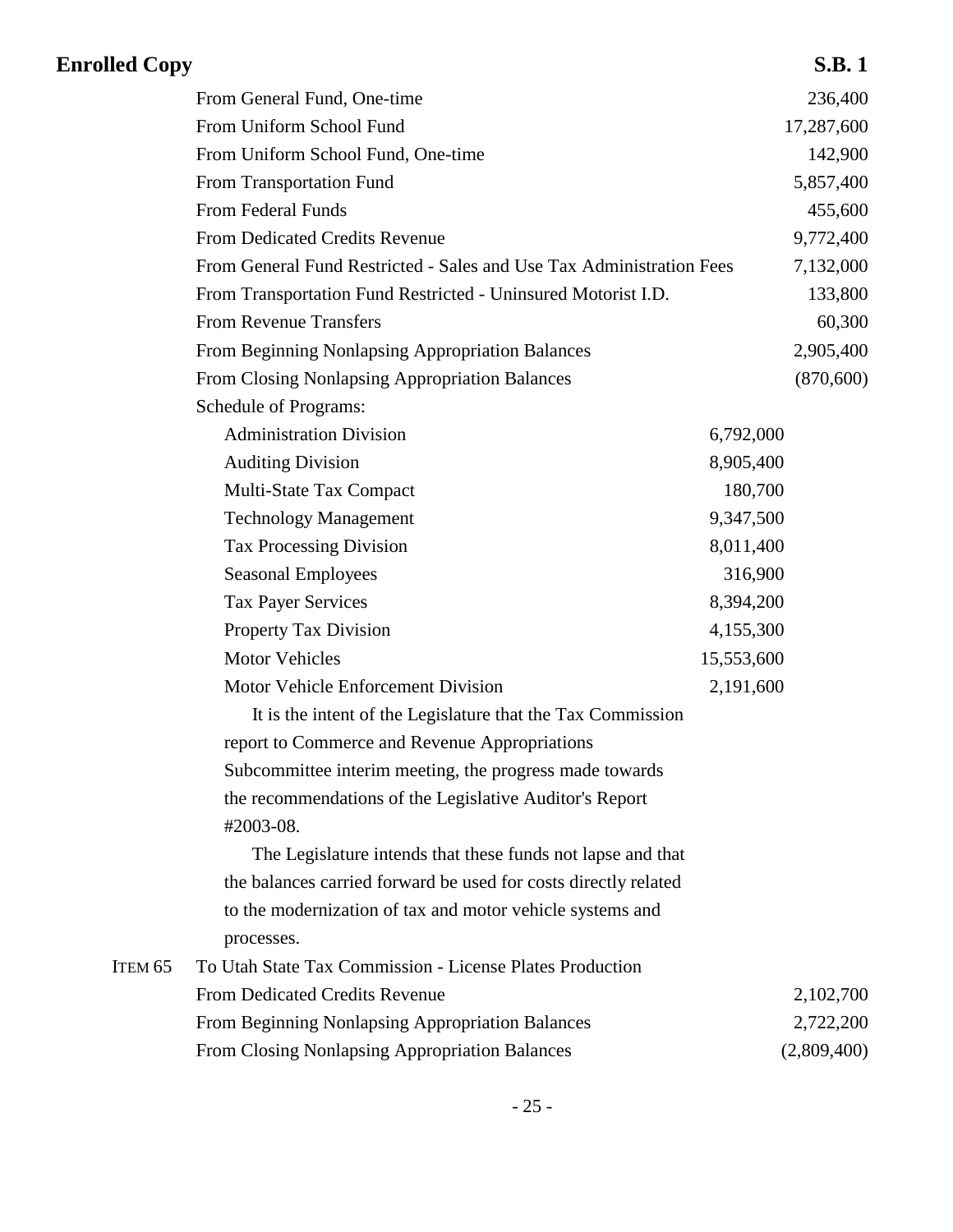## **S.B. 1 Enrolled Copy** Schedule of Programs: License Plates Production 2,015,500 ITEM 66 To Utah State Tax Commission - Liquor Profit Distribution From General Fund Restricted-Alcoholic Beverage Enforcement & Treatment 3,133,700 Schedule of Programs: Liquor Profit Distribution 3,133,700 UTAH COLLEGE OF APPLIED TECHNOLOGY ITEM 67 To Utah College of Applied Technology - Administration From General Fund 4,317,800 From General Fund, One-time 1,800 Schedule of Programs: Administration 374,100 Custom Fit 3,108,100 Equipment 837,400 It is the intent of the Legislature that UCAT complete and submits all financial reports (i.e. A-1s, R-1s, S-10s, etc.) to the Office of the Legislative Fiscal Analyst by November 1 of each fiscal year. It is further the intent of the Legislature that the approved consolidated budget request from the UCAT Board of Trustees be submitted to the Office of the Legislative Fiscal Analyst by November 1 of each fiscal year. It is the intent of the Legislature that a study be performed of applied technology education in the state with the Utah System of Higher Education, Public Education, and the Utah College of Applied Technology, by the Office of the Legislative Fiscal Analyst in conjunction with the Governors Office of Planning and Budget. It is further the intent of the Legislature that a written report be presented by October of 2005 to the Executive Appropriation Committee, and also reported to the appropriate Legislative Appropriation Subcommittees during the 2006 General Session. ITEM 68 To Utah College of Applied Technology - Bridgerland Applied Technology College From General Fund 7,501,300

From General Fund, One-time 49,700

- 26 -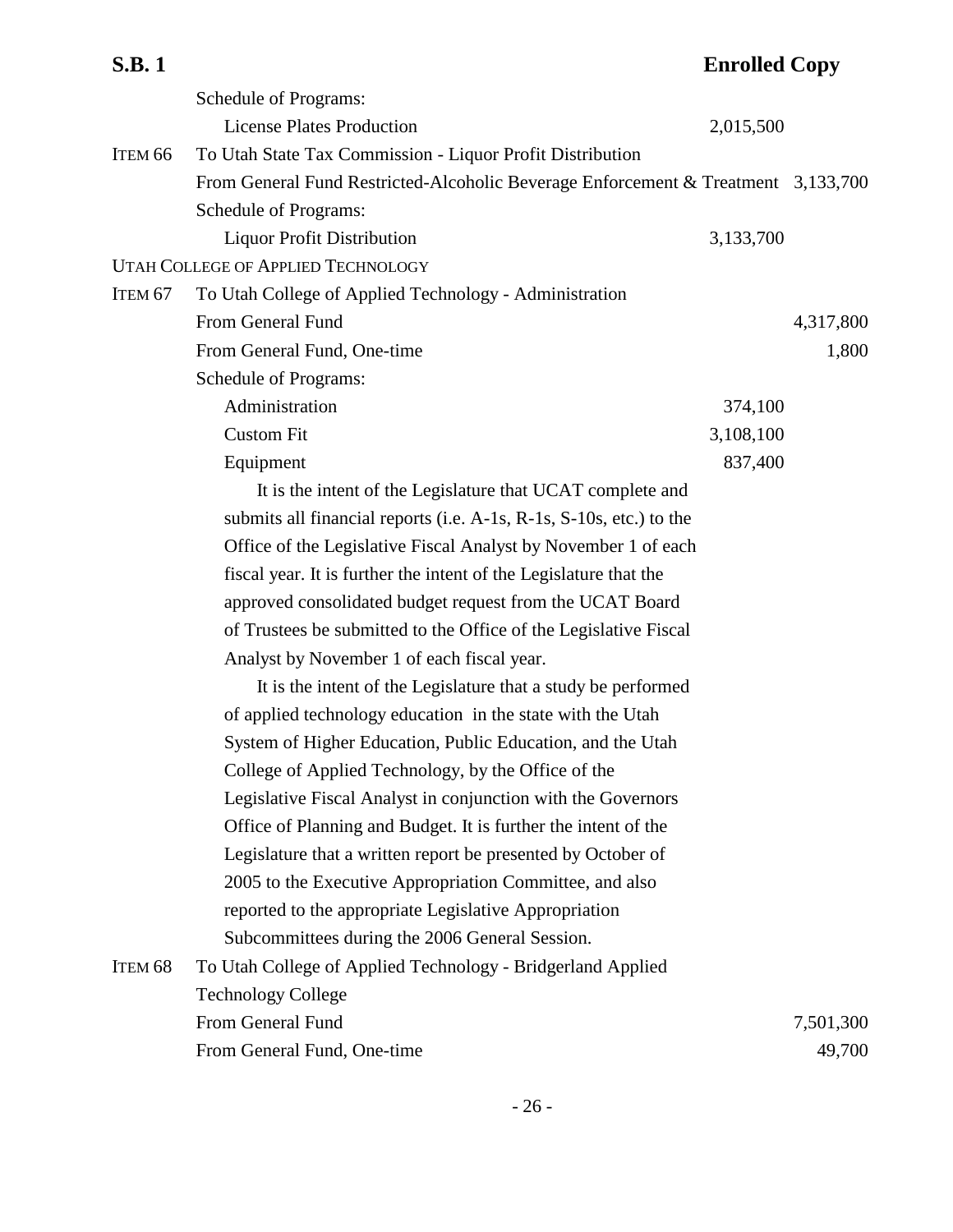| <b>From Dedicated Credits Revenue</b>                        |                      |                                                                                                                                                                                                     |
|--------------------------------------------------------------|----------------------|-----------------------------------------------------------------------------------------------------------------------------------------------------------------------------------------------------|
| Schedule of Programs:                                        |                      |                                                                                                                                                                                                     |
| <b>Bridgerland ATC</b>                                       | 8,719,500            |                                                                                                                                                                                                     |
| To Utah College of Applied Technology - Davis Applied        |                      |                                                                                                                                                                                                     |
| <b>Technology College</b>                                    |                      |                                                                                                                                                                                                     |
| From General Fund                                            |                      |                                                                                                                                                                                                     |
| From General Fund, One-time                                  |                      |                                                                                                                                                                                                     |
| <b>From Dedicated Credits Revenue</b>                        |                      |                                                                                                                                                                                                     |
| Schedule of Programs:                                        |                      |                                                                                                                                                                                                     |
| Davis ATC                                                    | 8,940,300            |                                                                                                                                                                                                     |
| To Utah College of Applied Technology - Dixie Applied        |                      |                                                                                                                                                                                                     |
| <b>Technology College</b>                                    |                      |                                                                                                                                                                                                     |
| From General Fund                                            |                      |                                                                                                                                                                                                     |
| From General Fund, One-time                                  |                      |                                                                                                                                                                                                     |
| <b>From Dedicated Credits Revenue</b>                        |                      |                                                                                                                                                                                                     |
| Schedule of Programs:                                        |                      |                                                                                                                                                                                                     |
| Dixie ATC                                                    | 943,700              |                                                                                                                                                                                                     |
| To Utah College of Applied Technology - Mountainland Applied |                      |                                                                                                                                                                                                     |
| <b>Technology College</b>                                    |                      |                                                                                                                                                                                                     |
| From General Fund                                            |                      |                                                                                                                                                                                                     |
| From General Fund, One-time                                  |                      |                                                                                                                                                                                                     |
| From Dedicated Credits Revenue                               |                      |                                                                                                                                                                                                     |
| Schedule of Programs:                                        |                      |                                                                                                                                                                                                     |
| Mountainland ATC                                             | 3,000,700            |                                                                                                                                                                                                     |
| To Utah College of Applied Technology - Ogden/Weber Applied  |                      |                                                                                                                                                                                                     |
| <b>Technology College</b>                                    |                      |                                                                                                                                                                                                     |
| From General Fund                                            |                      |                                                                                                                                                                                                     |
| From General Fund, One-time                                  |                      |                                                                                                                                                                                                     |
| From Dedicated Credits Revenue                               |                      |                                                                                                                                                                                                     |
| Schedule of Programs:                                        |                      |                                                                                                                                                                                                     |
| Ogden/Weber ATC                                              | 9,813,900            |                                                                                                                                                                                                     |
| To Utah College of Applied Technology - Salt Lake/Tooele     |                      |                                                                                                                                                                                                     |
| <b>Applied Technology College</b>                            |                      |                                                                                                                                                                                                     |
| From General Fund                                            |                      |                                                                                                                                                                                                     |
| From General Fund, One-time                                  |                      |                                                                                                                                                                                                     |
| From Dedicated Credits Revenue                               |                      |                                                                                                                                                                                                     |
|                                                              | <b>Enrolled Copy</b> | <b>S.B.1</b><br>1,168,500<br>7,556,100<br>52,300<br>1,331,900<br>857,700<br>4,100<br>81,900<br>2,861,100<br>14,000<br>125,600<br>8,396,000<br>56,900<br>1,361,000<br>2,004,200<br>12,400<br>155,000 |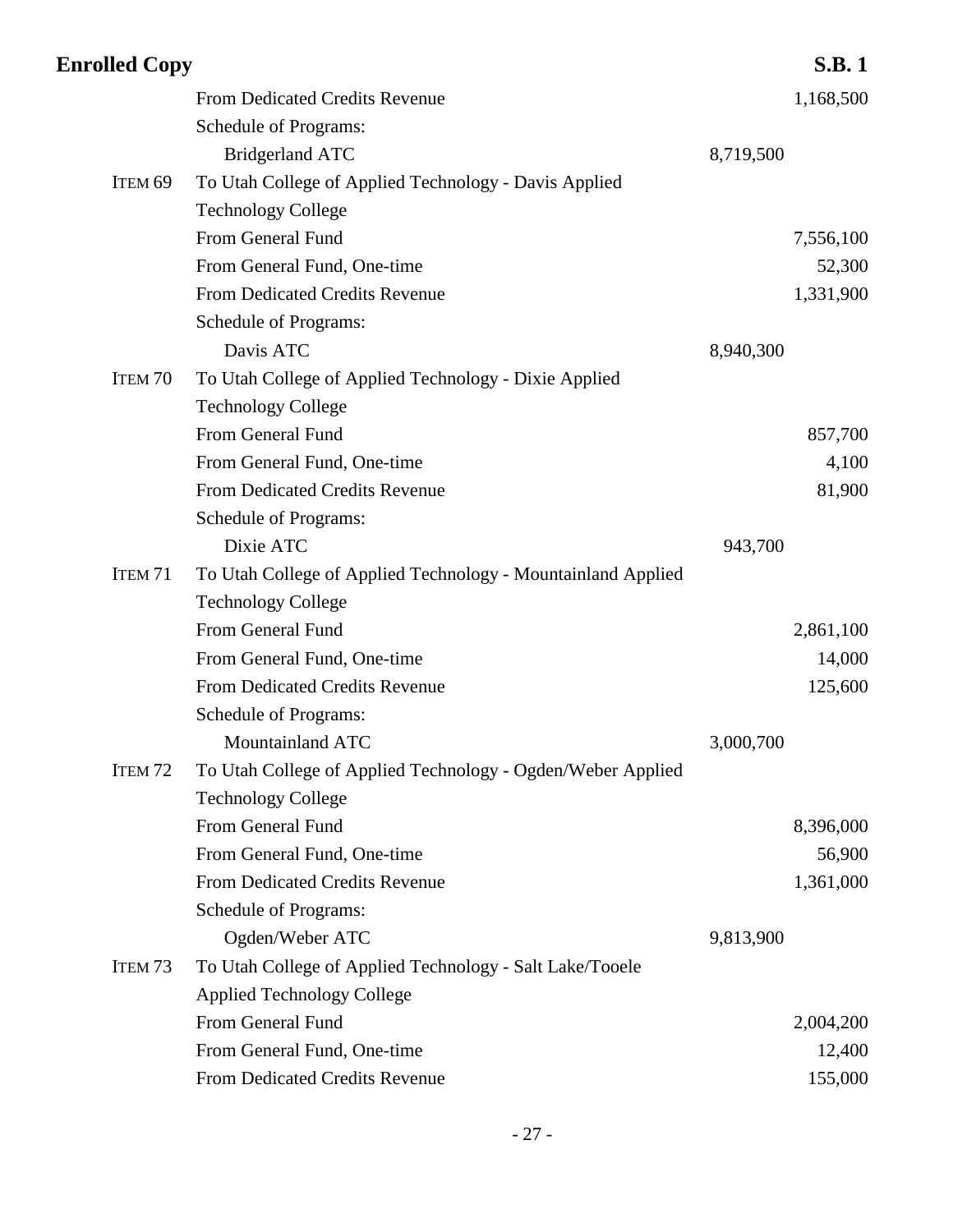| <b>S.B.1</b>       |                                                              | <b>Enrolled Copy</b> |
|--------------------|--------------------------------------------------------------|----------------------|
|                    | Schedule of Programs:                                        |                      |
|                    | Salt Lake/Tooele ATC                                         | 2,171,600            |
| ITEM <sub>74</sub> | To Utah College of Applied Technology - Southeast Applied    |                      |
|                    | <b>Technology College</b>                                    |                      |
|                    | From General Fund                                            | 875,900              |
|                    | From General Fund, One-time                                  | 7,000                |
|                    | From Dedicated Credits Revenue                               | 153,100              |
|                    | Schedule of Programs:                                        |                      |
|                    | Southeast ATC                                                | 1,036,000            |
| ITEM <sub>75</sub> | To Utah College of Applied Technology - Southwest Applied    |                      |
|                    | <b>Technology College</b>                                    |                      |
|                    | From General Fund                                            | 1,410,900            |
|                    | From General Fund, One-time                                  | 5,400                |
|                    | From Dedicated Credits Revenue                               | 166,500              |
|                    | Schedule of Programs:                                        |                      |
|                    | Southwest ATC                                                | 1,582,800            |
| ITEM 76            | To Utah College of Applied Technology - Uintah Basin Applied |                      |
|                    | <b>Technology College</b>                                    |                      |
|                    | From General Fund                                            | 3,964,500            |
|                    | From General Fund, One-time                                  | 22,800               |
|                    | From Dedicated Credits Revenue                               | 340,000              |
|                    | Schedule of Programs:                                        |                      |
|                    | <b>Uintah Basin ATC</b>                                      | 4,327,300            |
|                    | DEPARTMENT OF WORKFORCE SERVICES                             |                      |
| ITEM <sub>77</sub> | To Department of Workforce Services                          |                      |
|                    | From General Fund                                            | 54,267,700           |
|                    | From General Fund, One-time                                  | 7,108,600            |
|                    | From Federal Funds                                           | 203,666,200          |
|                    | From Dedicated Credits Revenue                               | 2,746,800            |
|                    | From Unemployment Compensation Trust                         | 2,160,000            |
|                    | <b>From Revenue Transfers</b>                                | 2,763,800            |
|                    | Schedule of Programs:                                        |                      |
|                    | <b>State Council</b>                                         | 272,713,100          |
|                    | The Legislature intends that \$2,160,000 in funds            |                      |
|                    | appropriated from the Unemployment Compensation Trust        |                      |
|                    | (Reed Act) be used for employment service administration.    |                      |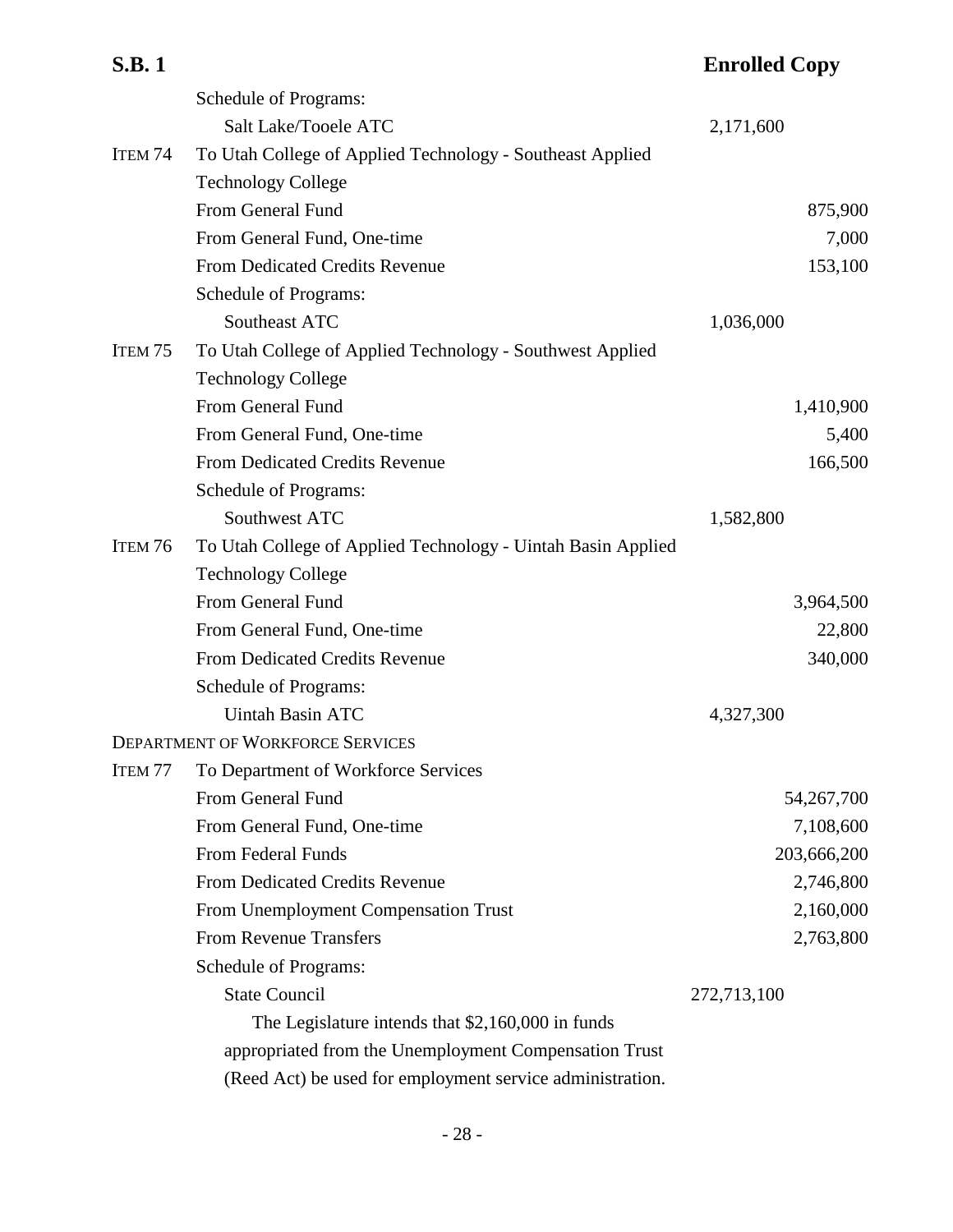|                    | The Legislature intends that these funds be non-lapsing.         |            |            |
|--------------------|------------------------------------------------------------------|------------|------------|
|                    | To help the working poor and underemployed, the                  |            |            |
|                    | Legislature encourages the Department of Workforce Services      |            |            |
|                    | to expand the trial implementation of longer office hours and to |            |            |
|                    | implement longer office hours when Department management         |            |            |
|                    | finds it advisable.                                              |            |            |
|                    | DEPARTMENT OF ALCOHOLIC BEVERAGE CONTROL                         |            |            |
| ITEM <sub>78</sub> | To Department of Alcoholic Beverage Control                      |            |            |
|                    | From Liquor Control Fund                                         |            | 19,389,200 |
|                    | Schedule of Programs:                                            |            |            |
|                    | <b>Executive Director</b>                                        | 1,249,500  |            |
|                    | Administration                                                   | 914,100    |            |
|                    | Operations                                                       | 2,002,700  |            |
|                    | Warehouse and Distribution                                       | 1,171,900  |            |
|                    | Stores and Agencies                                              | 14,051,000 |            |
|                    | <b>LABOR COMMISSION</b>                                          |            |            |
| ITEM <sub>79</sub> | To Labor Commission                                              |            |            |
|                    | From General Fund                                                |            | 4,562,300  |
|                    | From General Fund, One-time                                      |            | 30,200     |
|                    | From Federal Funds                                               |            | 2,381,500  |
|                    | From General Fund Restricted - Workplace Safety                  |            | 805,100    |
|                    | From Employers' Reinsurance Fund                                 |            | 218,400    |
|                    | From Uninsured Employers' Fund                                   |            | 767,700    |
|                    | <b>From Revenue Transfers</b>                                    |            | 25,000     |
|                    | Schedule of Programs:                                            |            |            |
|                    | Administration                                                   | 1,526,700  |            |
|                    | <b>Industrial Accidents</b>                                      | 1,118,200  |            |
|                    | <b>Appeals Board</b>                                             | 14,500     |            |
|                    | Adjudication                                                     | 723,900    |            |
|                    | Division of Safety                                               | 1,050,300  |            |
|                    | <b>Workplace Safety</b>                                          | 535,200    |            |
|                    | Anti-Discrimination                                              | 1,216,900  |            |
|                    | Utah Occupational Safety and Health                              | 2,465,200  |            |
|                    | <b>Building Operations and Maintenance</b>                       | 139,300    |            |
|                    | The Legislature intends that funds collected from                |            |            |

sponsoring seminars be non-lapsing so that the agency can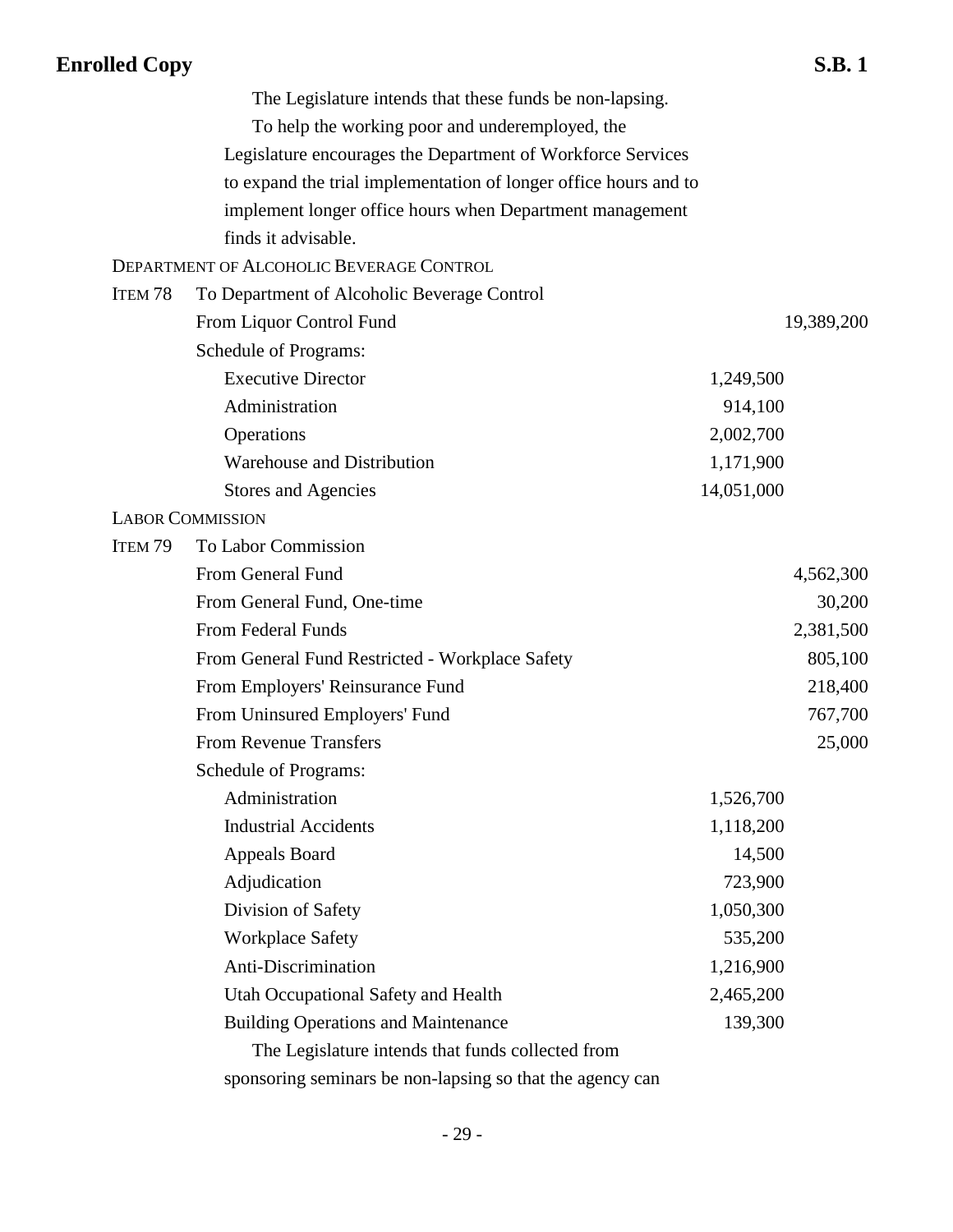| <b>S.B.1</b>       |                                                                         | <b>Enrolled Copy</b> |            |
|--------------------|-------------------------------------------------------------------------|----------------------|------------|
|                    | offer yearly training seminars using the funds collected.               |                      |            |
|                    | <b>DEPARTMENT OF COMMERCE</b>                                           |                      |            |
| ITEM 80            | To Department of Commerce - Commerce General Regulation                 |                      |            |
|                    | <b>From Federal Funds</b>                                               |                      | 217,600    |
|                    | <b>From Dedicated Credits Revenue</b>                                   |                      | 1,537,000  |
|                    | From General Fund Restricted - Commerce Service Fund                    |                      | 13,940,900 |
|                    | From General Fund Restricted - Commerce Service Fund -                  |                      |            |
|                    | <b>Public Utilities Regulatory Fund</b>                                 |                      | 3,784,400  |
|                    | From General Fund Restricted - Factory Built Housing Fees               |                      | 104,700    |
|                    | From General Fund Restricted - Geologist Education and Enforcement Fund |                      | 10,000     |
|                    | From General Fund Restricted - Nurses Education & Enforcement Fund      |                      | 10,000     |
|                    | From Pass-through                                                       |                      | 75,200     |
|                    | Schedule of Programs:                                                   |                      |            |
|                    | Administration                                                          | 1,930,500            |            |
|                    | Occupational & Professional Licensing                                   | 7,549,200            |            |
|                    | Securities                                                              | 1,473,100            |            |
|                    | <b>Consumer Protection</b>                                              | 926,400              |            |
|                    | Corporations and Commercial Code                                        | 2,177,700            |            |
|                    | <b>Real Estate</b>                                                      | 1,386,300            |            |
|                    | <b>Public Utilities</b>                                                 | 3,151,700            |            |
|                    | <b>Committee of Consumer Services</b>                                   | 851,600              |            |
|                    | <b>Building Operations and Maintenance</b>                              | 233,300              |            |
|                    | The Legislature intends that at the end of the fiscal year,             |                      |            |
|                    | unused funds for the Committee on Consumer Services lapse to            |                      |            |
|                    | the Committee's Professional and Technical Services.                    |                      |            |
| ITEM <sub>81</sub> | To Department of Commerce - Real Estate Education                       |                      |            |
|                    | From Real Estate Education, Research, and Recovery Fund                 |                      | 192,200    |
|                    | Schedule of Programs:                                                   |                      |            |
|                    | <b>Real Estate Education</b>                                            | 192,200              |            |
| ITEM <sub>82</sub> | To Department of Commerce - Public Utilities Professional &             |                      |            |
|                    | <b>Technical Services</b>                                               |                      |            |
|                    | From General Fund Restricted - Commerce Service Fund -                  |                      |            |
|                    | <b>Public Utilities Regulatory Fund</b>                                 |                      | 100,000    |
|                    | From Beginning Nonlapsing Appropriation Balances                        |                      | 75,000     |
|                    | Schedule of Programs:                                                   |                      |            |
|                    | Professional & Technical Services                                       | 175,000              |            |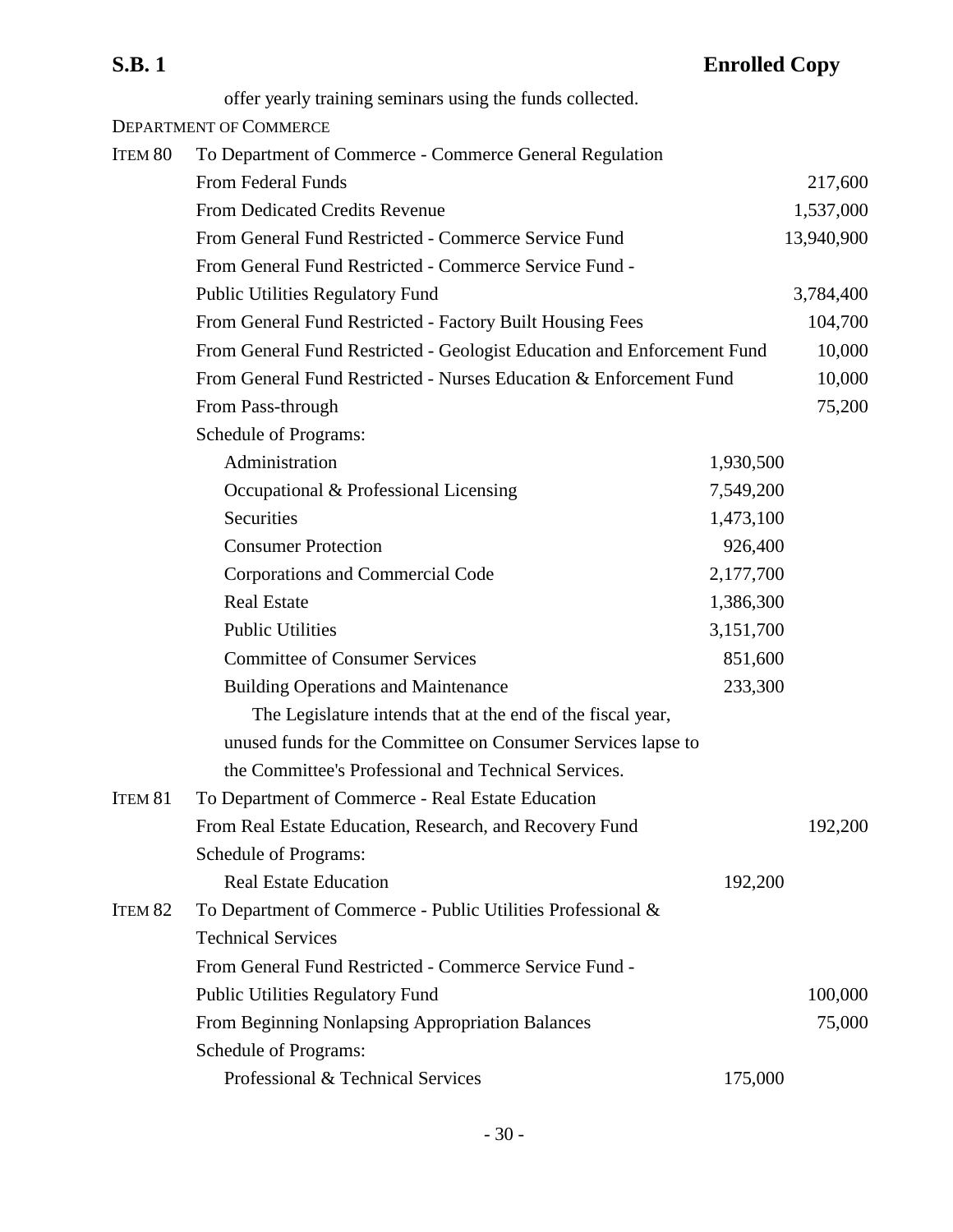|         | The Legislature intends that these funds be non-lapsing.          |            |            |
|---------|-------------------------------------------------------------------|------------|------------|
| ITEM 83 | To Department of Commerce - Committee of Consumer Services        |            |            |
|         | Professional and Technical Services                               |            |            |
|         | From General Fund Restricted - Commerce Service Fund -            |            |            |
|         | <b>Public Utilities Regulatory Fund</b>                           |            | 500,000    |
|         | From Beginning Nonlapsing Appropriation Balances                  |            | 400,000    |
|         | Schedule of Programs:                                             |            |            |
|         | Professional & Technical Services                                 | 900,000    |            |
|         | It is the intent of the Legislature that these funds be           |            |            |
|         | non-lapsing.                                                      |            |            |
|         | <b>FINANCIAL INSTITUTIONS</b>                                     |            |            |
| ITEM 84 | To Financial Institutions - Financial Institutions Administration |            |            |
|         | From General Fund Restricted - Financial Institutions             |            | 4,674,300  |
|         | Schedule of Programs:                                             |            |            |
|         | Administration                                                    | 4,559,500  |            |
|         | <b>Building Operations and Maintenance</b>                        | 114,800    |            |
|         | <b>INSURANCE DEPARTMENT</b>                                       |            |            |
| ITEM 85 | To Insurance Department - Insurance Department Administration     |            |            |
|         | From General Fund                                                 |            | 4,311,600  |
|         | From General Fund, One-time                                       |            | 91,600     |
|         | <b>From Dedicated Credits Revenue</b>                             |            | 1,771,500  |
|         | From Beginning Nonlapsing Appropriation Balances                  |            | 404,100    |
|         | From Closing Nonlapsing Appropriation Balances                    |            | (394, 100) |
|         | Schedule of Programs:                                             |            |            |
|         | Administration                                                    | 4,753,200  |            |
|         | <b>Relative Value Study</b>                                       | 103,000    |            |
|         | <b>Insurance Fraud Program</b>                                    | 1,328,500  |            |
| ITEM 86 | To Insurance Department - Comprehensive Health Insurance Pool     |            |            |
|         | From General Fund                                                 |            | 6,203,900  |
|         | From General Fund, One-time                                       |            | 10,000,000 |
|         | From Dedicated Credits Revenue                                    |            | 17,725,500 |
|         | From Beginning Nonlapsing Appropriation Balances                  |            | 478,600    |
|         | From Closing Nonlapsing Appropriation Balances                    |            | 9,520,400  |
|         | <b>Schedule of Programs:</b>                                      |            |            |
|         | Comprehensive Health Insurance Pool                               | 43,928,400 |            |
|         | The Legislature intends to provide sufficient funding so          |            |            |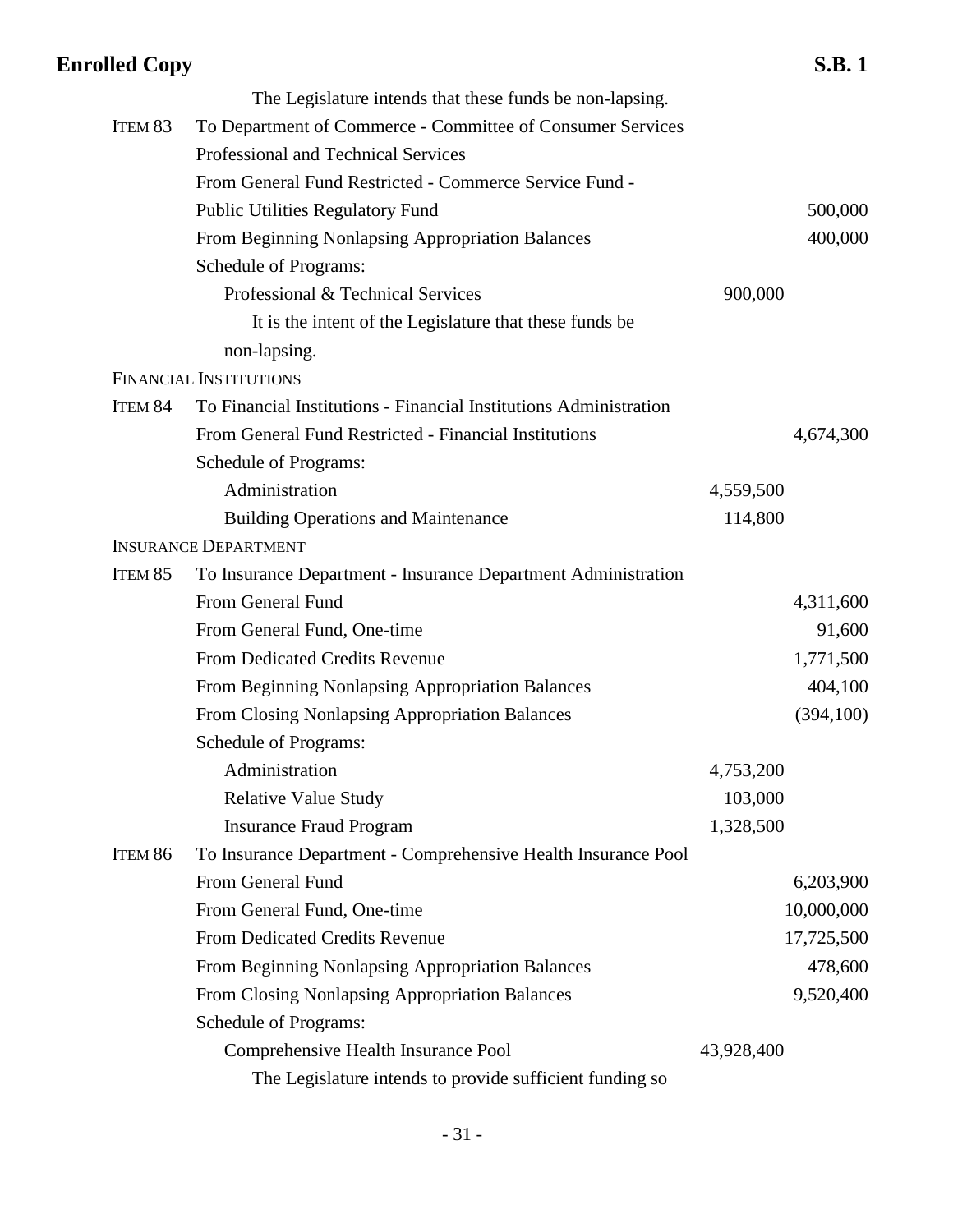| <b>S.B.1</b>       |                                                                 | <b>Enrolled Copy</b> |             |
|--------------------|-----------------------------------------------------------------|----------------------|-------------|
|                    | that HIPUtah will not have to cap enrollment. If the amount     |                      |             |
|                    | appropriated is not sufficient, HIPUtah should request a        |                      |             |
|                    | supplemental appropriation in the next legislative session. The |                      |             |
|                    | Legislature will give high priority to such a request.          |                      |             |
| ITEM <sub>87</sub> | To Insurance Department - Bail Bond Program                     |                      |             |
|                    | From General Fund Restricted - Bail Bond Surety Administration  |                      | 22,100      |
|                    | From Lapsing Balance                                            |                      | (2,600)     |
|                    | Schedule of Programs:                                           |                      |             |
|                    | <b>Bail Bond Program</b>                                        | 19,500               |             |
| ITEM 88            | To Insurance Department - Title Insurance Program               |                      |             |
|                    | <b>From Dedicated Credits Revenue</b>                           |                      | 77,100      |
|                    | From Beginning Nonlapsing Appropriation Balances                |                      | 54,700      |
|                    | From Closing Nonlapsing Appropriation Balances                  |                      | (64,300)    |
|                    | Schedule of Programs:                                           |                      |             |
|                    | Title Insurance Program                                         | 67,500               |             |
|                    | <b>PUBLIC SERVICE COMMISSION</b>                                |                      |             |
| ITEM <sub>89</sub> | To Public Service Commission                                    |                      |             |
|                    | From Dedicated Credits Revenue                                  |                      | 61,200      |
|                    | From General Fund Restricted - Commerce Service Fund -          |                      |             |
|                    | <b>Public Utilities Regulatory Fund</b>                         |                      | 1,561,700   |
|                    | Schedule of Programs:                                           |                      |             |
|                    | <b>Public Service Commission</b>                                | 1,597,900            |             |
|                    | <b>Building Operations and Maintenance</b>                      | 25,000               |             |
| ITEM <sub>90</sub> | To Public Service Commission - Research and Analysis            |                      |             |
|                    | From Dedicated Credits Revenue                                  |                      | 60,000      |
|                    | Schedule of Programs:                                           |                      |             |
|                    | <b>Research and Analysis</b>                                    | 60,000               |             |
| ITEM 91            | To Public Service Commission - Speech and Hearing Impaired      |                      |             |
|                    | From Dedicated Credits Revenue                                  |                      | 1,246,500   |
|                    | From Beginning Nonlapsing Appropriation Balances                |                      | 4,003,800   |
|                    | From Closing Nonlapsing Appropriation Balances                  |                      | (3,587,400) |
|                    | Schedule of Programs:                                           |                      |             |
|                    | Speech and Hearing Impaired                                     | 1,662,900            |             |
| ITEM <sub>92</sub> | To Public Service Commission - Universal Telecommunications     |                      |             |
|                    | <b>Support Fund</b>                                             |                      |             |
|                    | From Universal Public Telecom Service Fund                      |                      | 9,048,900   |

## - 32 -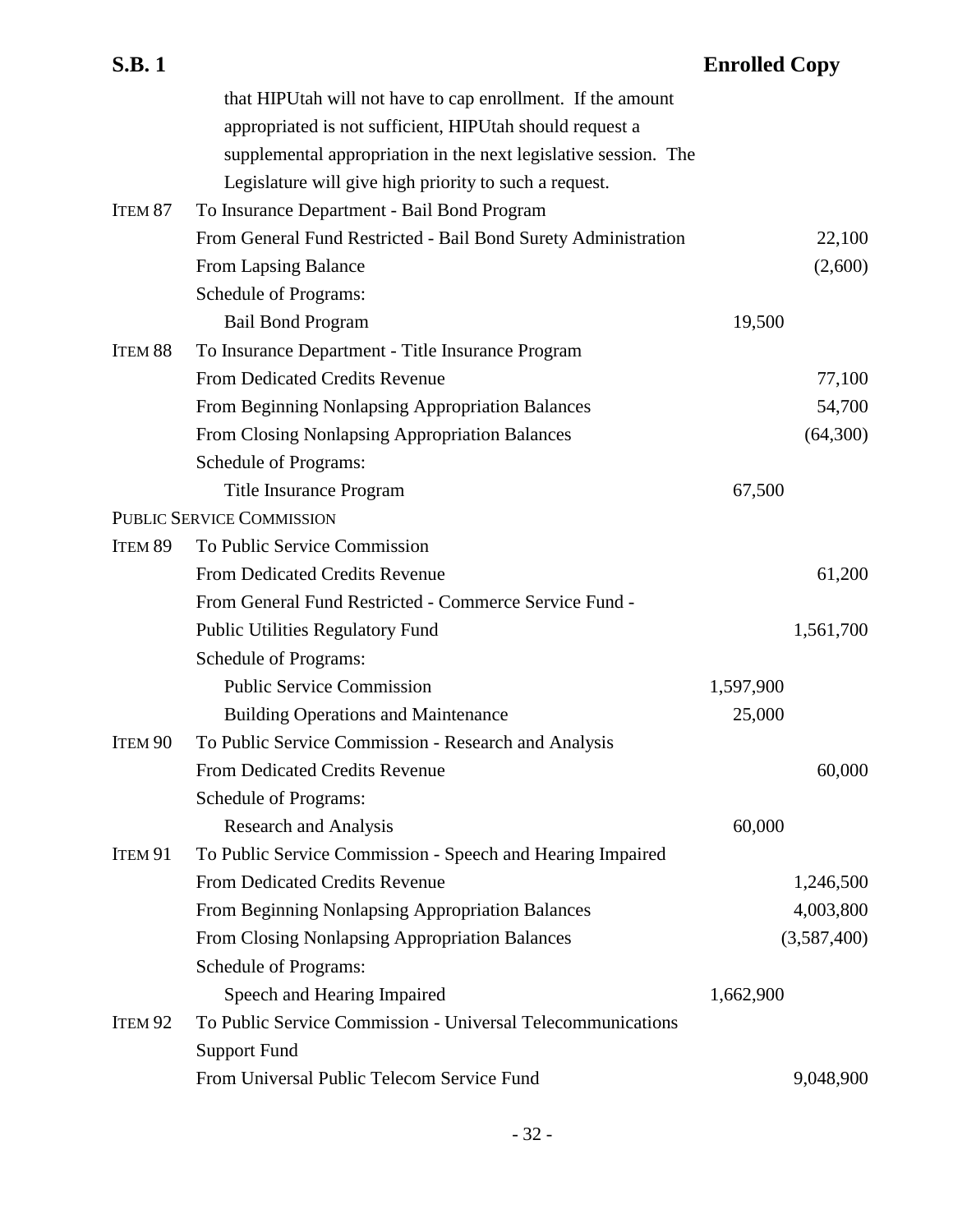| <b>Enrolled Copy</b> |                                                               | <b>S.B.1</b> |  |
|----------------------|---------------------------------------------------------------|--------------|--|
|                      | From Beginning Nonlapsing Appropriation Balances              | 4,425,600    |  |
|                      | From Closing Nonlapsing Appropriation Balances                | (4,595,700)  |  |
|                      | <b>Schedule of Programs:</b>                                  |              |  |
|                      | <b>Universal Telecom Service Fund</b>                         | 8,878,800    |  |
|                      | REVENUE - COMMERCE & REVENUE                                  |              |  |
| ITEM <sub>93</sub>   | To General Fund                                               |              |  |
|                      | From General Fund Restricted - Commerce Service Fund -        |              |  |
|                      | <b>Public Utilities Regulatory Fund</b>                       | (1,515,900)  |  |
|                      | Schedule of Programs:                                         |              |  |
|                      | <b>General Fund</b>                                           | (1,515,900)  |  |
|                      | ECONOMIC DEVELOPMENT & HUMAN RESOURCES                        |              |  |
|                      | <b>CAREER SERVICES REVIEW BOARD</b>                           |              |  |
| ITEM 94              | To Career Services Review Board - Career Service Review Board |              |  |
|                      | From General Fund                                             | 165,800      |  |
|                      | From General Fund, One-time                                   | 1,000        |  |
|                      | <b>Schedule of Programs:</b>                                  |              |  |
|                      | <b>Career Services Review Board</b>                           | 166,800      |  |
|                      | It is the intent of the Legislature that funding for Career   |              |  |
|                      | Service Review Board be nonlapsing.                           |              |  |
|                      | <b>DEPARTMENT OF HUMAN RESOURCES MANAGEMENT</b>               |              |  |
| ITEM <sub>95</sub>   | To Department of Human Resources Management                   |              |  |
|                      | From General Fund                                             | 2,943,000    |  |
|                      | From General Fund, One-time                                   | 18,700       |  |
|                      | <b>From Dedicated Credits Revenue</b>                         | 362,000      |  |
|                      | Schedule of Programs:                                         |              |  |
|                      | Administration                                                | 924,900      |  |
|                      | <b>Classification and Employee Relations</b>                  | 521,700      |  |
|                      | Recruitment, Training and Development                         | 557,000      |  |
|                      | <b>Flex Benefits</b>                                          | 40,000       |  |
|                      | <b>Management Training</b>                                    | 320,000      |  |
|                      | <b>Information Technology</b>                                 | 960,100      |  |
|                      | It is the intent of the Legislature that health and dental    |              |  |
|                      | insurance benefit increases be paid as recommended by Group   |              |  |
|                      | Insurance, with the following changes:                        |              |  |
|                      |                                                               |              |  |

1. Transfer excess dental reserves to medical reserves;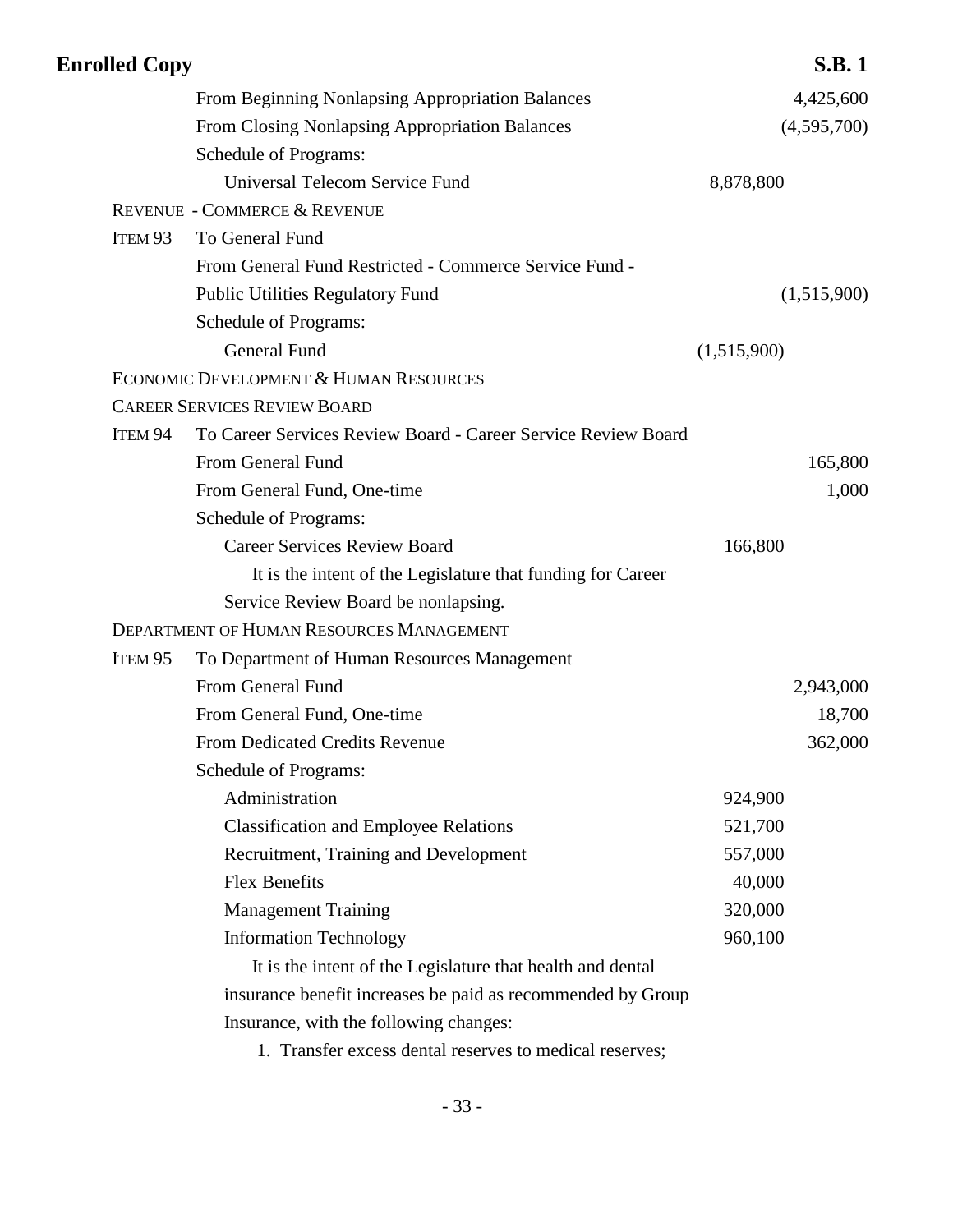2. Increase employee coinsurance for in patient and out patient facilities by 10%;

 3. Implement a three-tiered coinsurance for pharmacy benefits and increase brand coinsurance from 25% to 30%;

 4. Increase maximum out-of-pocket expense from \$1,500 per person to \$2,000 per person for single coverage, and from \$2,000 to \$4,000 for family coverage.

It is the intent of the Legislature that retirement rates be adjusted and paid as recommended by the State Retirement Board.

It is the intent of the Legislature to fund a 1% cost of living allowance for state employees effective June 19, 2004. It is the further intent of the legislature to appropriate one-time funds equivalent to a 1% COLA state-wide, but to be distributed as a one time bonus in December 2004 to each state employee, calculated on an FTE basis.

It is the intent of the Legislature to appropriate \$2,674,800 for state employee Market Comparability Adjustments as recommended by the Department of Human Resource Management. This is in addition to Highway Patrol and Attorney General salary equity funds included on the building blocks list.

It is the intent of the Legislature that the Utah Retirement Systems study the possibility of establishing a program whereby qualified Utah money managers could manage part of the State's retirement fund and report to the Legislature on any progress or with an explanation as to why such a program would not be in the best interest of the state and/or the fund to Executive Appropriations.

It is the intent of the Legislature that funding for Human Resource Management be non-lapsing subject to the provisions of UCA 63-38-8.1 with expenditures restricted to computer equipment and software purchases, employee training and incentives, and flexible benefits.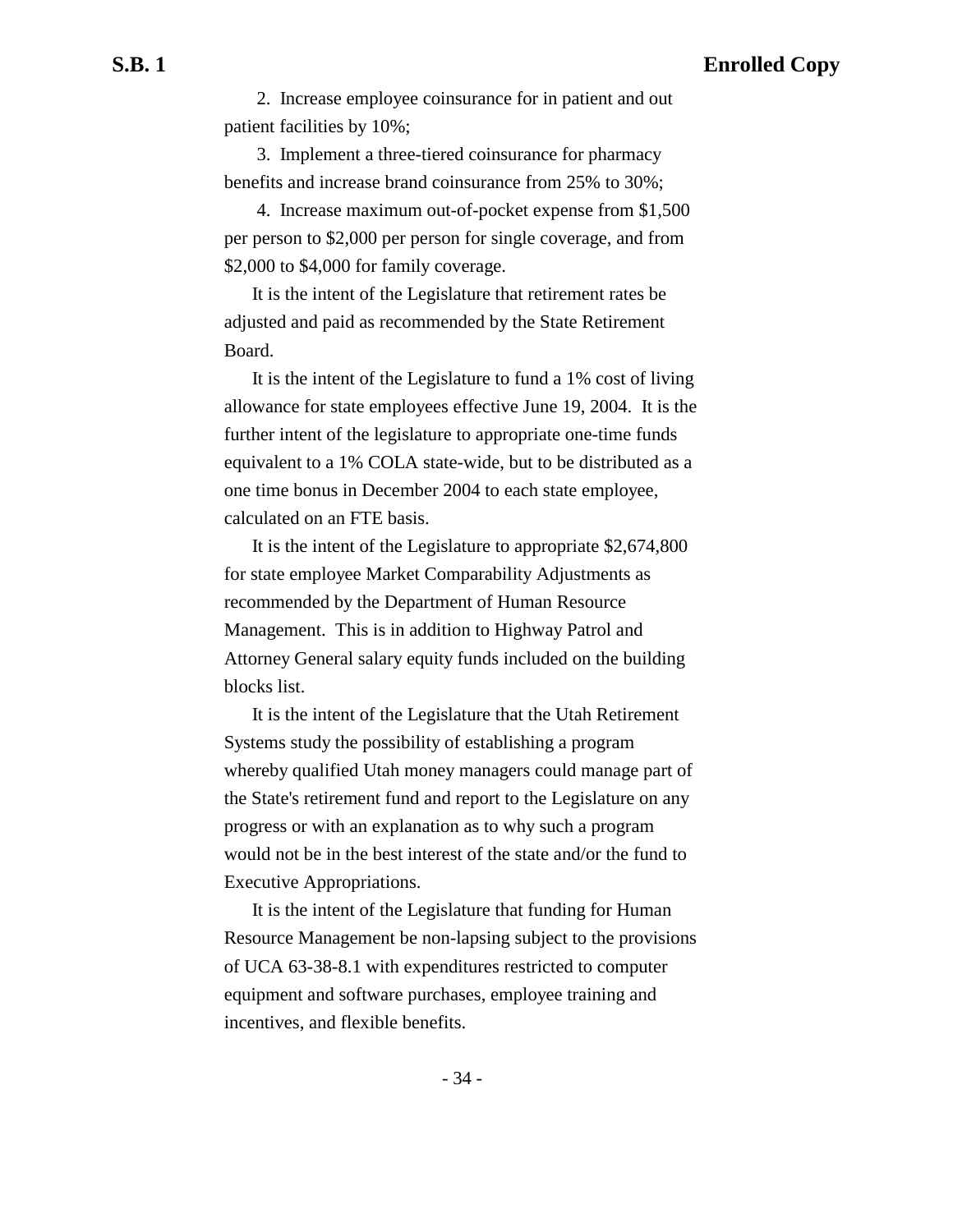| <b>Enrolled Copy</b>                                             |           | <b>S.B.1</b> |
|------------------------------------------------------------------|-----------|--------------|
| DEPARTMENT OF COMMUNITY & ECONOMIC DEVELOPMENT                   |           |              |
| To Department of Community & Economic Development -              |           |              |
| Administration                                                   |           |              |
| From General Fund                                                |           | 2,395,200    |
| From General Fund, One-time                                      |           | 2,012,400    |
| Schedule of Programs:                                            |           |              |
| <b>Executive Director</b>                                        | 2,485,100 |              |
| <b>Information Technology</b>                                    | 844,200   |              |
| <b>Administrative Services</b>                                   | 1,078,300 |              |
| It is the intent of the Legislature that funding for             |           |              |
| Administration be non-lapsing subject to the provisions of       |           |              |
| UCA 63-38-8.1. Funds encumbered to pay contractual               |           |              |
| obligations issued prior to May 1 shall also be considered       |           |              |
| non-lapsing.                                                     |           |              |
| To Department of Community & Economic Development -              |           |              |
| <b>Incentive Funds</b>                                           |           |              |
| <b>From Dedicated Credits Revenue</b>                            |           | 160,000      |
| From General Fund Restricted - Industrial Assistance             |           | 189,300      |
| Schedule of Programs:                                            |           |              |
| <b>Incentive Funds</b>                                           | 349,300   |              |
| It is the intent of the Legislature that funding for Incentive   |           |              |
| Funds be non-lapsing subject to the provisions of UCA            |           |              |
| 63-38-8.1. Funds encumbered to pay contractual obligations       |           |              |
| issued prior to May 1 shall also be considered non-lapsing.      |           |              |
| It is the intent of the Legislature that any proceeds in         |           |              |
| excess of a total of \$4,000,000 paid to the state from the      |           |              |
| liquidation of the Utah Technology Finance Corporation           |           |              |
| whether these proceeds come from cash, sale of real property,    |           |              |
| or collection of accounts receivable shall be deposited into the |           |              |
| <b>Industrial Assistance Fund.</b>                               |           |              |
| To Department of Community & Economic Development - Indian       |           |              |
| <b>Affairs</b>                                                   |           |              |
| From General Fund                                                |           | 209,000      |
| From General Fund, One-time                                      |           | 1,500        |
|                                                                  |           |              |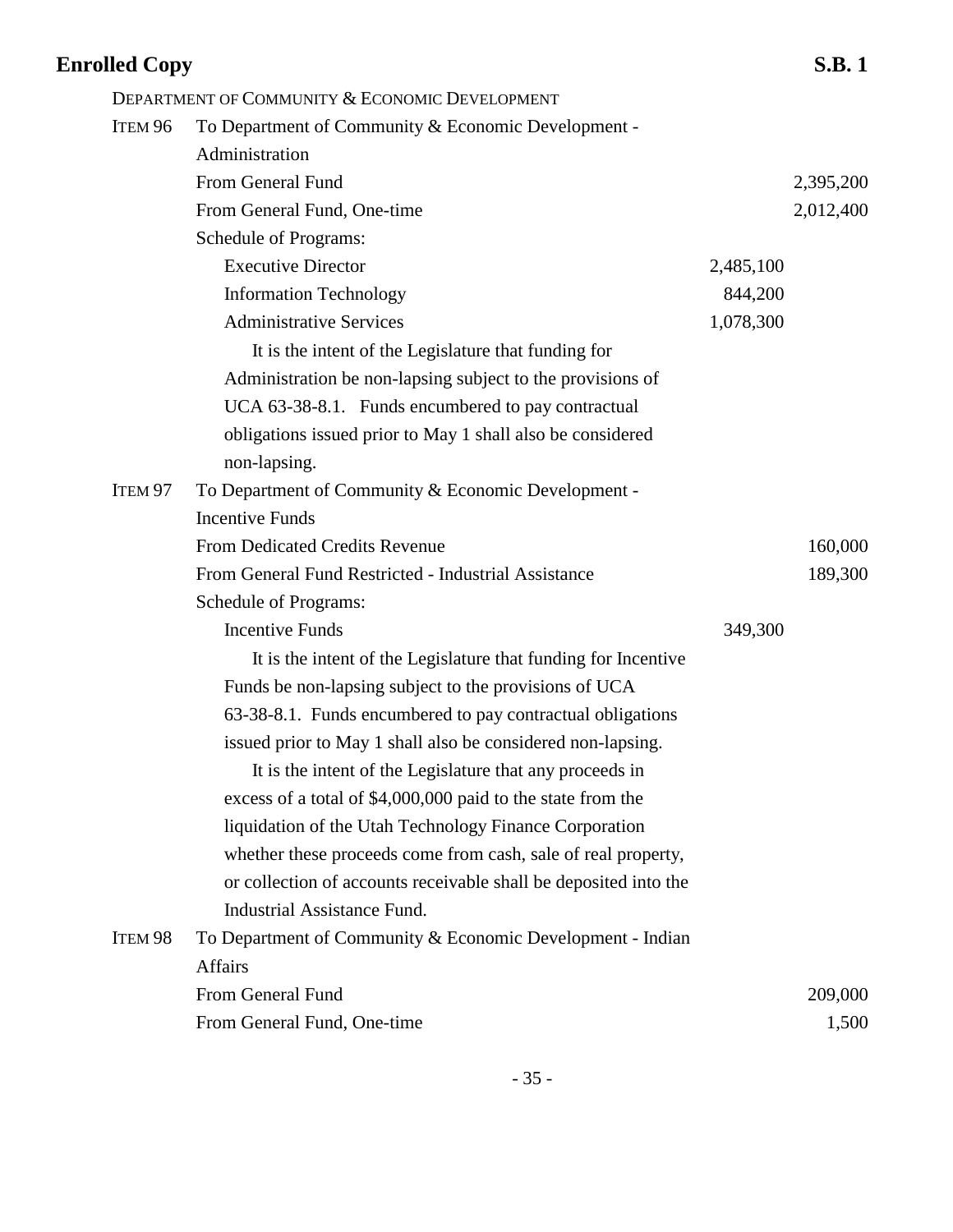|                    | Schedule of Programs:                                         |           |           |
|--------------------|---------------------------------------------------------------|-----------|-----------|
|                    | <b>Indian Affairs</b>                                         | 210,500   |           |
|                    | It is the intent of the Legislature that funding for Indian   |           |           |
|                    | Affairs be non-lapsing subject to the provisions of UCA       |           |           |
|                    | 63-38-8.1. Funds encumbered to pay contractual obligations    |           |           |
|                    | issued prior to May 1 shall also be considered non-lapsing.   |           |           |
| ITEM <sub>99</sub> | To Department of Community & Economic Development -           |           |           |
|                    | <b>Business and Economic Development</b>                      |           |           |
|                    | From General Fund                                             |           | 8,120,400 |
|                    | From General Fund, One-time                                   |           | 269,100   |
|                    | From Federal Funds                                            |           | 400,000   |
|                    | <b>From Dedicated Credits Revenue</b>                         |           | 90,100    |
|                    | Schedule of Programs:                                         |           |           |
|                    | Administration                                                | 1,081,600 |           |
|                    | <b>Film Commission</b>                                        | 665,900   |           |
|                    | <b>International Development</b>                              | 1,102,600 |           |
|                    | <b>Business Development</b>                                   | 2,477,000 |           |
|                    | Science and Technology                                        | 3,552,500 |           |
|                    | It is the intent of the Legislature that funding for Business |           |           |
|                    | Development be non-lapsing subject to the provisions of UCA   |           |           |
|                    | 63-38-8.1. Funds encumbered to pay contractual obligations    |           |           |
|                    | issued prior to May 1 shall also be considered non-lapsing.   |           |           |
| ITEM 100           | To Department of Community & Economic Development - Travel    |           |           |
|                    | Council                                                       |           |           |
|                    | From General Fund                                             |           | 3,510,500 |
|                    | From General Fund, One-time                                   |           | 11,900    |
|                    | From Transportation Fund                                      |           | 118,000   |
|                    | From Dedicated Credits Revenue                                |           | 254,700   |
|                    | Schedule of Programs:                                         |           |           |
|                    | <b>Travel Administration</b>                                  | 1,434,200 |           |
|                    | <b>Internal Development</b>                                   | 1,615,600 |           |
|                    | <b>External Development</b>                                   | 845,300   |           |
|                    | It is the intent of the Legislature that funding for Travel   |           |           |
|                    | Development be non-lapsing subject to the provisions of UCA   |           |           |
|                    | 63-38-8.1. Funds encumbered to pay contractual obligations    |           |           |
|                    | issued prior to May 1 shall also be considered non-lapsing.   |           |           |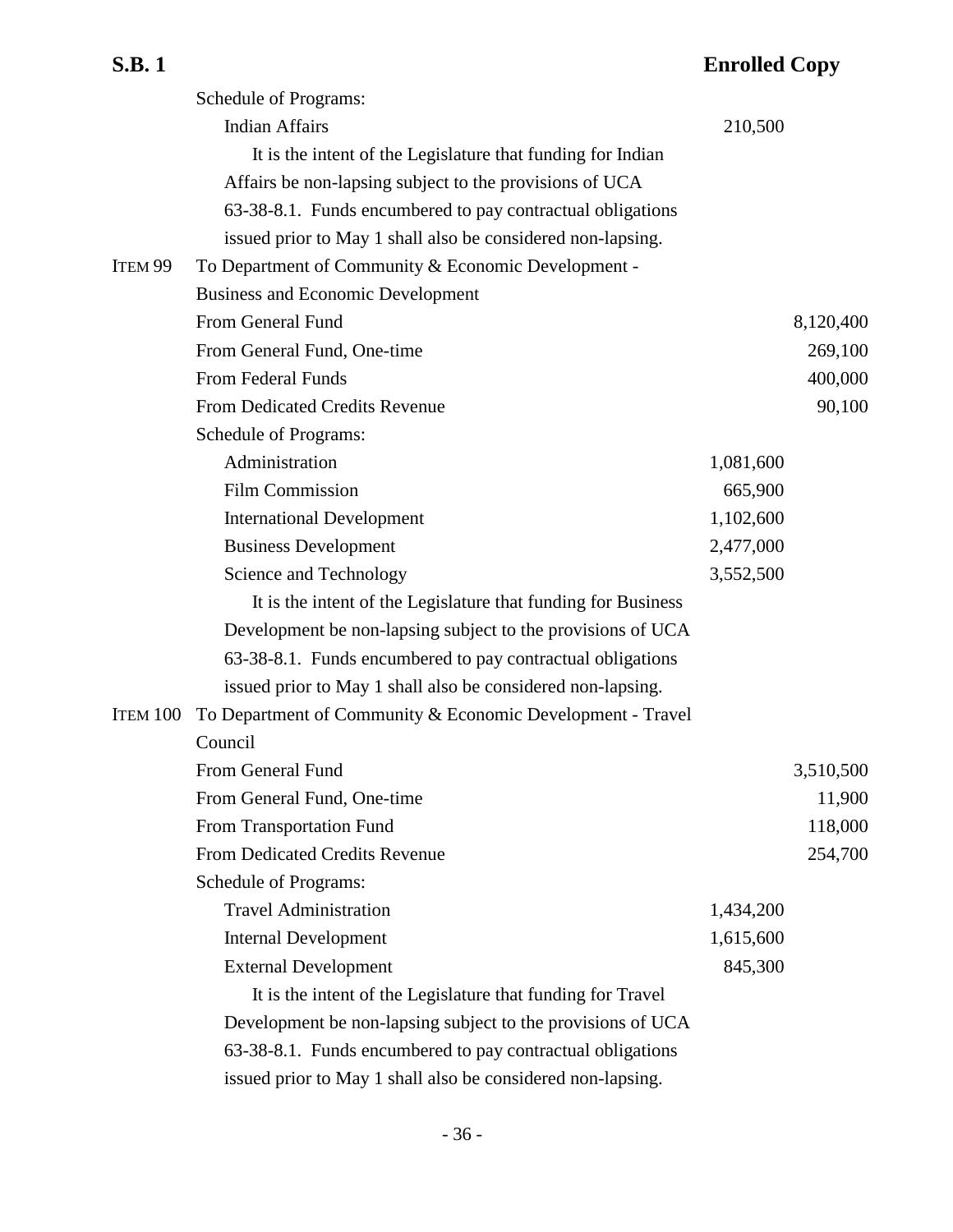| <b>Enrolled Copy</b> |                                                                |           | <b>S.B.1</b> |
|----------------------|----------------------------------------------------------------|-----------|--------------|
| ITEM 101             | To Department of Community & Economic Development - State      |           |              |
|                      | <b>History</b>                                                 |           |              |
|                      | From General Fund                                              |           | 1,778,000    |
|                      | From General Fund, One-time                                    |           | 15,500       |
|                      | From Federal Funds                                             |           | 570,000      |
|                      | From Dedicated Credits Revenue                                 |           | 25,000       |
|                      | Schedule of Programs:                                          |           |              |
|                      | Administration                                                 | 519,500   |              |
|                      | Libraries and Collections                                      | 382,400   |              |
|                      | Public History and Education                                   | 349,600   |              |
|                      | <b>Office of Preservation</b>                                  | 1,082,100 |              |
|                      | <b>History Projects and Grants</b>                             | 54,900    |              |
|                      | It is the intent of the Legislature that funding for State     |           |              |
|                      | History be non-lapsing subject to the provisions of UCA        |           |              |
|                      | 63-38-8.1. Funds encumbered to pay contractual obligations     |           |              |
|                      | issued prior to May 1 shall also be considered non-lapsing.    |           |              |
| ITEM 102             | To Department of Community & Economic Development -            |           |              |
|                      | <b>Historical Society</b>                                      |           |              |
|                      | From Federal Funds                                             |           | 225,100      |
|                      | From Dedicated Credits Revenue                                 |           | 289,700      |
|                      | <b>Schedule of Programs:</b>                                   |           |              |
|                      | <b>State Historical Society</b>                                | 514,800   |              |
| <b>ITEM 103</b>      | To Department of Community & Economic Development - Fine       |           |              |
|                      | Arts                                                           |           |              |
|                      | From General Fund                                              |           | 2,554,000    |
|                      | From General Fund, One-time                                    |           | 10,700       |
|                      | From Federal Funds                                             |           | 589,500      |
|                      | From Dedicated Credits Revenue                                 |           | 151,800      |
|                      | Schedule of Programs:                                          |           |              |
|                      | Administration                                                 | 528,900   |              |
|                      | Grants to Non-profits                                          | 1,141,700 |              |
|                      | <b>Community Arts Outreach</b>                                 | 1,635,400 |              |
|                      | It is the intent of the Legislature that funding for Fine Arts |           |              |
|                      | be non-lapsing subject to the provisions of UCA 63-38-8.1.     |           |              |
|                      | Funds encumbered to pay contractual obligations issued prior   |           |              |
|                      | to May 1 shall also be considered non-lapsing.                 |           |              |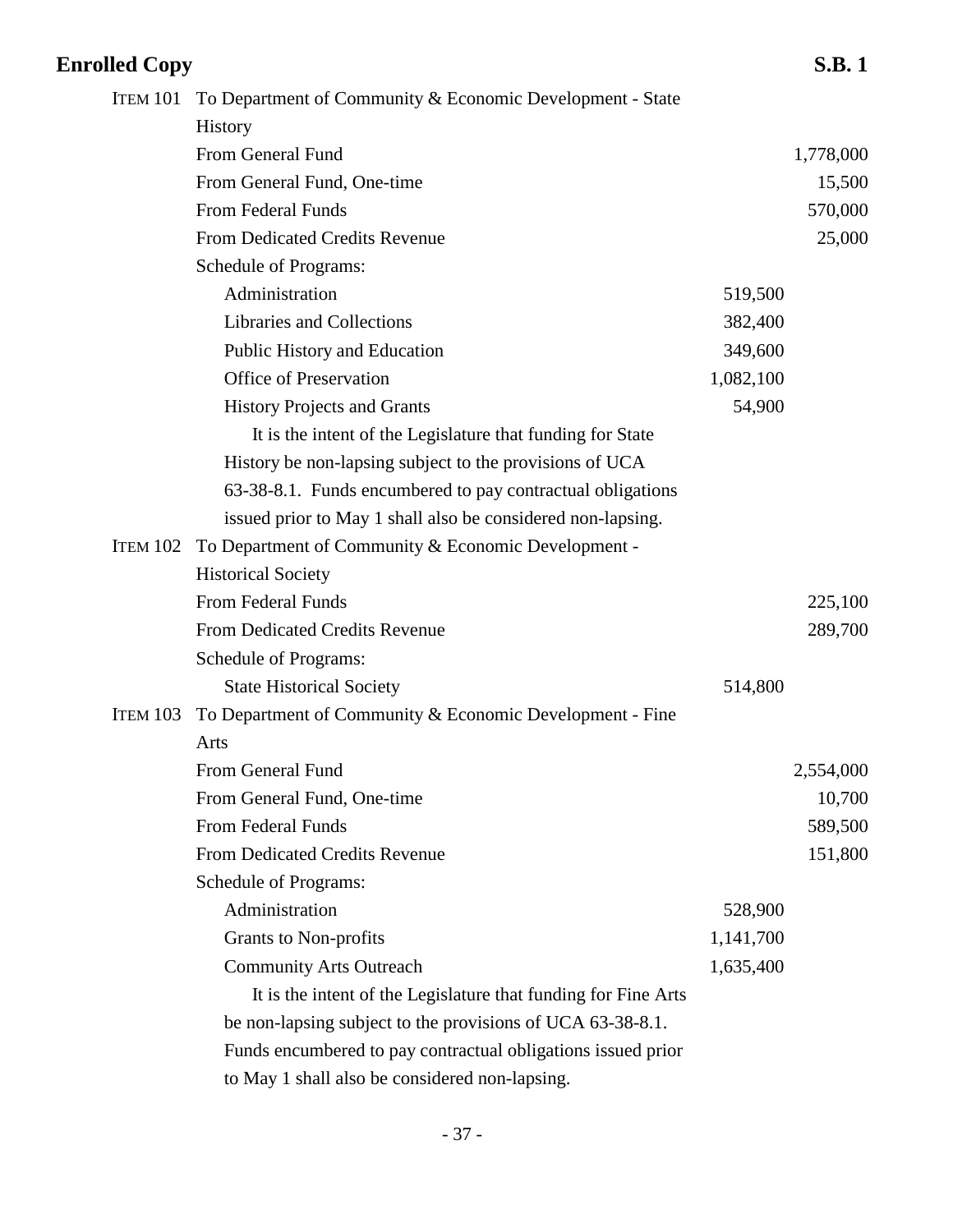|                 | ITEM 104 To Department of Community & Economic Development - State |            |            |
|-----------------|--------------------------------------------------------------------|------------|------------|
|                 | Library                                                            |            |            |
|                 | From General Fund                                                  |            | 4,106,100  |
|                 | From General Fund, One-time                                        |            | 33,500     |
|                 | From Federal Funds                                                 |            | 1,590,000  |
|                 | From Dedicated Credits Revenue                                     |            | 1,988,600  |
|                 | Schedule of Programs:                                              |            |            |
|                 | Administration                                                     | 1,491,800  |            |
|                 | <b>Blind and Physically Handicapped</b>                            | 1,526,400  |            |
|                 | <b>Library Development</b>                                         | 3,401,500  |            |
|                 | <b>Information Services</b>                                        | 1,298,500  |            |
|                 | It is the intent of the Legislature that funding for the State     |            |            |
|                 | Library be non-lapsing subject to the provisions of UCA            |            |            |
|                 | 63-38-8.1. Funds encumbered to pay contractual obligations         |            |            |
|                 | issued prior to May 1 shall also be considered non-lapsing.        |            |            |
| <b>ITEM 105</b> | To Department of Community & Economic Development -                |            |            |
|                 | <b>Community Development</b>                                       |            |            |
|                 | From General Fund                                                  |            | 4,089,300  |
|                 | From General Fund, One-time                                        |            | 113,500    |
|                 | From Federal Funds                                                 |            | 45,134,800 |
|                 | <b>From Dedicated Credits Revenue</b>                              |            | 858,000    |
|                 | From General Fund Restricted - Pamela Atkinson Homeless Trust      |            | 450,000    |
|                 | From Permanent Community Impact                                    |            | 791,900    |
|                 | Schedule of Programs:                                              |            |            |
|                 | <b>Weatherization Assistance</b>                                   | 6,086,700  |            |
|                 | <b>Community Development Administration</b>                        | 479,200    |            |
|                 | <b>Museum Services</b>                                             | 395,300    |            |
|                 | <b>Community Assistance</b>                                        | 8,659,000  |            |
|                 | <b>Pioneer Communities</b>                                         | 215,600    |            |
|                 | <b>Housing Development</b>                                         | 11,649,700 |            |
|                 | <b>Community Services</b>                                          | 3,772,600  |            |
|                 | <b>Homeless Committee</b>                                          | 2,904,600  |            |
|                 | <b>Commission on Volunteers</b>                                    | 2,059,200  |            |
|                 | Martin Luther King Commission                                      | 70,200     |            |
|                 | <b>HEAT</b>                                                        | 13,964,700 |            |
|                 | <b>Asian Affairs</b>                                               | 134,700    |            |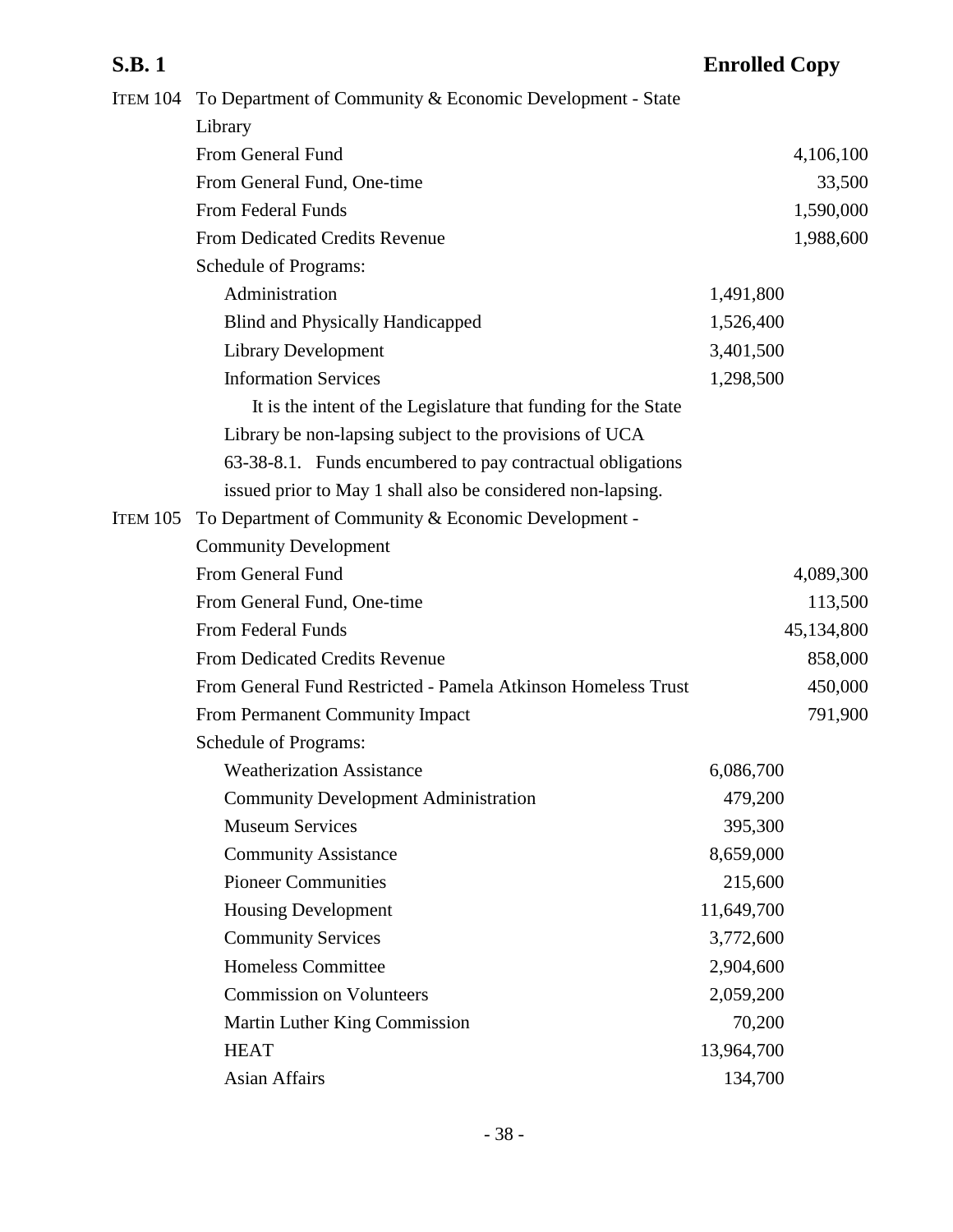## Black Affairs 132,200 Hispanic Affairs 211,600 Pacific Islander Affairs 135,400 Emergency Food 181,800 Special Housing 385,000 It is the intent of the Legislature that the Permanent Community Impact Fund Board (PCIFB) consider distributing funding of \$385,000 in FY 2005 equally among the associations of governments that are or may be socially or economically impacted, directly or indirectly, by mineral resource development for: (i) planning; (ii) construction and maintenance of public facilities, and; (iii) provision of public services. It is the intent of the Legislature that funding for Community Development be non-lapsing subject to the provisions of UCA 63-38-8.1. Funds encumbered to pay contractual obligations issued prior to May 1 shall also be considered non-lapsing. ITEM 106 To Department of Community & Economic Development - Zoos From General Fund 1,398,700 From General Fund, One-time 200,000 Schedule of Programs: Zoos 1,598,700 ITEM 107 To Department of Community & Economic Development - Community Development Capital Budget From General Fund Restricted - Mineral Lease 1,698,200 From Permanent Community Impact 17,138,000 Schedule of Programs: Permanent Community Impact Board 17,138,000

| <b>Special Service Districts</b>                            | 1,698,200 |
|-------------------------------------------------------------|-----------|
| Restricted Revenue - Economic Development & Human Resources |           |
| <b>ITEM 108</b> To Permanent Community Impact Fund          |           |
| From General Fund Restricted - Mineral Lease                |           |
|                                                             |           |

From General Fund Restricted - Mineral Bonus 1,540,000

16,387,500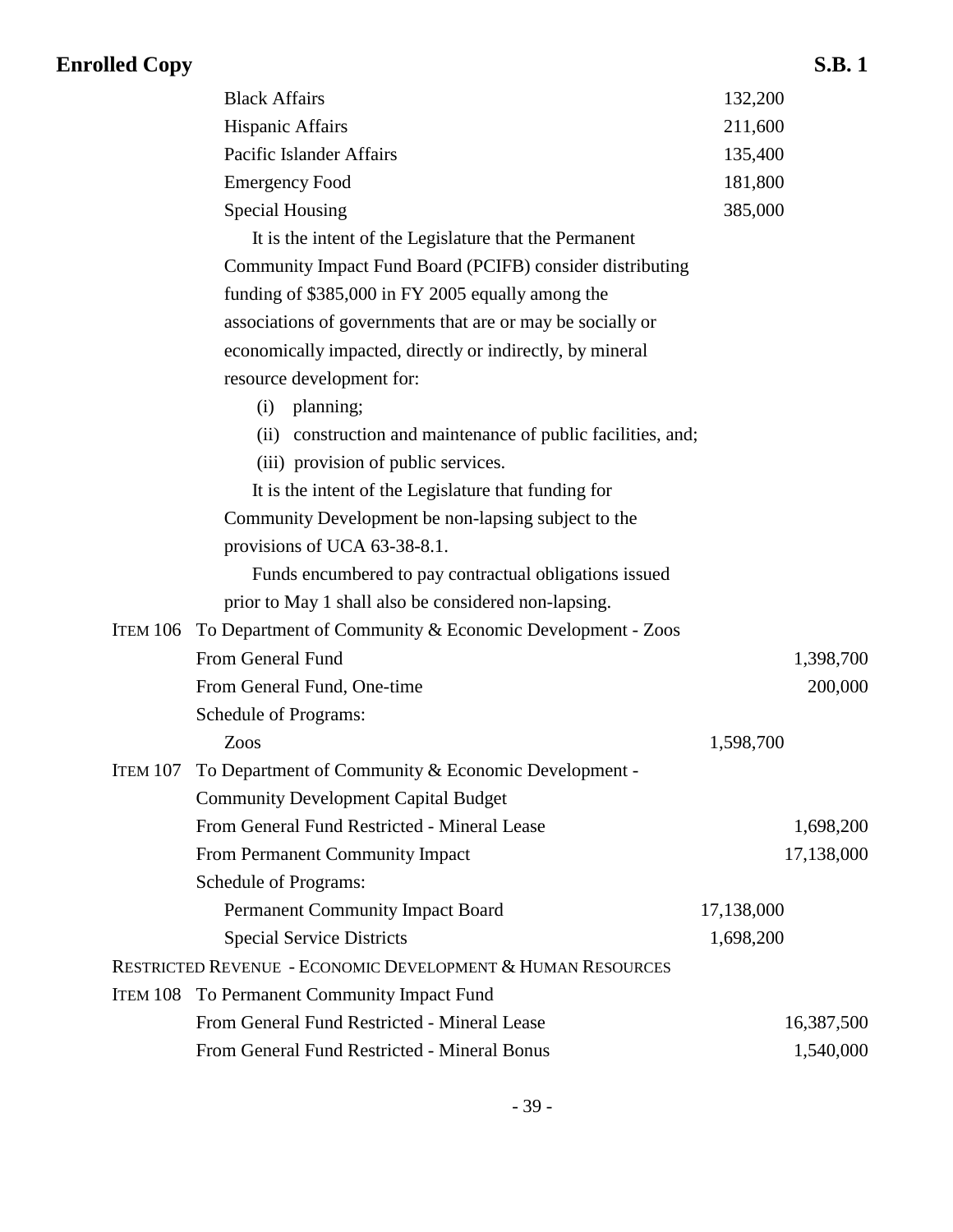## **S.B. 1 Enrolled Copy** Schedule of Programs: Permanent Community Impact Fund 17,927,500 ITEM 109 To Olene Walker Housing Trust Fund From General Fund 1,761,400 From General Fund, One-time 200,000 From Federal Funds 2,690,000 Schedule of Programs: Olene Walker Housing Trust Fund 4,651,400 ITEM 110 To General Fund Restricted - Homeless Trust Fund From General Fund 200,000 From General Fund, One-time 200,000 Schedule of Programs: General Fund Restricted - Homeless Trust Fund 400,000 HEALTH & HUMAN SERVICES DEPARTMENT OF HEALTH ITEM 111 To Department of Health - Executive Director's Operations From General Fund 5,519,900 From General Fund, One-time 33,900 From Federal Funds 18,478,400

| From General Fund Restricted - Kurt Oscarson Organ Transplant Account |            | 100,000   |
|-----------------------------------------------------------------------|------------|-----------|
| From Organ Donation Contribution Fund                                 |            | 113,000   |
| From Beginning Nonlapsing Appropriation Balances                      |            | 554,800   |
| From Closing Nonlapsing Appropriation Balances                        |            | (407,900) |
| <b>Schedule of Programs:</b>                                          |            |           |
| <b>Executive Director</b>                                             | 2,032,300  |           |
| <b>Program Operations</b>                                             | 3,484,600  |           |
| <b>Medical Examiner</b>                                               | 1,926,200  |           |
| <b>Bio Terrorism Grants</b>                                           | 14,670,400 |           |
| Center for Health Data                                                | 4,845,600  |           |
| ITEM 112 To Department of Health - Health Systems Improvement         |            |           |
| From General Fund                                                     |            | 4,146,700 |
| From General Fund, One-time                                           |            | 130,400   |
| From Federal Funds                                                    |            | 4,415,300 |
| <b>From Dedicated Credits Revenue</b>                                 |            | 4,100,700 |
| <b>From Revenue Transfers</b>                                         |            | 140,000   |

From Dedicated Credits Revenue 2,567,000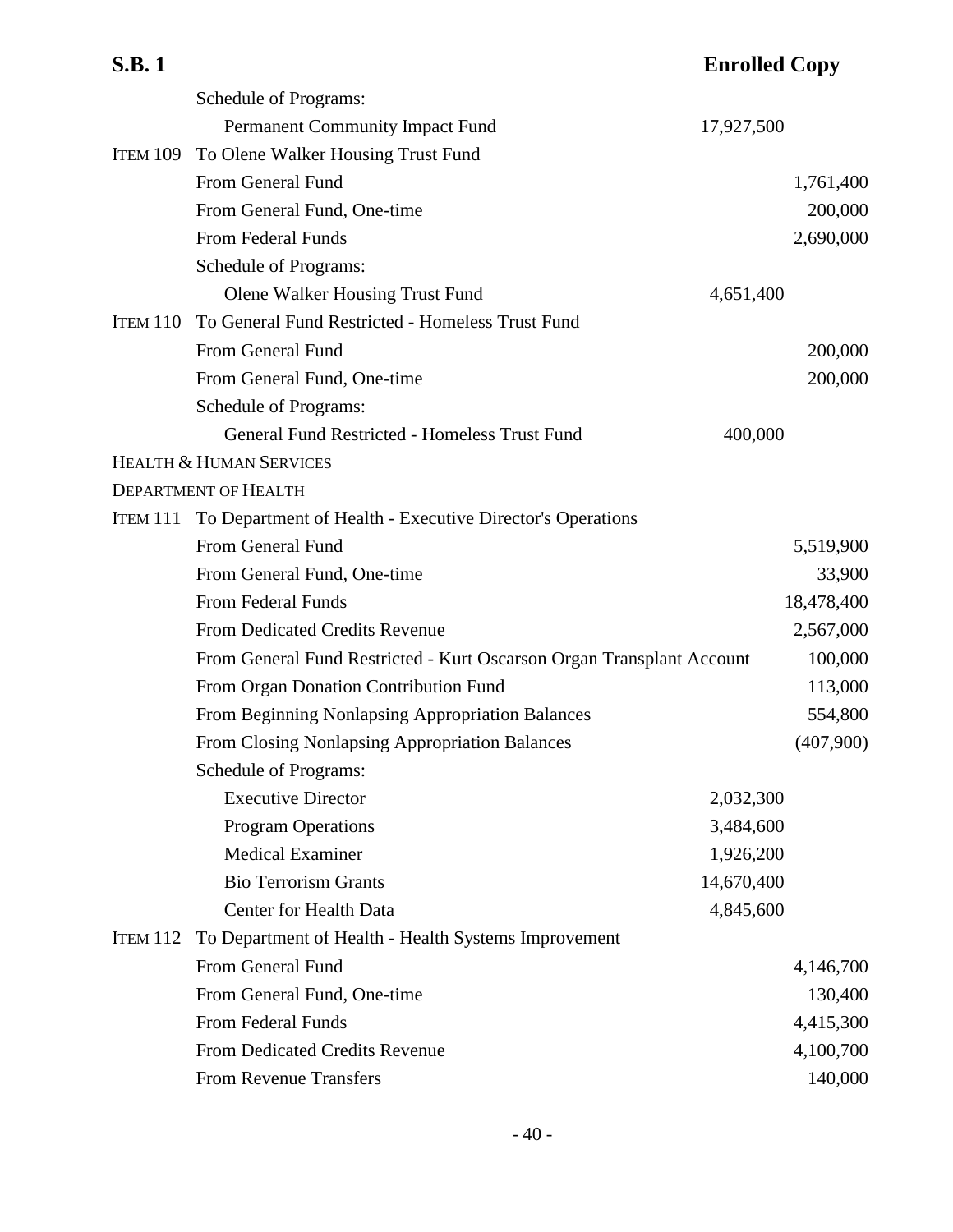| <b>Enrolled Copy</b> |                                                                 |           | <b>S.B.1</b> |
|----------------------|-----------------------------------------------------------------|-----------|--------------|
|                      | From Beginning Nonlapsing Appropriation Balances                |           | 407,400      |
|                      | From Closing Nonlapsing Appropriation Balances                  |           | (320,000)    |
|                      | Schedule of Programs:                                           |           |              |
|                      | Director's Office                                               | 1,113,800 |              |
|                      | <b>Emergency Medical Services</b>                               | 4,706,100 |              |
|                      | Licensing                                                       | 3,046,200 |              |
|                      | Program Certification and Resident Assessment                   | 3,450,400 |              |
|                      | <b>Primary Care Grants</b>                                      | 704,000   |              |
|                      | It is the intent of the Legislature that the fees collected for |           |              |
|                      | the purpose of plan reviews by the Bureau of Licensing be       |           |              |
|                      | considered nonlapsing.                                          |           |              |
|                      | It is the intent of the Legislature that civil money penalties  |           |              |
|                      | collected for child care and health care provider violations be |           |              |
|                      | considered nonlapsing.                                          |           |              |
|                      | It is the intent of the Legislature that funds for the Primary  |           |              |
|                      | Care Grants Program be considered nonlapsing.                   |           |              |
|                      | It is the intent of the Legislature that funding for the        |           |              |
|                      | Primary Care Grants Program not be expended for                 |           |              |
|                      | inter-departmental projects except for Community Partnered      |           |              |
|                      | Mobile Dental Services.                                         |           |              |
| <b>ITEM 113</b>      | To Department of Health - Workforce Financial Assistance        |           |              |
|                      | From General Fund                                               |           | 419,700      |
|                      | From General Fund, One-time                                     |           | 200          |
|                      | From Beginning Nonlapsing Appropriation Balances                |           | 945,100      |
|                      | From Closing Nonlapsing Appropriation Balances                  |           | (370, 100)   |
|                      | Schedule of Programs:                                           |           |              |
|                      | <b>Workforce Financial Assistance</b>                           | 994,900   |              |
| <b>ITEM 114</b>      | To Department of Health - Epidemiology and Laboratory Services  |           |              |
|                      | From General Fund                                               |           | 4,188,600    |
|                      | From General Fund, One-time                                     |           | 28,400       |
|                      | From Federal Funds                                              |           | 7,586,600    |
|                      | <b>From Dedicated Credits Revenue</b>                           |           | 2,948,900    |
|                      | From General Fund Restricted - State Lab Drug Testing Account   |           | 293,600      |
|                      | <b>From Revenue Transfers</b>                                   |           | 7,000        |
|                      | Schedule of Programs:                                           |           |              |
|                      | Director's Office                                               | 476,900   |              |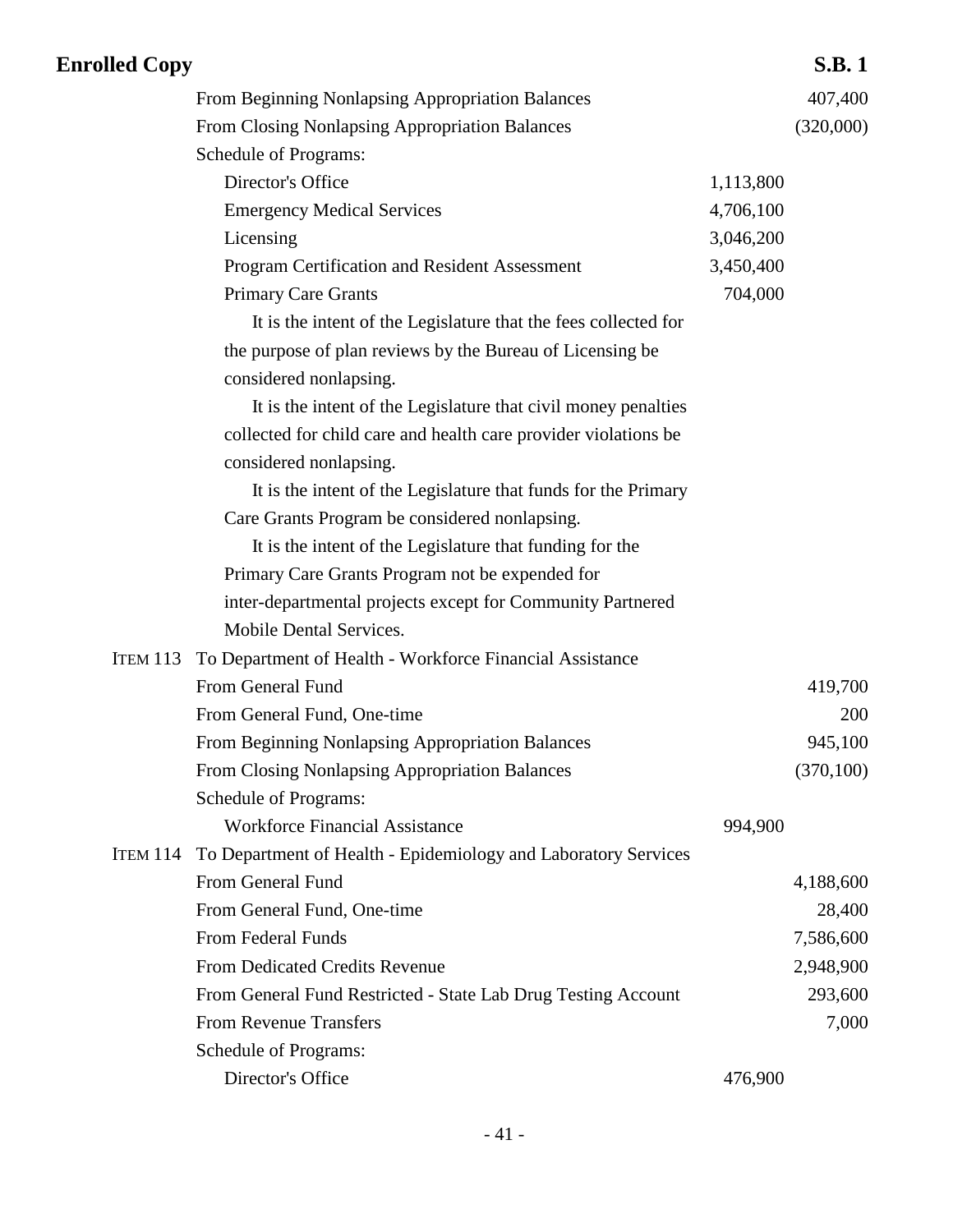| <b>S.B.1</b>    |                                                                 | <b>Enrolled Copy</b> |
|-----------------|-----------------------------------------------------------------|----------------------|
|                 | <b>Environmental Testing and Toxicology</b>                     | 2,544,000            |
|                 | Laboratory Improvement                                          | 996,800              |
|                 | Microbiology                                                    | 1,808,400            |
|                 | <b>Communicable Disease Control</b>                             | 6,744,900            |
|                 | Epidemiology                                                    | 2,482,100            |
| <b>ITEM 115</b> | To Department of Health - Community and Family Health           |                      |
|                 | Services                                                        |                      |
|                 | From General Fund                                               | 8,484,400            |
|                 | From General Fund, One-time                                     | 26,000               |
|                 | From Federal Funds                                              | 61,403,200           |
|                 | <b>From Dedicated Credits Revenue</b>                           | 14,410,300           |
|                 | From General Fund Restricted - Cigarette Tax Restricted Account | 3,131,500            |
|                 | From General Fund Restricted - Tobacco Settlement Account       | 6,149,000            |
|                 | <b>From Revenue Transfers</b>                                   | 4,691,900            |
|                 | <b>Schedule of Programs:</b>                                    |                      |
|                 | Director's Office                                               | 2,249,700            |
|                 | <b>Health Promotion</b>                                         | 18,853,100           |
|                 | Maternal and Child Health                                       | 53,226,000           |
|                 | Children with Special Health Care Needs                         | 23,967,500           |
|                 | It is the intent of the Legislature that funding for alcohol,   |                      |
|                 | tobacco, and other drug prevention, reduction, cessation, and   |                      |
|                 | control programs be considered nonlapsing.                      |                      |
| <b>ITEM 116</b> | To Department of Health - Health Care Financing                 |                      |
|                 | From General Fund                                               | 9,592,100            |
|                 | From General Fund, One-time                                     | 104,000              |
|                 | From Federal Funds                                              | 39,557,600           |
|                 | <b>From Dedicated Credits Revenue</b>                           | 10,901,000           |
|                 | <b>From Revenue Transfers</b>                                   | 11,208,400           |
|                 | Schedule of Programs:                                           |                      |
|                 | Director's Office                                               | 4,118,300            |
|                 | <b>Financial Services</b>                                       | 7,203,900            |
|                 | <b>Managed Health Care</b>                                      | 2,464,800            |
|                 | <b>Medical Claims</b>                                           | 3,152,200            |
|                 | <b>Eligibility Services</b>                                     | 15,527,300           |
|                 | Coverage and Reimbursement                                      | 3,068,800            |
|                 | Contracts                                                       | 35,827,800           |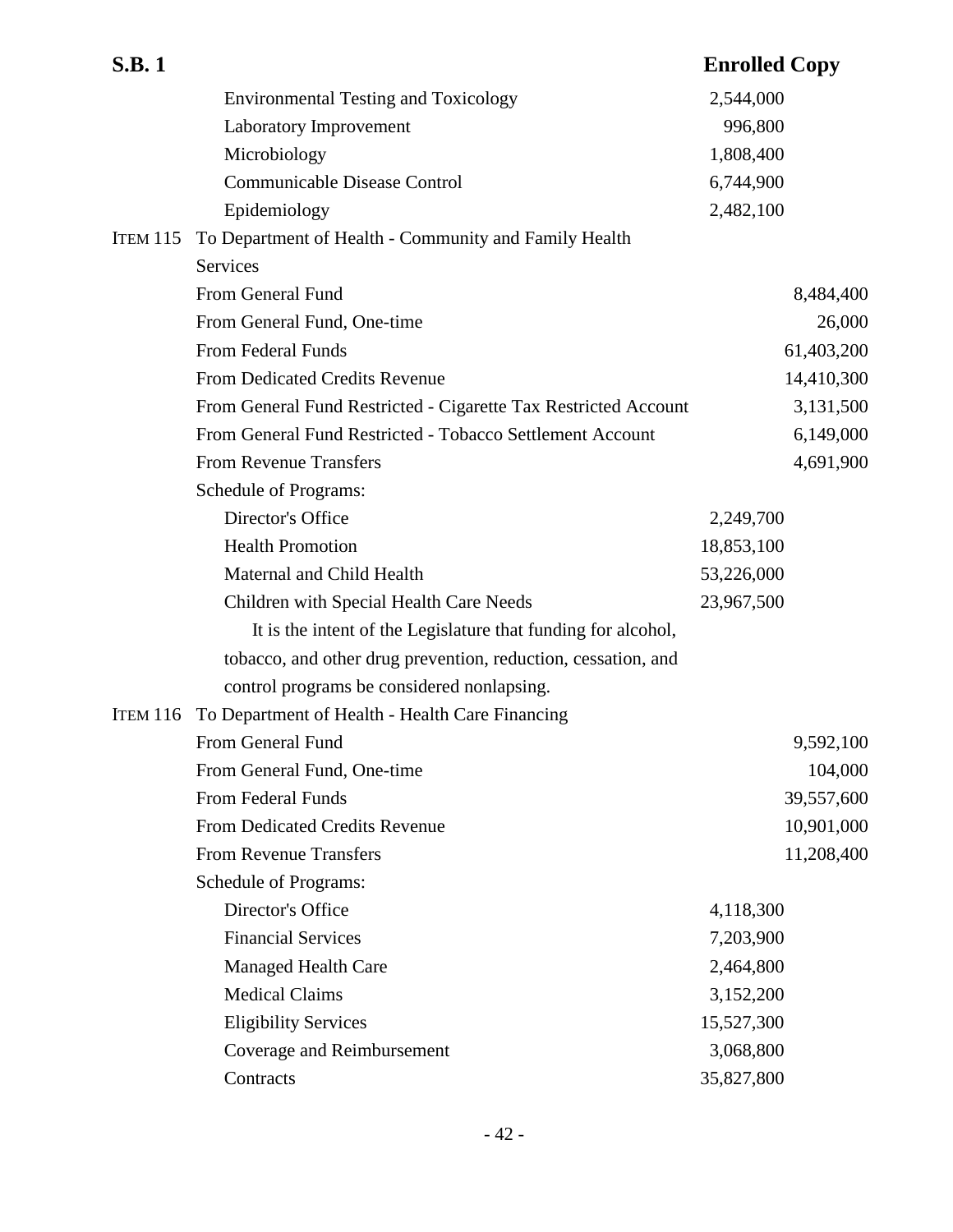| ITEM 117 To Department of Health - Medical Assistance |               |
|-------------------------------------------------------|---------------|
| From General Fund                                     | 250,458,000   |
| From General Fund, One-time                           | 1,008,000     |
| From Federal Funds                                    | 978,047,900   |
| <b>From Dedicated Credits Revenue</b>                 | 74,601,100    |
| <b>From Revenue Transfers</b>                         | 100,878,800   |
| From Beginning Nonlapsing Appropriation Balances      | 476,400       |
| Schedule of Programs:                                 |               |
| Medicaid Base Program                                 | 1,211,288,000 |
| Title XIX for Human Services                          | 190,014,100   |
| <b>DOH Health Clinics</b>                             | 4,168,100     |

It is the intent of the Legislature to improve the oral health status, and thereby improve the overall health of low-income Utahns through increased utilization and access to dental services for Medicaid recipients, especially people with disabilities and children. It is intended that this be accomplished as funding permits, by (1) increasing the participation of dentists in the Medicaid program by increasing the Medicaid reimbursement for dental services, (2) implementing a case management system to encourage more appropriate and timely access of Medicaid dental benefits by Medicaid recipients, and (3) implementing an early intervention/prevention and education program aimed at increasing the awareness of the importance of oral health among this population.

It is the intent of the Legislature that the Department of Health continue to reimburse nursing care facilities based on the Resources Utilization Group System (RUGS) which went into effect in FY 2003. It is further the intent of the Legislature that the Department maintain a rule which phases out over a three year period ending December 31, 2005, the component of property payments which is based on varying individual nursing facility property costs.

It is the intent of the Legislature to encourage the Department of Health to consider replacing the current property component of the Medicaid reimbursement system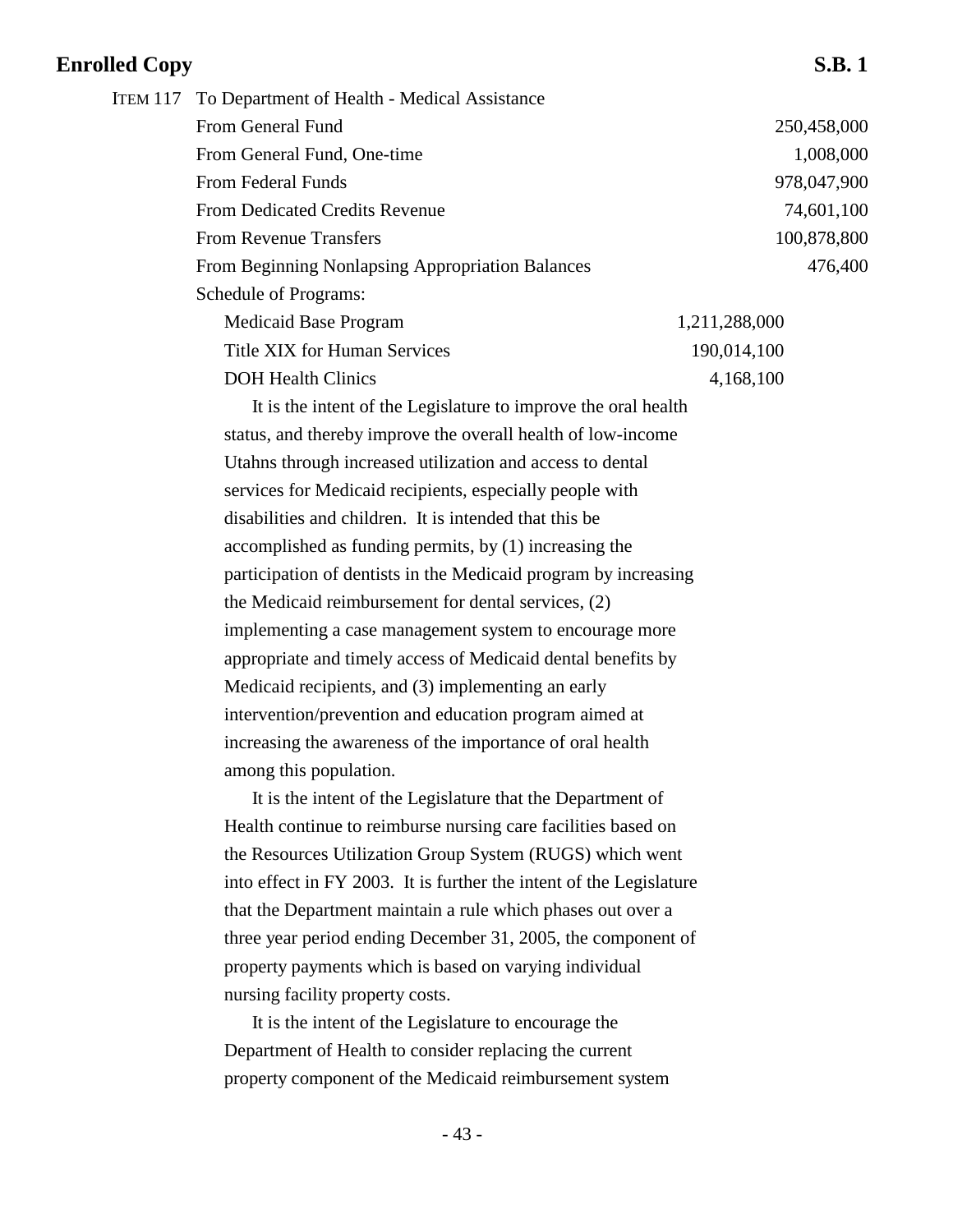| called Resource Utilization Groups (RUGS) with a fair rental |
|--------------------------------------------------------------|
| market value model which compensates skilled and             |
| intermediate care facilities for capital improvements. It is |
| further the intent of the Legislature to encourage the       |
| Department to consider that capital improvements recognized  |
| under the fair rental model not be based on traditional      |
| cost-based methods to calculate property rates or individual |
| facility appraisal methodologies.                            |
|                                                              |

It is the intent of the Legislature that the Department of Health report on the implementation of this program during the 2005 General Session.

It is the intent of the Legislature that \$3,576,500 (\$1,000,000 General Fund) in one-time FY 2005 funding be utilized for dental services for Medicaid clients who are aged, blind, or disabled. This funding is for root canals and related services. It is also the intent of the Legislature that the Department of Health discontinue these services any time during FY 2005 when this allocation is completely spent.

|          | ITEM 118 To Department of Health - Children's Health Insurance Program |            |            |
|----------|------------------------------------------------------------------------|------------|------------|
|          | From Federal Funds                                                     |            | 28,917,300 |
|          | <b>From Dedicated Credits Revenue</b>                                  |            | 650,000    |
|          | From General Fund Restricted - Tobacco Settlement Account              |            | 7,006,200  |
|          | <b>From Revenue Transfers</b>                                          |            | 135,400    |
|          | Schedule of Programs:                                                  |            |            |
|          | Children's Health Insurance Program                                    | 36,708,900 |            |
| ITEM 119 | To Department of Health - Local Health Departments                     |            |            |
|          | From General Fund                                                      |            | 2,026,900  |
|          | From General Fund, One-time                                            |            | 14,300     |
|          | Schedule of Programs:                                                  |            |            |
|          | Local Health Department Funding                                        | 2,041,200  |            |
|          | <b>DEPARTMENT OF HUMAN SERVICES</b>                                    |            |            |
|          | ITEM 120 To Department of Human Services - Executive Director          |            |            |
|          | Operations                                                             |            |            |
|          | From General Fund                                                      |            | 7,674,000  |
|          | From General Fund, One-time                                            |            | 54,900     |
|          | From Federal Funds                                                     |            | 9,062,700  |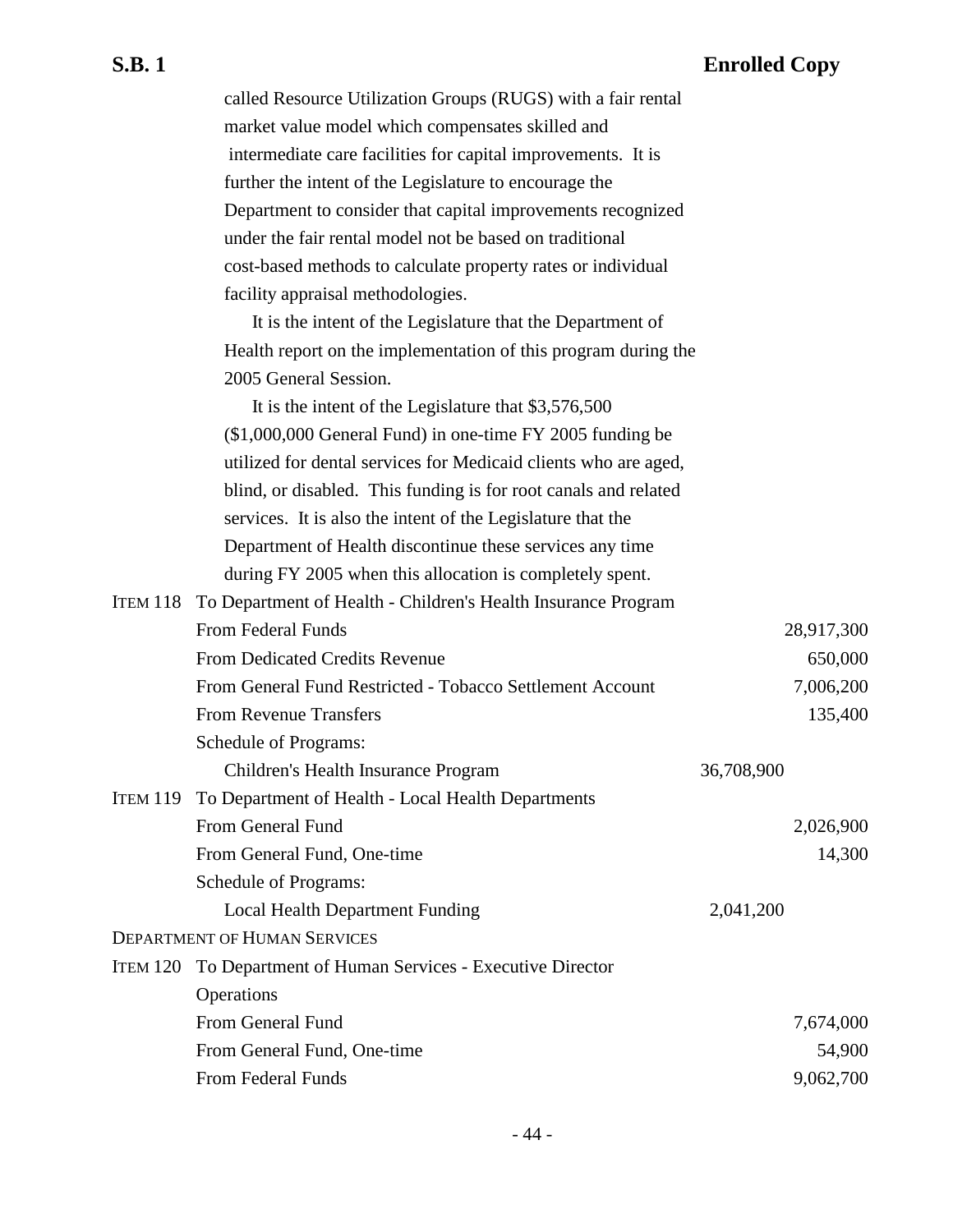| <b>Enrolled Copy</b> |                                                                        |            | <b>S.B.1</b> |
|----------------------|------------------------------------------------------------------------|------------|--------------|
|                      | From Dedicated Credits Revenue                                         |            | 1,933,100    |
|                      | From Revenue Transfers - Department of Health - Medical Assistance     |            | 824,900      |
|                      | From Revenue Transfers - Other Agencies                                |            | 152,400      |
|                      | Schedule of Programs:                                                  |            |              |
|                      | <b>Executive Director's Office</b>                                     | 1,849,100  |              |
|                      | <b>Legal Affairs</b>                                                   | 1,363,500  |              |
|                      | <b>Information Technology</b>                                          | 4,215,600  |              |
|                      | <b>Administrative Support</b>                                          | 3,231,800  |              |
|                      | <b>Fiscal Operations</b>                                               | 2,692,400  |              |
|                      | <b>Human Resources</b>                                                 | 2,261,100  |              |
|                      | <b>Local Discretionary</b>                                             | 1,492,000  |              |
|                      | <b>Special Projects</b>                                                | 40,500     |              |
|                      | <b>Services Review</b>                                                 | 1,138,000  |              |
|                      | Developmental Disabilities Council                                     | 758,800    |              |
|                      | <b>Foster Care Citizens Review Boards</b>                              | 659,200    |              |
|                      | It is the intent of the Legislature that funds appropriated to         |            |              |
|                      | the Office of Technology in the Executive Director Operations          |            |              |
|                      | budget for e-REP enhancements are non-lapsing.                         |            |              |
| <b>ITEM 121</b>      | To Department of Human Services - Drug Courts/Boards                   |            |              |
|                      | From General Fund Restricted - Tobacco Settlement Account              |            | 1,647,200    |
|                      | Schedule of Programs:                                                  |            |              |
|                      | Drug Board                                                             | 350,900    |              |
|                      | Drug Courts                                                            | 1,296,300  |              |
|                      | ITEM 122 To Department of Human Services - Division of Substance Abuse |            |              |
|                      | and Mental Health                                                      |            |              |
|                      | From General Fund                                                      |            | 66,980,000   |
|                      | From General Fund, One-time                                            |            | 337,900      |
|                      | From Federal Funds                                                     |            | 26,220,900   |
|                      | From Dedicated Credits Revenue                                         |            | 2,822,100    |
|                      | From General Fund Restricted - Intoxicated Driver Rehabilitation       |            | 1,200,000    |
|                      | From Revenue Transfers - Department of Health - Medical Assistance     |            | 9,904,900    |
|                      | From Revenue Transfers - Other Agencies                                |            | 243,600      |
|                      | Schedule of Programs:                                                  |            |              |
|                      | Administration                                                         | 2,343,100  |              |
|                      | <b>Community Mental Health Services</b>                                | 5,926,100  |              |
|                      | <b>Mental Health Centers</b>                                           | 23,079,400 |              |
|                      |                                                                        |            |              |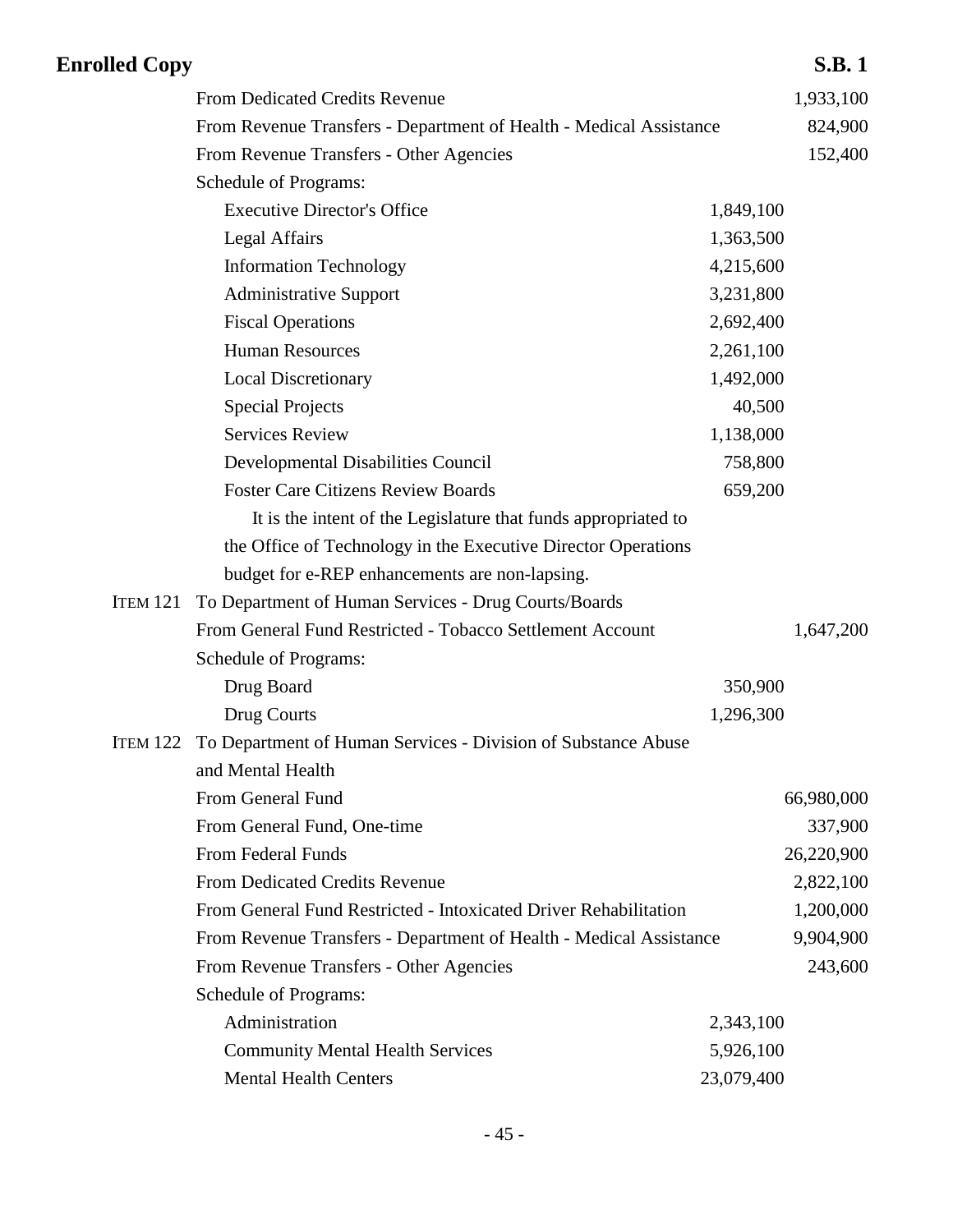| <b>S.B.1</b>    |                                                                     | <b>Enrolled Copy</b> |           |
|-----------------|---------------------------------------------------------------------|----------------------|-----------|
|                 | <b>Residential Mental Health Services</b>                           | 2,819,800            |           |
|                 | <b>State Hospital</b>                                               | 42,840,900           |           |
|                 | <b>State Substance Abuse Services</b>                               | 5,940,300            |           |
|                 | <b>Local Substance Abuse Services</b>                               | 23,559,800           |           |
|                 | Drivers Under the Influence                                         | 1,200,000            |           |
| <b>ITEM 123</b> | To Department of Human Services - Division of Services for          |                      |           |
|                 | People with Disabilities                                            |                      |           |
|                 | From General Fund                                                   | 42,941,300           |           |
|                 | From General Fund, One-time                                         |                      | 397,600   |
|                 | From Federal Funds                                                  |                      | 2,004,200 |
|                 | From Dedicated Credits Revenue                                      |                      | 1,461,700 |
|                 | From Revenue Transfers - Department of Health - Medical Assistance  | 108,772,300          |           |
|                 | From Revenue Transfers - Other Agencies                             |                      | 351,800   |
|                 | From Beginning Nonlapsing Appropriation Balances                    |                      | 2,874,000 |
|                 | From Closing Nonlapsing Appropriation Balances                      | (1,209,200)          |           |
|                 | Schedule of Programs:                                               |                      |           |
|                 | Administration                                                      | 2,616,500            |           |
|                 | <b>Service Delivery</b>                                             | 12,951,400           |           |
|                 | <b>State Developmental Center</b>                                   | 33,026,800           |           |
|                 | <b>DD/MR Waiver Services</b>                                        | 102,682,300          |           |
|                 | <b>Brain Injury Waiver Services</b>                                 | 2,033,600            |           |
|                 | <b>Physical Disability Waiver Services</b>                          | 1,670,200            |           |
|                 | <b>Non-waiver Services</b>                                          | 2,612,900            |           |
|                 | It is the intent of the Legislature that funds appropriated for     |                      |           |
|                 | cost of living increases for employees of private service           |                      |           |
|                 | providers contracting with the Division of Services for People      |                      |           |
|                 | with Disabilities and the Division of Child and Family Services     |                      |           |
|                 | be used exclusively for that purpose. It is further the intent of   |                      |           |
|                 | the Legislature that these divisions report to the Health and       |                      |           |
|                 | Human Services Appropriations Subcommittee during the               |                      |           |
|                 | 2005 General Session on the use of such funds, based on             |                      |           |
|                 | reports from providers, regarding its distribution and impact on    |                      |           |
|                 | salaries of various categories of staff, including, but not limited |                      |           |
|                 | to, administrators, supervisors and direct care workers.            |                      |           |
|                 | It is the intent of the Legislature that funds appropriated for     |                      |           |
|                 | the home and community based services waiting list for people       |                      |           |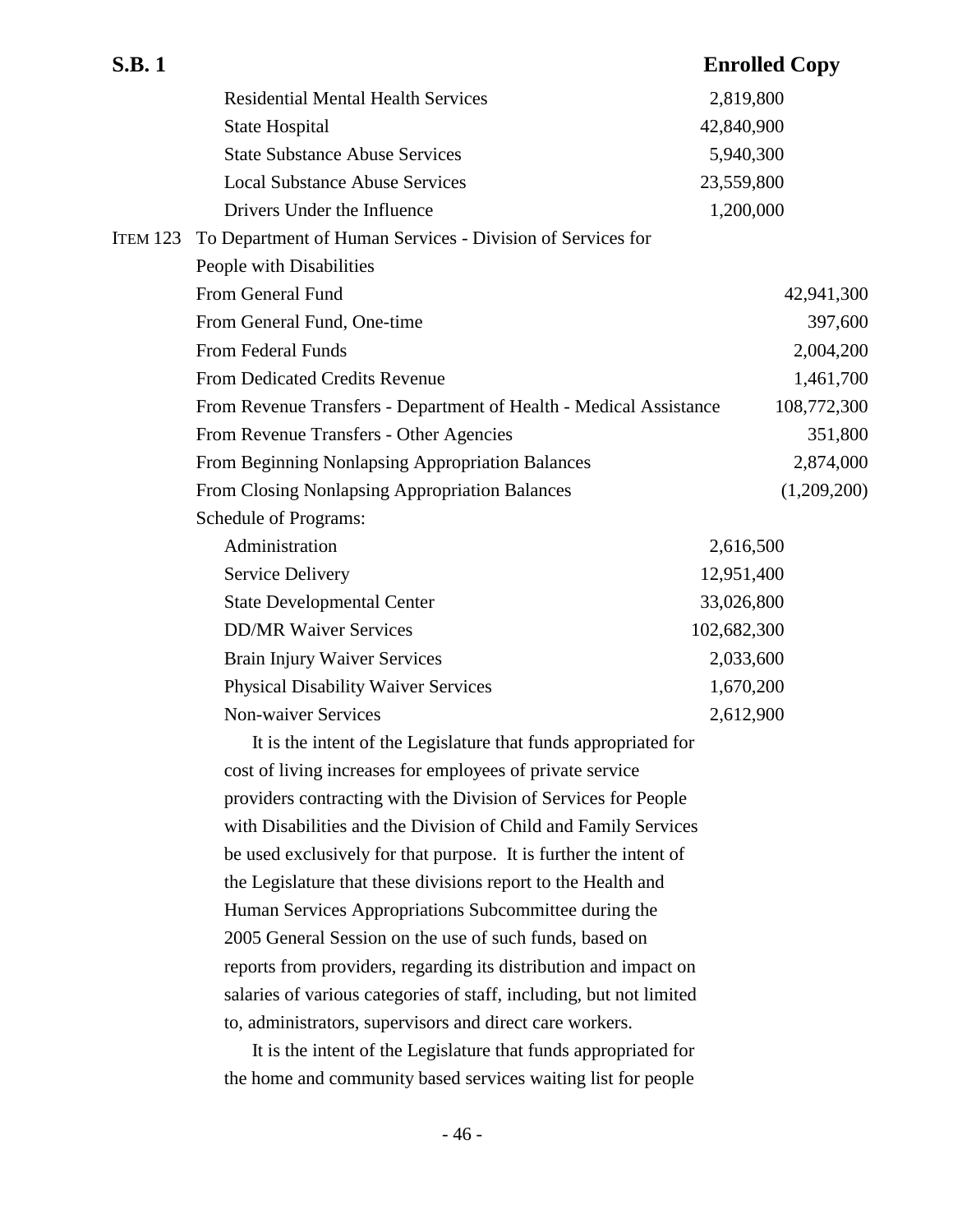with disabilities be used exclusively for direct services and related support.

It is the intent of the Legislature that in renewing contracts with private providers the Division of Services for People with Disabilities shall consider prevailing labor market conditions.

It is the intent of the Legislature that rent collected from individuals who occupy state owned group homes be applied to the cost of maintaining these facilities. It is also the intent of the Legislature that the Division of Services for People with Disabilities provide an accounting of state owned group home rents and costs to the Legislature or Office of Legislative Fiscal Analyst.

It is the intent of the Legislature that the Division of Services for People with Disabilities use non-lapsing funds carried over from FY 2004 to provide services for people needing emergency services, aging out of state custody, child welfare services and juvenile justice services, or being court ordered into DSPD services. It is further the intent of the Legislature that the Division will use generated budget savings to continue funding services for these people by FY 2006. The Division will report regularly to the Office of Legislative Fiscal Analyst on progress in the efforts to generate these cost savings.

| ITEM 124 To Department of Human Services - Office of Recovery Services |            |  |
|------------------------------------------------------------------------|------------|--|
| From General Fund                                                      | 10,617,000 |  |
| From General Fund, One-time                                            | 72,300     |  |
| <b>From Federal Funds</b>                                              | 29,930,700 |  |
| <b>From Dedicated Credits Revenue</b>                                  | 4,353,900  |  |
| From Revenue Transfers - Other Agencies                                | 99,100     |  |
| Schedule of Programs:                                                  |            |  |
| Administration                                                         | 1,473,700  |  |
| <b>Financial Services</b>                                              | 5,453,200  |  |
| <b>Electronic Technology</b>                                           | 7,687,000  |  |
| <b>Child Support Services</b>                                          | 22,797,200 |  |
| <b>Children in Care Collections</b>                                    | 1,975,900  |  |
| <b>Attorney General Contract</b>                                       | 3,481,200  |  |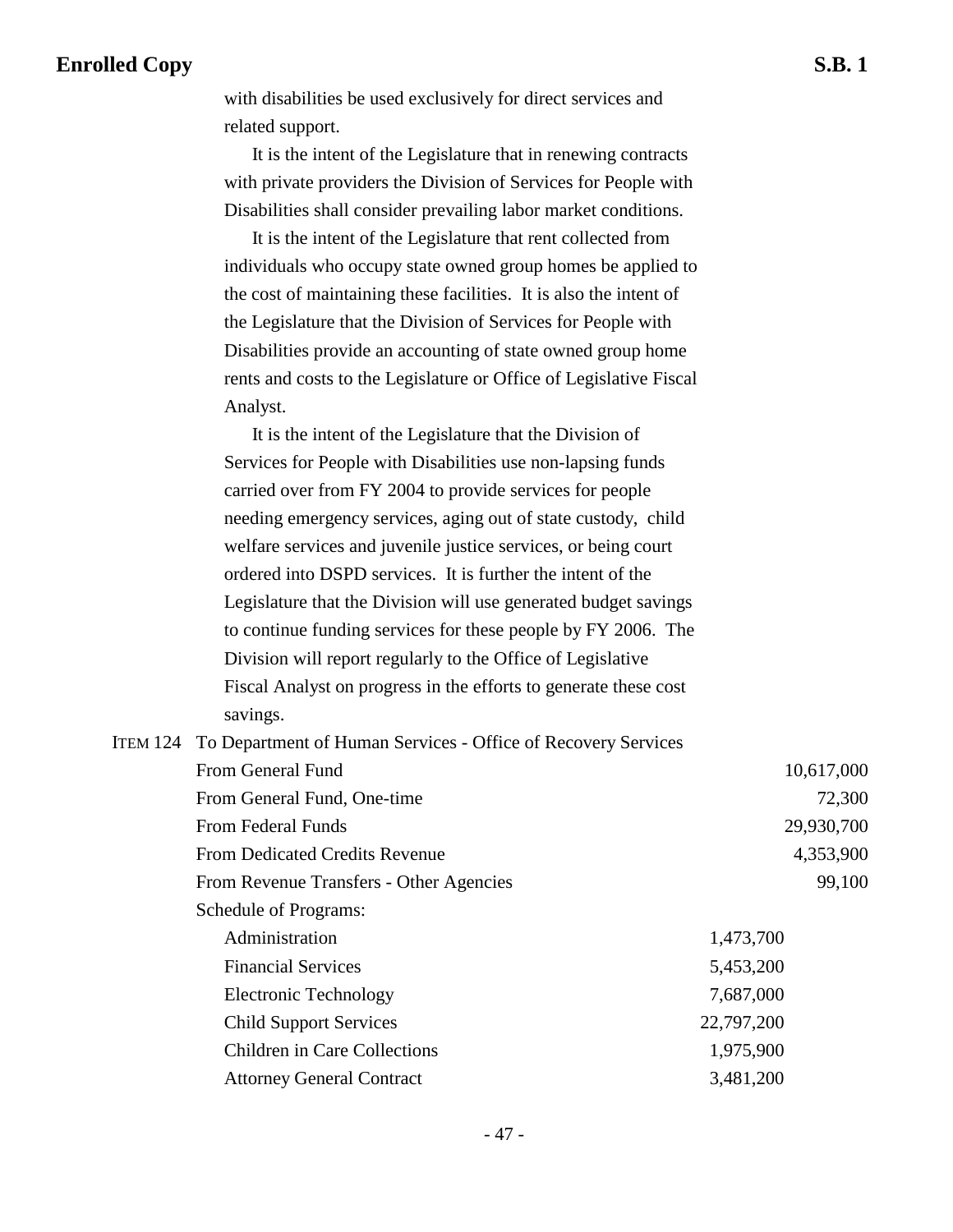| <b>S.B.1</b>    |                                                                    | <b>Enrolled Copy</b> |         |
|-----------------|--------------------------------------------------------------------|----------------------|---------|
|                 | <b>Medical Collections</b>                                         | 2,204,800            |         |
|                 | It is the intent of the Legislature that funds appropriated to     |                      |         |
|                 | the Office of Recovery Services for e-REP enhancements are         |                      |         |
|                 | non-lapsing.                                                       |                      |         |
| <b>ITEM 125</b> | To Department of Human Services - Division of Child and Family     |                      |         |
|                 | Services                                                           |                      |         |
|                 | From General Fund                                                  | 64,456,900           |         |
|                 | From General Fund, One-time                                        | 434,200              |         |
|                 | From Federal Funds                                                 | 45,917,600           |         |
|                 | From Dedicated Credits Revenue                                     | 1,401,600            |         |
|                 | From General Fund Restricted - Children's Trust                    | 400,000              |         |
|                 | From General Fund Restricted - Domestic Violence                   | 700,000              |         |
|                 | From Revenue Transfers - Department of Health - Medical Assistance | 17,333,300           |         |
|                 | From Revenue Transfers - Other Agencies                            |                      | 105,000 |
|                 | From Beginning Nonlapsing Appropriation Balances                   | 238,700              |         |
|                 | Schedule of Programs:                                              |                      |         |
|                 | Administration                                                     | 3,477,200            |         |
|                 | <b>Service Delivery</b>                                            | 59,794,900           |         |
|                 | <b>In-Home Services</b>                                            | 1,925,700            |         |
|                 | <b>Out-of-Home Care</b>                                            | 29,831,300           |         |
|                 | <b>Facility Based Services</b>                                     | 3,606,500            |         |
|                 | <b>Minor Grants</b>                                                | 4,706,300            |         |
|                 | <b>Selected Programs</b>                                           | 3,563,000            |         |
|                 | <b>Special Needs</b>                                               | 1,752,300            |         |
|                 | Domestic Violence Services                                         | 5,179,400            |         |
|                 | Children's Trust Fund                                              | 400,000              |         |
|                 | <b>Adoption Assistance</b>                                         | 11,897,100           |         |
|                 | Child Welfare Management Information System                        | 4,853,600            |         |
|                 | It is the intent of the Legislature that funds appropriated for    |                      |         |
|                 | cost of living increases for employees of private service          |                      |         |
|                 | providers contracting with the Division of Services for People     |                      |         |
|                 | with Disabilities and the Division of Child and Family Services    |                      |         |

with Disabilities and the Division of Child and Family Services be used exclusively for that purpose. It is further the intent of the Legislature that these divisions report to the Health and Human Services Appropriations Subcommittee during the 2005 General Session on the use of such funds, based on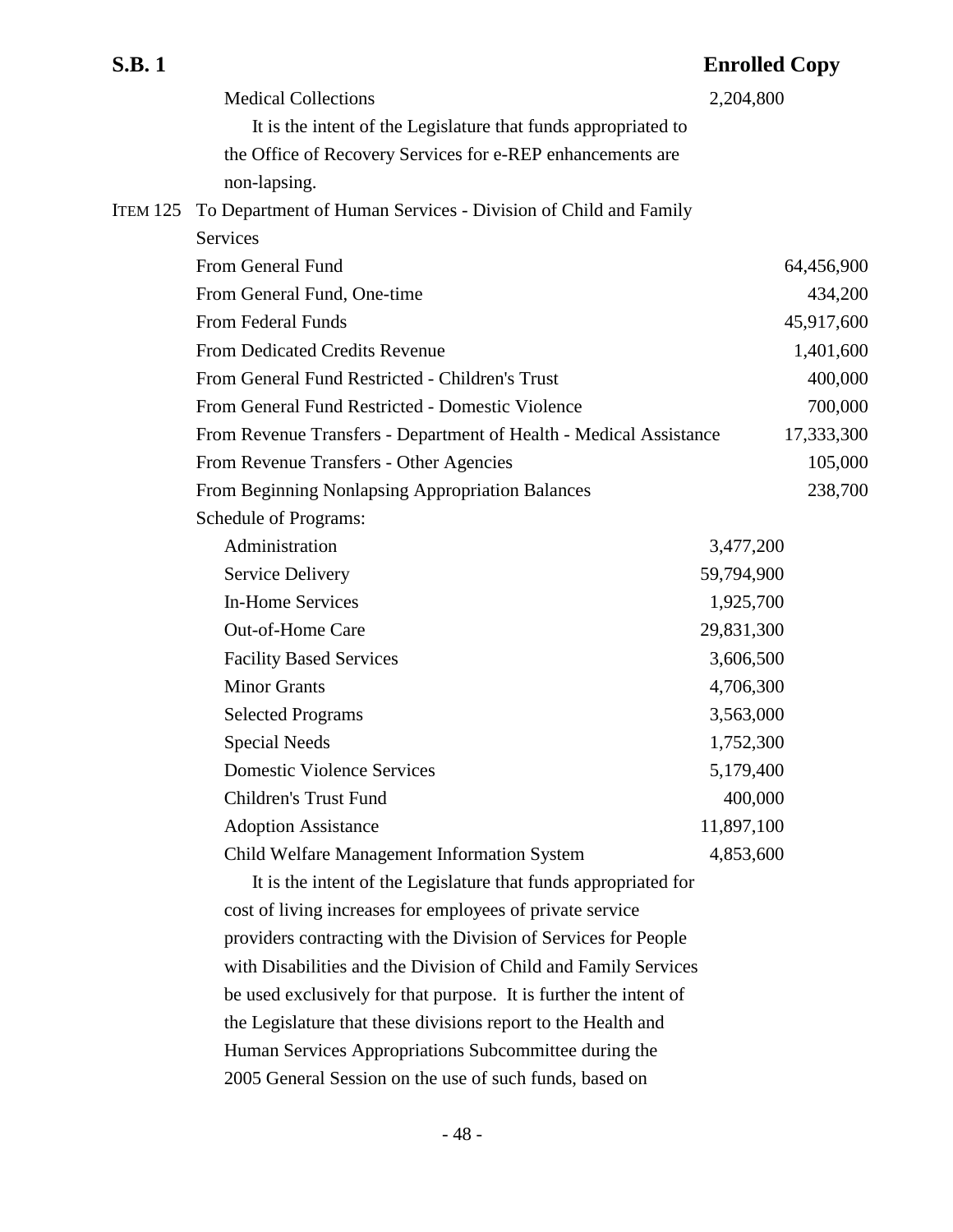|          | reports from providers, regarding its distribution and impact on    |            |             |
|----------|---------------------------------------------------------------------|------------|-------------|
|          | salaries of various categories of staff, including, but not limited |            |             |
|          | to, administrators, supervisors and direct care workers.            |            |             |
|          | It is the intent of the Legislature that funds appropriated for     |            |             |
|          | the Adoption Assistance program and the Out of Home Care            |            |             |
|          | program in the Division of Child and Family Services not lapse      |            |             |
|          | at the end of FY 2005. It is further the intent of the Legislature  |            |             |
|          | that these funds be used for Adoption Assistance and Out of         |            |             |
|          | Home Care programs.                                                 |            |             |
| ITEM 126 | To Department of Human Services - Division of Aging and Adult       |            |             |
|          | <b>Services</b>                                                     |            |             |
|          | From General Fund                                                   |            | 11,572,300  |
|          | From General Fund, One-time                                         |            | 220,100     |
|          | From Federal Funds                                                  |            | 8,923,500   |
|          | From Dedicated Credits Revenue                                      |            | 52,500      |
|          | From Revenue Transfers - Department of Health - Medical Assistance  |            | 339,400     |
|          | <b>Schedule of Programs:</b>                                        |            |             |
|          | Administration                                                      | 1,394,300  |             |
|          | <b>Local Government Grants</b>                                      | 14,153,100 |             |
|          | Non-Formula Funds                                                   | 2,472,100  |             |
|          | <b>Adult Protective Services</b>                                    | 3,088,300  |             |
|          | DEPARTMENT OF HUMAN SERVICES INTERNAL SERVICE FUNDS                 |            |             |
| ITEM 127 | To Department of Human Services - Internal Service Funds            |            |             |
|          | From Dedicated Credits - Intragovernmental Revenue                  |            | 4,029,500   |
|          | Schedule of Programs:                                               |            |             |
|          | <b>ISF - DHS General Services</b>                                   | 1,440,000  |             |
|          | <b>ISF - DHS Data Processing</b>                                    | 2,589,500  |             |
|          | <b>Total FTE</b>                                                    | 31.5       |             |
|          | <b>HIGHER EDUCATION</b>                                             |            |             |
|          | <b>UNIVERSITY OF UTAH</b>                                           |            |             |
|          | ITEM 128 To University of Utah - Education and General              |            |             |
|          | From General Fund                                                   |            | 84,543,400  |
|          | From General Fund, One-time                                         |            | 1,077,400   |
|          | From Income Tax                                                     |            | 95,000,000  |
|          | From Dedicated Credits Revenue                                      |            | 104,181,500 |
|          | From Dedicated Credits - Land Grant                                 |            | 502,100     |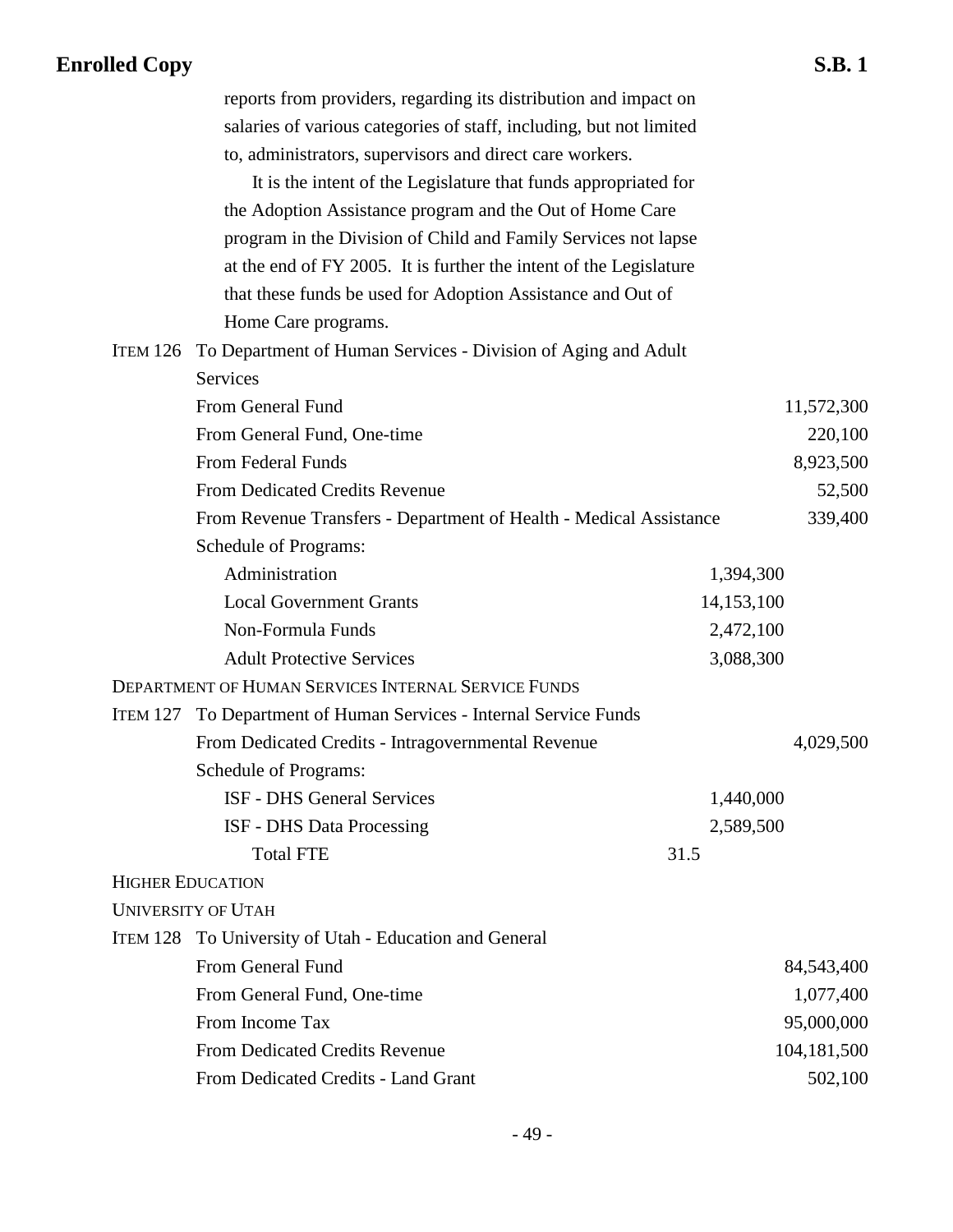From General Fund Restricted - Cigarette Tax Restricted Account 4,284,500 From General Fund Restricted - Tobacco Settlement Account 4,000,000 Schedule of Programs:

Education and General 293,588,900

 It is the intent of the Legislature that any salary increases be distributed to faculty, professional and classified employees in an equitable manner.

 It is the intent of the Legislature that all Utah System of Higher Education institutions use facility operation and maintenance (O&M) funding consistent with State Agencies and only for O&M purposes.

It is the intent of the Legislature that the Council of Presidents and representatives of the Board of Regents working in conjunction with legislators, the Legislative Fiscal Analyst and a representative of the Governor's Office review and refine the funding formula for the Utah System of Higher Education. It is the intent of the Legislature that any proposed formula reduce dependence on growth funding, link to measurable system-wide and institutional specific performance indicators, respond to changes in costs of instruction due to the implementation of technology or the utilization of cost saving measures, and respond to market demand and student performance as well as recognized differences in institutional roles and mission. It is further the intent of the Legislature that the following policy and funding issues be included for consideration: (1) fuel and power rate increases; (2) operation and maintenance of new facilities; (4) financial aid; (5) second tier tuition; (6) developmental education; and (7) unfunded enrollment growth. It is also the intent of the Legislature that the proposed funding mechanism including the plan for eliminating the back log of unfunded enrollment be implemented by FY 2007.

 It is the intent of the Legislature that the USHE complete and submit all financial reports (i.e. A-1s, R-1s, S-10s, and S-12s, etc.) to the Office of the Legislative Fiscal Analyst by November 1 of each fiscal year.

 It is the intent of the Legislature that the State Board of Regents be directed to closely supervise the fuel and power budgets with the intent of promoting greater energy efficiency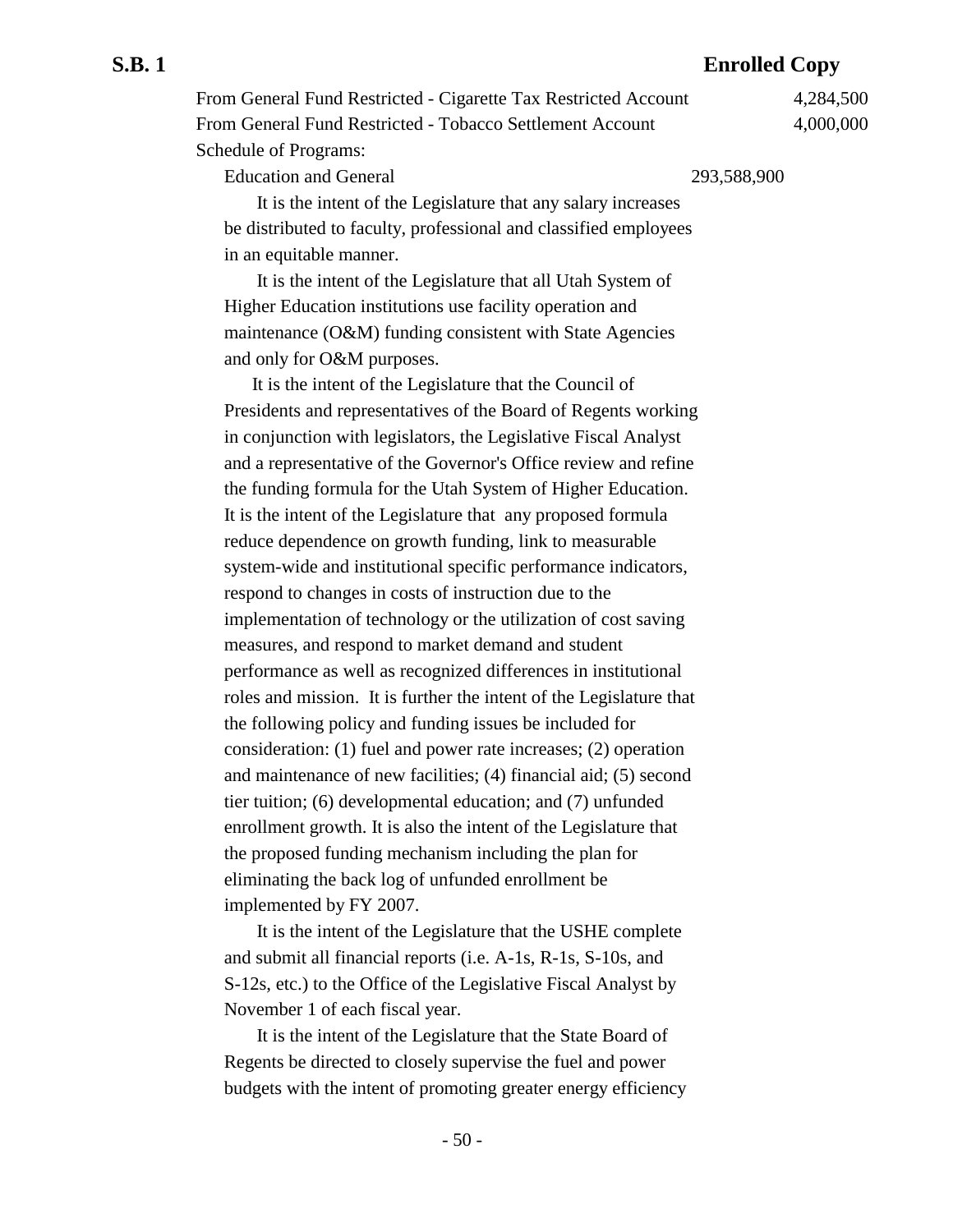on each campus. It is also the intent of the Legislature that the Board of Regents report during the interim to the Subcommittee on Higher Education on the implementation of long term plans to control and manage energy costs. It is further the intent of the Legislature, that the energy work group consisting of members from higher education, the Office of the Legislative Fiscal Analyst, the Governors Office of Planning and Budget, and Utah Energy Office continue to develop a viable plan to manage the energy costs for all State entities including higher and public education, and report to the Higher Education Appropriation Subcommittee in the interim.

 It is the intent of the Legislature that the proposed 4.5 percent first tier tuition increase for FY 2005 be reduced by 1.5 percent. The remaining 3.0 percent tuition increase shall be used to cover the compensation package. It is also the intent of the Legislature that the Fiscal Analysts Office be directed to make other adjustments to the 1st-tier tuition rate to reflect the final decision of the Executive Appropriation Committee for employee compensation.

It is the intent of the Legislature that presidents be allowed to use the second-tier tuition to cover institutional needs on the USHE campuses. It is also the intent of the Legislature that, undergraduate tuition increases for the second-tier not exceed the proposed percentages for each campus for FY 2005 as noted: University of Utah 7%, Utah State University 6%, Weber State University 7%, Southern Utah University 8%, Snow College 6%, Dixie State College 5%, College of Eastern Utah 5%, Utah Valley State College 11.5%, and Salt Lake Community College 5%.

It is the intent of the Legislature that the institutions of higher education be given full flexibility to address the \$34,670,900 that had been previously identified by the Higher Education Appropriations Subcommittee as the targets of reallocating funds for the cost for fuel and power (\$21,372,600), operation and maintenance of new facilities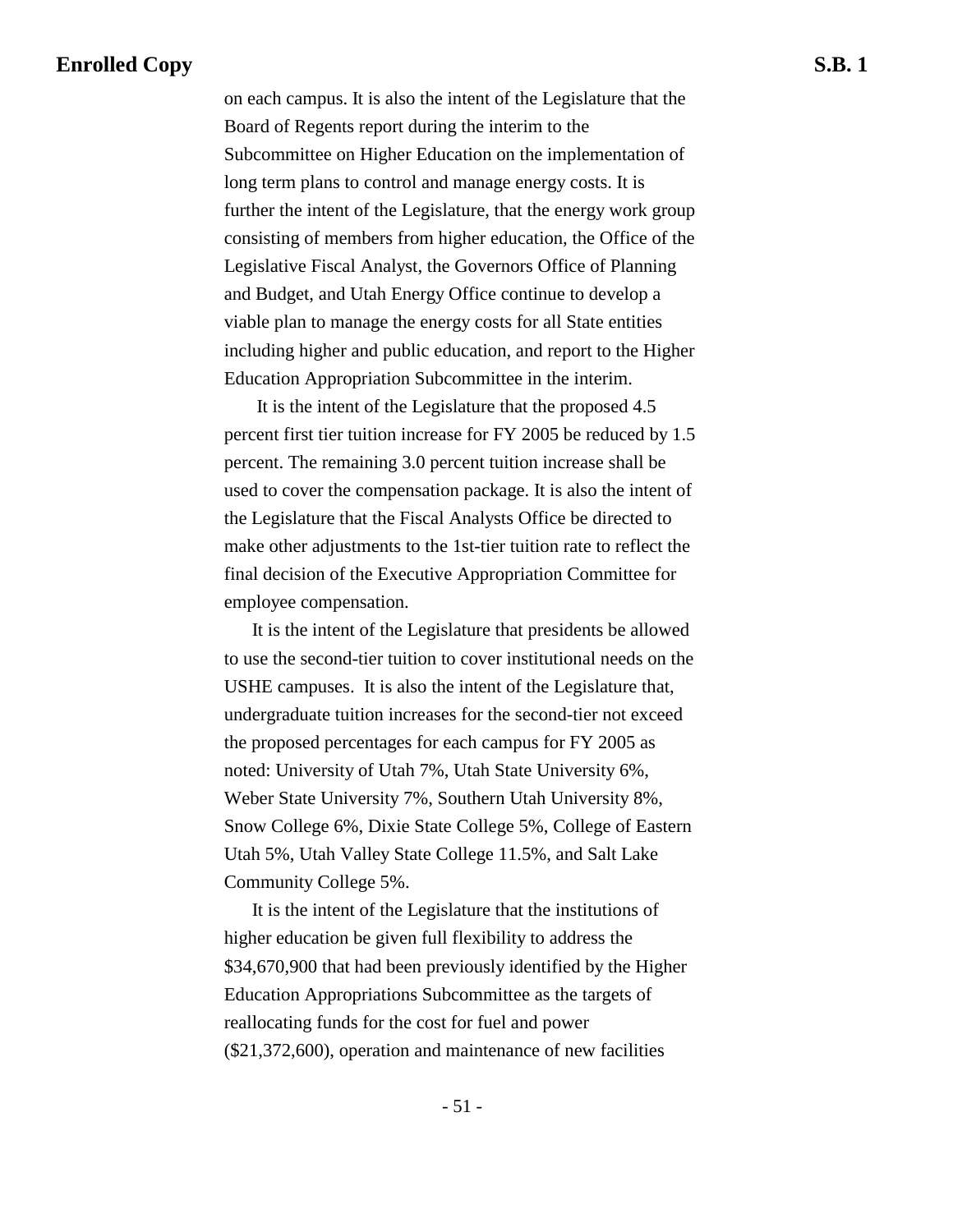|                 | (\$2,444,400), and student growth (\$10,853,900), except as          |            |            |
|-----------------|----------------------------------------------------------------------|------------|------------|
|                 | appropriated by the Legislature for FY 2005. It is also the          |            |            |
|                 | intent of the Legislature that the \$34,670,900 identified shall     |            |            |
|                 | be the value used to offset future funding considerations for        |            |            |
|                 | fuel and power, operations and maintenance of new facilities,        |            |            |
|                 | and student growth, as allocated by the Commissioner of              |            |            |
|                 | Higher Education in consultation with institutional presidents.      |            |            |
|                 | It is the intent of the Legislature that the institutions            |            |            |
|                 | receiving nursing initiative funding provide a one to one match      |            |            |
|                 | through internal reallocations or from private donations.            |            |            |
| <b>ITEM 129</b> | To University of Utah - Educationally Disadvantaged                  |            |            |
|                 | From General Fund                                                    |            | 705,400    |
|                 | From General Fund, One-time                                          |            | 3,500      |
|                 | From Revenue Transfers - Commission on Criminal and Juvenile Justice |            | 34,500     |
|                 | Schedule of Programs:                                                |            |            |
|                 | <b>Educationally Disadvantaged</b>                                   | 743,400    |            |
| <b>ITEM 130</b> | To University of Utah - School of Medicine                           |            |            |
|                 | From General Fund                                                    |            | 20,426,700 |
|                 | From General Fund, One-time                                          |            | 129,700    |
|                 | From Dedicated Credits Revenue                                       |            | 10,918,200 |
|                 | Schedule of Programs:                                                |            |            |
|                 | School of Medicine                                                   | 31,474,600 |            |
|                 | It is the intent of the Legislature that any salary increases        |            |            |
|                 | be distributed to faculty, professional and classified employees     |            |            |
|                 | in an equitable manner.                                              |            |            |
|                 | In order to assure the Legislature that the University of            |            |            |
|                 | Utah's School of Medicine is selecting and graduating the most       |            |            |
|                 | highly qualified and competent doctors for the citizens of Utah,     |            |            |
|                 | it is the intent of the Legislature that the University of Utah's    |            |            |
|                 | School of Medicine present a report to the Higher Education          |            |            |
|                 | Appropriation Subcommittee on their full implementation of           |            |            |
|                 | admission standards, policies and practices.                         |            |            |
| <b>ITEM 131</b> | To University of Utah - University Hospital                          |            |            |
|                 | From General Fund                                                    |            | 4,399,200  |
|                 | From General Fund, One-time                                          |            | 46,500     |
|                 | From Dedicated Credits - Land Grant                                  |            | 455,800    |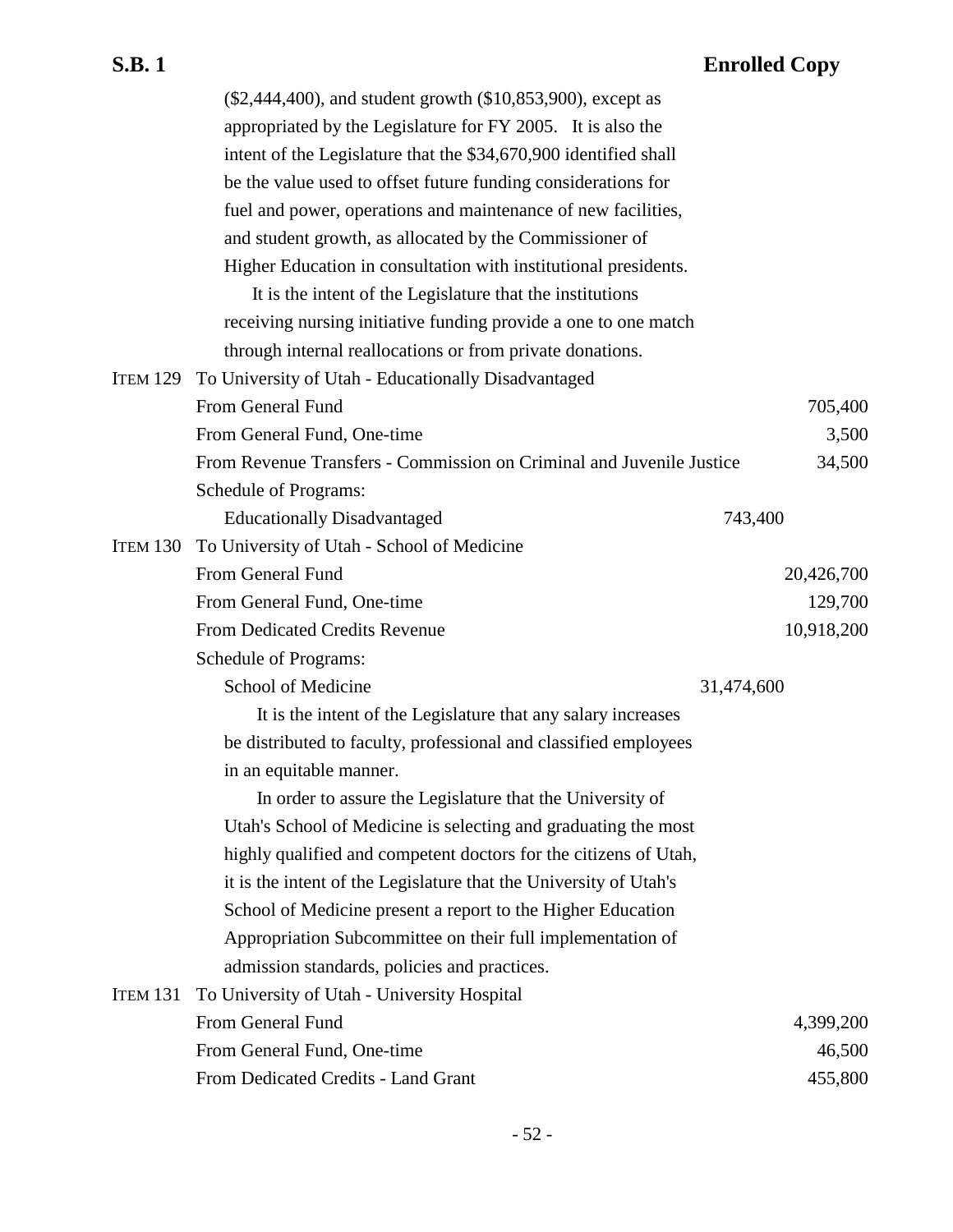## **Enrolled Copy**

|                                                                   |           | <b>S.B.1</b> |
|-------------------------------------------------------------------|-----------|--------------|
| Schedule of Programs:                                             |           |              |
| University Hospital                                               | 4,423,400 |              |
| Miners' Hospital                                                  | 478,100   |              |
| It is the intent of the Legislature that any salary increases     |           |              |
| be distributed to faculty, professional and classified employees  |           |              |
| in an equitable manner.                                           |           |              |
| It is the intent of the Legislature that the Miners Hospital      |           |              |
| pays \$100,000 for the disabled miners settlement from the        |           |              |
| Land Grant Trust Fund until 2008. It is further the intent of the |           |              |
| Legislature that the Miners Hospital prepare an annual report     |           |              |
| documenting the service provided to disabled miners and an        |           |              |
| accounting of the Land Grant Management Funds. It is further      |           |              |
| the intent of the Legislature that these funds shall not be used  |           |              |
| to subsidize the Orem Clinic of the University Hospitals and      |           |              |
| Clinics.                                                          |           |              |
| To University of Utah - Regional Dental Education Program         |           |              |
| Erom General Eund                                                 |           | 557 QQQ      |

|                 | ITEM 132 To University of Utah - Regional Dental Education Program |           |           |
|-----------------|--------------------------------------------------------------------|-----------|-----------|
|                 | From General Fund                                                  |           | 557,900   |
|                 | From General Fund, One-time                                        |           | 700       |
|                 | <b>From Dedicated Credits Revenue</b>                              |           | 120,900   |
|                 | Schedule of Programs:                                              |           |           |
|                 | <b>Regional Dental Education Program</b>                           | 679,500   |           |
| <b>ITEM 133</b> | To University of Utah - Public Service                             |           |           |
|                 | From General Fund                                                  |           | 1,328,700 |
|                 | From General Fund, One-time                                        |           | 9,600     |
|                 | Schedule of Programs:                                              |           |           |
|                 | <b>Seismograph Stations</b>                                        | 403,200   |           |
|                 | Museum of Natural History                                          | 822,500   |           |
|                 | <b>State Arboretum</b>                                             | 112,600   |           |
| <b>ITEM 134</b> | To University of Utah - Statewide TV Administration                |           |           |
|                 | From General Fund                                                  |           | 2,400,300 |
|                 | From General Fund, One-time                                        |           | 16,300    |
|                 | Schedule of Programs:                                              |           |           |
|                 | <b>Public Broadcasting</b>                                         | 2,416,600 |           |
| <b>ITEM 135</b> | To University of Utah - Poison Control Center                      |           |           |
|                 | From Dedicated Credits Revenue                                     |           | 1,374,400 |
|                 |                                                                    |           |           |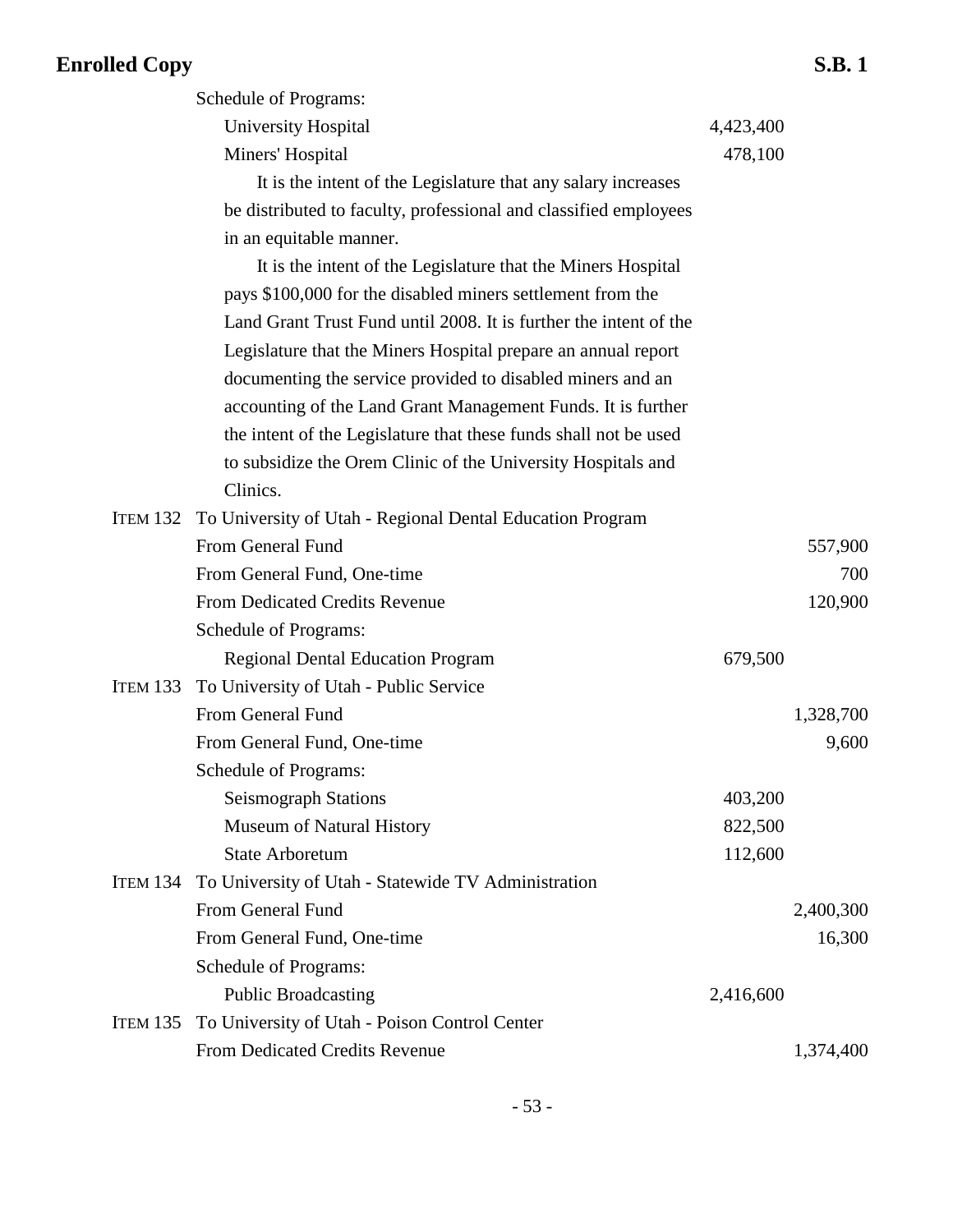| Schedule of Programs:                                            |             |
|------------------------------------------------------------------|-------------|
| Poison Control Center                                            | 1,374,400   |
| It is the intent of the Legislature that any salary increases    |             |
| be distributed to faculty, professional and classified employees |             |
| in an equitable manner.                                          |             |
| <b>UTAH STATE UNIVERSITY</b>                                     |             |
| ITEM 136 To Utah State University - Education and General        |             |
| From General Fund                                                | 97,268,800  |
| From General Fund, One-time                                      | 633,600     |
| <b>From Dedicated Credits Revenue</b>                            | 46,064,000  |
| From Dedicated Credits - Land Grant                              | 100,600     |
| Schedule of Programs:                                            |             |
| <b>Education and General</b>                                     | 144,067,000 |
| It is the intent of the Legislature that any salary increases    |             |
| be distributed to faculty, professional and classified employees |             |
|                                                                  |             |

in an equitable manner.

 It is the intent of the Legislature that all Utah System of Higher Education institutions use facility operation and maintenance (O&M) funding consistent with State Agencies and only for O&M purposes.

It is the intent of the Legislature that the Council of Presidents and representatives of the Board of Regents working in conjunction with legislators, the Legislative Fiscal Analyst and a representative of the Governor's Office review and refine the funding formula for the Utah System of Higher Education. It is the intent of the Legislature that any proposed formula reduce dependence on growth funding, link to measurable system-wide and institutional specific performance indicators, respond to changes in costs of instruction due to the implementation of technology or the utilization of cost saving measures, and respond to market demand and student performance as well as recognized differences in institutional roles and mission. It is further the intent of the Legislature that the following policy and funding issues be included for consideration: (1) fuel and power rate increases; (2) operation and maintenance of new facilities; (4) financial aid; (5) second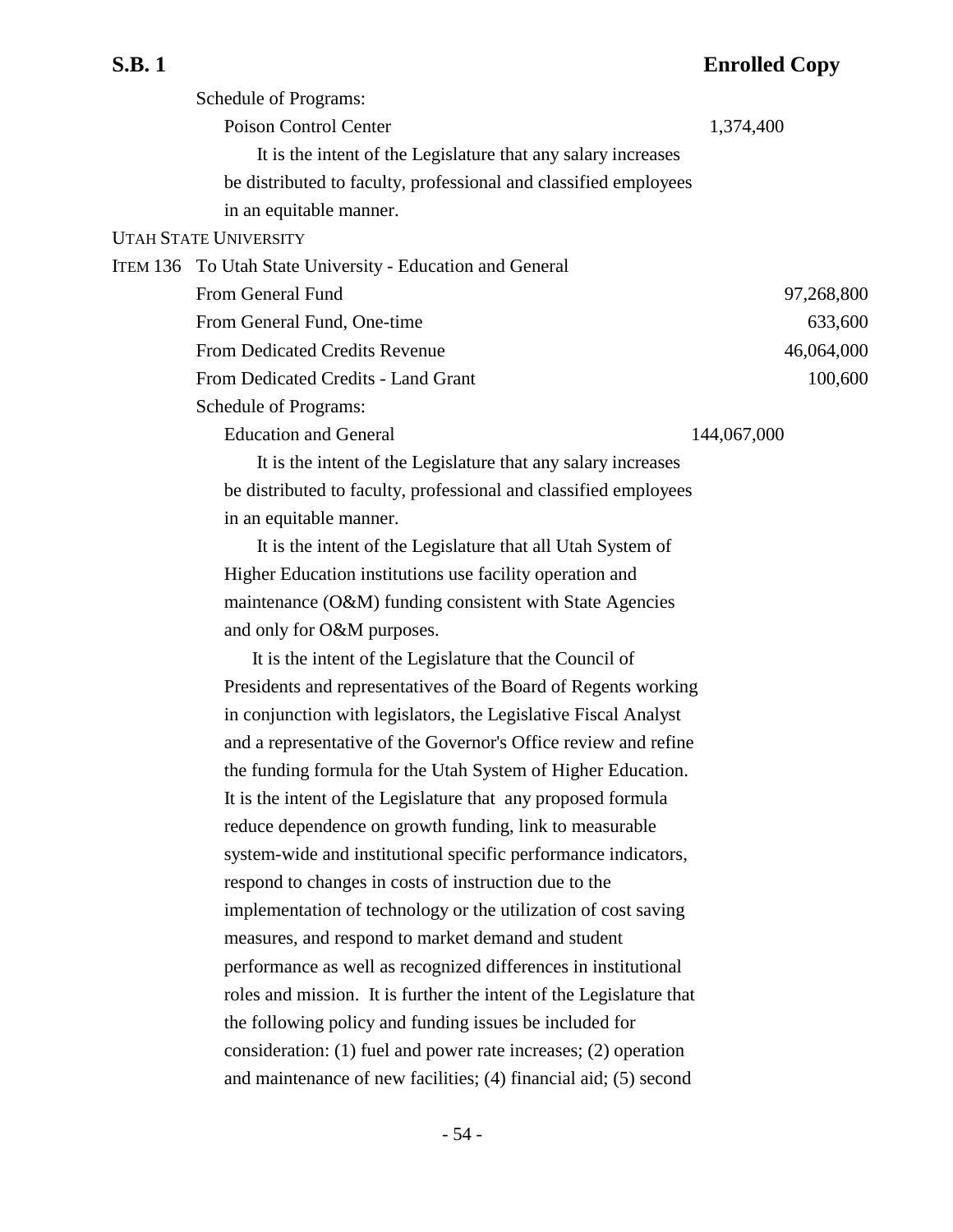tier tuition; (6) developmental education; and (7) unfunded enrollment growth. It is also the intent of the Legislature that the proposed funding mechanism including the plan for eliminating the back log of unfunded enrollment be implemented by FY 2007.

 It is the intent of the Legislature that the USHE complete and submit all financial reports (i.e. A-1s, R-1s, S-10s, and S-12s, etc.) to the Office of the Legislative Fiscal Analyst by November 1 of each fiscal year.

 It is the intent of the Legislature that the State Board of Regents be directed to closely supervise the fuel and power budgets with the intent of promoting greater energy efficiency on each campus. It is also the intent of the Legislature that the Board of Regents report during the interim to the Subcommittee on Higher Education on the implementation of long term plans to control and manage energy costs. It is further the intent of the Legislature, that the energy work group consisting of members from higher education, the Office of the Legislative Fiscal Analyst, the Governors Office of Planning and Budget, and Utah Energy Office continue to develop a viable plan to manage the energy costs for all State entities including higher and public education, and report to the Higher Education Appropriation Subcommittee in the interim.

 It is the intent of the Legislature that the proposed 4.5 percent first tier tuition increase for FY 2005 be reduced by 1.5 percent. The remaining 3.0 percent tuition increase shall be used to cover the compensation package. It is also the intent of the Legislature that the Fiscal Analysts Office be directed to make other adjustments to the 1st-tier tuition rate to reflect the final decision of the Executive Appropriation Committee for employee compensation.

It is the intent of the Legislature that presidents be allowed to use the second-tier tuition to cover institutional needs on the USHE campuses. It is also the intent of the Legislature that, undergraduate tuition increases for the second-tier not exceed the proposed percentages for each campus for FY 2005 as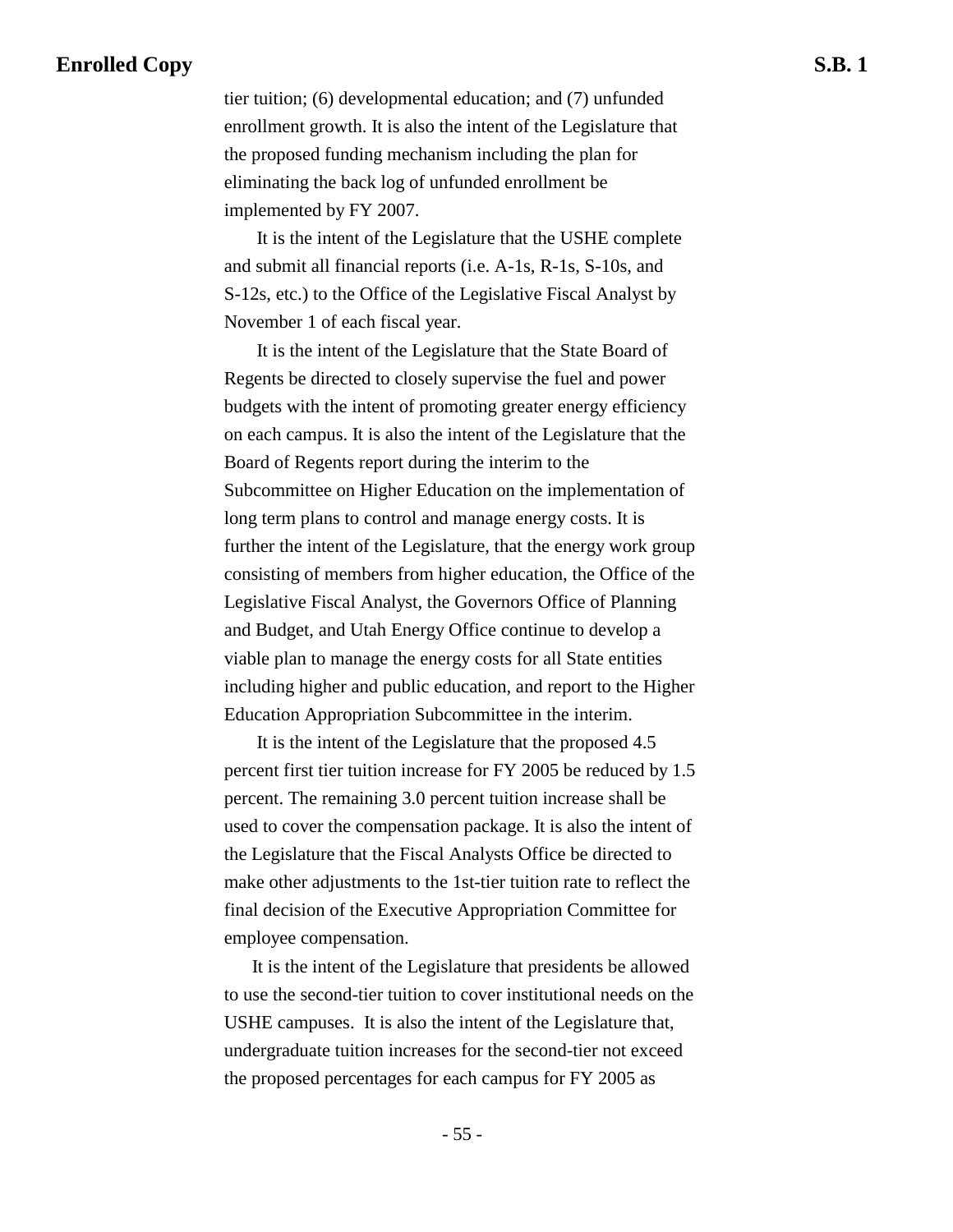noted: University of Utah 7%, Utah State University 6%, Weber State University 7%, Southern Utah University 8%, Snow College 6%, Dixie State College 5%, College of Eastern Utah 5%, Utah Valley State College 11.5%, and Salt Lake Community College 5%.

 It is the intent of the Legislature that a study be performed of applied technology education in the state with the Utah System of Higher Education, Public Education, and the Utah College of Applied Technology, by the Office of the Legislative Fiscal Analyst in conjunction with the Governors Office of Planning and Budget. It is further the intent of the Legislature that a written report be presented by October of 2005 to the Executive Appropriation Committee, and also reported to the appropriate Legislative Appropriation Subcommittees during the 2006 General Session.

 It is the intent of the Legislature that to the extent allowed by law, Utah State University may include in its annual fuel and power budget request the payments to be made under an Energy Savings Agreement entered into under the authority of Section 63-9-67 for a Cogeneration and Central Chilled Water Plant.

It is the intent of the Legislature that the institutions of higher education be given full flexibility to address the \$34,670,900 that had been previously identified by the Higher Education Appropriations Subcommittee as the targets of reallocating funds for the cost for fuel and power (\$21,372,600), operation and maintenance of new facilities (\$2,444,400), and student growth (\$10,853,900), except as appropriated by the Legislature for FY 2005. It is also the intent of the Legislature that the \$34,670,900 identified shall be the value used to offset future funding considerations for fuel and power, operations and maintenance of new facilities, and student growth, as allocated by the Commissioner of Higher Education in consultation with institutional presidents.

ITEM 137 To Utah State University - Educationally Disadvantaged From General Fund 230,500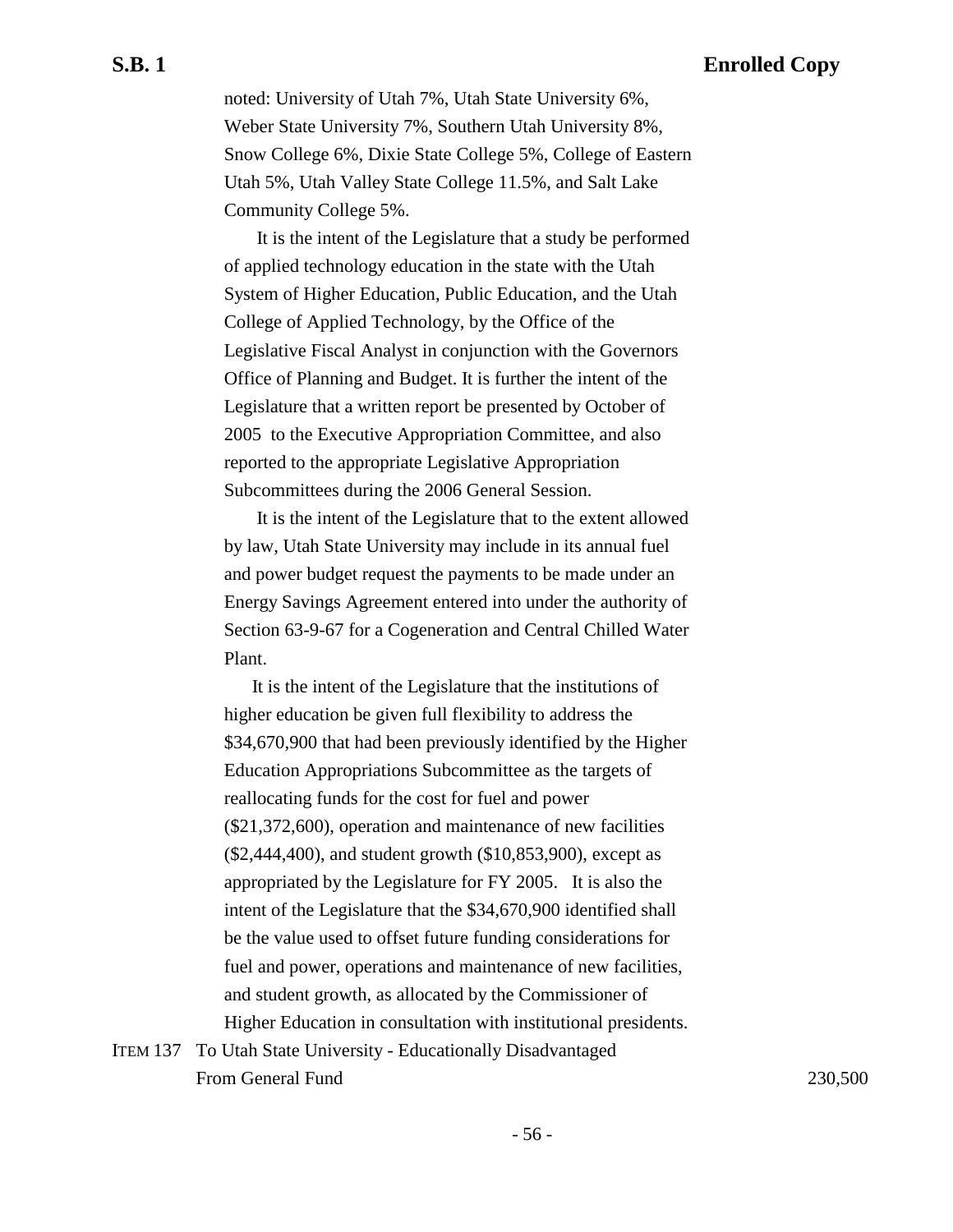| <b>Enrolled Copy</b> |                                                                       |           | <b>S.B.1</b> |
|----------------------|-----------------------------------------------------------------------|-----------|--------------|
|                      | From General Fund, One-time                                           |           | 1,300        |
|                      | Schedule of Programs:                                                 |           |              |
|                      | <b>Educationally Disadvantaged</b>                                    | 231,800   |              |
| ITEM 138             | To Utah State University - Uintah Basin Continuing Education          |           |              |
|                      | Center                                                                |           |              |
|                      | From General Fund                                                     |           | 2,761,400    |
|                      | From General Fund, One-time                                           |           | 17,200       |
|                      | From Dedicated Credits Revenue                                        |           | 3,213,300    |
|                      | Schedule of Programs:                                                 |           |              |
|                      | Uintah Basin Continuing Ed                                            | 5,991,900 |              |
|                      | It is the intent of the Legislature that any salary increases         |           |              |
|                      | be distributed to faculty, professional and classified employees      |           |              |
|                      | in an equitable manner.                                               |           |              |
| <b>ITEM 139</b>      | To Utah State University - Southeastern Utah Continuing               |           |              |
|                      | <b>Education Center</b>                                               |           |              |
|                      | From General Fund                                                     |           | 632,500      |
|                      | From General Fund, One-time                                           |           | 2,000        |
|                      | From Dedicated Credits Revenue                                        |           | 500,700      |
|                      | From Revenue Transfers - Commission on Criminal and Juvenile Justice  |           | 28,100       |
|                      | Schedule of Programs:                                                 |           |              |
|                      | Southeastern Utah Continuing Ed                                       | 1,163,300 |              |
|                      | It is the intent of the Legislature that any salary increases         |           |              |
|                      | be distributed to faculty, professional and classified employees      |           |              |
|                      | in an equitable manner.                                               |           |              |
|                      | ITEM 140 To Utah State University - Brigham City Continuing Education |           |              |
|                      | Center                                                                |           |              |
|                      | From General Fund                                                     |           | 439,400      |
|                      | From General Fund, One-time                                           |           | 1,600        |
|                      | From Dedicated Credits Revenue                                        |           | 1,382,300    |
|                      | Schedule of Programs:                                                 |           |              |
|                      | <b>Brigham City Continuing Education Center</b>                       | 1,823,300 |              |
|                      | It is the intent of the Legislature that any salary increases         |           |              |
|                      | be distributed to faculty, professional and classified employees      |           |              |
|                      | in an equitable manner.                                               |           |              |
| <b>ITEM 141</b>      | To Utah State University - Tooele Continuing Education Center         |           |              |
|                      | From General Fund                                                     |           | 1,044,900    |
|                      |                                                                       |           |              |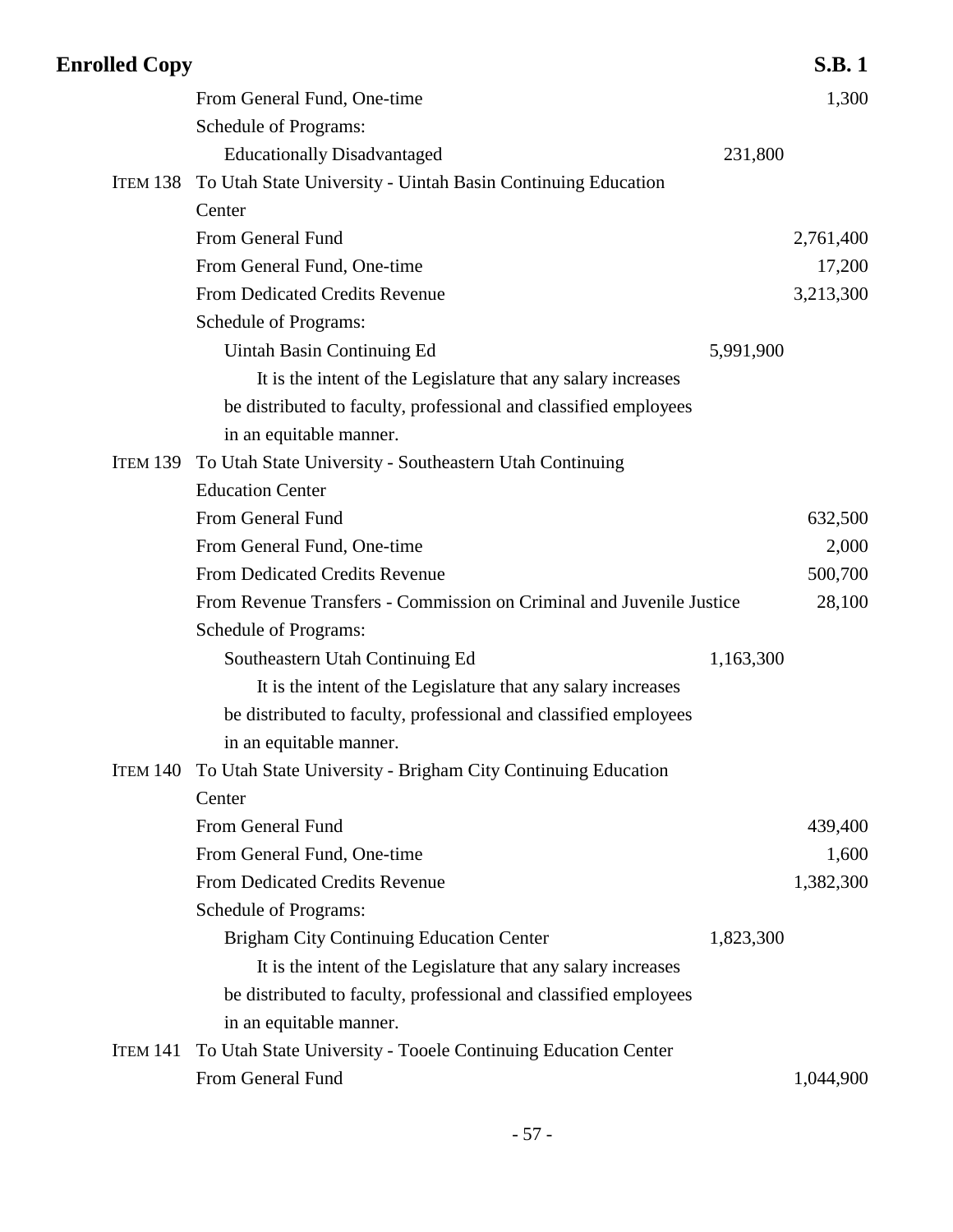|                 | From General Fund, One-time                                      | 2,900      |
|-----------------|------------------------------------------------------------------|------------|
|                 | <b>From Dedicated Credits Revenue</b>                            | 2,904,500  |
|                 | Schedule of Programs:                                            |            |
|                 | <b>Tooele Continuing Education Center</b>                        | 3,952,300  |
|                 | It is the intent of the Legislature that any salary increases    |            |
|                 | be distributed to faculty, professional and classified employees |            |
|                 | in an equitable manner.                                          |            |
| ITEM 142        | To Utah State University - Water Research Laboratory             |            |
|                 | From General Fund                                                | 1,523,000  |
|                 | From General Fund, One-time                                      | 7,200      |
|                 | From General Fund Restricted - Mineral Lease                     | 799,600    |
|                 | Schedule of Programs:                                            |            |
|                 | Water Research Laboratory                                        | 2,329,800  |
|                 | It is the intent of the Legislature that any salary increases    |            |
|                 | be distributed to faculty, professional and classified employees |            |
|                 | in an equitable manner.                                          |            |
| <b>ITEM 143</b> | To Utah State University - Agricultural Experiment Station       |            |
|                 | From General Fund                                                | 11,656,100 |
|                 | From General Fund, One-time                                      | 248,700    |
|                 | From Federal Funds                                               | 1,813,800  |
|                 | <b>From Dedicated Credits Revenue</b>                            | 630,000    |
|                 | Schedule of Programs:                                            |            |
|                 | <b>Agriculture Experimentation Centers</b>                       | 14,348,600 |
|                 | It is the intent of the Legislature that any salary increases    |            |
|                 | be distributed to faculty, professional and classified employees |            |
|                 | in an equitable manner.                                          |            |
| <b>ITEM 144</b> | To Utah State University - Cooperative Extension                 |            |
|                 | From General Fund                                                | 11,280,900 |
|                 | From General Fund, One-time                                      | 79,600     |
|                 | From Federal Funds                                               | 2,088,500  |
|                 | <b>From Dedicated Credits Revenue</b>                            | 150,000    |
|                 | Schedule of Programs:                                            |            |
|                 | Cooperative Extension                                            | 13,599,000 |
|                 | It is the intent of the Legislature that any salary increases    |            |
|                 | be distributed to faculty, professional and classified employees |            |
|                 | in an equitable manner.                                          |            |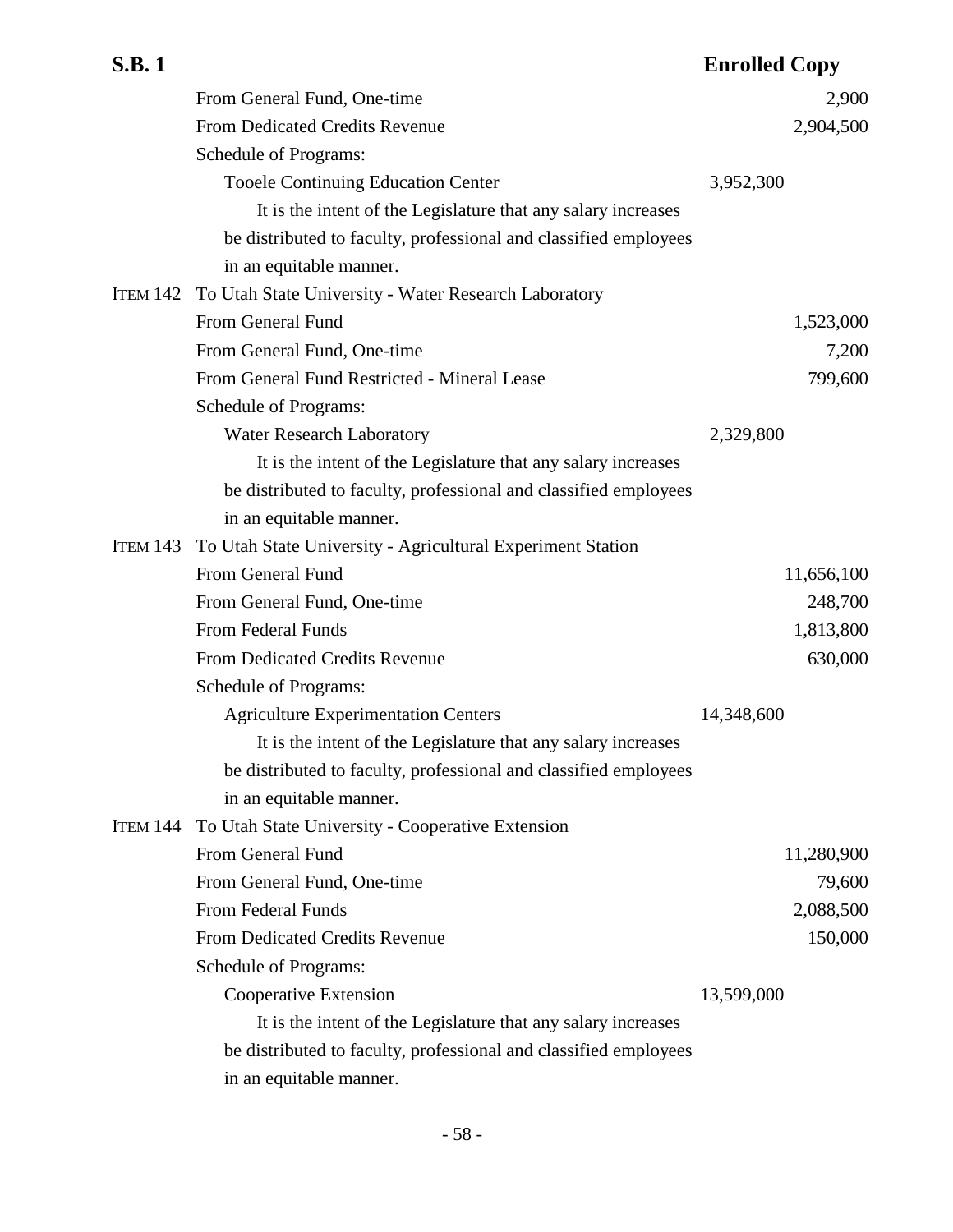WEBER STATE UNIVERSITY

ITEM 145 To Weber State University - Education and General From General Fund 56,107,000 From General Fund, One-time 353,400 From Dedicated Credits Revenue 38,228,500 Schedule of Programs: Education and General 94,688,900

> It is the intent of the Legislature that any salary increases be distributed to faculty, professional and classified employees in an equitable manner.

 It is the intent of the Legislature that all Utah System of Higher Education institutions use facility operation and maintenance (O&M) funding consistent with State Agencies and only for O&M purposes.

It is the intent of the Legislature that the Council of Presidents and representatives of the Board of Regents working in conjunction with legislators, the Legislative Fiscal Analyst and a representative of the Governor's Office review and refine the funding formula for the Utah System of Higher Education. It is the intent of the Legislature that any proposed formula reduce dependence on growth funding, link to measurable system-wide and institutional specific performance indicators, respond to changes in costs of instruction due to the implementation of technology or the utilization of cost saving measures, and respond to market demand and student performance as well as recognized differences in institutional roles and mission. It is further the intent of the Legislature that the following policy and funding issues be included for consideration: (1) fuel and power rate increases; (2) operation and maintenance of new facilities; (4) financial aid; (5) second tier tuition; (6) developmental education; and (7) unfunded enrollment growth. It is also the intent of the Legislature that the proposed funding mechanism including the plan for eliminating the back log of unfunded enrollment be implemented by FY 2007.

It is the intent of the Legislature that the USHE complete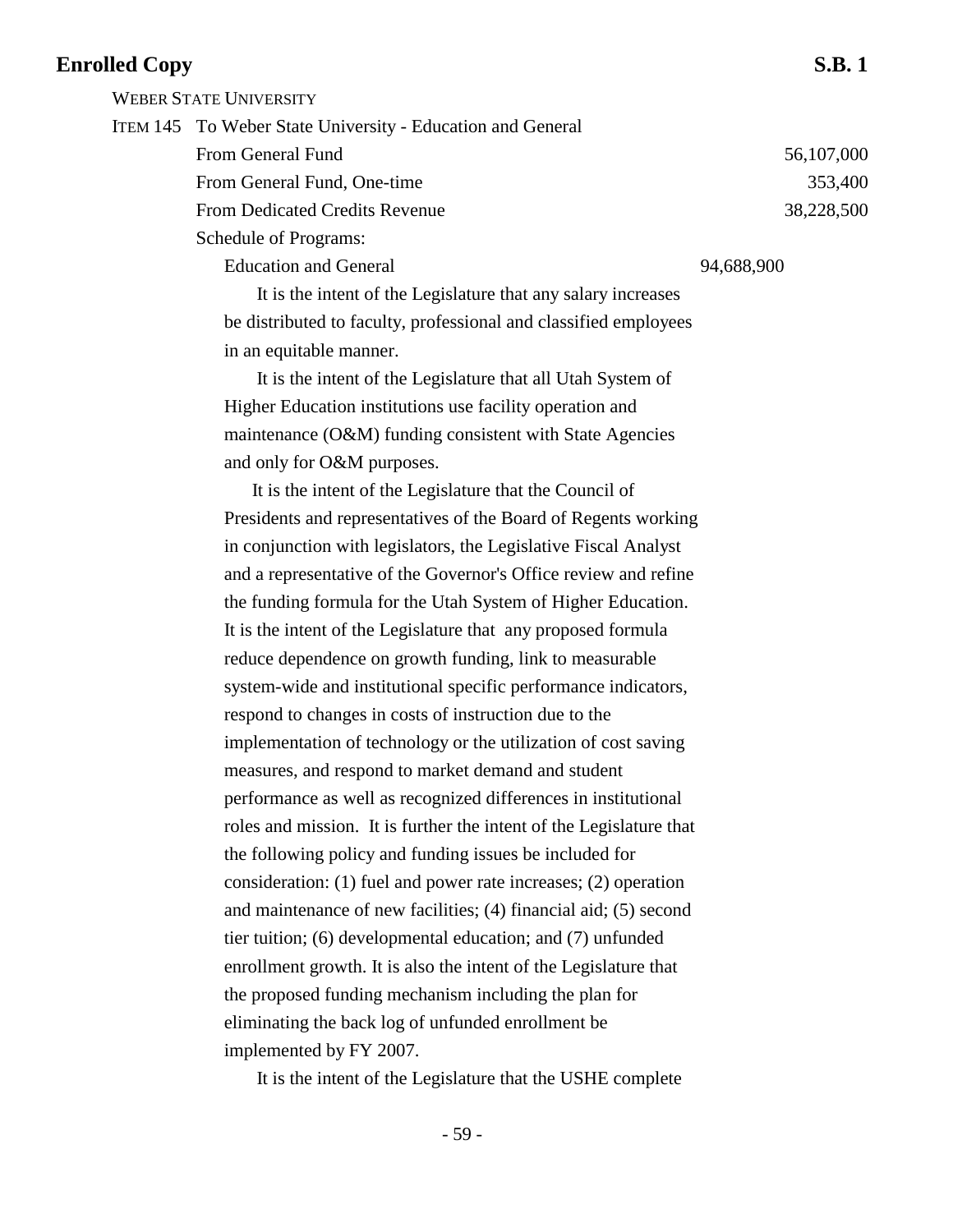and submit all financial reports (i.e. A-1s, R-1s, S-10s, and S-12s, etc.) to the Office of the Legislative Fiscal Analyst by November 1 of each fiscal year.

 It is the intent of the Legislature that the State Board of Regents be directed to closely supervise the fuel and power budgets with the intent of promoting greater energy efficiency on each campus. It is also the intent of the Legislature that the Board of Regents report during the interim to the Subcommittee on Higher Education on the implementation of long term plans to control and manage energy costs. It is further the intent of the Legislature, that the energy work group consisting of members from higher education, the Office of the Legislative Fiscal Analyst, the Governors Office of Planning and Budget, and Utah Energy Office continue to develop a viable plan to manage the energy costs for all State entities including higher and public education, and report to the Higher Education Appropriation Subcommittee in the interim.

 It is the intent of the Legislature that the proposed 4.5 percent first tier tuition increase for FY 2005 be reduced by 1.5 percent. The remaining 3.0 percent tuition increase shall be used to cover the compensation package. It is also the intent of the Legislature that the Fiscal Analysts Office be directed to make other adjustments to the 1st-tier tuition rate to reflect the final decision of the Executive Appropriation Committee for employee compensation.

It is the intent of the Legislature that presidents be allowed to use the second-tier tuition to cover institutional needs on the USHE campuses. It is also the intent of the Legislature that, undergraduate tuition increases for the second-tier not exceed the proposed percentages for each campus for FY 2005 as noted: University of Utah 7%, Utah State University 6%, Weber State University 7%, Southern Utah University 8%, Snow College 6%, Dixie State College 5%, College of Eastern Utah 5%, Utah Valley State College 11.5%, and Salt Lake Community College 5%.

It is the intent of the Legislature that a study be performed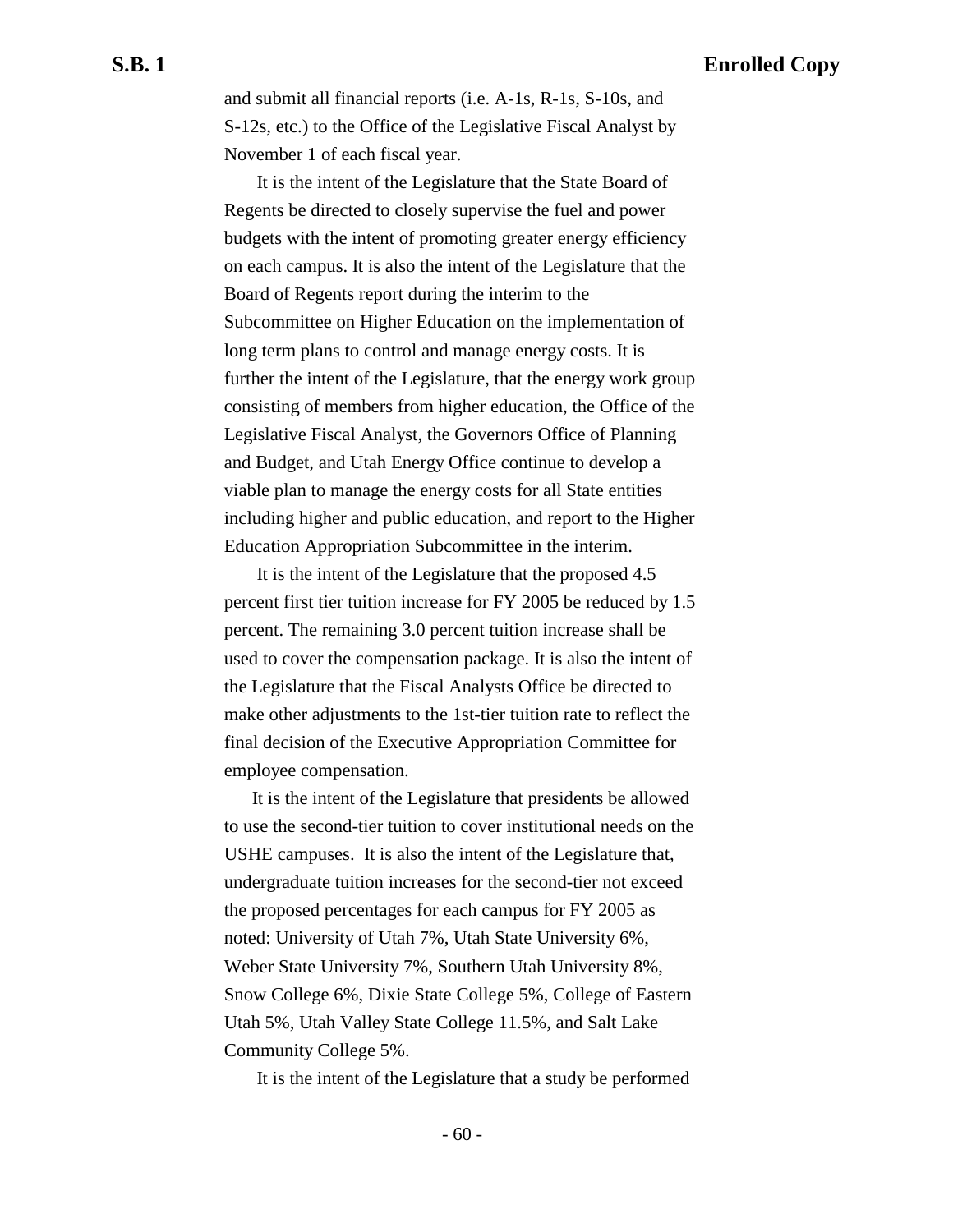of applied technology education in the state with the Utah System of Higher Education, Public Education, and the Utah College of Applied Technology, by the Office of the Legislative Fiscal Analyst in conjunction with the Governors Office of Planning and Budget. It is further the intent of the Legislature that a written report be presented by October of 2005 to the Executive Appropriation Committee, and also reported to the appropriate Legislative Appropriation Subcommittees during the 2006 General Session.

It is the intent of the Legislature that the institutions of higher education be given full flexibility to address the \$34,670,900 that had been previously identified by the Higher Education Appropriations Subcommittee as the targets of reallocating funds for the cost for fuel and power (\$21,372,600), operation and maintenance of new facilities (\$2,444,400), and student growth (\$10,853,900), except as appropriated by the Legislature for FY 2005. It is also the intent of the Legislature that the \$34,670,900 identified shall be the value used to offset future funding considerations for fuel and power, operations and maintenance of new facilities, and student growth, as allocated by the Commissioner of Higher Education in consultation with institutional presidents.

It is the intent of the Legislature that the institutions receiving nursing initiative funding provide a one to one match through internal reallocations or from private donations.

| ITEM 146 To Weber State University - Educationally Disadvantaged |            |
|------------------------------------------------------------------|------------|
| From General Fund                                                | 328,700    |
| From General Fund, One-time                                      | 3,000      |
| Schedule of Programs:                                            |            |
| <b>Educationally Disadvantaged</b>                               | 331,700    |
| <b>SOUTHERN UTAH UNIVERSITY</b>                                  |            |
| ITEM 147 To Southern Utah University - Education and General     |            |
| From General Fund                                                | 26,361,700 |
| From General Fund, One-time                                      | 225,600    |
| <b>From Dedicated Credits Revenue</b>                            | 12,233,700 |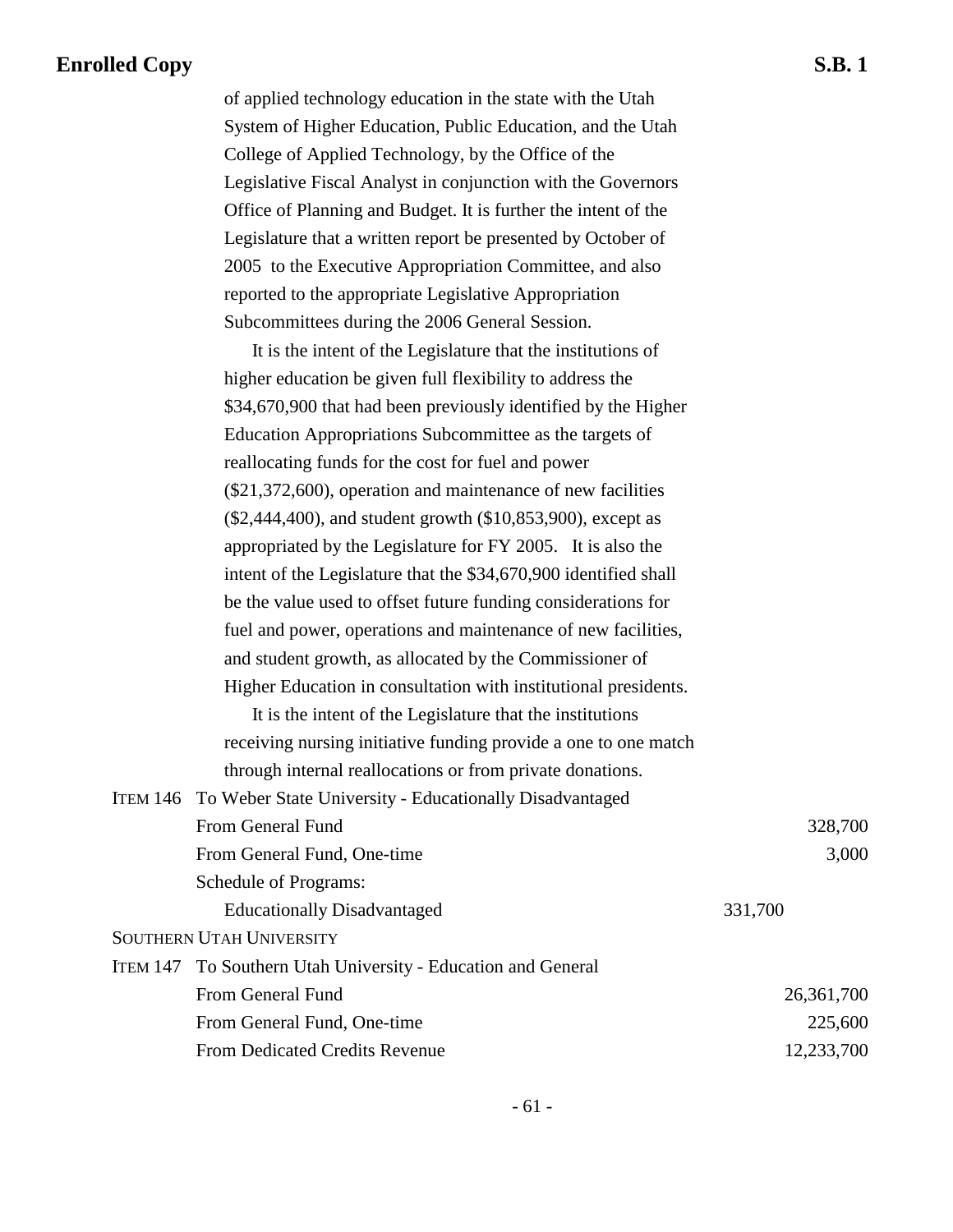Schedule of Programs:

Education and General 38,821,000

 It is the intent of the Legislature that any salary increases be distributed to faculty, professional and classified employees in an equitable manner.

 It is the intent of the Legislature that all Utah System of Higher Education institutions use facility operation and maintenance (O&M) funding consistent with State Agencies and only for O&M purposes.

It is the intent of the Legislature that the Council of Presidents and representatives of the Board of Regents working in conjunction with legislators, the Legislative Fiscal Analyst and a representative of the Governor's Office review and refine the funding formula for the Utah System of Higher Education. It is the intent of the Legislature that any proposed formula reduce dependence on growth funding, link to measurable system-wide and institutional specific performance indicators, respond to changes in costs of instruction due to the implementation of technology or the utilization of cost saving measures, and respond to market demand and student performance as well as recognized differences in institutional roles and mission. It is further the intent of the Legislature that the following policy and funding issues be included for consideration: (1) fuel and power rate increases; (2) operation and maintenance of new facilities; (4) financial aid; (5) second tier tuition; (6) developmental education; and (7) unfunded enrollment growth. It is also the intent of the Legislature that the proposed funding mechanism including the plan for eliminating the back log of unfunded enrollment be implemented by FY 2007.

 It is the intent of the Legislature that the USHE complete and submit all financial reports (i.e. A-1s, R-1s, S-10s, and S-12s, etc.) to the Office of the Legislative Fiscal Analyst by November 1 of each fiscal year.

 It is the intent of the Legislature that the State Board of Regents be directed to closely supervise the fuel and power

- 62 -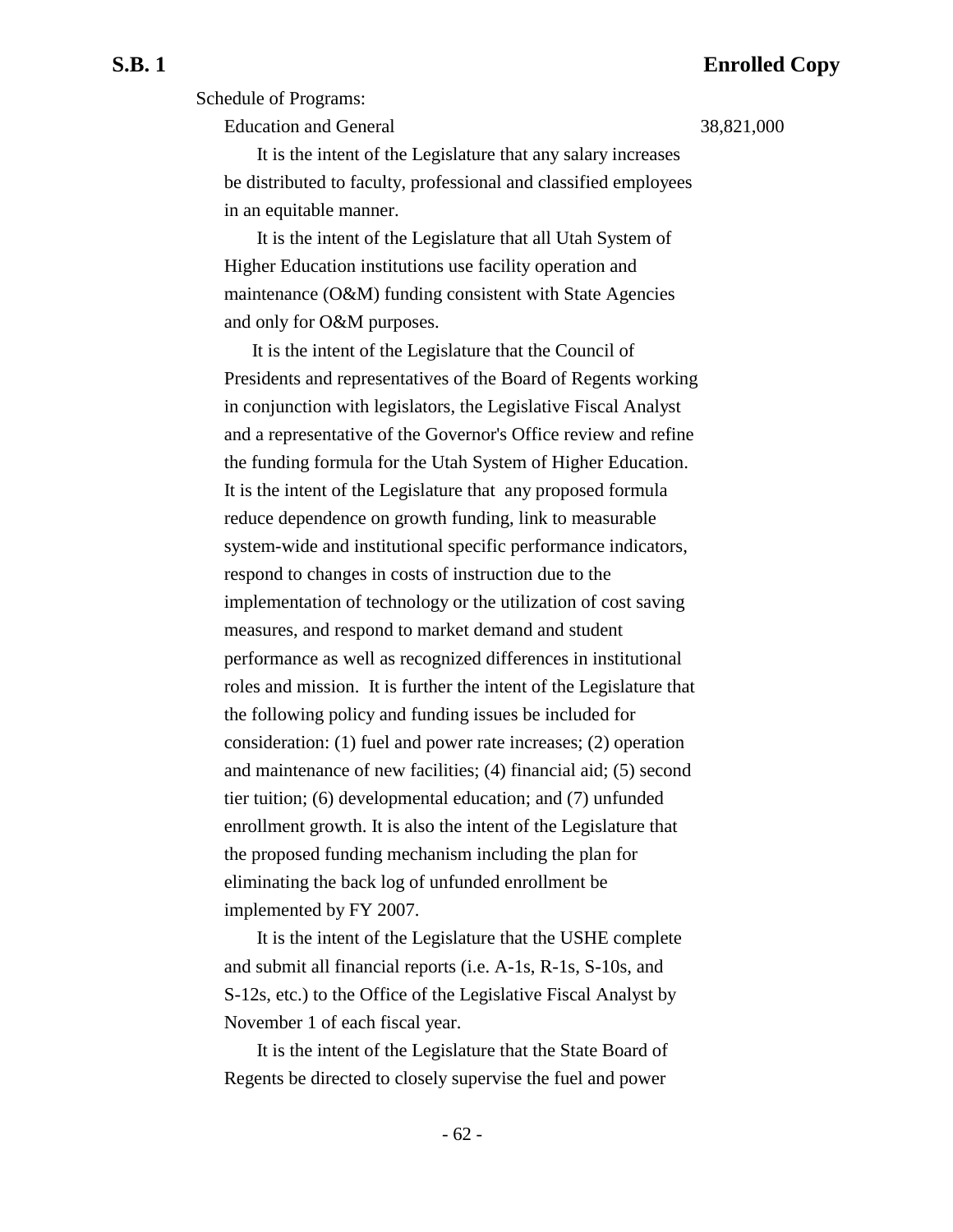budgets with the intent of promoting greater energy efficiency on each campus. It is also the intent of the Legislature that the Board of Regents report during the interim to the Subcommittee on Higher Education on the implementation of long term plans to control and manage energy costs. It is further the intent of the Legislature, that the energy work group consisting of members from higher education, the Office of the Legislative Fiscal Analyst, the Governors Office of Planning and Budget, and Utah Energy Office continue to develop a viable plan to manage the energy costs for all State entities including higher and public education, and report to the Higher Education Appropriation Subcommittee in the interim.

 It is the intent of the Legislature that the proposed 4.5 percent first tier tuition increase for FY 2005 be reduced by 1.5 percent. The remaining 3.0 percent tuition increase shall be used to cover the compensation package. It is also the intent of the Legislature that the Fiscal Analysts Office be directed to make other adjustments to the 1st-tier tuition rate to reflect the final decision of the Executive Appropriation Committee for employee compensation.

It is the intent of the Legislature that presidents be allowed to use the second-tier tuition to cover institutional needs on the USHE campuses. It is also the intent of the Legislature that, undergraduate tuition increases for the second-tier not exceed the proposed percentages for each campus for FY 2005 as noted: University of Utah 7%, Utah State University 6%, Weber State University 7%, Southern Utah University 8%, Snow College 6%, Dixie State College 5%, College of Eastern Utah 5%, Utah Valley State College 11.5%, and Salt Lake Community College 5%.

 It is the intent of the Legislature that a study be performed of applied technology education in the state with the Utah System of Higher Education, Public Education, and the Utah College of Applied Technology, by the Office of the Legislative Fiscal Analyst in conjunction with the Governors Office of Planning and Budget. It is further the intent of the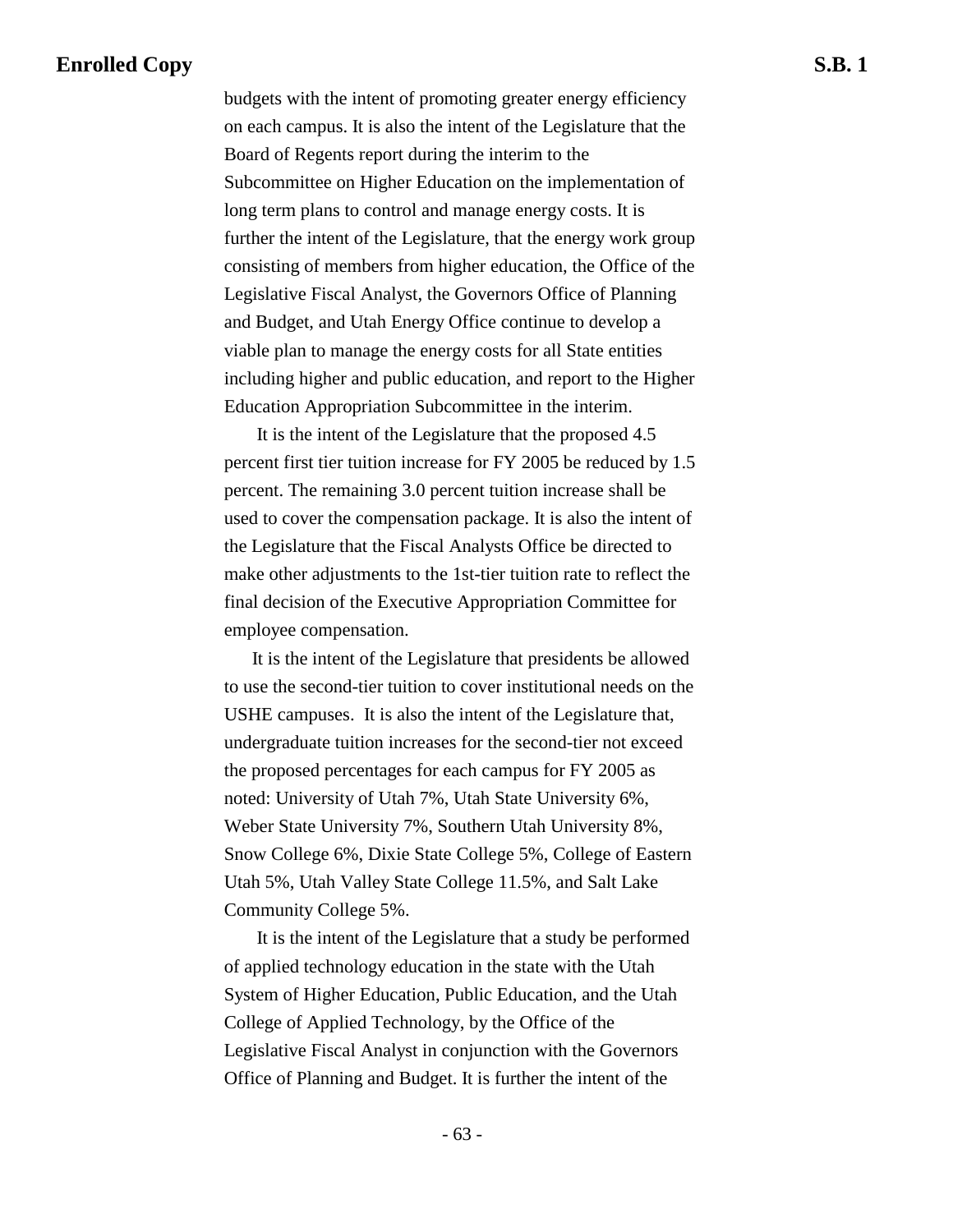Legislature that a written report be presented by October of 2005 to the Executive Appropriation Committee, and also reported to the appropriate Legislative Appropriation Subcommittees during the 2006 General Session.

It is the intent of the Legislature that the institutions of higher education be given full flexibility to address the \$34,670,900 that had been previously identified by the Higher Education Appropriations Subcommittee as the targets of reallocating funds for the cost for fuel and power (\$21,372,600), operation and maintenance of new facilities (\$2,444,400), and student growth (\$10,853,900), except as appropriated by the Legislature for FY 2005. It is also the intent of the Legislature that the \$34,670,900 identified shall be the value used to offset future funding considerations for fuel and power, operations and maintenance of new facilities, and student growth, as allocated by the Commissioner of Higher Education in consultation with institutional presidents.

It is the intent of the Legislature that the institutions receiving nursing initiative funding provide a one to one match through internal reallocations or from private donations.

|                     | ITEM 148 To Southern Utah University - Educationally Disadvantaged |        |            |
|---------------------|--------------------------------------------------------------------|--------|------------|
|                     | From General Fund                                                  |        | 92,400     |
|                     | From General Fund, One-time                                        |        | 500        |
|                     | <b>Schedule of Programs:</b>                                       |        |            |
|                     | <b>Educationally Disadvantaged</b>                                 | 92,900 |            |
| <b>ITEM 149</b>     | To Southern Utah University - Shakespeare Festival                 |        |            |
|                     | From General Fund                                                  |        | 12,500     |
|                     | Schedule of Programs:                                              |        |            |
|                     | Shakespeare Festival                                               | 12,500 |            |
|                     | ITEM 150 To Southern Utah University - Rural Development           |        |            |
|                     | From General Fund                                                  |        | 98,100     |
|                     | <b>Schedule of Programs:</b>                                       |        |            |
|                     | <b>Rural Development</b>                                           | 98,100 |            |
| <b>SNOW COLLEGE</b> |                                                                    |        |            |
|                     | ITEM 151 To Snow College - Education and General                   |        |            |
|                     | From General Fund                                                  |        | 15,974,000 |
|                     |                                                                    |        |            |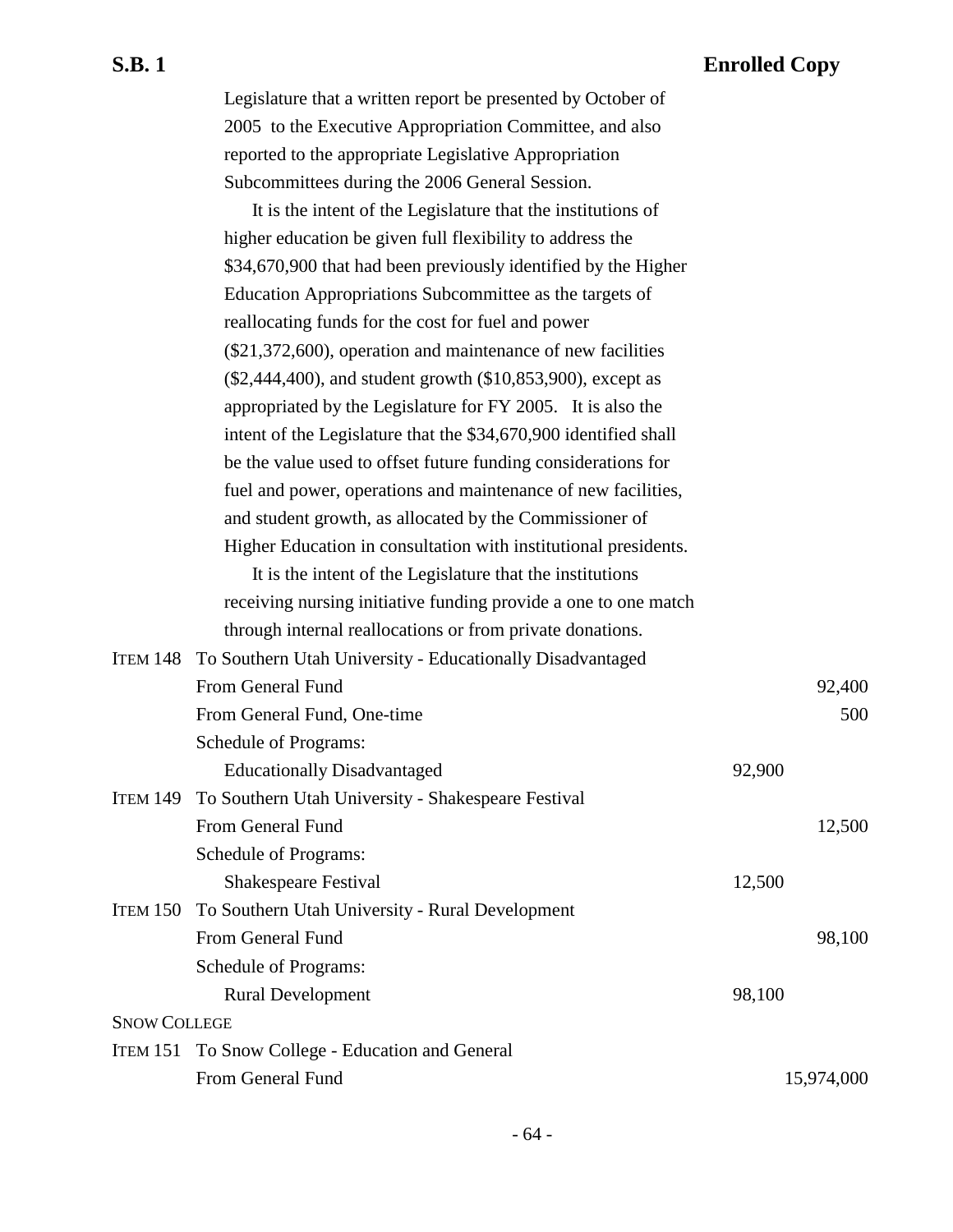From General Fund, One-time 79,200 From Dedicated Credits Revenue 4,517,300 Schedule of Programs:

Education and General 20,570,500

 It is the intent of the Legislature that any salary increases be distributed to faculty, professional and classified employees in an equitable manner.

 It is the intent of the Legislature that all Utah System of Higher Education institutions use facility operation and maintenance (O&M) funding consistent with State Agencies and only for O&M purposes.

It is the intent of the Legislature that the Council of Presidents and representatives of the Board of Regents working in conjunction with legislators, the Legislative Fiscal Analyst and a representative of the Governor's Office review and refine the funding formula for the Utah System of Higher Education. It is the intent of the Legislature that any proposed formula reduce dependence on growth funding, link to measurable system-wide and institutional specific performance indicators, respond to changes in costs of instruction due to the implementation of technology or the utilization of cost saving measures, and respond to market demand and student performance as well as recognized differences in institutional roles and mission. It is further the intent of the Legislature that the following policy and funding issues be included for consideration: (1) fuel and power rate increases; (2) operation and maintenance of new facilities; (4) financial aid; (5) second tier tuition; (6) developmental education; and (7) unfunded enrollment growth. It is also the intent of the Legislature that the proposed funding mechanism including the plan for eliminating the back log of unfunded enrollment be implemented by FY 2007.

 It is the intent of the Legislature that the USHE complete and submit all financial reports (i.e. A-1s, R-1s, S-10s, and S-12s, etc.) to the Office of the Legislative Fiscal Analyst by November 1 of each fiscal year.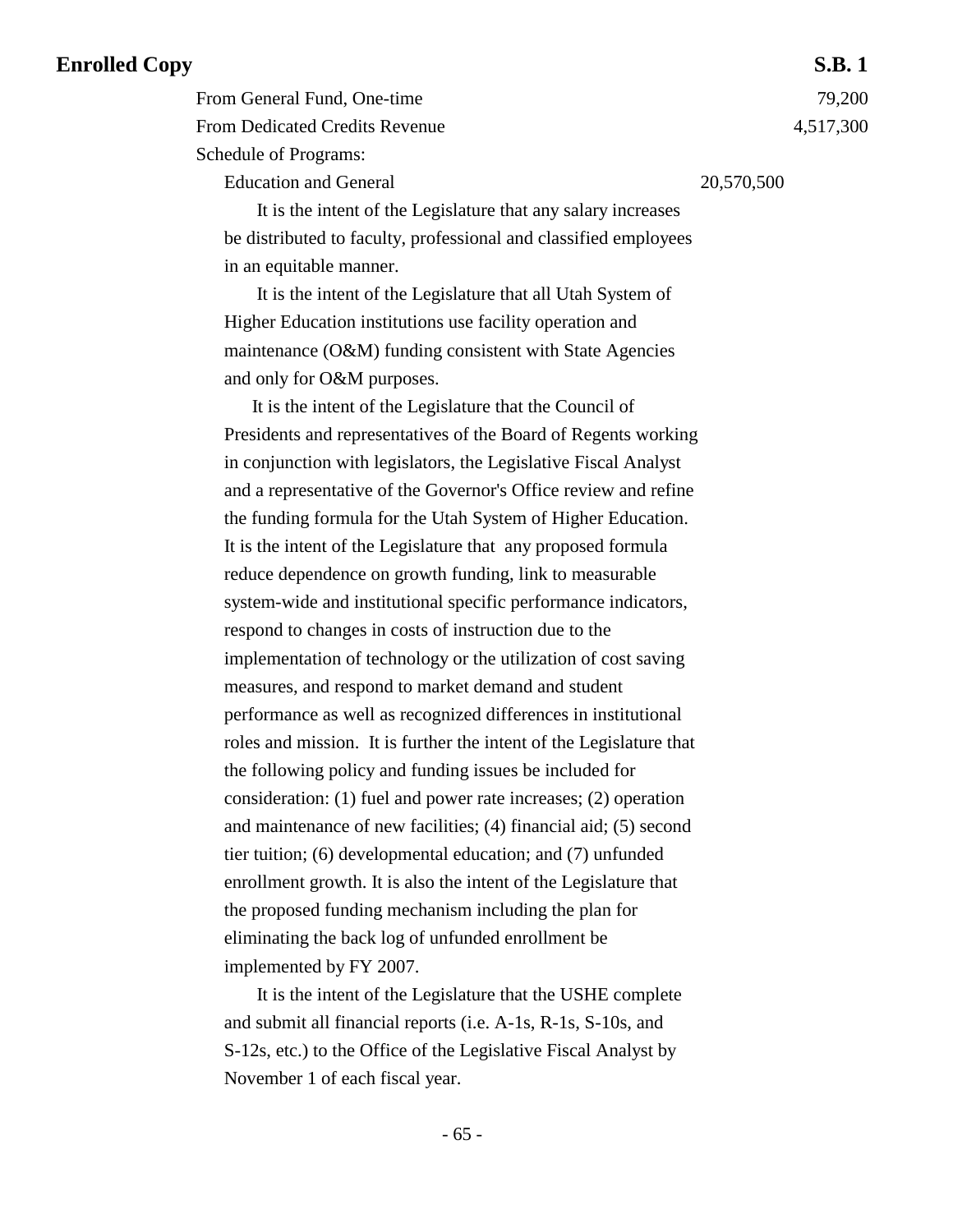It is the intent of the Legislature that the State Board of Regents be directed to closely supervise the fuel and power budgets with the intent of promoting greater energy efficiency on each campus. It is also the intent of the Legislature that the Board of Regents report during the interim to the Subcommittee on Higher Education on the implementation of long term plans to control and manage energy costs. It is further the intent of the Legislature, that the energy work group consisting of members from higher education, the Office of the Legislative Fiscal Analyst, the Governors Office of Planning and Budget, and Utah Energy Office continue to develop a viable plan to manage the energy costs for all State entities including higher and public education, and report to the Higher Education Appropriation Subcommittee in the interim.

 It is the intent of the Legislature that the proposed 4.5 percent first tier tuition increase for FY 2005 be reduced by 1.5 percent. The remaining 3.0 percent tuition increase shall be used to cover the compensation package. It is also the intent of the Legislature that the Fiscal Analysts Office be directed to make other adjustments to the 1st-tier tuition rate to reflect the final decision of the Executive Appropriation Committee for employee compensation.

It is the intent of the Legislature that presidents be allowed to use the second-tier tuition to cover institutional needs on the USHE campuses. It is also the intent of the Legislature that, undergraduate tuition increases for the second-tier not exceed the proposed percentages for each campus for FY 2005 as noted: University of Utah 7%, Utah State University 6%, Weber State University 7%, Southern Utah University 8%, Snow College 6%, Dixie State College 5%, College of Eastern Utah 5%, Utah Valley State College 11.5%, and Salt Lake Community College 5%.

 It is the intent of the Legislature that a study be performed of applied technology education in the state with the Utah System of Higher Education, Public Education, and the Utah College of Applied Technology, by the Office of the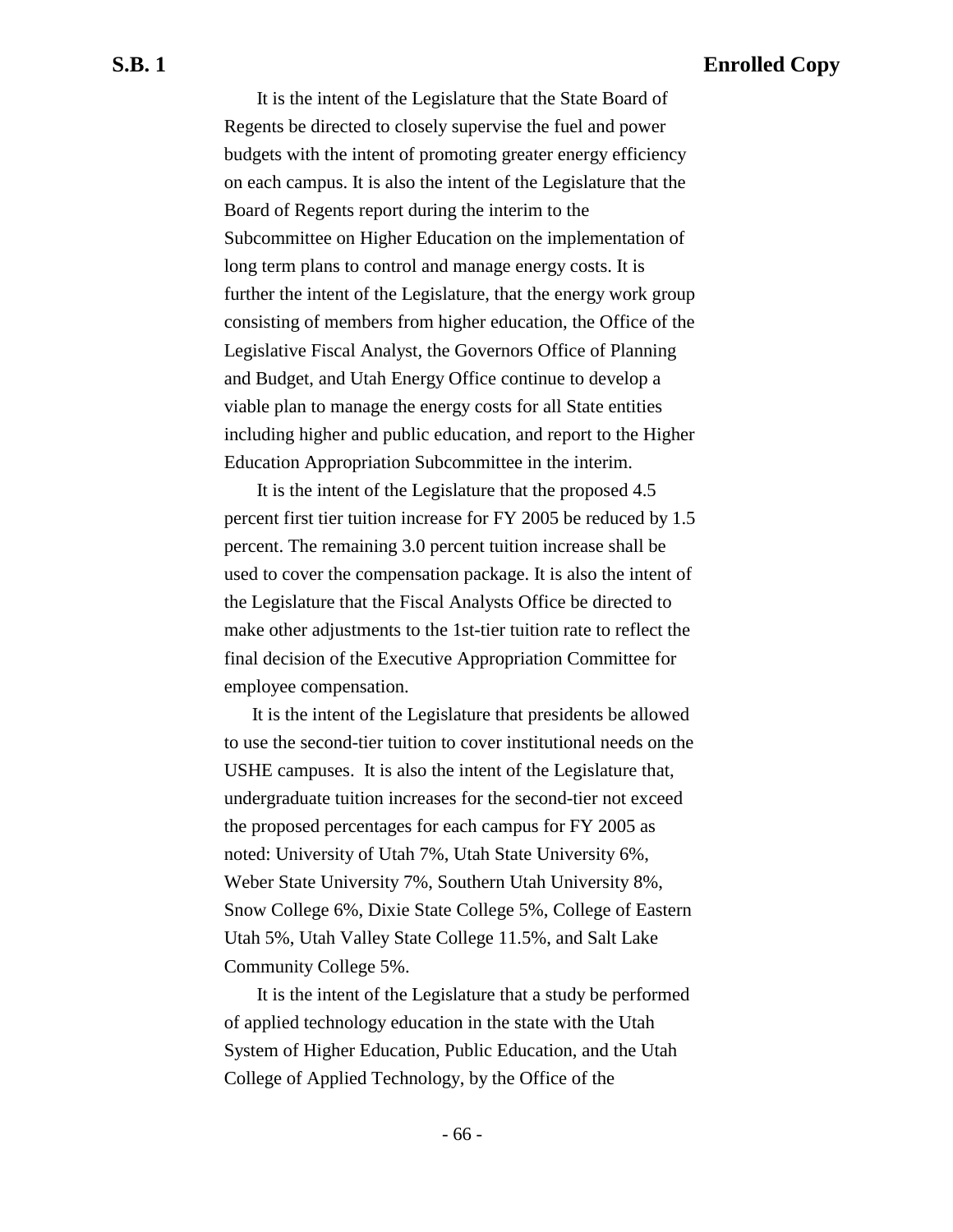Legislative Fiscal Analyst in conjunction with the Governors Office of Planning and Budget. It is further the intent of the Legislature that a written report be presented by October of 2005 to the Executive Appropriation Committee, and also reported to the appropriate Legislative Appropriation Subcommittees during the 2006 General Session.

| It is the intent of the Legislature that the institutions of     |           |            |
|------------------------------------------------------------------|-----------|------------|
| higher education be given full flexibility to address the        |           |            |
| \$34,670,900 that had been previously identified by the Higher   |           |            |
| Education Appropriations Subcommittee as the targets of          |           |            |
| reallocating funds for the cost for fuel and power               |           |            |
| $(\$21,372,600)$ , operation and maintenance of new facilities   |           |            |
| (\$2,444,400), and student growth (\$10,853,900), except as      |           |            |
| appropriated by the Legislature for FY 2005. It is also the      |           |            |
| intent of the Legislature that the \$34,670,900 identified shall |           |            |
| be the value used to offset future funding considerations for    |           |            |
| fuel and power, operations and maintenance of new facilities,    |           |            |
| and student growth, as allocated by the Commissioner of          |           |            |
| Higher Education in consultation with institutional presidents.  |           |            |
| <b>ITEM 152 To Snow College - Educationally Disadvantaged</b>    |           |            |
| From General Fund                                                |           | 32,000     |
| Schedule of Programs:                                            |           |            |
| <b>Educationally Disadvantaged</b>                               | 32,000    |            |
| ITEM 153 To Snow College - Applied Technology Education          |           |            |
| From General Fund                                                |           | 1,268,100  |
| From General Fund, One-time                                      |           | 30,900     |
| Schedule of Programs:                                            |           |            |
| <b>Applied Technology Education</b>                              | 1,299,000 |            |
| It is the intent of the Legislature that any salary increases    |           |            |
| be distributed to faculty, professional and classified employees |           |            |
| in an equitable manner.                                          |           |            |
| DIXIE STATE COLLEGE OF UTAH                                      |           |            |
| ITEM 154 To Dixie State College of Utah - Education and General  |           |            |
| From General Fund                                                |           | 16,578,700 |
| From General Fund, One-time                                      |           | 91,200     |
| From Dedicated Credits Revenue                                   |           | 7,538,400  |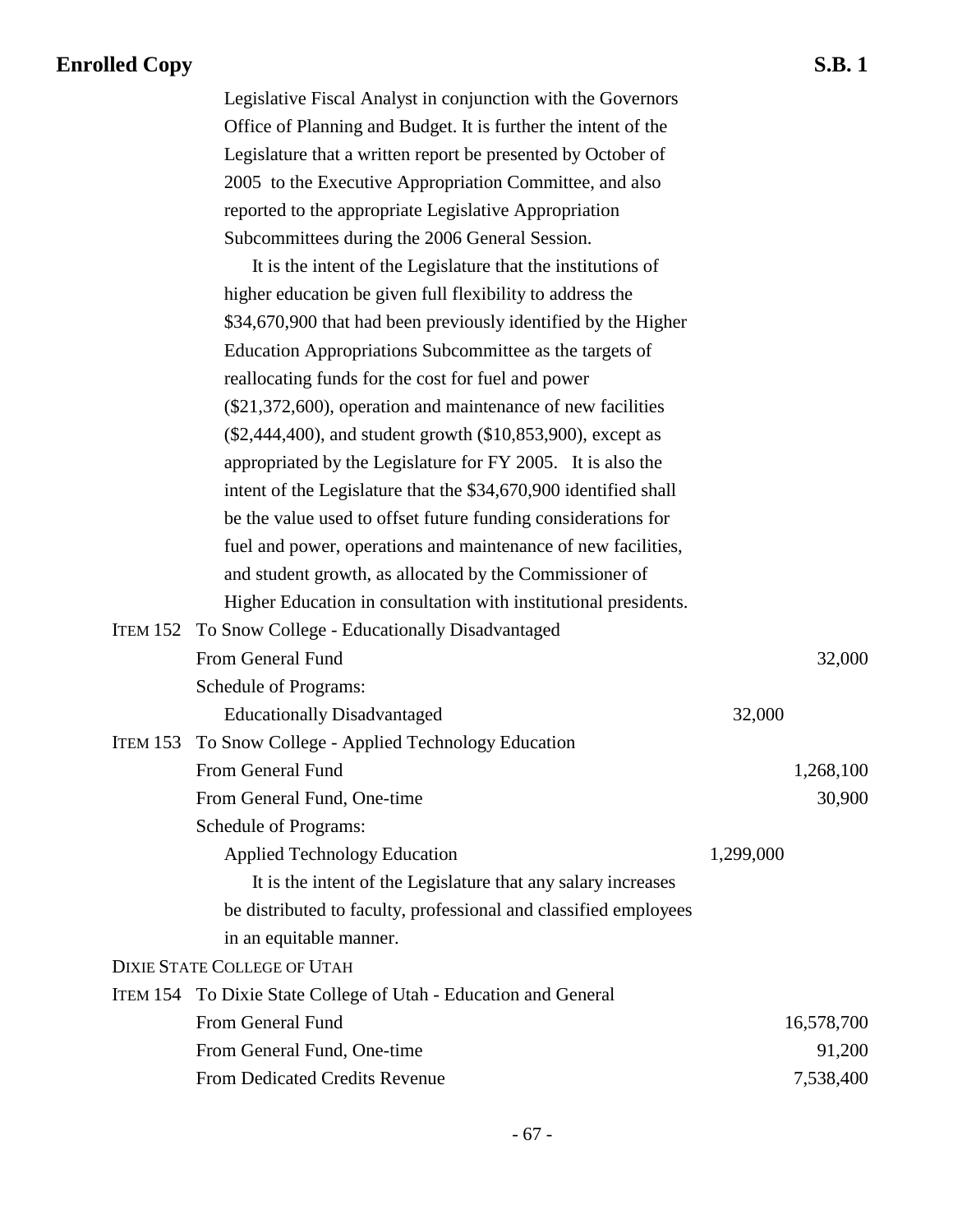Schedule of Programs:

Education and General 24,208,300

 It is the intent of the Legislature that any salary increases be distributed to faculty, professional and classified employees in an equitable manner.

 It is the intent of the Legislature that all Utah System of Higher Education institutions use facility operation and maintenance (O&M) funding consistent with State Agencies and only for O&M purposes.

It is the intent of the Legislature that the Council of Presidents and representatives of the Board of Regents working in conjunction with legislators, the Legislative Fiscal Analyst and a representative of the Governor's Office review and refine the funding formula for the Utah System of Higher Education. It is the intent of the Legislature that any proposed formula reduce dependence on growth funding, link to measurable system-wide and institutional specific performance indicators, respond to changes in costs of instruction due to the implementation of technology or the utilization of cost saving measures, and respond to market demand and student performance as well as recognized differences in institutional roles and mission. It is further the intent of the Legislature that the following policy and funding issues be included for consideration: (1) fuel and power rate increases; (2) operation and maintenance of new facilities; (4) financial aid; (5) second tier tuition; (6) developmental education; and (7) unfunded enrollment growth. It is also the intent of the Legislature that the proposed funding mechanism including the plan for eliminating the back log of unfunded enrollment be implemented by FY 2007.

 It is the intent of the Legislature that the USHE complete and submit all financial reports (i.e. A-1s, R-1s, S-10s, and S-12s, etc.) to the Office of the Legislative Fiscal Analyst by November 1 of each fiscal year.

 It is the intent of the Legislature that the State Board of Regents be directed to closely supervise the fuel and power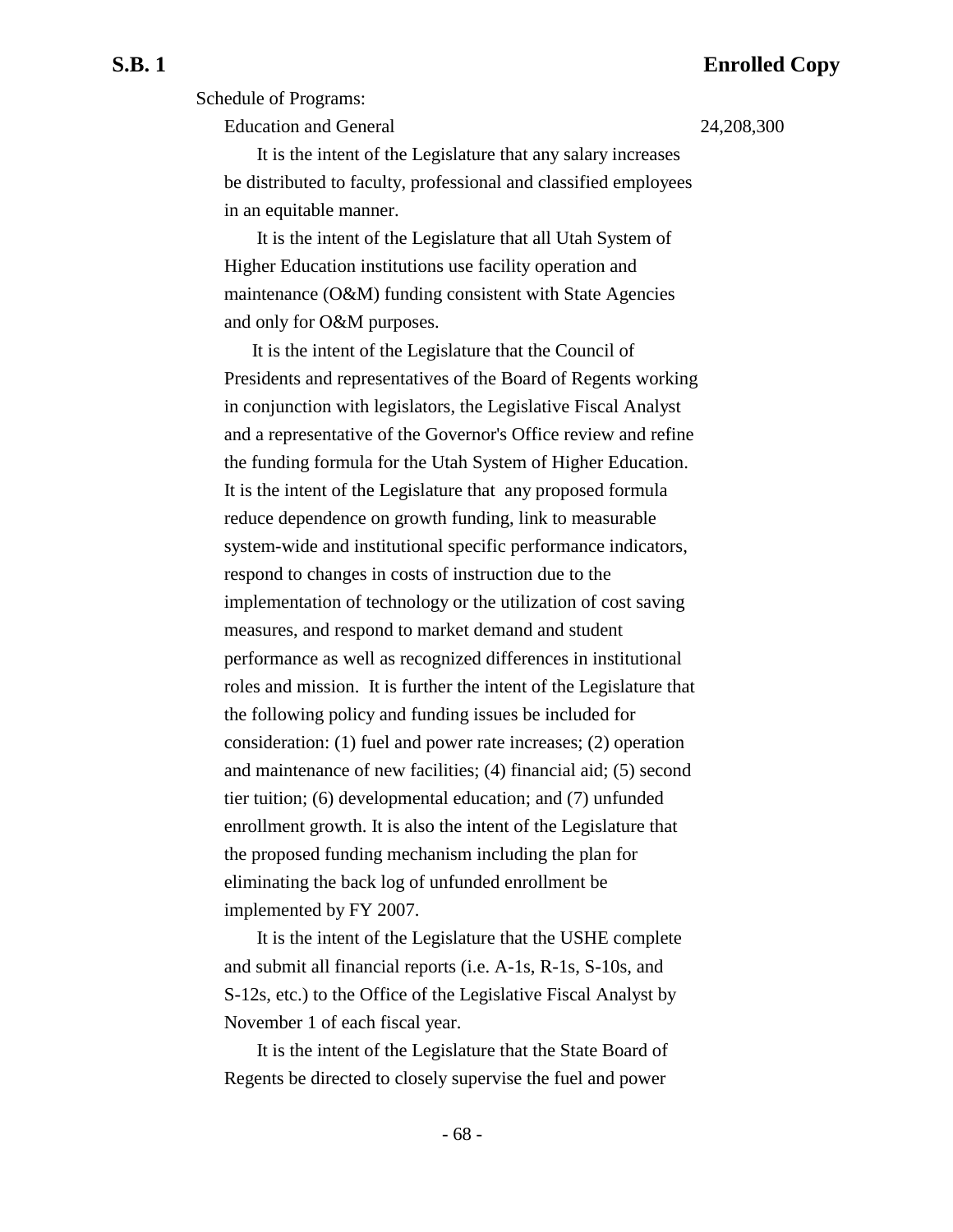budgets with the intent of promoting greater energy efficiency on each campus. It is also the intent of the Legislature that the Board of Regents report during the interim to the Subcommittee on Higher Education on the implementation of long term plans to control and manage energy costs. It is further the intent of the Legislature, that the energy work group consisting of members from higher education, the Office of the Legislative Fiscal Analyst, the Governors Office of Planning and Budget, and Utah Energy Office continue to develop a viable plan to manage the energy costs for all State entities including higher and public education, and report to the Higher Education Appropriation Subcommittee in the interim.

 It is the intent of the Legislature that the proposed 4.5 percent first tier tuition increase for FY 2005 be reduced by 1.5 percent. The remaining 3.0 percent tuition increase shall be used to cover the compensation package. It is also the intent of the Legislature that the Fiscal Analysts Office be directed to make other adjustments to the 1st-tier tuition rate to reflect the final decision of the Executive Appropriation Committee for employee compensation.

It is the intent of the Legislature that presidents be allowed to use the second-tier tuition to cover institutional needs on the USHE campuses. It is also the intent of the Legislature that, undergraduate tuition increases for the second-tier not exceed the proposed percentages for each campus for FY 2005 as noted: University of Utah 7%, Utah State University 6%, Weber State University 7%, Southern Utah University 8%, Snow College 6%, Dixie State College 5%, College of Eastern Utah 5%, Utah Valley State College 11.5%, and Salt Lake Community College 5%.

 It is the intent of the Legislature that a study be performed of applied technology education in the state with the Utah System of Higher Education, Public Education, and the Utah College of Applied Technology, by the Office of the Legislative Fiscal Analyst in conjunction with the Governors Office of Planning and Budget. It is further the intent of the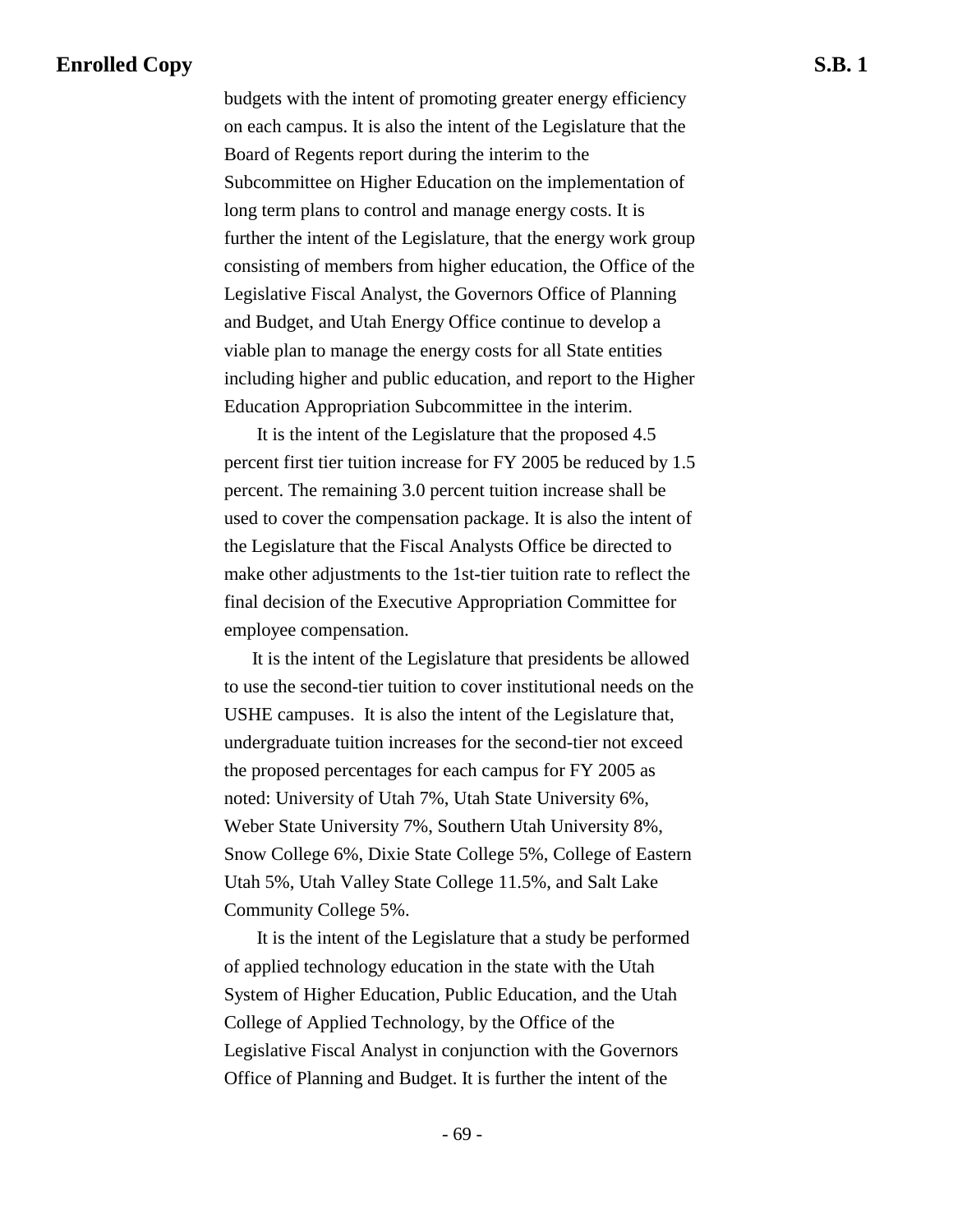Legislature that a written report be presented by October of 2005 to the Executive Appropriation Committee, and also reported to the appropriate Legislative Appropriation Subcommittees during the 2006 General Session.

It is the intent of the Legislature that the institutions of higher education be given full flexibility to address the \$34,670,900 that had been previously identified by the Higher Education Appropriations Subcommittee as the targets of reallocating funds for the cost for fuel and power (\$21,372,600), operation and maintenance of new facilities (\$2,444,400), and student growth (\$10,853,900), except as appropriated by the Legislature for FY 2005. It is also the intent of the Legislature that the \$34,670,900 identified shall be the value used to offset future funding considerations for fuel and power, operations and maintenance of new facilities, and student growth, as allocated by the Commissioner of Higher Education in consultation with institutional presidents.

It is the intent of the Legislature that the institutions receiving nursing initiative funding provide a one to one match through internal reallocations or from private donations.

| ITEM 155 To Dixie State College of Utah - Educationally Disadvantaged |            |
|-----------------------------------------------------------------------|------------|
| From General Fund                                                     | 30,600     |
| Schedule of Programs:                                                 |            |
| <b>Educationally Disadvantaged</b>                                    | 30,600     |
| ITEM 156 To Dixie State College of Utah - Zion Park Amphitheater      |            |
| From General Fund                                                     | 56,800     |
| From General Fund, One-time                                           | 200        |
| <b>From Dedicated Credits Revenue</b>                                 | 32,500     |
| Schedule of Programs:                                                 |            |
| <b>Zion Park Amphitheater</b>                                         | 89,500     |
| <b>COLLEGE OF EASTERN UTAH</b>                                        |            |
| ITEM 157 To College of Eastern Utah - Education and General           |            |
| From General Fund                                                     | 10,288,300 |
| From General Fund, One-time                                           | 57,600     |
| From Dedicated Credits Revenue                                        | 2,001,700  |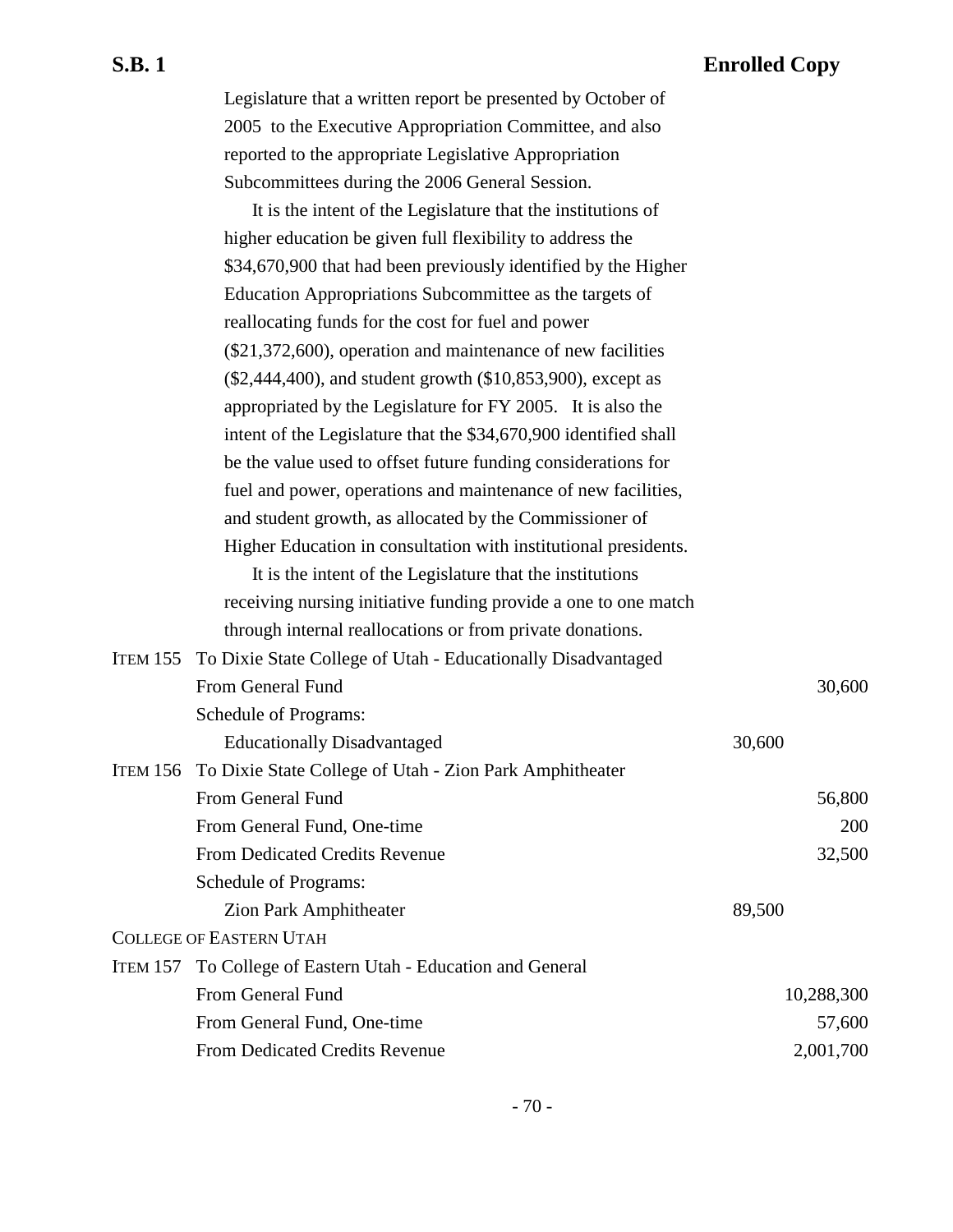Education and General 12,347,600

 It is the intent of the Legislature that any salary increases be distributed to faculty, professional and classified employees in an equitable manner.

 It is the intent of the Legislature that all Utah System of Higher Education institutions use facility operation and maintenance (O&M) funding consistent with State Agencies and only for O&M purposes.

It is the intent of the Legislature that the Council of Presidents and representatives of the Board of Regents working in conjunction with legislators, the Legislative Fiscal Analyst and a representative of the Governor's Office review and refine the funding formula for the Utah System of Higher Education. It is the intent of the Legislature that any proposed formula reduce dependence on growth funding, link to measurable system-wide and institutional specific performance indicators, respond to changes in costs of instruction due to the implementation of technology or the utilization of cost saving measures, and respond to market demand and student performance as well as recognized differences in institutional roles and mission. It is further the intent of the Legislature that the following policy and funding issues be included for consideration: (1) fuel and power rate increases; (2) operation and maintenance of new facilities; (4) financial aid; (5) second tier tuition; (6) developmental education; and (7) unfunded enrollment growth. It is also the intent of the Legislature that the proposed funding mechanism including the plan for eliminating the back log of unfunded enrollment be implemented by FY 2007.

 It is the intent of the Legislature that the USHE complete and submit all financial reports (i.e. A-1s, R-1s, S-10s, and S-12s, etc.) to the Office of the Legislative Fiscal Analyst by November 1 of each fiscal year.

 It is the intent of the Legislature that the State Board of Regents be directed to closely supervise the fuel and power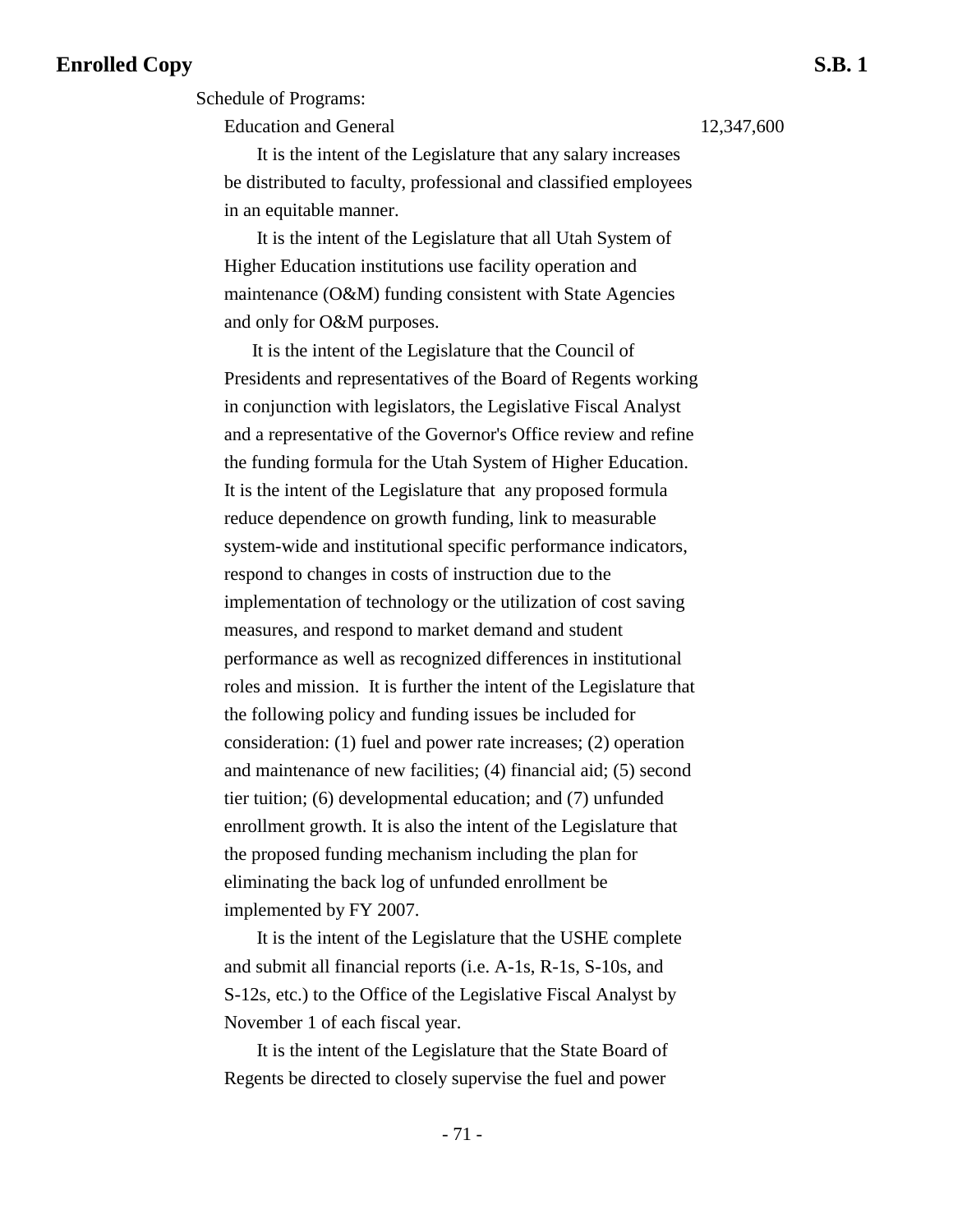budgets with the intent of promoting greater energy efficiency on each campus. It is also the intent of the Legislature that the Board of Regents report during the interim to the Subcommittee on Higher Education on the implementation of long term plans to control and manage energy costs. It is further the intent of the Legislature, that the energy work group consisting of members from higher education, the Office of the Legislative Fiscal Analyst, the Governors Office of Planning and Budget, and Utah Energy Office continue to develop a viable plan to manage the energy costs for all State entities including higher and public education, and report to the Higher Education Appropriation Subcommittee in the interim.

 It is the intent of the Legislature that the proposed 4.5 percent first tier tuition increase for FY 2005 be reduced by 1.5 percent. The remaining 3.0 percent tuition increase shall be used to cover the compensation package. It is also the intent of the Legislature that the Fiscal Analysts Office be directed to make other adjustments to the 1st-tier tuition rate to reflect the final decision of the Executive Appropriation Committee for employee compensation.

It is the intent of the Legislature that presidents be allowed to use the second-tier tuition to cover institutional needs on the USHE campuses. It is also the intent of the Legislature that, undergraduate tuition increases for the second-tier not exceed the proposed percentages for each campus for FY 2005 as noted: University of Utah 7%, Utah State University 6%, Weber State University 7%, Southern Utah University 8%, Snow College 6%, Dixie State College 5%, College of Eastern Utah 5%, Utah Valley State College 11.5%, and Salt Lake Community College 5%.

 It is the intent of the Legislature that a study be performed of applied technology education in the state with the Utah System of Higher Education, Public Education, and the Utah College of Applied Technology, by the Office of the Legislative Fiscal Analyst in conjunction with the Governors Office of Planning and Budget. It is further the intent of the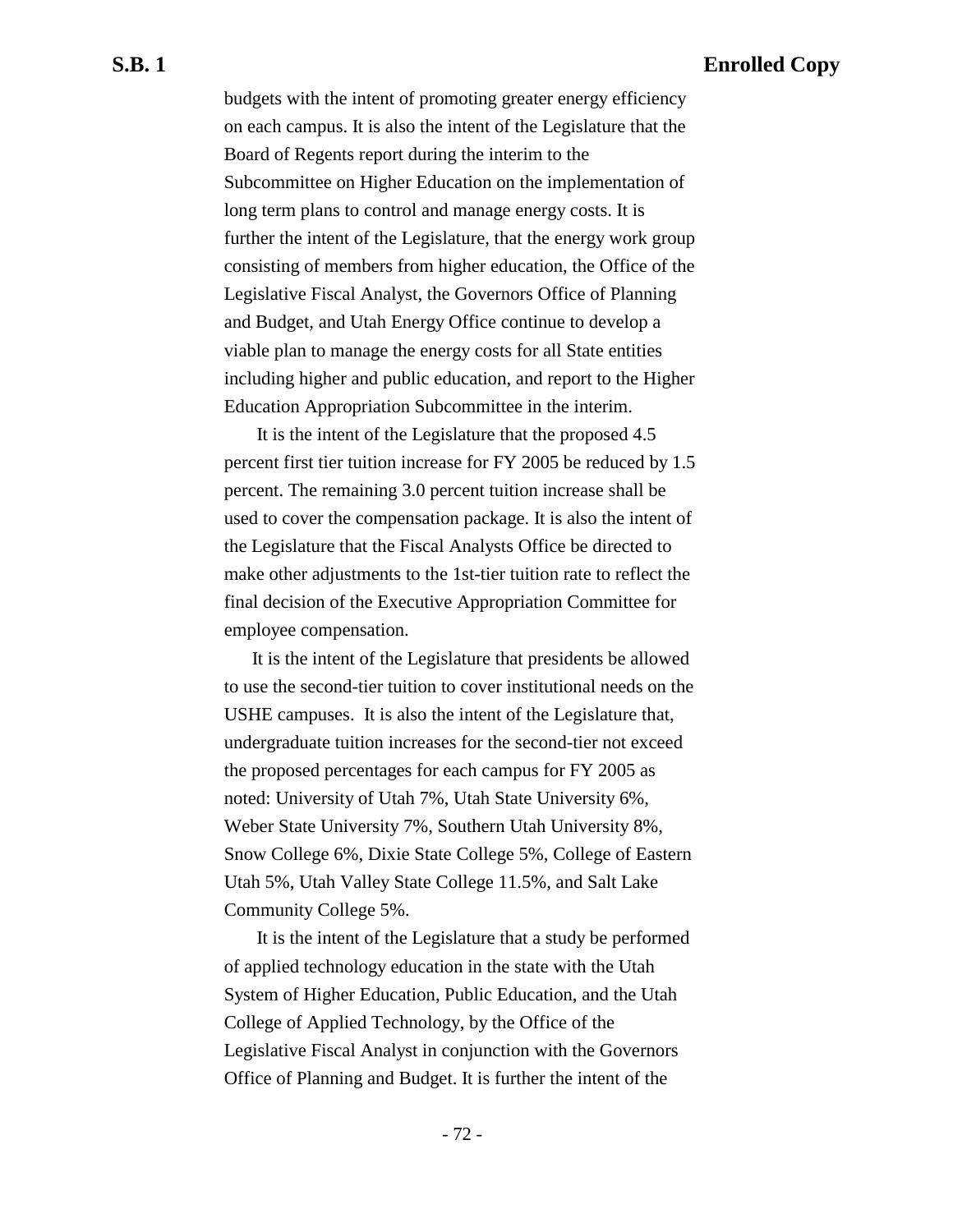Legislature that a written report be presented by October of 2005 to the Executive Appropriation Committee, and also reported to the appropriate Legislative Appropriation Subcommittees during the 2006 General Session.

It is the intent of the Legislature that the institutions of higher education be given full flexibility to address the \$34,670,900 that had been previously identified by the Higher Education Appropriations Subcommittee as the targets of reallocating funds for the cost for fuel and power (\$21,372,600), operation and maintenance of new facilities (\$2,444,400), and student growth (\$10,853,900), except as appropriated by the Legislature for FY 2005. It is also the intent of the Legislature that the \$34,670,900 identified shall be the value used to offset future funding considerations for fuel and power, operations and maintenance of new facilities, and student growth, as allocated by the Commissioner of Higher Education in consultation with institutional presidents.

It is the intent of the Legislature that the institutions receiving nursing initiative funding provide a one to one match through internal reallocations or from private donations.

|                 | ITEM 158 To College of Eastern Utah - Educationally Disadvantaged |           |
|-----------------|-------------------------------------------------------------------|-----------|
|                 | From General Fund                                                 | 117,300   |
|                 | From General Fund, One-time                                       | 100       |
|                 | Schedule of Programs:                                             |           |
|                 | <b>Educationally Disadvantaged</b>                                | 117,400   |
| <b>ITEM 159</b> | To College of Eastern Utah - Prehistoric Museum                   |           |
|                 | <b>From General Fund</b>                                          | 183,900   |
|                 | From General Fund, One-time                                       | 1,500     |
|                 | <b>From Dedicated Credits Revenue</b>                             | 1,000     |
|                 | Schedule of Programs:                                             |           |
|                 | <b>Prehistoric Museum</b>                                         | 186,400   |
| ITEM 160        | To College of Eastern Utah - San Juan Center                      |           |
|                 | From General Fund                                                 | 1,840,300 |
|                 | From General Fund, One-time                                       | 11,800    |
|                 | <b>From Dedicated Credits Revenue</b>                             | 769,700   |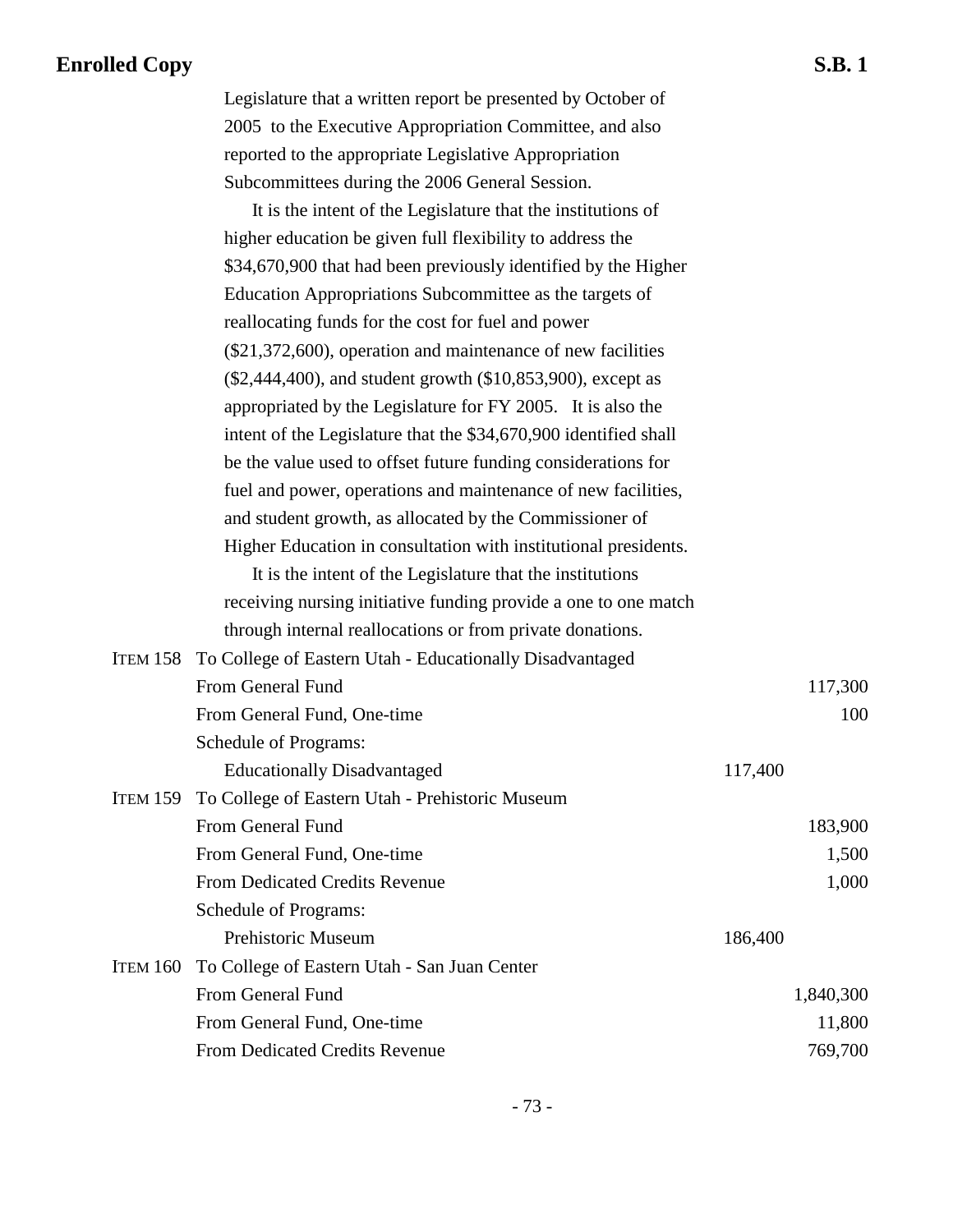|                 | Schedule of Programs:                                            |            |
|-----------------|------------------------------------------------------------------|------------|
|                 | San Juan Center Academic                                         | 2,621,800  |
|                 | It is the intent of the Legislature that any salary increases    |            |
|                 | be distributed to faculty, professional and classified employees |            |
|                 | in an equitable manner.                                          |            |
| <b>ITEM 161</b> | To College of Eastern Utah - Price Campus                        |            |
|                 | From General Fund                                                | 137,200    |
|                 | From General Fund, One-time                                      | 1,000      |
|                 | Schedule of Programs:                                            |            |
|                 | <b>Distance Education</b>                                        | 138,200    |
| <b>ITEM 162</b> | To College of Eastern Utah - San Juan Center                     |            |
|                 | From General Fund                                                | 137,000    |
|                 | From General Fund, One-time                                      | 1,100      |
|                 | Schedule of Programs:                                            |            |
|                 | <b>Distance Education</b>                                        | 138,100    |
|                 | <b>UTAH VALLEY STATE COLLEGE</b>                                 |            |
|                 | ITEM 163 To Utah Valley State College - Education and General    |            |
|                 | From General Fund                                                | 41,567,100 |
|                 | From General Fund, One-time                                      | 247,600    |
|                 | <b>From Dedicated Credits Revenue</b>                            | 49,770,300 |
|                 | Schedule of Programs:                                            |            |
|                 | <b>Education and General</b>                                     | 91,585,000 |
|                 | It is the intent of the Legislature that any salary increases    |            |
|                 | be distributed to faculty, professional and classified employees |            |
|                 | in an equitable manner.                                          |            |
|                 | It is the intent of the Legislature that all Utah System of      |            |
|                 | Higher Education institutions use facility operation and         |            |
|                 | maintenance (O&M) funding consistent with State Agencies         |            |
|                 | and only for O&M purposes.                                       |            |
|                 | It is the intent of the Legislature that the Council of          |            |
|                 | Presidents and representatives of the Board of Regents working   |            |
|                 | in conjunction with legislators, the Legislative Fiscal Analyst  |            |
|                 | and a representative of the Governor's Office review and refine  |            |
|                 | the funding formula for the Utah System of Higher Education.     |            |
|                 | It is the intent of the Legislature that any proposed formula    |            |

reduce dependence on growth funding, link to measurable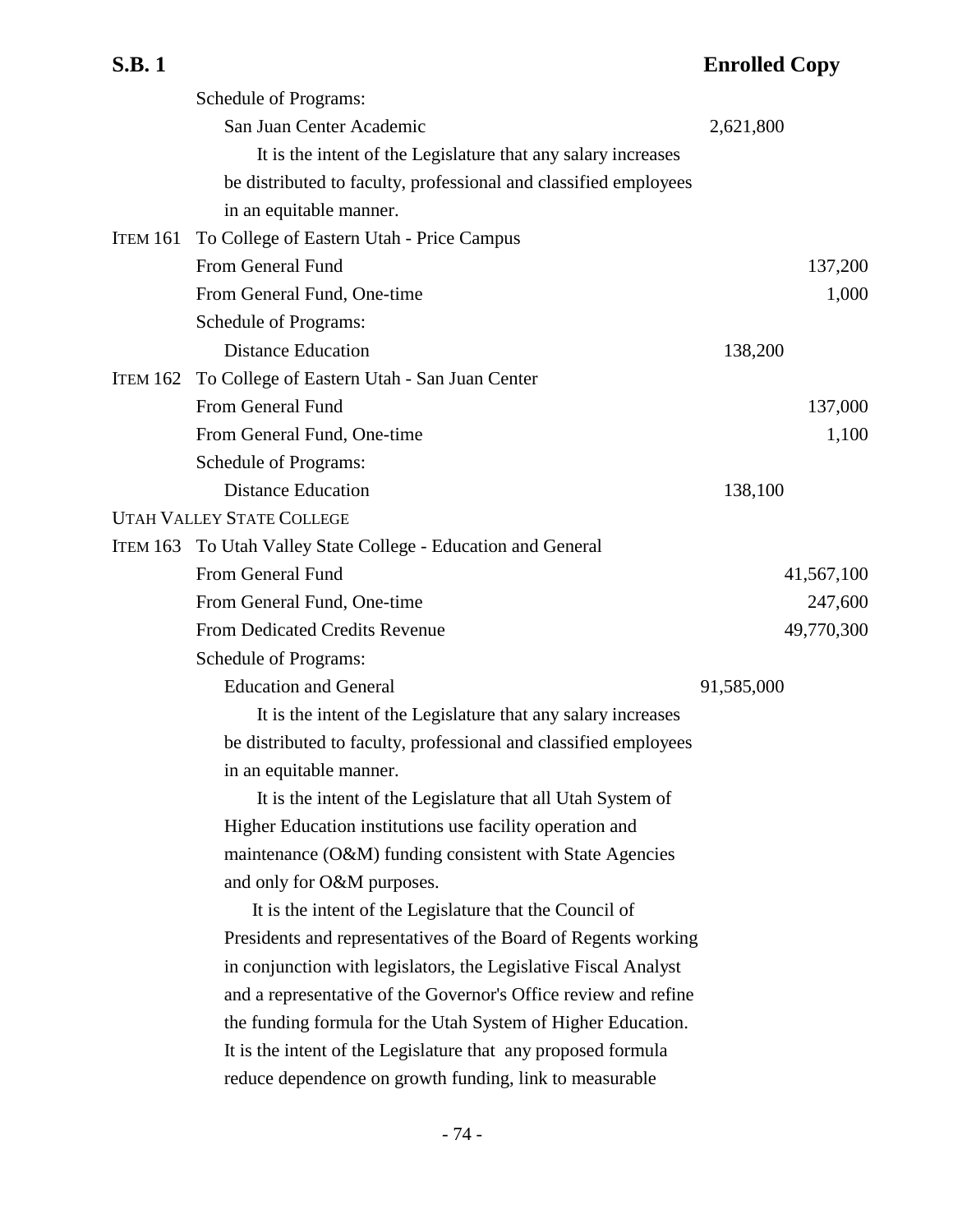system-wide and institutional specific performance indicators, respond to changes in costs of instruction due to the implementation of technology or the utilization of cost saving measures, and respond to market demand and student performance as well as recognized differences in institutional roles and mission. It is further the intent of the Legislature that the following policy and funding issues be included for consideration: (1) fuel and power rate increases; (2) operation and maintenance of new facilities; (4) financial aid; (5) second tier tuition; (6) developmental education; and (7) unfunded enrollment growth. It is also the intent of the Legislature that the proposed funding mechanism including the plan for eliminating the back log of unfunded enrollment be implemented by FY 2007.

 It is the intent of the Legislature that the USHE complete and submit all financial reports (i.e. A-1s, R-1s, S-10s, and S-12s, etc.) to the Office of the Legislative Fiscal Analyst by November 1 of each fiscal year.

 It is the intent of the Legislature that the State Board of Regents be directed to closely supervise the fuel and power budgets with the intent of promoting greater energy efficiency on each campus. It is also the intent of the Legislature that the Board of Regents report during the interim to the Subcommittee on Higher Education on the implementation of long term plans to control and manage energy costs. It is further the intent of the Legislature, that the energy work group consisting of members from higher education, the Office of the Legislative Fiscal Analyst, the Governors Office of Planning and Budget, and Utah Energy Office continue to develop a viable plan to manage the energy costs for all State entities including higher and public education, and report to the Higher Education Appropriation Subcommittee in the interim.

 It is the intent of the Legislature that the proposed 4.5 percent first tier tuition increase for FY 2005 be reduced by 1.5 percent. The remaining 3.0 percent tuition increase shall be used to cover the compensation package. It is also the intent of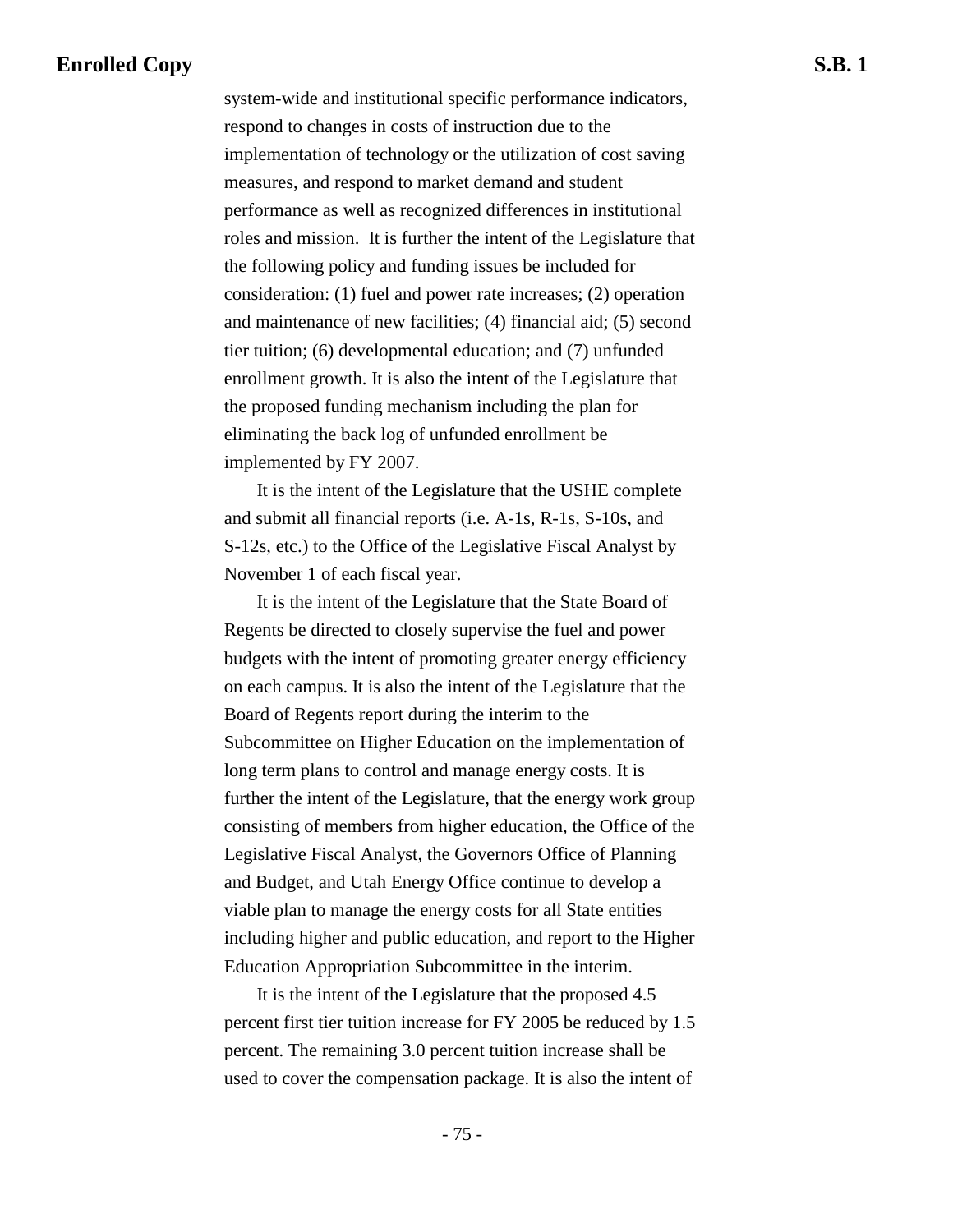the Legislature that the Fiscal Analysts Office be directed to make other adjustments to the 1st-tier tuition rate to reflect the final decision of the Executive Appropriation Committee for employee compensation.

It is the intent of the Legislature that presidents be allowed to use the second-tier tuition to cover institutional needs on the USHE campuses. It is also the intent of the Legislature that, undergraduate tuition increases for the second-tier not exceed the proposed percentages for each campus for FY 2005 as noted: University of Utah 7%, Utah State University 6%, Weber State University 7%, Southern Utah University 8%, Snow College 6%, Dixie State College 5%, College of Eastern Utah 5%, Utah Valley State College 11.5%, and Salt Lake Community College 5%.

 It is the intent of the Legislature that a study be performed of applied technology education in the state with the Utah System of Higher Education, Public Education, and the Utah College of Applied Technology, by the Office of the Legislative Fiscal Analyst in conjunction with the Governors Office of Planning and Budget. It is further the intent of the Legislature that a written report be presented by October of 2005 to the Executive Appropriation Committee, and also reported to the appropriate Legislative Appropriation Subcommittees during the 2006 General Session.

It is the intent of the Legislature that the institutions of higher education be given full flexibility to address the \$34,670,900 that had been previously identified by the Higher Education Appropriations Subcommittee as the targets of reallocating funds for the cost for fuel and power (\$21,372,600), operation and maintenance of new facilities (\$2,444,400), and student growth (\$10,853,900), except as appropriated by the Legislature for FY 2005. It is also the intent of the Legislature that the \$34,670,900 identified shall be the value used to offset future funding considerations for fuel and power, operations and maintenance of new facilities, and student growth, as allocated by the Commissioner of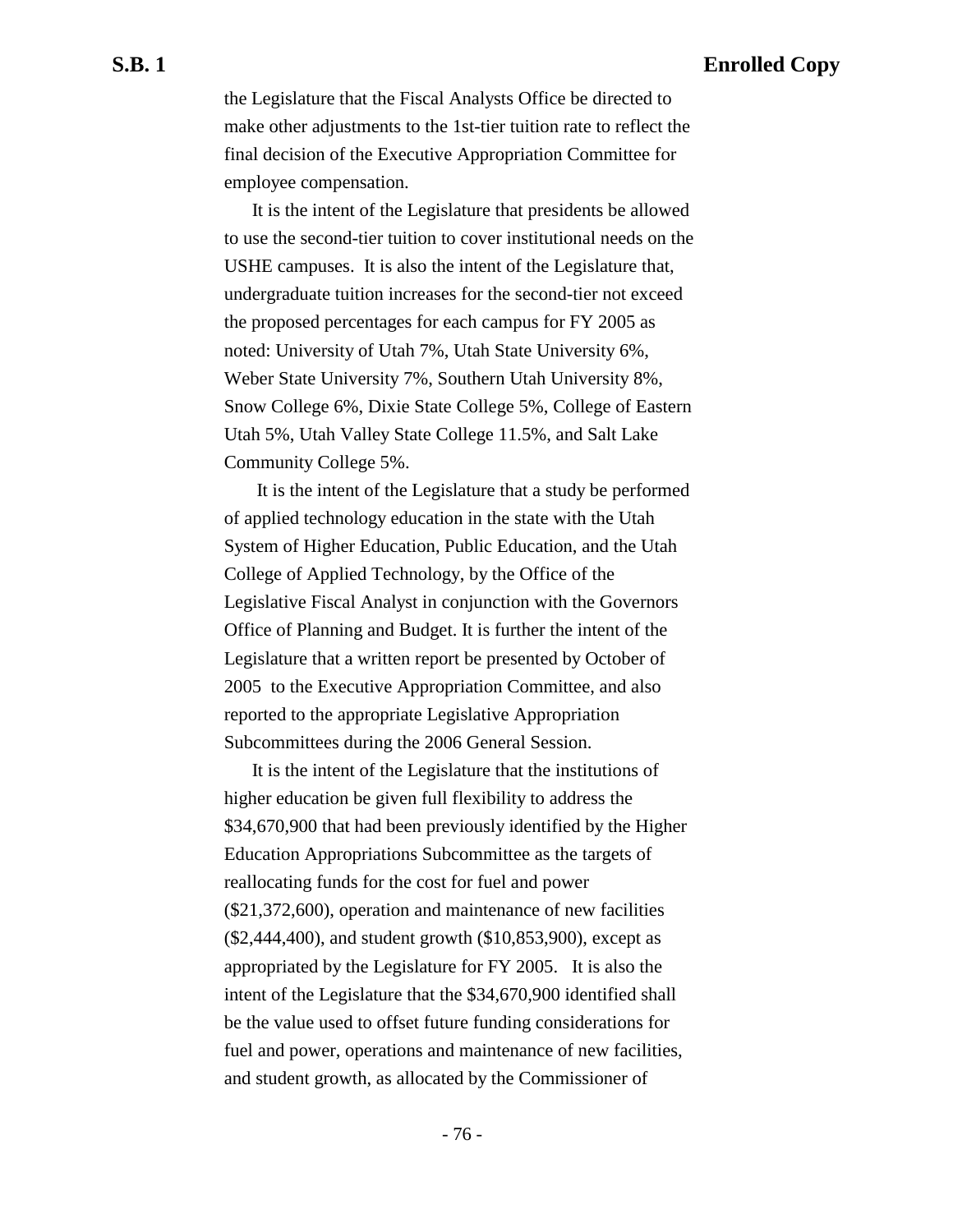| Higher Education in consultation with institutional presidents.     |            |
|---------------------------------------------------------------------|------------|
| It is the intent of the Legislature that the institutions           |            |
| receiving nursing initiative funding provide a one to one match     |            |
| through internal reallocations or from private donations.           |            |
| ITEM 164 To Utah Valley State College - Educationally Disadvantaged |            |
| From General Fund                                                   | 134,000    |
| From General Fund, One-time                                         | 700        |
| Schedule of Programs:                                               |            |
| <b>Educationally Disadvantaged</b>                                  | 134,700    |
| <b>SALT LAKE COMMUNITY COLLEGE</b>                                  |            |
| ITEM 165 To Salt Lake Community College - Education and General     |            |
| From General Fund                                                   | 50,418,500 |
| From General Fund, One-time                                         | 281,800    |
| From Dedicated Credits Revenue                                      | 33,912,900 |
| Schedule of Programs:                                               |            |
| <b>Education and General</b>                                        | 84,613,200 |
| It is the intent of the Legislature that any salary increases       |            |
| be distributed to faculty, professional and classified employees    |            |
| in an equitable manner.                                             |            |
| It is the intent of the Legislature that all Utah System of         |            |
| Higher Education institutions use facility operation and            |            |
| maintenance (O&M) funding consistent with State Agencies            |            |
| and only for O&M purposes.                                          |            |
| It is the intent of the Legislature that the Council of             |            |
| Presidents and representatives of the Board of Regents working      |            |
| in conjunction with legislators, the Legislative Fiscal Analyst     |            |
| and a representative of the Governor's Office review and refine     |            |
| the funding formula for the Utah System of Higher Education.        |            |
| It is the intent of the Legislature that any proposed formula       |            |
| reduce dependence on growth funding, link to measurable             |            |
| system-wide and institutional specific performance indicators,      |            |
| respond to changes in costs of instruction due to the               |            |
| implementation of technology or the utilization of cost saving      |            |
| measures, and respond to market demand and student                  |            |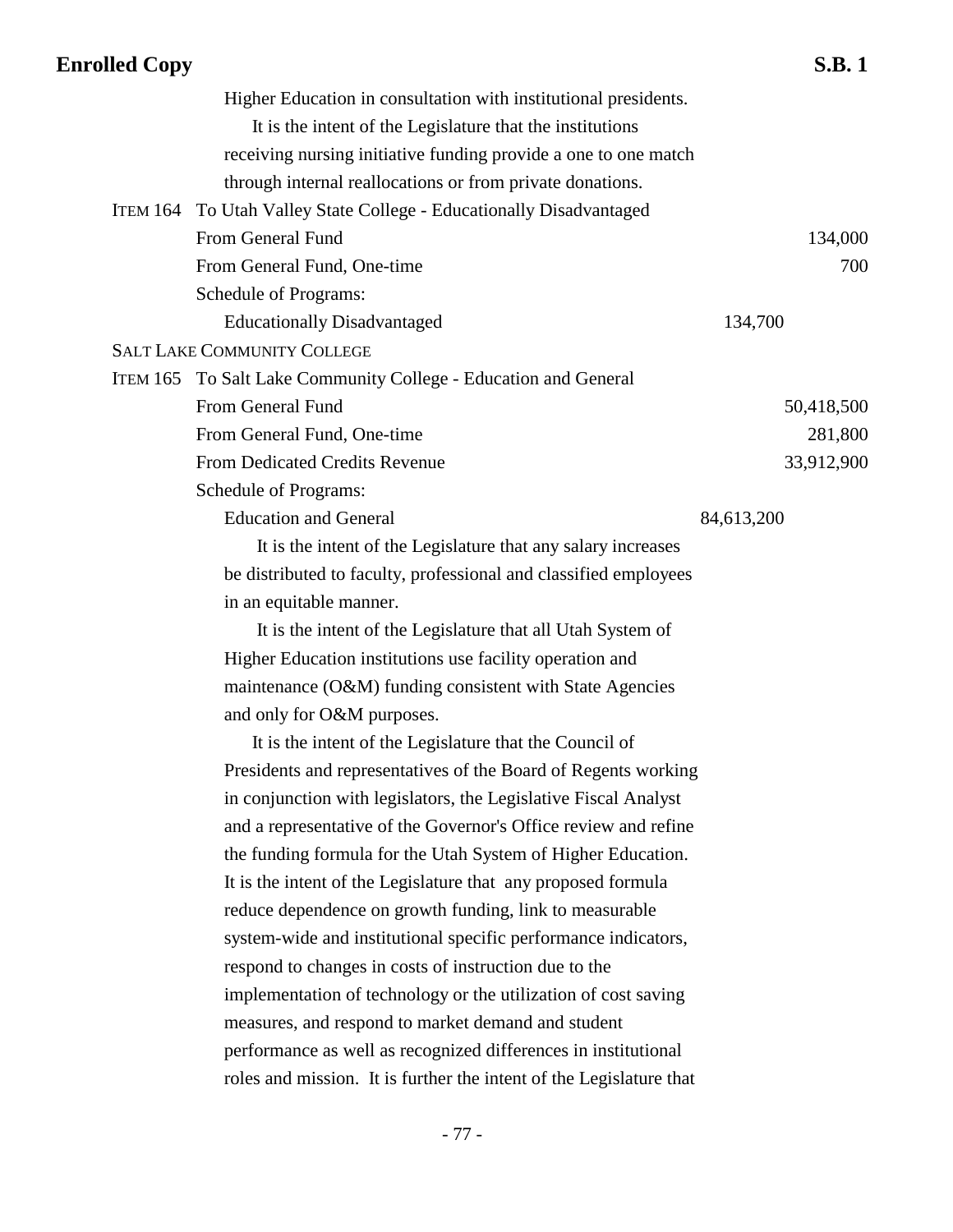the following policy and funding issues be included for consideration: (1) fuel and power rate increases; (2) operation and maintenance of new facilities; (4) financial aid; (5) second tier tuition; (6) developmental education; and (7) unfunded enrollment growth. It is also the intent of the Legislature that the proposed funding mechanism including the plan for eliminating the back log of unfunded enrollment be implemented by FY 2007.

 It is the intent of the Legislature that the USHE complete and submit all financial reports (i.e. A-1s, R-1s, S-10s, and S-12s, etc.) to the Office of the Legislative Fiscal Analyst by November 1 of each fiscal year.

 It is the intent of the Legislature that the State Board of Regents be directed to closely supervise the fuel and power budgets with the intent of promoting greater energy efficiency on each campus. It is also the intent of the Legislature that the Board of Regents report during the interim to the Subcommittee on Higher Education on the implementation of long term plans to control and manage energy costs. It is further the intent of the Legislature, that the energy work group consisting of members from higher education, the Office of the Legislative Fiscal Analyst, the Governors Office of Planning and Budget, and Utah Energy Office continue to develop a viable plan to manage the energy costs for all State entities including higher and public education, and report to the Higher Education Appropriation Subcommittee in the interim.

 It is the intent of the Legislature that the proposed 4.5 percent first tier tuition increase for FY 2005 be reduced by 1.5 percent. The remaining 3.0 percent tuition increase shall be used to cover the compensation package. It is also the intent of the Legislature that the Fiscal Analysts Office be directed to make other adjustments to the 1st-tier tuition rate to reflect the final decision of the Executive Appropriation Committee for employee compensation.

It is the intent of the Legislature that presidents be allowed to use the second-tier tuition to cover institutional needs on the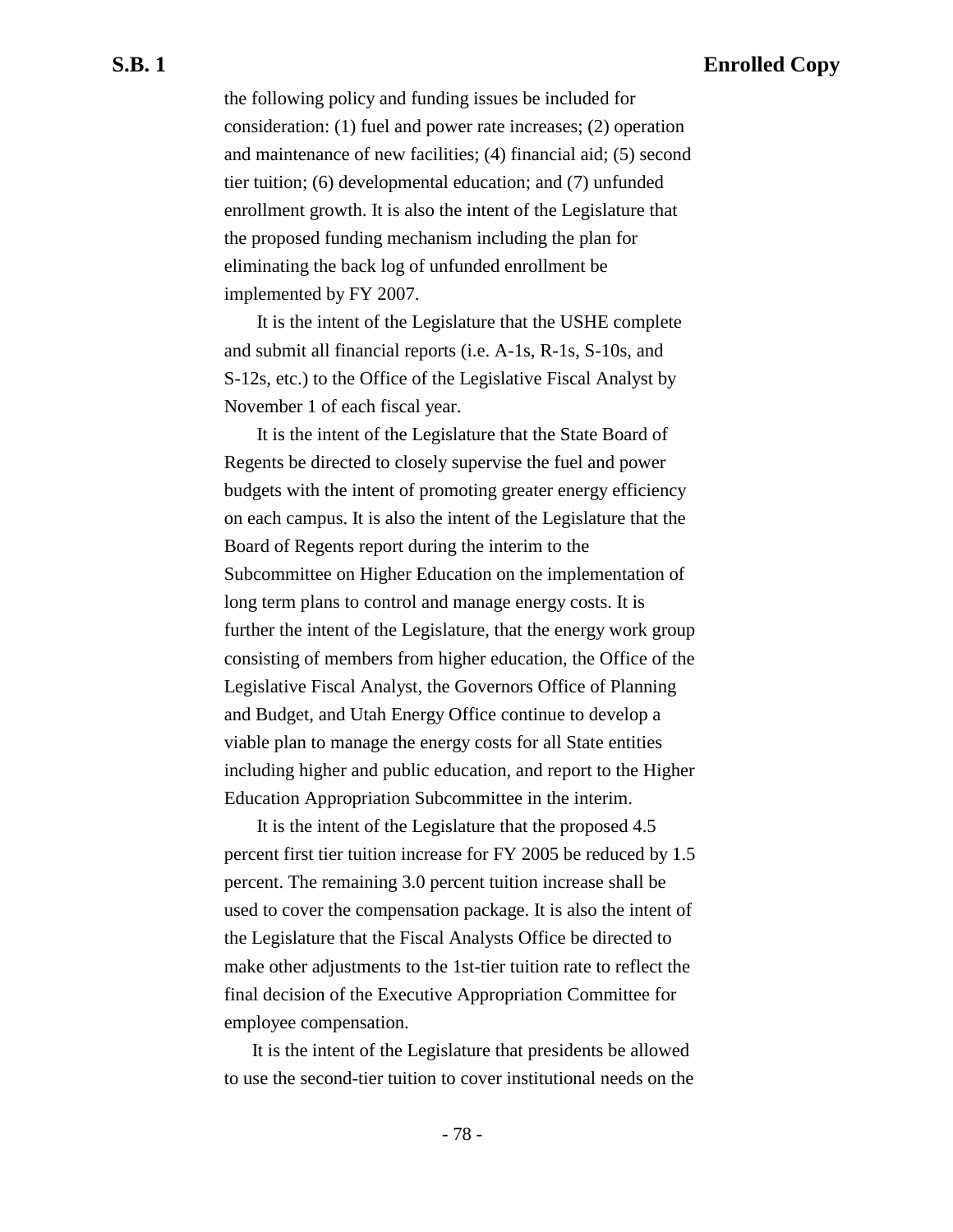USHE campuses. It is also the intent of the Legislature that, undergraduate tuition increases for the second-tier not exceed the proposed percentages for each campus for FY 2005 as noted: University of Utah 7%, Utah State University 6%, Weber State University 7%, Southern Utah University 8%, Snow College 6%, Dixie State College 5%, College of Eastern Utah 5%, Utah Valley State College 11.5%, and Salt Lake Community College 5%.

 It is the intent of the Legislature that a study be performed of applied technology education in the state with the Utah System of Higher Education, Public Education, and the Utah College of Applied Technology, by the Office of the Legislative Fiscal Analyst in conjunction with the Governors Office of Planning and Budget. It is further the intent of the Legislature that a written report be presented by October of 2005 to the Executive Appropriation Committee, and also reported to the appropriate Legislative Appropriation Subcommittees during the 2006 General Session.

It is the intent of the Legislature that the institutions of higher education be given full flexibility to address the \$34,670,900 that had been previously identified by the Higher Education Appropriations Subcommittee as the targets of reallocating funds for the cost for fuel and power (\$21,372,600), operation and maintenance of new facilities (\$2,444,400), and student growth (\$10,853,900), except as appropriated by the Legislature for FY 2005. It is also the intent of the Legislature that the \$34,670,900 identified shall be the value used to offset future funding considerations for fuel and power, operations and maintenance of new facilities, and student growth, as allocated by the Commissioner of Higher Education in consultation with institutional presidents.

It is the intent of the Legislature that the institutions receiving nursing initiative funding provide a one to one match through internal reallocations or from private donations.

ITEM 166 To Salt Lake Community College - Educationally Disadvantaged From General Fund 178,400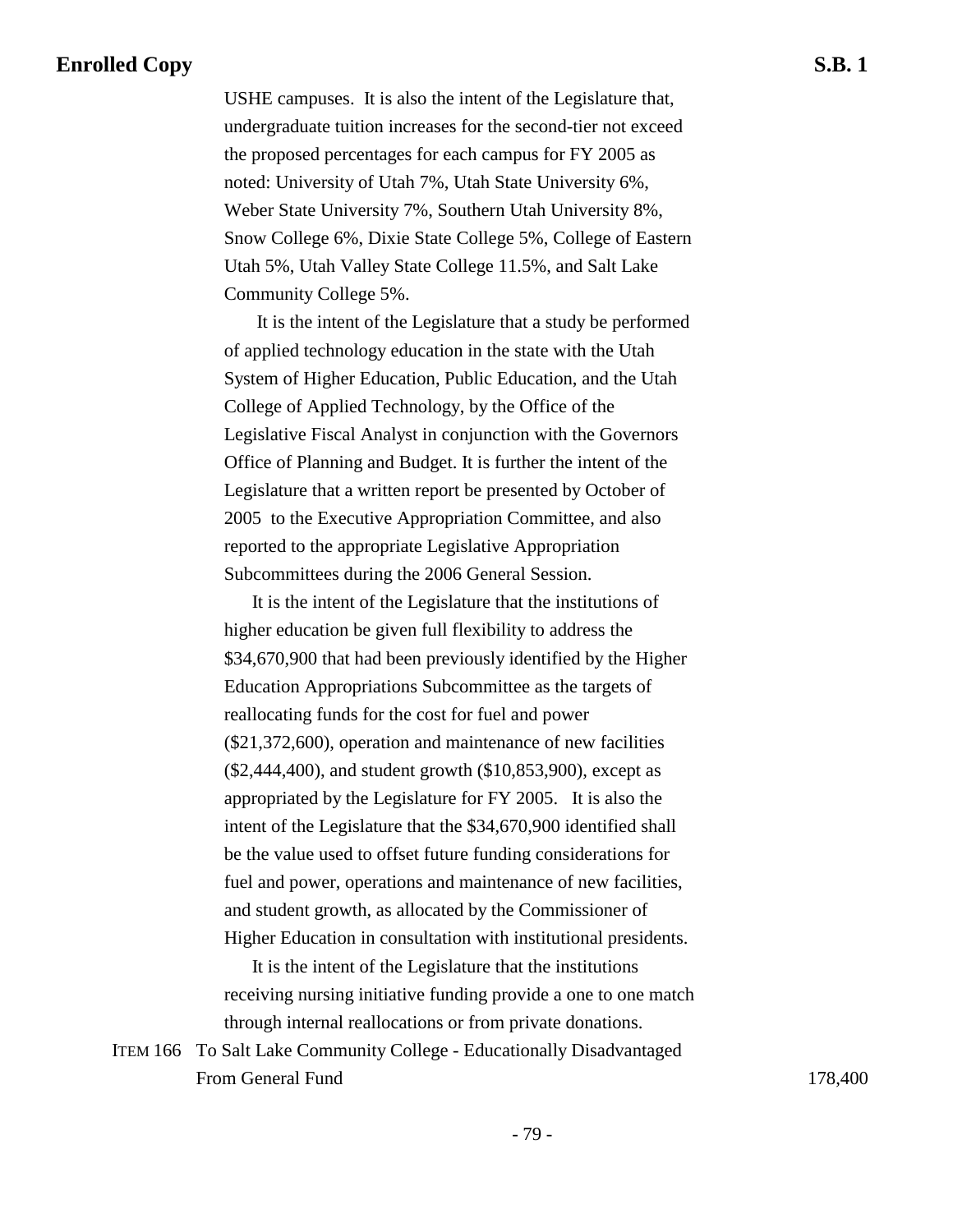|                 | Schedule of Programs:                                            |           |           |
|-----------------|------------------------------------------------------------------|-----------|-----------|
|                 | <b>Educationally Disadvantaged</b>                               | 178,400   |           |
| <b>ITEM 167</b> | To Salt Lake Community College - Skill Center                    |           |           |
|                 | From General Fund                                                |           | 3,958,400 |
|                 | From General Fund, One-time                                      |           | 25,800    |
|                 | <b>From Dedicated Credits Revenue</b>                            |           | 878,300   |
|                 | Schedule of Programs:                                            |           |           |
|                 | <b>Skills Center</b>                                             | 4,862,500 |           |
|                 | It is the intent of the Legislature that any salary increases    |           |           |
|                 | be distributed to faculty, professional and classified employees |           |           |
|                 | in an equitable manner.                                          |           |           |
|                 | <b>STATE BOARD OF REGENTS</b>                                    |           |           |
|                 | ITEM 168 To State Board of Regents - Administration              |           |           |
|                 | From General Fund                                                |           | 3,275,000 |
|                 | From General Fund, One-time                                      |           | 11,400    |
|                 | <b>From Dedicated Credits Revenue</b>                            |           | 90,800    |
|                 | Schedule of Programs:                                            |           |           |
|                 | Administration                                                   | 2,991,500 |           |
|                 | Prison Recidivism                                                | 385,700   |           |
|                 | It is the intent of the Legislature that any salary increases    |           |           |
|                 | be distributed to faculty, professional and classified employees |           |           |
|                 |                                                                  |           |           |

in an equitable manner.

It is the intent of the Legislature that the Council of Presidents and representatives of the Board of Regents working in conjunction with legislators, the Legislative Fiscal Analyst and a representative of the Governor's Office review and refine the funding formula for the Utah System of Higher Education. It is the intent of the Legislature that any proposed formula reduce dependence on growth funding, link to measurable system-wide and institutional specific performance indicators, respond to changes in costs of instruction due to the implementation of technology or the utilization of cost saving measures, and respond to market demand and student performance as well as recognized differences in institutional roles and mission. It is further the intent of the Legislature that the following policy and funding issues be included for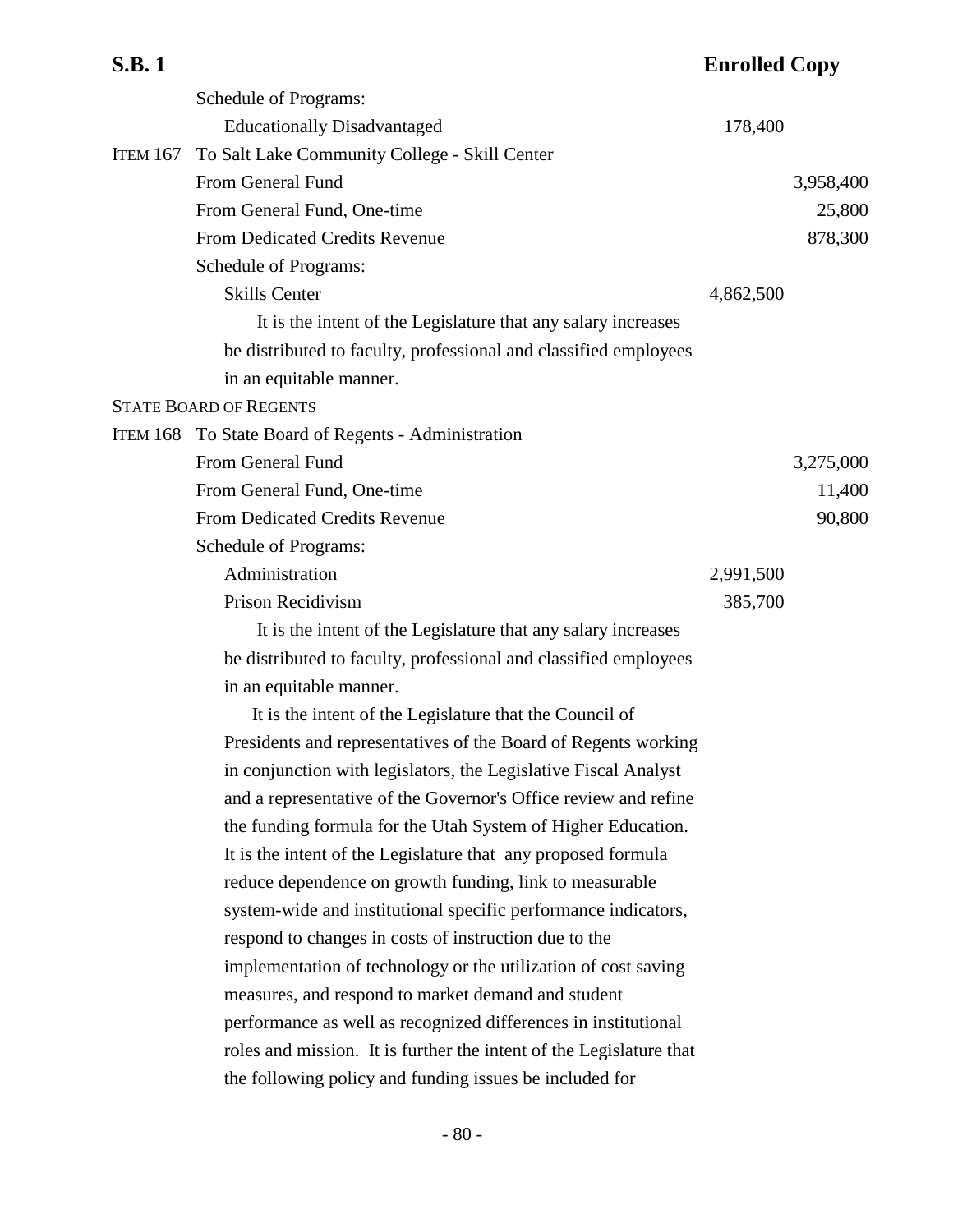consideration: (1) fuel and power rate increases; (2) operation and maintenance of new facilities; (4) financial aid; (5) second tier tuition; (6) developmental education; and (7) unfunded enrollment growth. It is also the intent of the Legislature that the proposed funding mechanism including the plan for eliminating the back log of unfunded enrollment be implemented by FY 2007.

 It is the intent of the Legislature that the USHE complete and submit all financial reports (i.e. A-1s, R-1s, S-10s, and S-12s, etc.) to the Office of the Legislative Fiscal Analyst by November 1 of each fiscal year.

 It is the intent of the Legislature that the State Board of Regents be directed to closely supervise the fuel and power budgets with the intent of promoting greater energy efficiency on each campus. It is also the intent of the Legislature that the Board of Regents report during the interim to the Subcommittee on Higher Education on the implementation of long term plans to control and manage energy costs. It is further the intent of the Legislature, that the energy work group consisting of members from higher education, the Office of the Legislative Fiscal Analyst, the Governors Office of Planning and Budget, and Utah Energy Office continue to develop a viable plan to manage the energy costs for all State entities including higher and public education, and report to the Higher Education Appropriation Subcommittee in the interim.

 It is the intent of the Legislature that the proposed 4.5 percent first tier tuition increase for FY 2005 be reduced by 1.5 percent. The remaining 3.0 percent tuition increase shall be used to cover the compensation package. It is also the intent of the Legislature that the Fiscal Analysts Office be directed to make other adjustments to the 1st-tier tuition rate to reflect the final decision of the Executive Appropriation Committee for employee compensation.

It is the intent of the Legislature that presidents be allowed to use the second-tier tuition to cover institutional needs on the USHE campuses. It is also the intent of the Legislature that,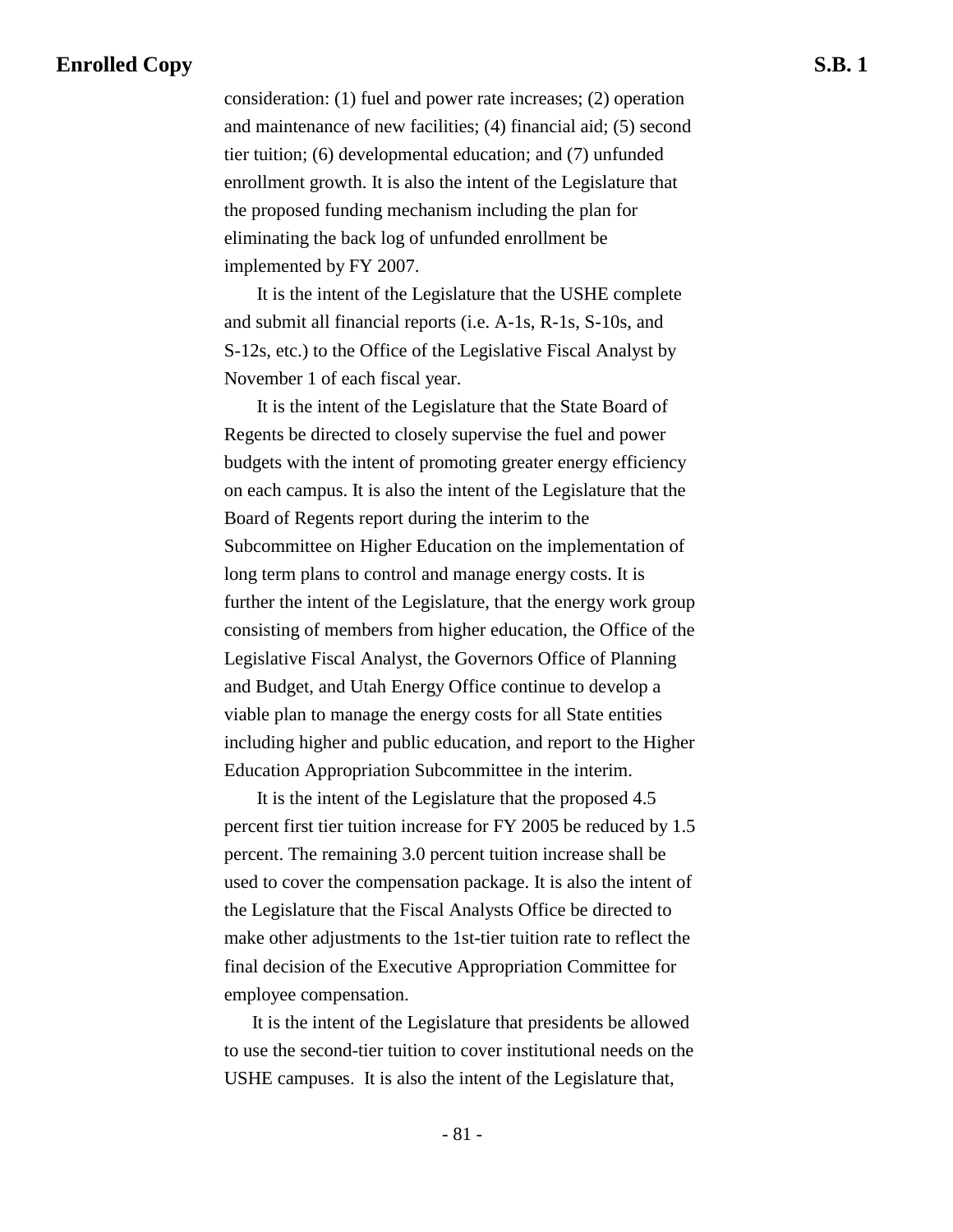undergraduate tuition increases for the second-tier not exceed the proposed percentages for each campus for FY 2005 as noted: University of Utah 7%, Utah State University 6%, Weber State University 7%, Southern Utah University 8%, Snow College 6%, Dixie State College 5%, College of Eastern Utah 5%, Utah Valley State College 11.5%, and Salt Lake Community College 5%.

 It is the intent of the Legislature that a study be performed of applied technology education in the state with the Utah System of Higher Education, Public Education, and the Utah College of Applied Technology, by the Office of the Legislative Fiscal Analyst in conjunction with the Governors Office of Planning and Budget. It is further the intent of the Legislature that a written report be presented by October of 2005 to the Executive Appropriation Committee, and also reported to the appropriate Legislative Appropriation Subcommittees during the 2006 General Session.

It is the intent of the Legislature that the institutions of higher education be given full flexibility to address the \$34,670,900 that had been previously identified by the Higher Education Appropriations Subcommittee as the targets of reallocating funds for the cost for fuel and power (\$21,372,600), operation and maintenance of new facilities (\$2,444,400), and student growth (\$10,853,900), except as appropriated by the Legislature for FY 2005. It is also the intent of the Legislature that the \$34,670,900 identified shall be the value used to offset future funding considerations for fuel and power, operations and maintenance of new facilities, and student growth, as allocated by the Commissioner of Higher Education in consultation with institutional presidents.

| ITEM 169 To State Board of Regents - Engineering Initiative |           |         |
|-------------------------------------------------------------|-----------|---------|
| From General Fund                                           |           | 503,100 |
| From General Fund, One-time                                 |           | 500,000 |
| Schedule of Programs:                                       |           |         |
| <b>Engineering Initiative</b>                               | 1,003,100 |         |
|                                                             |           |         |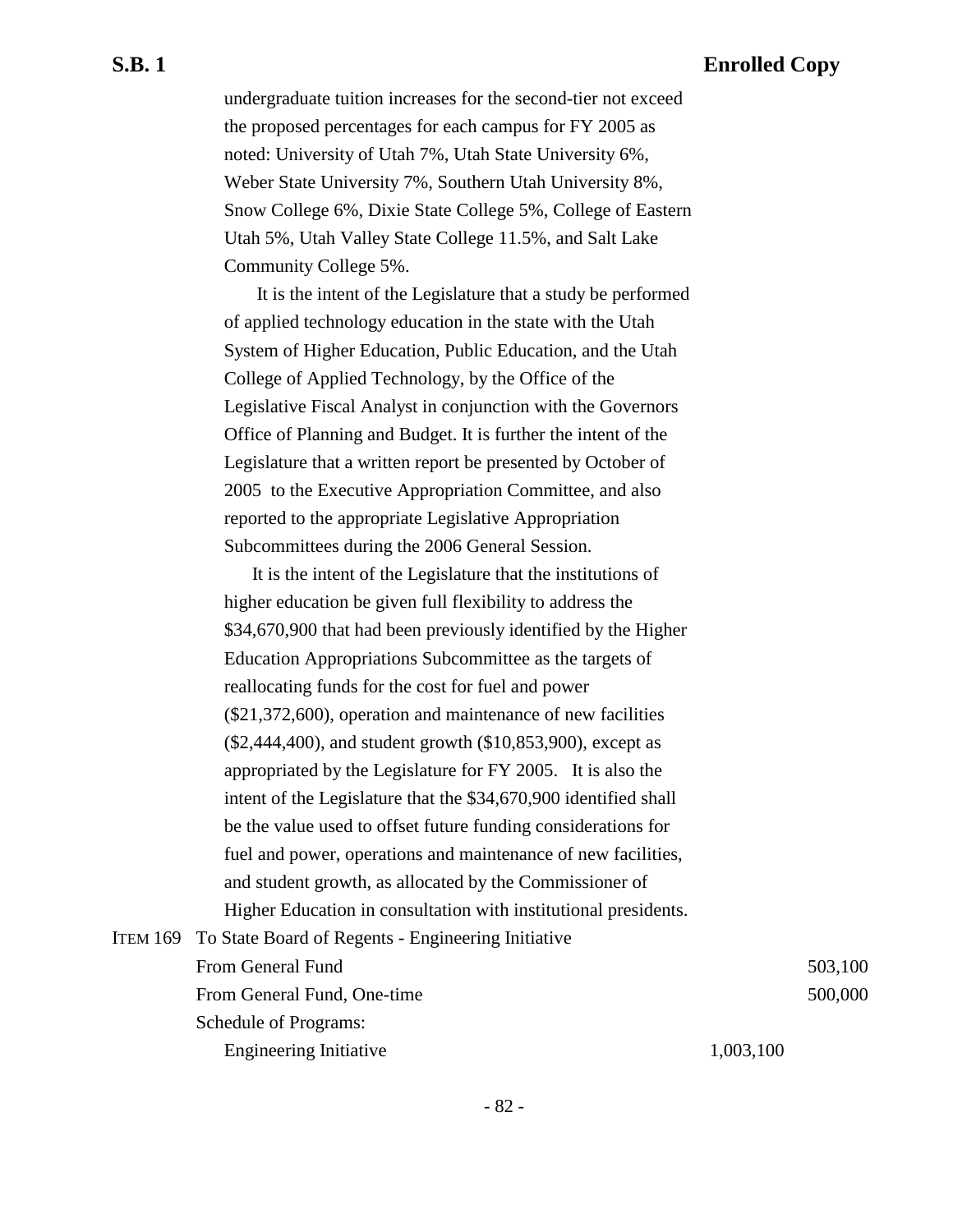| <b>Enrolled Copy</b> |                                                                    |           | <b>S.B.1</b> |
|----------------------|--------------------------------------------------------------------|-----------|--------------|
|                      | ITEM 170 To State Board of Regents - Federal Programs              |           |              |
|                      | From Federal Funds                                                 |           | 301,600      |
|                      | Schedule of Programs:                                              |           |              |
|                      | <b>Federal Programs</b>                                            | 301,600   |              |
| ITEM 171             | To State Board of Regents - Campus Compact                         |           |              |
|                      | From General Fund                                                  |           | 100,000      |
|                      | Schedule of Programs:                                              |           |              |
|                      | <b>Campus Compact</b>                                              | 100,000   |              |
| <b>ITEM 172</b>      | To State Board of Regents - Student Aid                            |           |              |
|                      | From General Fund                                                  |           | 5,516,400    |
|                      | From General Fund, One-time                                        |           | 1,500,000    |
|                      | Schedule of Programs:                                              |           |              |
|                      | Student Aid                                                        | 3,580,200 |              |
|                      | <b>Engineering Loan Repayment Program</b>                          | 50,000    |              |
|                      | <b>Minority Scholarships</b>                                       | 47,100    |              |
|                      | <b>Tuition Assistance</b>                                          | 47,100    |              |
|                      | New Century Scholarships                                           | 480,200   |              |
|                      | Utah Centennial Opportunity Program for Education                  | 2,811,800 |              |
| <b>ITEM 173</b>      | To State Board of Regents - Western Interstate Commission for      |           |              |
|                      | <b>Higher Education</b>                                            |           |              |
|                      | From General Fund                                                  |           | 1,020,900    |
|                      | Schedule of Programs:                                              |           |              |
|                      | Western Interstate Commission for Higher Education                 | 1,020,900 |              |
|                      | ITEM 174 To State Board of Regents - T.H. Bell Scholarship Program |           |              |
|                      | From General Fund                                                  |           | 621,200      |
|                      | From General Fund, One-time                                        |           | 400          |
|                      | From Dedicated Credits Revenue                                     |           | 175,000      |
|                      | Schedule of Programs:                                              |           |              |
|                      | T.H. Bell Scholarship Program                                      | 796,600   |              |
| <b>ITEM 175</b>      | To State Board of Regents - University Centers                     |           |              |
|                      | From General Fund                                                  |           | 257,600      |
|                      | Schedule of Programs:                                              |           |              |
|                      | <b>University Centers</b>                                          | 257,600   |              |
| <b>ITEM 176</b>      | To State Board of Regents - Nursing Initiative                     |           |              |
|                      | From General Fund                                                  |           | 500,000      |
|                      |                                                                    |           |              |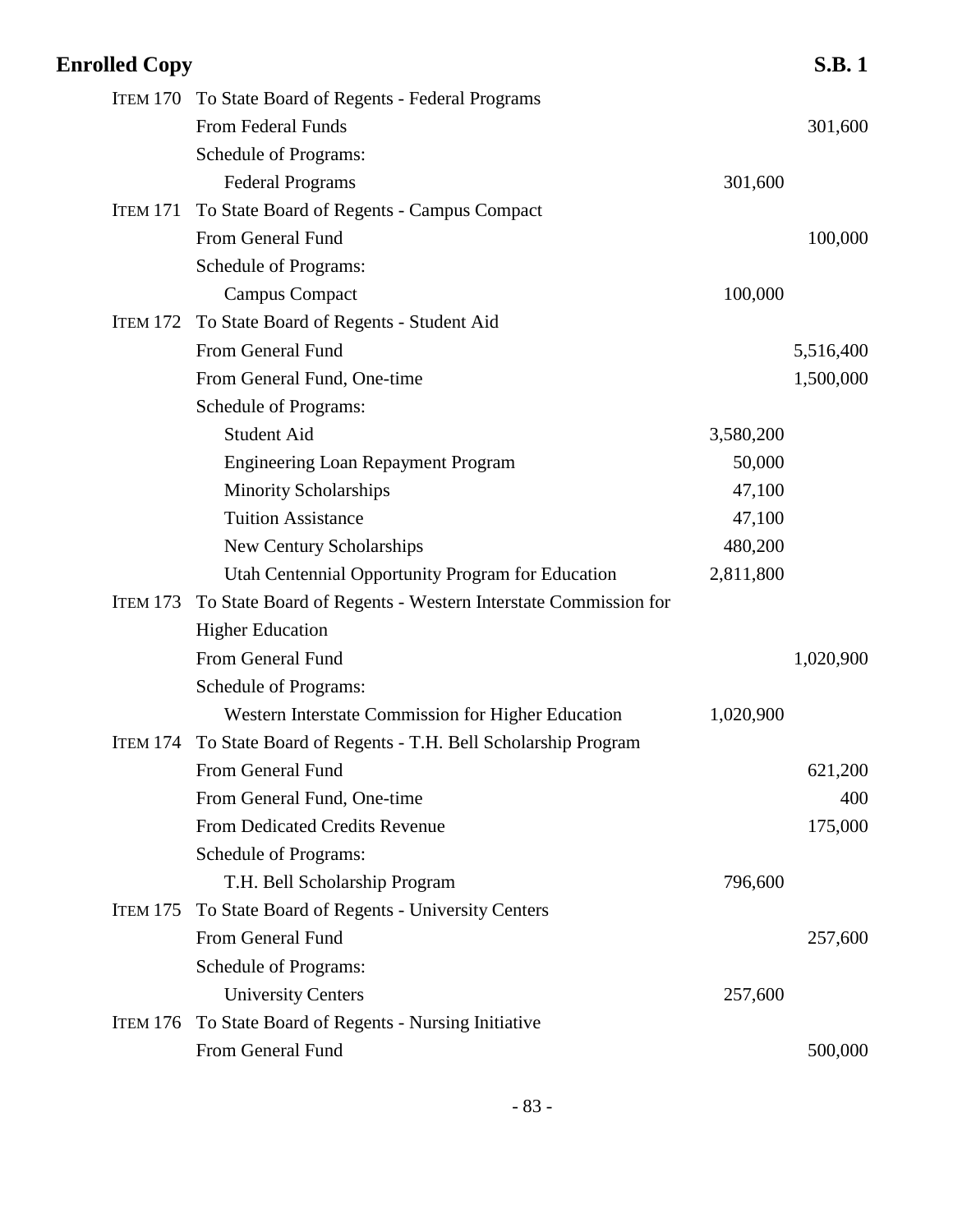|  | ۸<br>н<br>ι. |  |
|--|--------------|--|
|--|--------------|--|

## **Enrolled Copy**

|                 | Schedule of Programs:                                           |            |
|-----------------|-----------------------------------------------------------------|------------|
|                 | Nursing Initiative                                              | 500,000    |
|                 | It is the intent of the Legislature that the institutions       |            |
|                 | receiving nursing initiative funding provide a one to one match |            |
|                 | through internal reallocations or from private donations.       |            |
| <b>ITEM 177</b> | To State Board of Regents - Higher Education Technology         |            |
|                 | Initiative                                                      |            |
|                 | From General Fund                                               | 2,445,600  |
|                 | Schedule of Programs:                                           |            |
|                 | <b>Higher Education Technology Initiative</b>                   | 2,445,600  |
| <b>ITEM 178</b> | To State Board of Regents - Electronic College                  |            |
|                 | From General Fund                                               | 517,700    |
|                 | From General Fund, One-time                                     | 2,600      |
|                 | Schedule of Programs:                                           |            |
|                 | <b>Electronic College</b>                                       | 520,300    |
| <b>ITEM 179</b> | To State Board of Regents - Utah Academic Library Consortium    |            |
|                 | From General Fund                                               | 2,883,500  |
|                 | Schedule of Programs:                                           |            |
|                 | Utah Academic Library Consortium                                | 2,883,500  |
|                 | It is the intent of the Legislature that the State Board of     |            |
|                 | Regents in consultation with the Utah Academic Library          |            |
|                 | Consortium should coordinate the acquisition of library         |            |
|                 | materials for the ten USHE institutions.                        |            |
|                 | <b>UTAH EDUCATION NETWORK</b>                                   |            |
|                 | <b>ITEM 180 To Utah Education Network</b>                       |            |
|                 | From General Fund                                               | 13,598,700 |
|                 | From General Fund, One-time                                     | 945,300    |
|                 | From Federal Funds                                              | 4,705,600  |
|                 | From Dedicated Credits Revenue                                  | 508,000    |
|                 | Schedule of Programs:                                           |            |
|                 | Administration                                                  | 1,402,400  |
|                 | <b>Operations and Maintenance</b>                               | 1,209,100  |
|                 | Public Information                                              | 381,400    |
|                 | <b>KULC Broadcast</b>                                           | 667,100    |
|                 | <b>Technical Services</b>                                       | 12,878,600 |
|                 | <b>Instructional Services</b>                                   | 2,589,200  |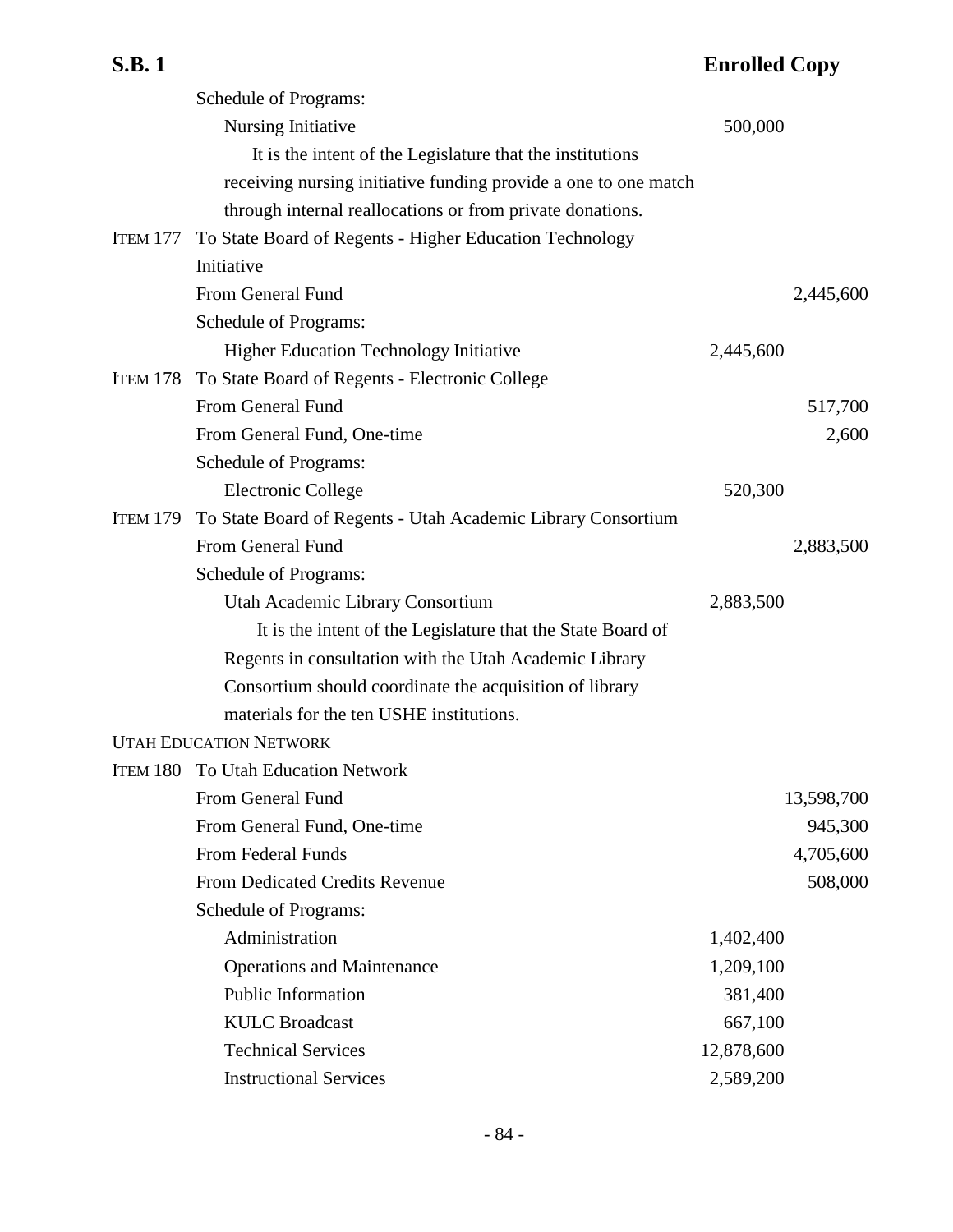|          | <b>Instructional Delivery</b>                                | 629,800   |           |
|----------|--------------------------------------------------------------|-----------|-----------|
|          | The Legislature intends that the Utah Education Network      |           |           |
|          | pursue the following performance goals in Fiscal Year 2005:  |           |           |
|          | Internet Bandwidth Utilization: 65% of Capacity; Network     |           |           |
|          | Health: 99% Reliability; Technology Delivered Instruction:   |           |           |
|          | 3,100 FTE Student; and Web Resources: 6,000,000 Visitors to  |           |           |
|          | Top 25 Sites.                                                |           |           |
| ITEM 181 | To Utah Education Network - Satellite System                 |           |           |
|          | From General Fund                                            |           | 1,454,000 |
|          | Schedule of Programs:                                        |           |           |
|          | <b>UEN Satellite System</b>                                  | 1,454,000 |           |
|          | <b>MEDICAL EDUCATION PROGRAM</b>                             |           |           |
|          | ITEM 182 To Medical Education Program                        |           |           |
|          | From General Fund                                            |           | 19,900    |
|          | From General Fund, One-time                                  |           | 3,100     |
|          | Schedule of Programs:                                        |           |           |
|          | <b>Medical Education Program</b>                             | 23,000    |           |
|          | <b>NATURAL RESOURCES</b>                                     |           |           |
|          | <b>DEPARTMENT OF NATURAL RESOURCES</b>                       |           |           |
| ITEM 183 | To Department of Natural Resources - Administration          |           |           |
|          | From General Fund                                            |           | 3,397,800 |
|          | From General Fund, One-time                                  |           | 59,800    |
|          | From Federal Funds                                           |           | 1,539,200 |
|          | From Oil Overcharge - Exxon                                  |           | 1,261,000 |
|          | From Oil Overcharge - Stripper Well Fund                     |           | 411,300   |
|          | Schedule of Programs:                                        |           |           |
|          | <b>Executive Director</b>                                    | 973,000   |           |
|          | <b>Administrative Services</b>                               | 1,467,900 |           |
|          | <b>Utah Energy Office</b>                                    | 3,545,500 |           |
|          | <b>Public Affairs</b>                                        | 344,100   |           |
|          | <b>Bear Lake Commission</b>                                  | 68,700    |           |
|          | Law Enforcement                                              | 121,400   |           |
|          | Ombudsman                                                    | 148,500   |           |
|          | It is the intent of the Legislature that ongoing funding for |           |           |
|          | the Bear Lake Regional Commission be expended only as a      |           |           |
|          | one-to-one match with funds from the State of Idaho. The     |           |           |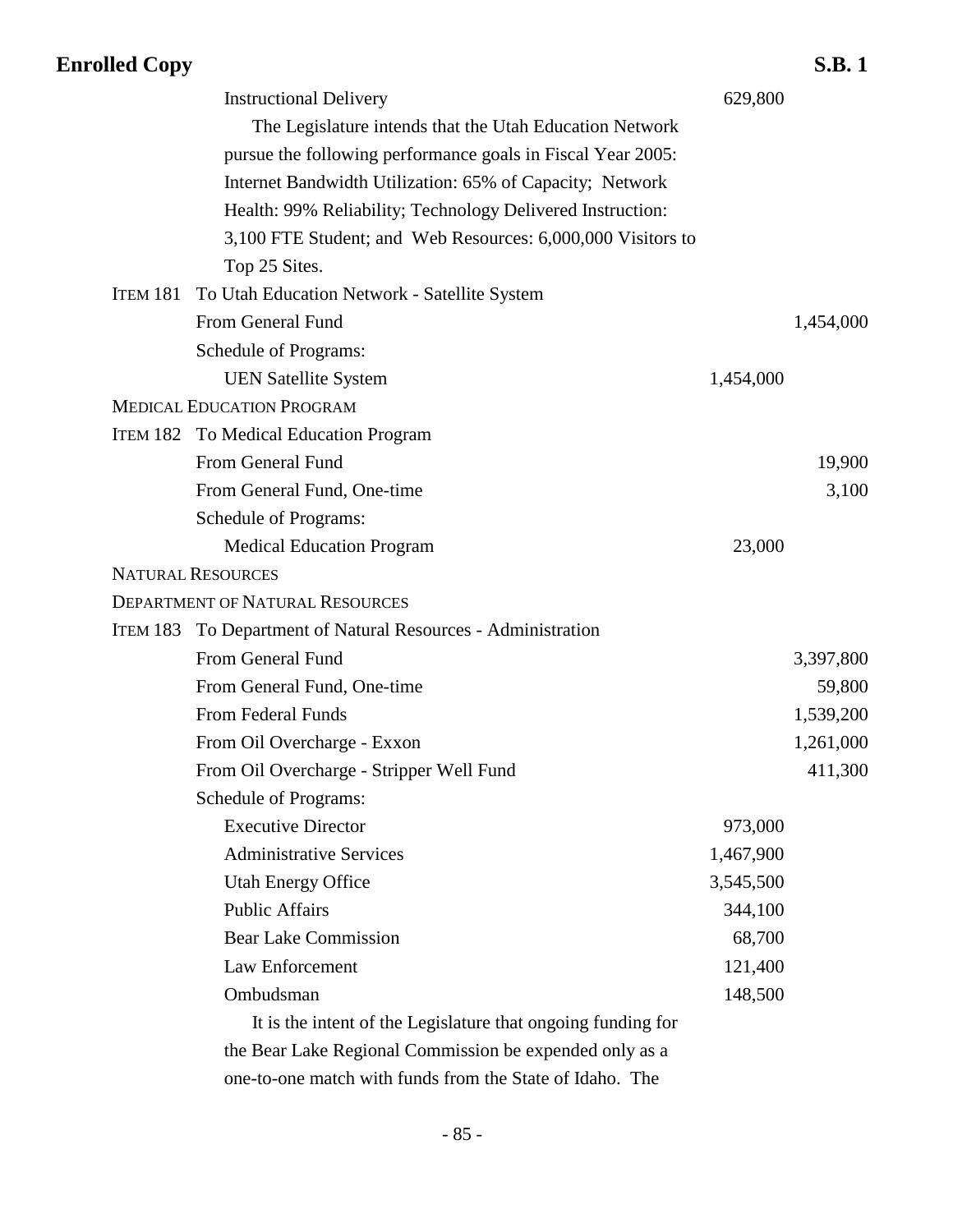| <b>S.B.1</b> |                                                              | <b>Enrolled Copy</b> |
|--------------|--------------------------------------------------------------|----------------------|
|              | \$40,000 one-time General Fund appropriation in FY 2005 does |                      |

not require a match from the State of Idaho.

|                 | ITEM 184 To Department of Natural Resources - Species Protection |           |           |
|-----------------|------------------------------------------------------------------|-----------|-----------|
|                 | From Dedicated Credits Revenue                                   |           | 2,450,000 |
|                 | From General Fund Restricted - Species Protection                |           | 1,105,000 |
|                 | Schedule of Programs:                                            |           |           |
|                 | <b>Species Protection</b>                                        | 3,555,000 |           |
|                 | It is the intent of the Legislature that the Department of       |           |           |
|                 | Natural Resources report to the Natural Resources,               |           |           |
|                 | Agriculture, and Environment Interim Committee on or before      |           |           |
|                 | their November, 2004 meeting, providing detailed information     |           |           |
|                 | on how funds are expended for the Colorado River, June           |           |           |
|                 | Sucker, and Virgin River plans, including detailed information   |           |           |
|                 | on contracts issued, deliverables required, and deliverables     |           |           |
|                 | accomplished.                                                    |           |           |
| <b>ITEM 185</b> | To Department of Natural Resources - Building Operations         |           |           |
|                 | From General Fund                                                |           | 1,660,700 |
|                 | Schedule of Programs:                                            |           |           |
|                 | <b>Building Operations</b>                                       | 1,660,700 |           |
| <b>ITEM 186</b> | To Department of Natural Resources - Forestry, Fire and State    |           |           |
|                 | Lands                                                            |           |           |
|                 | From General Fund                                                |           | 2,908,400 |
|                 | From General Fund, One-time                                      |           | (683,700) |
|                 | From Federal Funds                                               |           | 5,080,300 |
|                 | <b>From Dedicated Credits Revenue</b>                            |           | 3,245,600 |
|                 | From General Fund Restricted - Sovereign Land Management         |           | 3,019,500 |
|                 | Schedule of Programs:                                            |           |           |
|                 | Director's Office                                                | 326,600   |           |
|                 | <b>Administrative Services</b>                                   | 373,200   |           |
|                 | Fire Suppression                                                 | 2,300,600 |           |
|                 | Planning and Technology                                          | 138,100   |           |

- 86 -

It is the intent of the Legislature to allow the Department of

Technical Assistance 736,300 Program Delivery 1,263,400 Lone Peak Center 3,246,900 Program Delivery Cooperators 5,185,000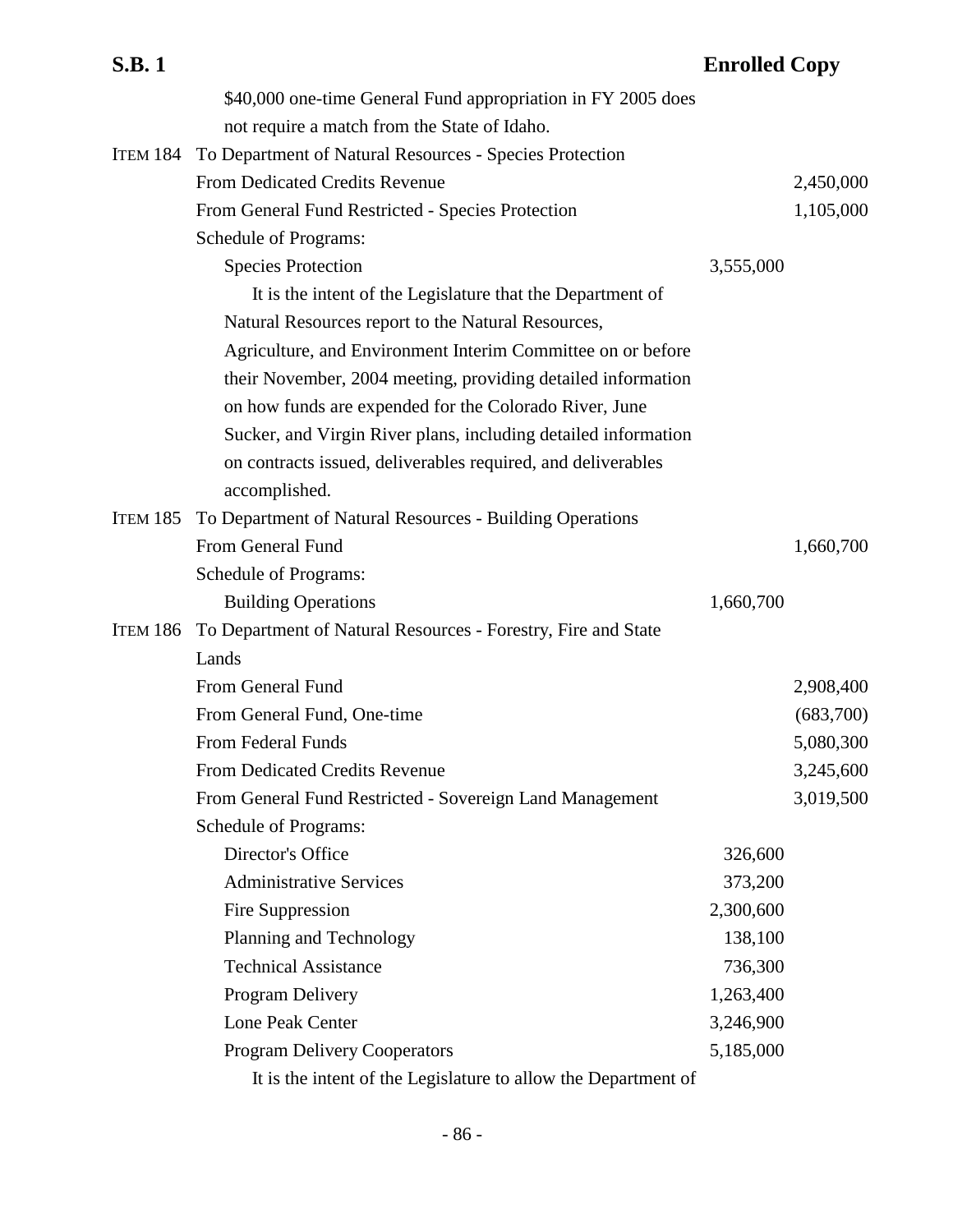|          | Natural Resources (DNR) to expand its motor pool fleet by        |           |            |
|----------|------------------------------------------------------------------|-----------|------------|
|          | three vehicles in FY 2005. These three vehicles are specialized  |           |            |
|          | equipment used by the Division of Forestry, Fire and State       |           |            |
|          | Lands in firefighting activities. In order for the Division of   |           |            |
|          | Forestry, Fire and State Lands to purchase these vehicles, it    |           |            |
|          | must provide up to \$204,000 of contributed capital to the DNR   |           |            |
|          | Motor Pool Internal Service Fund.                                |           |            |
| ITEM 187 | To Department of Natural Resources - Oil, Gas and Mining         |           |            |
|          | From General Fund                                                |           | 1,281,300  |
|          | From General Fund, One-time                                      |           | 57,600     |
|          | From Federal Funds                                               |           | 3,954,900  |
|          | From Dedicated Credits Revenue                                   |           | 219,100    |
|          | From General Fund Restricted - Oil & Gas Conservation Account    |           | 1,760,900  |
|          | From Beginning Nonlapsing Appropriation Balances                 |           | 148,400    |
|          | Schedule of Programs:                                            |           |            |
|          | Administration                                                   | 1,259,000 |            |
|          | Board                                                            | 24,300    |            |
|          | Oil and Gas Conservation                                         | 1,732,400 |            |
|          | <b>Minerals Reclamation</b>                                      | 488,100   |            |
|          | Coal Reclamation                                                 | 1,654,200 |            |
|          | <b>OGM Misc. Nonlapsing</b>                                      | 148,400   |            |
|          | <b>Abandoned Mine</b>                                            | 2,115,800 |            |
|          | It is the intent of the Legislature that the appropriation to    |           |            |
|          | the Minerals Reclamation Program be nonlapsing.                  |           |            |
|          | ITEM 188 To Department of Natural Resources - Wildlife Resources |           |            |
|          | From General Fund                                                |           | 2,740,900  |
|          | From General Fund, One-time                                      |           | 13,700     |
|          | From Federal Funds                                               |           | 8,835,200  |
|          | <b>From Dedicated Credits Revenue</b>                            |           | 59,300     |
|          | From General Fund Restricted - Wildlife Habitat                  |           | 2,398,900  |
|          | From General Fund Restricted - Wildlife Resources                |           | 24,128,400 |
|          | From Beginning Nonlapsing Appropriation Balances                 |           | 300,000    |
|          | Schedule of Programs:                                            |           |            |
|          | Director's Office                                                | 1,967,200 |            |
|          | <b>Administrative Services</b>                                   | 5,460,000 |            |
|          | <b>Conservation Outreach</b>                                     | 1,856,300 |            |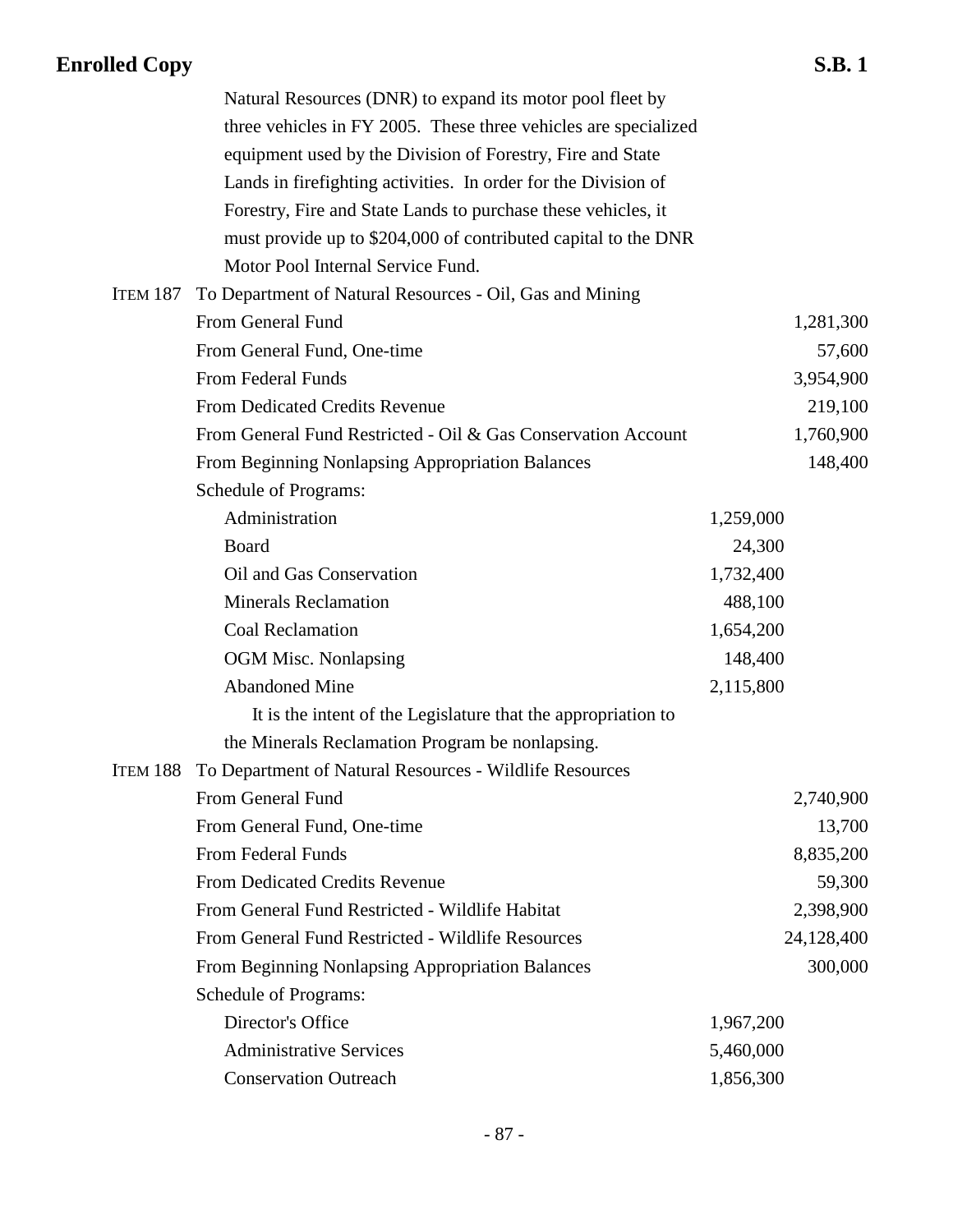| Law Enforcement        | 6,914,200 |
|------------------------|-----------|
| Habitat Council        | 2,729,900 |
| <b>Habitat Section</b> | 3,672,300 |
| Wildlife Section       | 6,972,800 |
| <b>Aquatic Section</b> | 8,903,700 |
|                        |           |

It is the intent of the Legislature that up to \$250,000 be spent on the Community Fisheries Program. These funds shall be nonlapsing.

It is the intent of the Legislature that up to \$500,000 be spent on the Blue Ribbon Fisheries Program. These funds shall be nonlapsing.

The prolonged drought in Utah has negatively impacted populations of mule deer, with many units being well below management plan objectives. On these units, it is the intent of the Legislature that the Division of Wildlife Resources consider refraining from issuing doe mitigation permits in rangeland depredation situations, and consider, to the extent possible, using other means to compensate landowners for damage to cultivated crops caused by migrating deer.

It is the intent of the Legislature that individual income tax contributions to the Wolf Depredation and Management Restricted Account shall be nonlapsing and spent by the Division of Wildlife Resources as follows: 1) The division shall fully and expeditiously compensate livestock owners, up to the amount of funds available, for all wolf depredation damage realized during the fiscal year. Up to \$20,000 shall carry forward to the next fiscal year if not spent during the current fiscal year for this purpose. 2) Donations in excess of \$20,000 and not otherwise expended or carried forward as required above, shall be available for wolf management expenditures.

It is the intent of the Legislature that the division spend a minimum of \$265,000 to improve deer herds according to management plan objectives.

It is the intent of the Legislature that the Division of Wildlife Resources enter into a contract with the Department of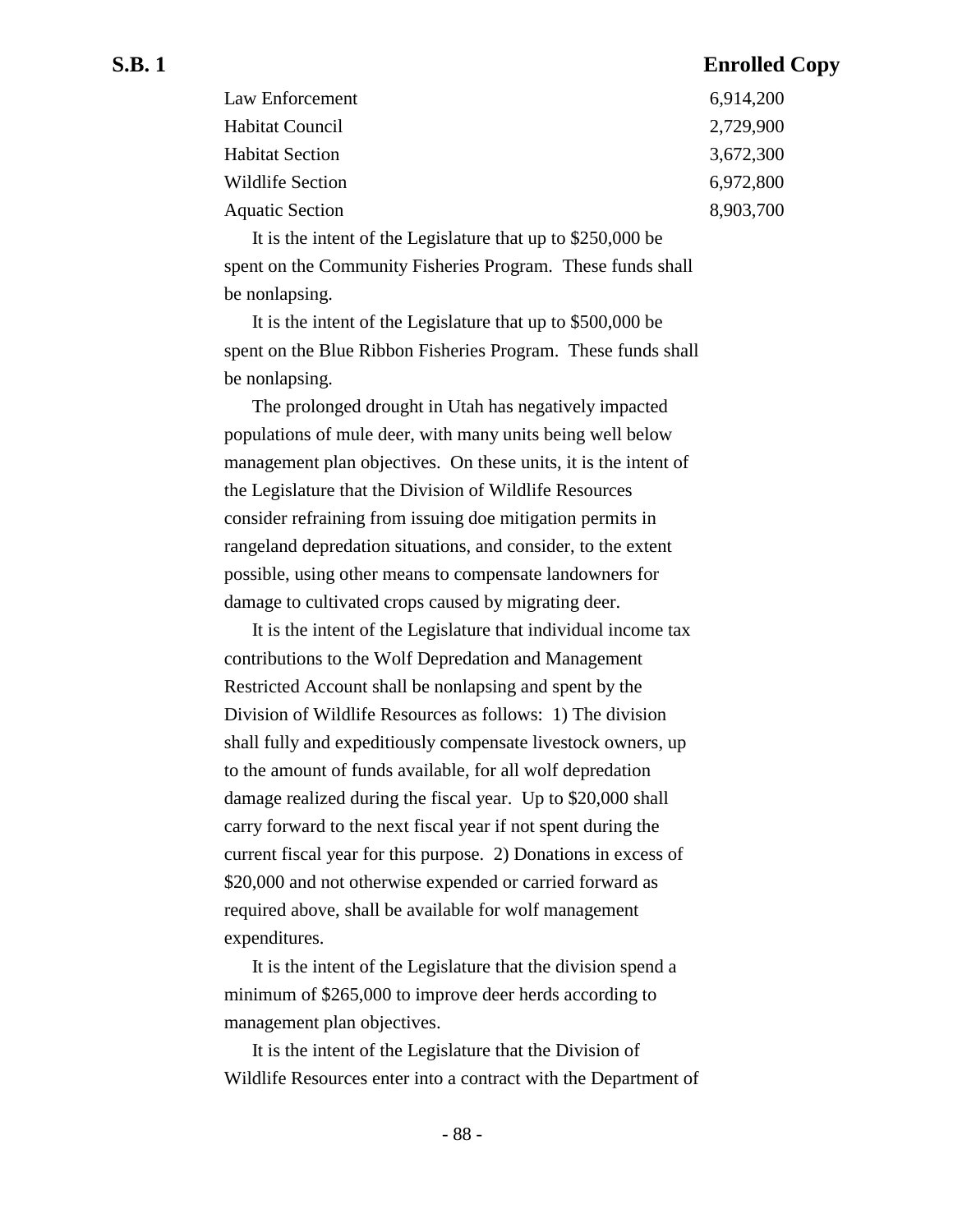Agriculture and Food for the purpose of providing predator control. The contract shall consist of \$500,000 annually in General Funds, with \$150,000 being used to match funds from local governments and \$350,000 being used to supplement the amount required by UCA 4-23-9(2). Under direction from the Division of Wildlife Resources, the Department of Agriculture and Food shall direct these funds to areas of the state not meeting deer herd management objectives consistent with the Utah Wildlife Board predator policy.

It is the intent of the Legislature that the Division of Wildlife Resources use revenues generated by sportsmen exclusively for costs associated with the management, enhancement, and administration of game species and their habitats.

The Legislature intends that up to \$500,000 of this budget may be used for big game depredation expenditures. The Legislature also intends that half of these funds shall be from the General Fund Restricted - Wildlife Resources Account and half from the General Fund. This funding shall be nonlapsing.

It is the intent of the Legislature that the Habitat Council and the Blue Ribbon Fisheries Advisory Council advise the division director and recommend expenditure of resources toward a three-year pilot walk-in access program.

It is the intent of the Legislature that appropriations from the General Fund Restricted - Wildlife Habitat Account be nonlapsing.

| ITEM 189 To Department of Natural Resources - Predator Control          |        |          |
|-------------------------------------------------------------------------|--------|----------|
| From General Fund                                                       |        | 59,600   |
| From Revenue Transfers - Natural Resources                              |        | (59,600) |
| ITEM 190 To Department of Natural Resources - General Fund Restricted - |        |          |
| Wildlife Resources                                                      |        |          |
| From General Fund                                                       |        | 74,800   |
| <b>Schedule of Programs:</b>                                            |        |          |
| General Fund Restricted - Wildlife Resources                            | 74,800 |          |
| ITEM 191 To Department of Natural Resources - Contributed Research      |        |          |
| <b>From Dedicated Credits Revenue</b>                                   |        | 338,400  |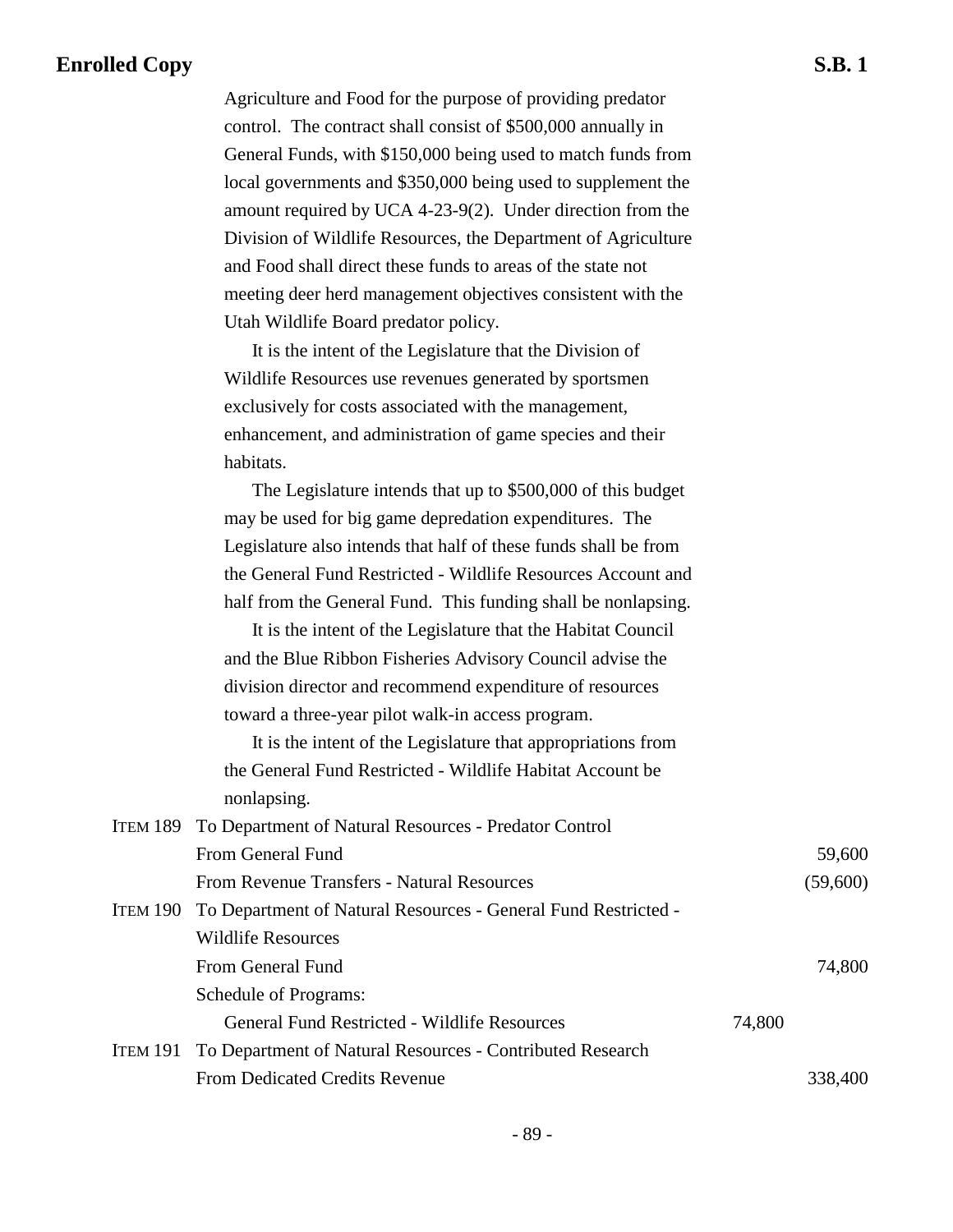|                 | Schedule of Programs:                                            |           |           |
|-----------------|------------------------------------------------------------------|-----------|-----------|
|                 | <b>Contributed Research</b>                                      | 338,400   |           |
|                 | It is the intent of the Legislature that the appropriation to    |           |           |
|                 | the Contributed Research program be nonlapsing.                  |           |           |
| <b>ITEM 192</b> | To Department of Natural Resources - Cooperative Environmental   |           |           |
|                 | <b>Studies</b>                                                   |           |           |
|                 | <b>From Federal Funds</b>                                        |           | 4,919,400 |
|                 | <b>From Dedicated Credits Revenue</b>                            |           | 514,500   |
|                 | Schedule of Programs:                                            |           |           |
|                 | Cooperative Environmental Study                                  | 5,433,900 |           |
|                 | It is the intent of the Legislature that the appropriation to    |           |           |
|                 | the Cooperative Environmental Studies program be nonlapsing.     |           |           |
| <b>ITEM 193</b> | To Department of Natural Resources - Wildlife Resources Capital  |           |           |
|                 | <b>Budget</b>                                                    |           |           |
|                 | From General Fund                                                |           | 800,000   |
|                 | <b>From Federal Funds</b>                                        |           | 1,311,000 |
|                 | From General Fund Restricted - State Fish Hatchery Maintenance   |           | 1,000,000 |
|                 | From General Fund Restricted - Wildlife Resources                |           | 205,000   |
|                 | <b>Schedule of Programs:</b>                                     |           |           |
|                 | Fisheries                                                        | 3,316,000 |           |
|                 | It is the intent of the Legislature that any funds expended      |           |           |
|                 | from the GFR - Wildlife Resources Trust Account for              |           |           |
|                 | constructing a building in Price be paid back to the account     |           |           |
|                 | over a period not to exceed twenty years and at an interest rate |           |           |
|                 | not less than three percent.                                     |           |           |
|                 | It is the intent of the Legislature that the Division of         |           |           |
|                 | Wildlife Resources - Capital Budget be nonlapsing.               |           |           |
| <b>ITEM 194</b> | To Department of Natural Resources - Parks and Recreation        |           |           |
|                 | From General Fund                                                |           | 8,426,000 |
|                 | From General Fund, One-time                                      |           | 264,900   |
|                 | From Federal Funds                                               |           | 970,100   |
|                 | <b>From Dedicated Credits Revenue</b>                            |           | 417,200   |
|                 | From General Fund Restricted - Boating                           |           | 3,297,600 |
|                 | From General Fund Restricted - Off-highway Vehicle               |           | 2,353,600 |
|                 | From General Fund Restricted - State Park Fees                   |           | 9,297,900 |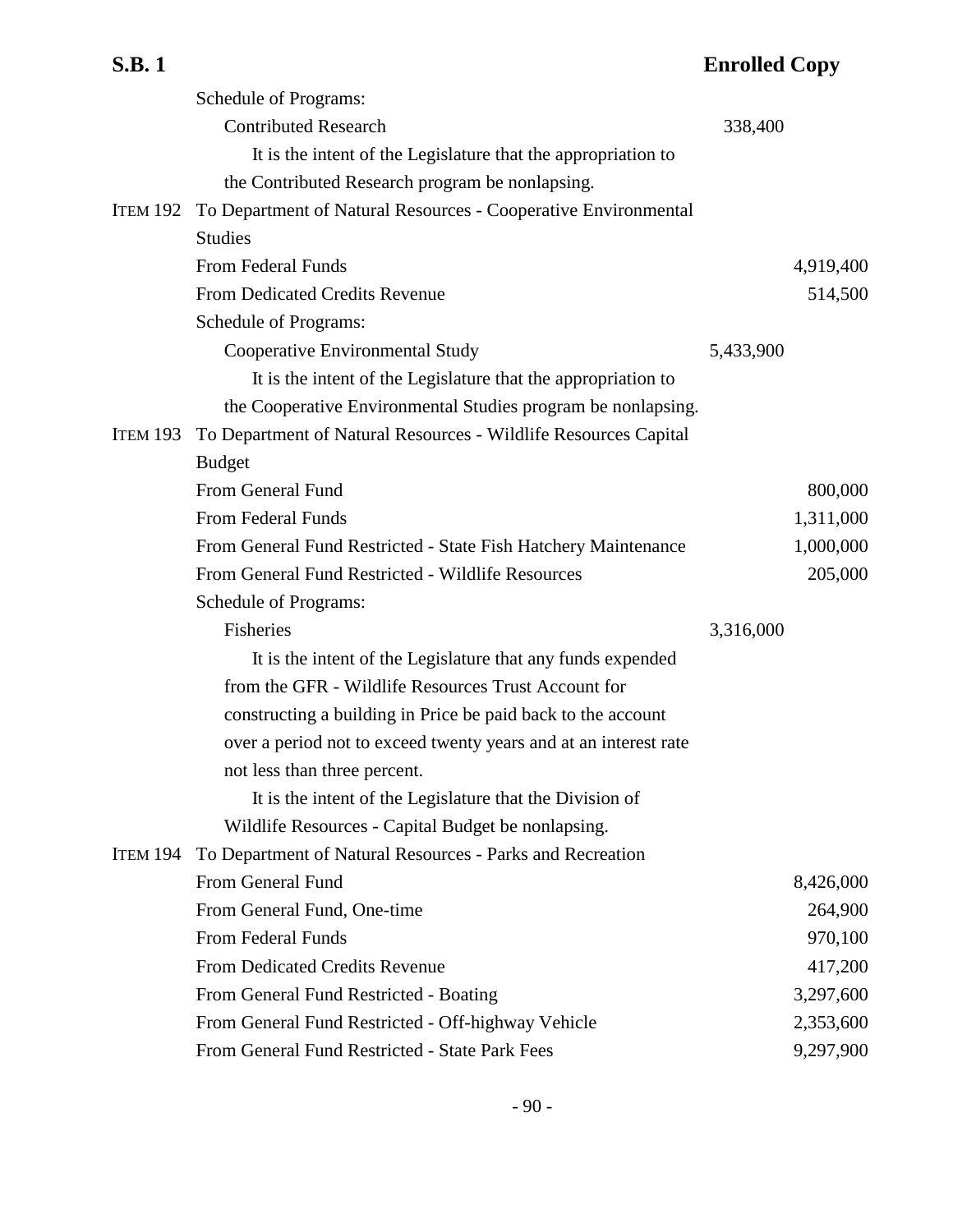ITEM 195

| Schedule of Programs:                                          |            |           |
|----------------------------------------------------------------|------------|-----------|
| Director                                                       | 393,800    |           |
| Board                                                          | 16,700     |           |
| <b>Park Operations</b>                                         | 18,760,200 |           |
| <b>Comprehensive Planning</b>                                  | 346,000    |           |
| Administration                                                 | 593,300    |           |
| Design and Construction                                        | 459,400    |           |
| <b>Reservations</b>                                            | 252,100    |           |
| Law Enforcement                                                | 159,900    |           |
| Fiscal and Accounting                                          | 816,300    |           |
| <b>Boating</b>                                                 | 1,022,700  |           |
| <b>OHV</b>                                                     | 1,156,500  |           |
| <b>Grants and Trails</b>                                       | 260,800    |           |
| <b>Park Management Contracts</b>                               | 789,600    |           |
| It is the intent of the Legislature that the Division of Parks |            |           |
| and Recreation provide a management fee to the This is the     |            |           |
| Place Foundation not to exceed \$700,000.                      |            |           |
| To Department of Natural Resources - Parks and Recreation      |            |           |
| Capital Budget                                                 |            |           |
| From General Fund                                              |            | 94,200    |
| From Federal Funds                                             |            | 1,550,000 |
| From Dedicated Credits Revenue                                 |            | 25,000    |
| From General Fund Restricted - Boating                         |            | 350,000   |
| From General Fund Restricted - Off-highway Vehicle             |            | 175,000   |
| From General Fund Restricted - State Park Fees                 |            | 150,000   |
| <b>Schedule of Programs:</b>                                   |            |           |
| <b>Facilities Acquisition and Development</b>                  | 114,200    |           |
| <b>Trail Grants</b>                                            | 30,000     |           |
| <b>National Recreation Trails</b>                              | 500,000    |           |
| <b>Donated Capital Projects</b>                                | 25,000     |           |
| <b>Region Roads and Renovation</b>                             | 100,000    |           |
| <b>Boat Access Grants</b>                                      | 700,000    |           |
| Off-highway Vehicle Grants                                     | 175,000    |           |
| <b>Miscellaneous Nonlapsing Projects</b>                       | 700,000    |           |
|                                                                |            |           |

It is the intent of the Legislature that no portion of a golf course or other improvements constructed at Soldier Hollow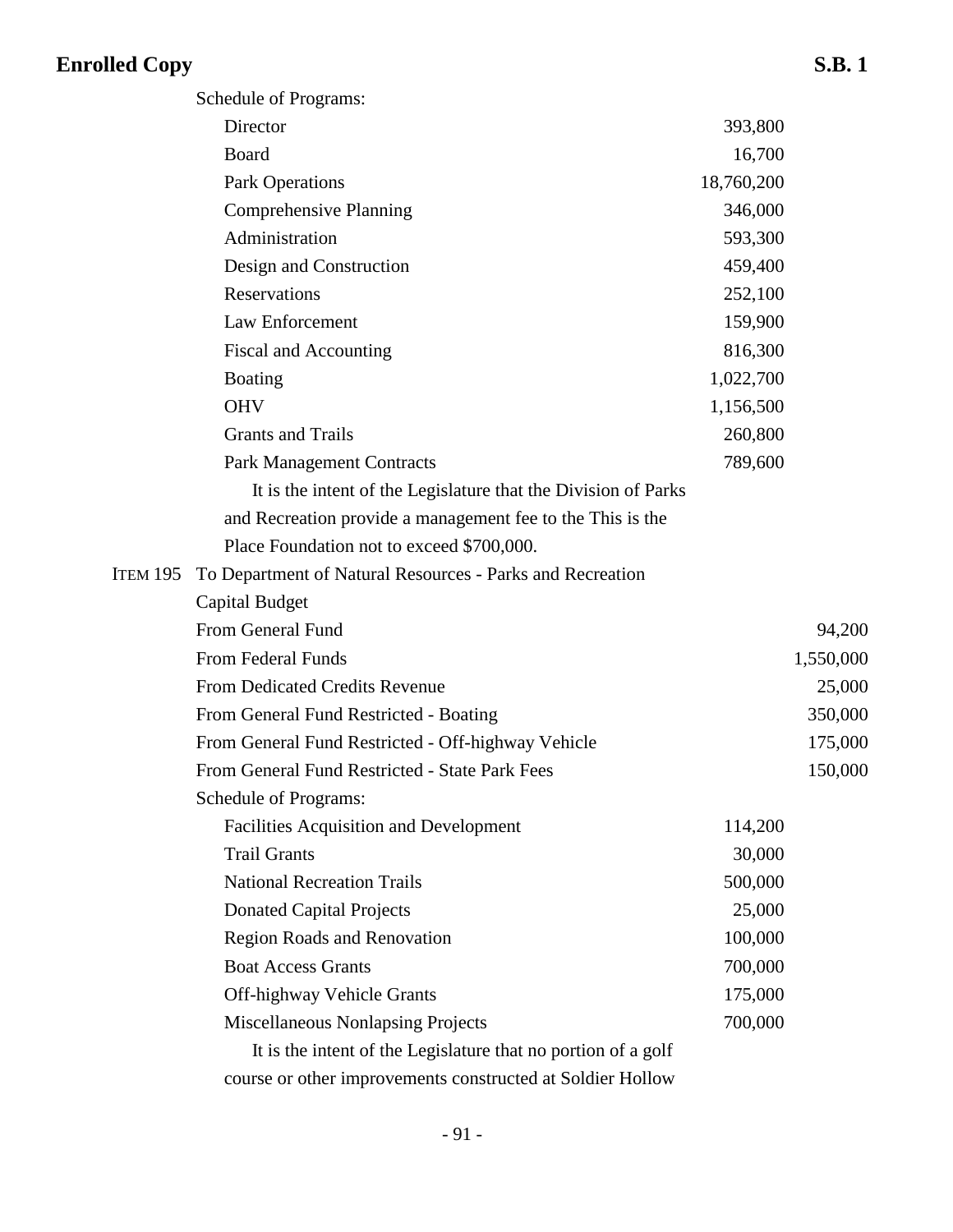|          | infringe upon space designated for winter or summer biathlon         |           |            |
|----------|----------------------------------------------------------------------|-----------|------------|
|          | or cross-country events including the safety zones necessary         |           |            |
|          | for the safe operation of the biathlon rifle range.                  |           |            |
|          | It is the intent of the Legislature that the Division of Parks       |           |            |
|          | and Recreation - Capital Budget be nonlapsing.                       |           |            |
| Item 196 | To Department of Natural Resources - Utah Geological Survey          |           |            |
|          | From General Fund                                                    |           | 2,188,400  |
|          | From General Fund, One-time                                          |           | 134,900    |
|          | From Federal Funds                                                   |           | 706,600    |
|          | <b>From Dedicated Credits Revenue</b>                                |           | 566,700    |
|          | From General Fund Restricted - Mineral Lease                         |           | 809,400    |
|          | From Beginning Nonlapsing Appropriation Balances                     |           | 330,800    |
|          | <b>From Closing Nonlapsing Appropriation Balances</b>                |           | (228, 400) |
|          | Schedule of Programs:                                                |           |            |
|          | Administration                                                       | 626,300   |            |
|          | <b>Technical Services</b>                                            | 468,100   |            |
|          | Geologic Hazards                                                     | 497,800   |            |
|          | Board                                                                | 3,300     |            |
|          | Geologic Mapping                                                     | 632,500   |            |
|          | <b>Energy and Minerals</b>                                           | 1,102,500 |            |
|          | Environmental                                                        | 604,300   |            |
|          | <b>Information and Outreach</b>                                      | 573,600   |            |
|          | It is the intent of the Legislature that the Utah Geological         |           |            |
|          | Surveys Mineral Lease funds be nonlapsing.                           |           |            |
|          | <b>ITEM 197 To Department of Natural Resources - Water Resources</b> |           |            |
|          | From General Fund                                                    |           | 2,460,000  |
|          | From General Fund, One-time                                          |           | 13,400     |
|          | <b>From Dedicated Credits Revenue</b>                                |           | 34,000     |
|          | From Water Resources Conservation and Development Fund               |           | 1,957,400  |
|          | From Water Resources Construction Fund                               |           | 150,000    |
|          | From Beginning Nonlapsing Appropriation Balances                     |           | 29,500     |
|          | From Closing Nonlapsing Appropriation Balances                       |           | (23,500)   |
|          | Schedule of Programs:                                                |           |            |
|          | Administration                                                       | 403,900   |            |
|          | Board                                                                | 32,300    |            |
|          | <b>Interstate Streams</b>                                            | 272,000   |            |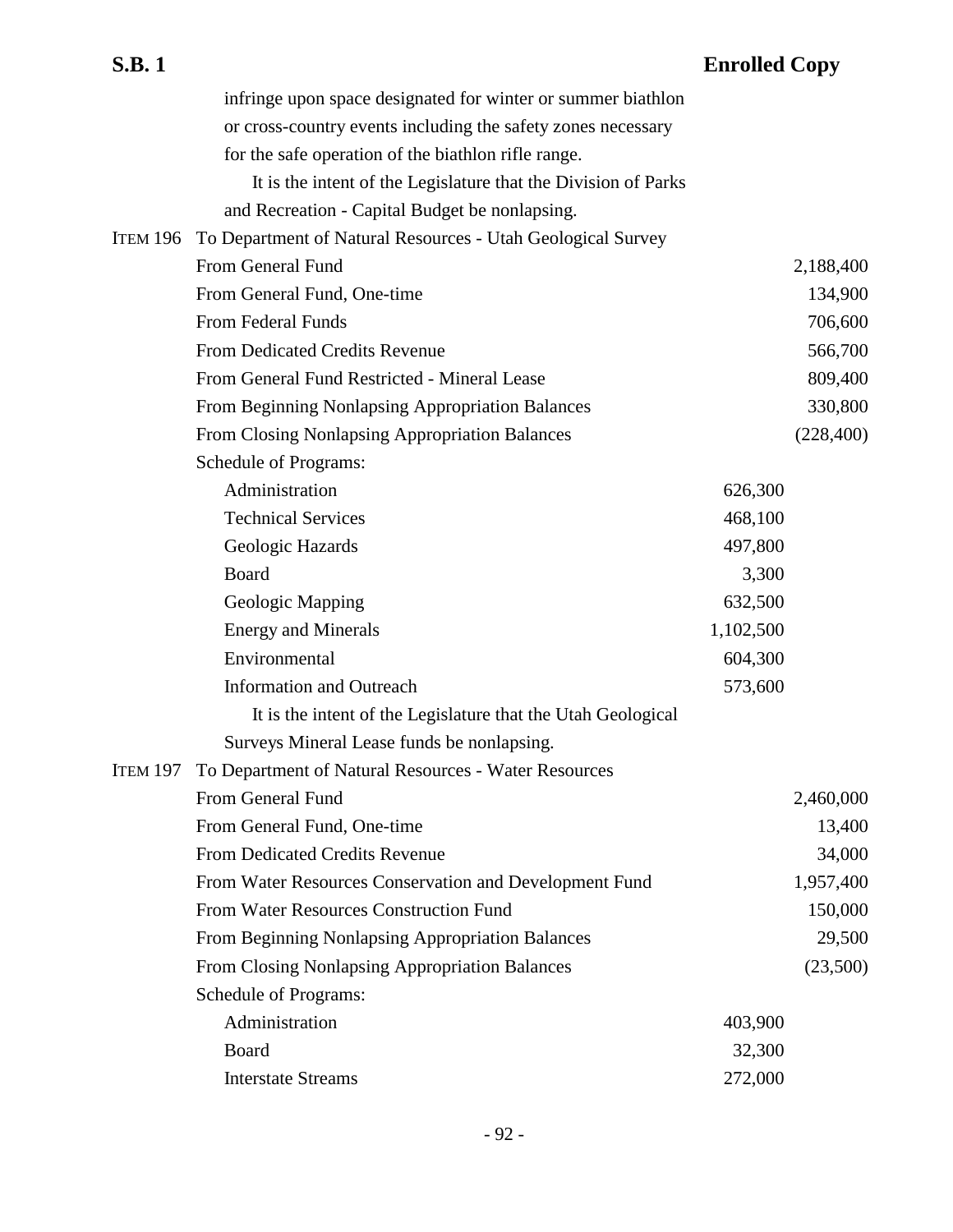|                 | Planning                                                       | 1,754,700 |           |
|-----------------|----------------------------------------------------------------|-----------|-----------|
|                 | Cloudseeding                                                   | 150,000   |           |
|                 | <b>City Loans Administration</b>                               | 125,700   |           |
|                 | Construction                                                   | 1,663,500 |           |
|                 | <b>Water Conservation/Education</b>                            | 168,200   |           |
|                 | <b>West Desert Ops</b>                                         | 10,500    |           |
|                 | Cooperative Water Conservation                                 | 40,000    |           |
|                 | It is the intent of the Legislature that the appropriation to  |           |           |
|                 | the Cooperative Water Conservation Program be nonlapsing.      |           |           |
| <b>ITEM 198</b> | To Department of Natural Resources - Water Resources Revolving |           |           |
|                 | <b>Construction Fund</b>                                       |           |           |
|                 | From General Fund                                              |           | 539,100   |
|                 | From Water Resources Conservation and Development Fund         |           | 3,800,000 |
|                 | Schedule of Programs:                                          |           |           |
|                 | <b>Construction Fund</b>                                       | 4,339,100 |           |
| <b>ITEM 199</b> | To Department of Natural Resources - Water Resources           |           |           |
|                 | <b>Conservation and Development Fund</b>                       |           |           |
|                 | From General Fund                                              |           | 1,043,200 |
|                 | Schedule of Programs:                                          |           |           |
|                 | <b>Conservation and Development Fund</b>                       | 1,043,200 |           |
| ITEM 200        | To Department of Natural Resources - Water Rights              |           |           |
|                 | From General Fund                                              |           | 5,917,600 |
|                 | From General Fund, One-time                                    |           | 40,500    |
|                 | <b>From Dedicated Credits Revenue</b>                          |           | 325,000   |
|                 | Schedule of Programs:                                          |           |           |
|                 | Administration                                                 | 720,600   |           |
|                 | Appropriation                                                  | 649,300   |           |
|                 | Dam Safety                                                     | 621,500   |           |
|                 | Adjudication                                                   | 663,100   |           |
|                 | <b>Cooperative Studies</b>                                     | 474,600   |           |
|                 | <b>Technical Services</b>                                      | 565,100   |           |
|                 | Advertising                                                    | 150,000   |           |
|                 | Area Offices                                                   | 2,438,900 |           |
|                 | DEPARTMENT OF NATURAL RESOURCES INTERNAL SERVICE FUNDS         |           |           |
| <b>ITEM 201</b> | To Department of Natural Resources - Internal Service Fund     |           |           |
|                 | From Dedicated Credits - Intragovernmental Revenue             |           | 5,316,800 |
|                 |                                                                |           |           |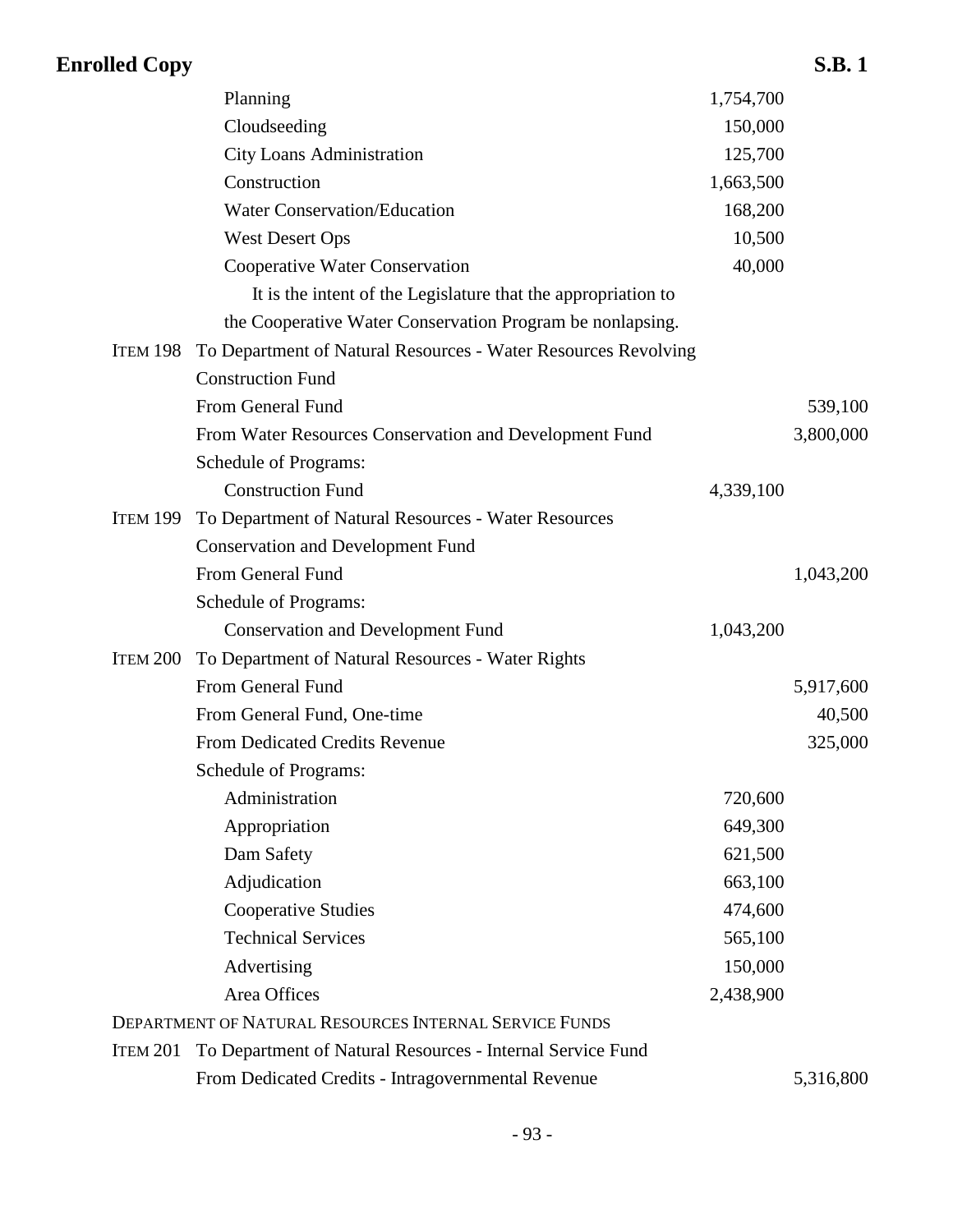|                 | From Sale of Fixed Assets                                                 |           | (15,700)  |
|-----------------|---------------------------------------------------------------------------|-----------|-----------|
|                 | Schedule of Programs:                                                     |           |           |
|                 | <b>ISF - DNR Warehouse</b>                                                | 662,000   |           |
|                 | ISF - DNR Motorpool                                                       | 3,937,100 |           |
|                 | <b>ISF - DNR Data Processing</b>                                          | 702,000   |           |
|                 | <b>Total FTE</b>                                                          | 10.0      |           |
|                 | <b>Authorized Capital Outlay</b>                                          | 304,000   |           |
|                 | It is the intent of the Legislature that, if funding is                   |           |           |
|                 | available, the Utah Geological Survey may pay up to \$200,000             |           |           |
|                 | in contributed capital to the Natural Resources Warehouse                 |           |           |
|                 | Internal Service Fund in order to pay down their existing debt            |           |           |
|                 | on the Core Sample Library.                                               |           |           |
|                 | DEPARTMENT OF AGRICULTURE AND FOOD                                        |           |           |
| <b>ITEM 202</b> | To Department of Agriculture and Food - Administration                    |           |           |
|                 | From General Fund                                                         |           | 8,068,100 |
|                 | From General Fund, One-time                                               |           | 356,800   |
|                 | <b>From Federal Funds</b>                                                 |           | 2,183,500 |
|                 | <b>From Dedicated Credits Revenue</b>                                     |           | 1,825,000 |
|                 | From General Fund Restricted - Horse Racing                               |           | 50,000    |
|                 | From General Fund Restricted - Livestock Brand                            |           | 816,700   |
|                 | From General Fund Restricted - Agriculture and Wildlife Damage Prevention |           | 66,500    |
|                 | Schedule of Programs:                                                     |           |           |
|                 | <b>General Administration</b>                                             | 1,444,000 |           |
|                 | <b>Meat Inspection</b>                                                    | 1,706,000 |           |
|                 | <b>Chemistry Laboratory</b>                                               | 717,500   |           |
|                 | Animal Health                                                             | 1,051,100 |           |
|                 | <b>Agriculture Inspection</b>                                             | 1,932,600 |           |
|                 | <b>Regulatory Services</b>                                                | 2,485,000 |           |
|                 | <b>Public Affairs</b>                                                     | 79,500    |           |
|                 | <b>Sheep Promotion</b>                                                    | 50,000    |           |
|                 | <b>Auction Market Veterinarians</b>                                       | 72,000    |           |
|                 | <b>Brand Inspection</b>                                                   | 1,237,400 |           |
|                 | <b>Utah Horse Commission</b>                                              | 50,000    |           |
|                 | <b>Environmental Quality</b>                                              | 1,512,100 |           |
|                 | Grain Inspection                                                          | 450,100   |           |
|                 | <b>Insect Inspection</b>                                                  | 223,600   |           |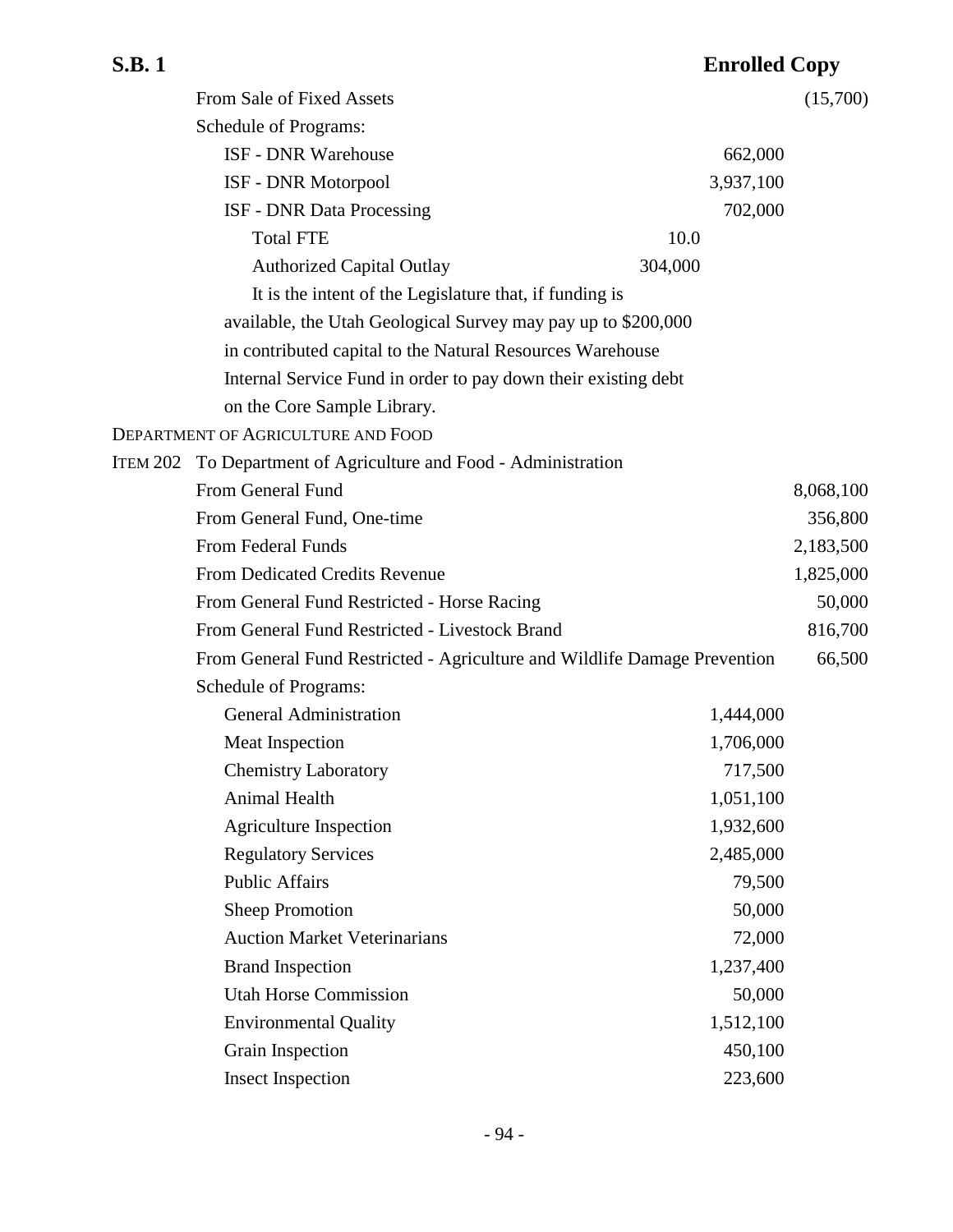|                 | Marketing and Development                                                 | 355,700   |           |
|-----------------|---------------------------------------------------------------------------|-----------|-----------|
|                 | It is the intent of the Legislature that the appropriation to             |           |           |
|                 | the Grain Inspection Program be nonlapsing.                               |           |           |
|                 | It is the intent of the Legislature that the Brand Bureau seek            |           |           |
|                 | information on the creation of reciprocal fee agreements with             |           |           |
|                 | neighboring states. This is an effort to eliminate the double             |           |           |
|                 | inspection charge sometimes incurred in crossing the state                |           |           |
|                 | border.                                                                   |           |           |
|                 | It is the intent of the Legislature that funds collected in the           |           |           |
|                 | Organic Certification Program be nonlapsing.                              |           |           |
|                 | It is the intent of the Legislature that the appropriation to             |           |           |
|                 | the Agricultural Inspection Program be nonlapsing.                        |           |           |
|                 | It is the intent of the Legislature that the appropriation for            |           |           |
|                 | conservation easements, whether granted to charitable                     |           |           |
|                 | organizations specified under UCA 57-18-3 or held by the                  |           |           |
|                 | Department of Agriculture and Food, be used to conserve                   |           |           |
|                 | agricultural lands and be nonlapsing.                                     |           |           |
| <b>ITEM 203</b> | To Department of Agriculture and Food - Building Operations               |           |           |
|                 | From General Fund                                                         |           | 270,000   |
|                 | Schedule of Programs:                                                     |           |           |
|                 | <b>Building Operations</b>                                                | 270,000   |           |
| <b>ITEM 204</b> | To Department of Agriculture and Food - Utah State Fair                   |           |           |
|                 | Corporation                                                               |           |           |
|                 | From General Fund                                                         |           | 543,300   |
|                 | <b>From Dedicated Credits Revenue</b>                                     |           | 2,838,200 |
|                 | From Beginning Nonlapsing Appropriation Balances                          |           | 223,700   |
|                 | From Closing Nonlapsing Appropriation Balances                            |           | (322,200) |
|                 | Schedule of Programs:                                                     |           |           |
|                 | <b>Utah State Fair Corporation</b>                                        | 3,283,000 |           |
|                 | It is the intent of the Legislature that the appropriation to             |           |           |
|                 | the Utah State Fair Corporation be nonlapsing.                            |           |           |
| <b>ITEM 205</b> | To Department of Agriculture and Food - Predatory Animal                  |           |           |
|                 | Control                                                                   |           |           |
|                 | From General Fund                                                         |           | 618,500   |
|                 | From General Fund, One-time                                               |           | 5,300     |
|                 | From General Fund Restricted - Agriculture and Wildlife Damage Prevention |           | 488,200   |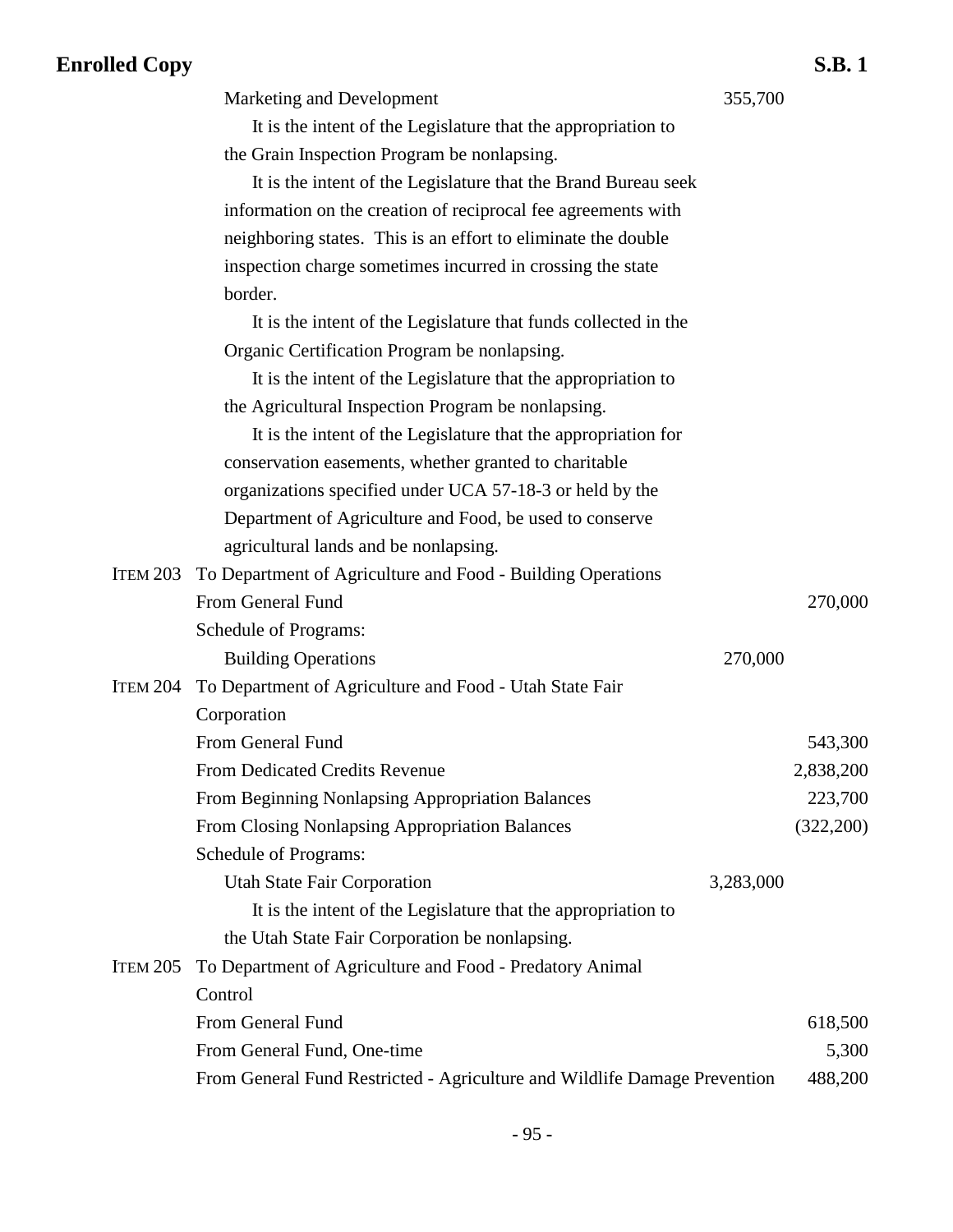|          | From Revenue Transfers - Natural Resources                       |           | 59,600  |
|----------|------------------------------------------------------------------|-----------|---------|
|          | Schedule of Programs:                                            |           |         |
|          | <b>Predatory Animal Control</b>                                  | 1,171,600 |         |
|          | It is the intent of the Legislature that the Division of         |           |         |
|          | Wildlife Resources enter into a contract with the Department of  |           |         |
|          | Agriculture and Food for the purpose of providing predator       |           |         |
|          | control. The contract shall consist of \$500,000 annually in     |           |         |
|          | General Funds, with \$150,000 being used to match funds from     |           |         |
|          | local governments and \$350,000 being used to supplement the     |           |         |
|          | amount required by UCA 4-23-9(2). Under direction from the       |           |         |
|          | Division of Wildlife Resources, the Department of Agriculture    |           |         |
|          | and Food shall direct these funds to areas of the state not      |           |         |
|          | meeting deer herd management objectives consistent with the      |           |         |
|          | Utah Wildlife Board predator policy.                             |           |         |
|          | It is the intent of the Legislature that the appropriation to    |           |         |
|          | the Predatory Animal Control program be nonlapsing.              |           |         |
| ITEM 206 | To Department of Agriculture and Food - Resource Conservation    |           |         |
|          | From General Fund                                                |           | 946,500 |
|          | From General Fund, One-time                                      |           | 1,000   |
|          | From Agriculture Resource Development Fund                       |           | 333,300 |
|          | From Closing Nonlapsing Appropriation Balances                   |           | (3,700) |
|          | Schedule of Programs:                                            |           |         |
|          | <b>Resource Conservation Administration</b>                      | 124,300   |         |
|          | <b>Soil Conservation Commission</b>                              | 8,800     |         |
|          | <b>Resource Conservation</b>                                     | 1,144,000 |         |
|          | It is the intent of the Legislature that the appropriation to    |           |         |
|          | the Resource Conservation program be nonlapsing.                 |           |         |
|          | It is the intent of the Legislature that the Soil Conservation   |           |         |
|          | Districts submit annual reports documenting supervisory          |           |         |
|          | expenses to the Legislative Fiscal Analyst, the Office of        |           |         |
|          | Planning and Budget, and the Soil Conservation Commission.       |           |         |
|          | It is also the intent of the Legislature that these documents be |           |         |
|          | reviewed and reported to the Governor and the 2003               |           |         |
|          | Legislature.                                                     |           |         |
|          | It is the intent of the Legislature that funding approved for    |           |         |

Soil Conservation District elections be nonlapsing and be spent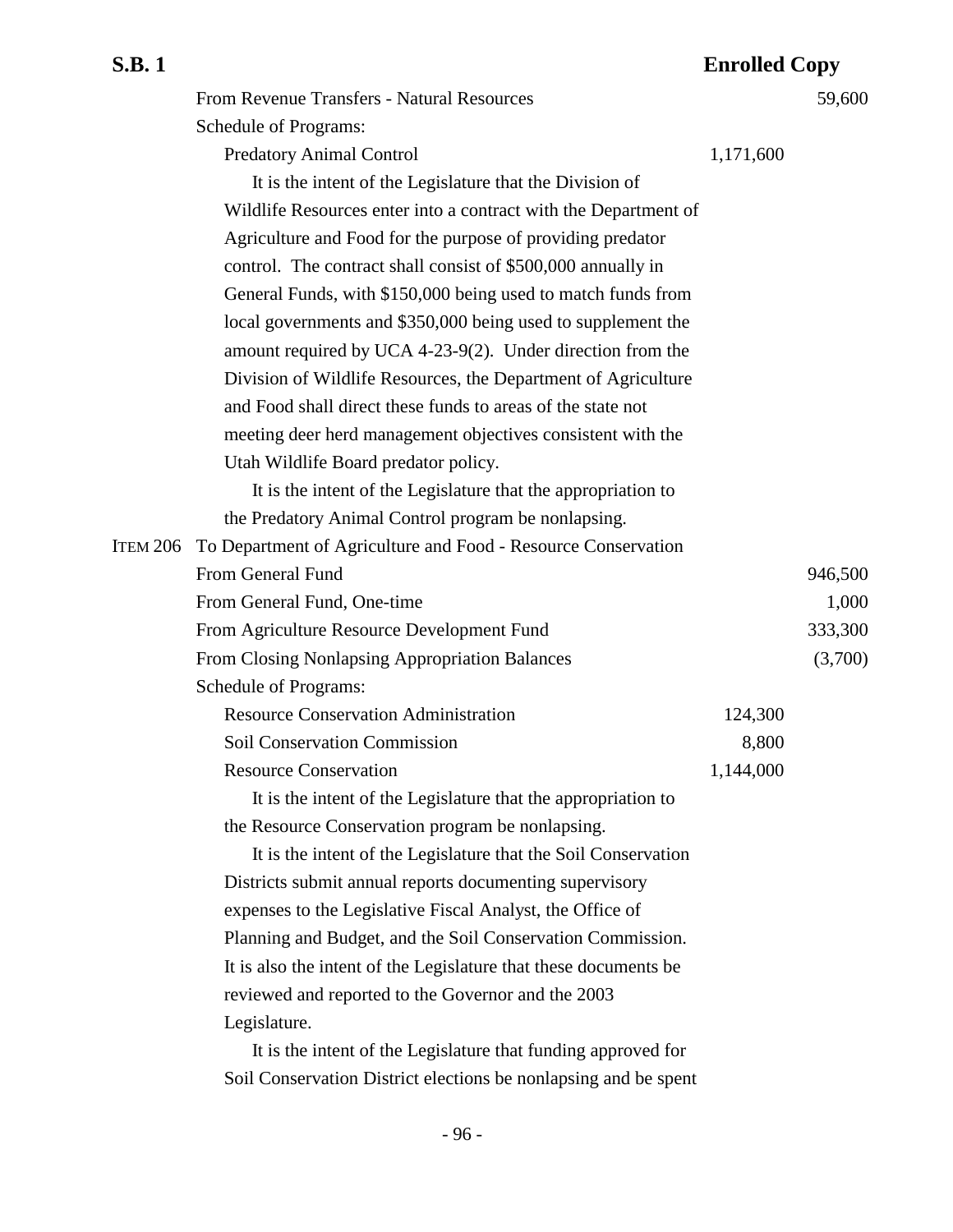| <b>Enrolled Copy</b> |                                                                        |        |           | <b>S.B.1</b> |
|----------------------|------------------------------------------------------------------------|--------|-----------|--------------|
|                      | only during even-numbered years when elections take place.             |        |           |              |
| ITEM 207             | To Department of Agriculture and Food - Loans                          |        |           |              |
|                      | From Agriculture Resource Development Fund                             |        |           | 298,200      |
|                      | From Utah Rural Rehabilitation Loan                                    |        |           | 18,000       |
|                      | Schedule of Programs:                                                  |        |           |              |
|                      | <b>Agriculture Loan Program</b>                                        |        | 316,200   |              |
|                      | DEPARTMENT OF AGRICULTURE AND FOOD INTERNAL SERVICE FUNDS              |        |           |              |
|                      | ITEM 208 To Department of Agriculture and Food - Internal Service Fund |        |           |              |
|                      | From Dedicated Credits - Intragovernmental Revenue                     |        |           | 281,700      |
|                      | Schedule of Programs:                                                  |        |           |              |
|                      | ISF - Agri Data Processing                                             |        | 281,700   |              |
|                      | <b>Total FTE</b>                                                       | 3.0    |           |              |
|                      | <b>Authorized Capital Outlay</b>                                       | 25,000 |           |              |
|                      | SCHOOL AND INSTITUTIONAL TRUST LANDS ADMINISTRATION                    |        |           |              |
| ITEM 209             | To School and Institutional Trust Lands Administration - School &      |        |           |              |
|                      | <b>Institutional Trust Lands Administration</b>                        |        |           |              |
|                      | From Land Grant Management Fund                                        |        |           | 11,520,900   |
|                      | <b>Schedule of Programs:</b>                                           |        |           |              |
|                      | Board                                                                  |        | 200,700   |              |
|                      | Director                                                               |        | 707,300   |              |
|                      | <b>Public Relations</b>                                                |        | 205,200   |              |
|                      | Administration                                                         |        | 811,800   |              |
|                      | Accounting                                                             |        | 281,000   |              |
|                      | Royalty                                                                |        | 226,300   |              |
|                      | Minerals                                                               |        | 1,161,200 |              |
|                      | Surface                                                                |        | 1,295,400 |              |
|                      | Development - Operating                                                |        | 1,088,600 |              |
|                      | Legal/Contracts                                                        |        | 448,800   |              |
|                      | Data Processing                                                        |        | 732,300   |              |
|                      | Forestry and Grazing                                                   |        | 362,300   |              |
|                      | Development - Capital                                                  |        | 4,000,000 |              |
|                      | <b>PUBLIC EDUCATION</b>                                                |        |           |              |
|                      | <b>STATE BOARD OF EDUCATION</b>                                        |        |           |              |
| <b>ITEM 210</b>      | To State Board of Education - State Office of Education                |        |           |              |
|                      | From Uniform School Fund                                               |        |           | 21,326,300   |
|                      | From Uniform School Fund, One-time                                     |        |           | 68,900       |
|                      |                                                                        |        |           |              |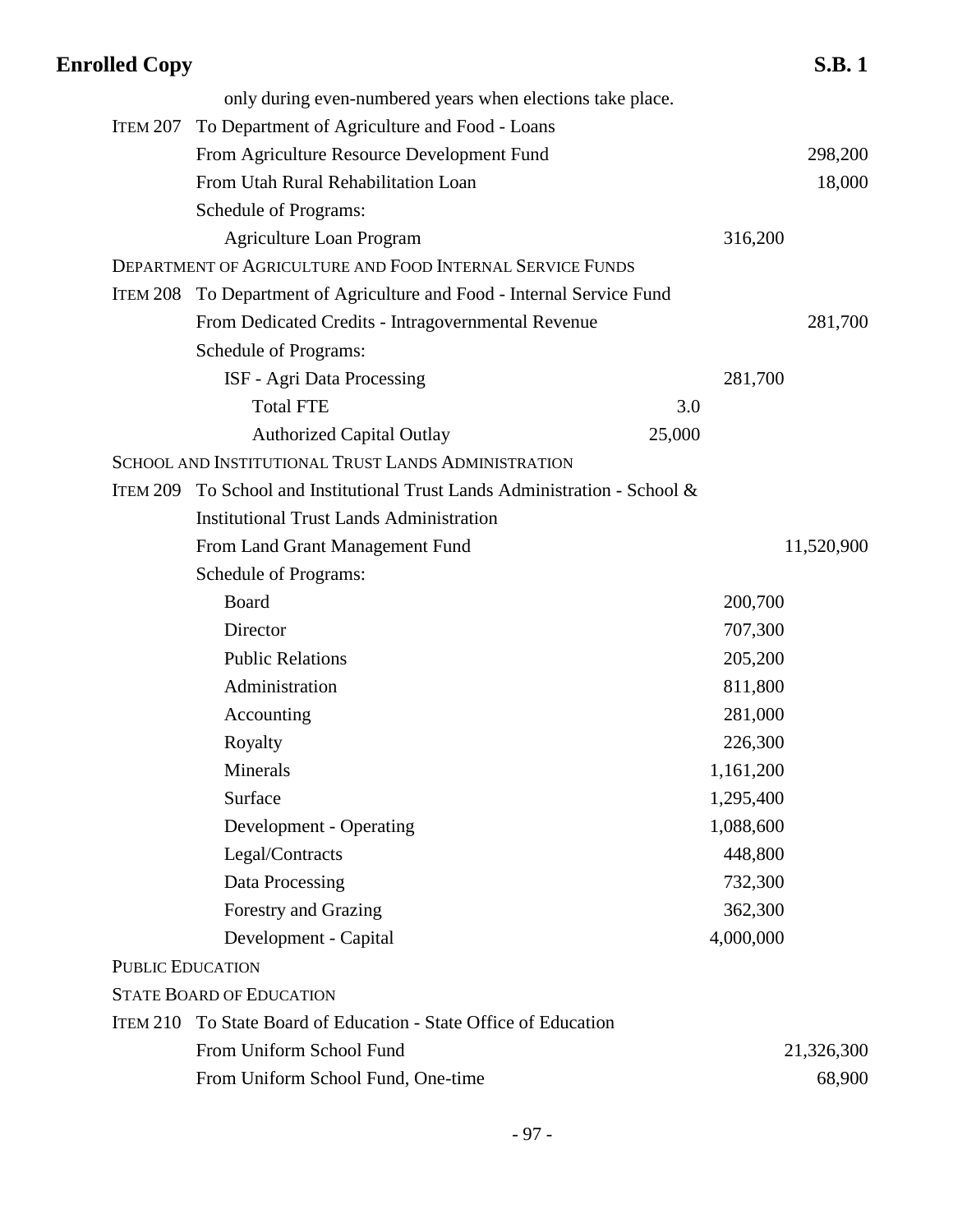| From Federal Funds                                           | 166,511,900 |
|--------------------------------------------------------------|-------------|
| From Dedicated Credits Revenue                               | 6,360,450   |
| From General Fund Restricted - Mineral Lease                 | 971,850     |
| From General Fund Restricted - Substance Abuse Prevention    | 490,000     |
| From Uniform School Fund Restricted - Professional Practices | 90,700      |
| <b>From Beginning Nonlapsing Appropriation Balances</b>      | 4,533,600   |
| <b>From Closing Nonlapsing Appropriation Balances</b>        | (4,533,600) |
| <b>Schedule of Programs:</b>                                 |             |
| <b>Board of Education</b>                                    | 1,374,000   |
| <b>Student Achievement</b>                                   | 172,120,800 |
| $\mathbf{D}$ in a f                                          | 10.210.000  |

| Data and Business Services              | 12,240,200 |
|-----------------------------------------|------------|
| Law, Legislation and Education Services | 10,005,100 |
| School LAND Trust Administration        | 80,000     |

It is the intent of the Legislature that the State Board of Education submit a Teacher Licensing Fee Plan, consistent with UCA 63-38-3.2, in its FY 2006 budget request to the Governor and the Legislature that provides enough fee revenue to fund operations of the Educator Licensing Section at the State Office of Education without the use of Uniform School Funds.

It is the intent of the Legislature that substantial effort be made by the State Superintendent and the State School Board to combine the services of USDB and the Jean Massieu Charter School for the deaf. This shall include instruction in American Sign Language as well as bi-lingual and bi-cultural education which will receive administrative support. Representatives from Jean Massieu shall be integrated in a meaningful way into the USDB Institutional Council. The State Superintendent shall report to the Education Interim Committee in September 2004 regarding the progress of this intent. If necessary the Education Interim Committee may make recommendations regarding continued funding of Jean Massieu until integration is complete.

It is the intent of the Legislature that the USOE continue with the state instructional materials correlation process and recommends the USOE to contract a review body that has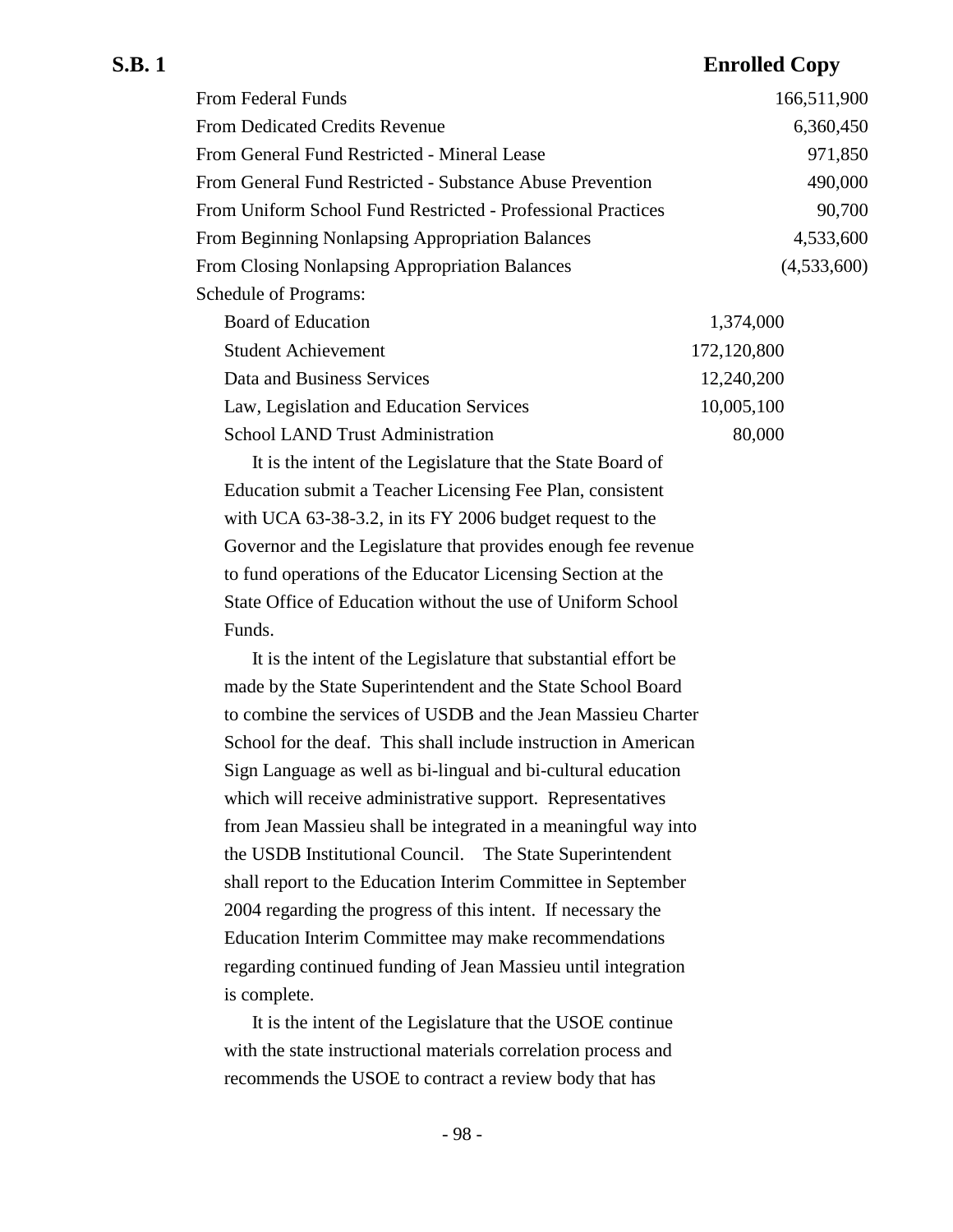|                 | satisfied the Interim Education Committee's RFP process, to          |            |
|-----------------|----------------------------------------------------------------------|------------|
|                 | conduct reviews of instructional materials to provide a              |            |
|                 | complete correlation to the State core curriculum prior to the       |            |
|                 | time the USOE, districts, schools, and teachers purchase             |            |
|                 | instructional materials. The third party review body shall           |            |
|                 | report the results of the correlation through an online system to    |            |
|                 | make its correlation findings available for review and               |            |
|                 | application by all teachers in the state. The cost of the review     |            |
|                 | process shall be born by the publishers of instructional             |            |
|                 | materials.                                                           |            |
| <b>ITEM 211</b> | To State Board of Education - State Office of Rehabilitation         |            |
|                 | From General Fund                                                    | 254,900    |
|                 | From Uniform School Fund                                             | 18,846,900 |
|                 | From Uniform School Fund, One-time                                   | 128,600    |
|                 | <b>From Federal Funds</b>                                            | 30,859,700 |
|                 | From Dedicated Credits Revenue                                       | 680,300    |
|                 | Schedule of Programs:                                                |            |
|                 | <b>Executive Director</b>                                            | 1,437,400  |
|                 | Blind and Visually Impaired                                          | 5,454,500  |
|                 | <b>Rehabilitation Services</b>                                       | 34,364,100 |
|                 | <b>Disability Determination</b>                                      | 7,577,200  |
|                 | Deaf and Hard of Hearing                                             | 1,937,200  |
|                 | ITEM 212 To State Board of Education - School for the Deaf and Blind |            |
|                 | From Uniform School Fund                                             | 18,996,400 |
|                 | From Uniform School Fund, One-time                                   | 170,200    |
|                 | <b>From Dedicated Credits Revenue</b>                                | 633,700    |
|                 | From Revenue Transfers - Health                                      | 45,800     |
|                 | From Revenue Transfers - Interagency                                 | 24,300     |
|                 | From Revenue Transfers - State Office of Education                   | 3,043,900  |
|                 | From Beginning Nonlapsing Appropriation Balances                     | 119,100    |
|                 | From Closing Nonlapsing Appropriation Balances                       | (50,000)   |
|                 | Schedule of Programs:                                                |            |
|                 | Instruction                                                          | 13,725,200 |
|                 | <b>Support Services</b>                                              | 9,258,200  |
|                 | It is the intent of the Legislature that the State Board of          |            |
|                 | Education, in conjunction with the finance director and USDB         |            |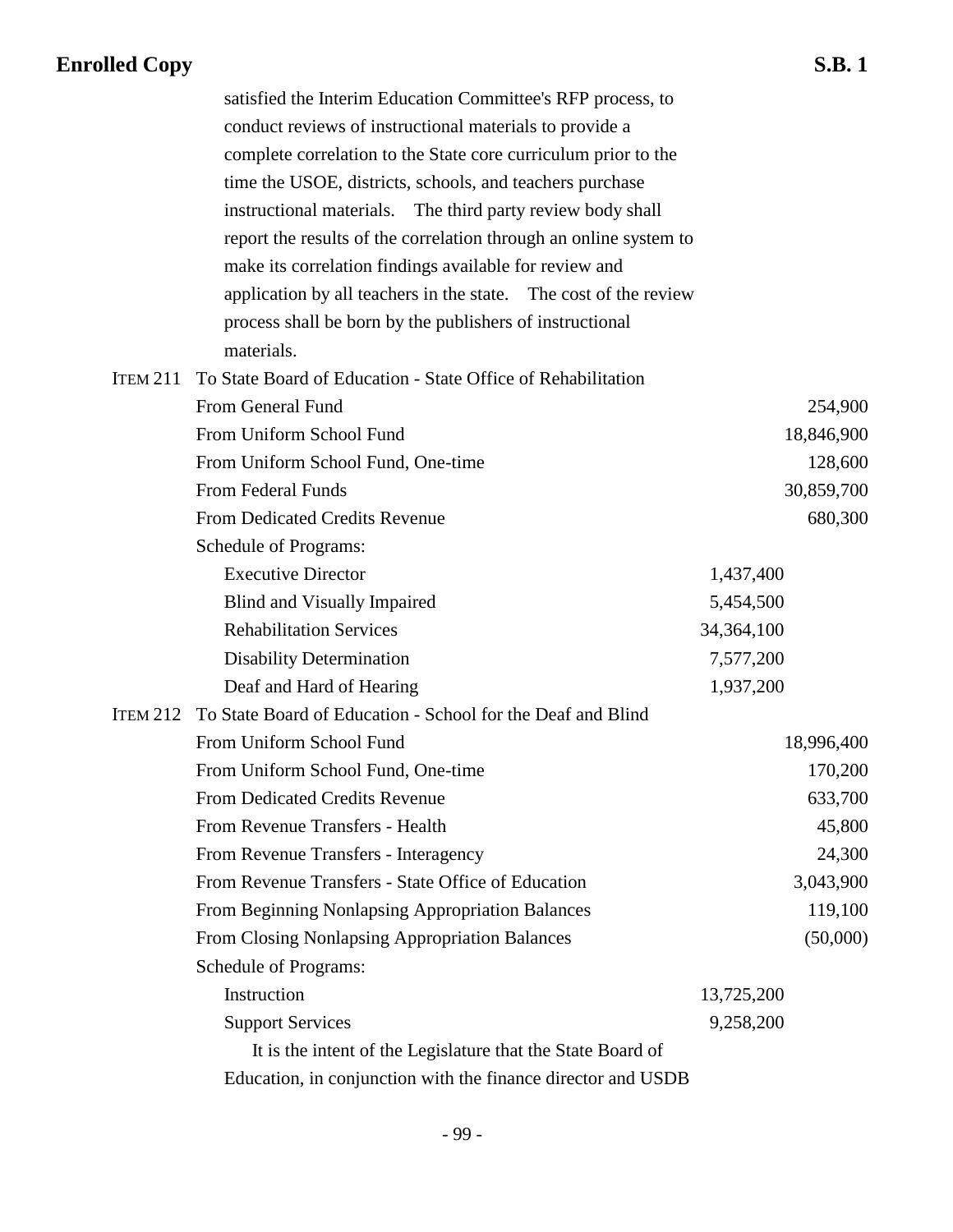Superintendent, directly oversee the calculation of the teacher salary adjustments detailed in UCA 53A-25-111. Further, this calculation should be presented to the State Board of Education for formal approval in time to be included in the FY 2006 budget request for the agency. A report shall be submitted for review to the Governors Office of Planning and Budget and the Office of the Legislative Fiscal Analyst detailing how the annual salary adjustment was derived.

It is the intent of the Legislature that beginning July 1, 2004 that the fiscal management of the Utah Schools for the Deaf and Blind be placed in the Utah State Office of Education. It is further the intent of the Legislature that the State Board of Education provide oversight of USDB operations and finances.

It is the intent of the Legislature that the Utah Schools for the Deaf and Blind, in conjunction with the State Board of Education, report to the interim Public Education Appropriations Subcommittee detailing the implementation of the Legislative audit recommendations. This report shall be delivered before November 30, 2004.

It is the intent of the Legislature that substantial effort be made by the State Superintendent and the State School Board to combine the services of USDB and the Jean Massieu Charter School for the deaf. This shall include instruction in American Sign Language as well as bi-lingual and bi-cultural education which will receive administrative support. Representatives from Jean Massieu shall be integrated in a meaningful way into the USDB Institutional Council. The State Superintendent shall report to the Education Interim Committee in September 2004 regarding the progress of this intent. If necessary the Education Interim Committee may make recommendations regarding continued funding of Jean Massieu until integration is complete.

ITEM 213 To State Board of Education - Utah Schools for the Deaf and Blind - Institutional Council From Dedicated Credits Revenue 363,100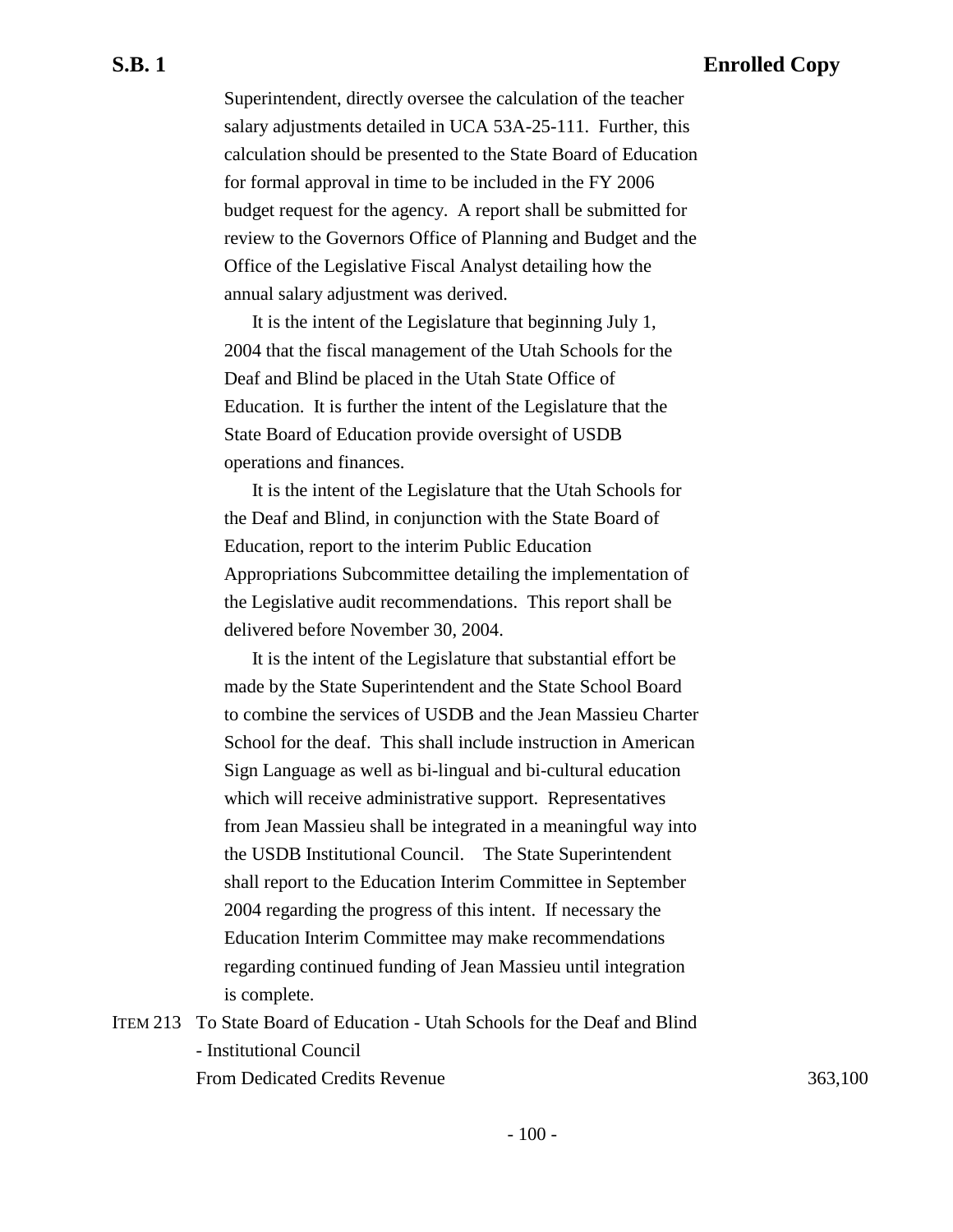| <b>Enrolled Copy</b> |                                                                  |             | <b>S.B.1</b> |
|----------------------|------------------------------------------------------------------|-------------|--------------|
|                      | From Beginning Nonlapsing Appropriation Balances                 |             | 507,900      |
|                      | From Closing Nonlapsing Appropriation Balances                   |             | (581,000)    |
|                      | Schedule of Programs:                                            |             |              |
|                      | <b>Institutional Council</b>                                     | 290,000     |              |
|                      | It is the intent of the Legislature that the State Board of      |             |              |
|                      | Education, in consultation with the USDB Institutional           |             |              |
|                      | Council, define the appropriate use of the USDB Trust Land       |             |              |
|                      | Funds. The definition should include any restrictions on the     |             |              |
|                      | use of Trust Land Funds as well as a specific plan outlining the |             |              |
|                      | use of the closing non-lapsing balances held by the line item,   |             |              |
|                      | and report back to the Public Education Appropriations           |             |              |
|                      | Subcommittee before the 2005 General Session.                    |             |              |
| <b>ITEM 214</b>      | To State Board of Education - State Office of Education - Child  |             |              |
|                      | Nutrition                                                        |             |              |
|                      | From Uniform School Fund                                         |             | 143,900      |
|                      | From Uniform School Fund, One-time                               |             | 900          |
|                      | From Federal Funds                                               |             | 91,992,000   |
|                      | From Dedicated Credits Revenue                                   |             | 15,809,000   |
|                      | Schedule of Programs:                                            |             |              |
|                      | <b>Child Nutrition</b>                                           | 107,945,800 |              |
| <b>ITEM 215</b>      | To State Board of Education - Fine Arts and Sciences             |             |              |
|                      | From Uniform School Fund                                         |             | 2,979,000    |
|                      | From Uniform School Fund, One-time                               |             | 320,000      |
|                      | Schedule of Programs:                                            |             |              |
|                      | <b>Request for Proposal Program</b>                              | 140,000     |              |
|                      | Arts and Science Subsidy                                         | 50,000      |              |
|                      | Professional Outreach Programs in the Schools                    | 3,109,000   |              |
|                      | It is the intent of the Legislature that the entities receiving  |             |              |
|                      | funds under this line item and the RFP receive at least the same |             |              |
|                      | allocation as the previous years allocation from this fund       |             |              |
|                      | providing that: 1) They continue to provide the same level of    |             |              |
|                      | service or greater; and 2) They meet all of the necessary        |             |              |
|                      | requirements applicable to other groups participating in the     |             |              |
|                      | programs.                                                        |             |              |
|                      | The State Board of Education shall make rules governing          |             |              |

the eligibility, funding distribution, and reporting requirements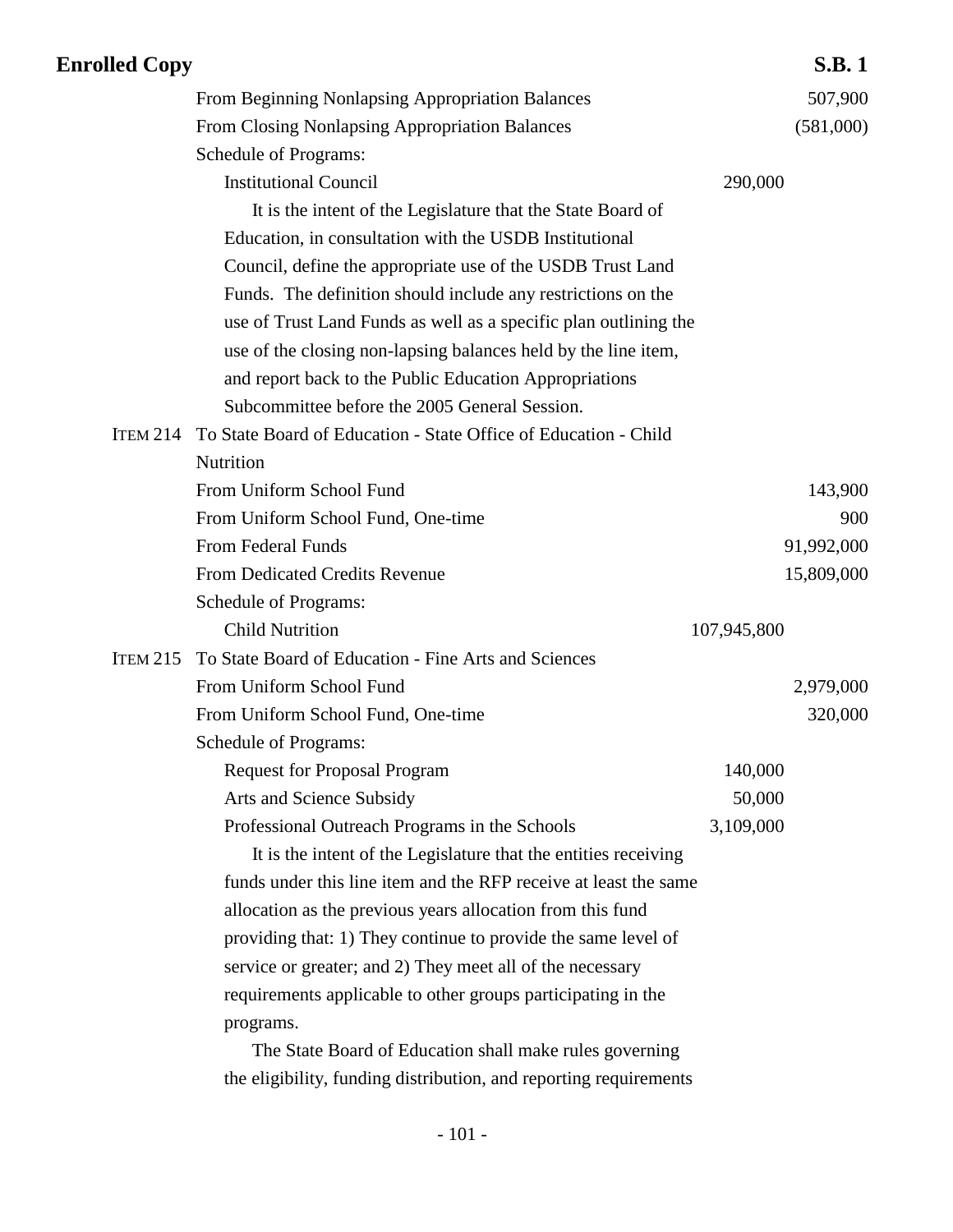| <b>S.B.1</b>    |                                                                    |        | <b>Enrolled Copy</b> |            |
|-----------------|--------------------------------------------------------------------|--------|----------------------|------------|
|                 | of the Fine Arts and Sciences programs.                            |        |                      |            |
|                 | ITEM 216 To State Board of Education - State Office of Education - |        |                      |            |
|                 | <b>Educational Contracts</b>                                       |        |                      |            |
|                 | From Uniform School Fund                                           |        |                      | 3,854,800  |
|                 | From Beginning Nonlapsing Appropriation Balances                   |        |                      | 59,000     |
|                 | From Closing Nonlapsing Appropriation Balances                     |        |                      | (59,000)   |
|                 | <b>Schedule of Programs:</b>                                       |        |                      |            |
|                 | <b>Youth Center</b>                                                |        | 1,153,200            |            |
|                 | <b>Corrections Institutions</b>                                    |        | 2,701,600            |            |
|                 | <b>STATE BOARD OF EDUCATION INTERNAL SERVICE FUNDS</b>             |        |                      |            |
| <b>ITEM 217</b> | To State Board of Education - Internal Service Fund                |        |                      |            |
|                 | From Dedicated Credits - Intragovernmental Revenue                 |        |                      | 960,000    |
|                 | <b>Schedule of Programs:</b>                                       |        |                      |            |
|                 | <b>ISF</b> - State Board ISF                                       |        | 960,000              |            |
|                 | <b>Total FTE</b>                                                   | 8.3    |                      |            |
|                 | <b>Authorized Capital Outlay</b>                                   | 22,100 |                      |            |
|                 | Rates for the USOE Internal Service Fund are as follows:           |        |                      |            |
|                 | Printing: \$17.00 per hour labor; \$0.04 per copy; cost plus 35    |        |                      |            |
|                 | percent on printing supplies, Mail Room: cost plus 25 percent      |        |                      |            |
|                 | on postage.                                                        |        |                      |            |
| <b>ITEM 218</b> | To State Board of Education - Indirect Cost Pool                   |        |                      |            |
|                 | From Dedicated Credits - Intragovernmental Revenue                 |        |                      | 3,867,100  |
|                 | <b>Schedule of Programs:</b>                                       |        |                      |            |
|                 | ISF - USOE Indirect Cost Pool                                      |        | 3,867,100            |            |
|                 | <b>Total FTE</b>                                                   | 49.0   |                      |            |
|                 | <b>Authorized Capital Outlay</b>                                   | 14,800 |                      |            |
|                 | Rates for the USOE Indirect Cost Pool are as follows: 13           |        |                      |            |
|                 | percent of personal services costs supported by restricted funds   |        |                      |            |
|                 | and 19 percent of personal services costs supported by             |        |                      |            |
|                 | unrestricted funds.                                                |        |                      |            |
|                 | TRANSPORTATION & ENVIRONMENTAL QUALITY                             |        |                      |            |
|                 | <b>UTAH NATIONAL GUARD</b>                                         |        |                      |            |
|                 | ITEM 219 To Utah National Guard - Utah National Guard              |        |                      |            |
|                 | From General Fund                                                  |        |                      | 4,472,600  |
|                 | From General Fund, One-time                                        |        |                      | 25,900     |
|                 | From Federal Funds                                                 |        |                      | 20,478,200 |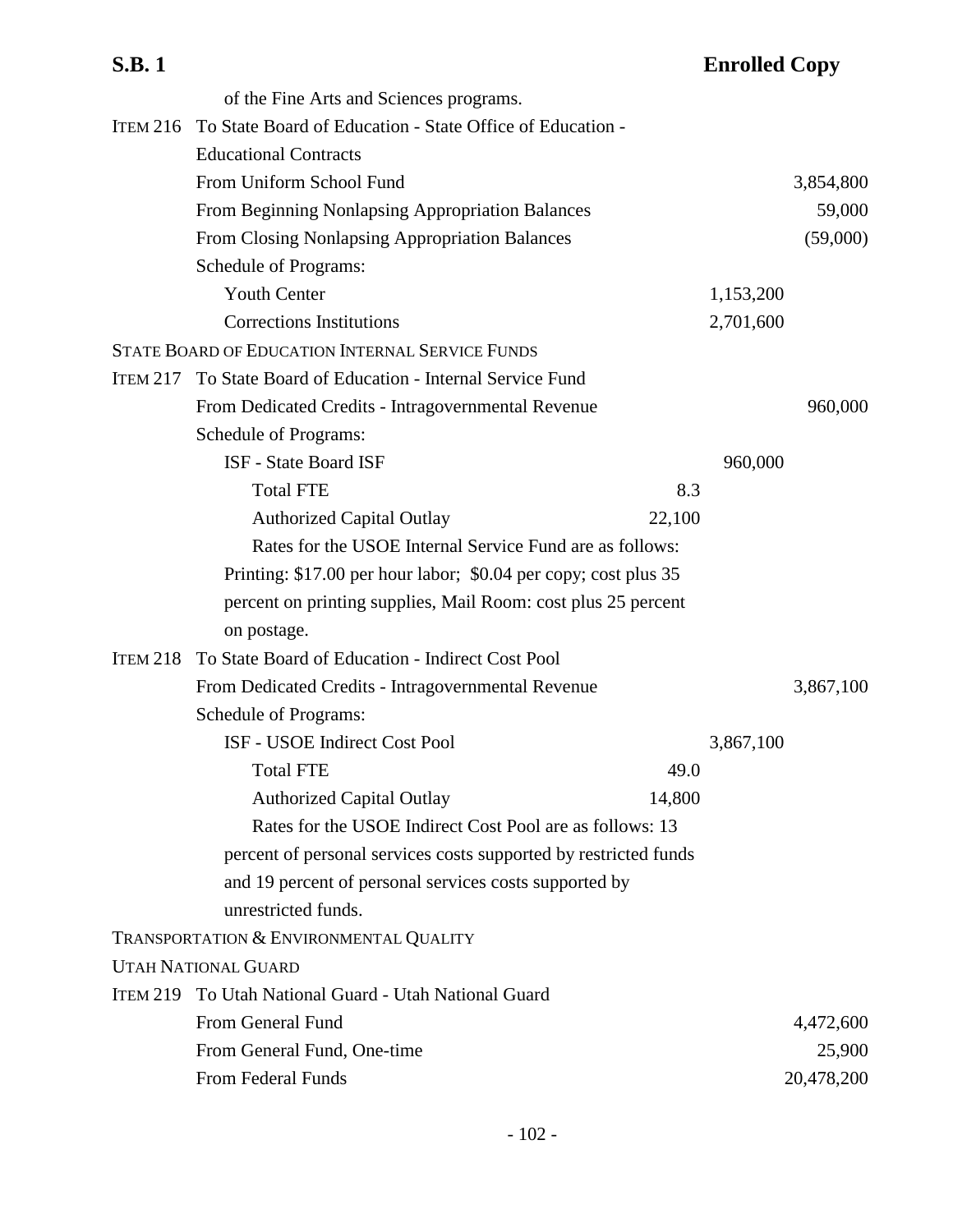| <b>Enrolled Copy</b> |                                                                            |            | <b>S.B.1</b> |
|----------------------|----------------------------------------------------------------------------|------------|--------------|
|                      | From Dedicated Credits Revenue                                             |            | 1,939,300    |
|                      | <b>From Revenue Transfers</b>                                              |            | 84,200       |
|                      | Schedule of Programs:                                                      |            |              |
|                      | Administration                                                             | 542,500    |              |
|                      | <b>Armory Maintenance</b>                                                  | 22,335,000 |              |
|                      | <b>Veterans' Affairs</b>                                                   | 225,600    |              |
|                      | Veterans' Cemetery                                                         | 261,100    |              |
|                      | <b>Veterans Nursing Home</b>                                               | 3,636,000  |              |
|                      | It is the intent of the Legislature that the Division of                   |            |              |
|                      | Facilities Construction and Management provide maintenance                 |            |              |
|                      | services to the Utah National Guard only to the extent that                |            |              |
|                      | funding is provided by the Utah National Guard.                            |            |              |
|                      | It is the intent of the Legislature that funds appropriated to             |            |              |
|                      | the Veterans' Nursing Home be nonlapsing.                                  |            |              |
|                      | It is the intent of the Legislature that funds appropriated to             |            |              |
|                      | the Veterans' Cemetery be nonlapsing.                                      |            |              |
|                      | It is the intent of the Legislature that funds appropriated to             |            |              |
|                      | the Veterans' Affairs Program be nonlapsing.                               |            |              |
|                      | DEPARTMENT OF ENVIRONMENTAL QUALITY                                        |            |              |
|                      | ITEM 220 To Department of Environmental Quality                            |            |              |
|                      | From General Fund                                                          |            | 9,475,900    |
|                      | From General Fund, One-time                                                |            | 71,600       |
|                      | From Federal Funds                                                         |            | 16,060,600   |
|                      | From Dedicated Credits Revenue                                             |            | 6,894,000    |
|                      | From General Fund Restricted - Environmental Quality                       |            | 5,151,500    |
|                      | From General Fund Restricted - Petroleum Storage Tank                      |            | 50,600       |
|                      | From General Fund Restricted - Underground Wastewater System               |            | 76,000       |
|                      | From General Fund Restricted - Used Oil Collection Administration          |            | 702,100      |
|                      | From General Fund Restricted - Voluntary Cleanup                           |            | 614,200      |
|                      | From General Fund Restricted - Water Development Security - Drinking Water |            | 54,800       |
|                      | From General Fund Restricted - Water Development Security - Water Quality  |            | 805,400      |
|                      | From Expendable Trust - Petroleum Storage Tank                             |            | 1,151,900    |
|                      | From Expendable Trust - Waste Tire Recycling                               |            | 105,300      |
|                      | From Petroleum Storage Tank Loan                                           |            | 145,200      |
|                      | From Revenue Transfers - Environmental Quality                             |            | 6,200        |
|                      | From Revenue Transfers - Within Agency                                     |            | 195,000      |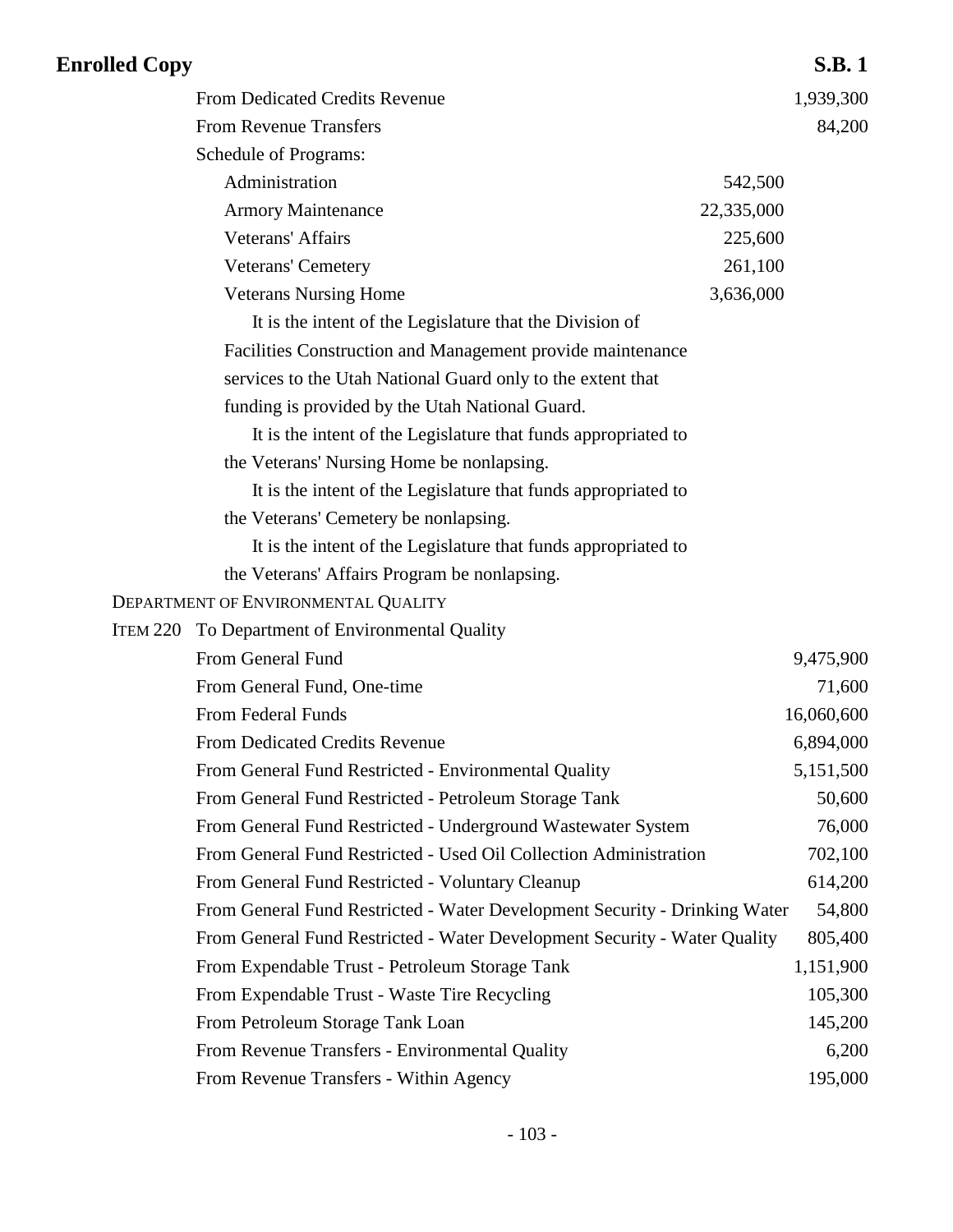| <b>S.B.1</b>    |                                                                  | <b>Enrolled Copy</b> |            |
|-----------------|------------------------------------------------------------------|----------------------|------------|
|                 | From Beginning Nonlapsing Appropriation Balances                 |                      | 760,800    |
|                 | From Closing Nonlapsing Appropriation Balances                   |                      | (12,700)   |
|                 | Schedule of Programs:                                            |                      |            |
|                 | Director's Office                                                | 4,518,200            |            |
|                 | Air Quality                                                      | 8,774,100            |            |
|                 | <b>Environmental Response/Remediation</b>                        | 6,817,600            |            |
|                 | <b>Radiation Control</b>                                         | 2,692,400            |            |
|                 | <b>Water Quality</b>                                             | 9,246,500            |            |
|                 | Drinking Water                                                   | 3,632,000            |            |
|                 | Solid and Hazardous Waste                                        | 6,627,600            |            |
|                 | It is the intent of the Legislature that any unexpended          |                      |            |
|                 | Groundwater Permit Administration fees are nonlapsing and        |                      |            |
|                 | authorized for use in the Groundwater Permit Administration      |                      |            |
|                 | Program in the following fiscal year to reduce the fees charged. |                      |            |
|                 | It is the intent of the Legislature that any unexpended funds    |                      |            |
|                 | in the Air Operating Permit Program are non-lapsing and          |                      |            |
|                 | authorized for use in the Air Operating Permit Program in FY     |                      |            |
|                 | 2005 to reduce emission fees.                                    |                      |            |
| <b>ITEM 221</b> | To Department of Environmental Quality - Water Security          |                      |            |
|                 | Development Account - Water Pollution                            |                      |            |
|                 | From Federal Funds                                               |                      | 6,949,000  |
|                 | From Designated Sales Tax                                        |                      | 3,587,500  |
|                 | From Repayments                                                  |                      | 8,640,000  |
|                 | Schedule of Programs:                                            |                      |            |
|                 | <b>Water Pollution</b>                                           | 19,176,500           |            |
| <b>ITEM 222</b> | To Department of Environmental Quality - Water Security          |                      |            |
|                 | Development Account - Drinking Water                             |                      |            |
|                 | From Federal Funds                                               |                      | 6,500,000  |
|                 | From Designated Sales Tax                                        |                      | 3,587,500  |
|                 | From Repayments                                                  |                      | 2,400,000  |
|                 | <b>Schedule of Programs:</b>                                     |                      |            |
|                 | Drinking Water                                                   | 12,487,500           |            |
|                 | <b>DEPARTMENT OF TRANSPORTATION</b>                              |                      |            |
| <b>ITEM 223</b> | To Department of Transportation - Support Services               |                      |            |
|                 | From Transportation Fund                                         |                      | 23,708,400 |
|                 | From Federal Funds                                               |                      | 528,700    |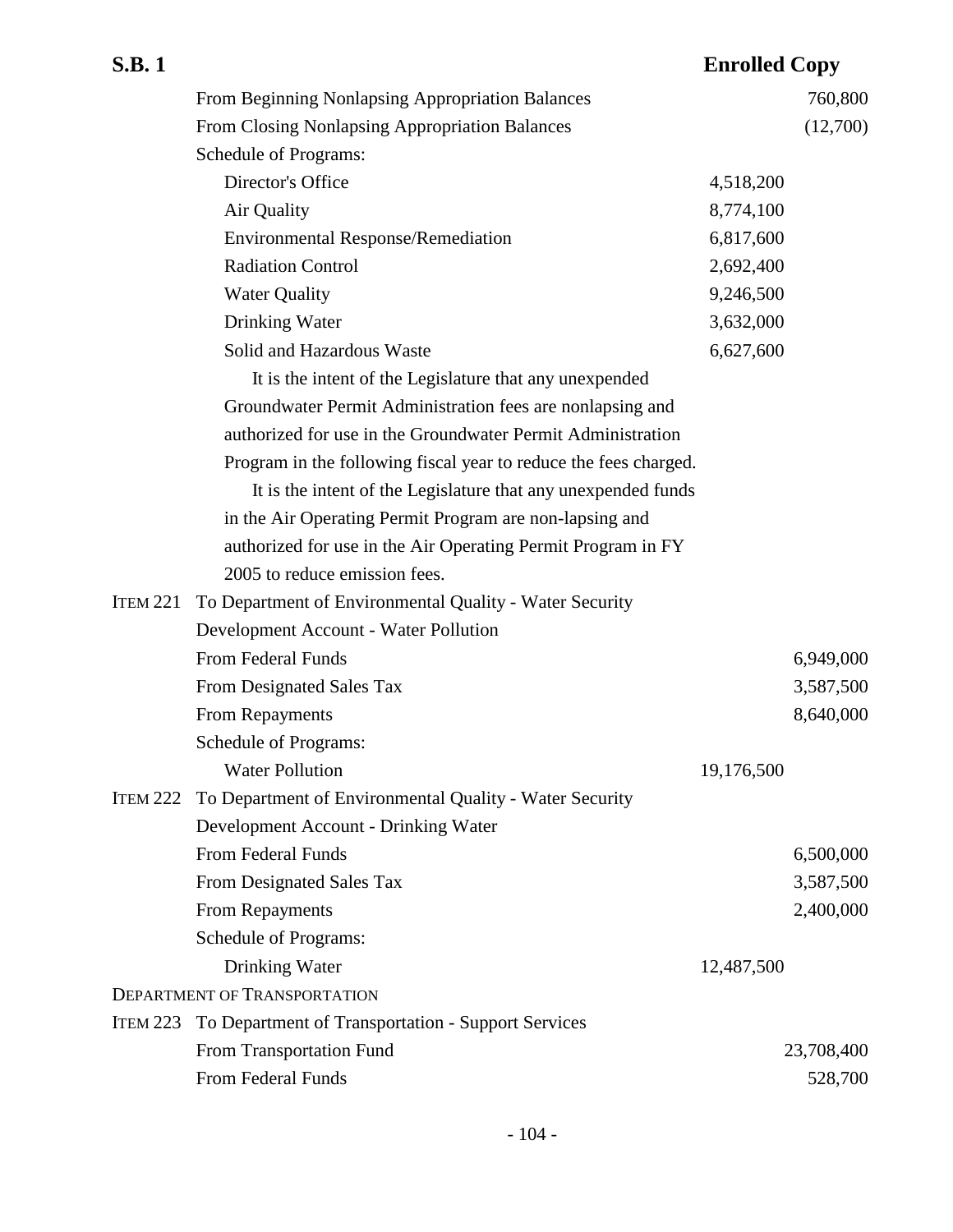|          | Schedule of Programs:                                      |           |            |
|----------|------------------------------------------------------------|-----------|------------|
|          | <b>Administrative Services</b>                             | 1,978,700 |            |
|          | <b>Loss Management</b>                                     | 2,595,200 |            |
|          | <b>Building and Grounds</b>                                | 830,900   |            |
|          | Human Resources Management                                 | 1,080,700 |            |
|          | Procurement                                                | 943,500   |            |
|          | Comptroller                                                | 2,459,400 |            |
|          | Data Processing                                            | 8,182,800 |            |
|          | <b>Internal Auditor</b>                                    | 644,400   |            |
|          | <b>Community Relations</b>                                 | 464,600   |            |
|          | Ports of Entry                                             | 5,056,900 |            |
| ITEM 224 | To Department of Transportation - Engineering Services     |           |            |
|          | From General Fund                                          |           | 88,100     |
|          | From Transportation Fund                                   |           | 18,664,600 |
|          | From Transportation Fund, One-time                         |           | 325,000    |
|          | From Federal Funds                                         |           | 9,464,500  |
|          | <b>From Dedicated Credits Revenue</b>                      |           | 752,700    |
|          | Schedule of Programs:                                      |           |            |
|          | <b>Construction Management</b>                             | 4,515,600 |            |
|          | Civil Rights                                               | 359,200   |            |
|          | <b>Safety Operations</b>                                   | 4,466,400 |            |
|          | <b>Traffic Safety</b>                                      | 1,921,800 |            |
|          | Program Development                                        | 6,217,600 |            |
|          | Preconstruction Administration                             | 1,132,500 |            |
|          | Environmental                                              | 631,600   |            |
|          | <b>Structures</b>                                          | 2,070,300 |            |
|          | Materials Lab                                              | 3,755,200 |            |
|          | <b>Engineering Services</b>                                | 1,607,100 |            |
|          | Right-of-Way                                               | 1,740,800 |            |
|          | Research                                                   | 876,800   |            |
|          | It is the intent of the Legislature that the Department of |           |            |
|          |                                                            |           |            |

Transportation continue to review its policies, practices, and procedures in an effort to increase efficiencies and effectiveness. It is the intent of the Legislature that the Department make a report to the Appropriations Subcommittee for Transportation, Environmental Quality, and National Guard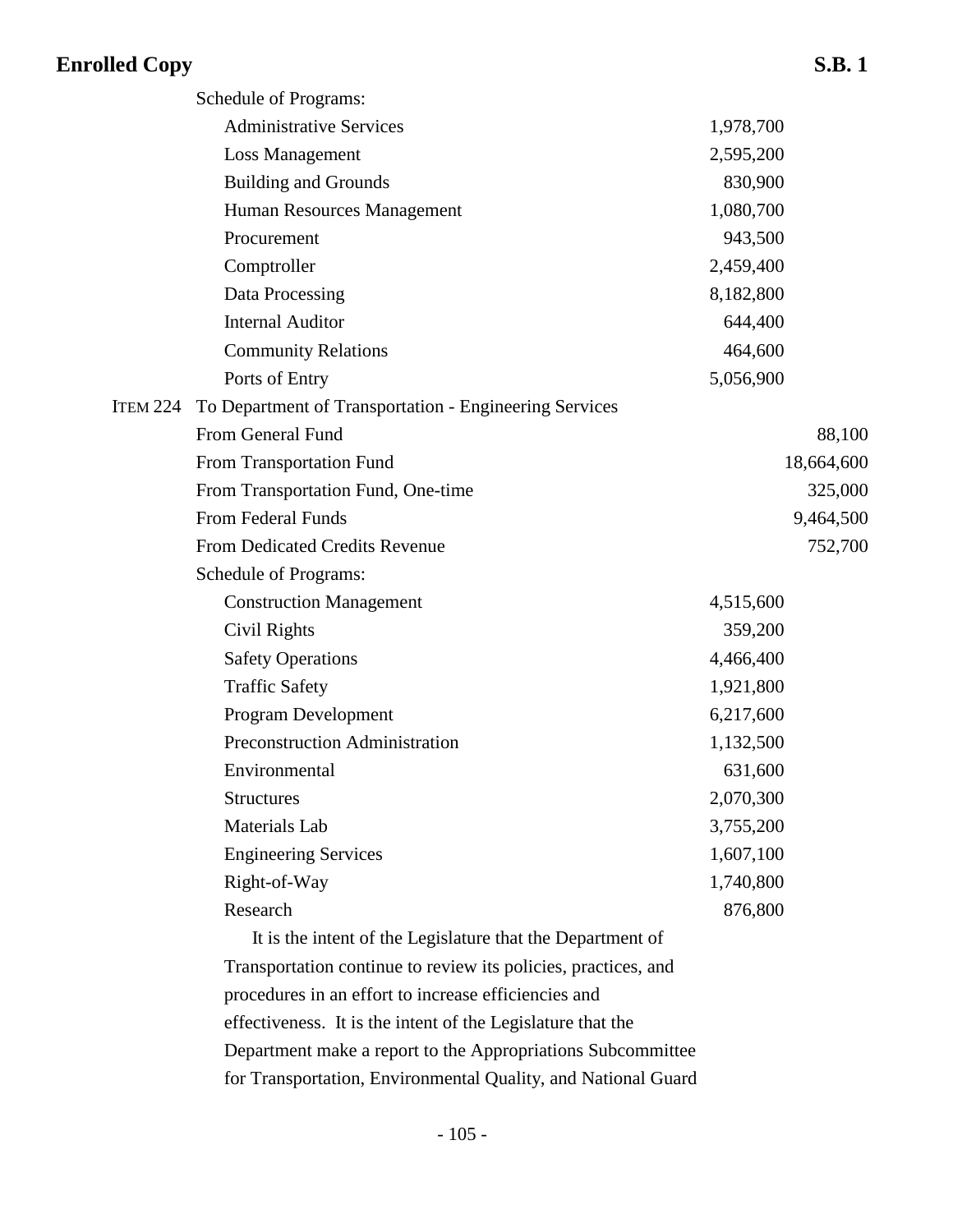|                 | prior to the General 2005 Legislative Session, indicating the     |            |            |
|-----------------|-------------------------------------------------------------------|------------|------------|
|                 | efficiencies and cost reductions that have been achieved and      |            |            |
|                 | those that are anticipated as a result of implementing these      |            |            |
|                 | improvement actions. It is the intent of the Legislature that the |            |            |
|                 | Department of Transportation, in conjunction with these           |            |            |
|                 | improvement initiatives, be given authorization to adjust the     |            |            |
|                 | assignment of FTE positions between line items as may be          |            |            |
|                 | necessary in order to achieve the objectives of this plan. Such   |            |            |
|                 | reassignments of FTE positions will be included in the report     |            |            |
|                 | to the Appropriations Subcommittee for Transportation,            |            |            |
|                 | Environmental Quality, and National Guard and Transportation      |            |            |
|                 | Interim Committee and any transfer of funding will be             |            |            |
|                 | facilitated through a supplemental appropriations request in the  |            |            |
|                 | 2005 Session.                                                     |            |            |
| <b>ITEM 225</b> | To Department of Transportation - Maintenance Management          |            |            |
|                 | From Transportation Fund                                          |            | 90,586,400 |
|                 | <b>From Federal Funds</b>                                         |            | 7,217,400  |
|                 | <b>From Dedicated Credits Revenue</b>                             |            | 450,000    |
|                 | Schedule of Programs:                                             |            |            |
|                 | Maintenance Administration                                        | 4,587,600  |            |
|                 | District 1                                                        | 14,273,300 |            |
|                 | District 2                                                        | 19,305,800 |            |
|                 | District 3                                                        | 12,952,700 |            |
|                 | Richfield                                                         | 8,860,800  |            |
|                 | Price                                                             | 9,767,100  |            |
|                 | <b>Cedar City</b>                                                 | 9,339,200  |            |
|                 | <b>Seasonal Pools</b>                                             | 1,410,100  |            |
|                 | Lands & Buildings                                                 | 3,853,700  |            |
|                 | <b>Field Crews</b>                                                | 13,903,500 |            |

It is the intent of the Legislature that if savings in the snow removal budget can be identified at the Department of Transportation for FY 2005 the Department can redirect those funds from expenditures for environmental issues not to exceed \$200,000 and land purchases for new maintenance stations not to exceed \$500,000. The Legislature also intends that the Department of Transportation will report to the Subcommittee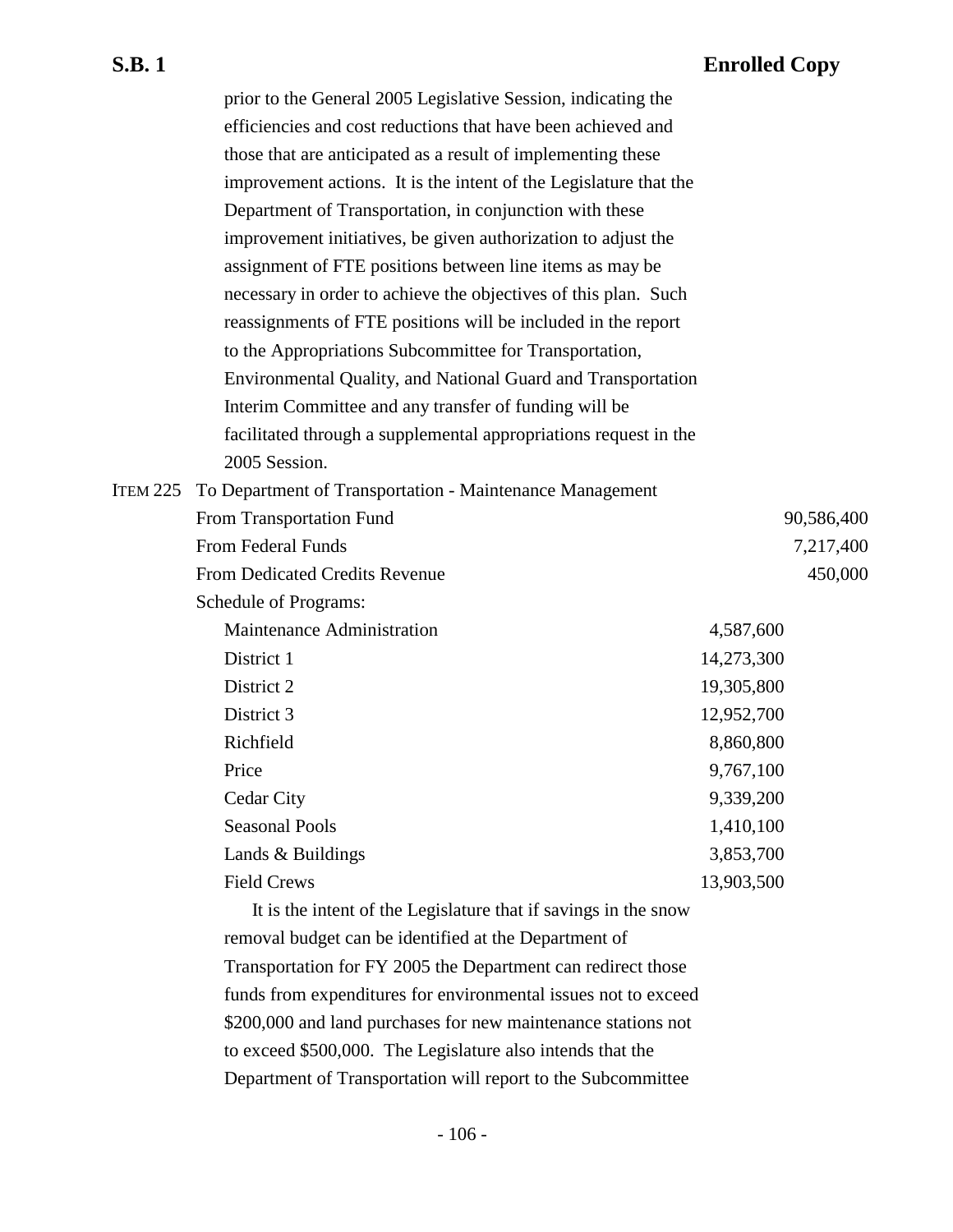for Transportation, Environmental Quality, and National Guard during the 2005 General Session where those funds were expended. It is the intent of the Legislature that these funds be considered nonlapsing.

It is the intent of the Legislature that there is appropriated to the Department of Transportation from the Transportation Fund, not otherwise appropriated, a sum sufficient, but not more than the surplus of the Transportation Fund, to be used by the Department for the construction, rehabilitation, and preservation of State highways in Utah. It is the intent of the Legislature that the appropriation fund first, a maximum participation with the federal government for the construction of federally designated highways, as provided by law, and last, the construction of State highways, as funding permits. It is also the intent of the Legislature that the FTEs for field crews may be adjusted to accommodate the increase or decrease in the Federal Construction Program. No portion of the money appropriated by this item shall be used either directly or indirectly to enhance or increase the appropriations otherwise made by this act to the Department of Transportation for other purposes.

It is the intent of the Legislature that any and all collections or cash income from the sale or salvage of land and buildings are to be lapsed to the Transportation Fund.

|  | <b>ITEM 226 To Department of Transportation - Construction Management</b> |             |
|--|---------------------------------------------------------------------------|-------------|
|  | From Transportation Fund                                                  | 63,983,200  |
|  | From Federal Funds                                                        | 119,523,700 |
|  | <b>From Dedicated Credits Revenue</b>                                     | 2,112,300   |
|  | From Designated Sales Tax                                                 | 562,300     |
|  | Schedule of Programs:                                                     |             |
|  | <b>Federal Construction - New</b>                                         | 59,650,900  |
|  | Rehabilitation/Preservation                                               | 123,601,500 |
|  | <b>State Construction - New</b>                                           | 2,929,100   |
|  | It is the intent of the Legislature that $$1,500,000$ of the              |             |
|  | Transportation Bond proceeds be used to fund the balance of               |             |
|  | the Union Pacific switching station on State Route 21 at                  |             |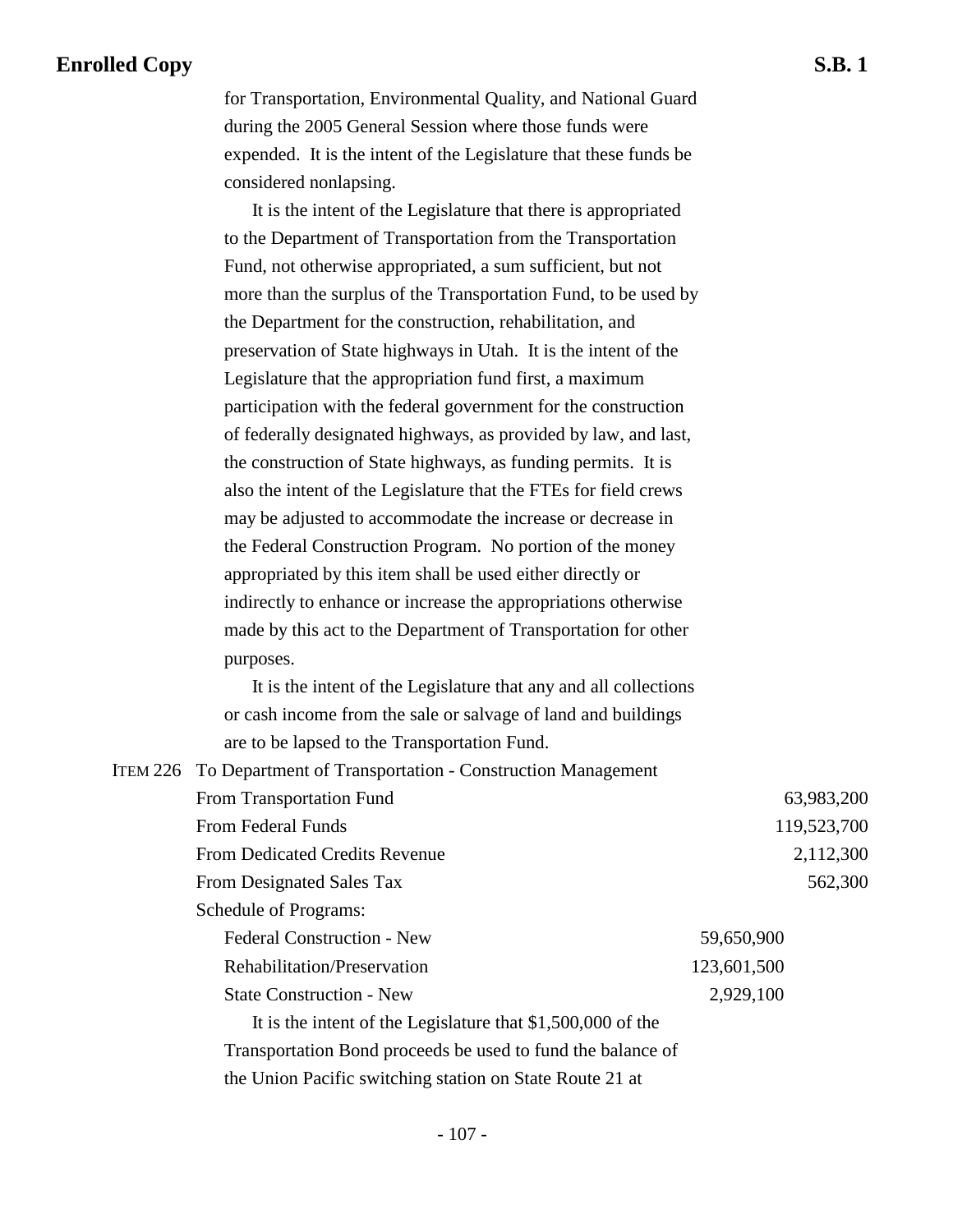Milford, Utah.

|                 | It is the intent of the Legislature that there is appropriated   |           |            |
|-----------------|------------------------------------------------------------------|-----------|------------|
|                 | to the Department of Transportation from the Transportation      |           |            |
|                 | Fund, not otherwise appropriated, a sum sufficient, but not      |           |            |
|                 | more than the surplus of the Transportation Fund, to be used by  |           |            |
|                 | the Department for the construction, rehabilitation, and         |           |            |
|                 | preservation of State highways in Utah. It is the intent of the  |           |            |
|                 | Legislature that the appropriation fund first, a maximum         |           |            |
|                 | participation with the federal government for the construction   |           |            |
|                 | of federally designated highways, as provided by law; next the   |           |            |
|                 | rehabilitation and preservation of State highways, as provided   |           |            |
|                 | by law, and last, the construction of State highways, as funding |           |            |
|                 | permits. It is also the intent of the Legislature that the FTEs  |           |            |
|                 | for field crews may be adjusted to accommodate the increase      |           |            |
|                 | or decrease in the Federal Construction Program. No portion      |           |            |
|                 | of the money appropriated by this item shall be used either      |           |            |
|                 | directly or indirectly to enhance or increase the appropriations |           |            |
|                 | otherwise made by this act to the Department of Transportation   |           |            |
|                 | for other purposes.                                              |           |            |
| ITEM 227        | To Department of Transportation - Region Management              |           |            |
|                 | From Transportation Fund                                         |           | 18,474,800 |
|                 | From Federal Funds                                               |           | 3,274,600  |
|                 | From Dedicated Credits Revenue                                   |           | 1,117,400  |
|                 | Schedule of Programs:                                            |           |            |
|                 | Region 1                                                         | 4,281,600 |            |
|                 | Region 2                                                         | 8,624,300 |            |
|                 | Region 3                                                         | 3,947,200 |            |
|                 | Region 4                                                         | 4,376,800 |            |
|                 | Richfield                                                        | 504,100   |            |
|                 | Price                                                            | 481,500   |            |
|                 | Cedar City                                                       | 651,300   |            |
| <b>ITEM 228</b> | To Department of Transportation - Equipment Management           |           |            |
|                 | From Transportation Fund                                         |           | 4,545,100  |
|                 | From Dedicated Credits Revenue                                   |           | 13,027,900 |
|                 | Schedule of Programs:                                            |           |            |
|                 | <b>Equipment Purchases</b>                                       | 7,305,200 |            |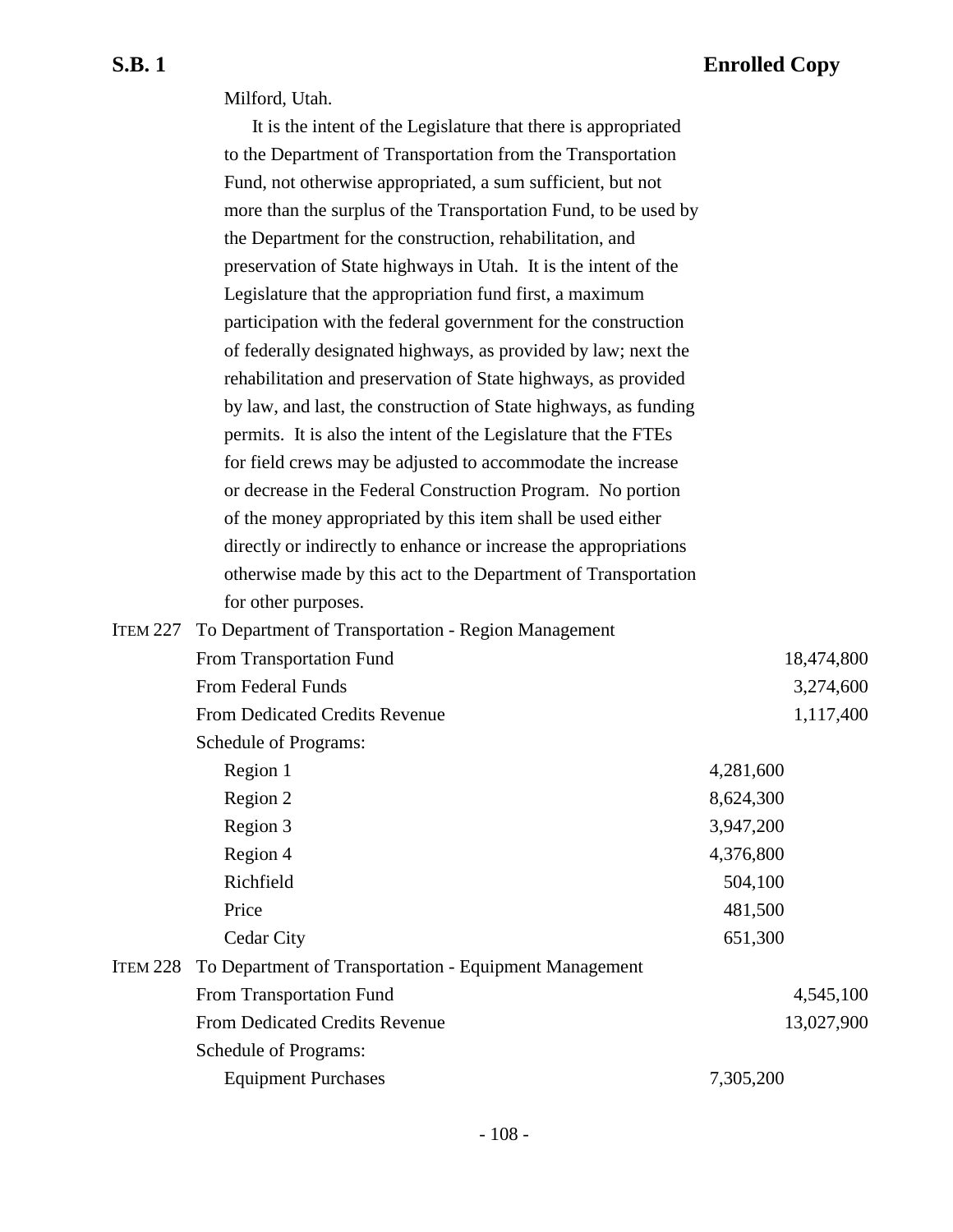### **Enrolled Copy S.B. 1** Shops 9,123,700 Maintenance Planning 1,144,100 ITEM 229 To Department of Transportation - Aeronautics From Federal Funds 20,000,000 20,000,000 From Dedicated Credits Revenue 306,900 From Transportation Fund Restricted - Aeronautics Fund 11,221,300 Schedule of Programs: Administration 456,300 Airport Construction 24,036,100 Civil Air Patrol 75,000 Aid to Local Airports 6,240,000 Airplane Operations 720,800 ITEM 230 To Department of Transportation - B and C Roads From Transportation Fund 97,369,800 From Designated Sales Tax 17,618,400 Schedule of Programs: B & C Roads 114,988,200 ITEM 231 To Department of Transportation - Safe Sidewalk Construction From Transportation Fund 500,000 500,000 500,000 500,000 500,000 500,000 500,000 500,000 500,000 500,000 500,000 500,000 500,000 500,000 500,000 500,000 500,000 500,000 500,000 500,000 500,000 500,000 500,000 500,000 500,0 Schedule of Programs: Sidewalk Construction 500,000 It is the intent of the Legislature that the funds appropriated from the Transportation Fund for pedestrian safety projects be used specifically to correct pedestrian hazards on State highways. It is also the intent of the Legislature that local authorities be encouraged to participate in the construction of pedestrian safety devices. The appropriated funds are to be used according to the criteria set forth in Section 72-8-104, Utah Code Annotated, 1953. The funds appropriated for sidewalk construction shall not lapse. If local governments cannot use their allocation of Sidewalk Safety Funds in two years, these funds will then be available for other governmental entities which are prepared to use the resources. It is the intent of the Legislature that local participation in the Sidewalk Construction Program be on a 75% state and 25% local match basis.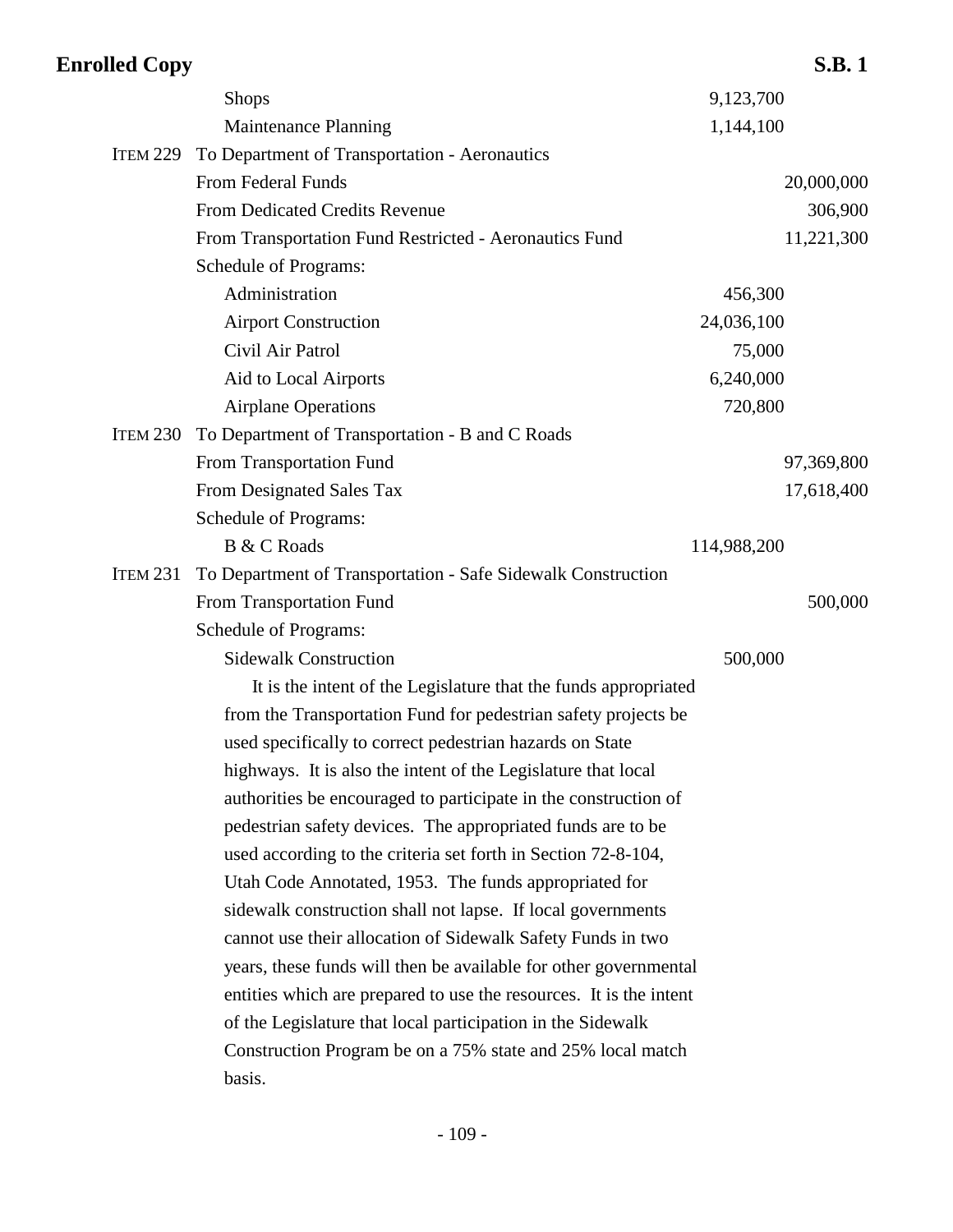### **S.B. 1 Enrolled Copy** ITEM 232 To Department of Transportation - Mineral Lease From General Fund Restricted - Mineral Lease 17,269,000 Schedule of Programs: Mineral Lease Payments 14,800,000 Payment in Lieu 2,469,000 It is the intent of the Legislature that the funds appropriated from the Federal Mineral Lease Account shall be used for improvement or reconstruction of highways that have been heavily impacted by energy development. It is also the intent of the Legislature that private industries engaged in developing the State's natural resources be encouraged to participate in the construction of highways leading to their facilities. The funds appropriated for improvement or reconstruction of energy impacted highways are nonlapsing. Section 2. Under the terms and conditions of Section 63-38-3, the following fees are approved for the use and support of the government of the State of Utah for the Fiscal Year beginning July 1, 2004 and ending June 30, 2005. EXECUTIVE OFFICES & CRIMINAL JUSTICE UTAH DEPARTMENT OF CORRECTIONS INTERNAL SERVICE FUNDS DATA PROCESSING - INTERNAL SERVICE FUND **ISF - DOC Data Processing** Data Processing Service Fee (per device, per month) 100.00 DEPARTMENT OF PUBLIC SAFETY PROGRAMS & OPERATIONS **Highway Patrol - Administration** Station Approval and Set Up 100.00 Station Revocation Reinstatement 100.00 Name or Address Change 100.00 Annual Station License 25.00 Station License Reinstatement 25.00 Inspection Certification Fee (valid five years) 10.00 Inspector Reinstatement If Suspended 10.00 Inspector Reinstatement If Revoked 25.00

Safety Inspection Manual 10.00

### **Fire Marshall - Fire Operations**

Liquid Petroleum Gas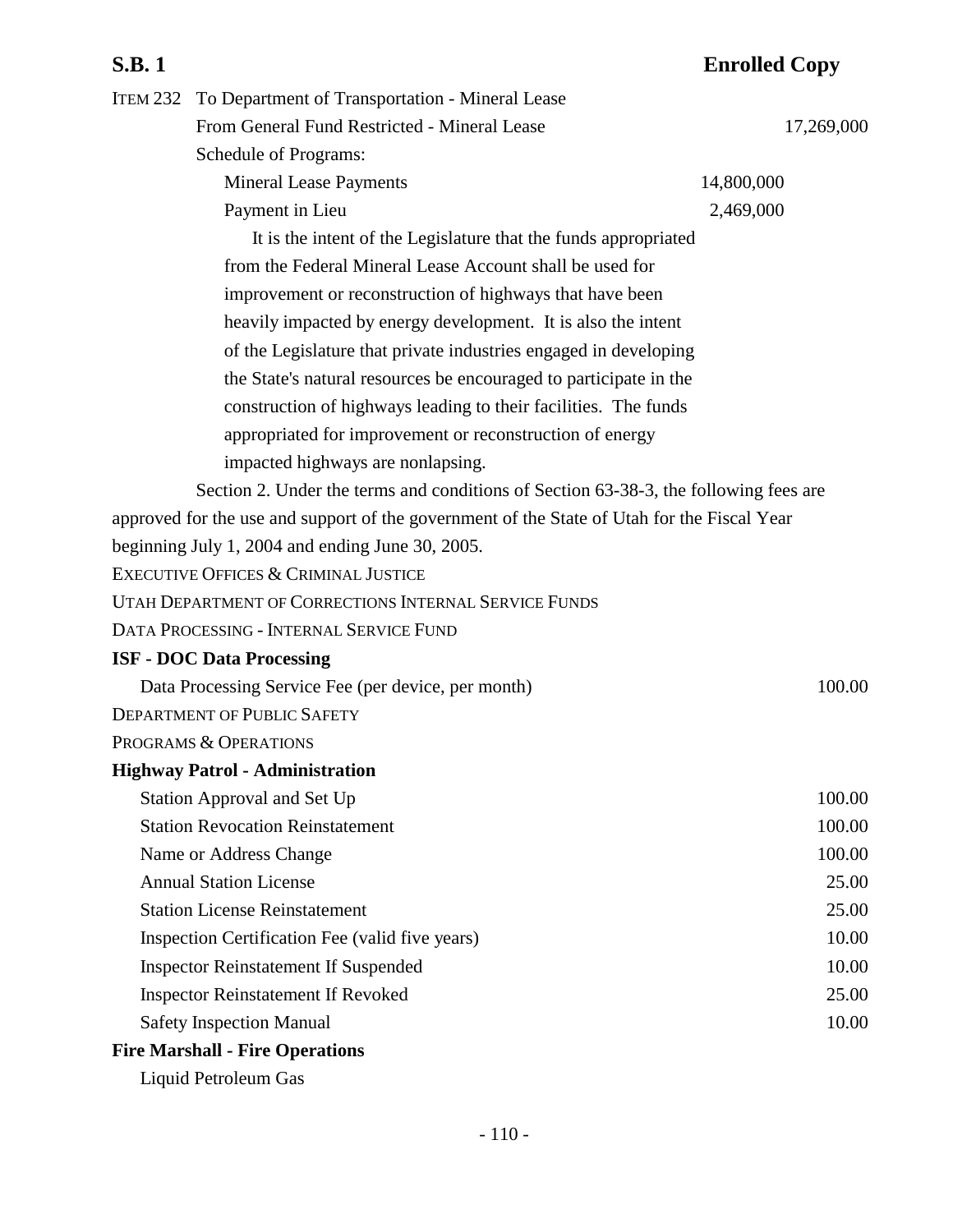| <b>Enrolled Copy</b> |                                                                   | <b>S.B.1</b> |
|----------------------|-------------------------------------------------------------------|--------------|
|                      | <b>Class I License</b>                                            | 450.00       |
|                      | <b>Class II License</b>                                           | 450.00       |
|                      | <b>Class III License</b>                                          | 105.00       |
|                      | <b>Class IV License</b>                                           | 150.00       |
|                      | <b>Branch Office License</b>                                      | 338.00       |
|                      | <b>Duplicate License</b>                                          | 30.00        |
|                      | <b>License Examination</b>                                        | 20.00        |
|                      | License Re-examination                                            | 20.00        |
|                      | <b>Five Year License Examination</b>                              | 20.00        |
|                      | Certificate                                                       | 30.00        |
|                      | Dispenser Operator B                                              | 10.00        |
|                      | <b>Plan Reviews</b>                                               |              |
|                      | More than 5000 gallons                                            | 90.00        |
|                      | 5000 water gallons or less                                        | 45.00        |
|                      | Special inspections (per hour)                                    | 50.00        |
|                      | Re-inspection (3rd Inspection or more)                            | 250.00       |
|                      | Private Container Inspection (more than one container)            | 150.00       |
|                      | Private Container Inspection (one container)                      | 75.00        |
|                      | Portable Fire Extinguisher and Automatic Fire Suppression Systems |              |
|                      | License                                                           | 300.00       |
|                      | Combination                                                       | 150.00       |
|                      | <b>Branch Office License</b>                                      | 150.00       |
|                      | Certificate of Registration                                       | 30.00        |
|                      | Duplicate Certificate of Registration                             | 30.00        |
|                      | <b>License Transfer</b>                                           | 50.00        |
|                      | Application for exemption                                         | 150.00       |
|                      | Examination                                                       | 20.00        |
|                      | Re-examination                                                    | 20.00        |
|                      | Five year examination                                             | 20.00        |
|                      | Fireworks Display and Special Effects Operator                    | 10.00        |
|                      | <b>Auto Fire Suppression Systems Combination</b>                  | 150.00       |
|                      | Automatic Fire Sprinkler Inspection and Testing                   |              |
|                      | Certificate of Registration                                       | 30.00        |
|                      | Examination                                                       | 20.00        |
|                      | Re-examination                                                    | 20.00        |
|                      | Three year extension                                              | 20.00        |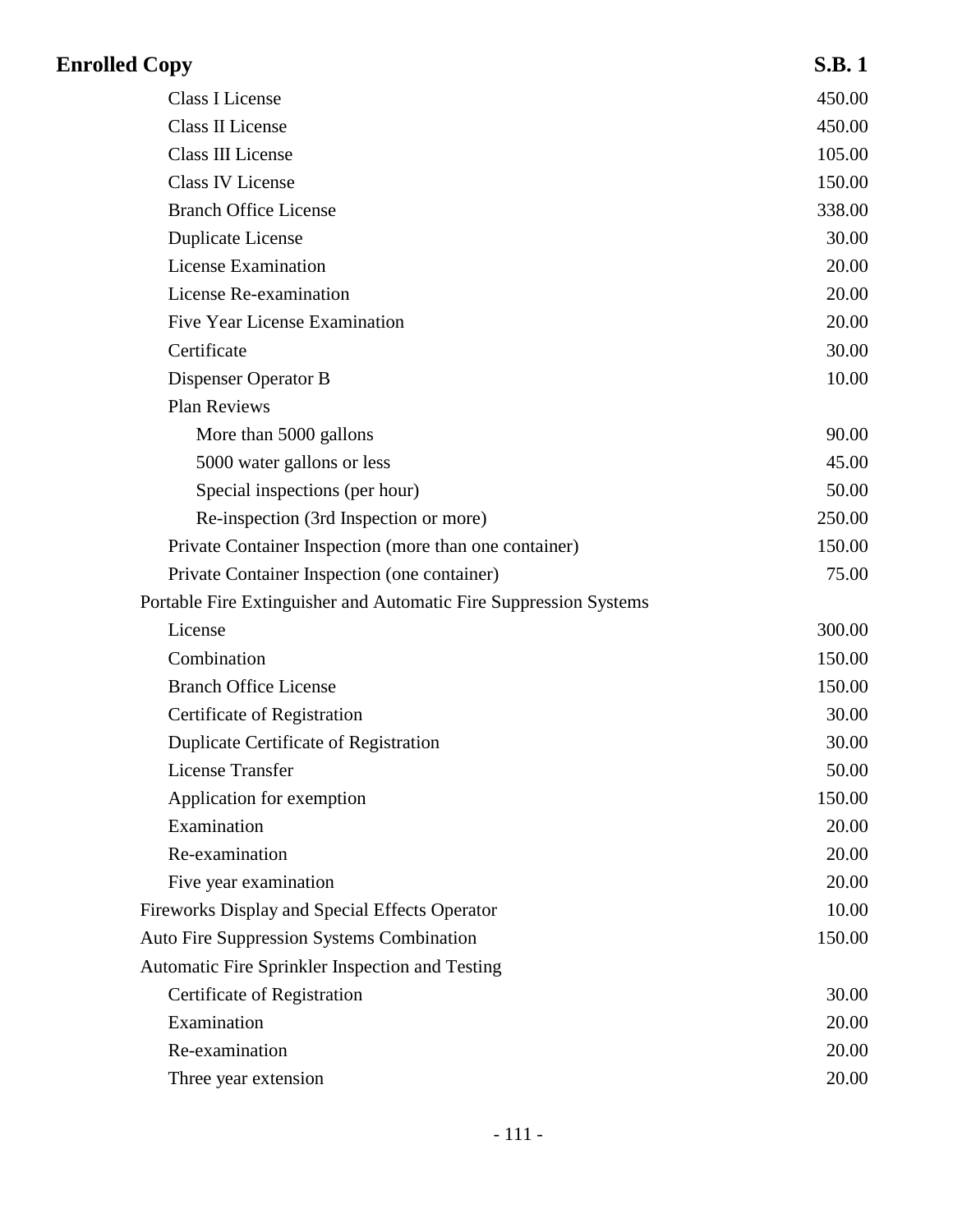# **S.B. 1 Enrolled Copy CITS State Bureau of Investigation** Fingerprints and Photos 10.00 Firearms Instructor Renewal 25.00

DRIVER LICENSE

In accordance with Section 53-3-105 808 and 905 the following fees are approved for the services of the Driver License Division for 2005.

### **Driver License Administration**

| <b>Commercial Driver School</b>                                            |        |
|----------------------------------------------------------------------------|--------|
| Original license                                                           | 100.00 |
| <b>Annual Renewal License</b>                                              | 100.00 |
| <b>Duplicate License</b>                                                   | 10.00  |
| <b>Instructor License</b>                                                  | 30.00  |
| <b>Annual Instructor Renewal License</b>                                   | 20.00  |
| Duplicate Instructor                                                       | 6.00   |
| <b>Branch Office Original License</b>                                      | 30.00  |
| <b>Branch Office Annual Renewal License</b>                                | 30.00  |
| <b>Branch Office Reinstatement Fee</b>                                     | 75.00  |
| <b>Instructor School Reinstatement Fee</b>                                 | 75.00  |
| CDL Intra-state Medical Waiver Fee                                         | 25.00  |
| <b>CDL</b> Intra-state Medical Copy                                        | 5.00   |
| Certified Record (includes MVR):                                           |        |
| first 15 pages                                                             | 9.00   |
| 16 to 30 pages                                                             | 14.00  |
| 31 to 45 pages                                                             | 19.00  |
| 46 or more pages                                                           | 24.00  |
| Per se Arrest Copies                                                       | 5.00   |
| <b>Refusal Arrest Copies</b>                                               | 5.00   |
| <b>Officer's Accident Report Copies</b>                                    | 5.00   |
| <b>Court Conviction Copies</b>                                             | 5.00   |
| Copy of any other record or letter maintained by Driver's License Division | 5.00   |
| Tape recording copy                                                        | 5.00   |
| CAPITAL FACILITIES & ADMINISTRATIVE SERVICES                               |        |
| <b>DEPARTMENT OF ADMINISTRATIVE SERVICES</b>                               |        |
| <b>EXECUTIVE DIRECTOR</b>                                                  |        |
| <b>GRAMA</b> Fees:                                                         |        |
| Photocopy made by state employee for public, per page                      | .25    |
|                                                                            |        |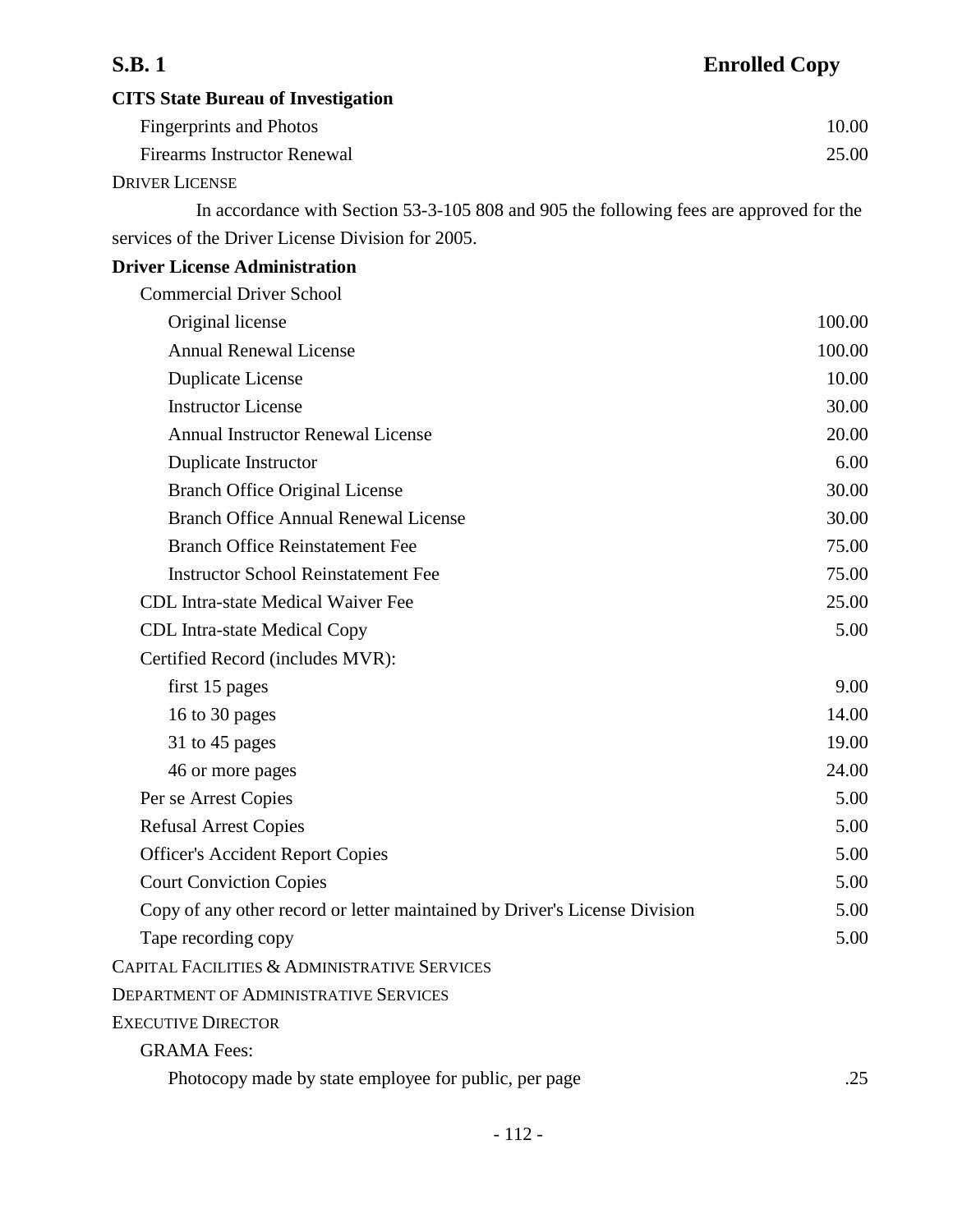| <b>Enrolled Copy</b>                                                                                                                                                                                                                                                                                                                                                                                              | <b>S.B.1</b> |
|-------------------------------------------------------------------------------------------------------------------------------------------------------------------------------------------------------------------------------------------------------------------------------------------------------------------------------------------------------------------------------------------------------------------|--------------|
| Certified copy of a document, per certification                                                                                                                                                                                                                                                                                                                                                                   | 2.00         |
| Electronic documents/diskette or CD                                                                                                                                                                                                                                                                                                                                                                               | .60          |
| Fax request (long distance w/in US)/fax number                                                                                                                                                                                                                                                                                                                                                                    | 1.50         |
| Fax request (long distance outside US)/fax number                                                                                                                                                                                                                                                                                                                                                                 | 3.00         |
| Mail request (address w/in US)/address                                                                                                                                                                                                                                                                                                                                                                            | 1.50         |
| Mail request (address outside US)/address                                                                                                                                                                                                                                                                                                                                                                         | 3.00         |
| Research or services fee as provided by $63-2-203(2)$                                                                                                                                                                                                                                                                                                                                                             |              |
| Extended research or srvs fee as provided by 63-2-203(2)                                                                                                                                                                                                                                                                                                                                                          |              |
| Photocopy made by requestor, per page                                                                                                                                                                                                                                                                                                                                                                             | .10          |
| Microform copy, Fiche                                                                                                                                                                                                                                                                                                                                                                                             | .50          |
| Microform copy, 35mm film prints (silver)                                                                                                                                                                                                                                                                                                                                                                         | 25.00        |
| Microform copy, 16mm film prints (silver)                                                                                                                                                                                                                                                                                                                                                                         | 20.00        |
| Microform copy, 16mm film prints (thin)                                                                                                                                                                                                                                                                                                                                                                           | 10.00        |
| Microform copy, 35mm film prints (diazo)                                                                                                                                                                                                                                                                                                                                                                          | 10.00        |
| Microform copy, 16mm film prints (diazo)                                                                                                                                                                                                                                                                                                                                                                          | 9.00         |
| Paper copies from microform, made by staff                                                                                                                                                                                                                                                                                                                                                                        | .50          |
| Paper Copies from microform, made by requestor                                                                                                                                                                                                                                                                                                                                                                    | .25          |
| <b>Electronic Documents/DVD</b>                                                                                                                                                                                                                                                                                                                                                                                   | 4.00         |
| Electronic Documents/CD                                                                                                                                                                                                                                                                                                                                                                                           | 2.00         |
| Laser printer output/page                                                                                                                                                                                                                                                                                                                                                                                         | .10          |
| These GRAMA fees apply for the entire Department of Administrative                                                                                                                                                                                                                                                                                                                                                |              |
| Services.                                                                                                                                                                                                                                                                                                                                                                                                         |              |
| <b>AUTOMATED GEOGRAPHIC REFERENCE CENTER</b>                                                                                                                                                                                                                                                                                                                                                                      |              |
| AGR Terminal/Digitizer (per hour)                                                                                                                                                                                                                                                                                                                                                                                 | 30.00        |
| <b>AGR Materials</b>                                                                                                                                                                                                                                                                                                                                                                                              |              |
| Regular Plots (per foot)                                                                                                                                                                                                                                                                                                                                                                                          | 6.00         |
| Mylar Plots (per foot)                                                                                                                                                                                                                                                                                                                                                                                            | 8.00         |
| <b>AGR Remote Port Access (per month)</b>                                                                                                                                                                                                                                                                                                                                                                         | 50.00        |
| <b>AGR GIS Training</b>                                                                                                                                                                                                                                                                                                                                                                                           | 120.00       |
| <b>AGRC Staff Labor (per hour)</b>                                                                                                                                                                                                                                                                                                                                                                                | 60.00        |
| <b>AGRC</b> Intern Labor (per hour)                                                                                                                                                                                                                                                                                                                                                                               | 30.00        |
| DEPARTMENT OF ADMINISTRATIVE SERVICES INTERNAL SERVICE FUNDS                                                                                                                                                                                                                                                                                                                                                      |              |
| OFFICE OF STATE DEBT COLLECTION                                                                                                                                                                                                                                                                                                                                                                                   |              |
| In accordance with Section $63-38-3.5(3)(b)$ the following fees are approved for the                                                                                                                                                                                                                                                                                                                              |              |
| $\mathcal{C}(\mathcal{C})$ $\mathcal{D}(\mathcal{C})$ $\mathcal{D}(\mathcal{C})$ $\mathcal{D}(\mathcal{C})$ $\mathcal{D}(\mathcal{C})$ $\mathcal{D}(\mathcal{C})$ $\mathcal{D}(\mathcal{C})$ $\mathcal{D}(\mathcal{C})$ $\mathcal{D}(\mathcal{C})$ $\mathcal{D}(\mathcal{C})$ $\mathcal{D}(\mathcal{C})$ $\mathcal{D}(\mathcal{C})$ $\mathcal{D}(\mathcal{C})$ $\mathcal{D}(\mathcal{C})$ $\mathcal{D}(\mathcal{$ |              |

services of the Office of State Debt Collection for 2005.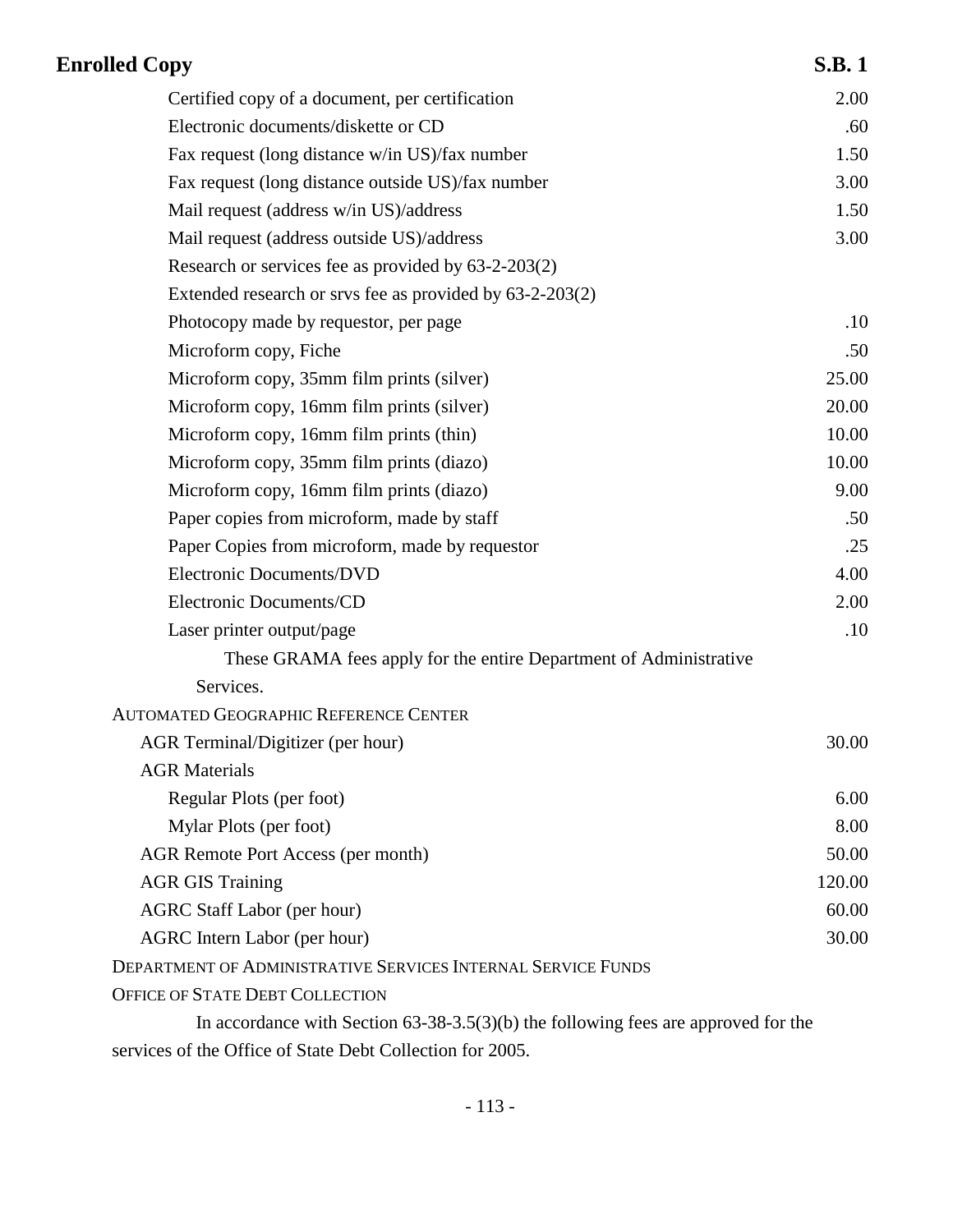### **ISF - Debt Collection**

Post Judgement Interest-Rate established by federal government on January 1 each year Collection Penalty - 5.00%

Collection Interest - A rate not to exceed Prime plus 2% on July 1 of the new fiscal year Administrative Collection Fee - 15.00%

DIVISION OF PURCHASING AND GENERAL SERVICES

In accordance with Section 63-38-3.5(3)(b) the following fees are approved for the services of the Division of Purchasing and General Services for 2005.

### **ISF - Central Mailing**

| <b>Business Reply/Postage Due</b>       | .09   |
|-----------------------------------------|-------|
| Special Handling/Labor Per Hour         | 28.35 |
| Auto Fold                               | .01   |
| <b>Label Generate</b>                   | .021  |
| Label Apply                             | .018  |
| <b>Bursting</b>                         | .012  |
| Auto Tab                                | .016  |
| <b>Optical Character Reader Rejects</b> | .036  |
| Meter/Seal                              | .017  |
| Federal Meter/Seal                      | .014  |
| <b>Optical Character Reader</b>         | .017  |
| <b>Mail Distribution</b>                | .045  |
| <b>Accountable Mail</b>                 | .18   |
| <b>Task Distribution Rate</b>           | .008  |
| Auto Insert 1st insert (\$17.50 Min.)   | .013  |
| <b>Additional inserts</b>               | .004  |
| Inserting Intelligent (\$17.50)         | .018  |
| Minimum Charge Bursting                 | 5.00  |
| Minimum Charge Inserting                | 17.50 |
| Minimum Charge Auto Tab                 | 5.00  |
| Minimum Charge Label Generate           | 17.50 |
| Minimum Charge Label Apply              | 5.00  |
| <b>ISF - Electronic Purchasing</b>      |       |
| <b>Electronic Purchasing Orders:</b>    |       |
| Markup 2% of cost                       |       |

Purchases at service centers:

Markup 40% cost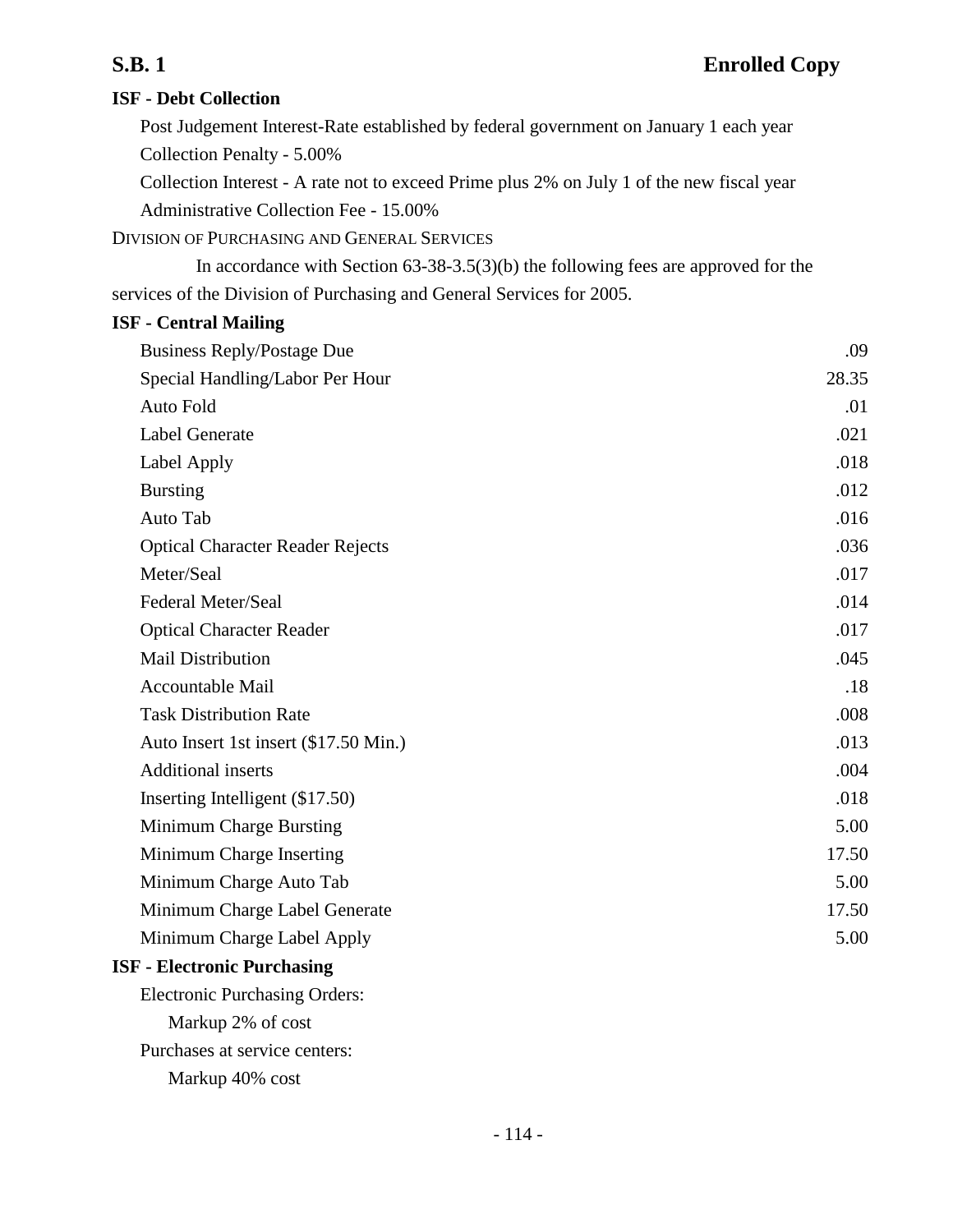# **Enrolled Copy** S.B. 1

| <b>ISF - Publishing</b>                                                                         |      |
|-------------------------------------------------------------------------------------------------|------|
| 8.5 x 11 #20 white bond or 3HD:                                                                 |      |
| 1 to 25 copies                                                                                  | .037 |
| 26 to 99 copies                                                                                 | .034 |
| 100 plus copies                                                                                 | .033 |
| 8.5 x 11 #20 colored bond or recycled white, or 8.5 x 14 #20 white bond:                        |      |
| 1 to 25 copies                                                                                  | .04  |
| 26 to 99 copies                                                                                 | .036 |
| 100 plus copies                                                                                 | .032 |
| 8.5 x 14 #20 colored bond or 8.5 x 11 #60 white offset or 8.5 x 11 #60 brites:                  |      |
| 1 to 25 copies                                                                                  | .05  |
| 26 to 99 copies                                                                                 | .047 |
| 100 plus copies                                                                                 | .043 |
| 8.5 x 11 #20 white Mylar 3HD or 8.5 x 11 #24 writing bond or 8.5 x 11 #67 vellum bristol or 8.5 |      |
| $x 11 #90$ index or 8.5 x 11 #65 brite cover:                                                   |      |
| 1 to 25 copies                                                                                  | .07  |
| 26 to 99 copies                                                                                 | .068 |
| 100 plus copies                                                                                 | .065 |
| Full Color Copying, 8.5 x 11:                                                                   |      |
| 1 to 25 copies (each)                                                                           | .88  |
| 26 to 100 copies (each)                                                                         | .67  |
| 101 plus copies (each)                                                                          | .52  |
| Full Color Copying, 11x17:                                                                      |      |
| 1 to 25 copies (each)                                                                           | 1.70 |
| 26 to 100 copies (each)                                                                         | 1.25 |
| 101 plus copies (each)                                                                          | .95  |
| Full Color Copying, Transparencies (each)                                                       | 1.30 |
| Covers 8.5 x 11 60# 1-25 copies                                                                 | .14  |
| Covers 8.5 x 11 60# 26-99                                                                       | .137 |
| Covers $8.5 \times 1160# 100$ plus copies                                                       | .13  |
| Speciality Covers 8.5 x 11 80# 1-25 copies                                                      | .14  |
| Speciality Covers 8.5 x 11 80# 26-99 copies                                                     | .128 |
| Speciality Covers 8.5 x 11 80# 100+ copies                                                      | .12  |
| 8.5 x 11 black transparencies (each)                                                            | 1.10 |
| 8.5 x 11 clear covers (each)                                                                    | .50  |
| 8.5 x 11 crack and peel (each)                                                                  | .28  |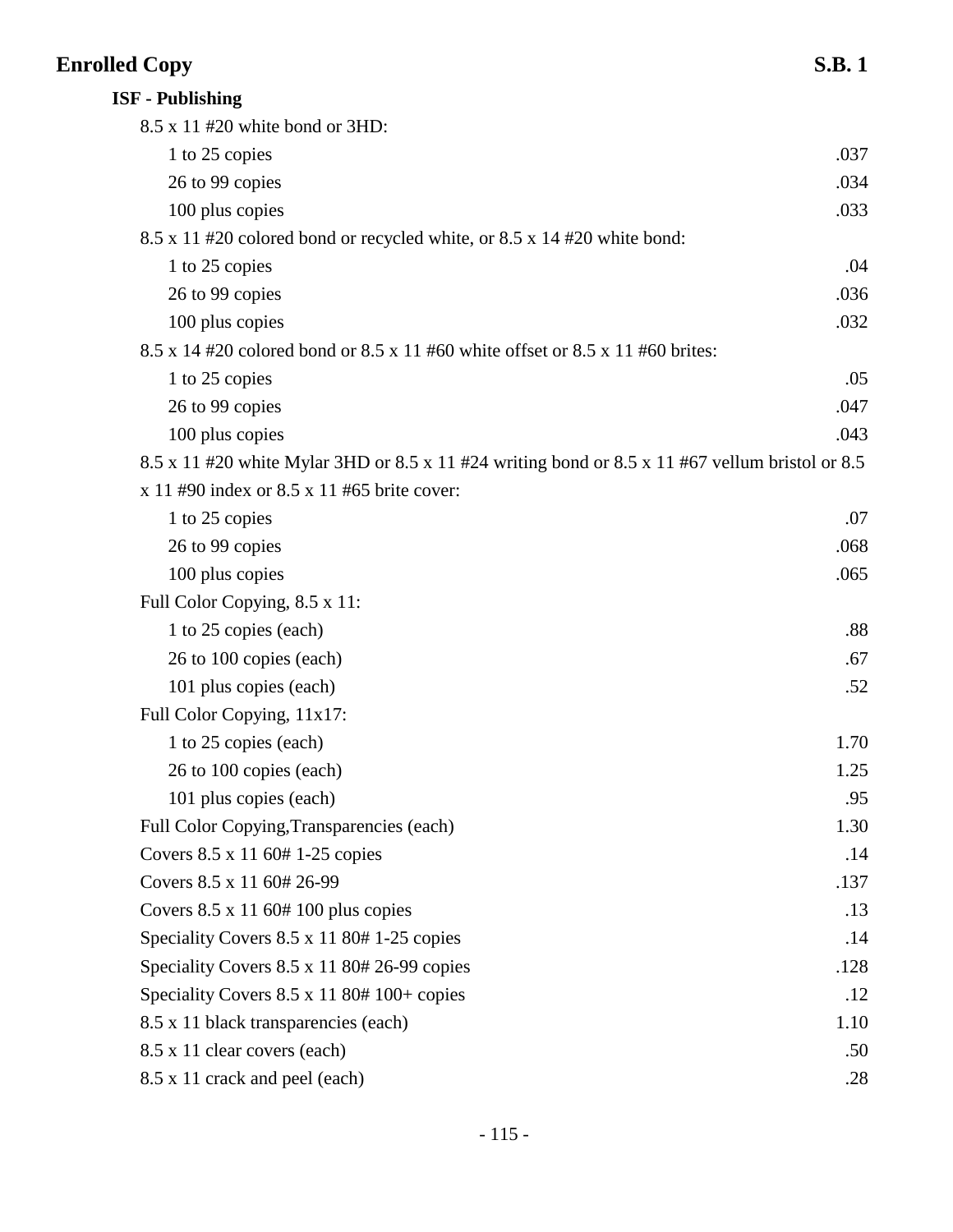# **S.B. 1 Enrolled Copy** Printed tabs (each) .20 Blank tabs (each) .15 Booklet maker Setup charge 10.00 Booklet maker 1 to 500 pages (each) .10

| Booklet maker 501 to 1000 pages (each)                    | .08   |
|-----------------------------------------------------------|-------|
| Booklet maker 1001 plus pages (each)                      | .06   |
| <b>Bindery Services</b>                                   |       |
| Spiral Coil/Cerlox/Vello Binds                            |       |
| 1-100 originals: Quantity 1-100                           | 1.65  |
| 1-100 originals; Quantity 101-500                         | 1.15  |
| 1-100 originals; Quantity over 500                        | .75   |
| 101-200 Originals; Quantity 1-100                         | 1.75  |
| 101-200 originals; Quantity 101-500                       | 1.25  |
| 101-200 originals; Quantity 500+                          | .85   |
| 200+ originals; Quantity1-100                             | 2.00  |
| 200+ originals; Quantity 101-500                          | 1.50  |
| 200+ originals; Quantity 500+                             | 1.00  |
| Xerox Tape 20 to 125 pages only (each)                    | .55   |
| Off-line Stapling:                                        |       |
| 2 to 49 pages (per staple)                                | .02   |
| Heavy Duty (per staple)                                   | .05   |
| Folding collating drilling padding and cutting (per hour) | 35.00 |
| Reduce to 11x17                                           | .11   |
| Shipping boxes                                            | 1.12  |
| <b>UDOT</b> Print Shop:                                   |       |
| prepress negatives                                        | 9.00  |
| Plates:                                                   |       |
| 360 (each)                                                | 5.00  |
| GTO (each)                                                | 6.00  |
| Stripping (per 8.5x11 flat)                               | 5.00  |
| Electrostatic masters                                     | 5.00  |

Press Production Standards:

4000 per hour for 1-10,000 impressions

4500 per hour for 10,000 plus impressions

20 minutes each for plate make ready and press washup

Press Actual Time (per hour) 50.00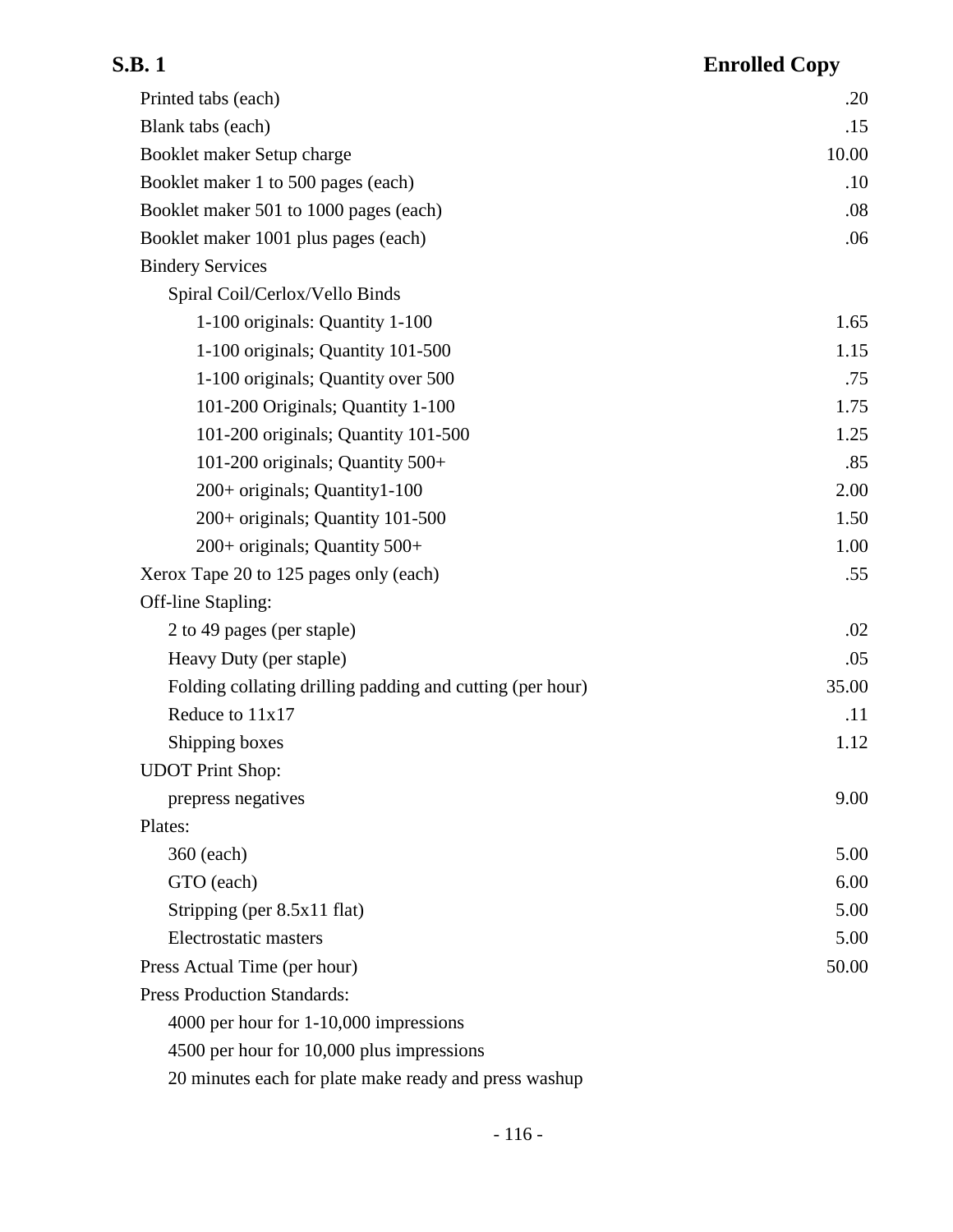| <b>Enrolled Copy</b>                                                                 | <b>S.B.1</b> |
|--------------------------------------------------------------------------------------|--------------|
| Bindery:                                                                             |              |
| Actual Time (per hour)                                                               | 40.00        |
| <b>Bindery Production Standards:</b>                                                 |              |
| Collating:                                                                           |              |
| 600 sets per hour                                                                    |              |
| Shrink Wrapping:                                                                     |              |
| 100 packages/hour                                                                    |              |
| Stapling drilling folding cutting padding (billed at actual time)                    |              |
| Labels                                                                               | .25          |
| <b>Scanning and Document Preparation</b>                                             | 35.00        |
| Carbonless 8.5 x 11 1-25 copies.080                                                  | .08          |
| Carbonless 8.5x11 26-99 copies                                                       | .08          |
| Carbonless 8.5 x 11 100 plus copies                                                  | .075         |
| Paper:                                                                               |              |
| cost plus 25%                                                                        |              |
| Outsourcing:                                                                         |              |
| billed at cost                                                                       |              |
| Self Service cost per copy is computed using the following formula:                  |              |
| $(Depreciation + maintenance + supplies)/impressions + plus$                         | .004         |
| Self Service cost per copy multiplied by impressions results in amount billed.       |              |
| <b>DIVISION OF INFORMATION TECHNOLOGY SERVICES</b>                                   |              |
| In accordance with Section $63-38-3.5(3)(b)$ the following fees are approved for the |              |
| services of the Division of Information Technology Services for 2005.                |              |
| <b>ISF - ITS Administration and Finance</b>                                          |              |
| Labor Charges                                                                        |              |
| ITS Consultation and Labor Charge (per hour)                                         | 50.00        |
| Phone Tech Labor - Cable rate (per hour) for ITS personnel                           | 28.00        |
| Mainframe Development Consulting                                                     | 85.00        |
| <b>Access Charges</b>                                                                |              |
| Wide Area Network (WAN)                                                              |              |
| State Agencies (per device per month)                                                | 31.00        |
| State-contracted or Mandated Services (per device per month)                         | 31.00        |
| <b>Limited Access</b>                                                                |              |
| Internet Access to WAN (per user per month)                                          | 10.00        |
| Dial-up Access to WAN (per user per month)                                           | 31.00        |
|                                                                                      |              |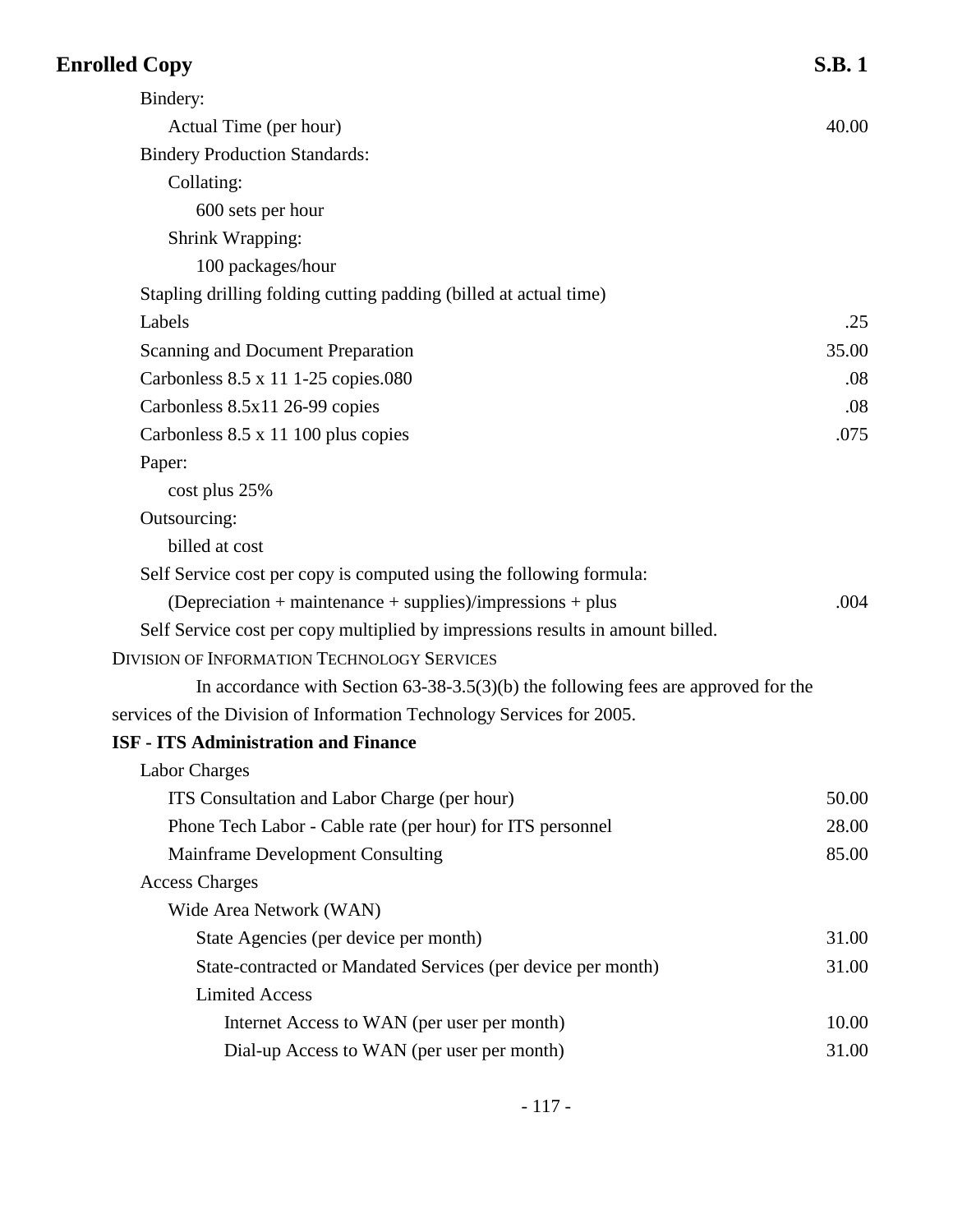| <b>Communities Local Governments and Nonprofits</b>              |        |
|------------------------------------------------------------------|--------|
| Equipment Installation - ITS $cost + $50$ per hour labor         |        |
| Monthly Access - negotiable                                      |        |
| DSU Rental (per DSU per month)                                   | 45.00  |
| Controller Connect Fee (ORC/PRC) (per device per month)          | 22.00  |
| LAN Installation and Administration - negotiable                 |        |
| LAN - Workstation PC or Printer (ORC/PRC) (per device per month) | 70.00  |
| Software Resale-Cost plus overhead at 10%                        |        |
| Equipment Maintenance Cost plus overhead at 8%                   |        |
| <b>Telecommunication Charges</b>                                 |        |
| AT&T 800 Service (Monthly)                                       | 60.00  |
| AT&T 800 Service (per minute) In addition to monthly fee, above  | .05    |
| 800 Number Calls from Pay Phones - ITS cost                      |        |
| Voice Monthly Service (per dial tone) per month                  | 26.00  |
| Residential line for telecommuting - ITS $cost + 10\%$           |        |
| <b>ISDN</b> Monthly Service                                      | 120.00 |
| DSL Monthly access "Mega"                                        | 90.00  |
| Voice Mail (per mail box)                                        | 6.00   |
| Voice Mail Additional 20 min. (per mail box)                     | 6.00   |
| Auto-Attendant                                                   |        |
| 2-port System (per port) per month                               | 77.00  |
| 4-port System (per port) per month                               | 60.00  |
| 6-port System (per port) per month                               | 44.00  |
| Telecommunication Warehouse Materials-cost plus overhead at 10%  |        |
| Call Management System - variable                                |        |
| Station Equipment - variable                                     |        |
| Refund for Used Station Equipment - 25% of used price            |        |
| International and Credit Card Long Distance - ITS cost + 10%     |        |
| Long Distance Service (per unit per month)                       | 1.00   |
| $+$ \$0.05 per minute                                            |        |
| Local Carrier Long-Distance Service - ITS cost + 10%             |        |
| Video Conferencing (per hour)                                    | 40.00  |
| Print/Microfiche Charges                                         |        |
| Mainframe                                                        |        |
| Laser Printer Output                                             |        |
| Simplex Page (per page)                                          | .0375  |
|                                                                  |        |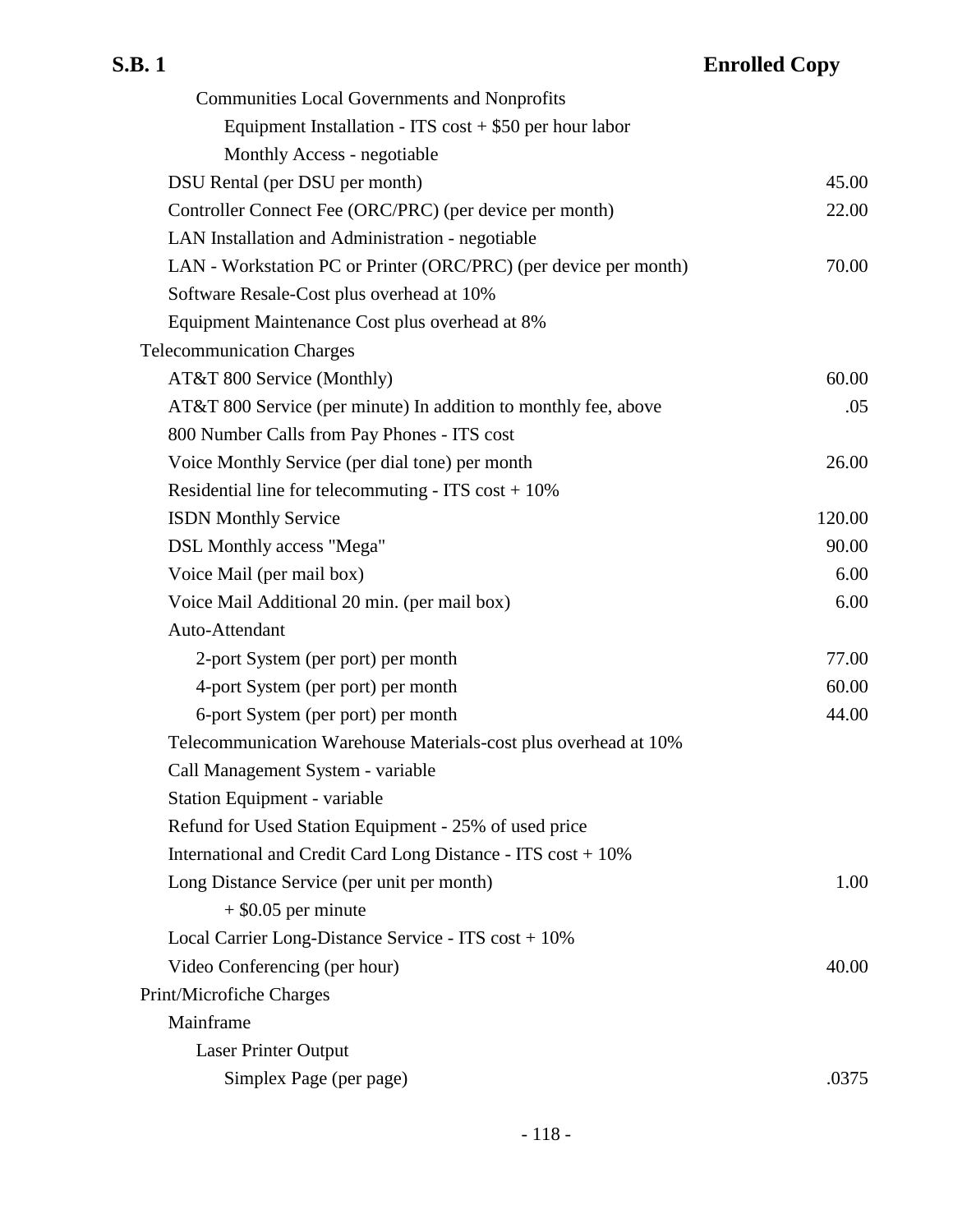| <b>Enrolled Copy</b>                                                  | <b>S.B.1</b> |
|-----------------------------------------------------------------------|--------------|
| Duplex Page (per page)                                                | .0325        |
| Line Printer Output (per 1000 Lines)                                  | 1.65         |
| Spool Occupancy Rate - see disk storage                               |              |
| Security/ID Badges                                                    |              |
| Badges (per badge)                                                    | 8.00         |
| Setup Fee (One-time per group)                                        | 10.00        |
| Badge Holders - ITS Cost                                              |              |
| Web Hosting and Development Charges                                   |              |
| Web Hosting                                                           |              |
| Web Application Development (per hour)                                | 75.00        |
| Web Hosting Bronze (Up to 50 MB) (per month)                          | 25.00        |
| Web Hosting Bronze Set up Fee 1 hr                                    | 75.00        |
| Web Hosting Silver (Up to 300 MB) (per month)                         | 100.00       |
| Web Hosting Silver Set up Fee 4 hrs.                                  | 300.00       |
| Web Hosting Gold (Up to 500 MB) (per month)                           | 150.00       |
| Web Hosting Gold Set up Fee 6 hrs.                                    | 450.00       |
| Web Hosting additional storage per 100 MB per month                   | 10.00        |
| Co-located Web Hosting Rack Unit (per month)                          | 10.00        |
| Co-located Web Hosting 1/2 Rack (per month)                           | 155.00       |
| Co-located Web Hosting Full Rack (per month)                          | 310.00       |
| Web Hosting Dedicated - per hour                                      | 75.00        |
| Web Hosting Managed - per hour                                        | 75.00        |
| <b>Computing/Storage Charges</b>                                      |              |
| CPU Prime Time (8am to 5pm Mon-Fri) (per hour)                        | 650.00       |
| CPU Non-Prime Time 2 (Weekends 5 to 8am M-F) (per hour)               | 325.00       |
| Beginning and ending execution times must be during non-prime time to |              |
| receive this rate.                                                    |              |
| ADABAS Command Cnts (per 1000)                                        | .12          |
| ADABAS I/O (per 1000)                                                 | .20          |
| Tape I/O (per 1000 tape excp)                                         | .20          |
| Disk I/O (per 1000 disk excp)                                         | .20          |
| Production Data Storage (disk storage) (per MB) (per month)           | .0375        |
| Production Data Storage (tape storage) (per MB) (per month)           | .0025        |
| Open system storage per MB (per month in increments of 25 GB)         | .005         |
| Open system backup tape storage (per MB) (per month)                  | .0025        |
| Tape storage migrated data (per MB) (per month)                       | .0025        |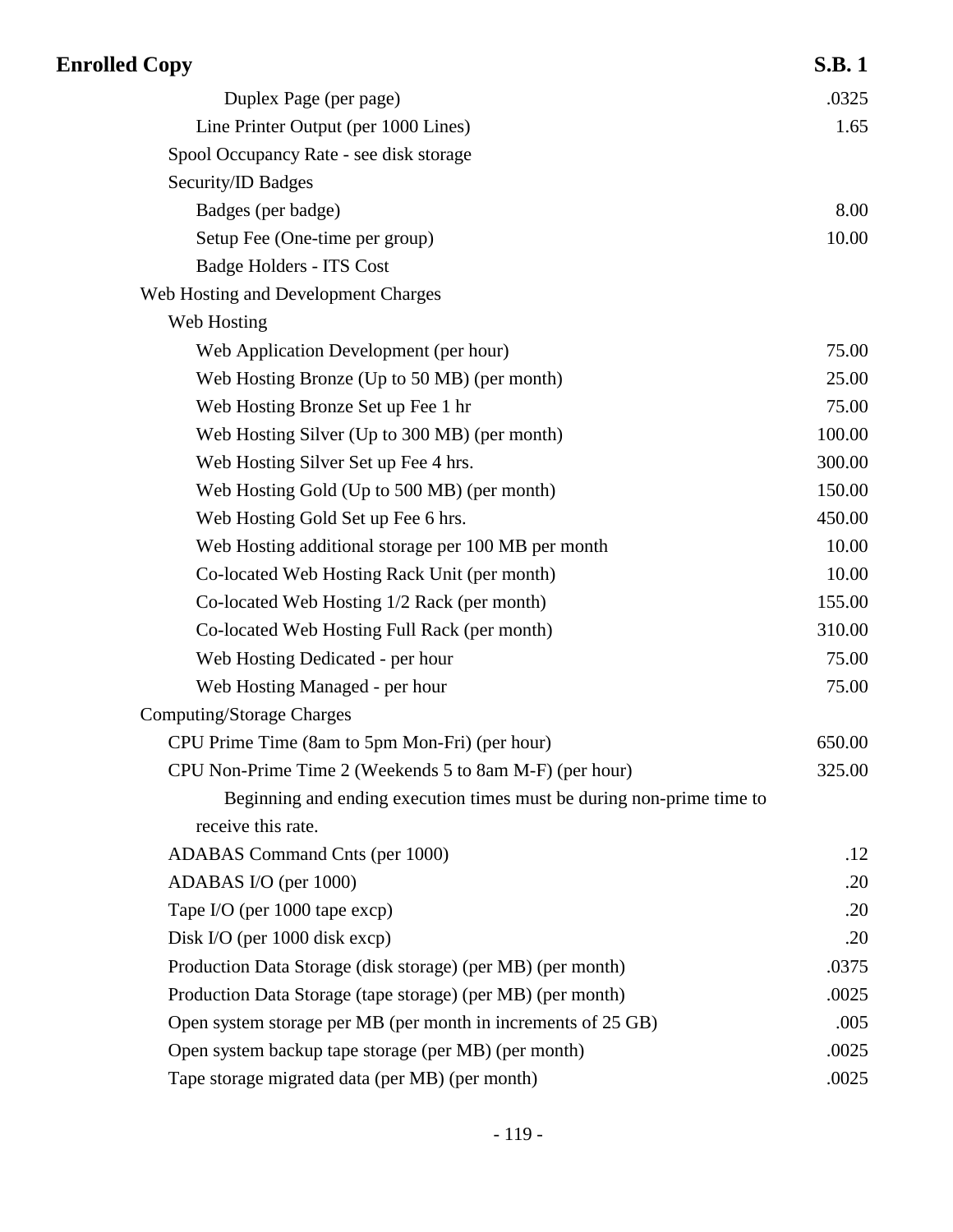| S.B. 1                                                             | <b>Enrolled Copy</b> |
|--------------------------------------------------------------------|----------------------|
| Archival tape mounts (agency owns the tape)                        | .30                  |
| Archival tape                                                      | 75.00                |
| Maintenance, Training, and Other Charges                           |                      |
| Cost and Handling                                                  |                      |
| Training Room Rental (per day)                                     | 100.00               |
| Computer-Aided Design (CAD) Conversion (per sq. foot)              | .025                 |
| <b>Plot Copies</b>                                                 |                      |
| 8 22 X 11 thru 11 X 17 (each)                                      | 3.00                 |
| 17 X 22 (each)                                                     | 4.00                 |
| 22 X 34 (each)                                                     | 5.00                 |
| 34 X 44 (each)                                                     | 7.00                 |
| Check stock - ITS cost                                             |                      |
| Equipment maintenance cost schedules are available by request from |                      |
| Maintenance Management                                             |                      |
| <b>Mobile Radio/Microwave Rates</b>                                |                      |
| <b>Equipment Space Rental</b>                                      |                      |
| 19" x 7'0" Rack or Base Station                                    |                      |
| Mountain Top/Downtown (2.3 sq. ft.) (per month)                    | 100.00               |
| Control Station-Mountain Top (Wall Mt) (per month)                 | 50.00                |
| Control Station-Downtown (Wall Mt) (per month)                     | 25.00                |
| Each of above includes 1 Antenna, Coax, and Power                  |                      |
| Antenna Equipment                                                  |                      |
| Arrays - negotiable                                                |                      |
| <b>Microwave Antennas</b>                                          |                      |
| 6 Foot (per month)                                                 | 25.00                |
| 8 Foot (per month)                                                 | 45.00                |
| 10 Foot (per month)                                                | 65.00                |
| 12 Foot (per month)                                                | 85.00                |
| Mobile Radio Equipment                                             |                      |
| 45 Watt                                                            |                      |
| Lease (per month)                                                  | 8.50                 |
| Maintenance (per month)                                            | 6.50                 |
| 110 Watt                                                           |                      |
| Lease (per month)                                                  | 23.50                |
| Maintenance (per month)                                            | 7.50                 |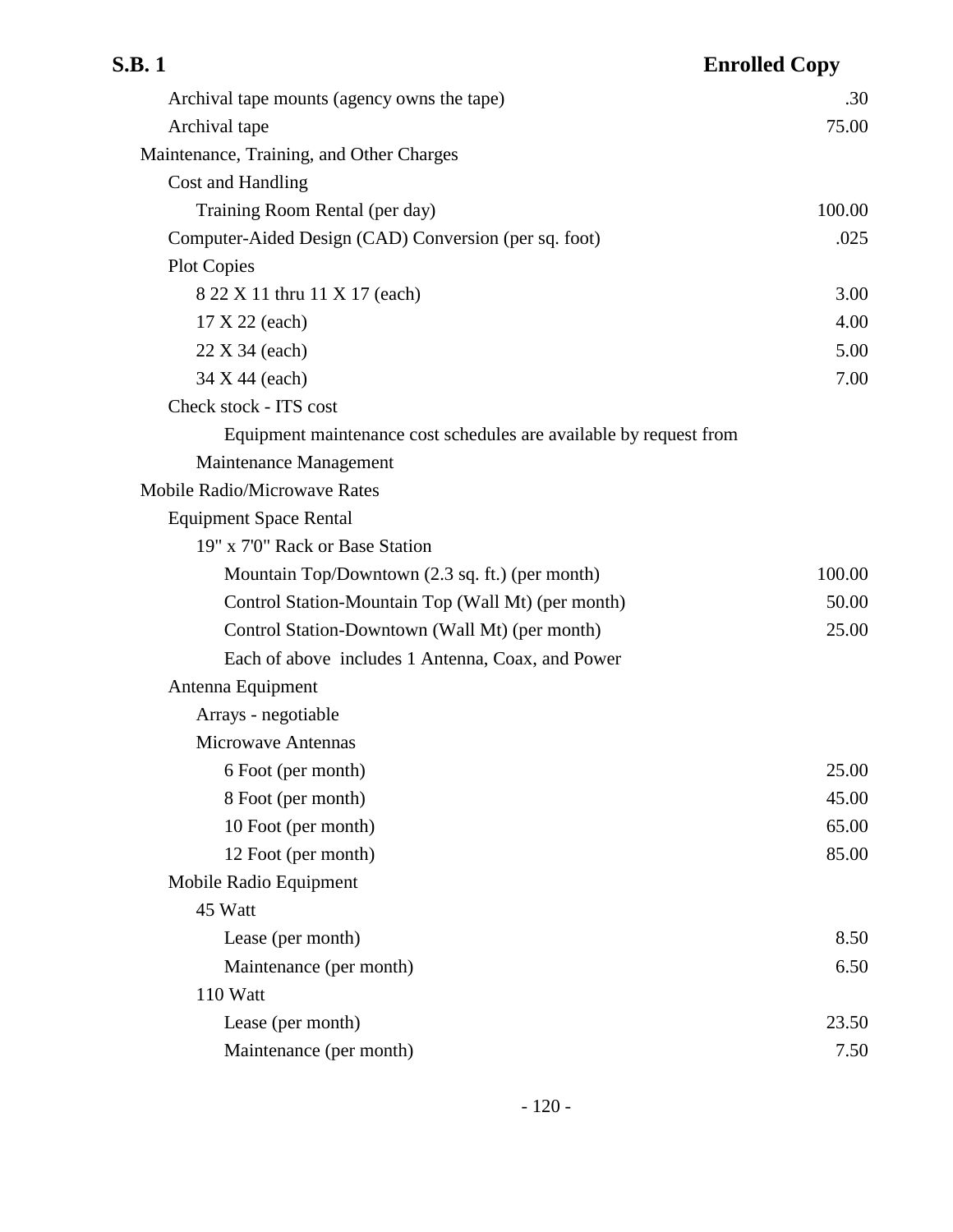| <b>Enrolled Copy</b>                                                  | <b>S.B.1</b> |
|-----------------------------------------------------------------------|--------------|
| Portable                                                              |              |
| Lease (per month)                                                     | 13.33        |
| Maintenance (per month)                                               | 7.00         |
| <b>800 MHz</b>                                                        |              |
| Lease (per month)                                                     | 10.00        |
| Maintenance - time and materials                                      |              |
| Parts - rates are at vendor's book price                              |              |
| Mobile Radio Programming                                              |              |
| 16 Channel                                                            |              |
| T&R (per radio)                                                       | 30.00        |
| T&R/Alpha Numeric (per radio)                                         | 60.00        |
| 1-128 Channel                                                         |              |
| T&R (per radio)                                                       | 60.00        |
| T&R/Alpha Numeric (per radio)                                         | 60.00        |
| <b>Program Clones</b>                                                 |              |
| Base Stations/Repeater Maintenance (per clone)                        | 10.00        |
| Repeater/Duplexer (per radio per month)                               | 37.00        |
| Base Station (per radio per month)                                    | 37.00        |
| Control (per radio per month)                                         | 18.00        |
| Parts are not included - listed at vendor's book price                |              |
| Installations                                                         |              |
| Install Labor Rate (per hour)                                         | 40.00        |
| All Radio Shop Installs - time and materials                          |              |
| Console Equipment                                                     |              |
| Consoles (per channel) (per month)                                    | 17.30        |
| Maintenance (per channel) (per month)                                 | 8.00         |
| Consoles Other Than Centracomm II - time and materials                |              |
| State Repeater/Base Station System Utilization (per unit)             | 3.97         |
| Includes base station, mountain top space, and microwave interconnect |              |
| <b>Microwave Rates</b>                                                |              |
| Microwave Maintenance (per hour)                                      | 60.00        |
| Local Line (2 required)                                               |              |
| Local loop 4-wire line - ITS $Cost + 10\%$                            |              |
| Local loop 2-wire line - ITS $Cost + 10\%$                            |              |
| T <sub>1</sub>                                                        |              |
| Per Mile (20 mile minimum)                                            | 9.00         |
|                                                                       |              |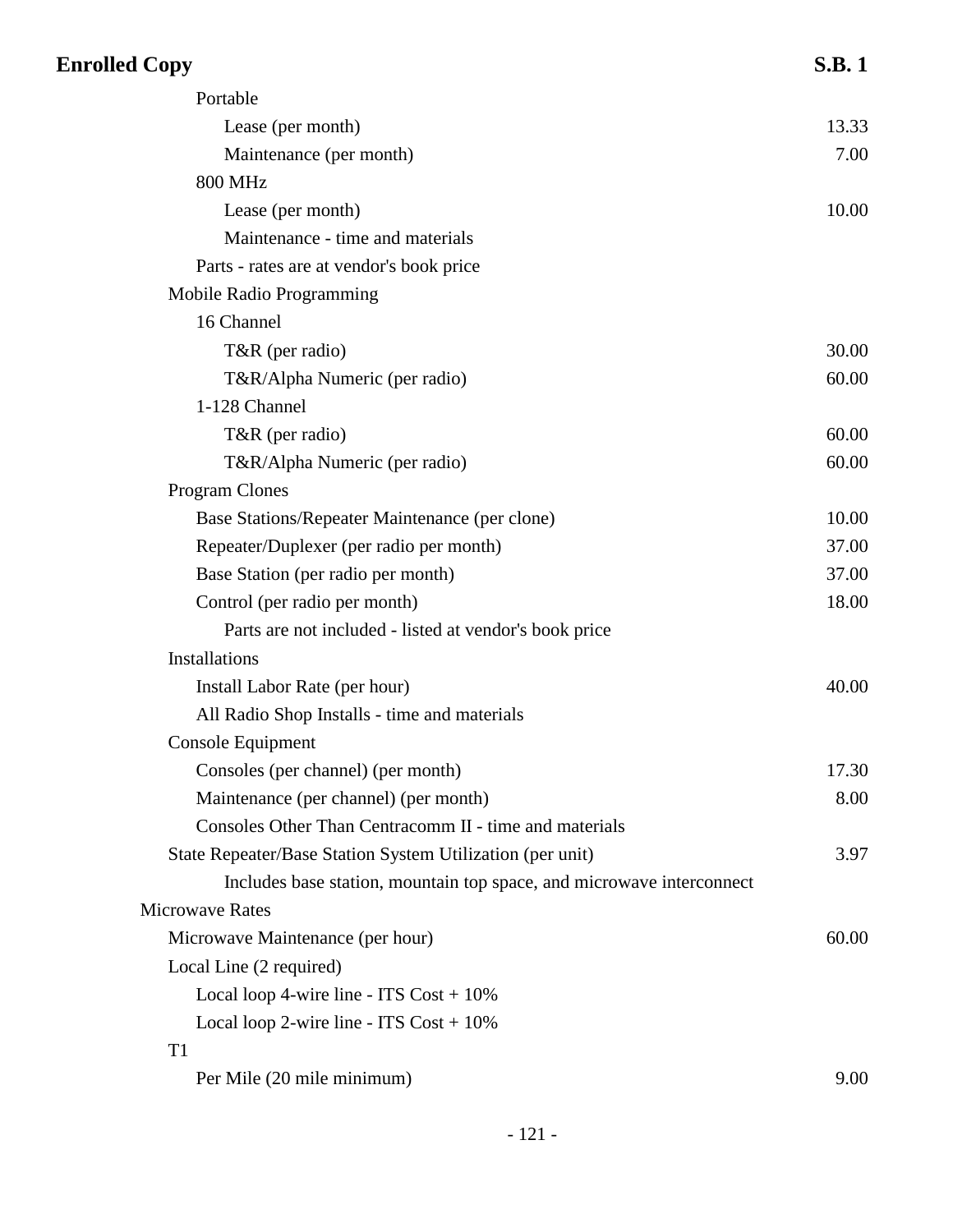| . |  |
|---|--|
|---|--|

| Drops - ITS $Cost + 10\%$                 |          |
|-------------------------------------------|----------|
| Installation                              | 1,000.00 |
| Circuit Provisioning Charge (per circuit) | 240.00   |
| Channel Cards (2 required)                |          |
| Digital 9.6K                              |          |
| Per month                                 | 31.30    |
| Install                                   | 152.00   |
| Digital 56K                               |          |
| Per month                                 | 51.00    |
| Install                                   | 152.00   |
| Digital Bridge                            |          |
| Per month                                 | 11.25    |
| Install                                   | 9.00     |
| 3000 Series (4ETO)                        |          |
| Per month                                 | 17.30    |
| Install                                   | 140.00   |
| 3000 Bridge (4-wire)                      |          |
| Per month                                 | 7.60     |
| Install                                   | 18.00    |
| <b>Interoffice Mileage</b>                |          |
| 0-8 miles                                 | 39.25    |
| $+$ \$0.72 per mile                       |          |
| 9-25 miles                                | 40.00    |
| $+$ \$0.70 per mile                       |          |
| 26-50 miles                               | 42.50    |
| $+$ \$0.60 per mile                       |          |
| $51+$ miles                               | 47.00    |
| $+$ \$0.56 per mile                       |          |
| Installation                              | 55.00    |
| <b>DIVISION OF FLEET OPERATIONS</b>       |          |

In accordance with Section 63-38-3.5(3)(b) the following fees are approved for the services of the Division of Fleet Operations for 2005.

### **ISF - Motor Pool**

Lease Rate

FY 03 contract price, less 17% salvage value, divided by current adjusted life cycle.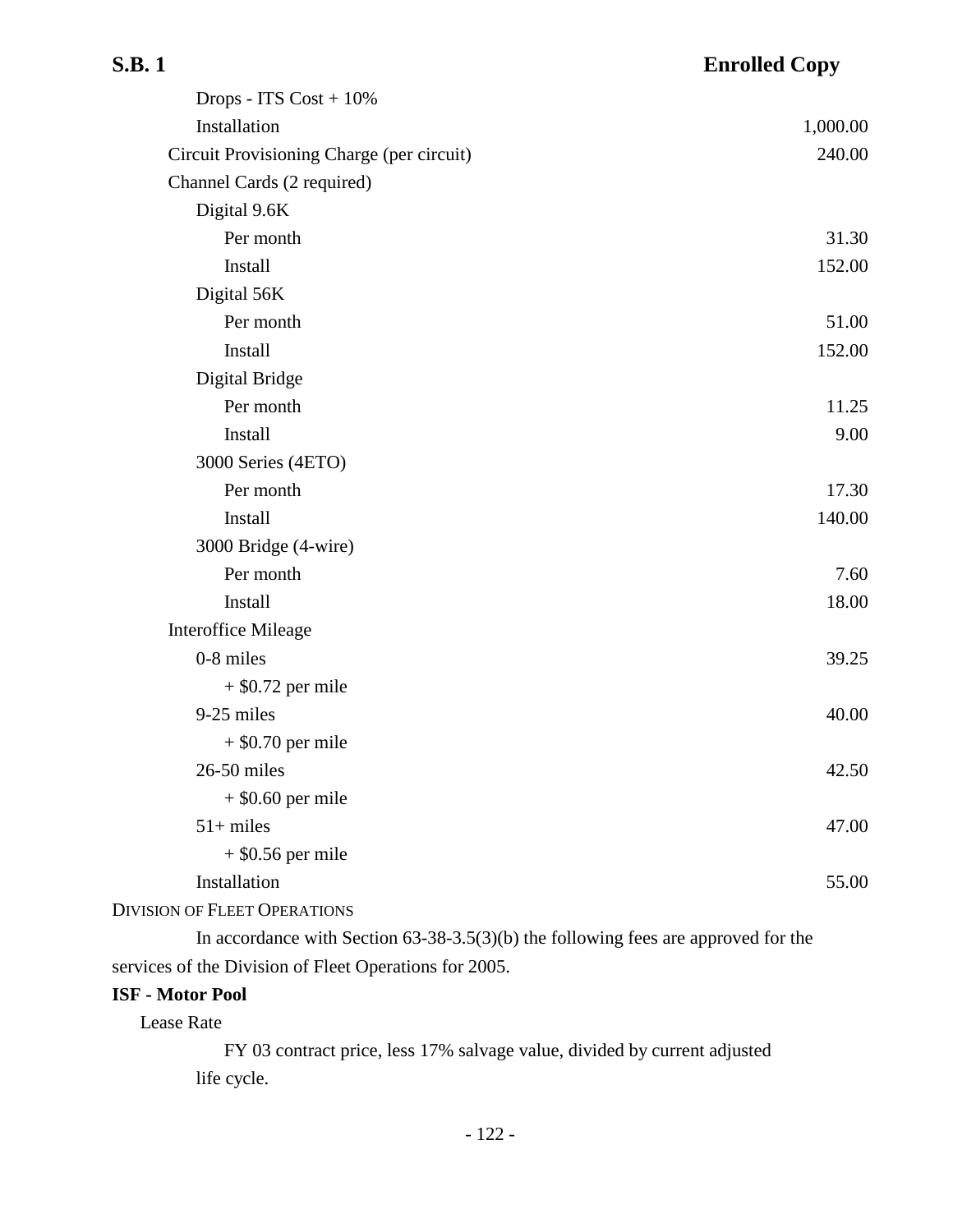| <b>Enrolled Copy</b>                                                        | <b>S.B.1</b> |
|-----------------------------------------------------------------------------|--------------|
| Fleet Administration Fee (Monthly per vehicle)                              | 48.57        |
| Fleet MIS Fee (monthly per vehicle)                                         | 2.25         |
| <b>AFV</b> Fee                                                              | 3.63         |
| Mileage Fee                                                                 |              |
| Maintenance, repair and fuel cost divided by total miles by class (FY 2001) |              |
| baseline)                                                                   |              |
| Equipment rate for Public Safety vehicles - Actual Cost                     |              |
| Effective for FY 2005, the cost of the standard police vehicle package      |              |
| includes factory installed wiring and installation.                         |              |
| Fees for agency owned vehicles (monthly)                                    |              |
| MIS and work order processing                                               | 5.15         |
| Natural Resources reasonable overhead                                       | 5.88         |
| MIS and AFV                                                                 | 5.88         |
| MIS only                                                                    | 2.25         |
| Daily Pool Rates (Percent of monthly lease rates-5%)                        |              |
| Fullsize Cargo Van                                                          |              |
| Mileage Rate                                                                |              |
| <b>Additional Management Fees</b>                                           |              |
| Administrative Fee for Overhead                                             | 48.57        |
| Alternative Fuel Fee (light-duty only)                                      | 3.63         |
| Vehicle Feature and Miscellaneous Equipment Upgrade (Actual Costs)          |              |
| Vehicle Class Differential Upgrade (Actual Costs)                           |              |
| Commercial Equipment Rental: cost plus:                                     | 12.00        |
| Administrative Fee Do-not-replace vehicles (monthly)                        | 50.82        |
| No show fee                                                                 | 12.00        |
| Late return fee                                                             | 12.00        |
| Service fee                                                                 | 12.00        |
| DF-61 late fee (commute miles)                                              | 20.00        |
| General MP Information Research Fee (per hour)                              | 12.00        |
| Refueling rate daily pool (per gallon)                                      | 2.00         |
| Non-fuel network Use Processing Fee                                         | 12.00        |
| Lost or damaged fuel/maintenance card replacement fee                       | 2.00         |
| Bad Odometer Research Fee (operator fault)                                  | 50.00        |
| Vehicle Detail Cleaning Service Fee                                         | 40.00        |
| Charged in extreme cases only.                                              |              |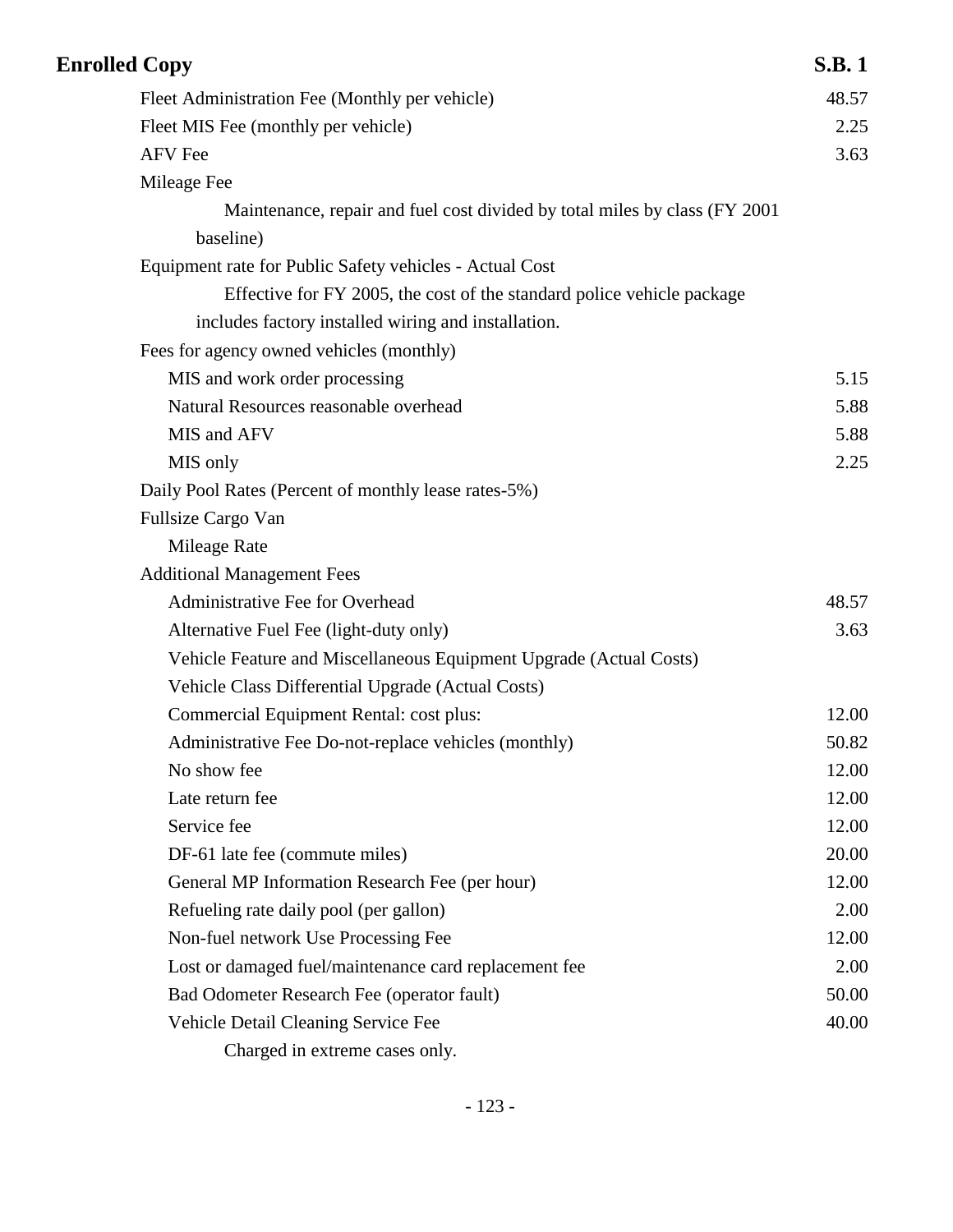| S.B. 1                                                                                     | <b>Enrolled Copy</b> |
|--------------------------------------------------------------------------------------------|----------------------|
| <b>Vehicle Complaint Processing Fee</b>                                                    | 20.00                |
| Agency abuse and driver neglect cases only.                                                |                      |
| Annual Commute Vehicle Processing Fee                                                      | 12.00                |
| Premium Fuel Use Fee (per gallon)                                                          | .20                  |
| <b>Excessive Maintenance Accessory Fee: Varies</b>                                         |                      |
| Past 30-days late fee (accounts receivable): 5% of balance                                 |                      |
| Past 60-days late fee (accounts receivable): 10% of balance                                |                      |
| Past 90-days late fee (accounts receivable): 15% of balance                                |                      |
| Accident deductible rate charged per accident                                              | 500.00               |
| Operator negligence and vehicle abuse fees: Varies                                         |                      |
| MIS & AFV Monthly Fee per Higher Ed vehicles                                               | 6.33                 |
| <b>Operator Incentives</b>                                                                 |                      |
| Alternative fuel rebate (per gallon)                                                       | .20                  |
| <b>Additional Management Fees</b>                                                          |                      |
| <b>Statutory Maintenance Non-Compliance</b>                                                |                      |
| 10 Days Late (\$100 per vehicle)                                                           |                      |
| 20 Days Late (\$200 per vehicle)                                                           |                      |
| 30+ Days Late (\$300 per vehicle per month)                                                |                      |
| <b>ISF - Fuel Network</b>                                                                  |                      |
| Fuel Network Per gallon charge (greater or equal to 60 K gal./yr)                          | .065                 |
| Fuel Network per gallon charge at low volume sites (<60k gal./yr.)                         | .105                 |
| Per transaction fee (percentage of transacton value at all sites)                          | .04                  |
| Accounts receivable late fee                                                               |                      |
| Past 30 days - 5%                                                                          |                      |
| Past 60 days-10%                                                                           |                      |
| Past 90 days-15%                                                                           |                      |
| <b>ISF - State Surplus Property</b>                                                        |                      |
| Process Fee for State Agencies Miscellaneous Property pick-up - Total Sales Proceeds (less |                      |
| prorated rebate of retained earnings)                                                      |                      |
| Miscellaneous Property pick-up Process Fee for Exempt and Non State Agencies               | 25.00                |
| plus 20% of sales price or as negotiated                                                   |                      |
| Seized property                                                                            | 25.00                |
| plus 20% of sales price                                                                    |                      |
| Vehicles and Heavy Equipment - 9% of sales price                                           |                      |
| Labor (per hour)                                                                           | 21.00                |
| Copy Rates (per copy)                                                                      | .10                  |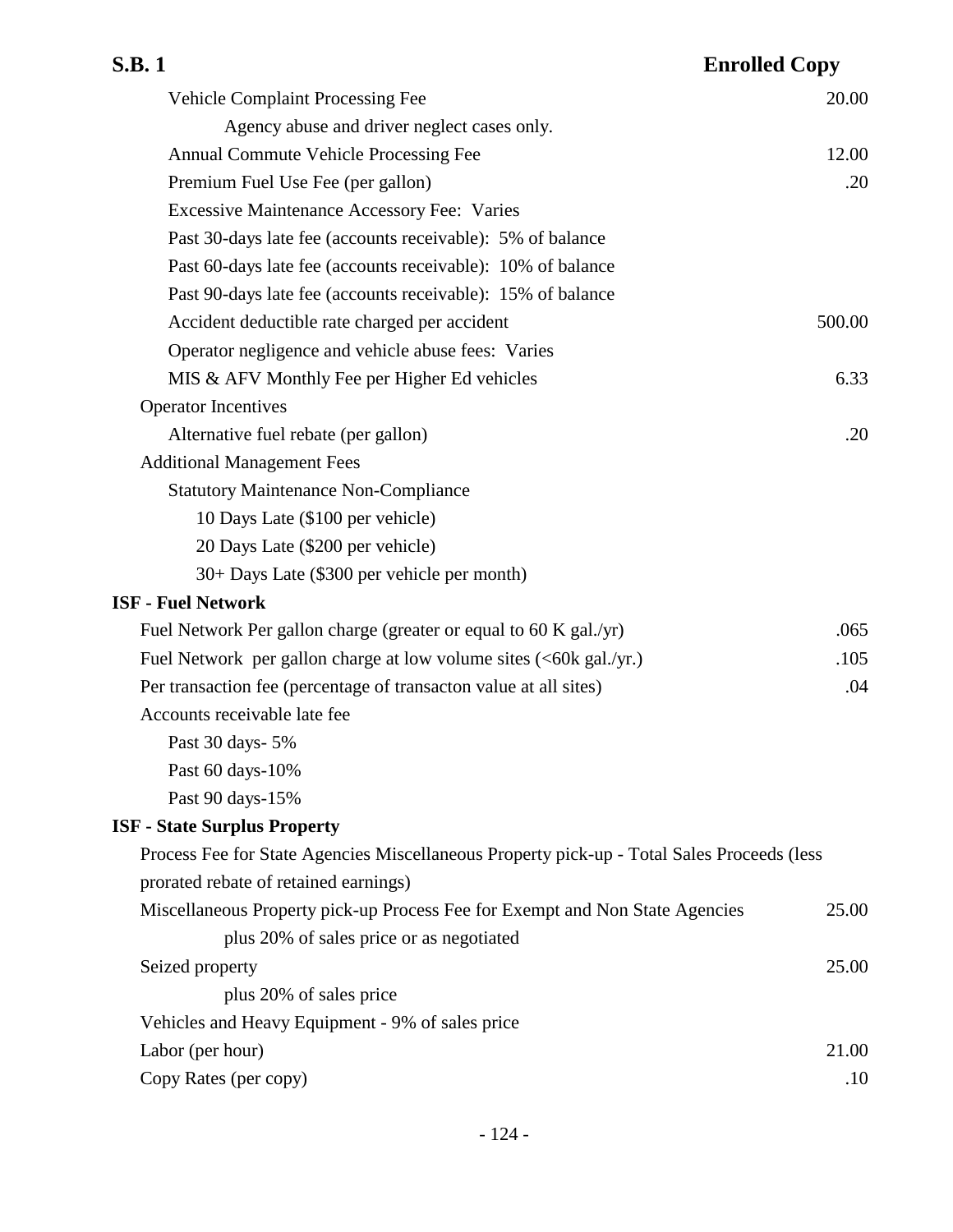| <b>Enrolled Copy</b>                                                                 | <b>S.B.1</b> |
|--------------------------------------------------------------------------------------|--------------|
| Semi Truck and Trailer Service (per mile)                                            | 1.08         |
| Two-ton Flat Bed Service (per mile)                                                  | .61          |
| Forklift Service (4-6000 lb) (per hour)                                              | 23.00        |
| On-site sale away from USASP yard - 10% of sale price (maximum negotiable)           |              |
| Storage                                                                              |              |
| building (per cubic foot per month)                                                  | .43          |
| fenced lot (per square foot per month)                                               | .23          |
| Accounts receivable late fee                                                         |              |
| Past 30 days-5%                                                                      |              |
| Past 60 days-10%                                                                     |              |
| Past 90 days-15%                                                                     |              |
| <b>ISF - Federal Surplus Property</b>                                                |              |
| Federal Shipping and handling charges:                                               |              |
| Generally not exceed 20% of federal acquisition cost plus freight/shipping charges   |              |
| Accounts receivable late fee                                                         |              |
| Past 30 days-5%                                                                      |              |
| Past 60 days-10%                                                                     |              |
| Past 90 days-15%                                                                     |              |
| <b>RISK MANAGEMENT</b>                                                               |              |
| In accordance with Section $63-38-3.5(3)(b)$ the following fees are approved for the |              |
| services of the Division of Risk Management for 2005.                                |              |
| <b>ISF - Risk Management Administration</b>                                          |              |
| <b>Liability Premiums:</b>                                                           |              |
| <b>Administrative Services</b>                                                       | 305,911.00   |
| Agriculture                                                                          | 47,924.00    |
| Alcoholic Beverage Control                                                           | 33,453.00    |
| <b>Attorney General's Office</b>                                                     | 113,492.00   |
| Auditor                                                                              | 10,824.00    |
| <b>Career Services</b>                                                               | 555.00       |
| <b>Capitol Preservation Board</b>                                                    | 8,868.00     |
| Commerce                                                                             | 73,808.00    |
| Commission on Criminal and Juvenile Justice                                          | 4,308.00     |
| <b>Community and Economic Development</b>                                            | 81,797.00    |
| Corrections                                                                          | 1,057,503.00 |
| Courts                                                                               | 343,789.00   |

Crime Victims Reparation 2,859.00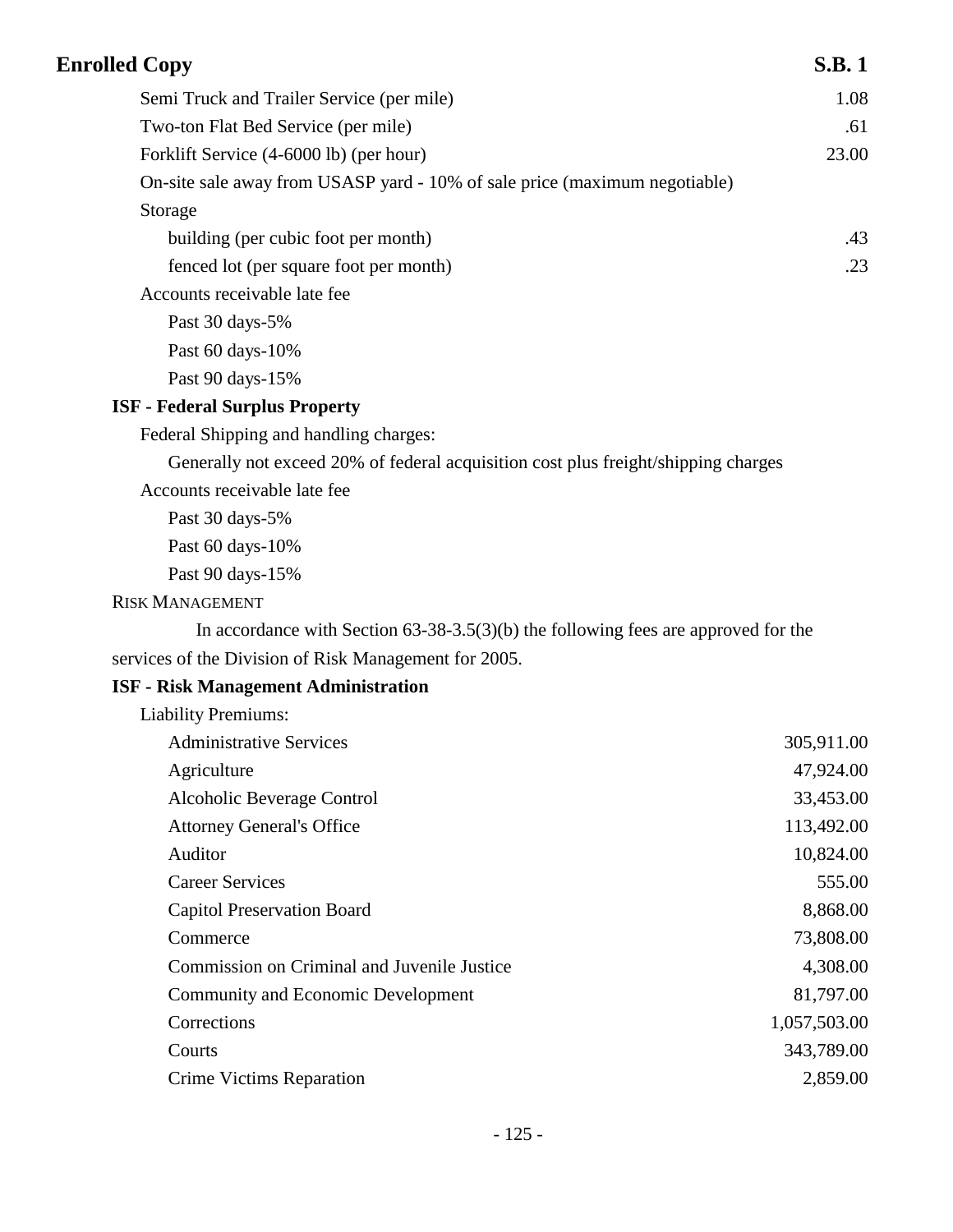| Education                                   | 170,430.00   |
|---------------------------------------------|--------------|
| Deaf and Blind School                       | 47,604.00    |
| <b>Environmental Quality</b>                | 110,109.00   |
| Fair Park                                   | 14,503.00    |
| <b>Financial Institutions</b>               | 12,917.00    |
| Governor                                    | 17,294.00    |
| Governor's Office of Planning and Budget    | 16,050.00    |
| Health                                      | 296,517.00   |
| Heber Valley Railroad                       | 20,000.00    |
| House of Representatives                    | 9,181.00     |
| Human Resource Management                   | 20,729.00    |
| <b>Human Services</b>                       | 743,551.00   |
| <b>Labor Commission</b>                     | 35,636.00    |
| Insurance                                   | 21,901.00    |
| Legislative Analyst                         | 6,048.00     |
| Legislative Auditor                         | 5,783.00     |
| Legislative Printing                        | 2,432.00     |
| Legislative Research                        | 14,786.00    |
| <b>National Guard</b>                       | 47,662.00    |
| <b>Natural Resources</b>                    | 364,592.00   |
| Navajo Trust Fund                           | 2,038.00     |
| <b>Public Safety</b>                        | 400,216.00   |
| <b>Public Service Commission</b>            | 9,843.00     |
| <b>School and Institutional Trust Lands</b> | 23,874.00    |
| Senate                                      | 5,689.00     |
| <b>Tax Commission</b>                       | 172,072.00   |
| Treasurer                                   | 7,920.00     |
| <b>Utah Comm Network</b>                    | 10,066.00    |
| <b>Workforce Services</b>                   | 320,389.00   |
| Transportation                              | 1,962,000.00 |
| <b>Board of Regents</b>                     | 41,078.00    |
| College of Eastern Utah                     | 44,967.00    |
| Dixie College                               | 72,310.00    |
| <b>Salt Lake Community College</b>          | 173,480.00   |
| <b>Snow College</b>                         | 39,384.00    |
| Southern Utah University                    | 119,603.00   |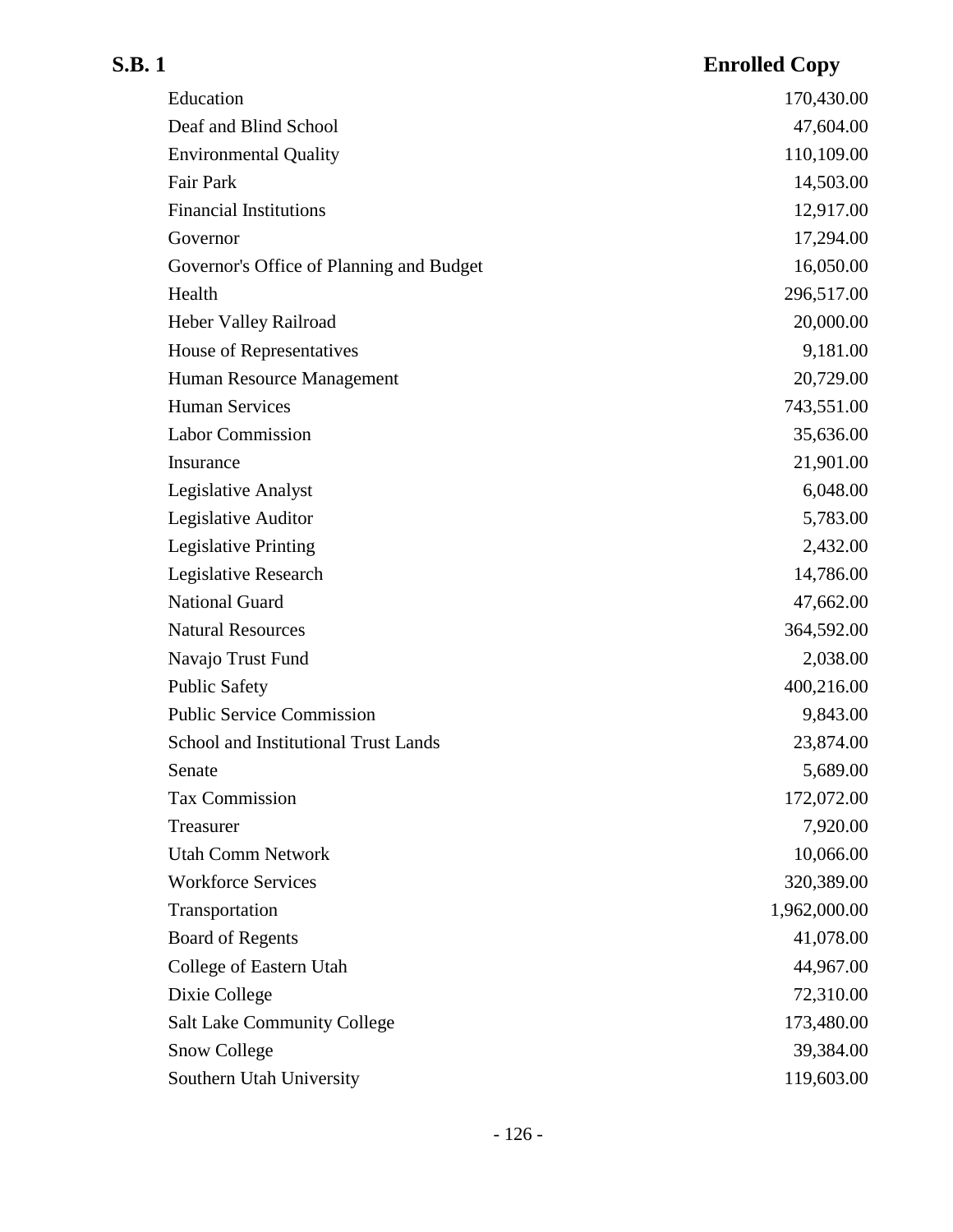| <b>Enrolled Copy</b>                                       | <b>S.B.1</b> |
|------------------------------------------------------------|--------------|
| UCAT/Bridgerland                                           | 14,119.00    |
| <b>UCAT/Davis ATC</b>                                      | 12,418.00    |
| UCAT/Ogden Weber                                           | 14,739.00    |
| <b>UCAT/Uintah ATC</b>                                     | 6,244.00     |
| <b>UCAT/Salt Lake Tooele</b>                               | 3,236.00     |
| <b>Board of Pardons</b>                                    | 9,446.00     |
| UCAT/Dixie                                                 | 1,287.00     |
| <b>UCAT/Mountainlands</b>                                  | 3,603.00     |
| <b>UCAT/Southeast</b>                                      | 1,506.00     |
| <b>UCAT/Southwest</b>                                      | 2,477.00     |
| University of Utah                                         | 2,324,311.00 |
| <b>Utah State University</b>                               | 588,179.00   |
| <b>Utah Valley State College</b>                           | 234,144.00   |
| Weber State University                                     | 247,266.00   |
| <b>School Districts</b>                                    | 4,596,000.00 |
| <b>Property Premiums:</b>                                  |              |
| Alcoholic Beverage Control                                 | 46,154.00    |
| Agriculture                                                | 2,553.00     |
| <b>Attorney General</b>                                    | 1,080.00     |
| Commission on Criminal Juvenile Justice                    | 226.00       |
| <b>Draper Prison</b>                                       | 97,515.00    |
| <b>Gunnison Prison</b>                                     | 30,730.00    |
| <b>Corrections Department</b>                              | 6,548.00     |
| Courts                                                     | 13,877.00    |
| <b>Crime Victims Reparations</b>                           | 84.00        |
| <b>Administrative Services Executive Director's Office</b> | 42.00        |
| <b>Fleet Operations</b>                                    | 2,046.00     |
| Purchasing                                                 | 4,394.00     |
| Archives                                                   | 7,766.00     |
| <b>Risk Management</b>                                     | 128.00       |
| <b>Information Technology Services</b>                     | 30,325.00    |
| <b>Facilities Construction and Management</b>              | 198,370.00   |
| Finance                                                    | 207.00       |
| <b>Administrative Rules</b>                                | 22.00        |
| Human Resource Management                                  | 90.00        |
| Arts                                                       | 13,368.00    |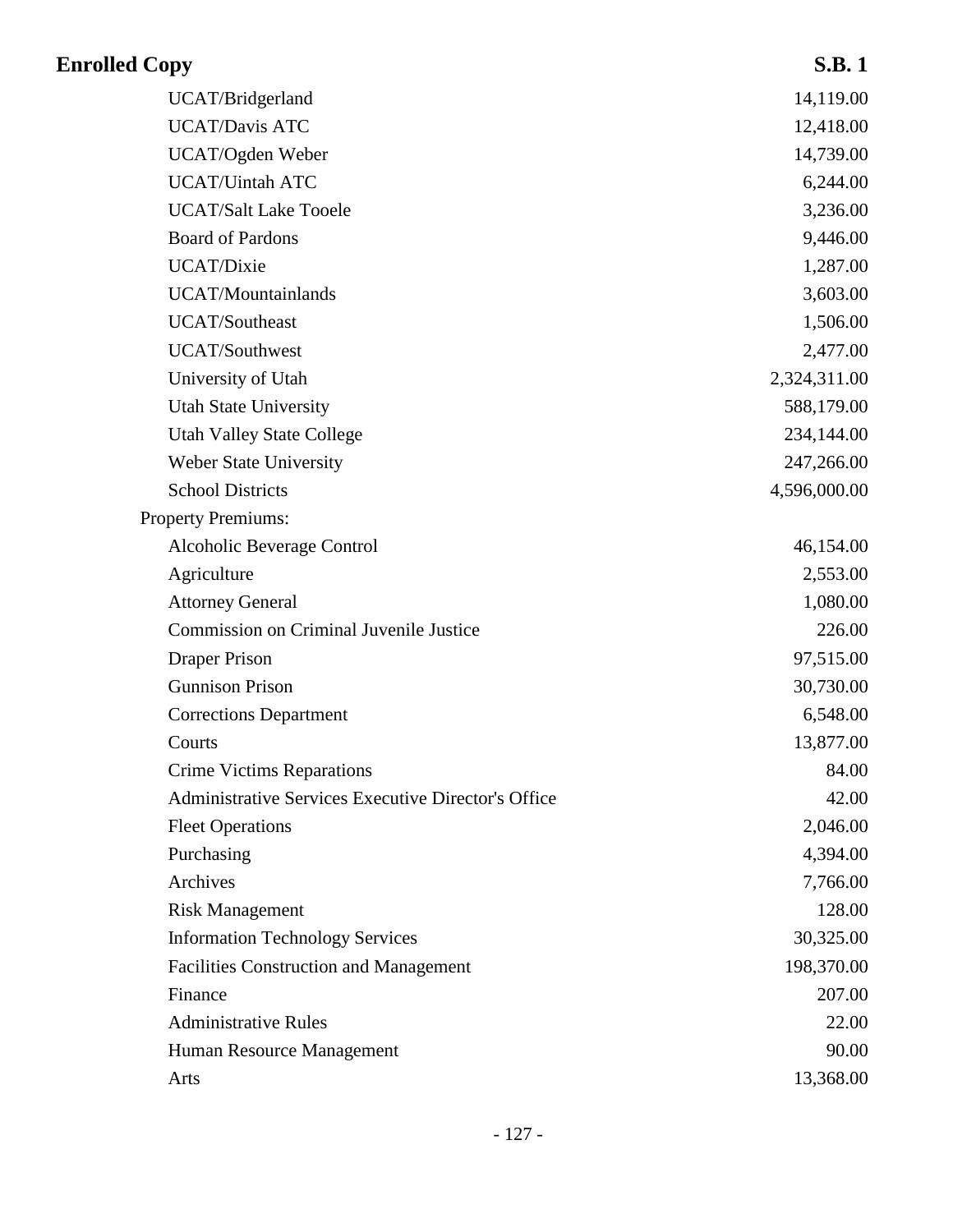| S.B. 1                                   | <b>Enrolled Copy</b> |
|------------------------------------------|----------------------|
| Travel                                   | 531.00               |
| History                                  | 8,015.00             |
| Department                               | 145.00               |
| Library                                  | 8,308.00             |
| Commerce                                 | 385.00               |
| <b>Workforce Services</b>                | 9,456.00             |
| Health                                   | 10,015.00            |
| <b>Environmental Quality</b>             | 6,280.00             |
| Lands                                    | 7,353.00             |
| Parks and Recreation                     | 107,884.00           |
| <b>Executive Director's Office</b>       | 4,755.00             |
| Wildlife                                 | 99,322.00            |
| <b>Water Resources</b>                   | 1,733.00             |
| Oil Gas and Mining                       | 611.00               |
| <b>Utah Geological Survey</b>            | 181.00               |
| <b>Water Rights</b>                      | 743.00               |
| Transportation                           | 179,318.00           |
| <b>DOT</b> Aeronautical Operations       | 2,360.00             |
| School for the Deaf and Blind            | 5,963.00             |
| <b>Board of Education</b>                | 7,869.00             |
| <b>Financial Institutions</b>            | 40.00                |
| Governor's Office                        | 254.00               |
| Governor's Office of Planning and Budget | 277.00               |
| Human Services Department                | 7,098.00             |
| <b>Youth Corrections</b>                 | 19,212.00            |
| <b>Developmental Center</b>              | 34,826.00            |
| <b>State Hospital</b>                    | 28,659.00            |
| <b>Labor Commission</b>                  | 211.00               |
| Insurance                                | 133.00               |
| Senate                                   | 164.00               |
| House of Representatives                 | 339.00               |
| Legislative Auditor                      | 77.00                |
| <b>Legislative Fiscal Analyst</b>        | 44.00                |
| Legislative Research/General Council     | 177.00               |
| <b>Legislative Printing</b>              | 125.00               |
| National Guard                           | 57,918.00            |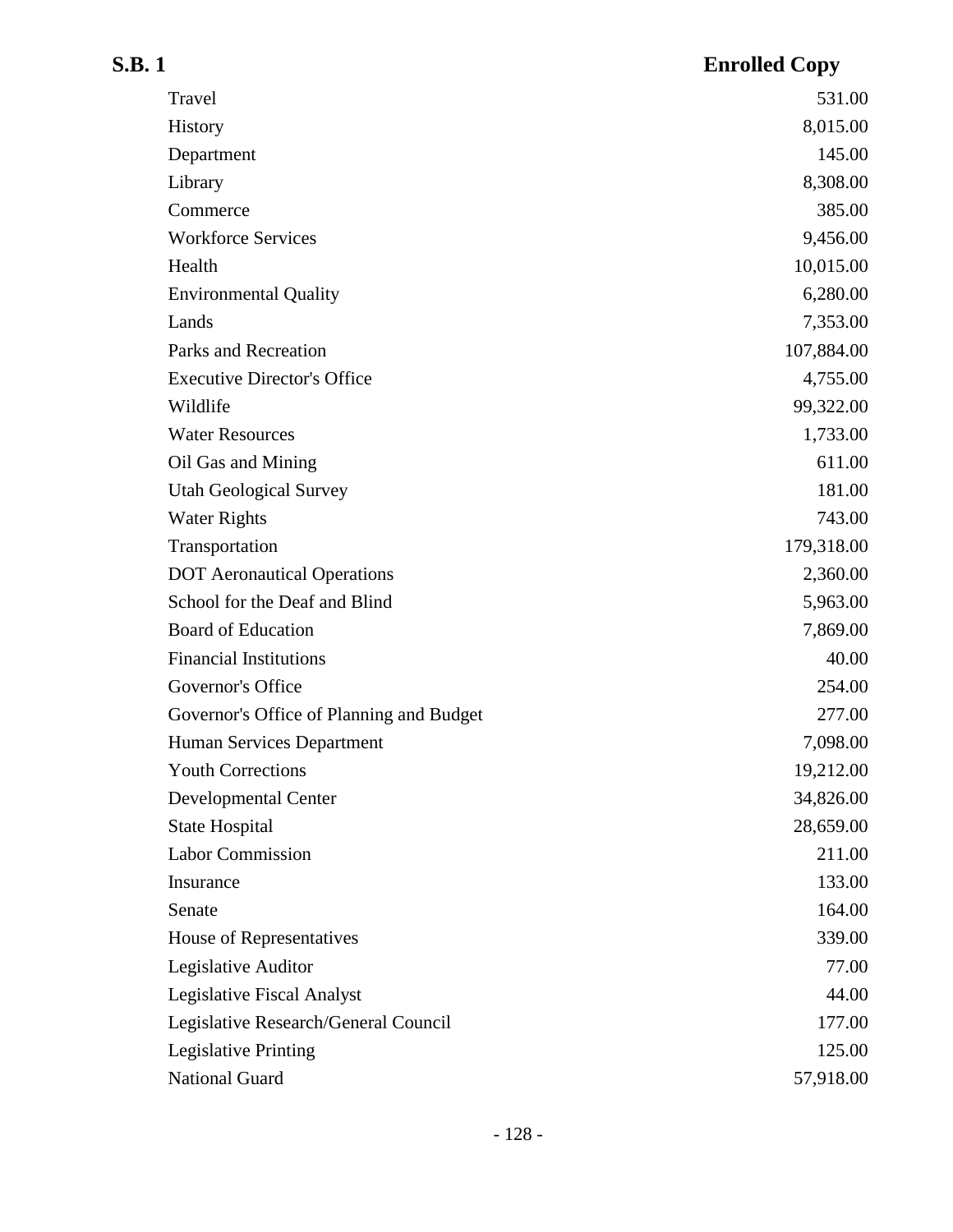| <b>Enrolled Copy</b>                 | <b>S.B.1</b> |
|--------------------------------------|--------------|
| <b>Public Safety</b>                 | 9,804.00     |
| <b>Public Service Commission</b>     | 23.00        |
| School and Institutional Trust Lands | 508.00       |
| Treasurer                            | 44.00        |
| <b>Utah State Auditor</b>            | 150.00       |
| <b>Utah State Tax Commission</b>     | 7,546.00     |
| Heber Valley Railroad                | 6,550.00     |
| Navajo Trust Fund                    | 1,363.00     |
| <b>Fair Park</b>                     | 32,274.00    |
| <b>Board of Regents</b>              | 998.00       |
| College of Eastern Utah              | 64,653.00    |
| Dixie College                        | 51,235.00    |
| Fort Douglas-University of Utah      | 68,711.00    |
| <b>Salt Lake Community College</b>   | 125,288.00   |
| <b>Snow College</b>                  | 68,173.00    |
| Southern Utah University             | 94,517.00    |
| <b>UCAT/Davis ATC</b>                | 10,882.00    |
| UCAT/Bridgerland ATC                 | 13,722.00    |
| UCAT/Ogden/Weber ATC                 | 14,251.00    |
| <b>UCAT/Uintah Basic ATC</b>         | 5,591.00     |
| <b>UCAT/Wasatch Front South ATC</b>  | 651.00       |
| University of Utah                   | 963,600.00   |
| <b>Utah State University</b>         | 622,160.00   |
| <b>Utah Valley State College</b>     | 109,912.00   |
| <b>Weber State University</b>        | 120,523.00   |
| Alpine School District               | 273,790.00   |
| <b>Beaver School District</b>        | 17,447.00    |
| <b>Box Elder School District</b>     | 114,716.00   |
| Cache School District                | 111,104.00   |
| <b>Carbon School District</b>        | 56,358.00    |
| Daggett School District              | 6,820.00     |
| Davis School District                | 623,620.00   |
| <b>Duchesne School District</b>      | 57,225.00    |
| <b>Emery School District</b>         | 61,004.00    |
| <b>Garfield School District</b>      | 19,058.00    |
| <b>Grand School District</b>         | 19,806.00    |
|                                      |              |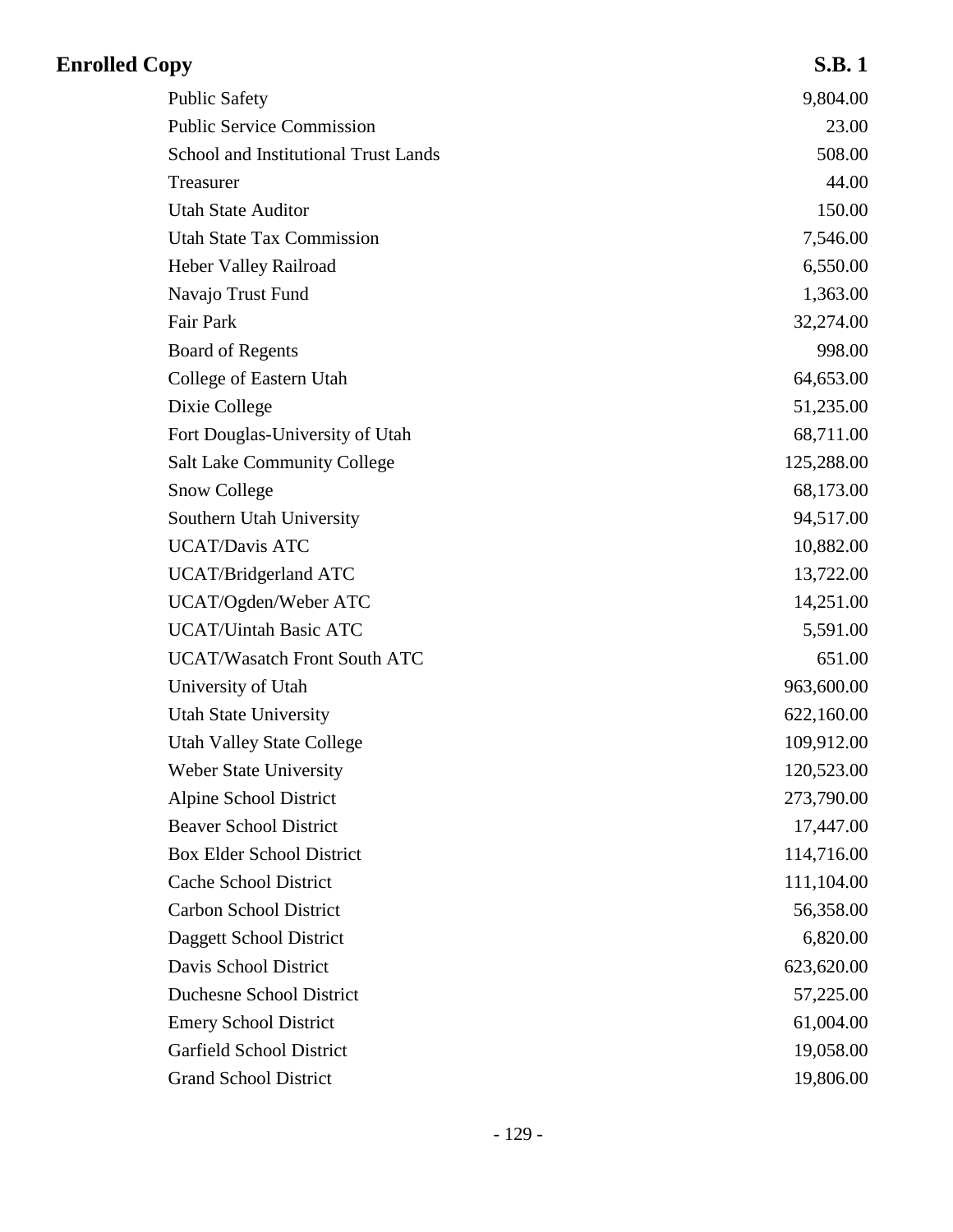### **S.B. 1 Enrolled Copy** Granite School District 300,206.00 Iron School District 86,950.00 Jordan School District 451,456.00 Juab School District 22,342.00 Kane School District 20,775.00 Logan School District 61,495.00 Millard School District 47,453.00 Morgan School District 19,382.00 Murray School District 55,059.00 Nebo School District 149,088.00 North Sanpete School District 15,569.00 North Summit School District 26,652.00 Ogden School District 110,468.00 Park City School District 35,178.00 Piute School District 14,874.00 Provo School District 100,909.00 Rich School District 12,308.00 Salt Lake City School District 145,564.00 San Juan School District 66,645.00 Sevier School District 59,976.00 South Sanpete School District 19,527.00 South Summit School District 16,663.00 Tintic School District 12,350.00 Tooele School District 84,965.00 Uintah School District 67,072.00 Wasatch School District 37,939.00 Washington School District 113,073.00 Wayne School District 15,239.00 Weber School District 257,202.00 Automobile/Physical Damage Premiums: State agency rate for value less than \$20,000 (per vehicle) 150.00 State agency rate for value more than \$20,000 (per \$100 value) .80 State Public Safety (per vehicle) 175.00 School district rate (per vehicle) 50.00 School bus rate (per vehicle) 100.00 Standard deductible (per incident) 500.00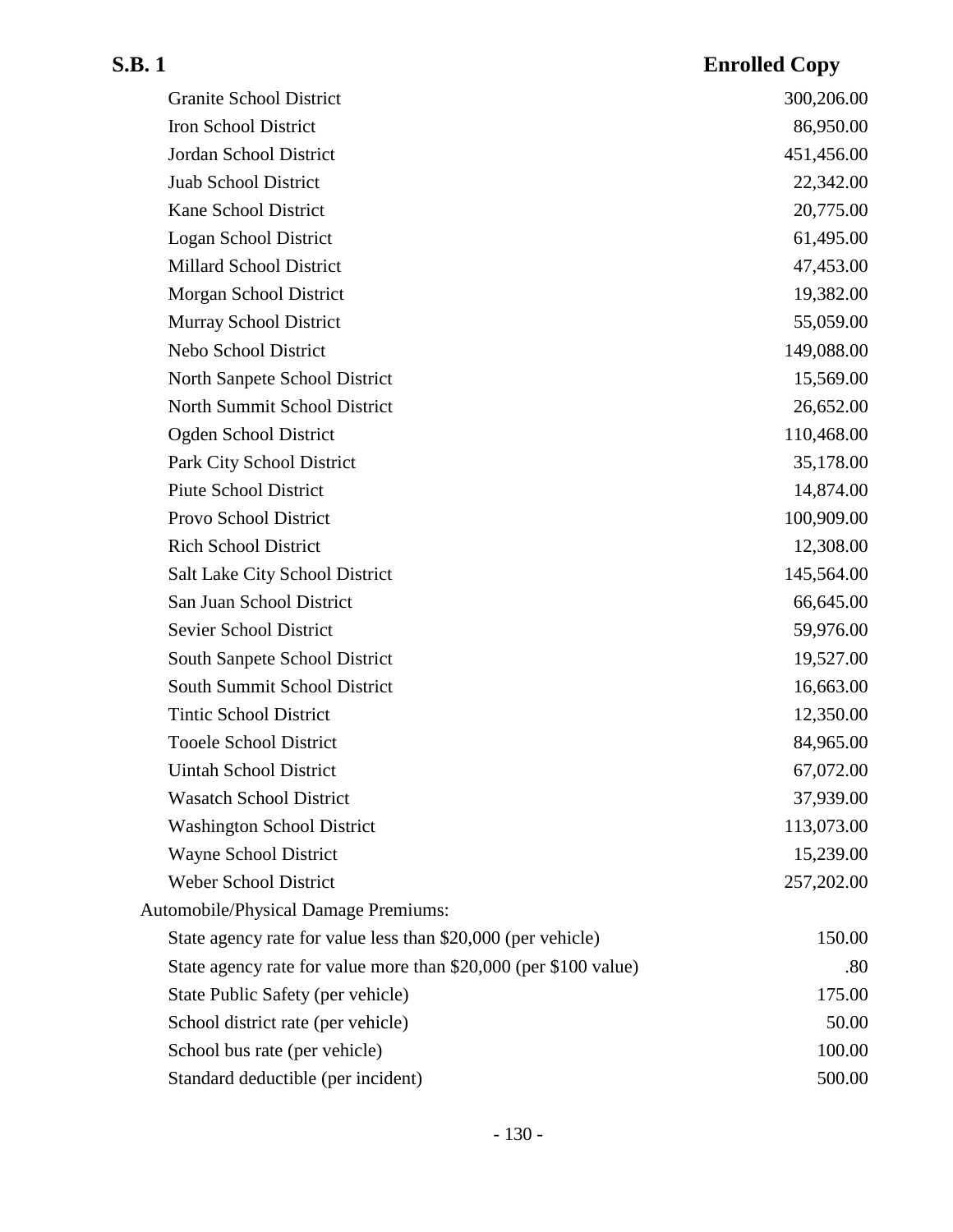| <b>Enrolled Copy</b>                                                                 | <b>S.B.1</b> |
|--------------------------------------------------------------------------------------|--------------|
| Higher Education autos (per vehicle)                                                 | 125.00       |
| <b>Workers Compensation Rates:</b>                                                   |              |
| <b>UDOT</b>                                                                          | 1.91         |
| State (except DOT)                                                                   | .82          |
| DIVISION OF FACILITIES CONSTRUCTION AND MANAGEMENT - FACILITIES MANAGEMENT           |              |
| In accordance with Section $63-38-3.5(3)(b)$ the following fees are approved for the |              |
| services of the Division of Facilities Construction and Management for 2005.         |              |
| ABC Stores (35 locations                                                             | 574,330.00   |
| 7th West Juvenile Courts                                                             | 59,434.00    |
| Agriculture                                                                          | 270,100.00   |
| Archives                                                                             | 85,765.00    |
| <b>Brigham City Court</b>                                                            | 144,400.00   |
| <b>Calvin Rampton Complex</b>                                                        | 1,440,800.00 |
| <b>Cannon Health</b>                                                                 | 725,158.00   |
| Capitol Hill Complex                                                                 | 2,448,600.00 |
| <b>Cedar City Courts</b>                                                             | 46,000.00    |
| <b>DAS Surplus Property</b>                                                          | 45,672.00    |
| DPS Crime Lab                                                                        | 23,840.00    |
| <b>DPS</b> Farmington Public Safety                                                  | 41,650.00    |
| Driver License West Valley                                                           | 39,920.00    |
| WFS South County-Employment Center                                                   | 166,196.00   |
| <b>Environmental Quality</b>                                                         | 287,389.00   |
| <b>Farmington 2nd District Courts</b>                                                | 267,185.00   |
| <b>Glendinning Fine Arts Center</b>                                                  | 30,000.00    |
| Governor's Residence                                                                 | 81,300.00    |
| Heber M. Wells                                                                       | 679,750.00   |
| Human Services Cedar City                                                            | 55,508.00    |
| Human Services North Temple                                                          | 650,103.00   |
| <b>Richfield Regional Center</b>                                                     | 50,385.00    |
| Human Services Vernal                                                                | 45,317.00    |
| <b>Layton Court</b>                                                                  | 80,896.00    |
| Logan 1st District Court                                                             | 326,870.00   |
| <b>Medical Drive Complex</b>                                                         | 433,982.00   |
| <b>Moab Regional Center</b>                                                          | 236,393.00   |
| Murray Highway Patrol                                                                | 73,554.00    |
| Murray Highway Patrol Training and Supply                                            | 35,184.00    |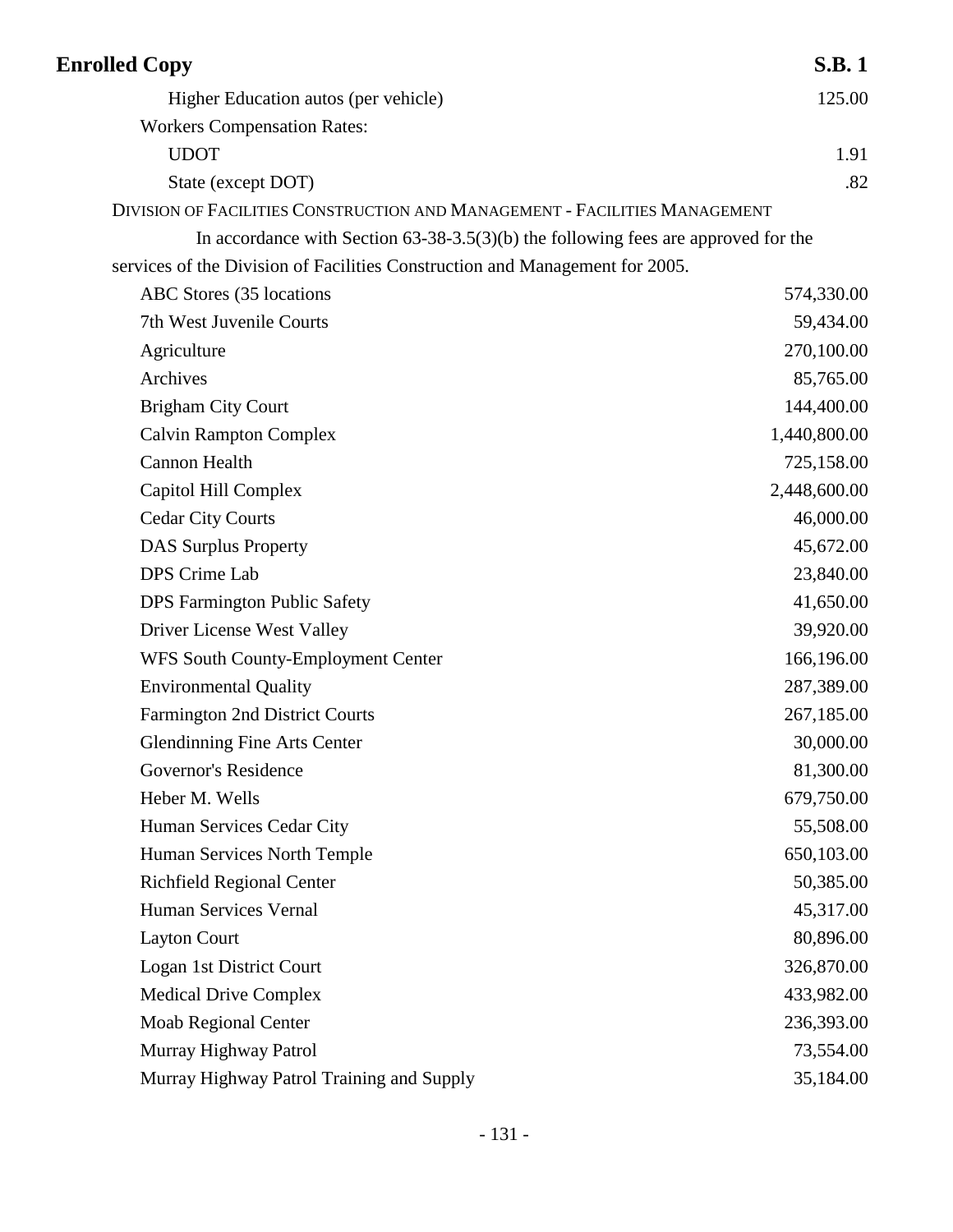| <b>Natural Resources</b>                 | 678,200.00   |
|------------------------------------------|--------------|
| Navajo Trust Fund Administration         | 132,640.00   |
| <b>Office of Rehabilitation Services</b> | 124,864.00   |
| <b>Ogden Court</b>                       | 376,740.00   |
| Ogden Juvenile Court                     | 149,000.00   |
| <b>Brigham City Regional Center</b>      | 407,475.00   |
| <b>National Guard Armories</b>           | 747,905.00   |
| <b>Statewide Facility Focus</b>          | 44,000.00    |
| <b>Ogden Medical Center</b>              | 45,925.00    |
| <b>Ogden Public Safety</b>               | 46,518.00    |
| <b>Ogden Regional Center</b>             | 515,848.00   |
| Orem Circuit Court                       | 88,724.00    |
| Orem Driver License                      | 30,750.00    |
| Orem Highway Patrol                      | 20,600.00    |
| Orem Region Three UDOT                   | 85,192.00    |
| <b>CAD</b> Services                      | 144,956.00   |
| Provo Court                              | 244,400.00   |
| Provo Regional Center                    | 530,579.00   |
| <b>Richfield Court</b>                   | 47,472.00    |
| Richfield ITS Center                     | 29,100.00    |
| Rio Grande Depot                         | 288,196.00   |
| <b>Salt Lake Court</b>                   | 1,539,200.00 |
| <b>Sandy Courts</b>                      | 203,200.00   |
| St. George Courts                        | 101,512.00   |
| <b>State Library</b>                     | 103,714.00   |
| <b>State Library State Mail</b>          | 78,545.00    |
| State Library visually impaired          | 77,027.00    |
| Taylorsville Center for the Deaf         | 19,441.00    |
| Taylorsville Office Building             | 131,031.00   |
| <b>Utah Arts Collection</b>              | 21,300.00    |
| Utah State Office of Education           | 355,880.00   |
| <b>Utah State Tax Commission</b>         | 795,167.00   |
| Vernal 8th District Court                | 184,490.00   |
| Vernal Juvenile Courts                   | 13,784.00    |
| Vernal Regional Center                   | 53,001.00    |
| West Valley 3rd District Court           | 45,000.00    |
|                                          |              |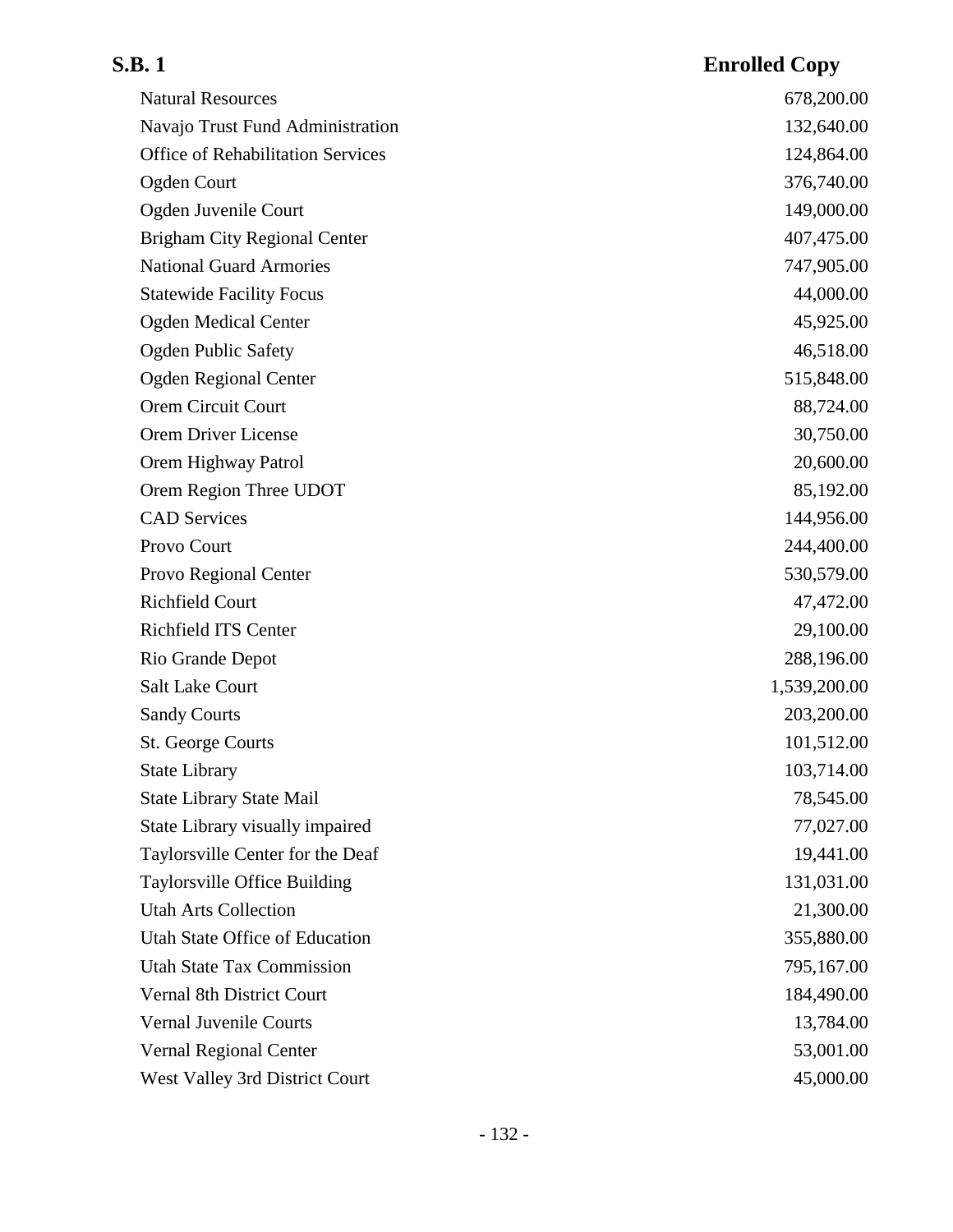| <b>Enrolled Copy</b>                                                                       | <b>S.B.1</b> |
|--------------------------------------------------------------------------------------------|--------------|
| WFS 1385 South State                                                                       | 246,818.00   |
| <b>WFS</b> Administration                                                                  | 509,420.00   |
| <b>WFS Cedar City</b>                                                                      | 98,743.00    |
| Human Services Clearfield East                                                             | 129,322.00   |
| <b>WFS Clearfield West</b>                                                                 | 37,200.00    |
| WFS Clearfield/Davis Co.                                                                   | 84,355.00    |
| AP & P Freemont Office Building                                                            | 122,030.00   |
| WFS Logan                                                                                  | 40,191.00    |
| <b>WFS Metro Employment Center</b>                                                         | 167,052.00   |
| WFS Ogden                                                                                  | 96,152.00    |
| <b>WFS Provo</b>                                                                           | 119,940.00   |
| <b>WFS Richfield</b>                                                                       | 36,140.00    |
| WFS St. George                                                                             | 44,660.00    |
| WFS Temporary Placement Office                                                             | 24,861.00    |
| <b>WFS</b> Vernal                                                                          | 38,552.00    |
| Public Safety Depot Ogden                                                                  | 17,108.00    |
| <b>Vernal DSPD</b>                                                                         | 16,913.00    |
| <b>WFS Midvale</b>                                                                         | 120,640.00   |
| <b>COMMERCE &amp; REVENUE</b>                                                              |              |
| <b>UTAH STATE TAX COMMISSION</b>                                                           |              |
| <b>TAX ADMINISTRATION</b>                                                                  |              |
| In accordance with Section $59-1-210(26)$ the following fees are approved for the services |              |
| of the Utah State Tax Commission for 2005.                                                 |              |
| <b>Administration Division</b>                                                             |              |
| <b>Temporary Permit</b>                                                                    | 6.00         |
| <b>Liquor Profit Distribution Fee</b>                                                      | 6.00         |
| Microfilm Research Fee                                                                     |              |
| <b>Record Research Fee</b>                                                                 | 6.50         |
| Data Processing Set-Up                                                                     | 55.00        |
| Lien Subordination (not to exceed)                                                         | 300.00       |
| Motor Vehicle Information                                                                  | 3.00         |
| Motor Vehicle Information via the Internet                                                 | 1.00         |
| Salvage Vehicle Inspection Fee                                                             | 50.00        |
| <b>IFTA Reinstatement Fee</b>                                                              | 100.00       |
| Special Group License Plate Fee Decal Program (plus Standard Plate fee-5.00)               |              |
| Special Group Plate Fee (plus Standard Plate fee-\$5.00)-Existing Programs                 | 5.50         |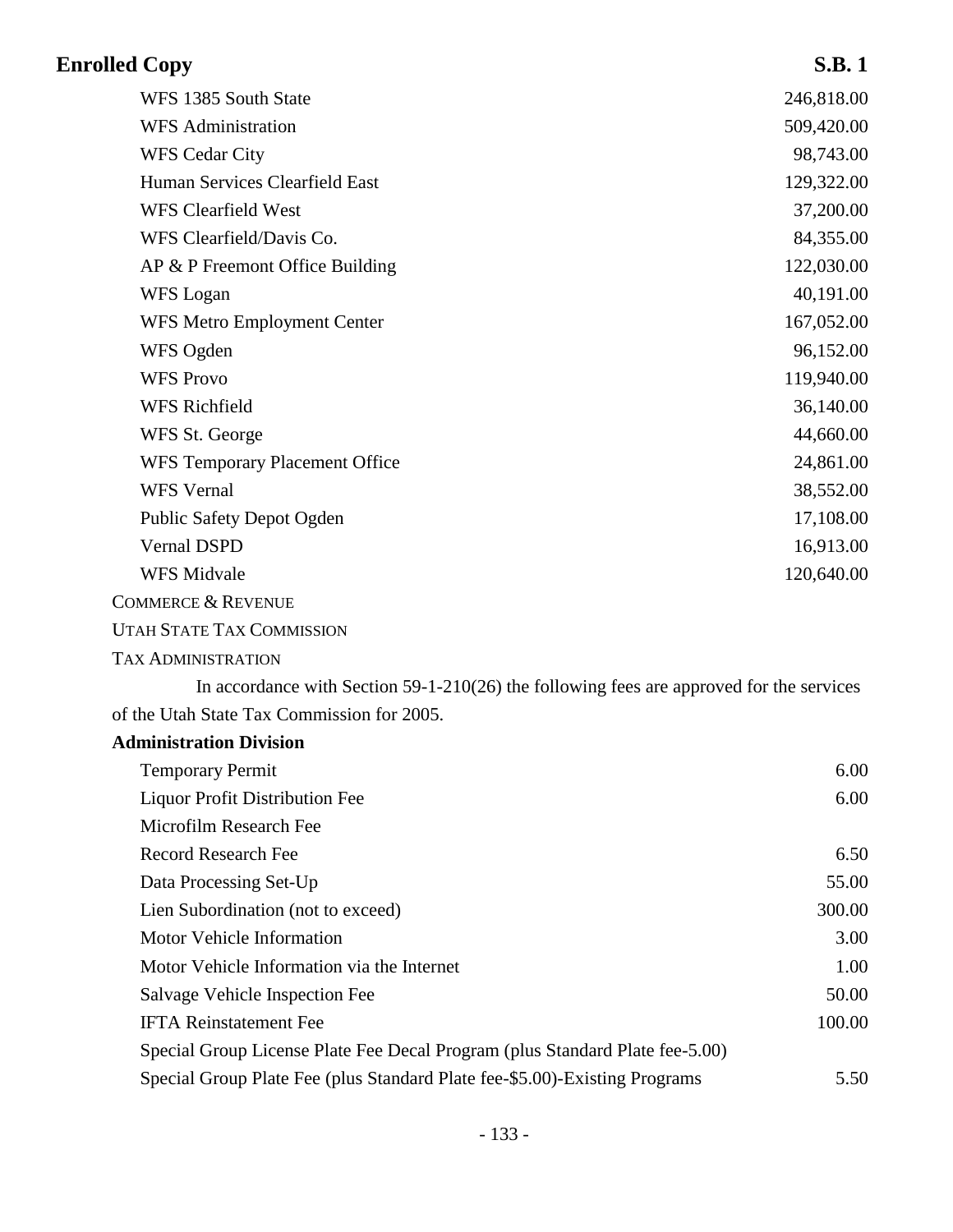Special Group Plate Programs-New Programs: New Program start-up or significant program changes-per program 3,900.00 Extra Plate Costs (per decal set ordered) 2.92 Extra Handling Cost for Special Group Plates (per decal set ordered) 2.40 Postage charge per decal set ordered and to be mailed (for centralized distribution) 2.20 Special Group Logo Decals (cost depends on # of colors and quantity ordered)-.29-6.76 per set Special Group Slogan Decals (cost depends on quantity ordered)-.19-2.20 set Custom Programming Fee / Hour 85.00 Research Fee (Special Requests) / Hour 20.00 Photocopies (over 10 copies) / Page .10 Faxed Document Processing Fee / Page 1.00 Dismantler's Retitling Inspection Fee 50.00 Certified Document Fee 5.00 IFTA Decal Fee / Set 4.00 Sample License Plates 5.00 Motor Carrier Unit Cost Report 10.00 Tax Clearance Fee 50.00 Aircraft Registration Fee 7.00 Motor Fuel Reports 55.00 Electronic Processing Fee for select transactions (not to exceed \$3.00) Electronic Payment Fee for authorized Motor Vehicle Transactions 2.00 Motor Vehicle Transaction Fee - per Standard Unit 1.14 Decal Replacement Fee - Parks & Recreation 4.00 Decal Replacement Fee - M.V. 1.00 In-transit Permit fee (96-hour) 2.50 Motor Fuel License 30.00 Special Fuel License 30.00 Motor Carrier Cab Card 3.00 Motor Carrier Duplicate Registration 3.00 Special Fuel Trip Permit (96 hour) Cigarette Tax License 30.00 Motor Vehicle Manufacturer's Plates - Purchase 10.00 Motor Vehicle Manufacturer's Plate - Renewal 8.50 Motor Vehicle Dealer Plates - Purchase 12.00 Motor Vehicle Dealer Plate - Renewal 10.50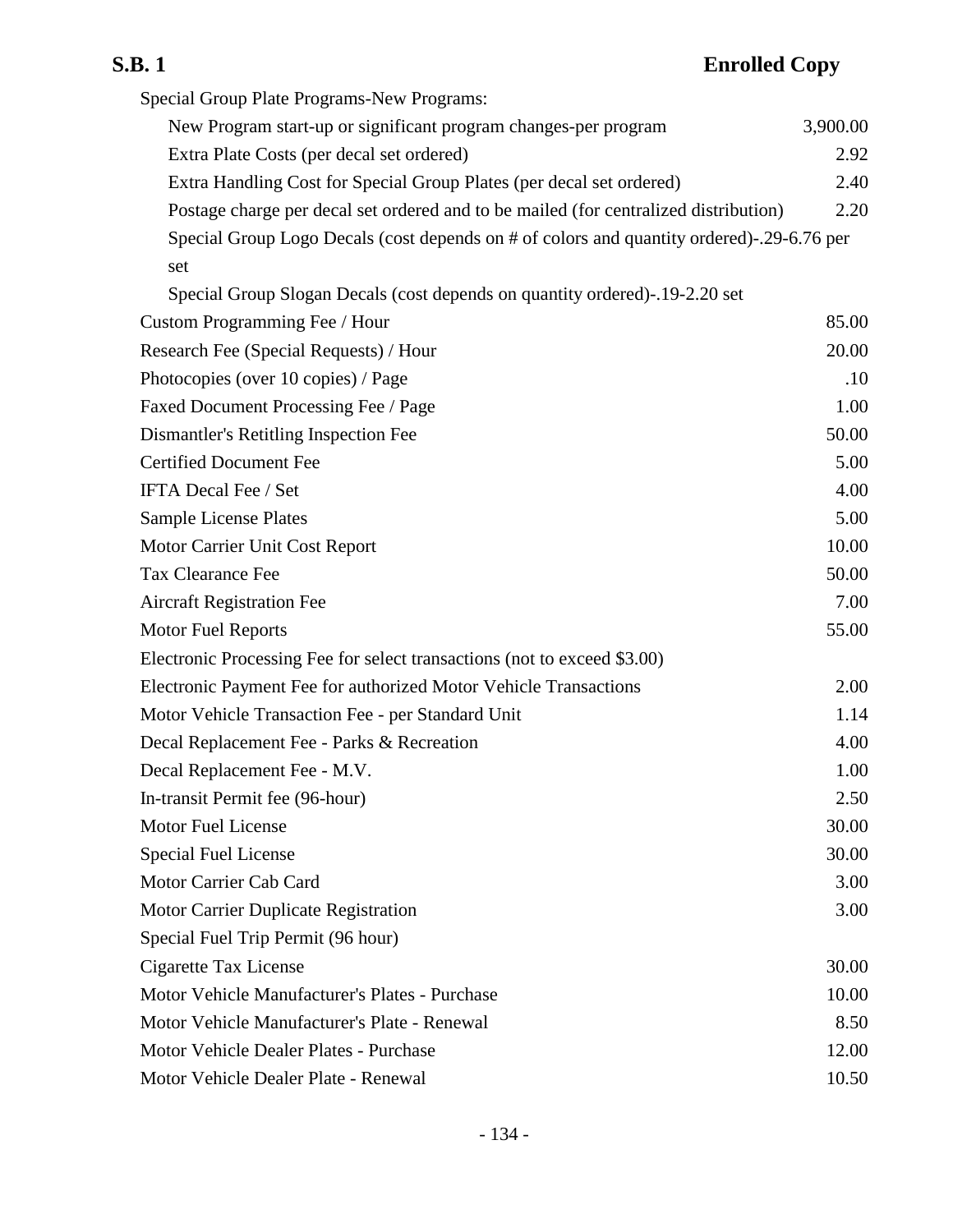| <b>Enrolled Copy</b>                                                                     | <b>S.B.1</b> |
|------------------------------------------------------------------------------------------|--------------|
| Motor Vehicle Dismantler's Plates - Purchase                                             | 10.00        |
| Motor Vehicle Dismantler's Plate - Renewal                                               | 8.50         |
| Motor Vehicle Transporter's Plates - Purchase                                            | 10.00        |
| Motor Vehicle Transporters Plate - Renewal                                               | 8.50         |
| Motor Vehicle Manufacturer's/Remanufacturer's License                                    | 102.00       |
| Motor Vehicle Dealer License                                                             | 127.00       |
| Motor Vehicle Transporter's License                                                      | 51.00        |
| <b>Small Trailer Dealer License</b>                                                      | 51.00        |
| Motor Vehicle Body Shop License                                                          | 112.00       |
| <b>Used Motor Vehicle Dealer License</b>                                                 | 127.00       |
| Motor Vehicle Dismantler's License                                                       | 102.00       |
| Motor Vehicle Salesman's License                                                         | 31.00        |
| Motor Vehicle Salesman's License Transfer                                                | 5.00         |
| Motor Vehicle Crusher's License                                                          | 102.00       |
| <b>Used Motor Cycle Dealer License</b>                                                   | 51.00        |
| New Motor Cycle Dealer License                                                           | 51.00        |
| Representative License                                                                   | 26.00        |
| Motor Vehicle Dealer additional place of business                                        | 26.00        |
| Distributor's License                                                                    | 61.00        |
| Convenience Fee for Tax Payments and other authorized transactions-not to exceed 3%      |              |
| <b>LABOR COMMISSION</b>                                                                  |              |
| In accordance with Section 34A-1-106 the following fees are approved for the services of |              |
| the Labor Commission for 2005.                                                           |              |
| Administration                                                                           |              |
| Self-Insure for Workers Compensation                                                     |              |
| Certificate                                                                              | 1,200.00     |
| Renewal                                                                                  | 650.00       |
| Certificate to Self-Insured for Renewal Additional Entity                                | 25.00        |
| <b>Boiler and Pressure Vessel Inspections</b>                                            |              |
| Original Exam for Certificate of Competency                                              | 25.00        |
| Renewal of Certificate of Competency                                                     | 20.00        |
| <b>Owner-User Inspection Agency Certification</b>                                        | 250.00       |
| Jacketed Kettles and Hot Water Supply                                                    |              |
| Boilers less than 250,000 BTU                                                            |              |
| Existing                                                                                 | 30.00        |
| <b>New</b>                                                                               | 45.00        |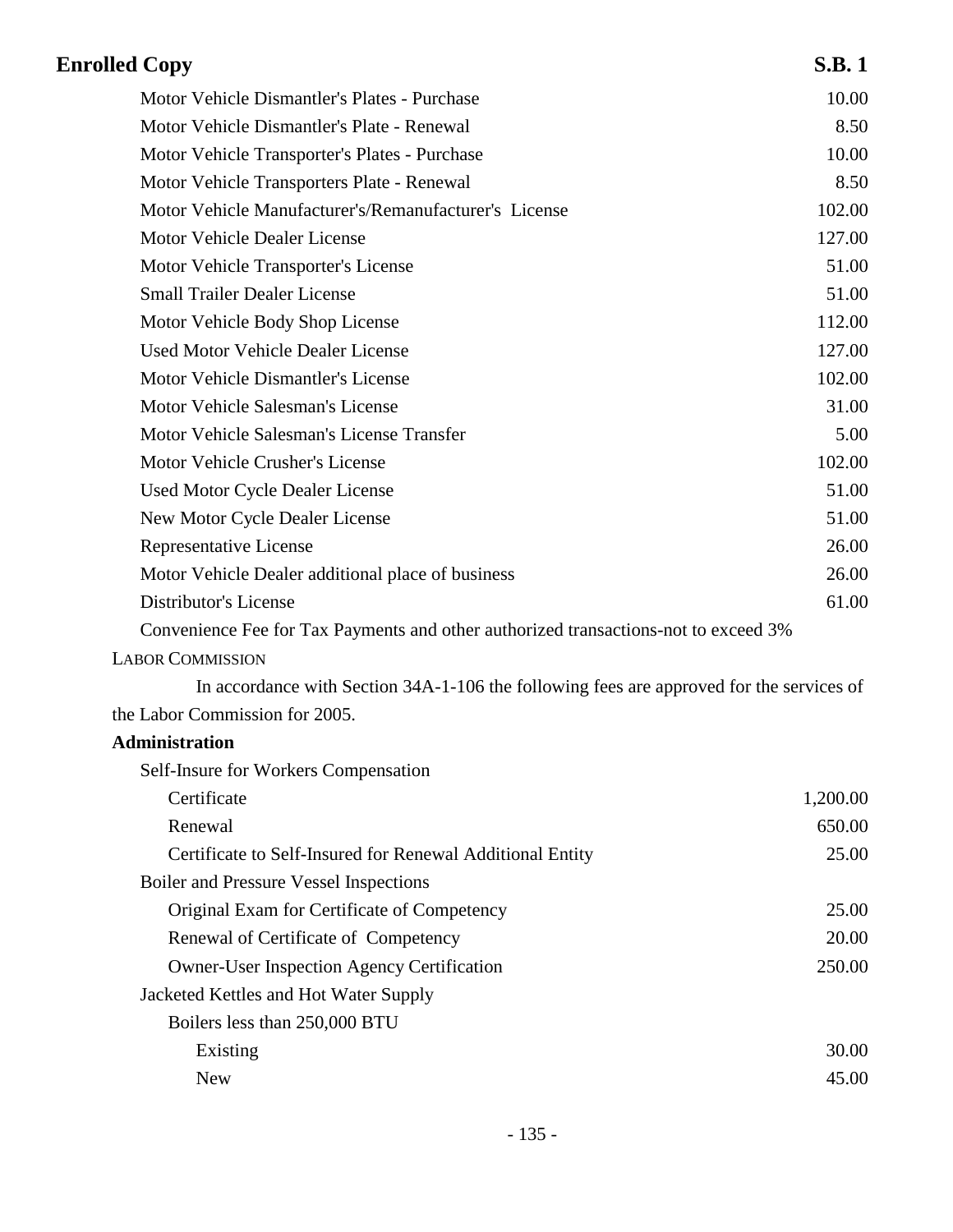| Boilers > 250,000 BTU but < 4,000,000 BTU           |        |
|-----------------------------------------------------|--------|
| Existing                                            | 60.00  |
| <b>New</b>                                          | 90.00  |
| Boilers > 4,000,001 BTU but < 20,000,000 BTU        |        |
| Existing                                            | 150.00 |
| <b>New</b>                                          | 225.00 |
| Boilers > 20,000,000 BTU                            |        |
| Existing                                            | 300.00 |
| <b>New</b>                                          | 450.00 |
| Replacement Boiler Certificate                      | 15.00  |
| Consultation, witness special inspection (per hour) | 60.00  |
| <b>Pressure Vessel Inspection</b>                   |        |
| Existing                                            | 30.00  |
| <b>New</b>                                          | 45.00  |
| Pressure Vessel Inspection by Owner-user:           |        |
| 25 or less on single statement (per vessel)         | 5.00   |
| 26 through 100 on single statement (per statement)  | 100.00 |
| 101 through 500 on single statement (per statement) | 200.00 |
| over 500 on single statement (per statement)        | 400.00 |
| <b>Elevator Inspections Existing Elevators:</b>     |        |
| Hydraulic                                           | 85.00  |
| Electric                                            | 85.00  |
| Handicapped                                         | 85.00  |
| <b>Other Elevators</b>                              | 85.00  |
| Replacement Elevator Certificate                    | 15.00  |
| <b>Elevator Inspections New Elevators:</b>          |        |
| Hydraulic                                           | 300.00 |
| Electric                                            | 700.00 |
| Handicapped                                         | 200.00 |
| <b>Other Elevators</b>                              | 200.00 |
| <b>Escalators/Moving Walks</b>                      | 700.00 |
| <b>Remodeled Electric</b>                           | 500.00 |
| Roped Hydraulic                                     | 500.00 |
| Consultation and review (per hour)                  | 60.00  |
| <b>Coal Mine Certification:</b>                     |        |
| Mine Foreman                                        | 50.00  |
|                                                     |        |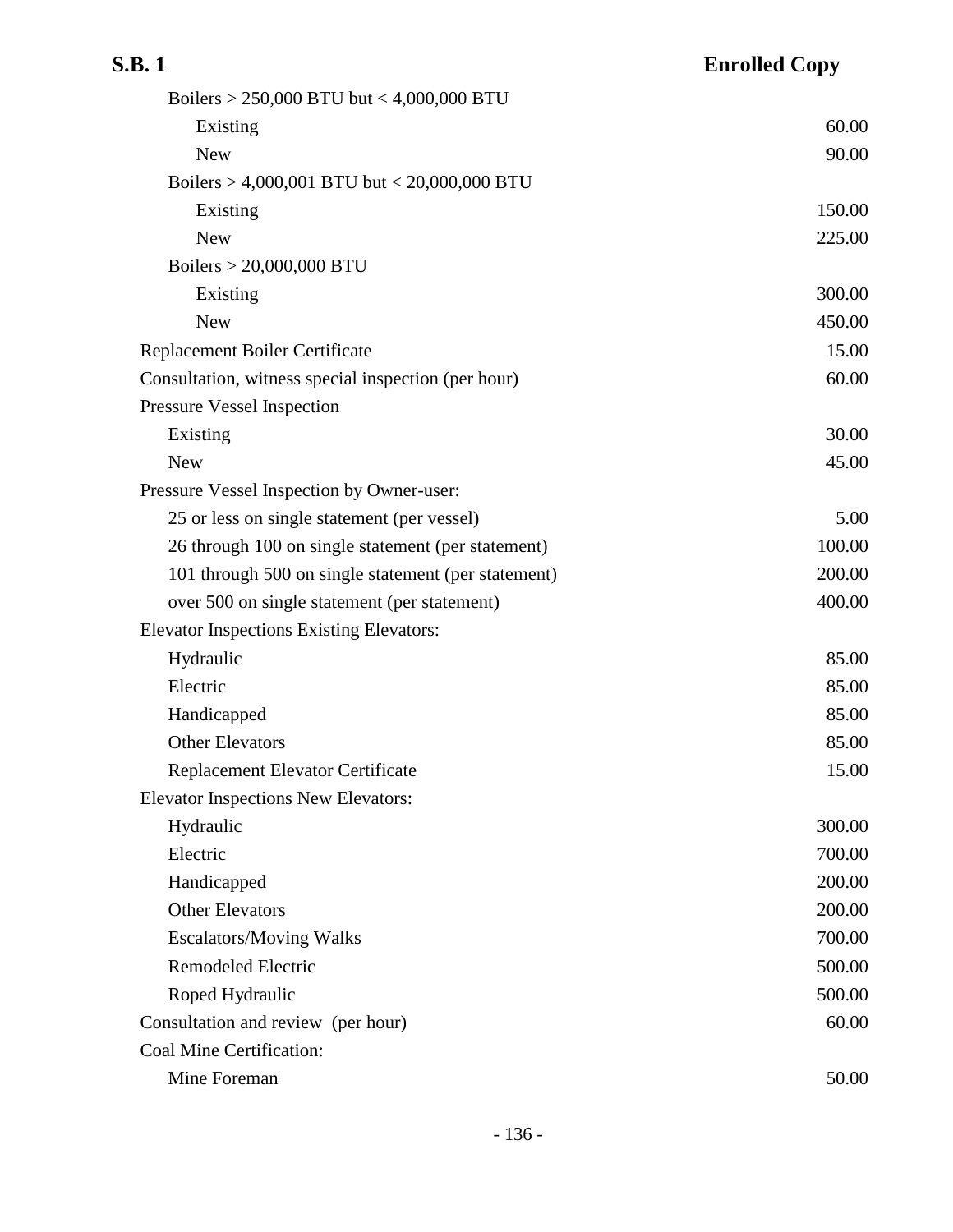| <b>Enrolled Copy</b>                                                                       | <b>S.B.1</b> |
|--------------------------------------------------------------------------------------------|--------------|
| <b>Temporary Mine Foreman</b>                                                              | 35.00        |
| <b>Fire Boss</b>                                                                           | 50.00        |
| <b>Surface Foreman</b>                                                                     | 50.00        |
| <b>Temporary Surface Foreman</b>                                                           | 35.00        |
| Electrician underground                                                                    | 50.00        |
| Electrician surface                                                                        | 50.00        |
| <b>Annual Electrical Recertification</b>                                                   | 35.00        |
| Hoistman                                                                                   | 50.00        |
| Certification Retest (per sections)                                                        | 20.00        |
| Hard Rock Mine Certification:                                                              |              |
| <b>Hard Rock Mine Foreman</b>                                                              | 50.00        |
| Temporary Hard Rock Mine Foreman                                                           | 35.00        |
| <b>Hard Rock Surface Foreman</b>                                                           | 50.00        |
| Temporary Hard Rock Surface Foreman                                                        | 35.00        |
| Electrician underground                                                                    | 50.00        |
| Electrician surface                                                                        | 50.00        |
| <b>Annual Electrical Recertification</b>                                                   | 35.00        |
| Hoistman                                                                                   | 50.00        |
| Certification Retest (per sections)                                                        | 20.00        |
| Hydrocarbon Mine Certifications:                                                           |              |
| Gilsonite Mine Foreman                                                                     | 50.00        |
| <b>Gilsonite Mine Examiner</b>                                                             | 50.00        |
| Temporary Gilsonite Mine Foreman                                                           | 35.00        |
| <b>Gilsonite Shot Firer</b>                                                                | 50.00        |
| Hoistman                                                                                   | 50.00        |
| Certification Retest (per section)                                                         | 20.00        |
| <b>DEPARTMENT OF COMMERCE</b>                                                              |              |
| <b>COMMERCE GENERAL REGULATION</b>                                                         |              |
| In accordance with Section $13-1-2(3)$ the following fees are approved for the services of |              |
| the Department of Commerce for 2005.                                                       |              |
| <b>Administration</b>                                                                      |              |
| Commerce Department (All Divisions)                                                        |              |
| Booklets (cost or)                                                                         | 5.00         |
| <b>Priority Processing Fee</b>                                                             | 75.00        |
| List of Licensees/Business Entities (cost or)                                              | 25.00        |
| Photocopies (per copy)                                                                     | .30          |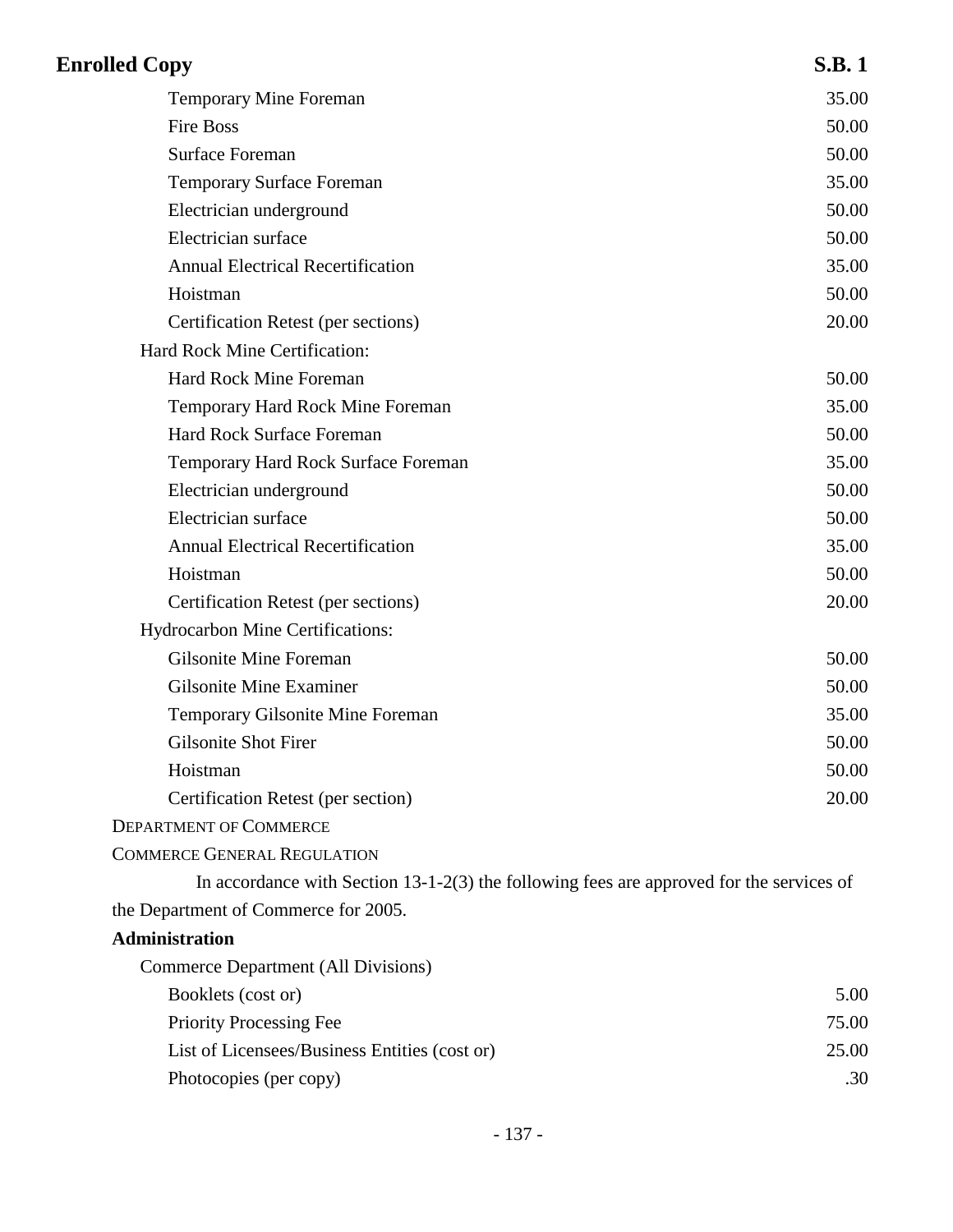| Late Renewal Fee (except Corporations which is \$10 by statute and Consumer Protection |        |
|----------------------------------------------------------------------------------------|--------|
| which is \$25 by statute.)                                                             | 20.00  |
| Verification of Licensure/Custodian of Record                                          | 20.00  |
| <b>Returned Check Charge</b>                                                           | 20.00  |
| FBI Fingerprint File Search cost or                                                    | 24.00  |
| <b>BCI</b> Fingerprint File Search cost or                                             | 15.00  |
| On-line Payment Convenience Fee                                                        |        |
| Note 1: No fee charged and collected by the department will be refunded                |        |
| for failure to qualify or for voluntary or involuntary withdrawal of an                |        |
| application or request for service.                                                    |        |
| On-line Payment Convenience Fee                                                        |        |
| Note 2: Overpayment in excess of \$12 will be automatically refunded.                  |        |
| Smaller overpayments will be refunded only upon request.                               |        |
| On-line Payment Convenience Fee                                                        |        |
| Administration                                                                         |        |
| Motor Vehicle Franchise Act                                                            |        |
| <b>Application Fee</b>                                                                 | 83.00  |
| <b>Renewal Fee</b>                                                                     | 83.00  |
| Powersport Vehicle Franchise Act                                                       |        |
| <b>Application Fee</b>                                                                 | 83.00  |
| <b>Renewal Fee</b>                                                                     | 83.00  |
| Application Fee in addition to MVFA                                                    | 27.00  |
| Renewal Fee in addition to MVFA                                                        | 27.00  |
| <b>Athletic Commissions</b>                                                            |        |
| Promoters-Application Filing                                                           | 100.00 |
| <b>Professional Contestant-License Renewal</b>                                         | 27.00  |
| Professional Contestant-Application Filing                                             | 27.00  |
| Judges-License Renewal                                                                 | 27.00  |
| Judges-Applications Filing                                                             | 27.00  |
| Referees-License Renewal                                                               | 27.00  |
| <b>Referees-Application Filing</b>                                                     | 27.00  |
| <b>Managers-License Renewals</b>                                                       | 27.00  |
| <b>Managers-Application Filing</b>                                                     | 27.00  |
| <b>Seconds-License Renewals</b>                                                        | 27.00  |
| <b>Seconds-Application Filing</b>                                                      | 27.00  |
| <b>Contest Registration Fee</b>                                                        | 250.00 |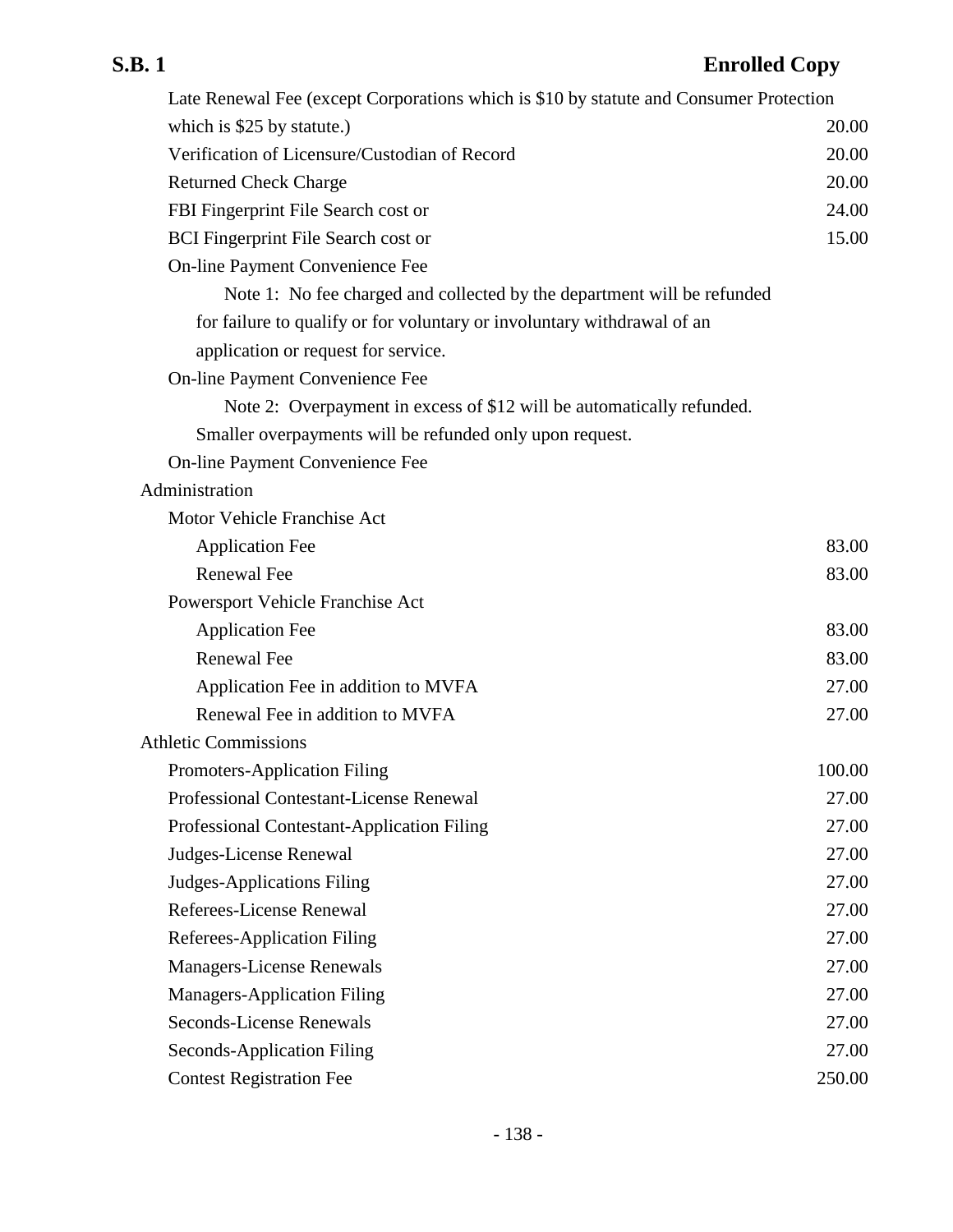| <b>Enrolled Copy</b>                                           | <b>S.B.1</b> |
|----------------------------------------------------------------|--------------|
| Promotions (Percent of Total-gate receipts) (3.00%)            |              |
| Amateur Boxing Fund Fee (per ticket sold)(1/2 of 3%)           |              |
| TV distribution rights (Percent of Total-gate receipts)(3.00%) |              |
| <b>Occupational &amp; Professional Licensing</b>               |              |
| Acupuncturist:                                                 |              |
| License Renewal                                                | 63.00        |
| New Application Filing                                         | 110.00       |
| Alarm Company:                                                 |              |
| <b>Agent License Renewal</b>                                   | 42.00        |
| <b>Agent Application Filing</b>                                | 60.00        |
| <b>Company License Renewal</b>                                 | 203.00       |
| <b>Company Application Filing</b>                              | 330.00       |
| Alternative Dispute Resolution Provider:                       |              |
| License Renewal                                                | 63.00        |
| New Application Filing                                         | 85.00        |
| Architect:                                                     |              |
| <b>Education and Enforcement Surcharge</b>                     | 10.00        |
| <b>License Renewals</b>                                        | 63.00        |
| New Application Filing                                         | 110.00       |
| <b>Athletic Agents:</b>                                        |              |
| License Renewal                                                | 510.00       |
| New Application Filing                                         | 510.00       |
| <b>Building Inspector:</b>                                     |              |
| License Renewal                                                | 63.00        |
| New Application Filing                                         | 85.00        |
| <b>Certified Dietician</b>                                     |              |
| <b>License Renewals</b>                                        | 37.00        |
| New Application Filing                                         | 60.00        |
| <b>Certified Nurse Midwife</b>                                 |              |
| <b>Intern-New Application Filing</b>                           | 35.00        |
| License Renewal                                                | 63.00        |
| New Application Filing                                         | 100.00       |
| <b>Certified Public Accountant:</b>                            |              |
| <b>Individual CPA Application Filing</b>                       | 85.00        |
| Individual License/Certificate Renewal                         | 63.00        |
| <b>CPA Firm Application for Registration</b>                   | 90.00        |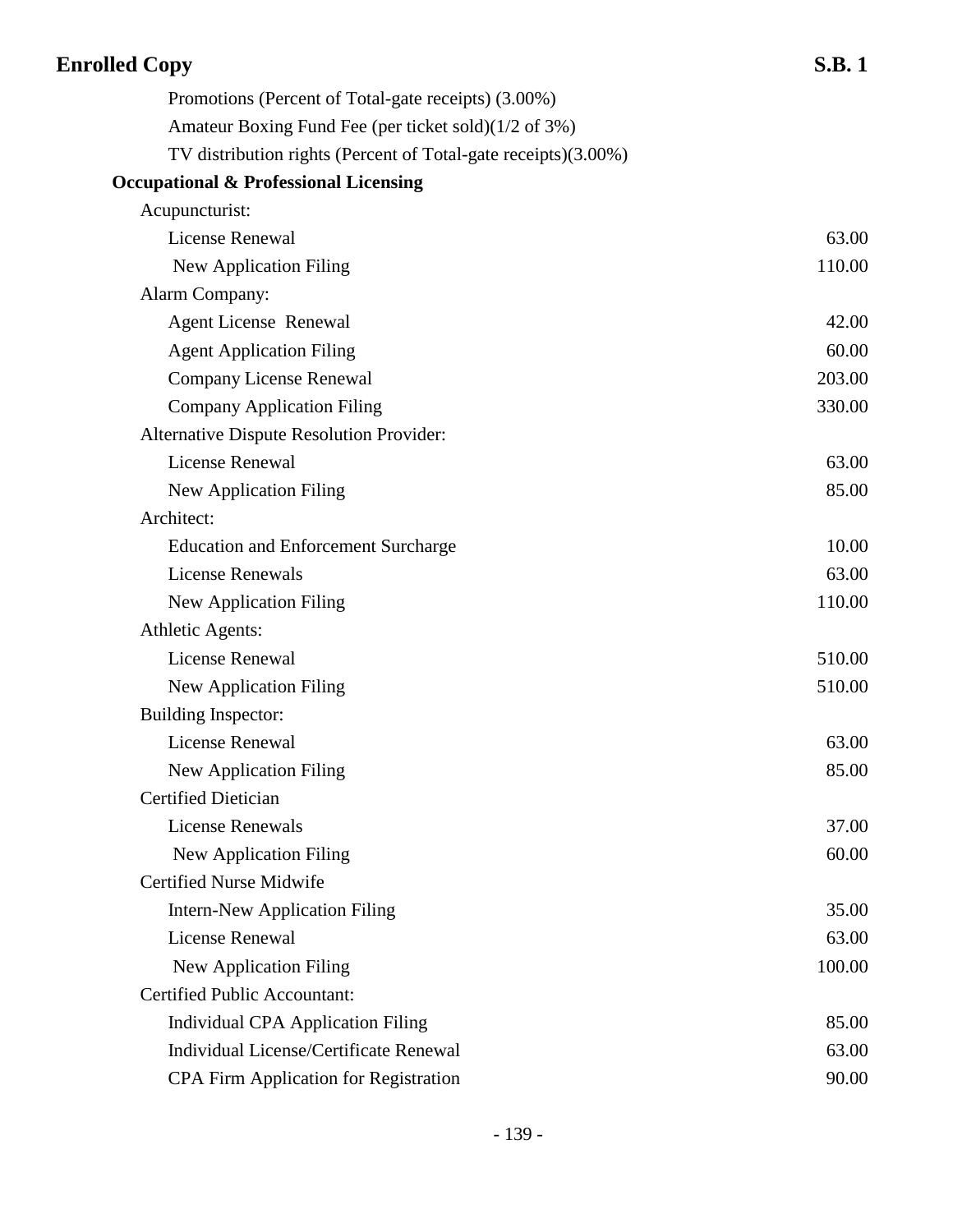| S.B. 1                                          | <b>Enrolled Copy</b> |
|-------------------------------------------------|----------------------|
| <b>CPA Firm Registration Renewal</b>            | 52.00                |
| <b>Examination Record Fee</b>                   | 30.00                |
| <b>Certified Shorthand Reporter</b>             |                      |
| <b>License Renewals</b>                         | 42.00                |
| <b>New Application Filing</b>                   | 45.00                |
| Chiropractic Physician                          |                      |
| <b>License Renewal</b>                          | 103.00               |
| New Application Filing                          | 200.00               |
| Contractor                                      |                      |
| <b>Corporation Conversion Fee</b>               | 35.00                |
| <b>Change Qualifier fees</b>                    | 50.00                |
| New Application Filing-Secondary Classification | 110.00               |
| <b>License Renewals</b>                         | 113.00               |
| New Application Filing-Primary Classification   | 210.00               |
| <b>Controlled Substance</b>                     |                      |
| License Renewal                                 | 68.00                |
| New Application Filing                          | 90.00                |
| <b>Controlled Substance Precursor</b>           |                      |
| <b>Purchaser License Renewal</b>                | 63.00                |
| <b>Purchaser New Application Filing</b>         | 110.00               |
| Distributor License Renewal                     | 113.00               |
| Distributor New Application Filing              | 210.00               |
| Cosmetologist/Barber:                           |                      |
| School License Renewal                          | 110.00               |
| <b>School New Application Filing</b>            | 110.00               |
| <b>Instructor Certificate</b>                   | 60.00                |
| License Renewal                                 | 52.00                |
| New Application Filing                          | 60.00                |
| <b>Deception Detection</b>                      |                      |
| <b>Intern License Renewal</b>                   | 32.00                |
| <b>Intern New Application Filing</b>            | 35.00                |
| <b>Examiner License Renewal</b>                 | 32.00                |
| <b>Examiner New Application Filing</b>          | 50.00                |
| Dental Hygienist                                |                      |
| Anesthesia Upgrade (new application)            | 35.00                |
| <b>License Renewal</b>                          | 37.00                |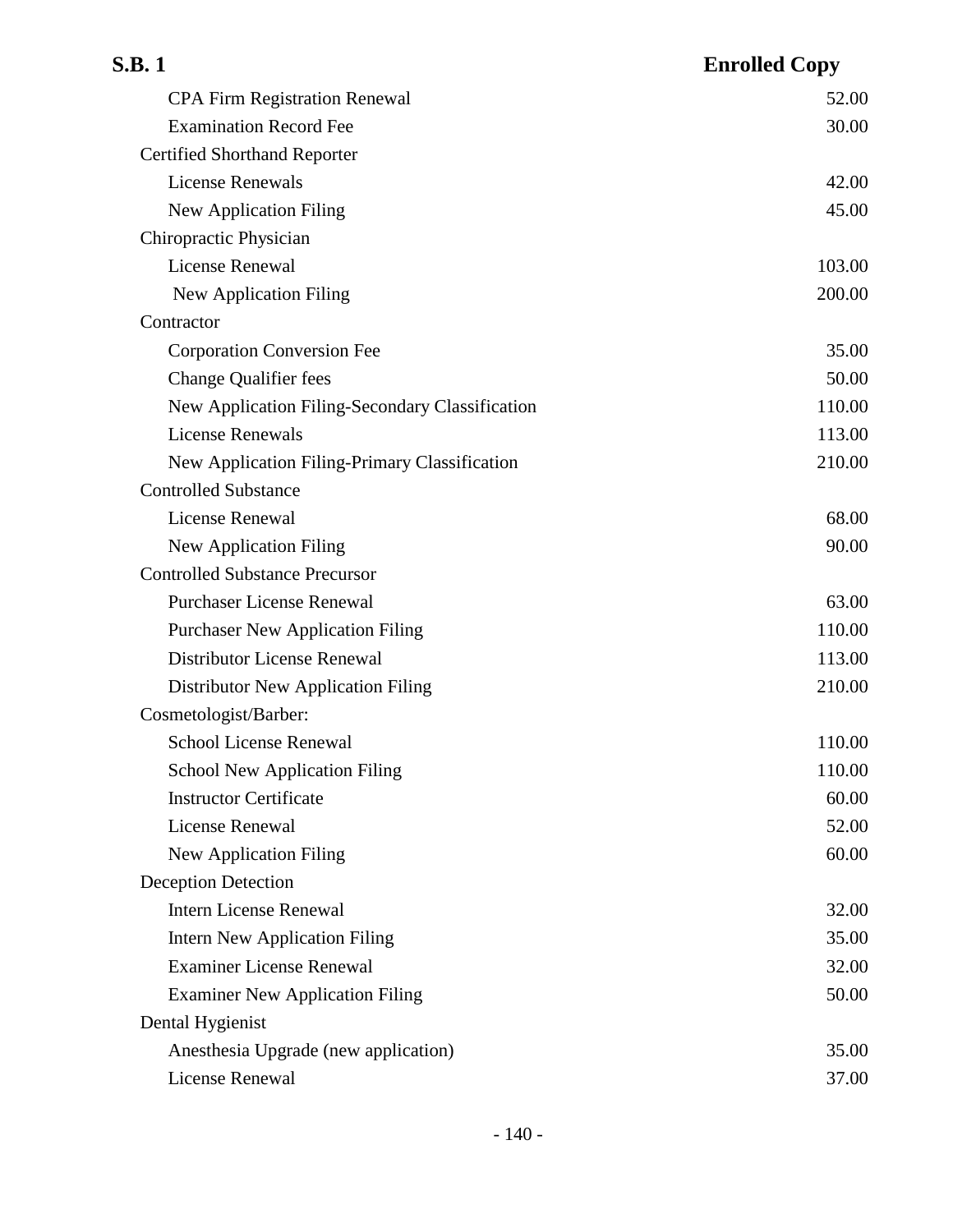| <b>Enrolled Copy</b>                                                 | <b>S.B.1</b> |
|----------------------------------------------------------------------|--------------|
| New Application Filing                                               | 60.00        |
| Dentist                                                              |              |
| Anesthesia Upgrade (new application)                                 | 60.00        |
| <b>License Renewals</b>                                              | 63.00        |
| <b>New Application Filing</b>                                        | 110.00       |
| Electrician                                                          |              |
| License Renewal                                                      | 63.00        |
| New Application Filing                                               | 110.00       |
| Electrologist                                                        |              |
| <b>School License Renewal</b>                                        | 110.00       |
| <b>School New Application Filing</b>                                 | 110.00       |
| <b>Instructor Certificate</b>                                        | 60.00        |
| License Renewals                                                     | 32.00        |
| <b>New Application Filing</b>                                        | 50.00        |
| <b>Employer Organization</b>                                         |              |
| License Renewal (annual)                                             | 2,010.00     |
| New Application Fee                                                  | 2,010.00     |
| Engineer                                                             |              |
| New Application Filing                                               | 110.00       |
| <b>Education and Enforcement Surcharge</b>                           | 10.00        |
| Exam Record Fee                                                      | 30.00        |
| <b>Structural Engineer License Renewal</b>                           | 63.00        |
| <b>Structural Engineer New Application Filing</b>                    | 110.00       |
| <b>Engineer License Renewal</b>                                      | 63.00        |
| <b>Environmental Health Scientist:</b>                               |              |
| New Application Filing                                               | 60.00        |
| License Renewal                                                      | 37.00        |
| Environmental Health Scientist - In Training: New Application Filing | 60.00        |
| Esthetician                                                          |              |
| New Application Filing                                               | 60.00        |
| <b>License Renewals</b>                                              | 52.00        |
| <b>Instructor Certificate</b>                                        | 60.00        |
| Master Esthetician New Application Filing                            | 85.00        |
| <b>Master Esthetician License Renewal</b>                            | 68.00        |
| <b>School New Application Filing</b>                                 | 110.00       |
| <b>School License Renewal</b>                                        | 110.00       |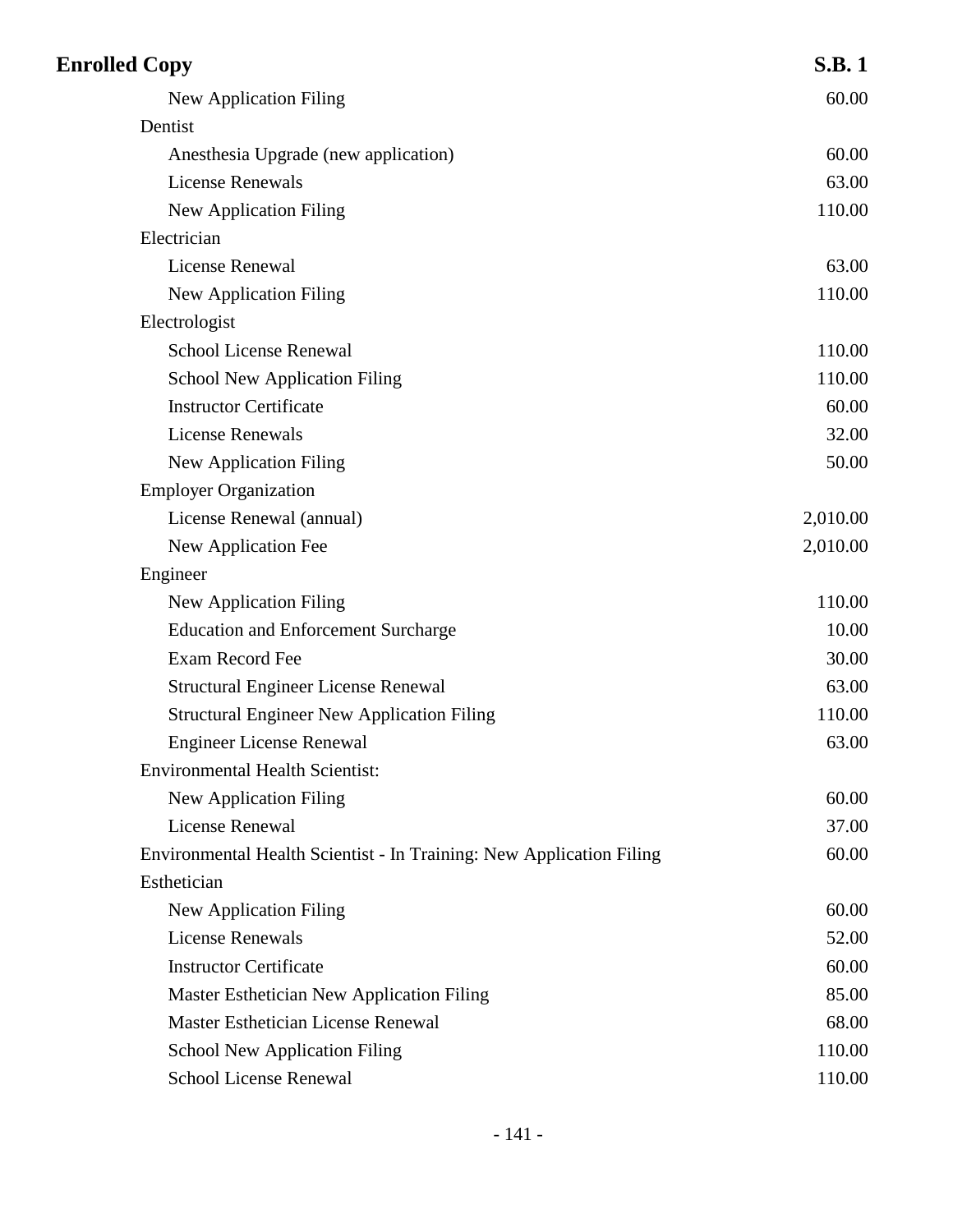| <b>Factory Built Housing:</b>                       |        |
|-----------------------------------------------------|--------|
| Factory Built Housing Education and Enforcement Fee | 75.00  |
| On-site Plant Inspection (per hour plus expenses)   | 50.00  |
| Dealer License Renewal                              | 30.00  |
| Dealer New Application Filing                       | 30.00  |
| <b>Funeral Services:</b>                            |        |
| <b>Establishment License Renewal</b>                | 200.00 |
| <b>Establishment New Application Filing</b>         | 200.00 |
| <b>Apprentice License Renewal</b>                   | 73.00  |
| <b>Apprentice New Application Filing</b>            | 85.00  |
| Director License Renewal                            | 88.00  |
| Director New Application Filing                     | 160.00 |
| Genetic Counselor:                                  |        |
| <b>New Application Filing</b>                       | 150.00 |
| License Renewal                                     | 138.00 |
| Geologist:                                          |        |
| New Application Filing                              | 150.00 |
| <b>License Renewals</b>                             | 123.00 |
| <b>Education and Enforcement Fund</b>               | 15.00  |
| <b>Health Care Assistant:</b>                       |        |
| <b>License Renewal</b>                              | 27.00  |
| <b>New Application Filing</b>                       | 30.00  |
| Health Facility Administrator:                      |        |
| <b>License Renewals</b>                             | 83.00  |
| New Application Filing                              | 120.00 |
| Hearing Instrument Intern                           |        |
| <b>Application Filing</b>                           | 35.00  |
| Hearing Instrument Specialist:                      |        |
| <b>License Renewal</b>                              | 103.00 |
| <b>New Application Filing</b>                       | 150.00 |
| Land Surveyor:                                      |        |
| <b>Education and Enforcement Surcharge</b>          | 10.00  |
| <b>Examination Record Fee</b>                       | 30.00  |
| <b>License Renewals</b>                             | 63.00  |
| New Application Filing                              | 110.00 |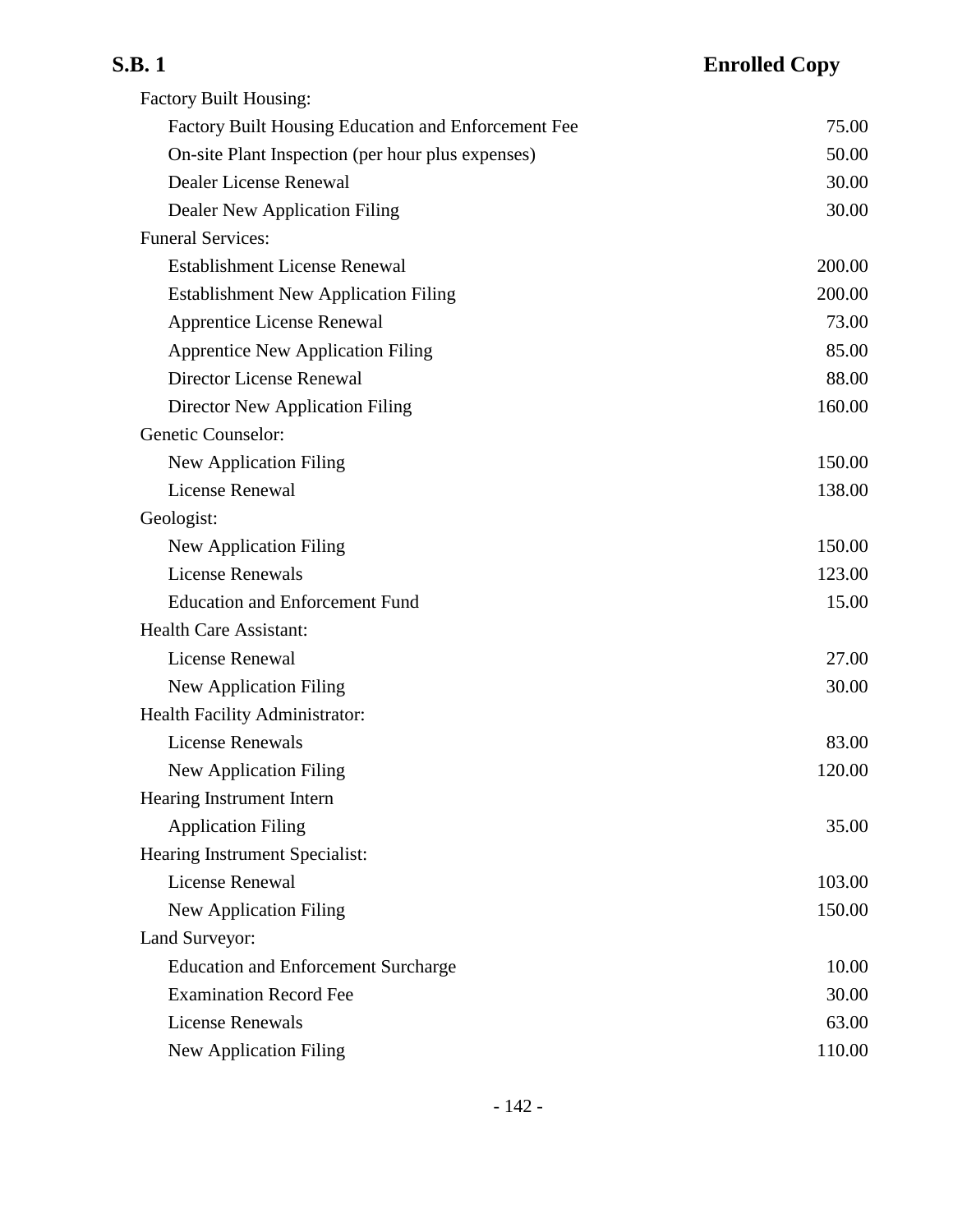| <b>Enrolled Copy</b>                               | <b>S.B.1</b> |
|----------------------------------------------------|--------------|
| Landscape Architect:                               |              |
| <b>Education and Enforcement Surcharge</b>         | 10.00        |
| <b>Examination Fee Record</b>                      | 30.00        |
| License Renewal                                    | 63.00        |
| <b>New Application Filing</b>                      | 110.00       |
| Marriage and Family Therapist:                     |              |
| <b>Externship New Application Filling</b>          | 85.00        |
| <b>Intern New Application Filing</b>               | 85.00        |
| License Renewal                                    | 93.00        |
| <b>New Application Filing</b>                      | 120.00       |
| Massage:                                           |              |
| <b>Apprentice Application License Renewal</b>      | 35.00        |
| <b>Apprentice New Application Filing</b>           | 35.00        |
| <b>Therapist License Renewal</b>                   | 52.00        |
| <b>Therapist New Application Filing</b>            | 60.00        |
| Nail Instructor:                                   |              |
| <b>Instructor Certificate</b>                      | 60.00        |
| Nail Technician:                                   |              |
| <b>School License Renewal</b>                      | 110.00       |
| <b>School New Application Filing</b>               | 110.00       |
| <b>License Renewal</b>                             | 52.00        |
| <b>New Application Filing</b>                      | 60.00        |
| Naturopathic Physician:                            |              |
| <b>License Renewals</b>                            | 103.00       |
| <b>New Application Filing</b>                      | 200.00       |
| Nursing:                                           |              |
| Licensed Practical Nurse New Application Filing    | 60.00        |
| <b>Licensed Practical Nurse License Renewal</b>    | 58.00        |
| <b>Registered Nurse New Application Filing</b>     | 60.00        |
| <b>Registered Nurse License Renewal</b>            | 58.00        |
| <b>Advanced Practice RN New Application Filing</b> | 100.00       |
| <b>Advanced Practice RN License Renewal</b>        | 68.00        |
| <b>Advanced Practice RN-Intern License Renewal</b> | 35.00        |
| Certified Nurse Anesthetist New Application Filing | 100.00       |
| <b>Certified Nurse Anesthetist License Renewal</b> | 68.00        |
| <b>Educational Program Approval-Initial Visit</b>  | 500.00       |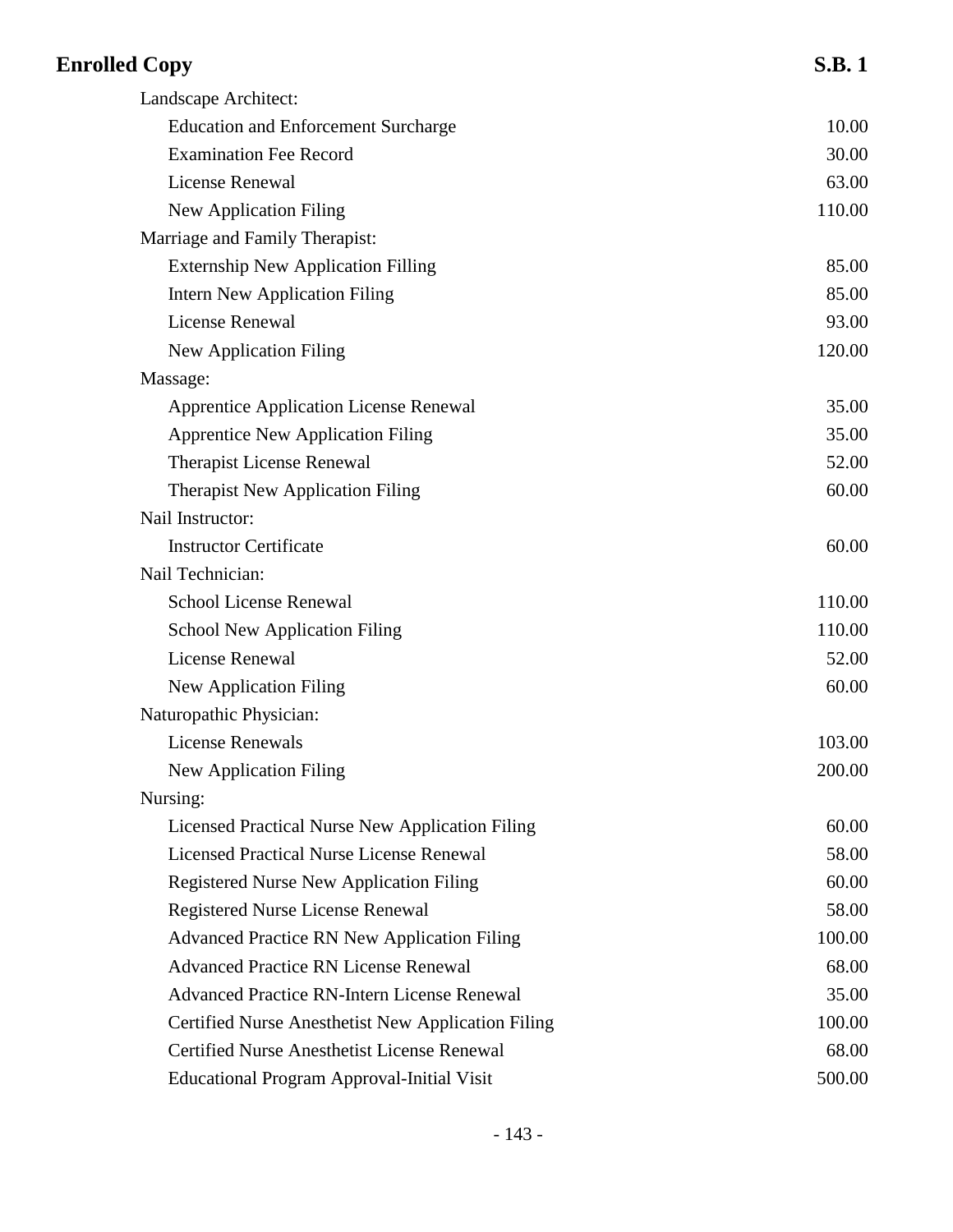| S.B. 1                                                  | <b>Enrolled Copy</b> |
|---------------------------------------------------------|----------------------|
| Educational Program Approval-Follow-up                  | 250.00               |
| Occupational Therapist:                                 |                      |
| Occupational Therapist Assistants License Renewal       | 47.00                |
| Occupational Therapist Assistant New Application Filing | 70.00                |
| Occupational Therapist License Renewal                  | 47.00                |
| Occupational Therapist New Application Filing           | 70.00                |
| Optometrist:                                            |                      |
| <b>License Renewal</b>                                  | 93.00                |
| <b>New Application Filing</b>                           | 140.00               |
| Osteopathic Physician and Surgeon:                      |                      |
| <b>License Renewals</b>                                 | 183.00               |
| <b>New Application Filing</b>                           | 200.00               |
| Other:                                                  |                      |
| UBC Building Permit surcharge (Statute) (variable)      |                      |
| <b>UBC</b> Seminar Fees (variable)                      |                      |
| <b>Prelitigation Filing</b>                             | 80.00                |
| Disciplinary File Search (per order document)           | 12.00                |
| <b>Duplicate License</b>                                | 10.00                |
| License/Registration Reinstatement                      | 50.00                |
| <b>Temporary License</b>                                | 50.00                |
| <b>Inactive/Reactivation/Emeritus License</b>           | 50.00                |
| Pharmacy:                                               |                      |
| <b>Pharmacist New Application Filing</b>                | 110.00               |
| <b>Pharmacist License Renewal</b>                       | 63.00                |
| Pharmacy Intern New Application Filing                  | 100.00               |
| <b>Pharmacy New Application Filing</b>                  | 200.00               |
| <b>Pharmacy License Renewal</b>                         | 103.00               |
| Pharmaceutical Manufacturer-New App Filing              | 200.00               |
| Pharmaceutical Manufacturer-License Renewal             | 103.00               |
| Pharm Wholesaler/Distributor-New App Fling              | 200.00               |
| Pharm Wholesaler/Distributor-Lic. Renewal               | 103.00               |
| Veterinary Pharm Outlet-New App Filing                  | 200.00               |
| Veterinary Pharm Outlet-License Renewal                 | 103.00               |
| Pharm Research-New Application Filing                   | 200.00               |
| Pharm Research-License Renewal                          | 103.00               |
| Pharm Dog Trainer-New Application Filing                | 200.00               |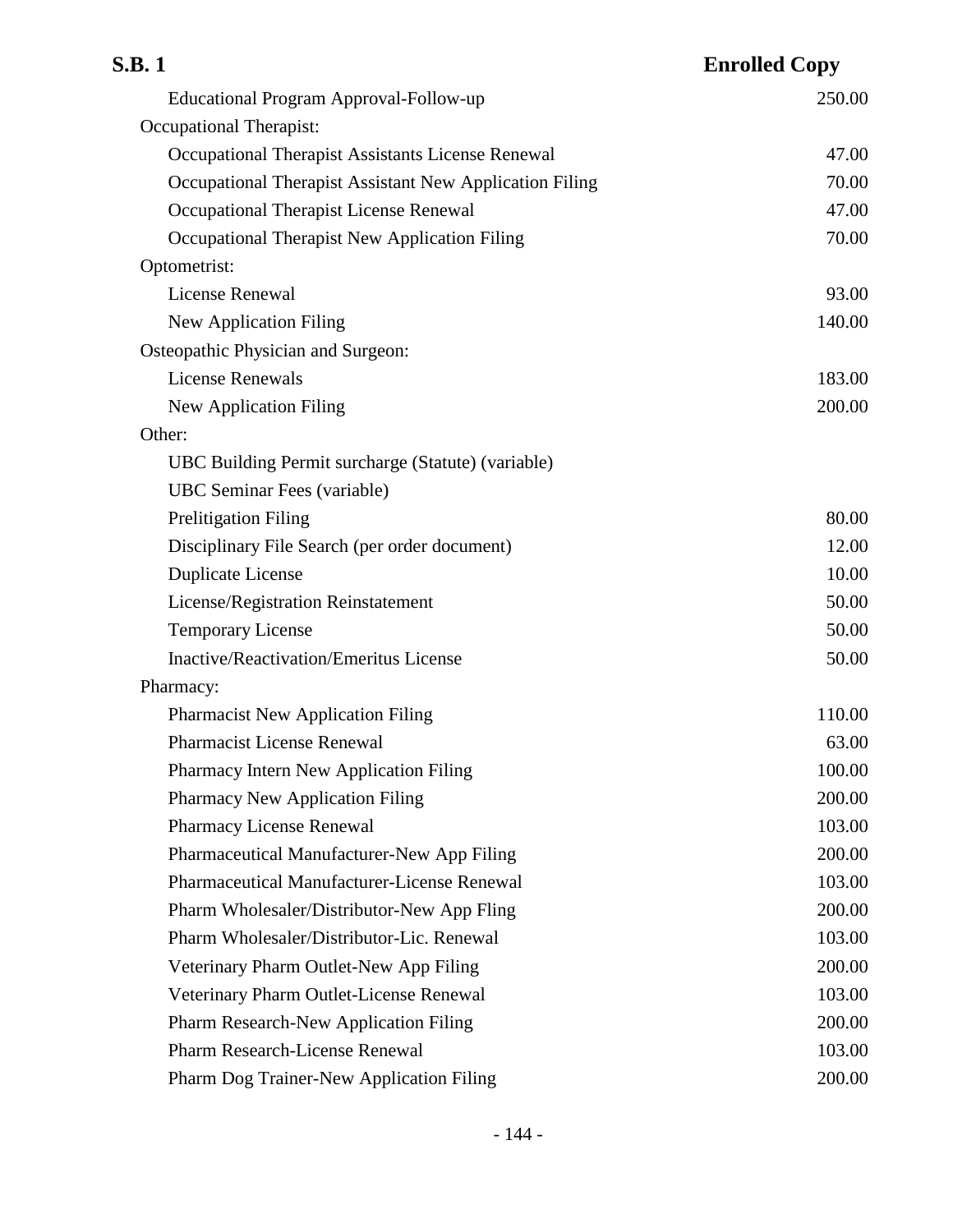| <b>Enrolled Copy</b>                                | <b>S.B.1</b> |
|-----------------------------------------------------|--------------|
| Pharm Dog Trainer-License Renewal                   | 103.00       |
| Pharm Teaching Organization-New App Filing          | 200.00       |
| Pharm Teaching Organization-Lic Renewal             | 103.00       |
| Euthanasia Agency-New Application Filing            | 200.00       |
| Euthanasia Agency-License Renewal                   | 103.00       |
| <b>Analytical Laboratory-New Application Filing</b> | 200.00       |
| Analytical Laboratory-License Renewal               | 103.00       |
| Pharmacy Technician-New Application Filing          | 60.00        |
| Pharmacy Technician-License Renewal                 | 47.00        |
| Pharmacy Administration-New Application Filing      | 200.00       |
| <b>Pharm Administration-License Renewal</b>         | 103.00       |
| Pharmaceutical Out-of-State Mail Order              | 200.00       |
| Pharmaceutical Out-of-State Mail Order Renewal      | 103.00       |
| Physical Therapy:                                   |              |
| <b>New Application Filing</b>                       | 70.00        |
| License Renewal                                     | 47.00        |
| Physician Assistant:                                |              |
| New Application Filing                              | 180.00       |
| <b>License Renewals</b>                             | 123.00       |
| Physician/Surgeon:                                  |              |
| <b>New Application Filing</b>                       | 200.00       |
| <b>License Renewal</b>                              | 183.00       |
| Plumber:                                            |              |
| New Application Filing                              | 110.00       |
| <b>License Renewals</b>                             | 63.00        |
| Podiatric Physician:                                |              |
| <b>New Application Filing</b>                       | 200.00       |
| License Renewal                                     | 103.00       |
| Pre-Need Funeral Arrangement:                       |              |
| Provider New Application Filing                     | 110.00       |
| Provider License Renewal                            | 63.00        |
| Sales Agent New Application Filing                  | 85.00        |
| Sales Agent License Renewal                         | 73.00        |
| Private Probation Provider:                         |              |
| <b>New Application Filing</b>                       | 85.00        |
| License Renewal                                     | 63.00        |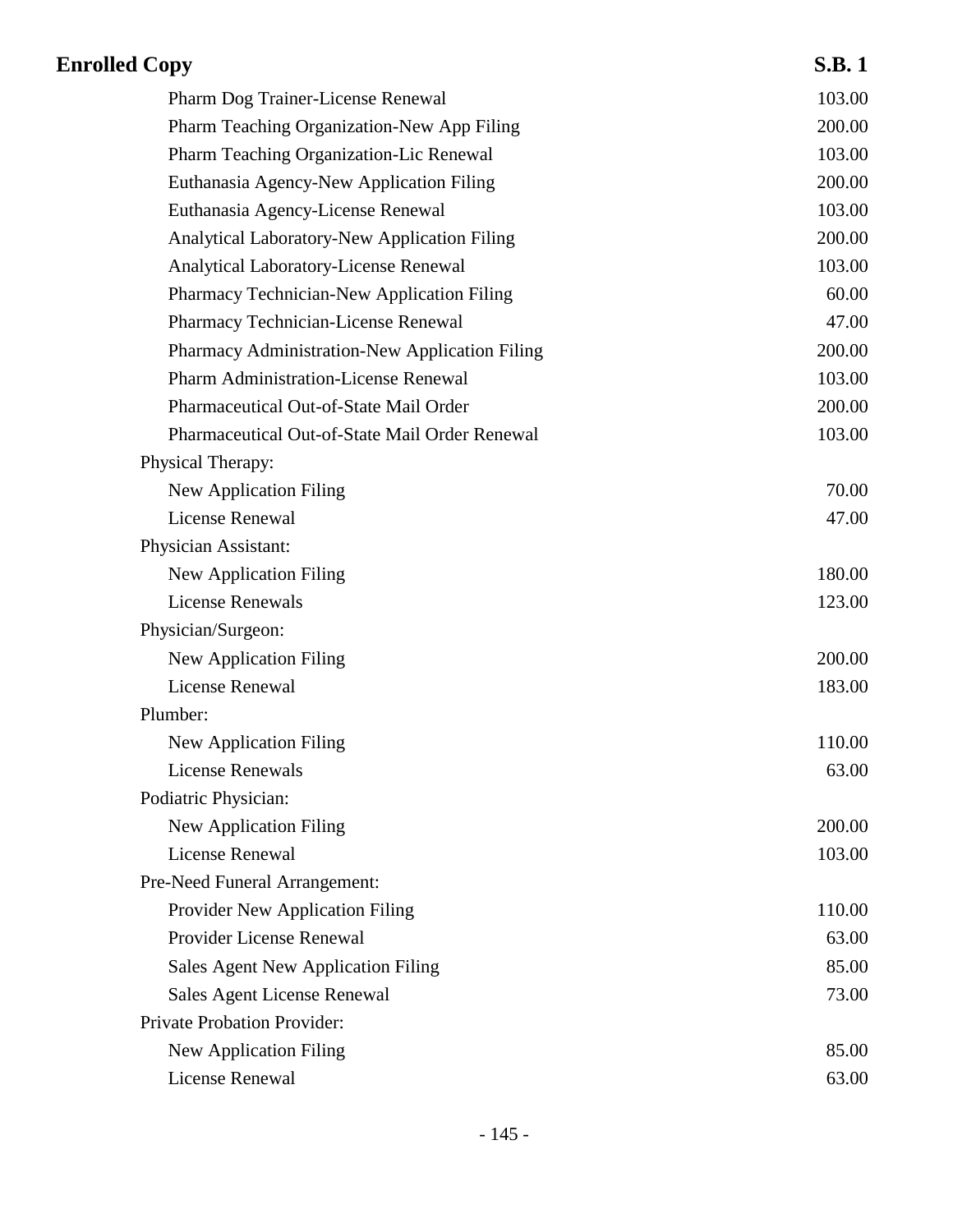| <b>S.B.1</b>                                            | <b>Enrolled Copy</b> |
|---------------------------------------------------------|----------------------|
| Professional Counselor:                                 |                      |
| New Application Filing                                  | 120.00               |
| <b>License Renewals</b>                                 | 93.00                |
| Professional Counselor Intern New Application Filing    | 85.00                |
| Professional Counselor Externship                       | 85.00                |
| Psychologist:                                           |                      |
| New Application Filing                                  | 200.00               |
| License Renewal                                         | 128.00               |
| Certified Psychology Resident New App Filing            | 85.00                |
| Radiology:                                              |                      |
| Radiology Technologist New Application Filing           | 70.00                |
| Radiology Technologist License Renewal                  | 47.00                |
| Radiology Practical Technologist New Application Filing | 70.00                |
| Radiology Practical Technologist License Renewal        | 47.00                |
| <b>Recreation Therapy:</b>                              |                      |
| Master/TRS New Application Filing                       | 70.00                |
| <b>Master/TRS License Renewal</b>                       | 47.00                |
| Therapeutic/TRT New Application Filing                  | 70.00                |
| Therapeutic/TRT License Renewal                         | 47.00                |
| Residence Lien Recovery Fund:                           |                      |
| Special Assessment Fee                                  |                      |
| Late Fee                                                | 20.00                |
|                                                         |                      |

Reinstatement of Lapsed Registration 100.00 Laborer Beneficiary Claim Fee 15.00 Beneficiary Claim Fee 120.00 Post-claim Laborer Assessment 20.00 Non-contractor Registration 25.00 Initial Assessment 195.00 Respiratory Care Practitioner: License Renewal 52.00 New Application Filing 60.00

Security Services: Unarmed Security Officer New License Renewal 42.00 Unarmed Security Officer New Application Filing 60.00 Armed Security Officer New License Renewal 42.00 Armed Private Security Officer New Application Filing 60.00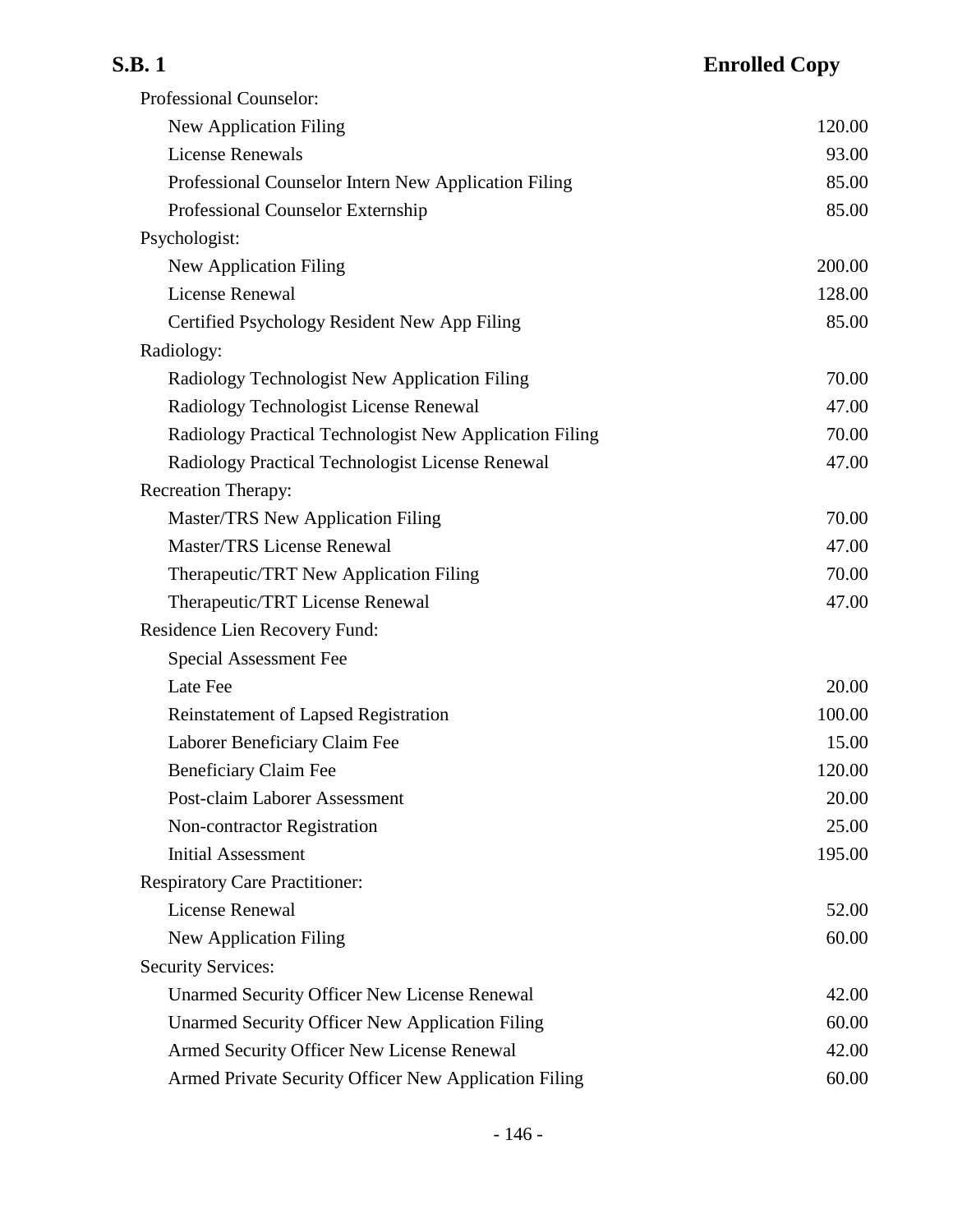| <b>Enrolled Copy</b>                                 | <b>S.B.1</b> |
|------------------------------------------------------|--------------|
| <b>Education Program Approval Renewal</b>            | 103.00       |
| <b>Education Program Approval</b>                    | 300.00       |
| Replace/Change Qualifier                             | 50.00        |
| <b>Contract Security Company Renewal</b>             | 203.00       |
| <b>Contract Security Company Application Filing</b>  | 330.00       |
| Social Worker:                                       |              |
| Social Service Worker License Renewal                | 78.00        |
| Social Service Worker New Application Filing         | 85.00        |
| Certified Social Worker Intern New                   | 85.00        |
| Certified Social Worker License Renewal              | 93.00        |
| Certified Social Worker New Application Filing       | 120.00       |
| <b>Clinical Social Worker License Renewal</b>        | 93.00        |
| <b>Clinical Social Worker New Application Filing</b> | 120.00       |
| Speech Language Pathologist/Audiologist:             |              |
| Audiologist License Renewal                          | 47.00        |
| <b>Audiologist New Application Filing</b>            | 70.00        |
| Speech Language Pathologist License Renewal          | 47.00        |
| Speech Language Pathologist New Application Filing   | 70.00        |
| Substance Abuse Counselor, (Licensed)                |              |
| New Application Filing                               | 85.00        |
| License Renewal                                      | 78.00        |
| Veterinarian:                                        |              |
| New Application Filing                               | 150.00       |
| License Renewals                                     | 73.00        |
| Veterinarian Intern:                                 |              |
| New Application Filing                               | 35.00        |
| <b>Securities</b>                                    |              |
| Securities Registration:                             |              |
| <b>Qualification Registration</b>                    | 300.00       |
| <b>Coordinated Registration</b>                      | 300.00       |
| Notification Registration                            | 300.00       |
| Securities Exemptions:                               |              |
| <b>Investment Companies</b>                          | 500.00       |
| All other Securities Exemptions                      | 60.00        |
| <b>Transactional Exemptions:</b>                     |              |
| <b>Transactional Exemptions</b>                      | 60.00        |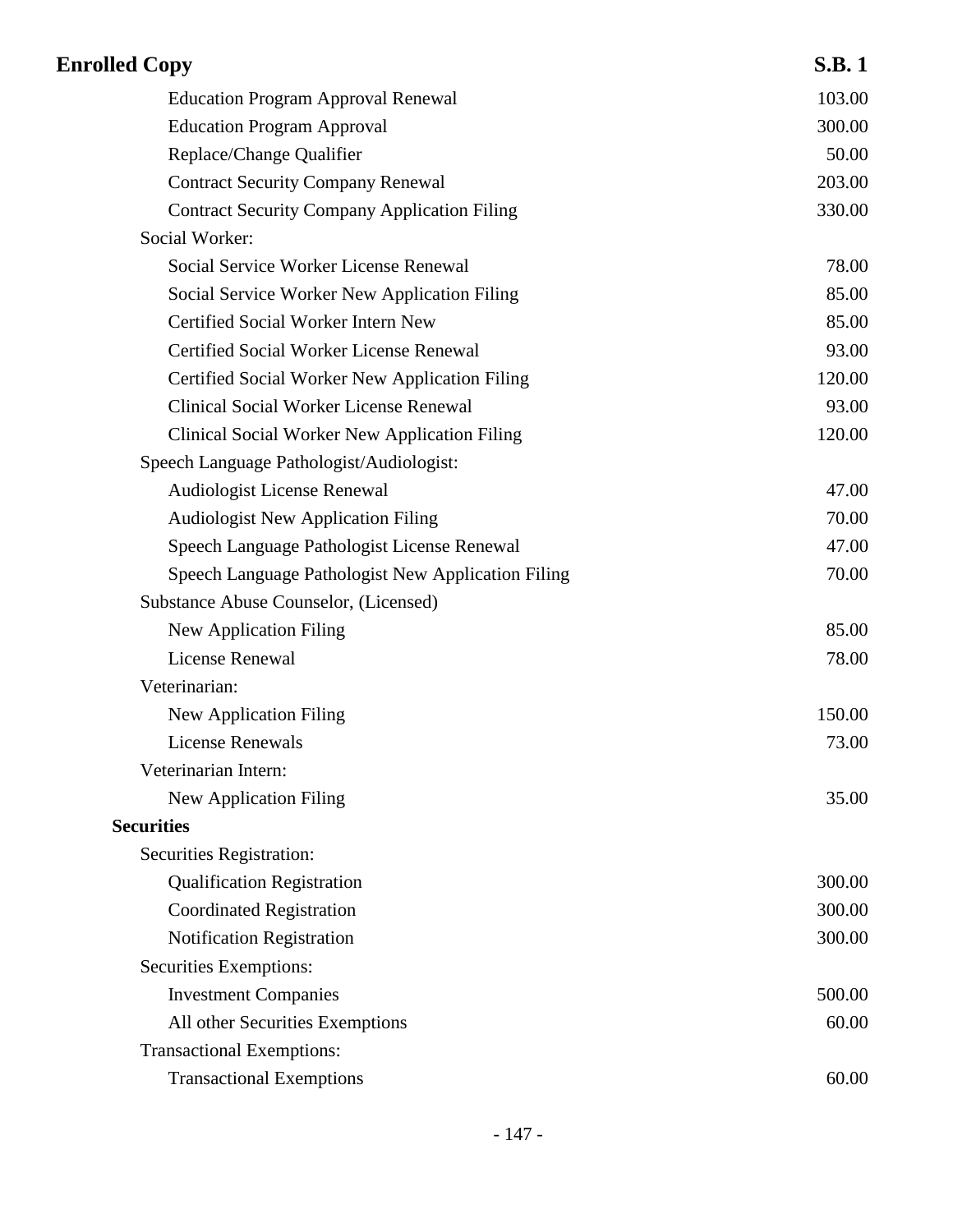| <b>S.B.1</b><br><b>Enrolled Copy</b>                                    |          |
|-------------------------------------------------------------------------|----------|
| No-action and Interpretative Opinions                                   | 120.00   |
| Licensing:                                                              |          |
| Agent                                                                   | 50.00    |
| Broker/Dealer                                                           | 100.00   |
| <b>Investment Advisor (New and Renewal)</b>                             | 75.00    |
| <b>Investment Advisor Representative (New and Renewal)</b>              | 30.00    |
| <b>Certified Dealer:</b>                                                |          |
| New and Renewal                                                         | 500.00   |
| <b>Covered Securities Notice Filings:</b>                               |          |
| <b>Investment Companies</b>                                             | 500.00   |
| <b>All Other Covered Securities</b>                                     | 60.00    |
| <b>Federal Covered Adviser</b>                                          |          |
| New and Renewal                                                         | 75.00    |
| Other:                                                                  |          |
| <b>Fairness Hearing</b>                                                 | 2,000.00 |
| <b>Statute Booklet</b>                                                  |          |
| Rules and Forms Booklet (Excluding SCOR)                                |          |
| Small Corp. Offering Registration (SCOR)                                |          |
| Booklets will be provided free of charged and funded through Securities |          |
| education fund as provided by statute 61-1-18.7.                        |          |
| Postage and Handling                                                    |          |
| <b>Consumer Protection</b>                                              |          |
| <b>Charitable Solicitation Act:</b>                                     |          |
| Charity                                                                 | 103.00   |
| <b>Professional Fund Raiser</b>                                         | 253.00   |
| Telephone Solicitation:                                                 |          |
| <b>Telemarketing Registration</b>                                       | 253.00   |
| Health Spa:                                                             |          |
| Health Spa                                                              | 103.00   |
| Credit Services Organization:                                           |          |
| <b>Credit Services Organization</b>                                     | 103.00   |
| <b>Business Opportunity Disclosure Register:</b>                        |          |
| Exempt                                                                  | 103.00   |
| <b>Business Opportunity Disclosure:</b>                                 |          |
| Approved                                                                | 203.00   |
| Exempt                                                                  | 103.00   |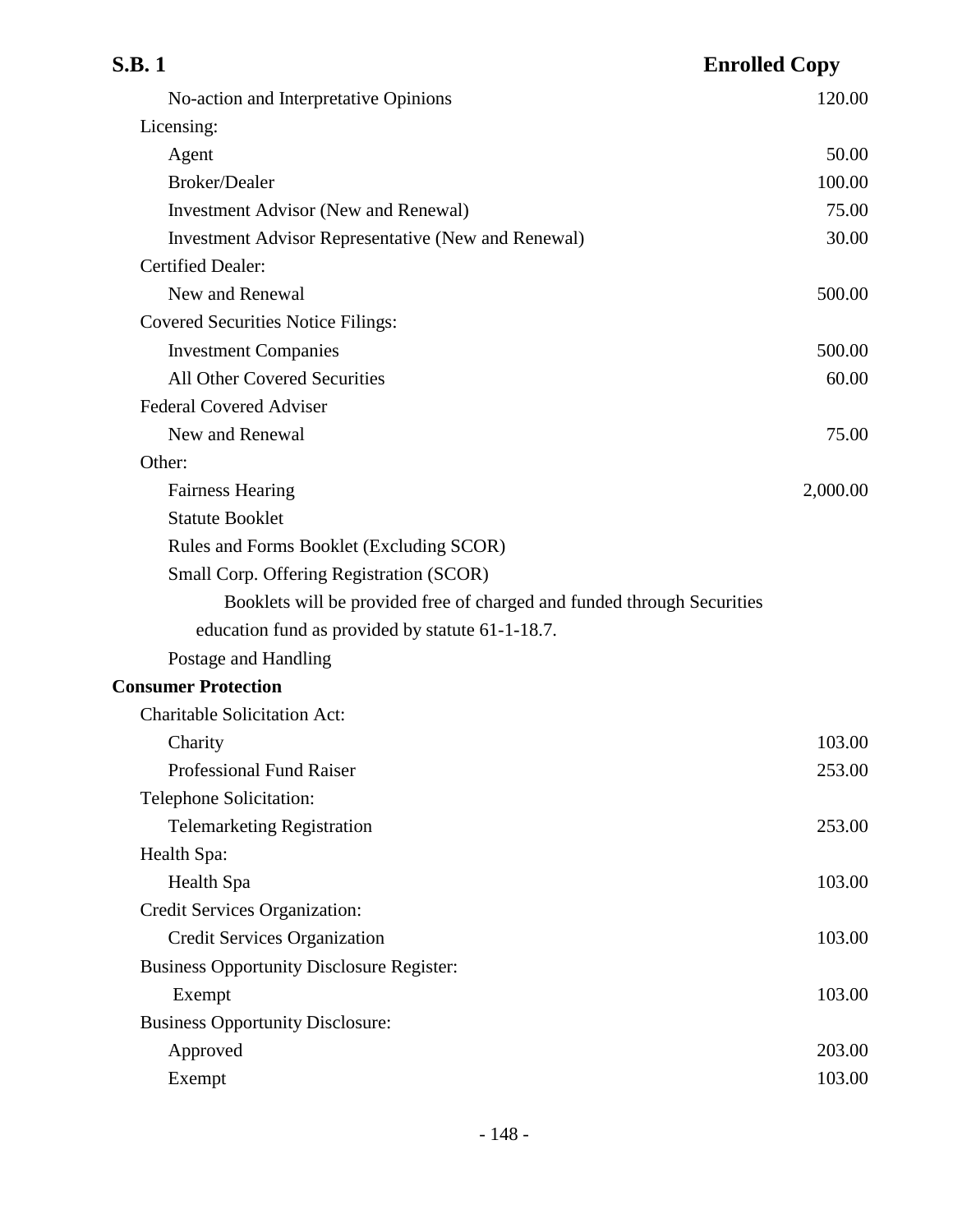| <b>Enrolled Copy</b>                                   | <b>S.B.1</b> |
|--------------------------------------------------------|--------------|
| Personal Introduction Service:                         |              |
| <b>Personal Introduction Service</b>                   | 103.00       |
| Proprietary Schools:                                   |              |
| <b>Initial Application</b>                             | 250.00       |
| Renewal Application (1% of gross)                      |              |
| Registration Review (1% of gross)                      |              |
| 1% of Gross tuition with a Min. of \$100 or Max. \$200 |              |
| <b>Corporations and Commercial Code</b>                |              |
| Articles of Incorporation:                             |              |
| Domestic Profit                                        | 52.00        |
| Domestic Nonprofit                                     | 22.00        |
| Foreign Profit                                         | 52.00        |
| Foreign Nonprofit                                      | 22.00        |
| Corporate Sole                                         | 22.00        |
| Requalification/Reinstatement:                         |              |
| Profit                                                 | 52.00        |
| Nonprofit                                              | 22.00        |
| <b>Changes of Corporate Status:</b>                    |              |
| Amend/Restate/Merge-Profit                             | 37.00        |
| Amend/Restate/Merge-Nonprofit                          | 17.00        |
| Amendment-Foreign                                      | 37.00        |
| <b>Statement of Correction</b>                         | 12.00        |
| Conversion                                             | 37.00        |
| <b>Annual Report:</b>                                  |              |
| Profit                                                 | 12.00        |
| Nonprofit                                              | 7.00         |
| <b>Limited Partnership</b>                             | 12.00        |
| <b>Limited Liability Company</b>                       | 12.00        |
| On-line                                                | 12.00        |
| <b>Change Form</b>                                     | 12.00        |
| Certification:                                         |              |
| Corporate Standing-In House                            | 12.00        |
| <b>Corporate Standing-Long Form</b>                    | 20.00        |
| <b>Corporation Search:</b>                             |              |
| In House                                               | 10.00        |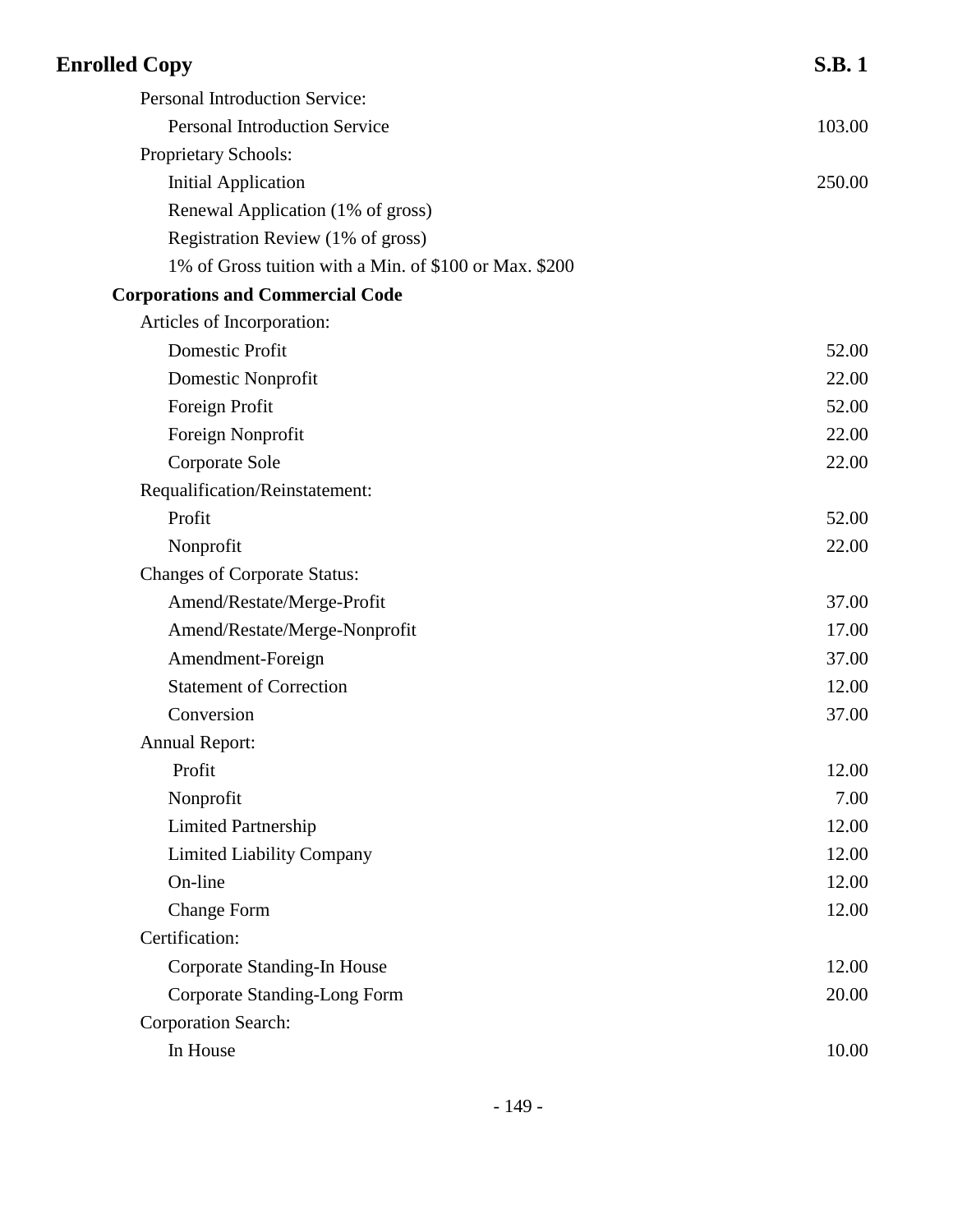## **S.B. 1 Enrolled Copy** Limited Partnership: Certificate 52.00 Reinstate/Requalify 52.00 Amend/Restate/Merge 37.00 Conversion 37.00 DBA: Registration 22.00 Real Estate Investment Trust 22.00 Renewals 22.00 Trademark: Registration 22.00 Assignments 7.00 Renewals 22.00 Limited Liability Company: Articles of Organization 52.00 Reinstate/Requalify 52.00 Amend/Merge 37.00 Statement of Correction 12.00 Conversion 37.00 Miscellaneous: Summons 12.00 Out of State Motorist Summons 5.00 Collection Agency Bond 32.00 Foreign Name Registration 22.00 Statement of Certification 12.00 Name Reservation 22.00 Telecopier Transmittal 5.00 Telecopier Transmittal (per page) 1.00

| Commercial Code Lien Filing: |       |
|------------------------------|-------|
| <b>UCC</b> I Filings         | 12.00 |
| <b>UCC</b> Addendum          | 12.00 |
| UCC III Assignment/Amendment | 12.00 |
| <b>UCC III Continuation</b>  | 12.00 |
| $CFS-1$                      | 12.00 |
| <b>CFS</b> Addendum          | 12.00 |
| $CFS-3$                      | 12.00 |
|                              |       |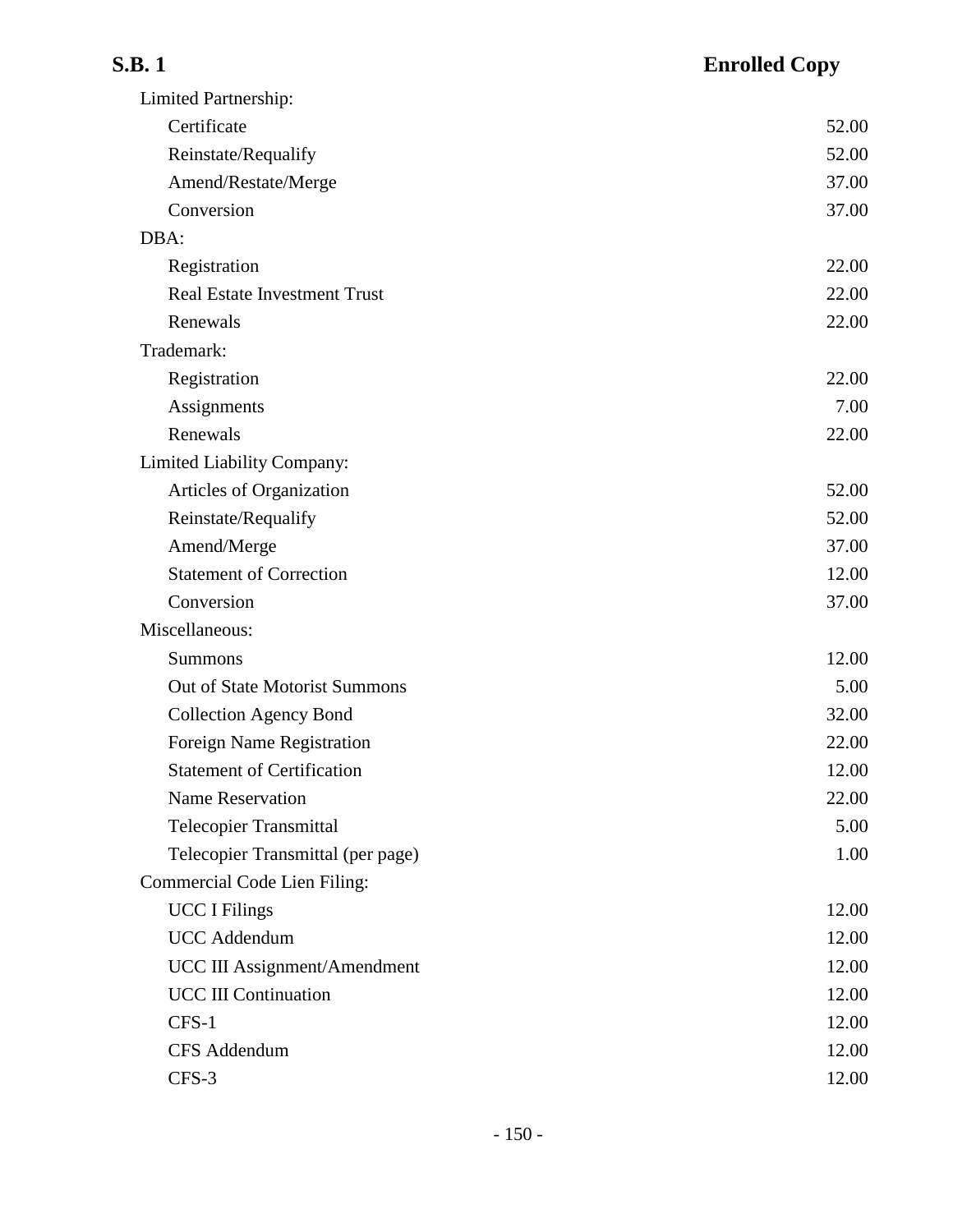| <b>Enrolled Copy</b>                         | <b>S.B.1</b> |
|----------------------------------------------|--------------|
| CFS-2                                        | 12.00        |
| Lien Search:                                 |              |
| Search                                       | 12.00        |
| <b>Digital Signatures:</b>                   |              |
| <b>Certification Authority Licensing</b>     | 500.00       |
| <b>Recognition of Repository</b>             | 250.00       |
| <b>Real Estate</b>                           |              |
| Broker/Sales Agent:                          |              |
| New Application (2 year)                     | 100.00       |
| Renewal                                      | 52.00        |
| Appraisers:                                  |              |
| Licensed and Certified-Application           | 350.00       |
| Licensed and Certified-Renewal               | 350.00       |
| National Register (Cost or)                  | 50.00        |
| <b>Temporary Permit</b>                      | 100.00       |
| Appraiser expert witness fee                 | 200.00       |
| Miscellaneous:                               |              |
| Activation                                   | 15.00        |
| New Company                                  | 25.00        |
| <b>Branch Office</b>                         | 25.00        |
| <b>Company Broker Change</b>                 | 15.00        |
| Mortgage Broker:                             |              |
| Mortgage Broker Entities-Application         | 200.00       |
| Mortgage Broker Entities-Renewal             | 203.00       |
| Mortgage Lender Registrant-Application       | 200.00       |
| Mortgage Lender Registrant-Renewal           | 100.00       |
| Mortgage Broker                              |              |
| Finger Printing (cost or)                    |              |
| <b>Service Fees:</b>                         |              |
| <b>Duplicate License</b>                     | 10.00        |
| Certifications/Histories (up to 5 years)     | 10.00        |
| Certifications/Histories (more than 5 years) | 50.00        |
| License/Registration Reinstatement           | 50.00        |
| No Action Letter                             | 120.00       |
| Subdivided Land:                             |              |
| Exemption-HUD                                | 100.00       |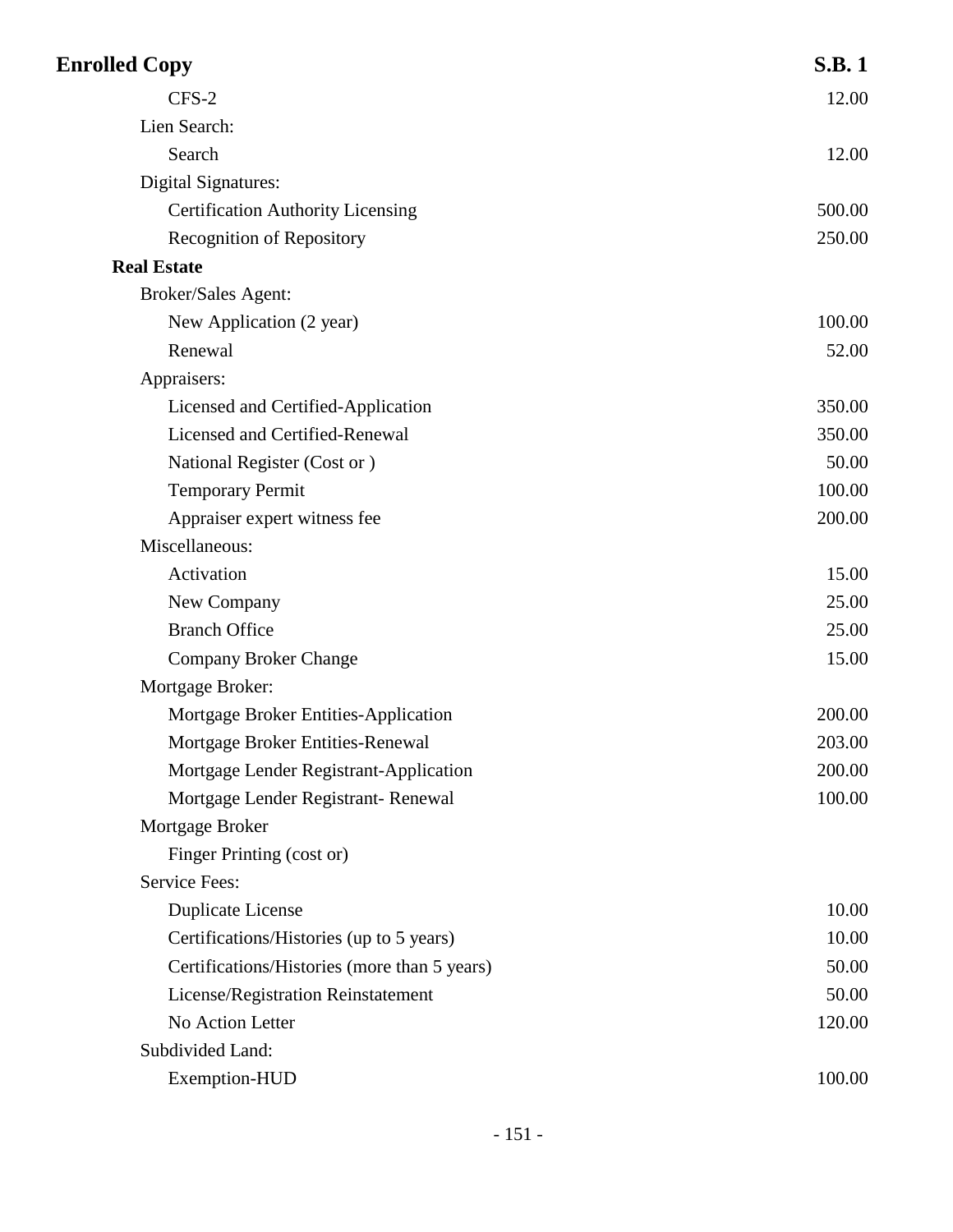| <b>S.B.1</b>                                              | <b>Enrolled Copy</b> |
|-----------------------------------------------------------|----------------------|
| <b>Exemption: Water Corporation</b>                       | 50.00                |
| <b>Temporary Permit</b>                                   | 100.00               |
| Application (plus \$3.00 per unit charge over 30)         | 500.00               |
| <b>Inspection Deposit</b>                                 | 300.00               |
| Consolidation (plus \$3.00 per unit charge)               | 200.00               |
| Per unit charge                                           | 3.00                 |
| <b>Renewal Report</b>                                     | 203.00               |
| Timeshare and Camp Resort:                                |                      |
| Salesperson-New and Renewal                               | 50.00                |
| Registration                                              | 500.00               |
| per unit charge over 100                                  | 3.00                 |
| <b>Inspection Deposit</b>                                 | 300.00               |
| Consolidation (plus \$3.00 per unit charge)               | 200.00               |
| per unit charge                                           | 3.00                 |
| <b>Temporary Permit</b>                                   | 100.00               |
| <b>Renewal Reports</b>                                    | 203.00               |
| <b>Supplementary Filing Fee:</b>                          |                      |
| <b>Supplementary Filing Fee</b>                           | 200.00               |
| <b>REAL ESTATE EDUCATION</b>                              |                      |
| <b>Real Estate Education:</b>                             |                      |
| <b>Real Estate Education Broker/Dealer</b>                | 18.00                |
| <b>Real Estate Education Agent</b>                        | 12.00                |
| Certifications                                            |                      |
| <b>Real Estate Prelicense Course Certification</b>        | 25.00                |
| <b>Appraiser Prelicense Course Certification</b>          | 25.00                |
| Real Estate Continuing Education Course Certification     | 35.00                |
| Real Estate Prelicense Instructor Certification           | 15.00                |
| Real Estate Continuing Education Instructor Certification | 15.00                |
| <b>Appraiser Prelicense Instructor Certification</b>      | 15.00                |
| Other:                                                    |                      |
| <b>Trust Account Seminar</b>                              | 5.00                 |
| Verification (per copy)                                   | 20.00                |
| <b>License Registration Reinstatement</b>                 | 50.00                |
| <b>Laws and Rules</b>                                     | 3.00                 |
| If mailed                                                 | 5.00                 |
| No Action Letter                                          | 120.00               |

## - 152 -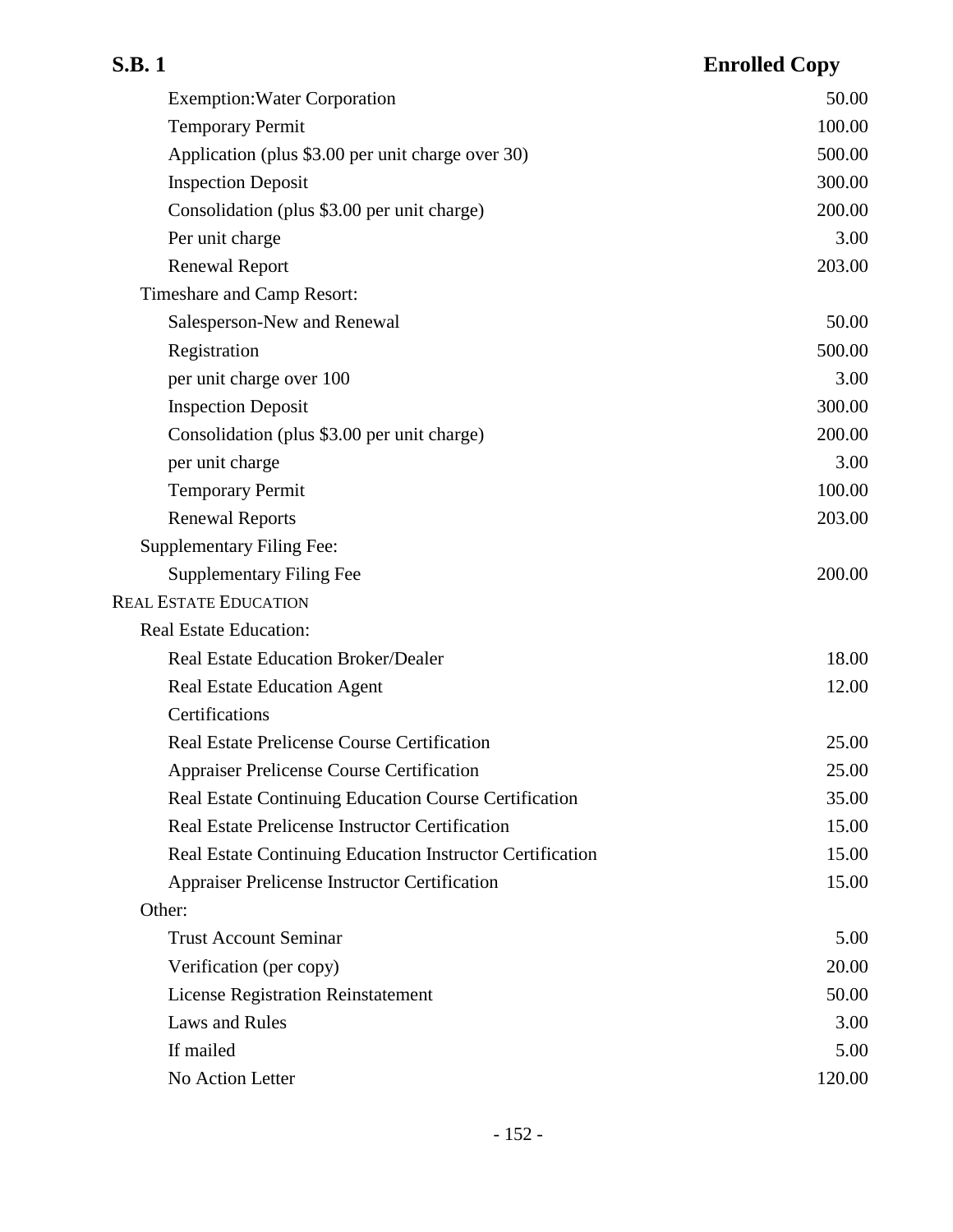INSURANCE DEPARTMENT

INSURANCE DEPARTMENT ADMINISTRATION

In accordance with Section 31A-3-103 the following fees are approved for the services of the Insurance Department for 2005.

## **Administration**

| Global license fees for Admitted Insurers                                                        |          |
|--------------------------------------------------------------------------------------------------|----------|
| Certificate of Authority-initial license application                                             | 1,002.00 |
| Certificate of Authority-renewal                                                                 | 302.00   |
| Certificate of Authority-Reinstatement                                                           | 1,002.00 |
| Certificate of Authority-amendment                                                               | 252.00   |
| Form A Filing                                                                                    | 2,002.00 |
| <b>Redomestication Filing</b>                                                                    | 2,002.00 |
| Organizational Permit for Mutual Insurer                                                         | 1,002.00 |
| Global service fees for admitted insurer based on Utah premium volume show in most current       |          |
| year's annual statement                                                                          |          |
| Zero premium volume                                                                              |          |
| More than \$0 to less than \$1M premium volume                                                   | 700.00   |
| \$1M to less than \$3M premium volume                                                            | 1,100.00 |
| \$3M to less than \$6 M premium volume                                                           | 1,550.00 |
| \$6M to less than \$11M premium volume                                                           | 2,100.00 |
| \$11M to less than \$15M premium volume                                                          | 2,750.00 |
| \$15M to less than \$20M premium volume                                                          | 3,500.00 |
| \$20M or more in premium volume                                                                  | 4,350.00 |
| <b>Insurer Examination-Agency Cost</b>                                                           |          |
| Global license fees for surplus lines insurer; other organization; accredited/trusteed reinsurer |          |
| Surplus lines insurer and accredited/trusted reinsurer                                           |          |
| Initial license application                                                                      | 1,002.00 |
| Renewal                                                                                          | 302.00   |
| Reinstatement                                                                                    | 1,002.00 |
| Other Organization                                                                               |          |
| <b>Initial License Application</b>                                                               | 252.00   |
| Renewal                                                                                          | 202.00   |
| Reinstatement                                                                                    | 252.00   |
| Global service fees for surplus lines insurer; other organization; accredited/trusteed reinsurer |          |
| <b>Captive Insurer Fees</b>                                                                      |          |
| Initial license application                                                                      | 202.00   |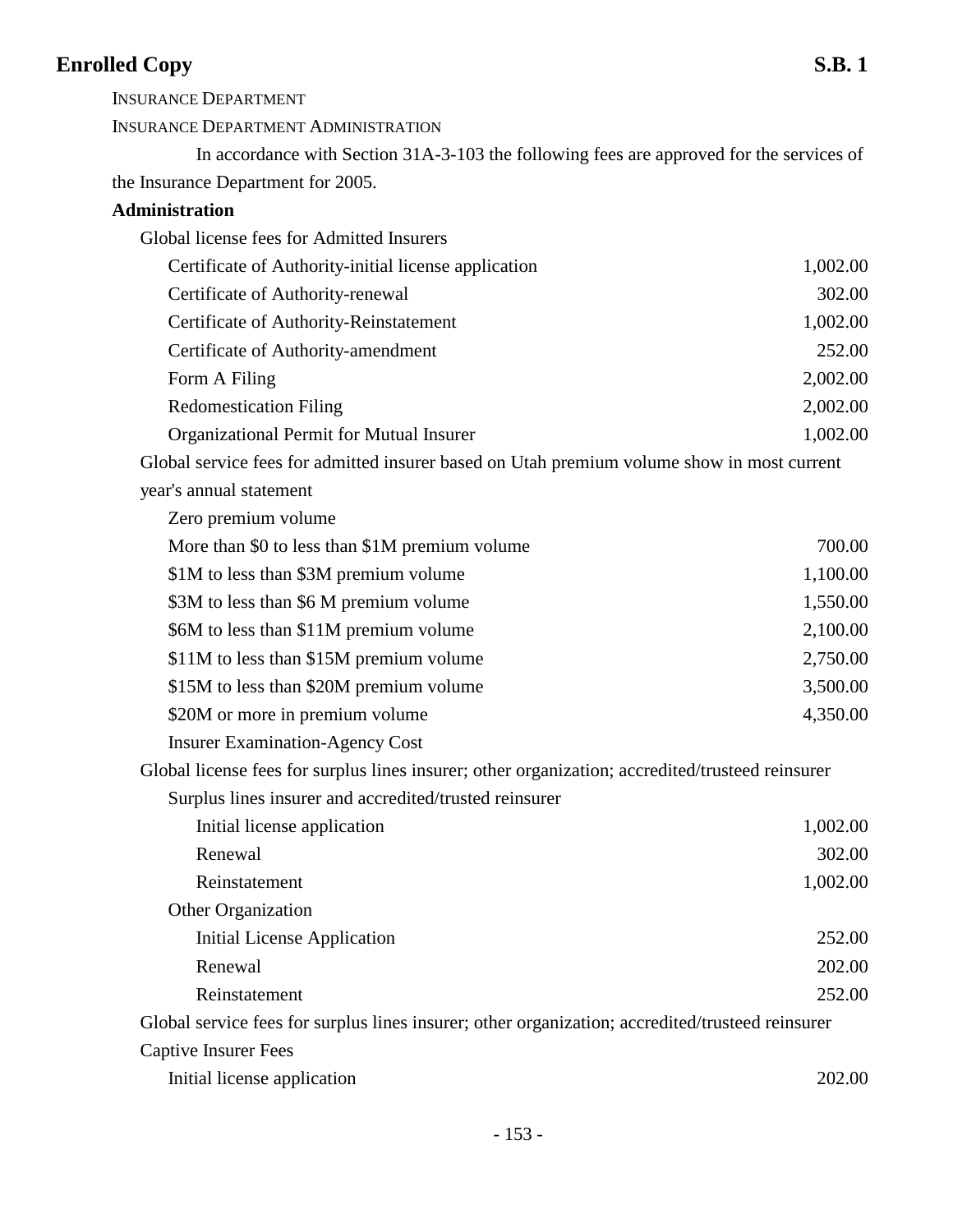| Initial license application review (actual costs incurred)                         |          |
|------------------------------------------------------------------------------------|----------|
| Initial license issuance                                                           | 302.00   |
| Renewal                                                                            | 302.00   |
| Reinstatement                                                                      | 302.00   |
| Annual service fee                                                                 | 200.00   |
| <b>Viatical Settlement Provider Fees</b>                                           |          |
| Initial license application                                                        | 1,002.00 |
| Renewal                                                                            | 302.00   |
| Reinstatement                                                                      | 1,002.00 |
| Annual service fee                                                                 | 600.00   |
| Global individual license fee                                                      |          |
| Res/non-res full line producer license or renewal per two-year license period      |          |
| Initial, express initial, or renewal if renewed prior to renewal deadline          | 72.00    |
| Renewal-renewed 1-30 days after renewal date and prior to lapse date               | 142.00   |
| Reinstatement of lapsed license 2-24 months after renewal deadline                 | 192.00   |
| Res/non-res limited line producer license or renewal per two-year licensing period |          |
| Initial or renewal if renewed prior to renewal deadline                            | 47.00    |
| Renewal - renewed 1-30 days after renewal date and prior to lapse date             | 92.00    |
| Reinstatement of lapsed license 2-24 months after renewal deadline                 | 142.00   |
| Addition of producer classification or line of authority                           | 27.00    |
| Global full line and limited line agency license fee                               |          |
| Res/non-res initial or renewal license if renewed prior to renewal deadline        | 77.00    |
| Renewal - renewed 1-30 days after renewal date and prior to lapse date             | 152.00   |
| Reinstatement of lapsed license 2-24 months after renewal deadline                 | 202.00   |
| Addition of classification or line of authority to agency license                  | 27.00    |
| Title agency filing                                                                | 25.00    |
| Health insurance purchasing alliance per annual licensing period                   |          |
| Res/non-res initial or renewal license if renewed prior to renewal deadline        | 502.00   |
| Renewal - renewed 1-30 days after renewal date and prior to lapse date             | 752.00   |
| Reinstatement of lapsed license 2-12 months after renewal deadline                 | 802.00   |
| <b>Continuing Education Fees</b>                                                   |          |
| CE provider initial or renewal license, if renewed prior to renewal deadline       | 252.00   |
| CE provider renewal lic-renewed 1-60 days after renewal date and prior to lapse    | 302.00   |
| CE provider reinstatement of lapsed license 3-12 months after renewal date         | 352.00   |
| CE provider post approval or \$5 per hour whichever is more                        | 27.00    |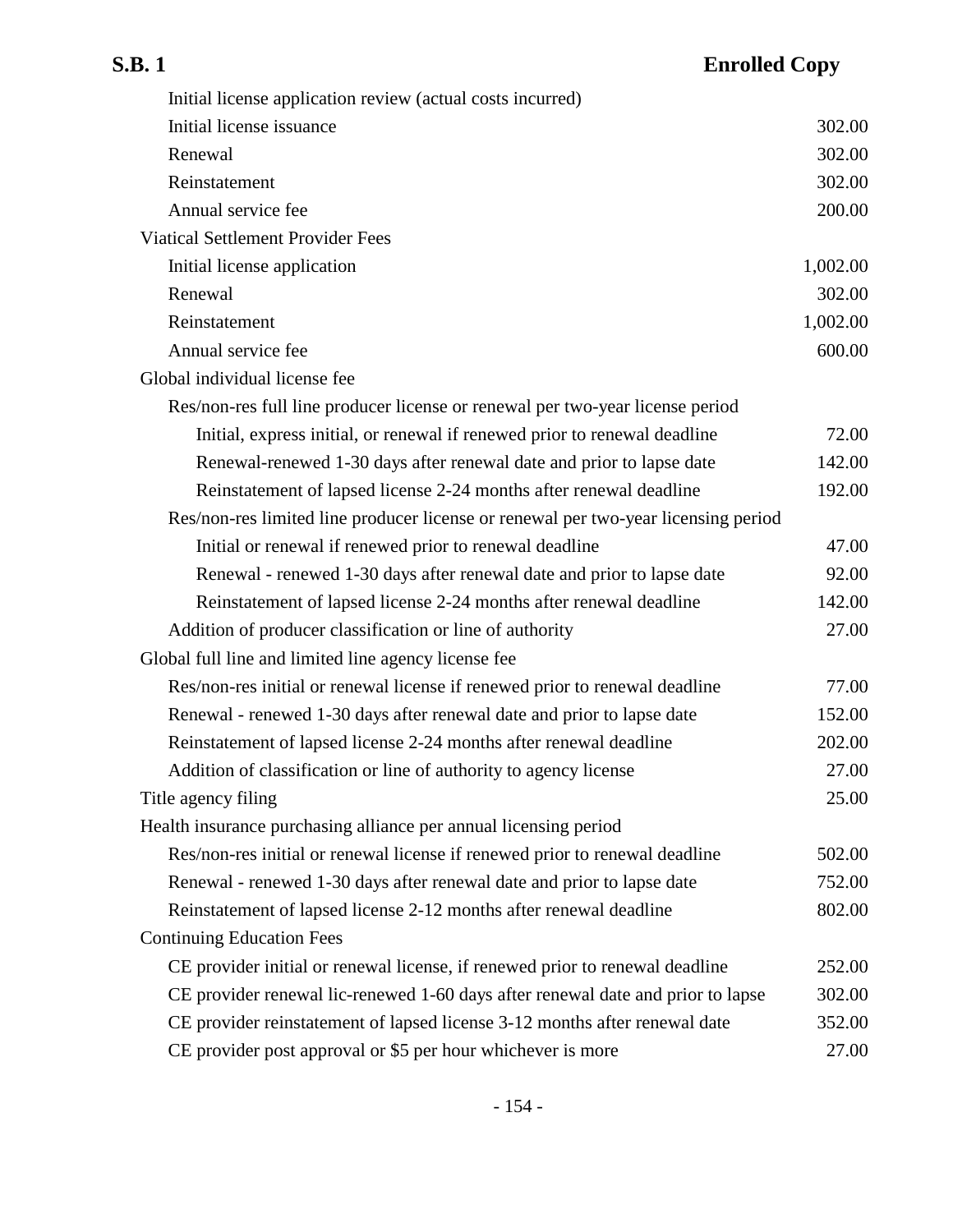| Other fees                                                                               |          |
|------------------------------------------------------------------------------------------|----------|
| Photocopy per page                                                                       | .50      |
| Copy complete Annual Statement/Copy                                                      | 42.00    |
| Prod of lists-printed/page                                                               | 1.00     |
| Prod of lists-electronic 1-500 records                                                   | 52.00    |
| Prod of lists-elec-501 or more records/rec                                               | .11      |
| Accepting Service of legal process                                                       | 12.00    |
| Returned check charge                                                                    | 20.00    |
| Workers comp schedule                                                                    | 5.00     |
| <b>Address Correction Fee</b>                                                            | 35.00    |
| Compliance and Enforcement Fines (not a fee, but fines collected from licensees)         |          |
| <b>Total General Fund Revenue</b>                                                        |          |
| Dedicated credit fees                                                                    |          |
| Fraud Assessment (dedicated credit; estimate of revenue to be collected from assessment) |          |
| Title Assessment (dedicated credit; estimate of revenue to be collected from assessment) |          |
| Relative Value Study (dedicated credit)                                                  | 12.00    |
| Mailing fee for books                                                                    | 3.00     |
| Electronic commerce dedicated fees                                                       |          |
| E-commerce and internet technology services fee                                          |          |
| Insurer: admitted, surplus lines                                                         | 75.00    |
| Captive insurer                                                                          | 1,000.00 |
| Other organization and viatical settlement provider                                      | 50.00    |
| <b>CE</b> Provider                                                                       | 20.00    |
| Agency                                                                                   | 10.00    |
| Producer                                                                                 | 5.00     |
| Database access                                                                          | 3.00     |
| Paper filing process fee                                                                 | 5.00     |
| Paper application processing fee                                                         | 25.00    |
| <b>Total Dedicated Fee Revenue</b>                                                       |          |
| Restricted revenue fees                                                                  |          |
| Bail bond agency/annual lic period                                                       |          |
| Resident initial or renewal license if renewed prior to renewal deadline (restricted     |          |
| revenue)                                                                                 | 252.00   |
| Renewal license-renewed 1-30 days after renewal date and prior to lapse (restricted      |          |
| revenue)                                                                                 | 502.00   |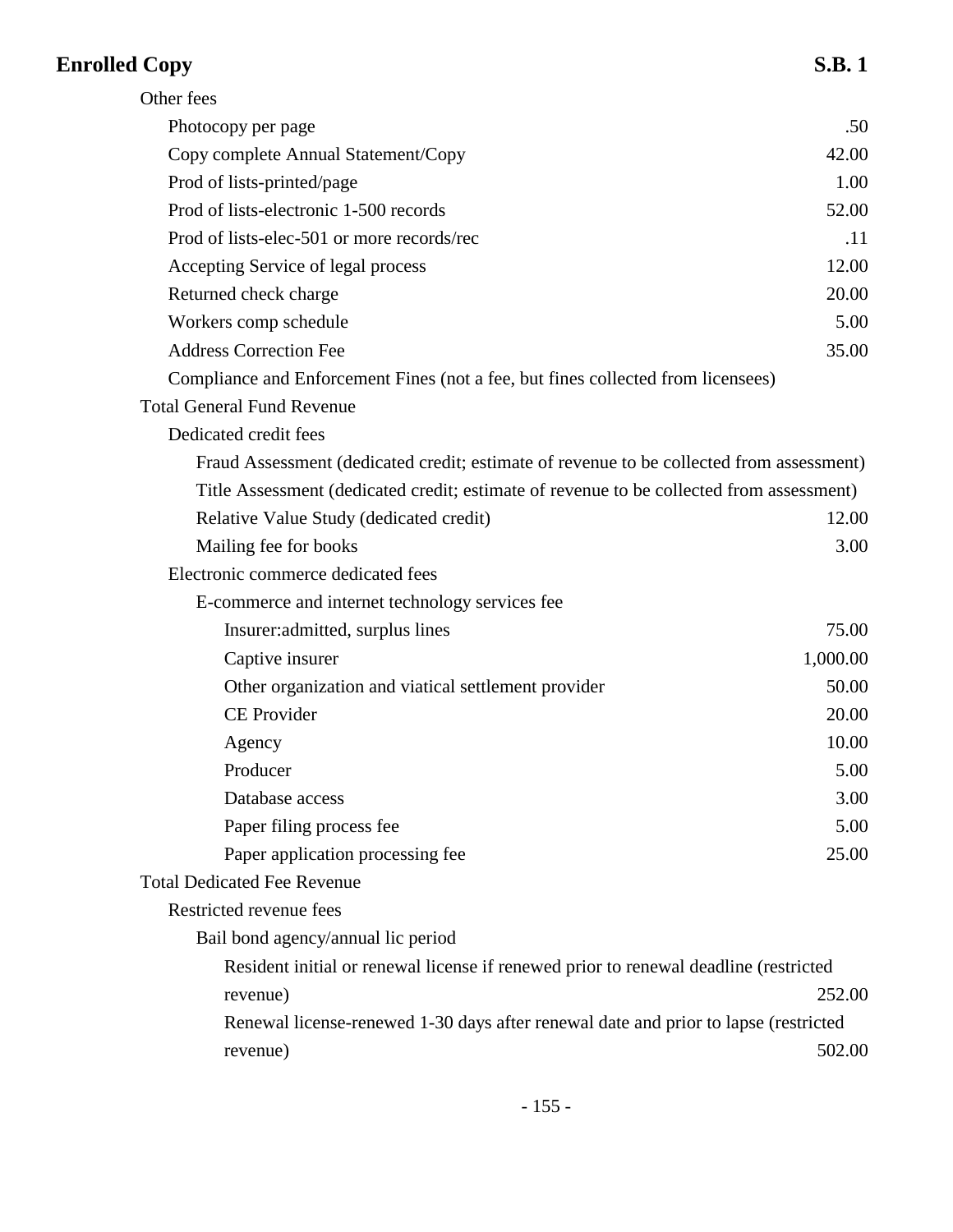Reinstatement of lapsed license 2-12 months after renewal deadline (restricted

revenue) 602.00

ECONOMIC DEVELOPMENT & HUMAN RESOURCES

DEPARTMENT OF COMMUNITY & ECONOMIC DEVELOPMENT

STATE LIBRARY

In accordance with Section 63-38-3.2, the following fees are approved for the services of the State Library for 2005.

### **Administration**

| Lost Books, Bookmobile Paperback        | 5.00  |
|-----------------------------------------|-------|
| Lost Books, Bookmobile Hardback         | 10.00 |
| Lost Books, Interlibrary Loan Paperback | 15.00 |
| Lost Books, Interlibrary Loan Hardback  | 35.00 |
|                                         |       |

HEALTH & HUMAN SERVICES

DEPARTMENT OF HEALTH

### EXECUTIVE DIRECTOR'S OPERATIONS

In accordance with Section 26-1-6, the following fees are approved for the services of the Department of Health for 2005.

### **Medical Examiner**

| Autopsy                                                                                          |          |
|--------------------------------------------------------------------------------------------------|----------|
| Non-Jurisdictional Case (plus cost of body transportation)                                       | 2,000.00 |
| External Examination, Non-Jurisdictional Case (plus transportation)                              | 500.00   |
| Use of Office of Medical Examiner facilities and assistants for autopsies                        | 500.00   |
| Use of Office of Medical Examiner facilities and assistants for external exams                   | 300.00   |
| Reports                                                                                          |          |
| First copy to next of kin, treating physicians, and investigative or prosecutorial agencies - No |          |
| Charge                                                                                           |          |
| All other requestors and additional copies                                                       | 25.00    |
| Miscellaneous case papers                                                                        |          |
| First copy to next of kin, treating physicians, and investigative or prosecutorial agencies - No |          |
| Charge                                                                                           |          |
| All other requestors and additional copies                                                       | 35.00    |
| Court                                                                                            |          |
| Preparation, consultation, and appearance on OME Civil cases. Portal to portal expenses          |          |
| including travel costs and waiting time, per hour                                                | 250.00   |
| Consultation as Medical Examiner on non-OME cases. Portal to portal expenses including           |          |
| travel costs and waiting time, per hour                                                          | 250.00   |
|                                                                                                  |          |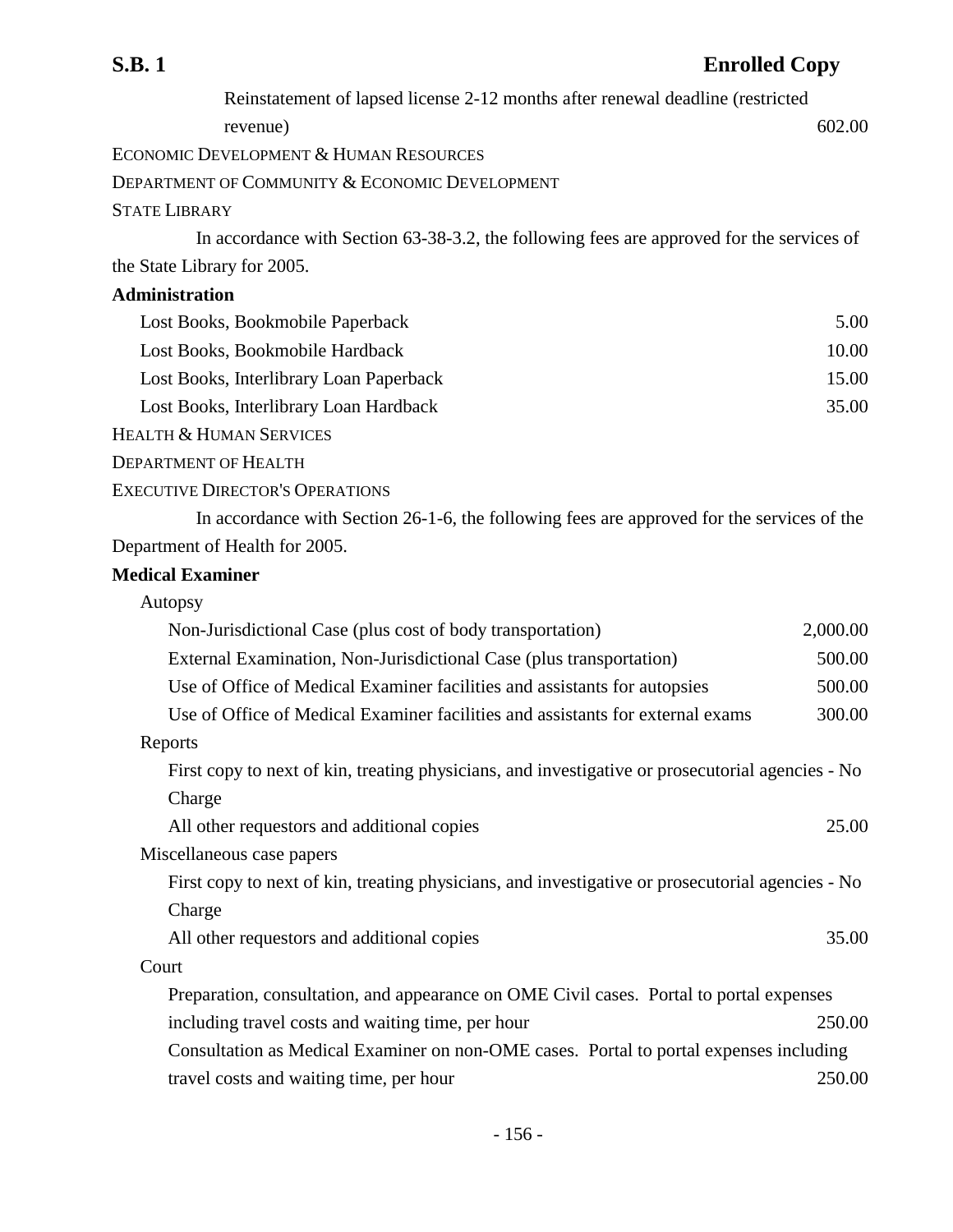| <b>Enrolled Copy</b>                                                                    | <b>S.B.1</b> |
|-----------------------------------------------------------------------------------------|--------------|
| Photographic and Video Services                                                         |              |
| Color negatives from slides, plus cost of film                                          | 2.00         |
| Slide Duplication, plus cost of film                                                    | 3.00         |
| Each Video Tape                                                                         | 75.00        |
| Black and White 8 x 10                                                                  | 7.00         |
| Black and White 5 x 7                                                                   | 3.50         |
| Overlays                                                                                | 25.00        |
| <b>Glass Slides</b>                                                                     | 6.00         |
| X-rays                                                                                  | 6.00         |
| Use of Tissue Harvest Room                                                              |              |
| Skin Graft                                                                              | 120.75       |
| Bone                                                                                    | 241.50       |
| <b>Heart Valve</b>                                                                      | 63.00        |
| Eye                                                                                     | 31.50        |
| Saphenous vein acquisition                                                              | 63.00        |
| <b>Body Storage</b>                                                                     | 30.00        |
| Daily charge for use of OME Storage Facilities 24 hours after notification              |              |
| that body is ready for release.                                                         |              |
| <b>Center for Health Data</b>                                                           |              |
| Public Use Data Sets - Single Year License Fee for Public Agencies and Non-Profit       |              |
| Organizations                                                                           |              |
| Inpatient, Ambulatory Surgery, and Emergency Department Encounter                       |              |
| File I - for the latest year only                                                       | 1,575.00     |
| File III - for the latest year only                                                     | 250.00       |
| Public Use Tapes - Multi-Year License Fee - Existing User                               |              |
| Inpatient, Ambulatory Surgery, and Emergency Department Encounter Public Use            |              |
| File I - multiple year data set (3 years prior to current year)                         | 1,500.00     |
| File III - multiple year data set (3 years prior to current year)                       | 250.00       |
| Public Use Secondary Release License, Files I per year                                  |              |
| First year (5 copies)                                                                   | 375.00       |
| Annual renewal fee (5 copies)                                                           | 375.00       |
| Additional copies (in excess of 5)                                                      | 50.00        |
| Public Use Data Set - Single Year License Fee for Private Sector Agencies Organizations |              |
| Inpatient, Ambulatory Surgery, and Emergency Department Encounter Public Use            |              |
| File I - for the latest year only                                                       | 3,150.00     |
| File III - for one year only                                                            | 1,050.00     |
|                                                                                         |              |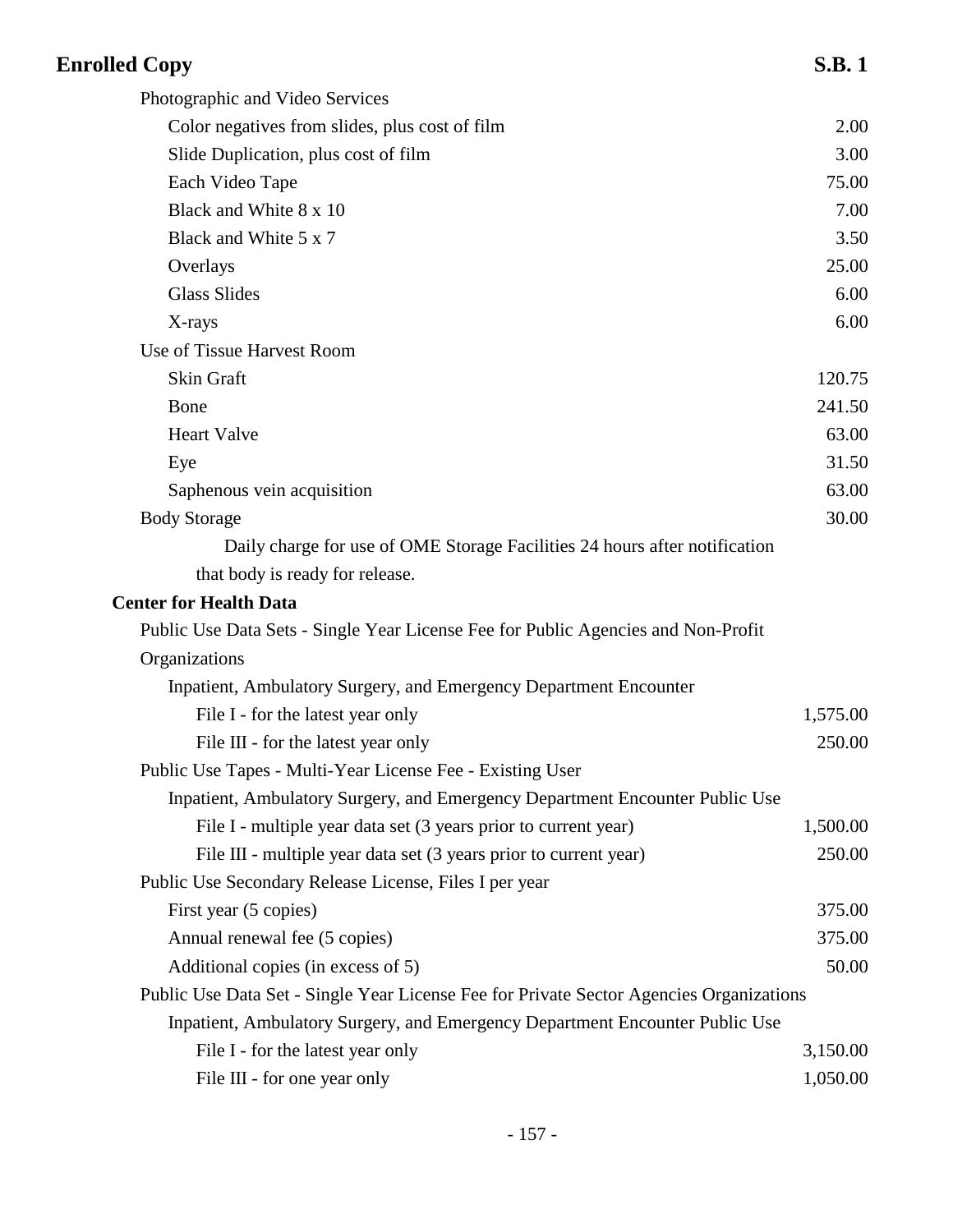| Public Use Data Set, Multi Year License Fee for Private Sector Agencies - Existing User |          |
|-----------------------------------------------------------------------------------------|----------|
| Inpatient, Ambulatory Surgery, and Emergency Department Encounter Public Use            |          |
| File I - multiple year data set (3 years prior to current year)                         | 3,000.00 |
| File III - multiple year data set (3 years prior to current year)                       | 1,000.00 |
| Public Use Data Set - Single Year License Fee for Data Suppliers                        |          |
| Inpatient, Ambulatory Surgery, and Emergency Department Encounter Public Use            |          |
| File I - for the latest year only                                                       |          |
| Large System/Corp. (>35,000 discharges per year)                                        | 3,150.00 |
| Large Single Hospital or Multi. Hosp. (5,000-35,000 discharges per year)                | 1,575.00 |
| Small or Medium Single Hospital (<5,000 discharges per year)                            | 525.00   |
| Private Sector Secondary Release License, File I - III, per year                        |          |
| First Year (5 copies)                                                                   | 1,050.00 |
| Annual renewal fee (5 copies)                                                           | 525.00   |
| Additional copies (in excess of 5)                                                      | 50.00    |
| <b>Financial Database</b>                                                               | 50.00    |
| Research Data Set License Fee                                                           |          |
| Inpatient, Ambulatory Surgery, and Emergency Department Encounter Research Data Set     |          |
| <b>Latest Year</b>                                                                      | 3,150.00 |
| Three years prior                                                                       | 1,570.00 |
| Research Data Set Secondary Release License Fee                                         |          |
| Inpatient data set for the latest year                                                  | 1,500.00 |
| Ambulatory surgery data set for the latest year                                         | 750.00   |
| Emergency Department encounter data set for the last year                               | 750.00   |
| Multi-Year HEDIS Data Set License Fee                                                   |          |
| Public, Educational, Non-profit Research Organizations                                  |          |
| File I - Latest Year (per data set)                                                     | 1,050.00 |
| File II - Previous Year (per data set)                                                  | 750.00   |
| File III - Any Earlier Years (per data set)                                             | 500.00   |
| <b>Private Sector Agencies</b>                                                          |          |
| File I - Latest Year (per data set)                                                     | 1,575.00 |
| File II - Previous Year (per data set)                                                  | 1,250.00 |
| File III - Any Earlier Years (per data set)                                             | 1,000.00 |
| HMO Enrollee Satisfaction Survey Data Set License Fee                                   |          |
| Public, Educational, Non-profit Research Organizations                                  |          |
| File I - Latest Year (per data set)                                                     | 1,050.00 |
| File II - Previous Year (per data set)                                                  | 750.00   |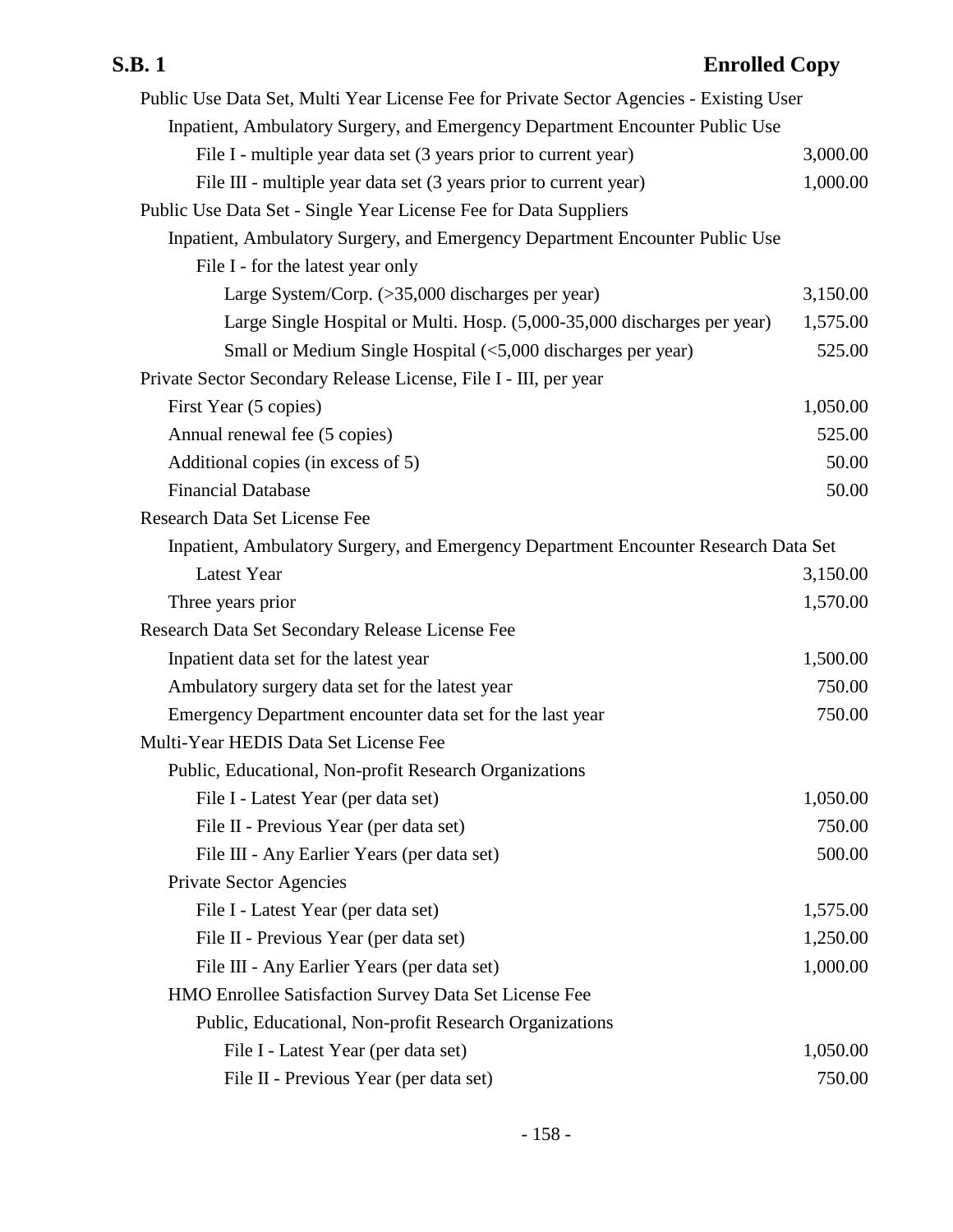| <b>Enrolled Copy</b>                                                               | <b>S.B.1</b> |
|------------------------------------------------------------------------------------|--------------|
| File III - Any Earlier Years (per data set)                                        | 500.00       |
| <b>Private Sector Agencies</b>                                                     |              |
| File I - Latest Year (per data set)                                                | 1,575.00     |
| File II - Previous Year (per data set)                                             | 1,250.00     |
| File III - Any Earlier Years (per data set)                                        | 1,000.00     |
| Data Suppliers (contributing HMOs)                                                 |              |
| File I - Latest Year (per data set)                                                | 420.00       |
| File II - Previous Year (per data set)                                             | 300.00       |
| File III - Any Earlier Years (per data set)                                        | 200.00       |
| Data Suppliers (Non-contributing HMOs)                                             |              |
| File I - Latest Year (per data set)                                                | 840.00       |
| File II - Previous Year (per data set)                                             | 600.00       |
| File III - Any Earlier Years (per data set)                                        | 400.00       |
| POD Internet Module Licensing Fee                                                  |              |
| Patient Origin Destination (POD) Inpatient Query System - Users License            |              |
| First User                                                                         | 315.00       |
| POD Interent Module Licensing Fee                                                  |              |
| Patient Origin Destination (POD) Inpatient Query System - Users License            |              |
| <b>Additional User</b>                                                             | 50.00        |
| Fee for Data Suppliers Purchase                                                    |              |
| Hard Copy Reports Miscellaneous                                                    | 10.00        |
| <b>Standard Report 1 - Inpatient, Emergency</b>                                    | 50.00        |
| <b>Standard Report 1 - Ambulatory Surgery</b>                                      | 50.00        |
| <b>Hospital Financial Report</b>                                                   | 50.00        |
| <b>Special Reports</b>                                                             | 15.00        |
| Special Data Request, per hour, (\$70 minimum)                                     | 55.00        |
| <b>Other Fees</b>                                                                  |              |
| Data Management Fees for Reprocessing - Data Errors - To cover costs of processing |              |
| resubmissions of data with system errors (may be waived as incentive for timely    |              |
| resubmission)                                                                      | 39.90        |
| <b>Birth Certificate</b>                                                           |              |
| <b>Initial Copy</b>                                                                | 15.00        |
| <b>Additional Copies</b>                                                           | 8.00         |
| Stillbirth                                                                         | 12.00        |
| Affidavit                                                                          | 20.00        |
| Heritage Birth Certificate                                                         | 22.00        |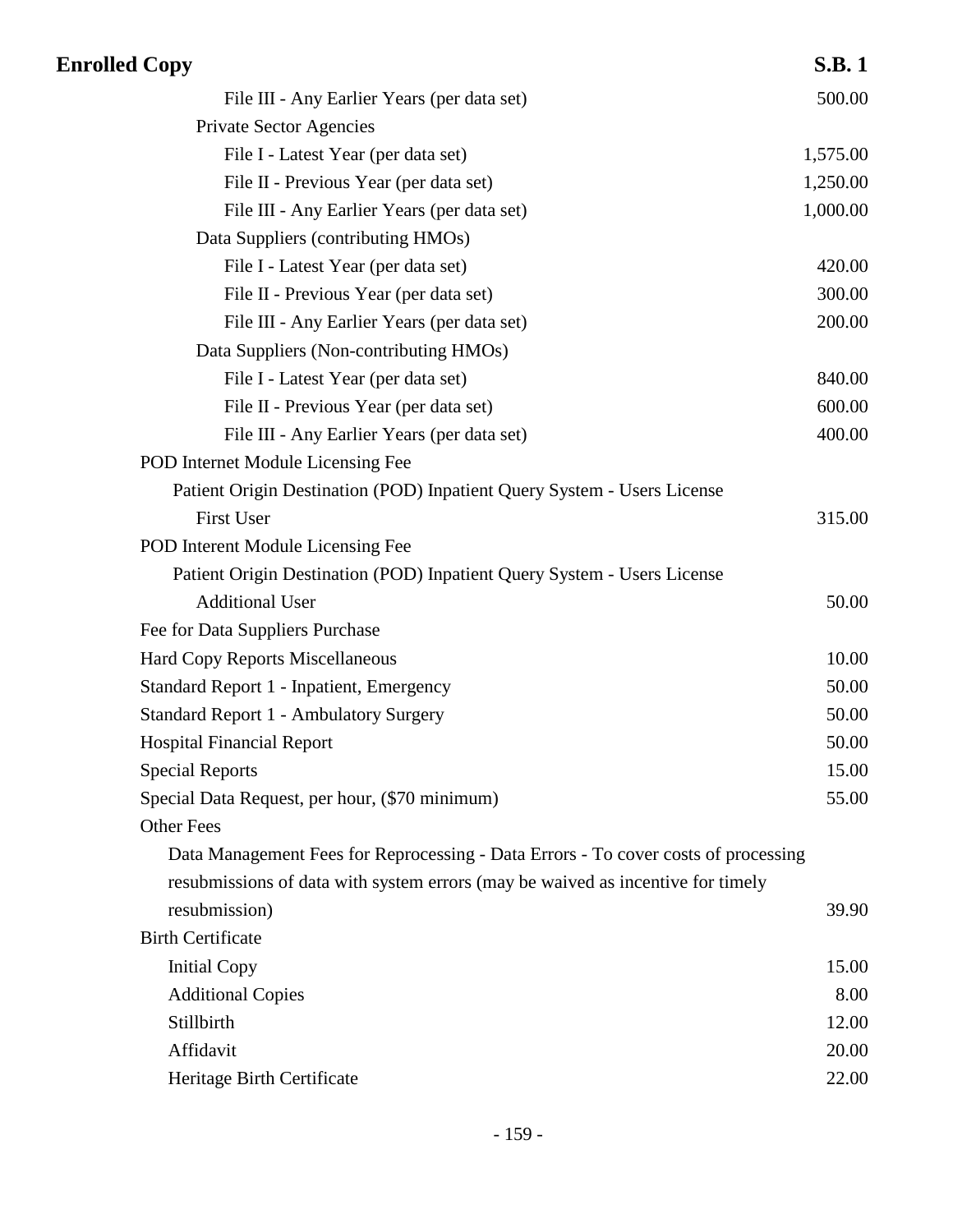| S.B. 1                                                                          | <b>Enrolled Copy</b> |
|---------------------------------------------------------------------------------|----------------------|
| Adoption                                                                        | 40.00                |
| <b>Expedite Fee</b>                                                             | 10.00                |
| Death Certificate                                                               |                      |
| <b>Initial Copy</b>                                                             | 13.00                |
| <b>Additional Copies</b>                                                        | 8.00                 |
| <b>Burial Transit Permit</b>                                                    | 5.00                 |
| Paternity Search, per hour (1 hour minimum)                                     | 9.00                 |
| <b>Delayed Registration</b>                                                     | 40.00                |
| Marriage and Divorce Abstracts                                                  | 9.00                 |
| Legitimation                                                                    | 40.00                |
| <b>Adoption Registry</b>                                                        | 25.00                |
| Death Research, per hour (1 hour minimum)                                       | 9.00                 |
| <b>Court Order Name Changes</b>                                                 | 20.00                |
| <b>Court Order Paternity</b>                                                    | 40.00                |
| On-line Access to Computerized Vital Records, per month                         | 10.00                |
| Ad-hoc Statistical Requests, per hour                                           | 35.00                |
| Utah Statewide Immunization Information System (USIIS)                          |                      |
| <b>Non-financial Contributing Partners</b>                                      |                      |
| Match on Immunization Records in Database, per record                           | 12.00                |
| File Format Conversion, per hour                                                | 30.00                |
| <b>Financial Contributing Partners</b>                                          |                      |
| Match on Immunization Records in Database, per record                           | 12.00                |
| If the partner's financial contribution is more than or equal to the number     |                      |
| of records to be matched multiplied by \$12.00, then the partner shall not have |                      |
| to pay the fee.                                                                 |                      |
| <b>HEALTH SYSTEMS IMPROVEMENT</b>                                               |                      |
| <b>Emergency Medical Services</b>                                               |                      |
| Registration, Certification and Testing                                         |                      |
| <b>Certification Fee</b>                                                        |                      |
| <b>Initial EMT-Basic</b>                                                        | 30.00                |
| All other certifications                                                        | 10.00                |
| <b>Written Test Fee</b>                                                         |                      |
| <b>Basic EMT Certification Written Test/Re-test Fee</b>                         | 15.00                |
| All other written tests, re-tests                                               | 15.00                |
| <b>Recertification Fee</b>                                                      | 10.00                |
| Lapsed Certification Fee                                                        | 15.00                |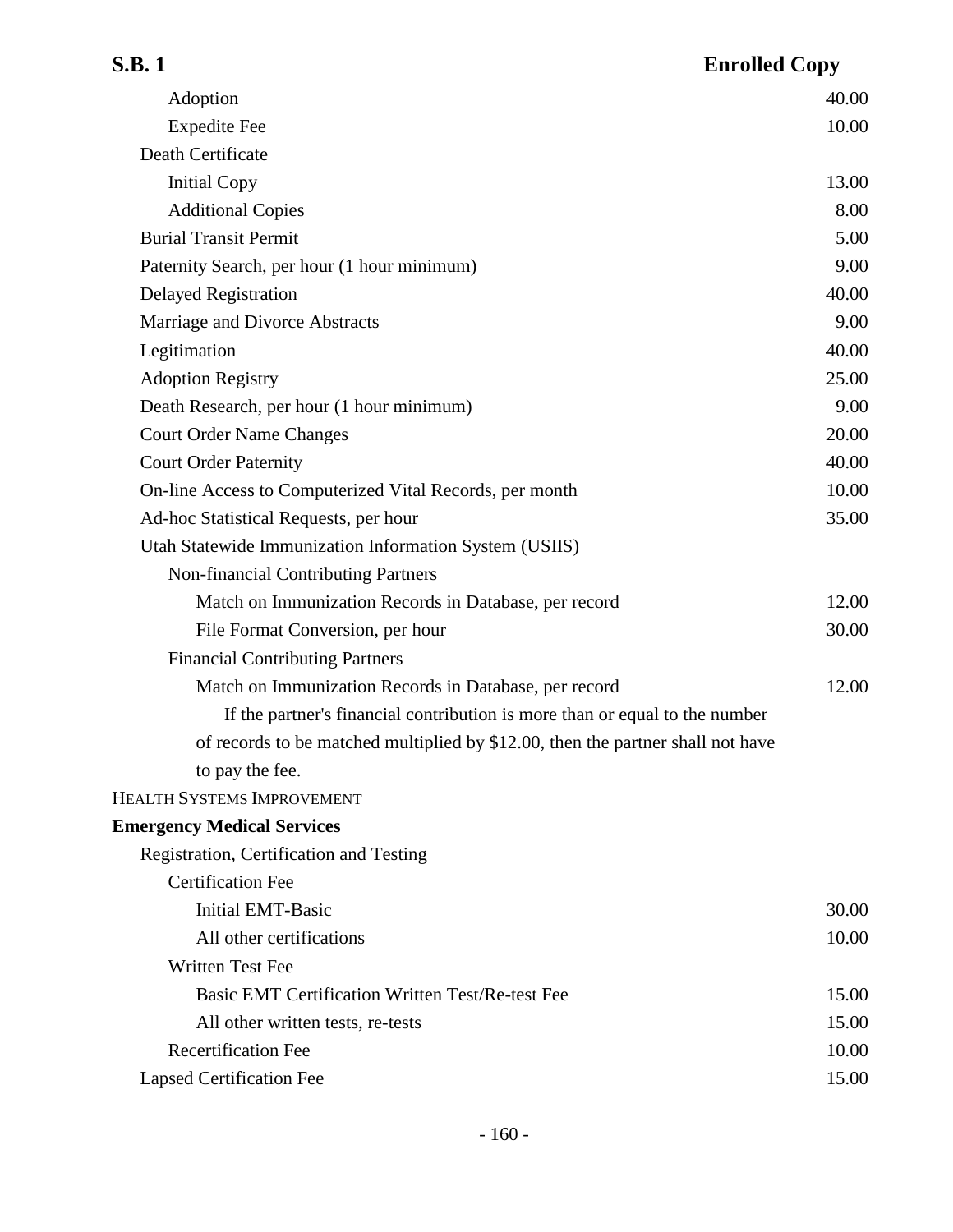| <b>EMT</b>                                                           |          |
|----------------------------------------------------------------------|----------|
| <b>Basic Certification Practical Test</b>                            | 60.00    |
| Basic Certification Practical Re-Test (per station)                  | 30.00    |
| <b>Basic Recertification Practical Test</b>                          | 120.00   |
| <b>Basic Reciprocity Practical Test</b>                              | 120.00   |
| Basic Recert/Recip Practical Re-Test, Medical Scenario               | 35.00    |
| Basic Recert/Recip Practical Re-Test, Trauma Scenario                | 50.00    |
| <b>Intermediate Practical Test Fee</b>                               | 60.00    |
| Intermediate Practical Re-test Fee per station                       | 30.00    |
| <b>Intermediate Advanced Practical Test Fee</b>                      | 70.00    |
| <b>Intermediate Advanced Practical Retest per station</b>            | 35.00    |
| <b>Paramedic Practical Test</b>                                      | 105.00   |
| Paramedic Practical retest per station                               | 35.00    |
| The fees listed above apply to the following certification levels:   |          |
| Emergency Medical Technician (EMT) - Basic, Emergency Medical        |          |
| Technician Intermediate, Emergency Medical Technician Intermediate   |          |
| Advanced, Emergency Medical Technician Paramedic, Emergency Medical  |          |
| Technician Instructor, Emergency Medical Dispatcher (EMD), Emergency |          |
| Medical Dispatcher Instructor                                        |          |
| Annual Quality Assurance Review Fee, per vehicle                     |          |
| Ground Ambulance, Basic                                              | 75.00    |
| Ground Ambulance, IV                                                 |          |
| Ground Ambulance, Intermediate                                       | 100.00   |
| Interfacility Transfer Ambulance, Basic                              | 75.00    |
| Interfacility Transfer Ambulance, IV                                 |          |
| <b>Interfacility Transfer Ambulance, Intermediate</b>                | 100.00   |
| Paramedic Rescue                                                     | 125.00   |
| <b>Paramedic Tactical Response</b>                                   | 125.00   |
| Paramedic Ambulance                                                  | 125.00   |
| Paramedic Interfacility Transfer Service                             | 125.00   |
| Fleet fee (agency with 20 or more vehicles)                          | 2,500.00 |
| Quick Response Unit, Basic                                           | 50.00    |
| Quick Response Unit, IV                                              |          |
| Quick Response Unit, Intermediate                                    | 50.00    |
| <b>Advanced Air Ambulance</b>                                        | 100.00   |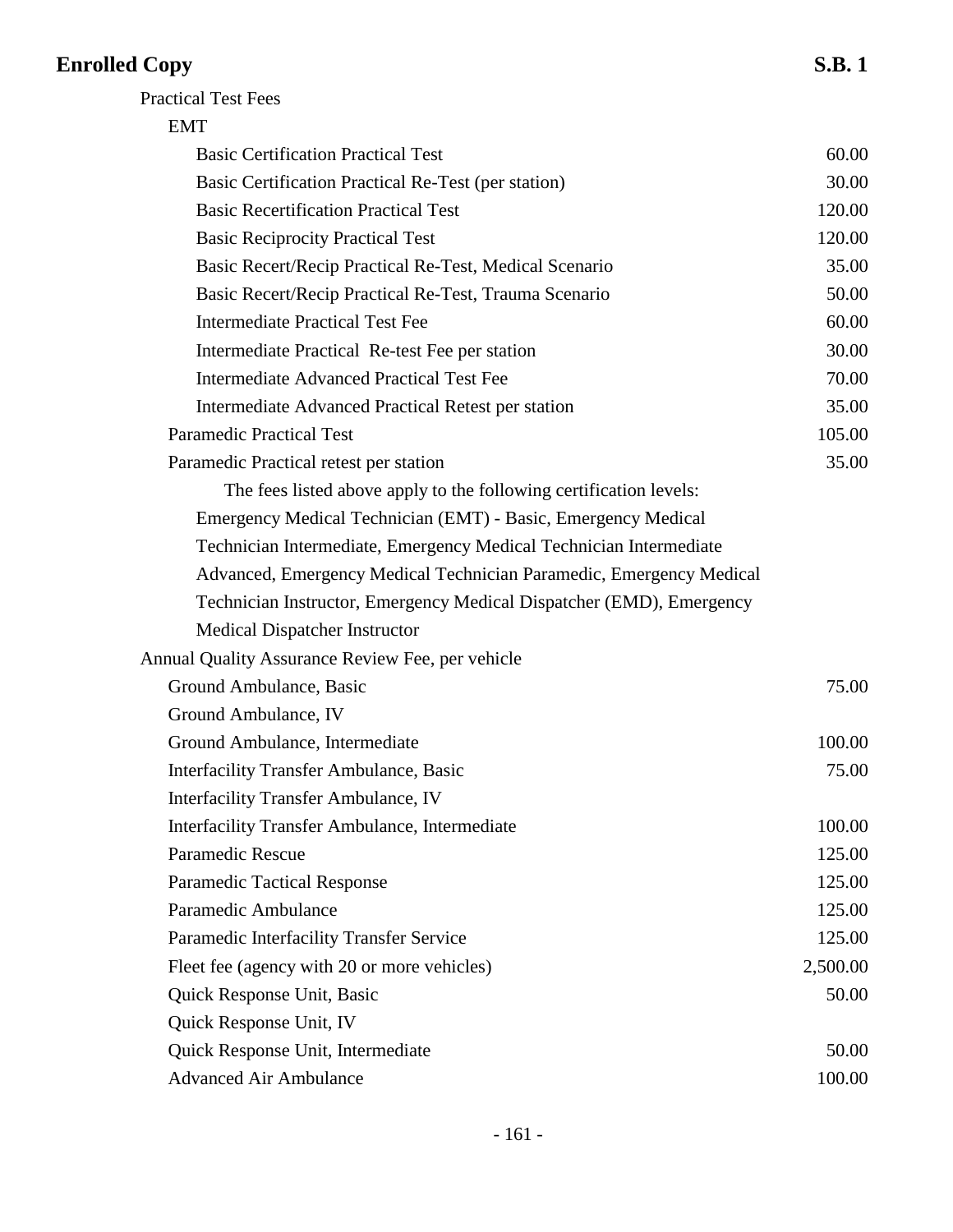| Specialized Air Ambulance                                                                | 125.00   |
|------------------------------------------------------------------------------------------|----------|
| Emergency Medical Dispatch Center, per center                                            | 50.00    |
| Resource Hospital, per hospital                                                          | 50.00    |
| Out of State Air Ambulance                                                               | 150.00   |
| <b>Quality Assurance Application Reviews</b>                                             |          |
| Original Ground Ambulance/Paramedic License Negotiated                                   | 500.00   |
| Original Ambulance/Paramedic License Contested - up to actual cost                       |          |
| Original Designation                                                                     | 100.00   |
| Renewal Ambulance/Paramedic/Air License                                                  | 100.00   |
| <b>Renewal Designation</b>                                                               | 100.00   |
| <b>Upgrade in Ambulance Service Level</b>                                                | 100.00   |
| Original Air Ambulance License                                                           | 500.00   |
| Original Air Ambulance License with CAMTS Certification                                  | 200.00   |
| Change is ownership/operator, non-contested                                              | 500.00   |
| Change is ownership/operator, contested - up to actual cost                              |          |
| Change is geographic service area, non-contested                                         | 500.00   |
| Change is geographic service area, contested - up to actual cost                         |          |
| Trauma Centers - Level I and II                                                          |          |
| Quality Assurance Application Review (plus all costs associated with American College of |          |
| Surgeons visit)                                                                          |          |
| Site Team Verification/Quality Assurance Review                                          |          |
| Annual Verification Quality Assurance Review Fee                                         |          |
| Trauma Centers - Level III                                                               |          |
| Quality Assurance Application Review - includes in-state site visit                      |          |
| Site Team Verification/Quality Assurance Review                                          |          |
| <b>Annual Verification Quality Assurance Review Fee</b>                                  |          |
| <b>Quality Assurance Application Pre-Designation Fee</b>                                 |          |
| Trauma Centers - Level IV and V                                                          |          |
| Quality Assurance Application Review - includes in-state site visit                      |          |
| <b>Quality Assurance Application Pre-Designation Fee</b>                                 |          |
| Site Team Verification/Quality Assurance Review                                          |          |
| <b>Annual Verification Quality Assurance Review Fee</b>                                  |          |
| Voluntary Trauma Center Designation - Level I, II, III, IV, and V                        |          |
| <b>Quality Assurance Application Review</b>                                              | 500.00   |
| <b>Quality Assurance Application Pre-Designation Review</b>                              | 500.00   |
| Site Team Verification/Quality Assurance Review                                          | 1,000.00 |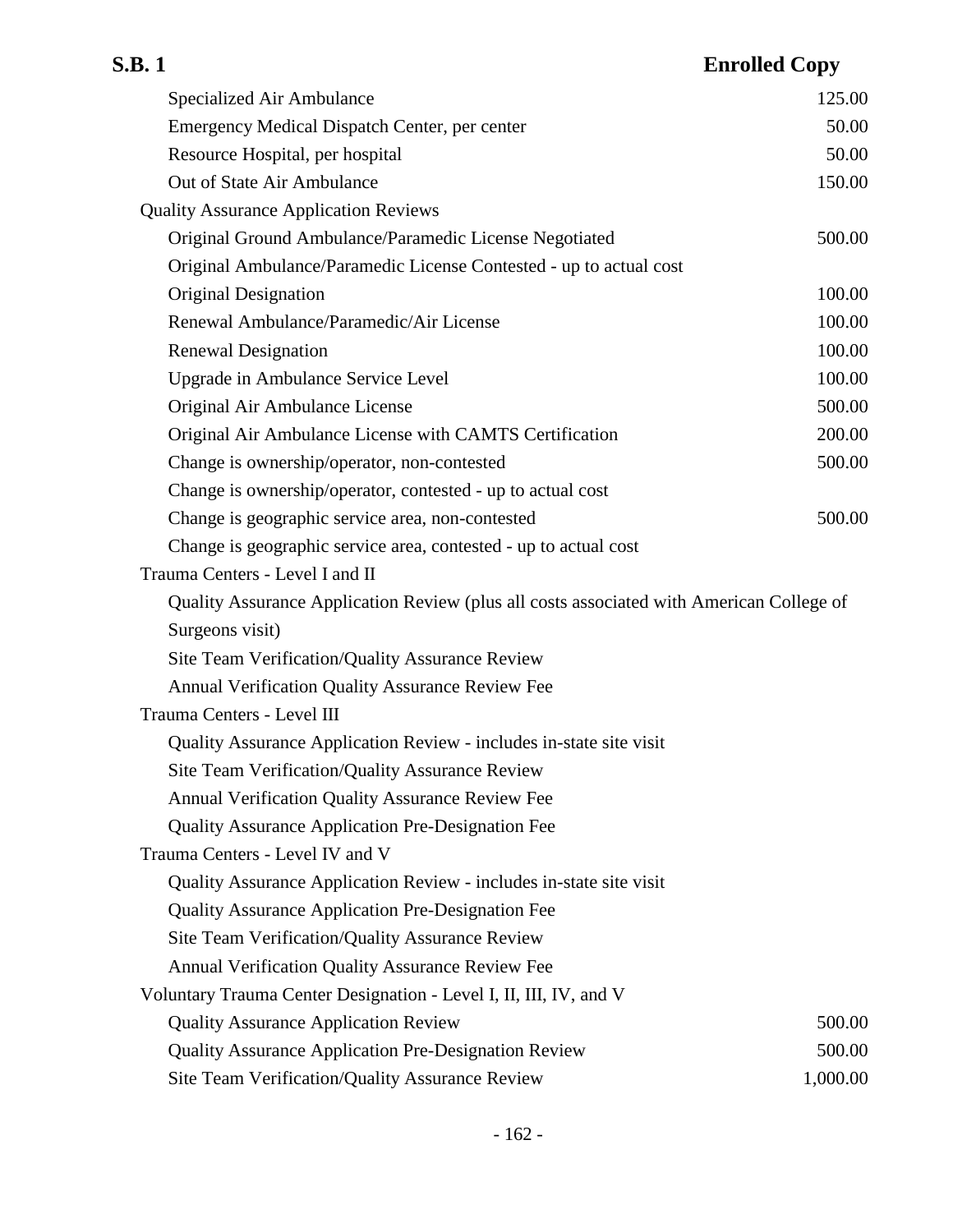| <b>Enrolled Copy</b>                                                                   | <b>S.B.1</b> |
|----------------------------------------------------------------------------------------|--------------|
| <b>Annual Verification/Quality Assurance Review</b>                                    | 100.00       |
| <b>Course Quality Assurance Review Fee</b>                                             |              |
| <b>Basic EMT Course</b>                                                                | 100.00       |
| <b>Paramedic Course</b>                                                                | 100.00       |
| <b>EMT-Intermediate Advanced</b>                                                       | 100.00       |
| <b>Basic EMT-IV</b>                                                                    |              |
| <b>EMT-Intermediate</b>                                                                | 100.00       |
| <b>Emergency Medical Dispatch</b>                                                      | 25.00        |
| <b>EMT-Intermediate Instructor Transition</b>                                          |              |
| <b>New Instructor Course Registration</b>                                              | 125.00       |
| <b>Course Coordinator Seminar Registration</b>                                         | 40.00        |
| New Course Coordinator Course Registration                                             | 40.00        |
| Paramedic Seminar                                                                      |              |
| <b>Instructor Seminar Registration</b>                                                 | 125.00       |
| <b>Instructor Seminar Vendor Fee</b>                                                   | 165.00       |
| New Training Officer Course Registration                                               | 40.00        |
| <b>Training Officer Seminar Registration</b>                                           | 40.00        |
| <b>EVO Instructor Course</b>                                                           | 40.00        |
| <b>EMSC</b> Pediatric Update                                                           | 60.00        |
| <b>Medical Director's Course</b>                                                       | 50.00        |
| <b>PALS Course</b>                                                                     | 90.00        |
| <b>PEPP Course</b>                                                                     | 90.00        |
| <b>Management Seminar</b>                                                              | 35.00        |
| <b>PHTLS Course</b>                                                                    | 175.00       |
| Equipment delivery fee                                                                 |              |
| <b>Salt Lake County</b>                                                                | 25.00        |
| Davis, Utah, and Weber Counties                                                        | 50.00        |
| Late Fee, per day                                                                      | 10.00        |
| Training Supplies, rental of equipment, and Accessories Charge for course supplies and |              |
| accessories                                                                            |              |
| To be based upon most recent acquisition cost plus 20% rounded up to the nearest \$.10 |              |
| (computed quarterly), FOB Salt Lake City, Utah                                         |              |
| <b>Invoice Fee</b>                                                                     |              |
| Background checks (name only)                                                          | 10.00        |
| Fingerprint checks in Utah only                                                        | 15.00        |
| Fingerprint checks to the FBI                                                          | 24.00        |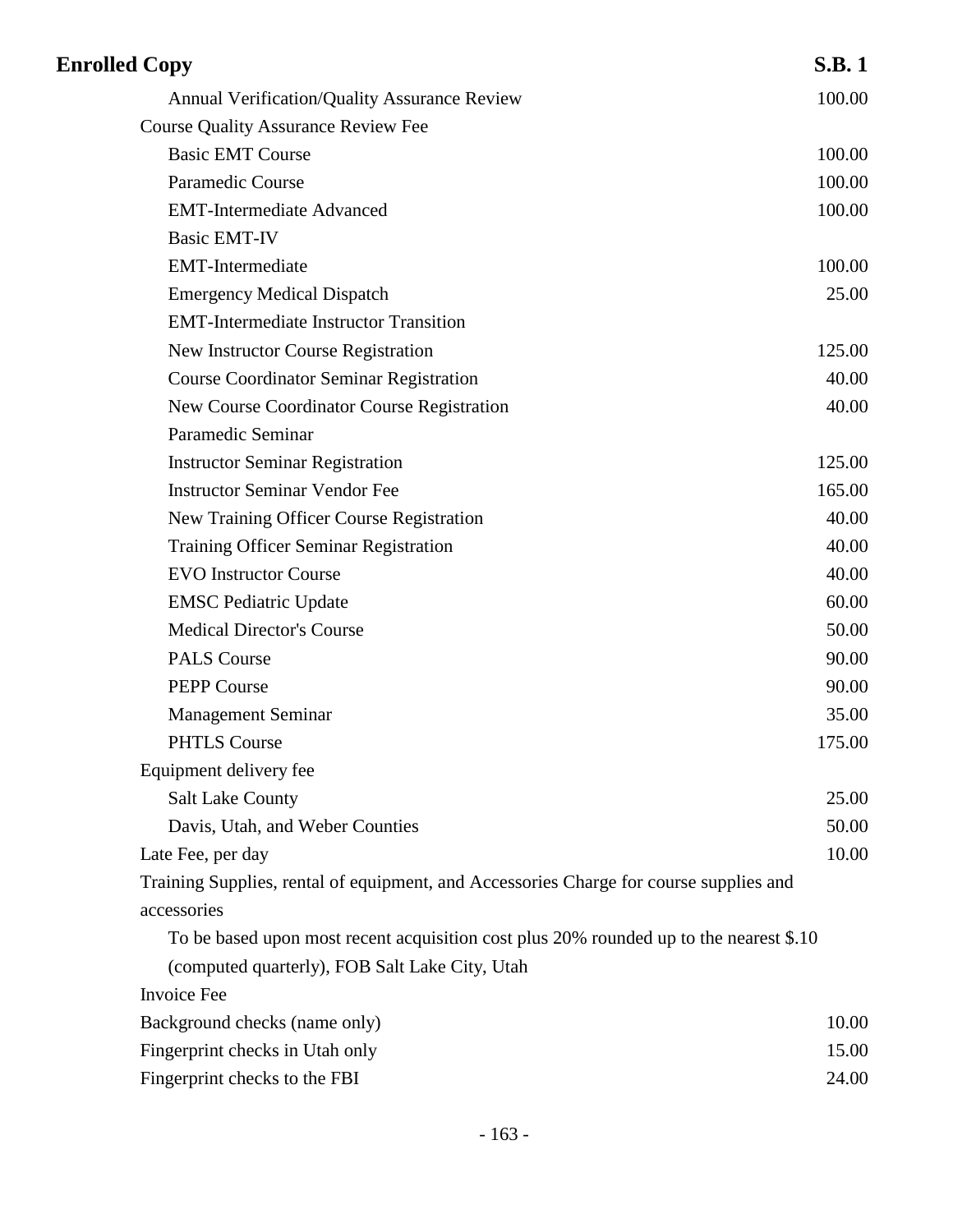| <b>Licensing</b>                                                          |          |
|---------------------------------------------------------------------------|----------|
| Registration for voluntary relative care (One-time fee)                   | 50.00    |
| <b>Annual License Fees</b>                                                |          |
| Health Facilities base fee                                                | 100.00   |
| A base fee for health facilities of \$100.00 plus the appropriate fee as  |          |
| indicated below applies to any new or renewal license.                    |          |
| Annual Licensed Child Care Facility base fee                              | 50.00    |
| Annual Residential Child Care Certificate Base Fee                        | 50.00    |
| Two Year Licensing Base Fees                                              |          |
| Plus the appropriate fee as listed below to any new or renewal license    |          |
| Health Care Facility, every other year                                    | 200.00   |
| Licensed Child Care Facility, every other year                            | 50.00    |
| <b>Health Care Providers</b>                                              | 75.00    |
| <b>Change Fee</b>                                                         |          |
| <b>Health Care Providers</b>                                              | 75.00    |
| A fee of \$75.00 is charged to health care providers making changes to    |          |
| their existing license.                                                   |          |
| Child Care Center Facilities Per Child fee                                | 3.00     |
| Hospitals:                                                                |          |
| Fee per Licensed Bed - accredited beds                                    | 22.00    |
| Non-accredited beds                                                       | 28.00    |
| Nursing Care Facilities, and Small Health Care Facilities Licensed Bed    | 20.00    |
| <b>Residential Treatment Facilities Licensed Bed</b>                      | 16.00    |
| End Stage Renal Disease Centers (ESRDs) Licensed Station                  | 120.00   |
| Freestanding Ambulatory Surgery Centers (per facility)                    | 2,000.00 |
| Birthing Centers, and Abortion Clinics: (per licensed unit)               | 400.00   |
| <b>Hospice Agencies</b>                                                   | 1,000.00 |
| Home Health Agencies/Personal Care Agencies                               | 1,000.00 |
| <b>Mammography Screening Facilities</b>                                   | 400.00   |
| Assisted Living Facilities Type I Licensed Bed                            | 18.00    |
| Assisted Living Facilities Type II Licensed Bed                           | 18.00    |
| The fee for each satellite and branch office of current licensed facility | 75.00    |
| Late Fee                                                                  |          |
|                                                                           |          |

Licensed or certified child care and health facility providers are responsible for submitting a completed application form, fire clearance (where applicable) and fees 15 days prior to expiration of the license. Late fee will be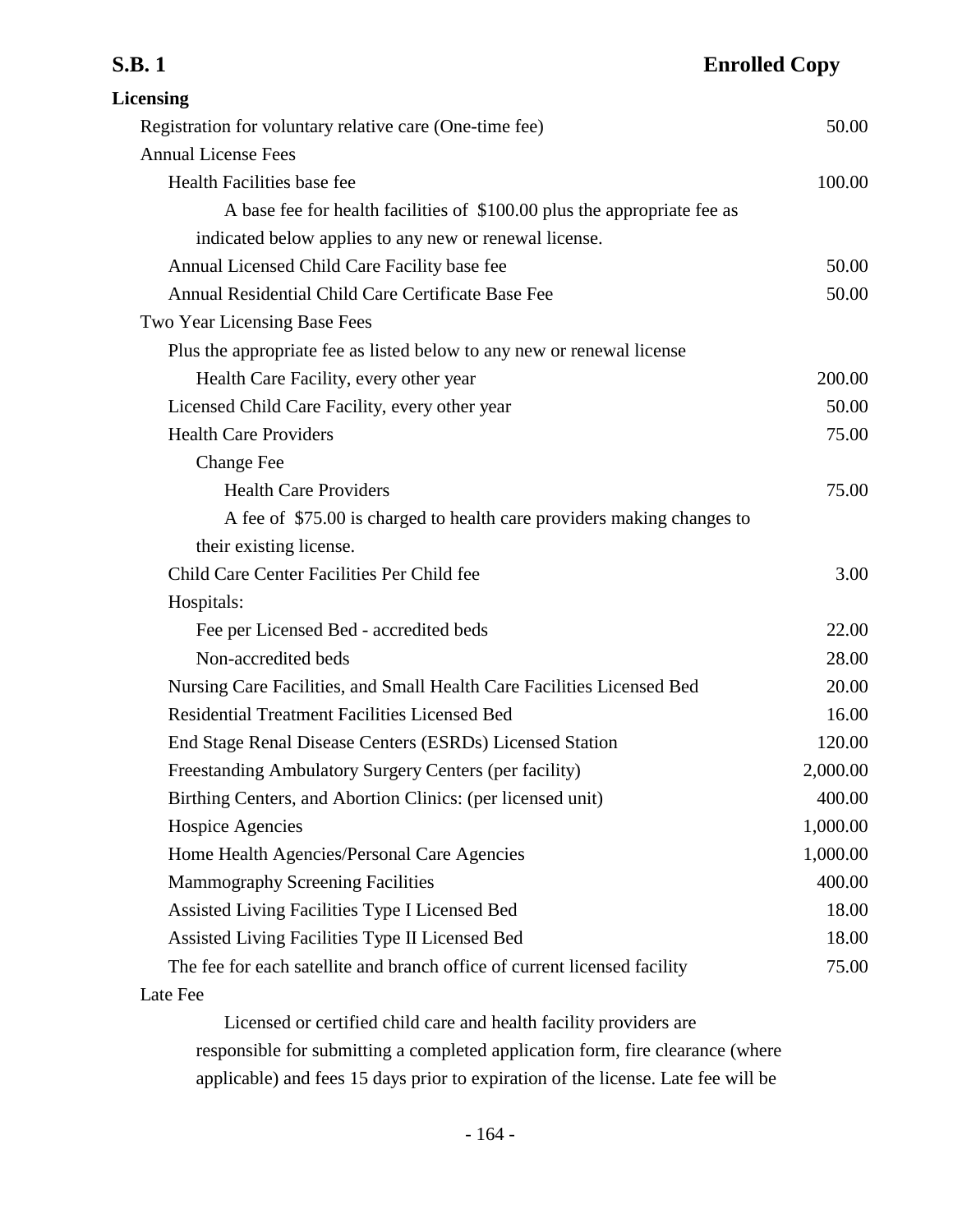assessed if fees, application and fire clearance re not received by the license expiration date.

Within 1 to 14 days after expiration of license facility will be assessed 50% of scheduled fee Within 15 to 30 days after expiration of license facility will be assessed - 75% of scheduled fee

New Provider/Change in Ownership Applications for health care facilities 500.00

A \$500.00 fee will be assessed for services rendered providers seeking initial licensure to or change of ownership to cover the cost of processing the application, staff consultation, review of facility policies, initial inspection, etc. This fee will be due at the time of application.

Assisted Living and Small Health Care Type-N Limited Capacity/Change of Ownership Applications: 250.00

A \$250.00 application fee will be assessed for services rendered to providers seeking initial licensure or change of ownership to cover the cost of processing the application, staff consultation and initial inspection. This fee will be due at the time of application.

New Provider/Change in Ownership Applications for Child Care center facilities 200.00

A \$200.00 fee will be assessed for services rendered to providers seeking initial licensure or change of ownership to cover the cost of processing the application, staff consultation, review of facility policies, initial inspection, etc. This fee will be due at the time of application.

Application Termination or Delay Fee

If a health care facility application is terminated or delayed during the application process, a fee based on services rendered will be retained as follows:

Policy and Procedure Review-50% of total fee

Onsite inspections-90% of the total fee.

Child care program application fees of \$35.00 \$50.00 are not refundable.

Plan Review and Inspection Fees

Hospitals:

Number of Beds Up to  $16$  2,000.00 17 to 50 4,000.00 51 to 100 6,000.00 101 to 200 7,500.00 201 to 300 9,000.00 301 to 400 10,000.00 10,000.00 10,000.00 10,000.00 10,000.00 10,000.00 10,000.00 10,000.00 10,000.00 10,000 10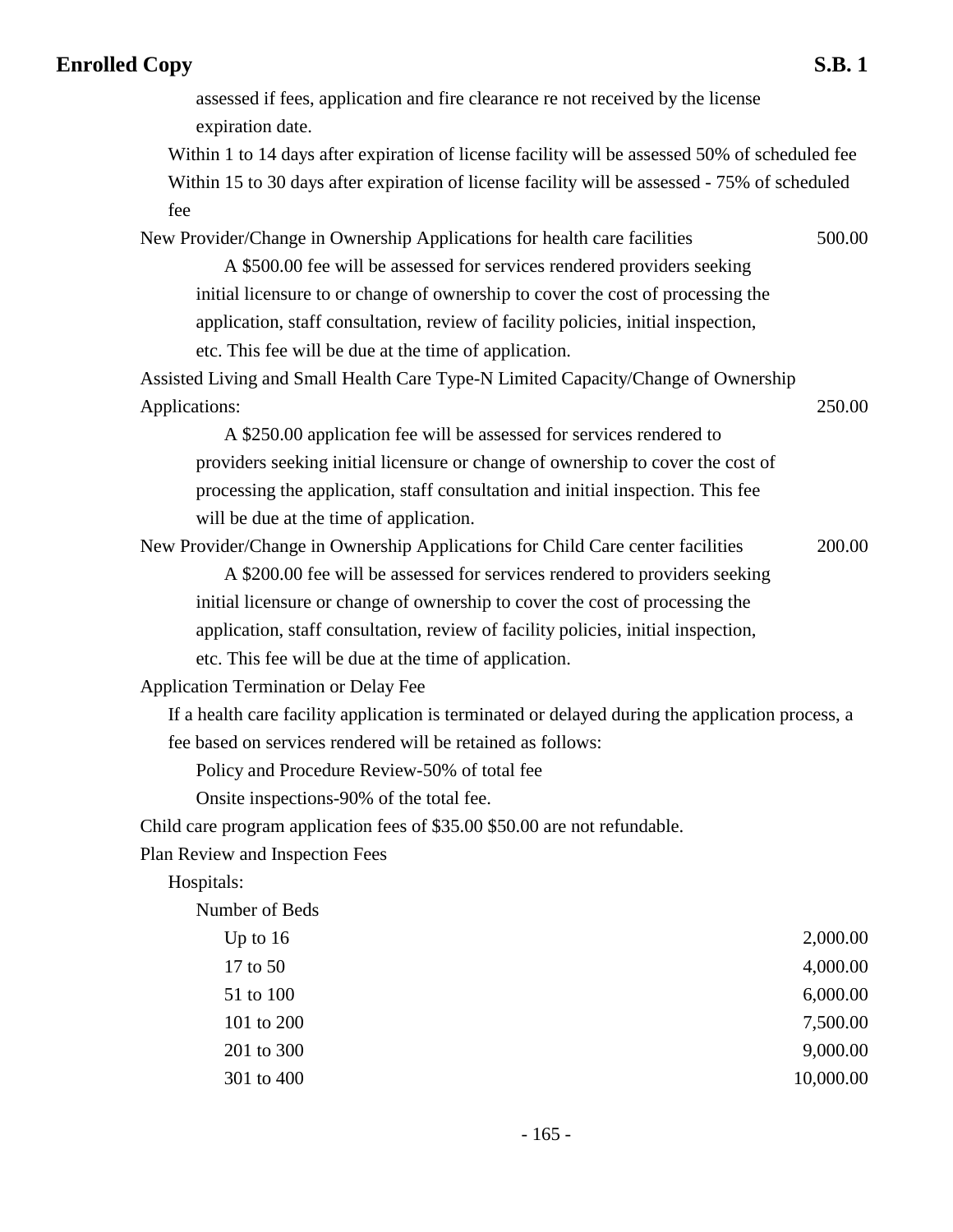| Over 400, base fee                                                                          | 10,000.00 |
|---------------------------------------------------------------------------------------------|-----------|
| Over 400, each additional bed                                                               | 20.00     |
| In the case of complex or unusual hospital plans, the Bureau of Licensing                   |           |
| will negotiate with the provider an appropriate plan review fee at the start of             |           |
| the review process based on the best estimate of the review time involved and               |           |
| the standard hourly review rate.                                                            |           |
| Nursing Care Facilities and Small Health Care Facilities                                    |           |
| Number of Beds                                                                              |           |
| Up to $5$                                                                                   | 650.00    |
| 6 to 16                                                                                     | 1,000.00  |
| 17 to 50                                                                                    | 2,250.00  |
| 51 to 100                                                                                   | 4,000.00  |
| 101 to 200                                                                                  | 5,000.00  |
| Freestanding Ambulatory Surgical Facilities, per operating room                             | 1,000.00  |
| Other Freestanding Ambulatory Facilities, including Birthing Centers, Abortion Clinics, and |           |
| similar facilities, per service unit                                                        | 250.00    |
| End Stage Renal Disease Facilities, per service unit                                        | 100.00    |
| Assisted Living Type I and Type II                                                          |           |
| Number of Beds                                                                              |           |
| Up to $5$                                                                                   | 350.00    |
| 6 to 16                                                                                     | 700.00    |
| 17 to 50                                                                                    | 1,600.00  |
| 51 to 100                                                                                   | 3,000.00  |
| 101 to 200                                                                                  | 4,200.00  |
| Each additional inspection required (beyond the two covered by the fees                     |           |
| listed above) or each additional inspection requested by the facility shall cost            |           |
| \$100.00 plus mileage reimbursement at the approved state rate, for travel to               |           |
| and from the site by a Department representative.                                           |           |
| Plan Review and Inspection Fees                                                             |           |
| <b>Remodels of Licensed Facilities</b>                                                      |           |
| The plan review fee for remodeling an area of a currently operating                         |           |
| licensed facility that does not involve an addition of beds, operating rooms,               |           |
| service units, or other clinic type facilities.                                             |           |
| Plan Review and Inspection Fees                                                             |           |
| <b>Remodels of Licensed Facilities</b>                                                      |           |
| Hospitals, Freestanding Surgery Facilities, per square foot                                 | .16       |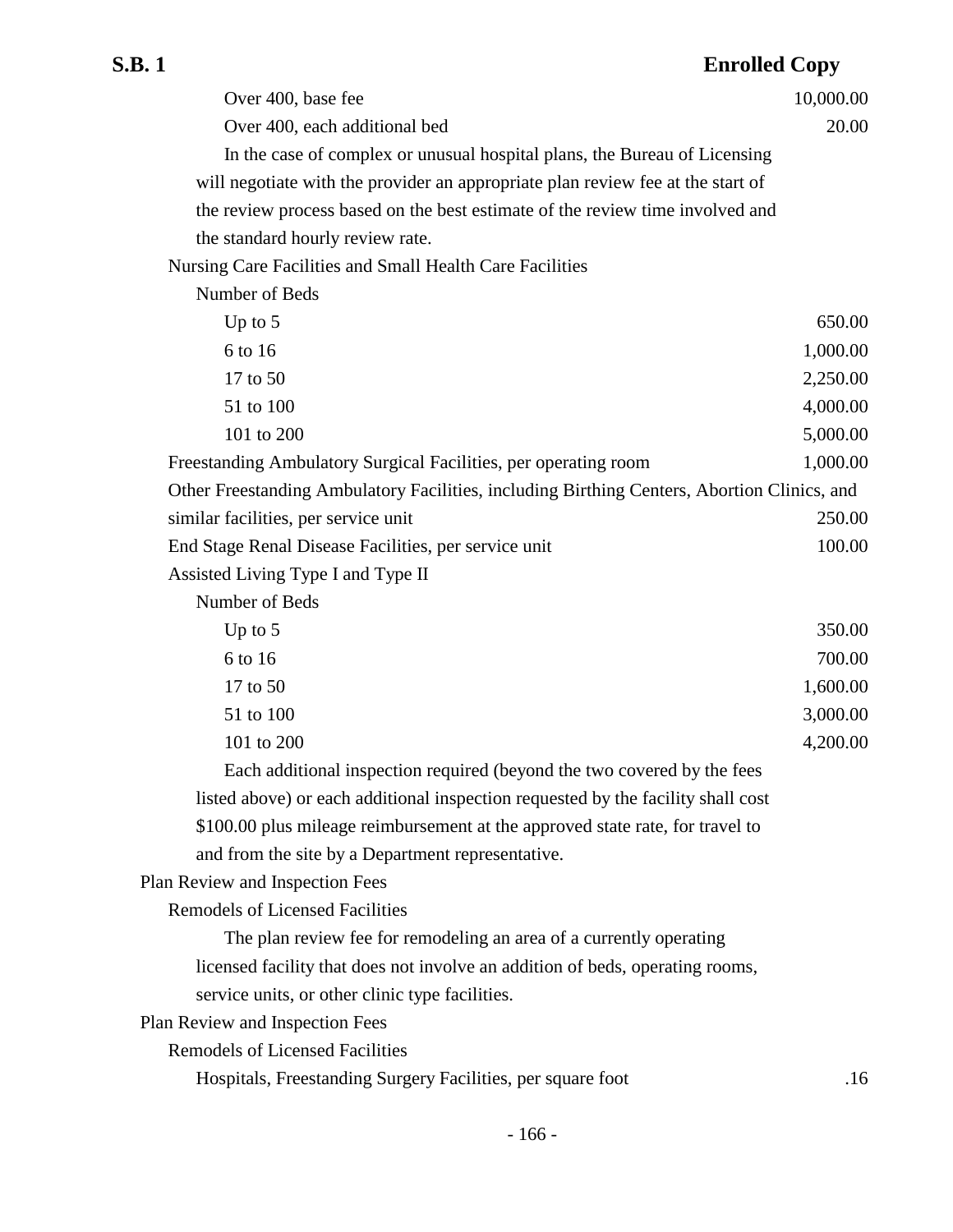| <b>Enrolled Copy</b>                                                             | <b>S.B.1</b> |
|----------------------------------------------------------------------------------|--------------|
| All others excluding Home Health Agencies, per square foot                       | .14          |
| Plan Review and Inspection Fees                                                  |              |
| <b>Remodels of Licensed Facilities</b>                                           |              |
| Each required on-site inspection                                                 |              |
| Base fee                                                                         | 100.00       |
| Per mile traveled - according to approved state travel rates                     |              |
| Plan Review and Inspection Fees                                                  |              |
| <b>Other Plan-Review Fee Policies</b>                                            |              |
| If an existing facility has obtained an exemption from the requirement to        |              |
| submit preliminary and working drawings, or other information regarding          |              |
| compliance with applicable construction rules, the Department may conduct a      |              |
| detailed on-site inspection in lieu of the plan review. The fee for this will be |              |
| \$100.00, plus mileage reimbursement at the approved state rate. A facility      |              |
| that uses plans and specifications previously reviewed and approved by the       |              |
| Department will be charged 60 percent of the scheduled plan review fee.          |              |
| Thirty cents per square foot will be charged for review of facility additions or |              |
| remodels that house special equipment such as CAT scanner or linear              |              |
| accelerator. If a project is terminated or delayed during the plan review        |              |
| process, a fee based on services rendered will be retained as follows:           |              |
| Preliminary drawing review-25% of the total fee. Working drawings and            |              |
| specifications review-80% of the total fee. If the project is delayed beyond 12  |              |
| months from the date of the State's last review the applicant must re-submit     |              |
| plans and pay a new plan review fee in order to renew the review action.         |              |
| Health Care Facility Licensing Rules - Cost plus mailing                         |              |
| Child Care Licensing Rules - Cost plus mailing                                   |              |
| (Licensees receive one copy of each newly published edition of applicable        |              |
| Facility Rules. Additional copies of the rules will reflect the cost of printing |              |
| and mailing.)                                                                    |              |
| Certificate of Authority -                                                       |              |
| Health Maintenance Organization Review of Application                            | 500.00       |
| <b>EPIDEMIOLOGY AND LABORATORY SERVICES</b>                                      |              |
| <b>Environmental Testing and Toxicology</b>                                      |              |
| Chain of Custody Sample Handling                                                 | 10.00        |
| Priority Handling of Samples (Surcharge) Minimum charge                          | 10.00        |
| Expert Preparation Time (Research), per hour                                     | 25.00        |
| Expert Witness Fee (Portal to Portal), per hour                                  | 50.00        |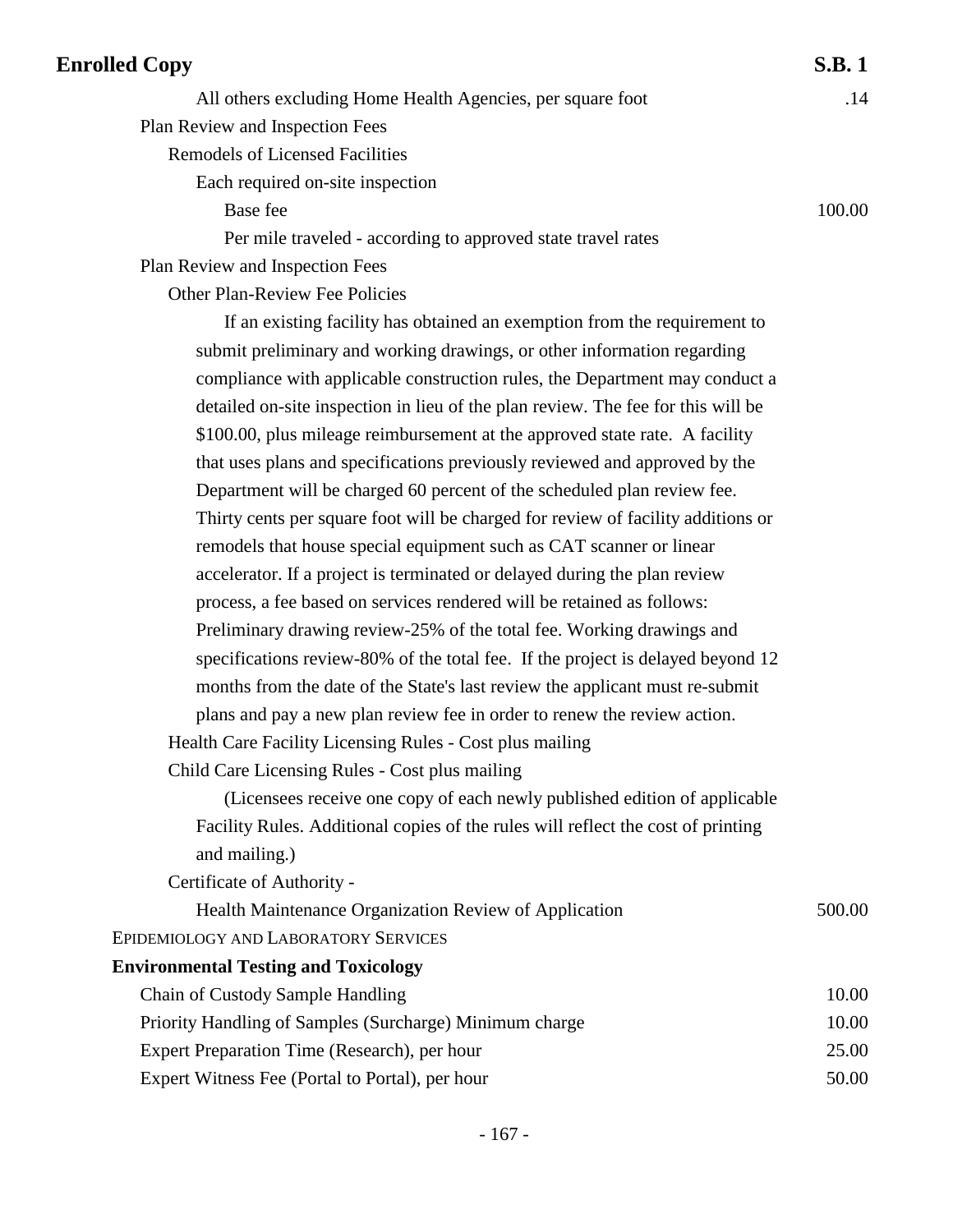| <b>Drinking Water Tests</b>                        |        |
|----------------------------------------------------|--------|
| Lead and Copper (Metals Type 8)                    | 28.00  |
| Drinking Water Organic Contaminants                |        |
| THMs EPA Method 524.2                              | 75.00  |
| Maximum Total Potential THM Method 502.2           | 80.00  |
| Other Drinking Water Organic Tests:                |        |
| Haloacetic Acids Method 6251B                      | 130.00 |
| Haloacetonitriles Method 551                       | 100.00 |
| <b>TOX</b>                                         | 100.00 |
| Chlorate/Chlorite                                  | 25.00  |
| Chloral Hydrate/THM                                | 100.00 |
| <b>Bromide</b>                                     | 25.00  |
| <b>Bromate</b>                                     | 30.00  |
| Chlorite                                           | 25.00  |
| Ion Chromatography (multiple ions)                 | 50.00  |
| UV Absorption                                      | 15.00  |
| <b>TOC</b>                                         | 20.00  |
| Primary Inorganics and Heavy Metals                |        |
| (Type 9 Chemistry) (18 parameters)                 | 250.00 |
| <b>New Drinking Water Sources</b>                  |        |
| (Total Inorganic Chemistry - 46 parameters)        | 535.00 |
| Drinking Water Inorganic Tests:                    |        |
| Nitrate                                            | 12.00  |
| Nitrite                                            | 20.00  |
| Asbestos - subcontract price plus handling fee     |        |
| VOCs (combined regulated and unregulated)          | 190.00 |
| VOCs (Unregulated List 1 & List 3)                 | 190.00 |
| Pesticides (combined regulated and unregulated)    | 875.00 |
| Pesticides (List II: 10 unregulated contaminants)  | 650.00 |
| Unregulated Organics (Lists 1, 2 & 3)              | 825.00 |
| Unregulated VOC List 1 (by itself)                 | 190.00 |
| Unregulated VOC List 3 (by itself)                 | 190.00 |
| Unregulated VOC List $1 \& 3$                      | 190.00 |
| Inorganics Tests (per sample for preconcentration) | 15.00  |
| Type 1 - Individual water chemistry parameters     |        |
| <b>Alkalinity (Total)</b>                          | 9.00   |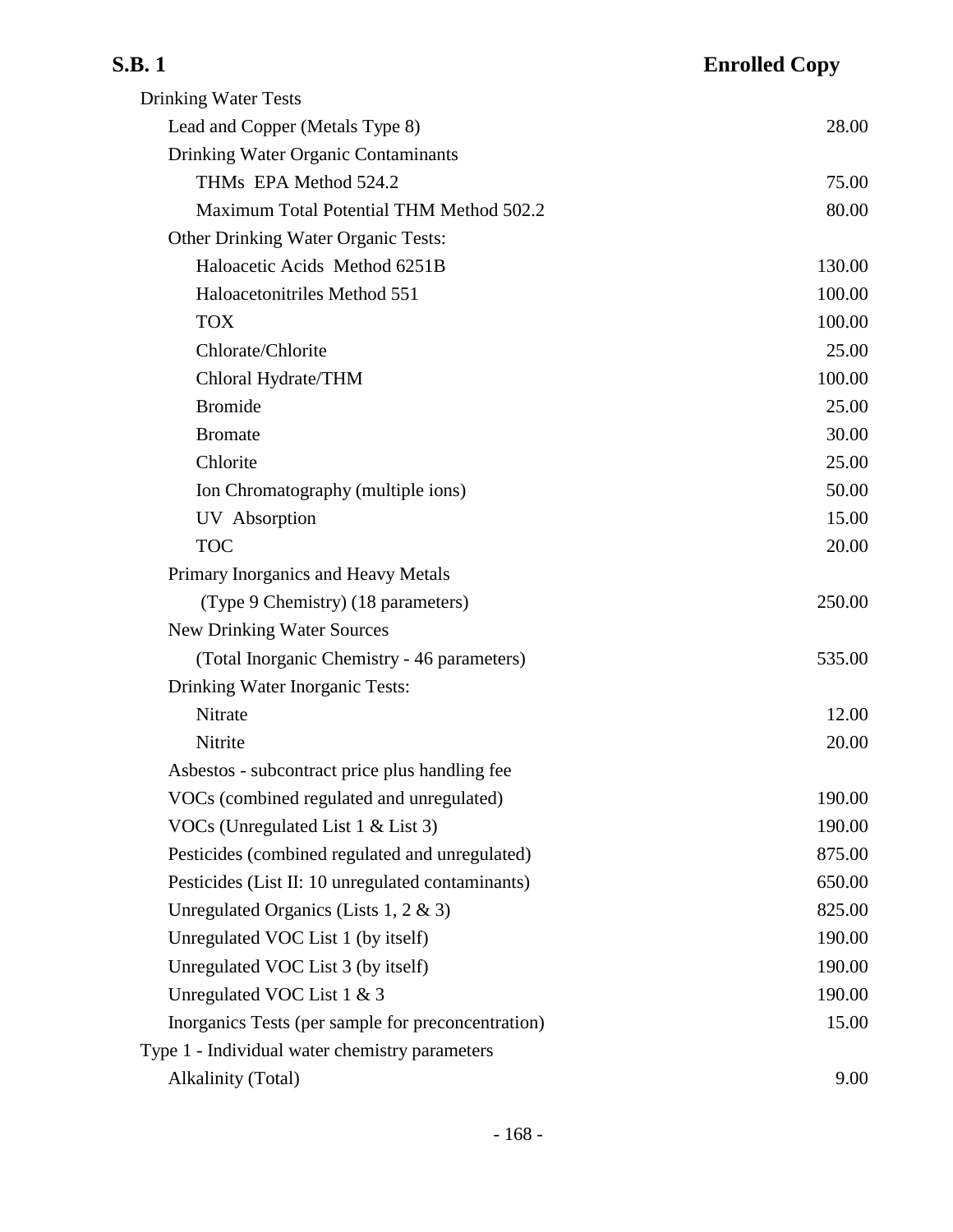| <b>Enrolled Copy</b>                                       | <b>S.B.1</b> |
|------------------------------------------------------------|--------------|
| Aluminum                                                   | 17.00        |
| Ammonia                                                    | 20.00        |
| Antimony                                                   | 17.00        |
| Arsenic                                                    | 17.00        |
| <b>Barium</b>                                              | 12.00        |
| Beryllium                                                  | 12.00        |
| BOD <sub>5</sub>                                           | 30.00        |
| <b>Boron</b>                                               | 12.00        |
| Cadmium                                                    | 17.00        |
| Calcium                                                    | 12.00        |
| Chromium                                                   | 17.00        |
| Chromium (Hexavelent)                                      | 25.00        |
| Chloride                                                   | 8.00         |
| Chloride (IC)                                              | 30.00        |
| Chlorophyll A                                              | 20.00        |
| <b>COD</b>                                                 | 20.00        |
| Color                                                      | 20.00        |
| Copper                                                     | 12.00        |
| Cyanide                                                    | 45.00        |
| Fluoride                                                   | 9.00         |
| Iron                                                       | 12.00        |
| Langlier Index (Calculation: pH, calcium, TDS, alkalinity) | 5.00         |
| Lead                                                       | 17.00        |
| Magnesium                                                  | 12.00        |
| Manganese                                                  | 12.00        |
| Mercury                                                    | 25.00        |
| Molybdenum                                                 | 12.00        |
| Nickel                                                     | 17.00        |
| Nitrogen, Total Kjeldahl (TKN)                             | 30.00        |
| Nitrite                                                    | 20.00        |
| Nitrate plus Nitrite                                       | 12.00        |
| Odor                                                       | 25.00        |
| Perchlorate                                                | 30.00        |
| pH                                                         | 10.00        |
| Phosphate, ortho                                           | 20.00        |
| Phosphorus, Total                                          | 15.00        |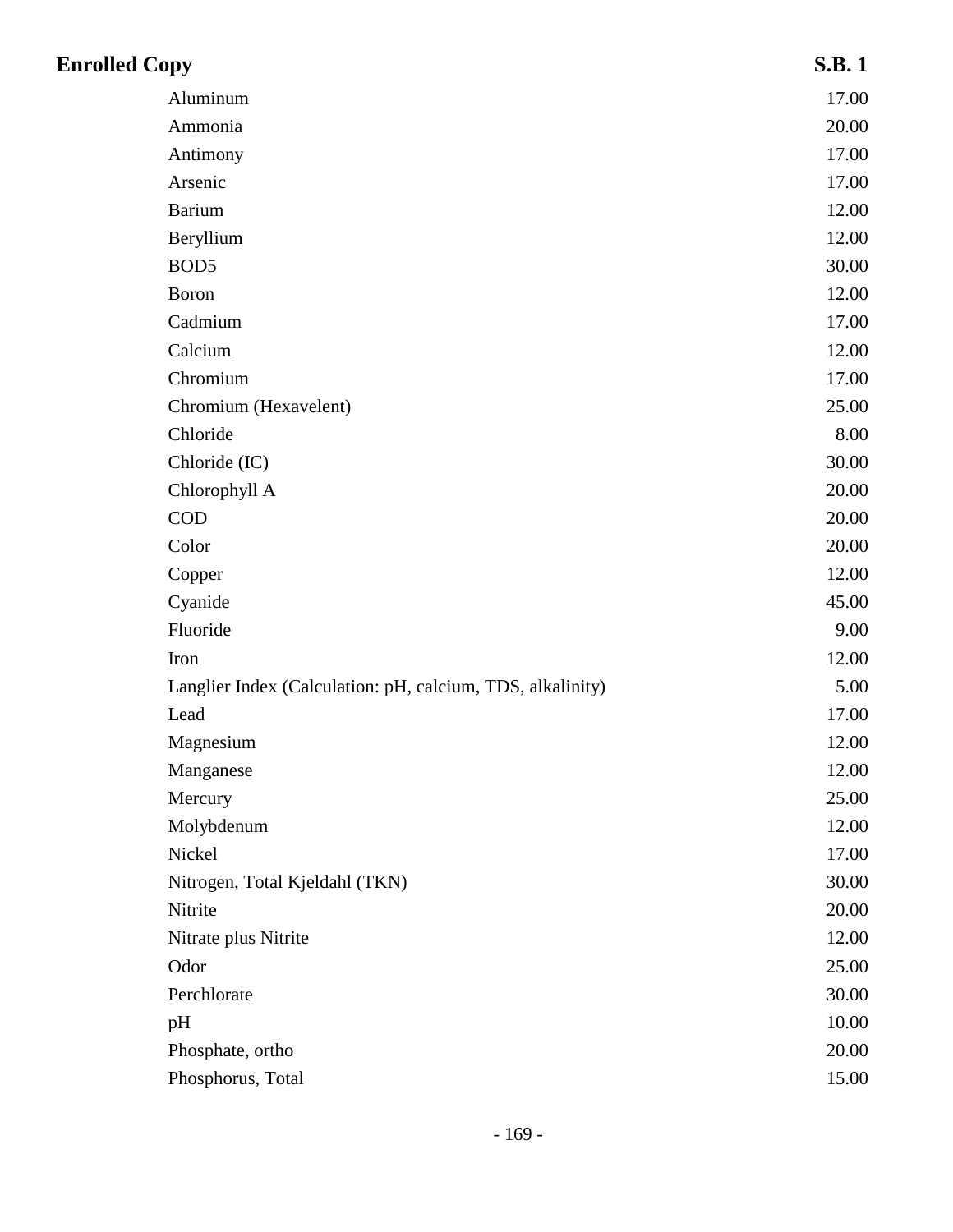| Potassium                                                                                     | 12.00  |
|-----------------------------------------------------------------------------------------------|--------|
| Selenium                                                                                      | 17.00  |
| Silica                                                                                        | 15.00  |
| Silver                                                                                        | 17.00  |
| Sodium                                                                                        | 12.00  |
| Solids, Total Dissolved (TDS)                                                                 | 13.00  |
| Solids, Total Suspended (TSS)                                                                 | 13.00  |
| Solids, Settable (SS)                                                                         | 13.00  |
| Solids, Total Volatile                                                                        | 15.00  |
| Solids, Percent                                                                               | 13.00  |
| Solids, Residual Suspended                                                                    | 25.00  |
| Specific Conductance                                                                          | 9.00   |
| Surfactants                                                                                   | 60.00  |
| Sulfate                                                                                       | 15.00  |
| Sulfide                                                                                       | 40.00  |
| Thallium                                                                                      | 17.00  |
| Tin                                                                                           | 17.00  |
| Turbidity                                                                                     | 10.00  |
| Vanadium                                                                                      | 12.00  |
| Zinc                                                                                          | 12.00  |
| Zirconium                                                                                     | 17.00  |
| Inorganic Chemistry Groups:                                                                   |        |
| Type 2 - Partial Chemistry (19 Major Anions/Cations)                                          | 120.00 |
| Type 4 - Total Surface Water Chemistry (33 parameters, Metals are dissolved)                  | 280.00 |
| Type 5 - Total Surface Water Chemistry (33 parameters as in Type 4, Metals are acid           |        |
| soluble)                                                                                      | 280.00 |
| Type 6 - Total Surface Water Chemistry (33 parameters as in Type 4, Metals are totals) 290.00 |        |
| <b>Metals Tests:</b>                                                                          |        |
| Type 1 - Metals (Tissues, Paint, Sediment, Soil)                                              | 16.00  |
| Sample preparation                                                                            | 20.00  |
| Type 2 - Acid Soluble Metals (12 Metals - Acidified, Unfiltered Water - No Digestion) 45.00   |        |
| Type 3 - Dissolved metals (12 Metals - No Digestion)                                          | 145.00 |
| Type 7 - Total Metals In Water (12 Metals - Digested)                                         | 195.00 |
| <b>Nutrient Tests:</b>                                                                        |        |
| Type 9 - 4 parameters                                                                         | 62.00  |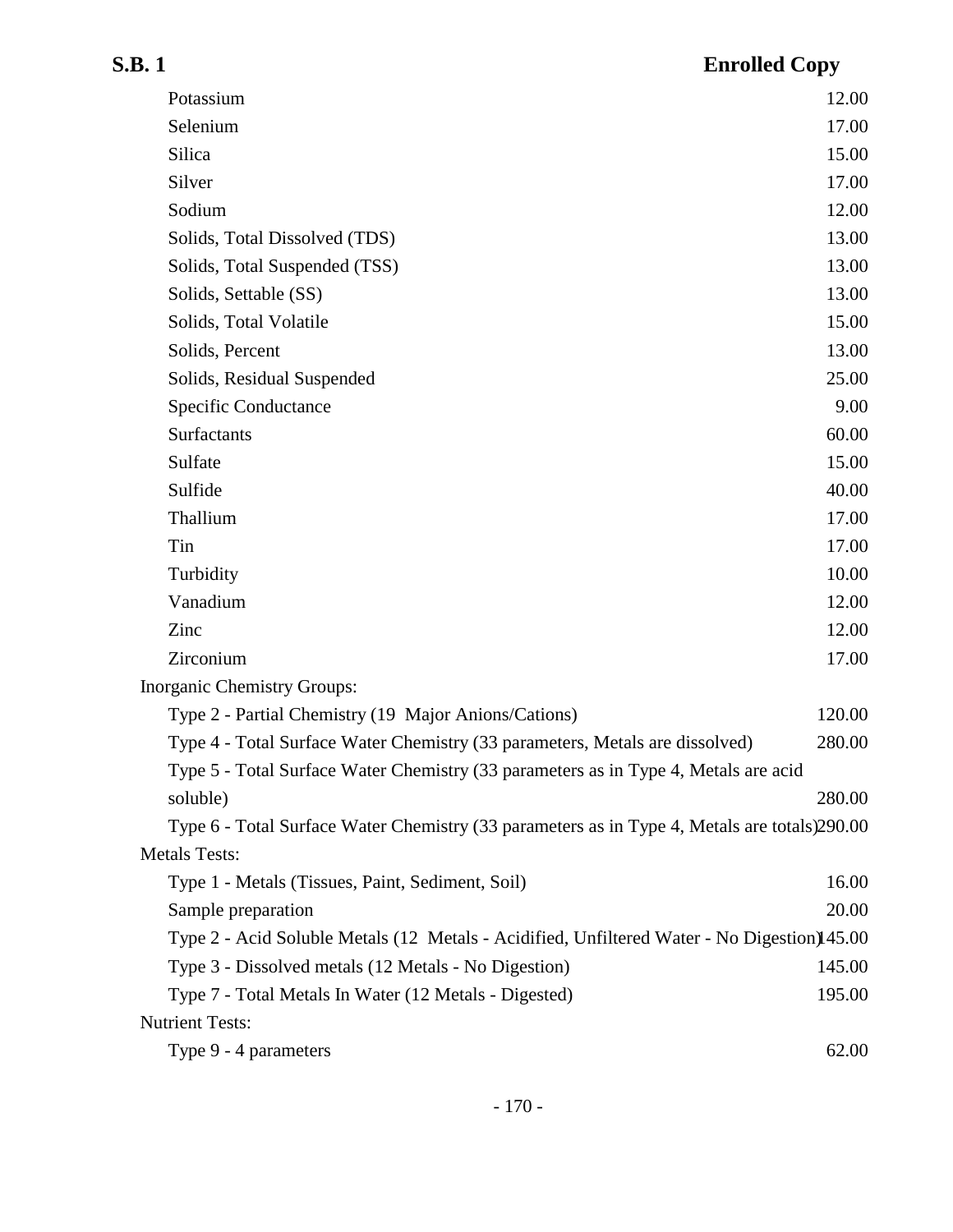| <b>Organics Tests</b>                                       |        |
|-------------------------------------------------------------|--------|
| BTEXN (Benzene, Toluene, Ethylbenzene, Xylene, Napthalene)  | 75.00  |
| EPA 8020 (BETXN soil)                                       | 75.00  |
| Chlorinated Pesticides (Soil) 8082                          | 175.00 |
| Chlorinated Acid Herbicides (Soil) 8150                     | 250.00 |
| EPA 8270 Semi Volatiles                                     | 400.00 |
| EPA 8260 (VOCs)                                             | 200.00 |
| Ethylene Glycol in water                                    | 75.00  |
| Aldehydes (Air) TO-11                                       | 85.00  |
| Oil and Grease                                              | 100.00 |
| EPA 508A Total PCBs                                         | 200.00 |
| EPA 8082 PCBs                                               | 175.00 |
| PCBs in oil                                                 | 75.00  |
| <b>PCE</b>                                                  | 75.00  |
| EPA Method 625 Base/Neutral Acids by GC/MS                  | 400.00 |
| Total Organic Carbon (TOC)                                  | 20.00  |
| Total Petroleum Hydrocarbons (non-BTEX)                     | 75.00  |
| Volatiles (Purgeables - EPA Method 624)                     | 200.00 |
| EPA Method 508.1 Chlorinated Pesticides                     | 175.00 |
| EPA Method 531.1 N-Methy Carbamates and Carbamoyloximes     | 200.00 |
| EPA Method 515.1 Chlorinated Acids and Herbicides           | 200.00 |
| EPA Method 525.2 Semivolatiles (A/B/Na) by GC/MS            | 350.00 |
| EPA Method 524.2 VOCs (Volatiles Purge and Trap) by GC/MS   | 190.00 |
| <b>Unregulated Contaminant Monitoring Regulation (UCMR)</b> | 650.00 |
| Miscellaneous Organic Chemistry                             |        |
| TLCP - Extraction procedure                                 | 100.00 |
| TCLP Zero Headspace Extraction (ZHE)                        | 160.00 |
| Radiochemistry                                              |        |
| Gross alpha or beta                                         | 60.00  |
| Gross alpha and beta                                        | 60.00  |
| Radium226, (Deemanation)                                    | 125.00 |
| Radium228, (ppt/separation)                                 | 155.00 |
| Uranium (Total Activity)                                    | 100.00 |
| Uranium (ICP/MS)                                            | 50.00  |
| Radon by Liquid Scintillation                               | 65.00  |
| Tritium                                                     | 80.00  |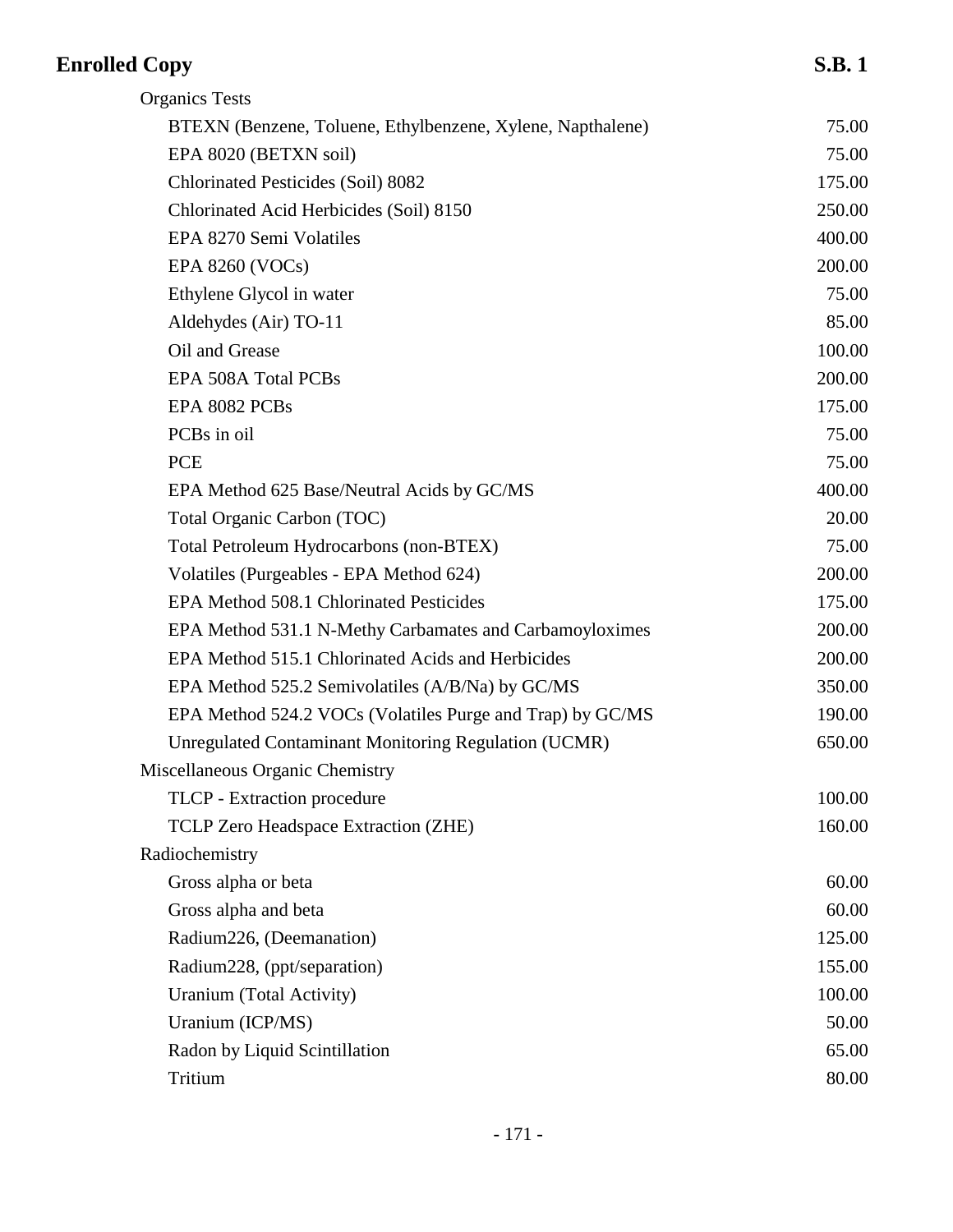## **S.B. 1 Enrolled Copy** Gamma Spectroscopy By HPGe (water and solid samples) 150.00 Analysis includes nuclide identification and quantitation, per nuclide. Water Bacteriology 15.00 Water Bacteriology Swimming pool bacteriology (MF and HPC) 15.00 Polluted water bacteriology per parameter 15.00 Environmental legionella (swab) 7.00 Environmental legionella (liter of water) 30.00 Drinking Water Microbiology Aeromonas 50.00 E. Coli 15.00 Cryptosporidium and Giarrdia Method 1623 analysis 300.00 Filter 100.00  $MPA$  225.00 Bacillus subtilis 25.00 PFGE 30.00 Toxicology Alcohol in Urine 25.00 Alcohol in Beverage 35.00 Blood alcohol 50.00 Blood or Tissue Drug Analysis 200.00 Confirmation of positive blood cannabinoid screen 150.00 Cannabinoid Screen (Urine) 25.00 Cannabinoids Screen (Blood) 40.00 EPIA (urine) 40.00 EPIA (blood) 40.00 Confirmation of positive drug screens by GC/MS 75.00 Confirmation of positive urine cannabinoid screen 60.00 Confirmation of positive urine amphetamine screen 50.00 Drug preparations (identification) 50.00 Drug preparations (quantitation) 50.00 Expert testimony (portal to portal), per hour 75.00 Date rape panel 220.00 GHB in urine 70.00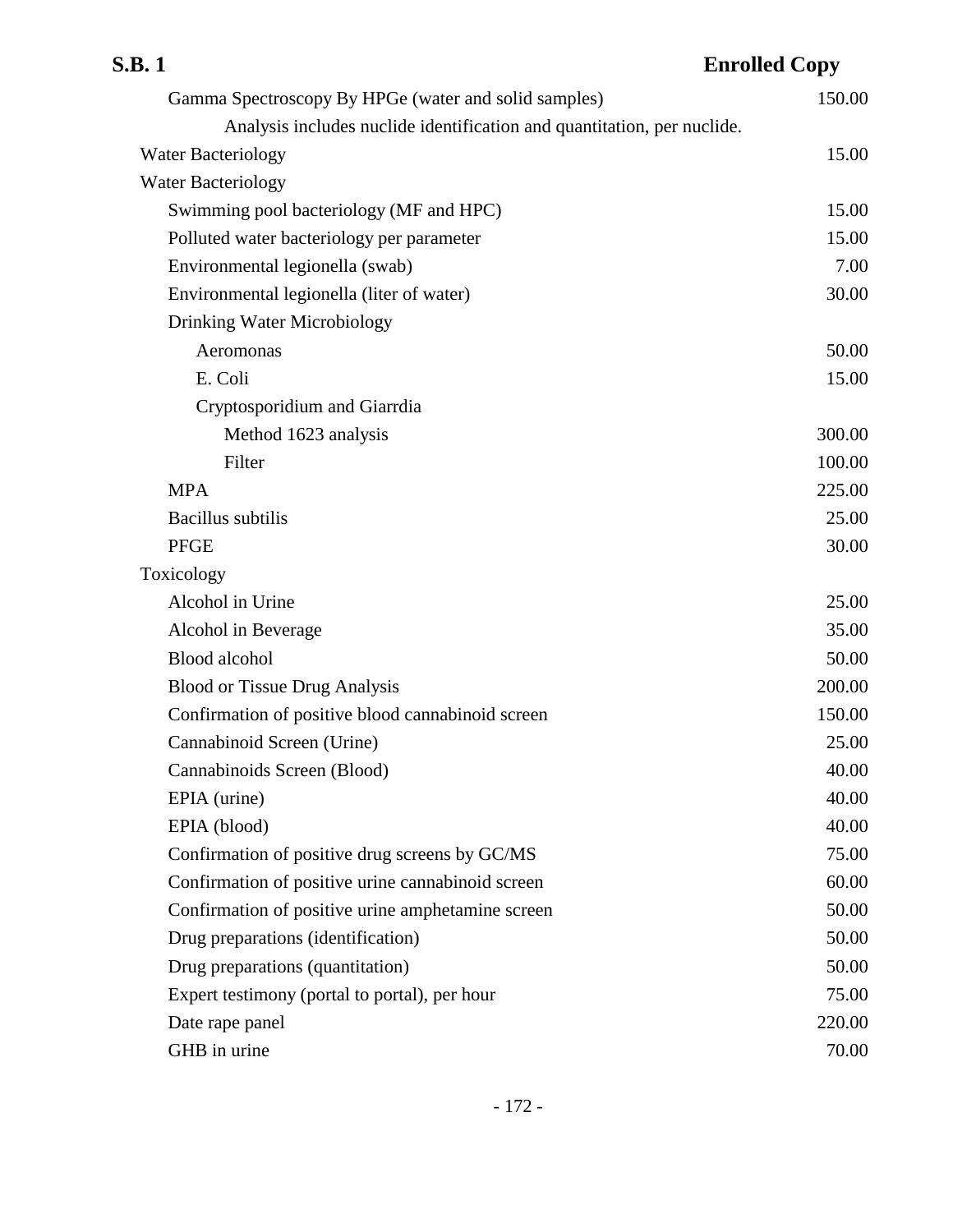| <b>Enrolled Copy</b>                                                                       | <b>S.B.1</b> |
|--------------------------------------------------------------------------------------------|--------------|
| Copy Fee                                                                                   |              |
| $(1 - 15)$ case file data                                                                  | 15.00        |
| case file report - each additional copy                                                    | 1.00         |
| <b>Laboratory Improvement</b>                                                              |              |
| <b>Environmental Laboratory Certification</b>                                              |              |
| Annual certification fee (chemistry and/or microbiology)                                   |              |
| Note: Laboratories applying for certification are subject to the annual certification fee, |              |
| plus the fee listed for each category in each they are to be certified.                    |              |
| <b>Utah laboratories</b>                                                                   | 500.00       |
| Out of state laboratories (plus travel expenses)                                           | 6,000.00     |
| NELAP recognition Reciprocal certification fee                                             | 600.00       |
| Certification change fee                                                                   | 50.00        |
| Safe Drinking Water by Analyte and Method                                                  |              |
| Microbiological - Each Method                                                              | 40.00        |
| Inorganic test procedure each method                                                       |              |
| Group I                                                                                    | 25.00        |
| Group II                                                                                   | 30.00        |
| Miscellaneous each method                                                                  |              |
| Group I                                                                                    | 25.00        |
| Group $\Pi$                                                                                | 30.00        |
| Group III                                                                                  | 25.00        |
| Organic Compounds each method                                                              |              |
| Group I                                                                                    | 50.00        |
| Group II                                                                                   | 70.00        |
| Group III                                                                                  | 80.00        |
| Group IV                                                                                   | 160.00       |
| Radiological each method                                                                   | 30.00        |
| Clean Water by Analyte and Method                                                          |              |
| Microbiological each method                                                                | 40.00        |
| <b>Toxicity Testing</b>                                                                    | 150.00       |
| Inorganic test procedure each method                                                       |              |
| Group I                                                                                    | 25.00        |
| Group II                                                                                   | 30.00        |
| Group III                                                                                  | 35.00        |
| Organic Compounds each method                                                              |              |
| Group I                                                                                    | 70.00        |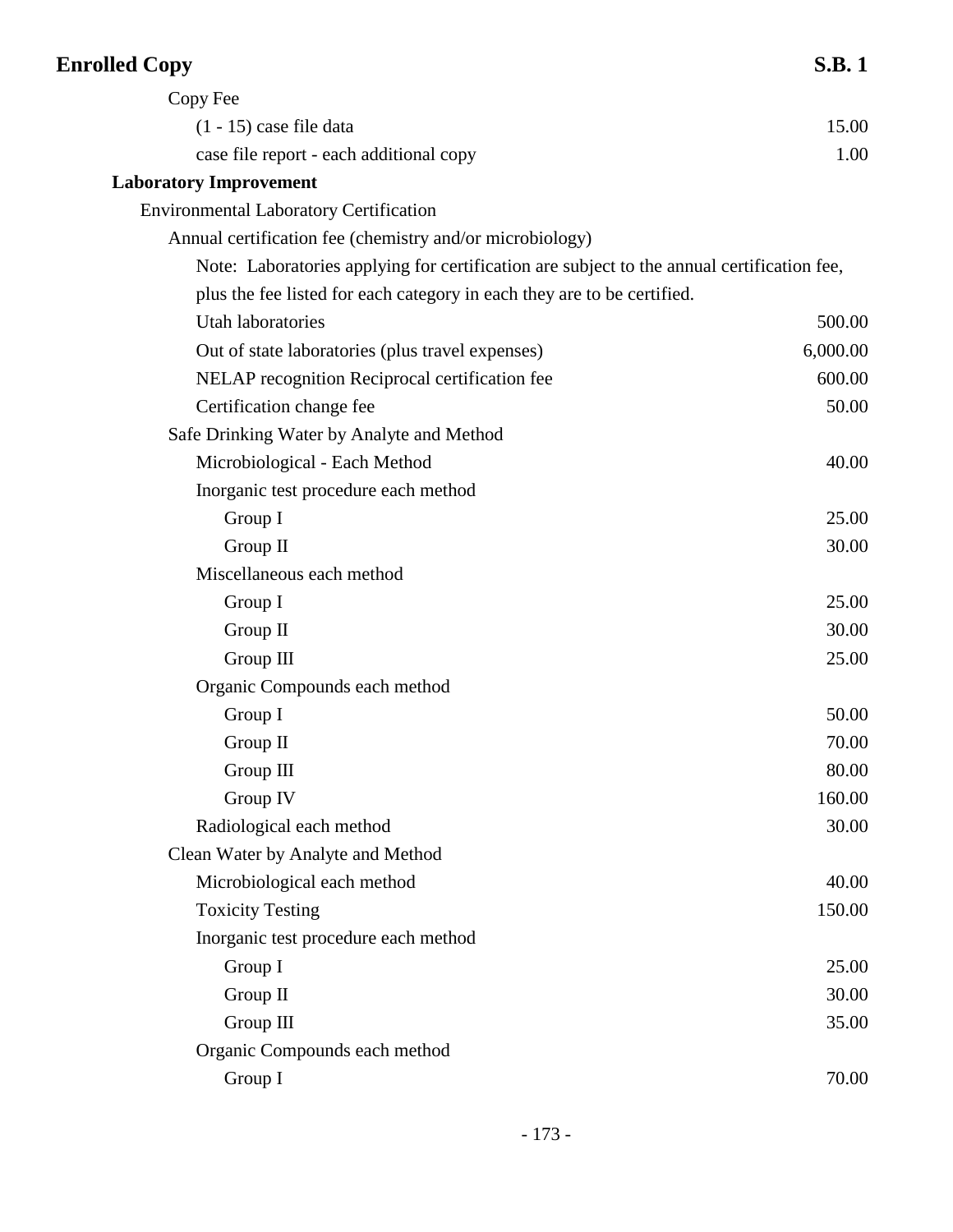| Group II                                                                                    | 130.00 |
|---------------------------------------------------------------------------------------------|--------|
| Group III                                                                                   | 160.00 |
| Radiological each method                                                                    | 30.00  |
| <b>RCRA</b> by Analyte and Method                                                           |        |
| Microbiological each method                                                                 | 40.00  |
| Inorganic test procedure each method                                                        |        |
| Group I                                                                                     | 25.00  |
| Group II                                                                                    | 30.00  |
| Miscellaneous Groups each method                                                            |        |
| Group I                                                                                     | 25.00  |
| Group II                                                                                    | 30.00  |
| Group III                                                                                   | 35.00  |
| Group IV                                                                                    | 40.00  |
| Radiological each method                                                                    | 30.00  |
| Hazardous Waste Characteristics each method                                                 | 35.00  |
| Sample Extraction Procedures each method                                                    |        |
| Group I                                                                                     | 30.00  |
| Group II                                                                                    | 25.00  |
| Group III                                                                                   | 70.00  |
| Organic Compounds each method                                                               |        |
| Group I                                                                                     | 70.00  |
| Group II                                                                                    | 80.00  |
| Group III                                                                                   | 130.00 |
| Other Programs Analytes by Method                                                           | 300.00 |
| Each individual analyte by each specific method                                             |        |
| Travel expenses reimbursement for out of state environmental laboratory certifications -    |        |
| <b>Cost Recovery</b>                                                                        |        |
| Permits for authorized individuals to withdraw blood for the purpose of determining alcohol |        |
| or drug content.                                                                            |        |
| Triennial fee                                                                               | 30.00  |
| <b>Impounded Animals Use Certification</b>                                                  |        |
| Annual fee                                                                                  | 300.00 |
| <b>Microbiology</b>                                                                         |        |
| Immunology                                                                                  |        |
| Hepatitis B Surface Antigen (HBsAg)                                                         | 10.00  |
| Hepatitis B Surface Antibody (HBsAb)                                                        | 15.00  |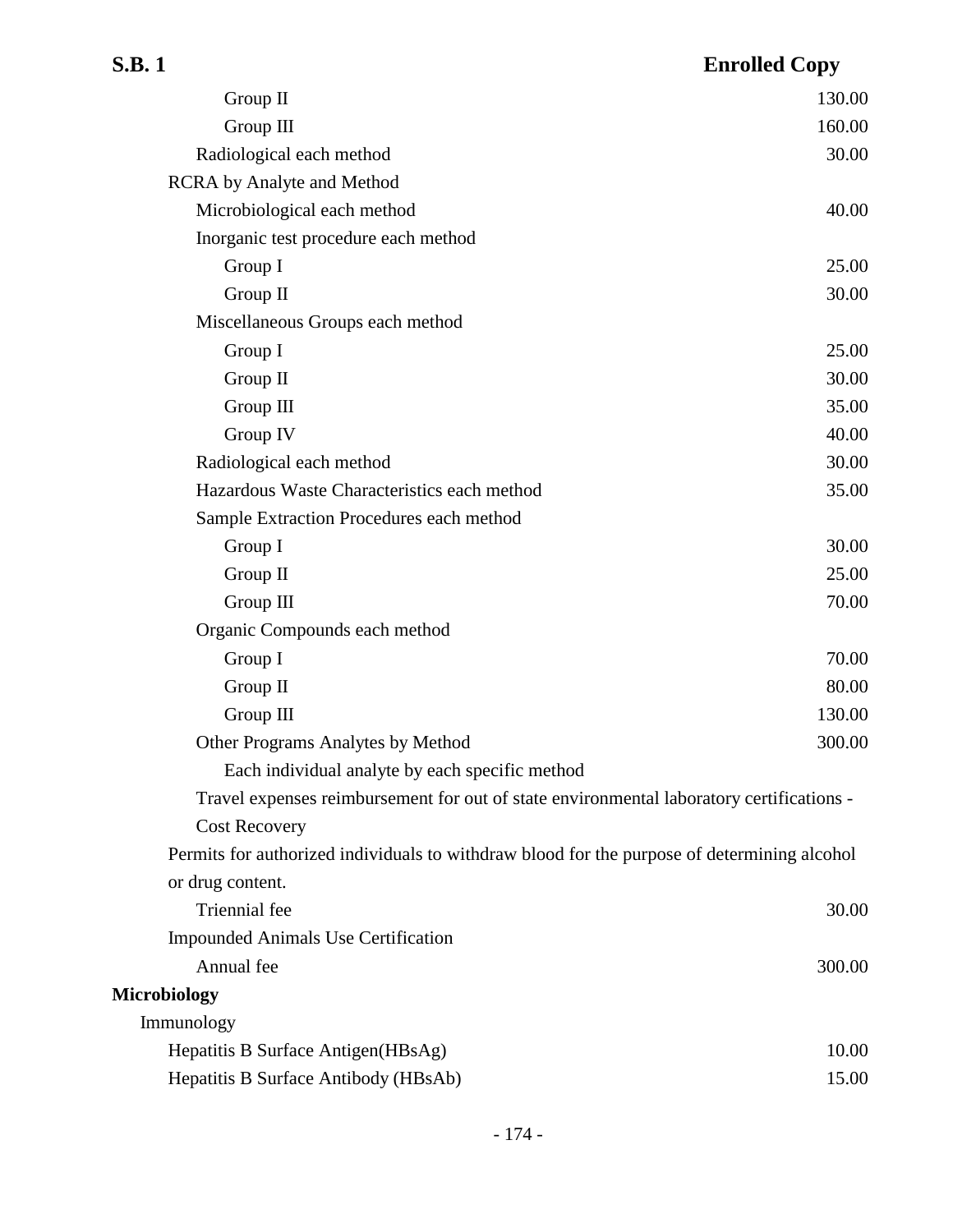| <b>Enrolled Copy</b>                                                              | <b>S.B.1</b> |
|-----------------------------------------------------------------------------------|--------------|
| Hepatitis C HVC Antibody                                                          | 30.00        |
| HIV-1 - Antibody (Note: this test includes a confirmatory Western Blot if needed) | 10.00        |
| HIV-1 - Confirmation                                                              | 38.75        |
| (Note: this is for a Western Blot only, a reactive EIA is not required)           |              |
| HIV-1 - Orasure (includes confirmatory Western Blot)                              | 20.00        |
| Hantavirus                                                                        | 40.00        |
| <b>Syphilis RPR</b>                                                               | 5.00         |
| Syphilis FTA                                                                      | 10.00        |
| HIV prostitute law - research and testimony, per hour                             | 100.00       |
| Chain of Custody sample surcharge                                                 | 15.00        |
| Samples for research                                                              | 5.00         |
| Virology                                                                          |              |
| Herpes culture                                                                    | 10.00        |
| Viral typing                                                                      | 135.00       |
| Verotoxin bioassay                                                                | 25.00        |
| Gonorrhea (GenProbe collection kit req.)                                          | 4.50         |
| Chlamydia (GenProbe collection kit req.)                                          | 6.00         |
| GenProbe collection kit                                                           | 2.50         |
| Rabies (mice, squirrels)                                                          | 75.00        |
| Rabies (no human exposure)                                                        | 30.00        |
| CMV culture                                                                       | 10.00        |
| Chlamydia unpooled amplified test                                                 | 15.00        |
| Chlamydia pooled amplified test                                                   | 8.50         |
| Gonorrhea unpooled amplified test                                                 | 15.00        |
| Gonorrhea pooled amplified test                                                   | 8.50         |
| GC and CT unpooled amplified test                                                 | 22.50        |
| Bacteriology                                                                      |              |
| Clinical                                                                          |              |
| TB (bone marrow and blood samples only)                                           | 10.00        |
| Direct TB test                                                                    | 300.00       |
| Environmental                                                                     |              |
| Drinking water bacteriology                                                       |              |
| Swimming pool bacteriology (MF and HPC)                                           |              |
| Polluted water bacteriology per parameter                                         |              |
| Environmental legionella (swab)                                                   |              |
| Environmental legionella (water)                                                  |              |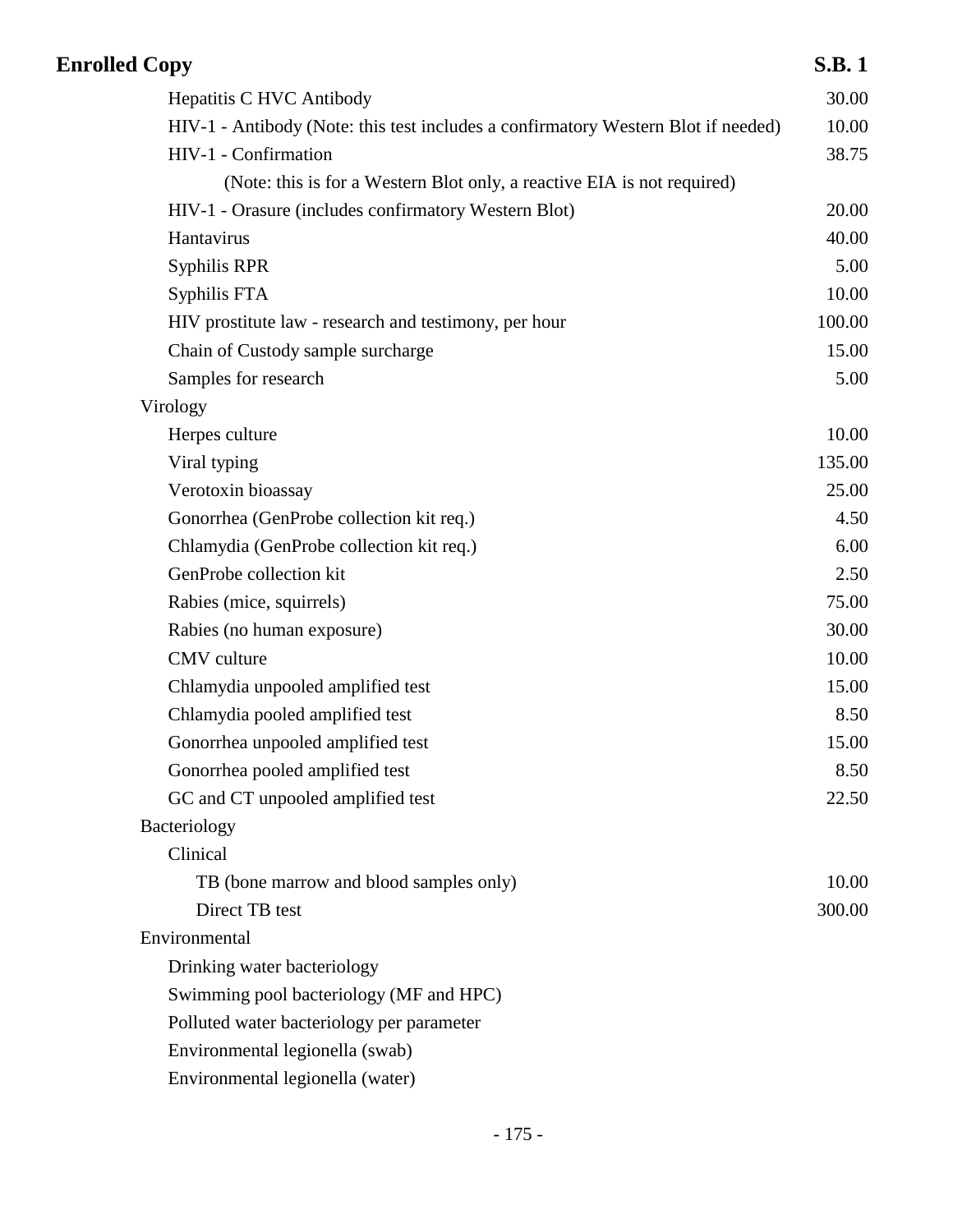| <b>Water Microbiology</b>                                                       |        |
|---------------------------------------------------------------------------------|--------|
| Drinking water parasitology (Cryptosporidium and Giardia)                       |        |
| Method 1623 analysis                                                            |        |
| Filter                                                                          |        |
| <b>MPA</b>                                                                      |        |
| <b>Bacillus</b> subtilis                                                        |        |
| <b>PFGE</b>                                                                     |        |
| Bacteriology                                                                    |        |
| Food Microbiology                                                               |        |
| Total and fecal coliform                                                        | 20.00  |
| Plate count, per dilution                                                       | 15.00  |
| pH and water activity                                                           | 15.00  |
| Clostridium perfringens, Staphylococcus aureus, and Bacillus cereus culture     | 75.00  |
| Clostridium perfringens, Staphylococcus aureus, and Bacillus cereus toxin assay | 270.00 |
| Salmonella isolation and speciation                                             | 205.00 |
| Shigella isolation and speciation                                               | 50.00  |
| Campylobacter isolation and speciation                                          | 65.00  |
| Listeria isolation and speciation                                               | 140.00 |
| E. coli O157:H7                                                                 | 90.00  |
| Botulism toxin assay                                                            | 125.00 |
| Environmental swab                                                              | 12.00  |
| Coliform count                                                                  | 20.00  |
| Newborn Screening:                                                              |        |
| Routine first and follow-up screening                                           | 35.00  |
| Diet Monitoring                                                                 | 7.00   |
| Molecular Biology                                                               |        |
| Bordetella pertussis                                                            | 10.00  |
| Norwalk virus                                                                   | 12.00  |
| Chlamydia pneumoniae                                                            | 10.00  |
| Mycoplasma pneumoniae                                                           | 10.00  |
| <b>SARS PCR</b> (respiratory samples)                                           | 12.00  |
| Monkey Pox PCR                                                                  | 20.00  |
| V2V Chicken Pox PCR                                                             | 15.00  |
| Vaccinia PCR                                                                    | 15.00  |
| SARS ELISA serum (not screened by EPI)                                          | 15.00  |
| Human WNV ELISA serum (not screened by EPI)                                     | 15.00  |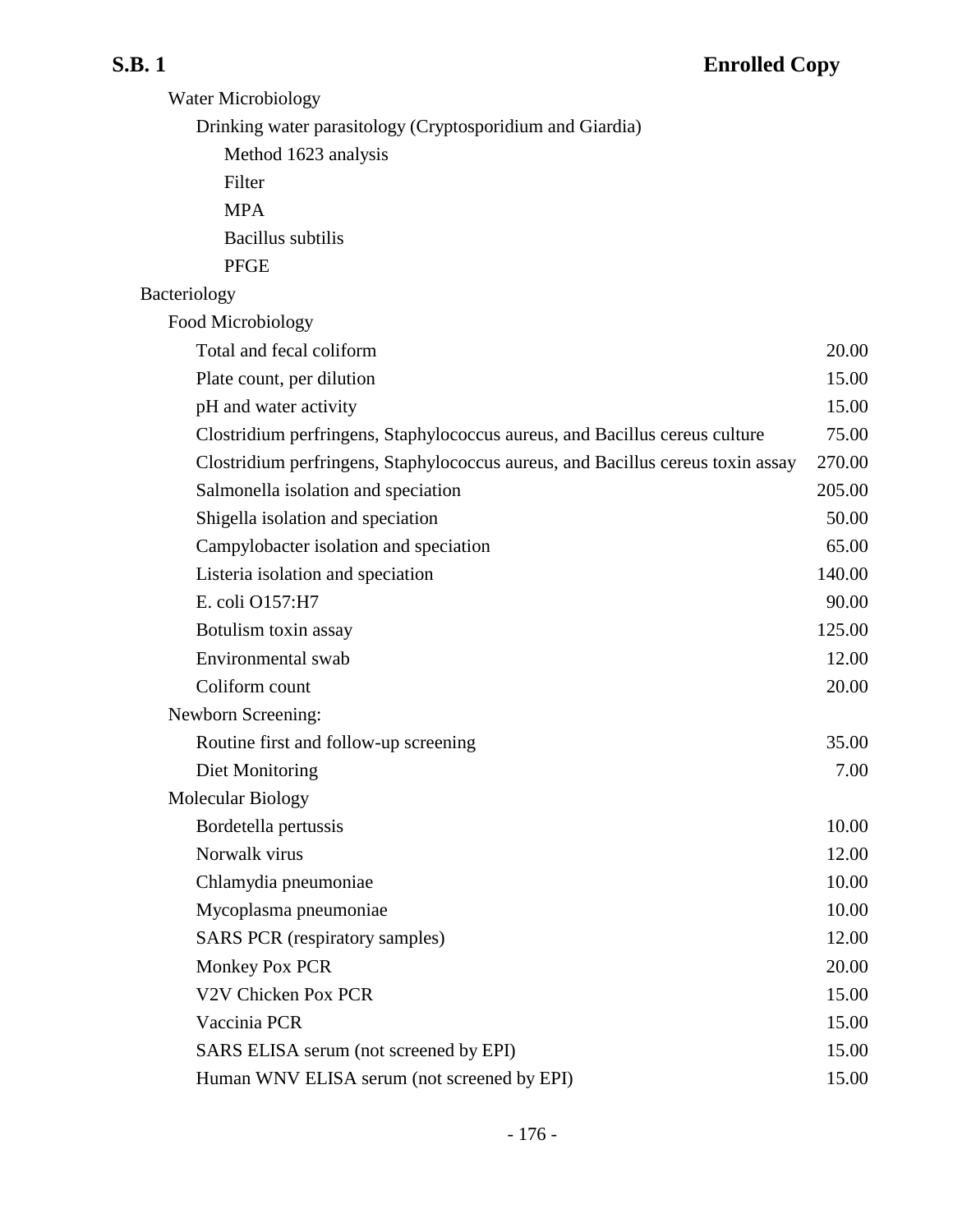## **Communicable Disease Control**

| Notification and post-test counseling of patients involved in an emergency medical services         |        |
|-----------------------------------------------------------------------------------------------------|--------|
| (EMS) body fluid exposure.                                                                          | 75.00  |
| Counseling of an individual with a positive HIV antibody test - Cost Recovery                       |        |
| Notification of an individual with a negative HIV antibody test by phone.                           | 6.00   |
| Notification of an individual with a negative HIV antibody test by certified letter and phone.10.00 |        |
| Counseling and Testing Workshops                                                                    | 385.00 |
| HIV/AIDS education presentations                                                                    |        |
| <b>AIDS 101</b>                                                                                     | 40.00  |
| Business Responds to AIDS                                                                           | 40.00  |
| <b>Emergency Medical Services</b>                                                                   | 57.00  |
| TB Skin Testing (placement and reading)                                                             | 15.00  |
| $\bigcap_{\alpha}$                                                                                  |        |

Other

The Laboratory performs a variety of tests under contract and in volume to other agencies of government. The charge for these services is determined according to the type of services and the test volume, and is based on the cost to the Laboratory and therefore may be lower than the fee schedule. Because of changing needs, the Laboratory receives requests for new tests or services that are impossible to anticipate and list fully in a standard fee schedule. Charges for these services are authorized and are to be based on costs.

### COMMUNITY AND FAMILY HEALTH SERVICES

### **Health Promotion**

| Cardiovascular Disease Program                                     |       |
|--------------------------------------------------------------------|-------|
| Cholesterol/Hypertension Control                                   |       |
| <b>Blood Pressure Standardization protocol</b>                     | 5.00  |
| <b>Cholesterol Procedure Manual</b>                                | 5.00  |
| <b>Total Cholesterol/HDL Testing</b>                               |       |
| Total Lipid Profile (special audience only)                        |       |
| (No fees are charges to local health departments. However, private |       |
| agencies are charged for class materials and instructor services.) |       |
| $5-A-Day$                                                          |       |
| <b>Adult White T-shirt</b>                                         | 10.00 |
| Children's T-shirt                                                 | 8.00  |
| Aprons                                                             | 5.00  |
| Puppet Show (rental/cleaning fee)                                  | 5.00  |
| <b>Tool Kit</b>                                                    | 10.00 |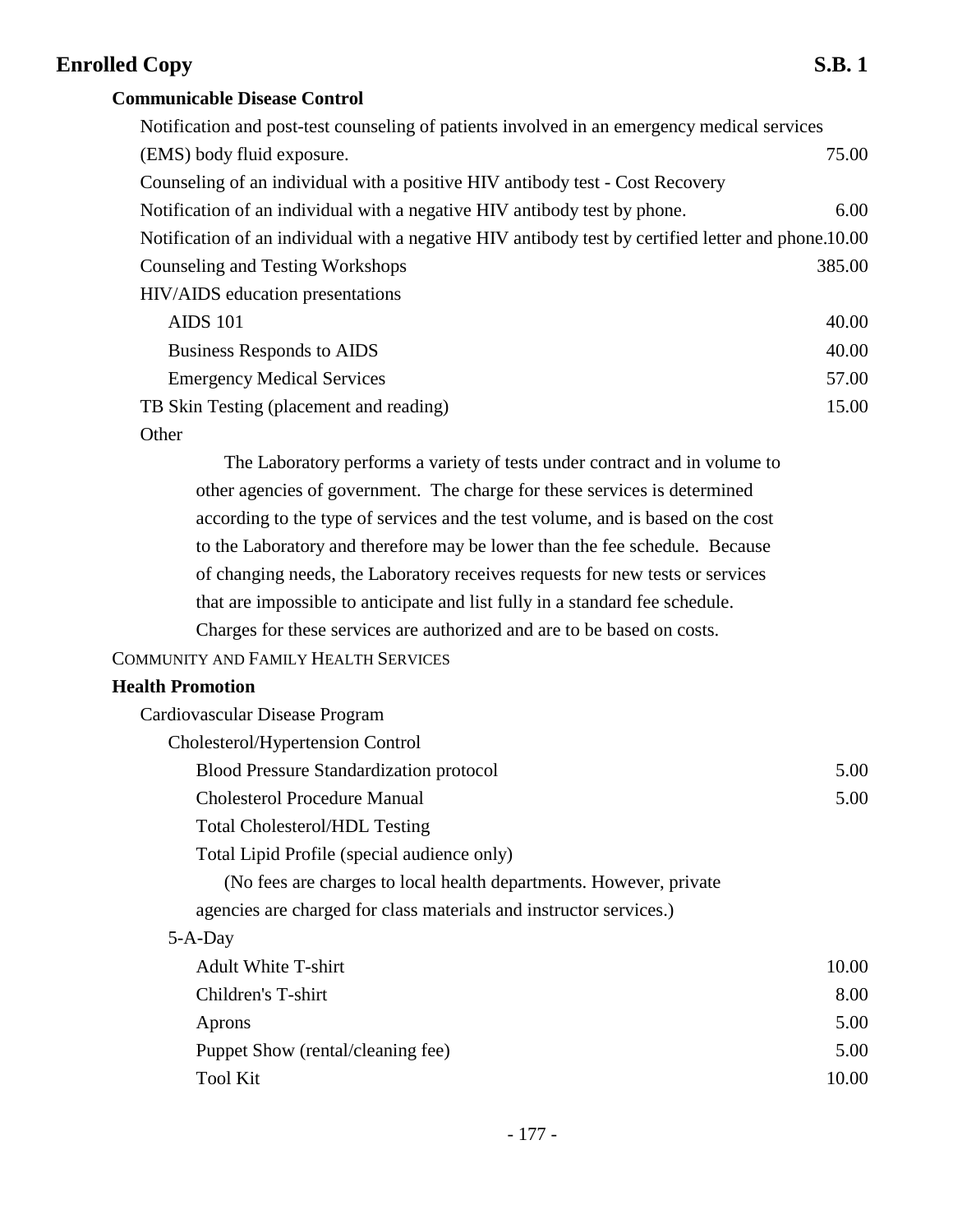| <b>S.B.1</b>                                                                   | <b>Enrolled Copy</b> |
|--------------------------------------------------------------------------------|----------------------|
| Costumes (rental/cleaning fee)                                                 | 5.00                 |
| <b>Gold Medal Schools</b>                                                      |                      |
| Step It Up Pedometers                                                          | 10.00                |
| <b>Children with Special Health Care Needs</b>                                 |                      |
| Note:                                                                          |                      |
| The schedule of charges for Children with Special Health Care Needs            |                      |
| services provided by the Division of Community and Family Health Services      |                      |
| represents commonly performed procedures by CPT code and is consistent         |                      |
| with charges by the private sector. The list is not intended to be             |                      |
| comprehensive as the Division is mandated to assign a charge for all services  |                      |
| performed and there is potentially an unlimited number of procedures that      |                      |
| could be provided. If unlisted services are performed, charges consistent with |                      |
| the private sector will be assigned.                                           |                      |
| Office Visit, New Patient                                                      |                      |
| 99201 Problem focused, straightforward                                         | 41.00                |
| 99202 Expanded problem, straightforward                                        | 52.00                |
| 99203 Detailed, low complexity                                                 | 77.00                |
| 99204 Comprehensive, Moderate complexity                                       | 103.00               |
| 99205 Comprehensive, high complexity                                           | 120.00               |
| Office Visit, Established Patient                                              |                      |
| $0.0211 \text{ N}$ $\cdots$ $1.0$ $\cdots$                                     | 1.00                 |

| 99211 Minimal Service or non-MD                        | 14.00  |
|--------------------------------------------------------|--------|
| 99212 Problem focused, straightforward                 | 37.00  |
| 99213 Expanded problem, low complexity                 | 51.00  |
| 99214 Detailed, moderate complexity                    | 62.00  |
| 99215 Comprehensive, high complexity                   | 94.00  |
| <b>Office Consultation, New or Established Patient</b> |        |
| 99242 Expanded problem focused, straightforward        | 77.00  |
| 99243 Detailed exam, low complexity                    | 86.00  |
| 99244 Comprehensive, moderate complexity               | 124.00 |
| 99245 Comprehensive, high complexity                   | 186.00 |
| 99361 Med Conference by Phys/Int Dis Team              | 63.00  |
| 99373 Telephone Consultation, complex or lengthy       | 41.00  |
| Nutrition                                              |        |
| 97802 Nutrition Assessment                             | 22.00  |

97803 Nutrition Reassessment 22.00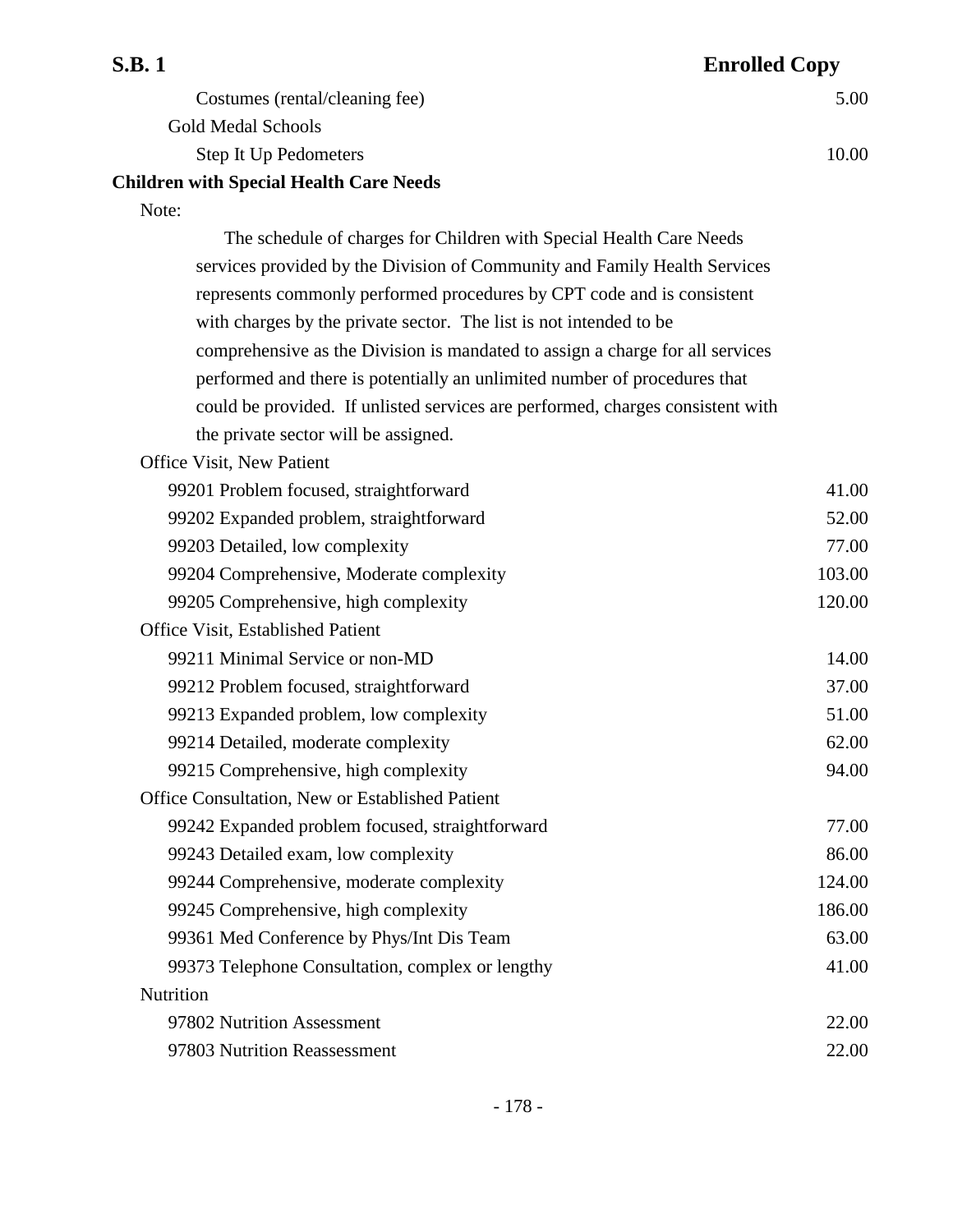| Psychology                                                   |        |
|--------------------------------------------------------------|--------|
| 96100 Psychological Testing                                  | 130.00 |
| 96110 Developmental Testing                                  | 64.00  |
| 96111 Extended Developmental Testing                         | 60.00  |
| 90801 Diagnostic Exam, per hour                              | 130.00 |
| 90801-52 Diagnostic Exam, per hour, Reduced Procedures       | 65.00  |
| 90846 Family Med Psychotherapy, w/o 30 minutes               | 66.00  |
| 90847 Family Med Psychotherapy, conjoint 30 minutes          | 130.00 |
| 90882 Environmental Intervention w/Agencies, Employers, etc. | 46.00  |
| 90882-52 Environmental Intervention Reduced Procedures       | 23.00  |
| 90885 Evaluation of hospital records                         | 36.00  |
| 90889 Preparation of reports                                 | 39.00  |
| Physical and Occupational Therapy                            |        |
| 97001 Physical Therapy Evaluation                            | 43.00  |
| 97002 Physical Therapy Re-evaluation                         | 36.00  |
| 97003 Occupational Therapy Evaluation                        | 44.00  |
| 97004 Occupational Therapy Re-evaluation                     | 37.00  |
| 97110 Therapeutic Physical Therapy                           | 24.00  |
| Speech                                                       |        |
| 92506 Speech Basic Assessment                                | 83.00  |
| 92506-22 Speech Assessment, unusual procedures               | 132.00 |
| 92506-52 Speech Assessment, reduced procedures               | 53.00  |
| Ophthalmology                                                |        |
| 92002 Ophthalmologic, Intermediate, new patient              | 55.00  |
| 92012 Ophthalmologic, Intermediate, established patient      |        |
| 92015 Determination of refractive state                      | 50.00  |
| Audiology                                                    |        |
| 92285 Photoscreen                                            | 17.00  |
| 92551 Audiometry, Pure Tone Screen                           | 33.00  |
| 92552 Audiometry, Pure Tone Threshold                        | 36.00  |
| 92553 Audiometry, Air and Bone                               | 44.00  |
| 92555 Speech Audiometry threshold testing                    | 28.00  |
| 92556 Speech Audiometry threshold/speech recognition testing | 40.00  |
| 92557 Basic Comprehension, Audiometry                        | 80.00  |
| 92567 Tympanometry                                           | 19.00  |
| 92579 Visual reinforcement audiometry testing                | 35.00  |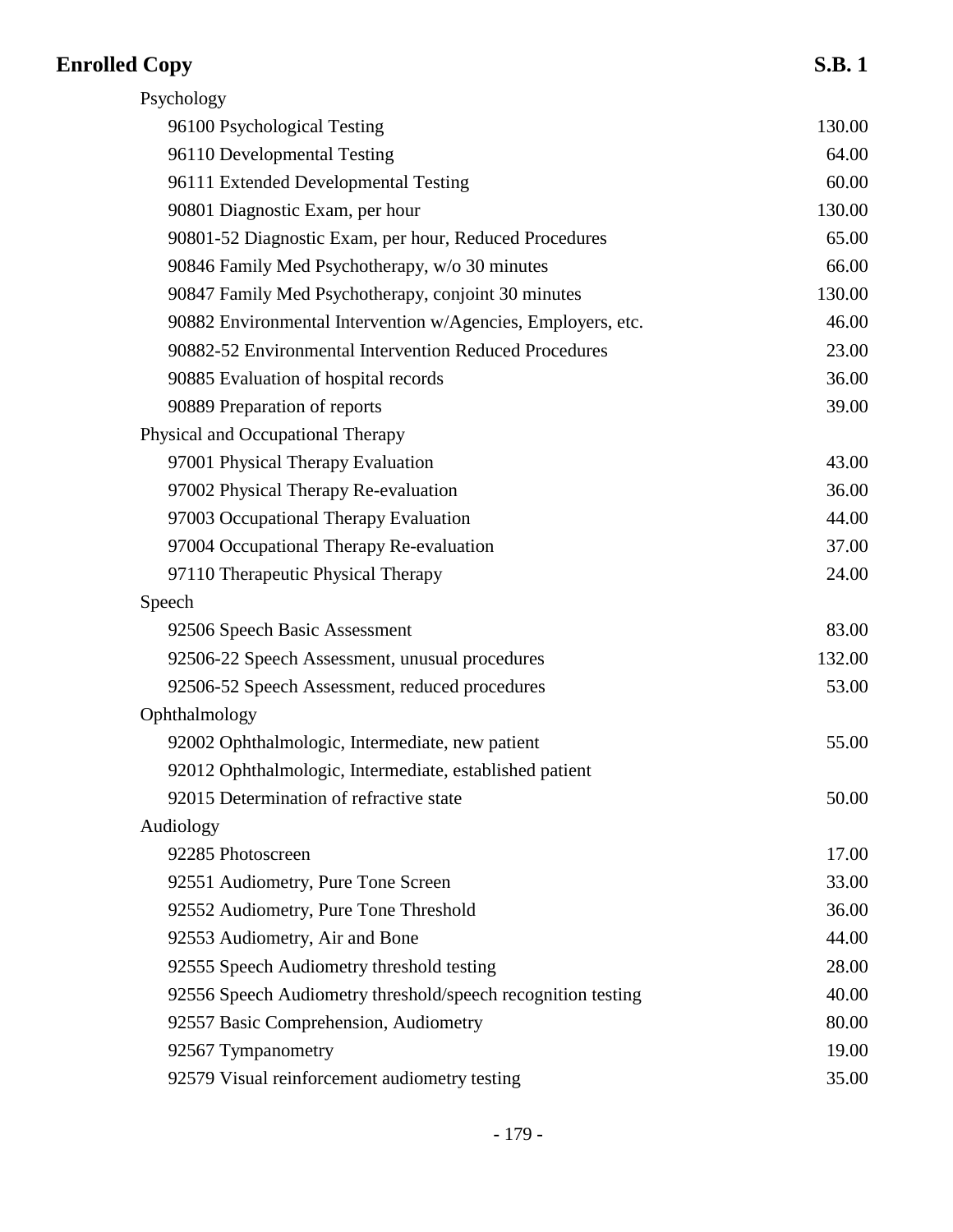# **S.B. 1 Enrolled Copy** 92579-52 Visual reinforcement audiometry, limited 31.00 92582 Conditioning Play Audiometry 80.00 92587 Evaluation of Alternate Communication Device 42.00 92587 Evoked Otoacoustic emissions testing 42.00 92589 Central Auditory Function 86.00 92591 Hearing Aid Exam, Binaural 108.00 92596 Ear Mold 84.00

92579 Visual Reinforcement Audio 35.00 92592-52 Hearing aid check, monaural 31.00 92593-52 Hearing aid check, biaural 44.00 92593 Hearing Aid Check, Binaural 97.00

The Division assigns a charge to all services performed regardless of the client's or third party insurer's financial responsibility or the likelihood of receiving payment for the services. Projected numbers of units of services are based on past experiences but are subject to significant variation determined by the actual needs of patients and changes in medical practices. Hence, it is not possible to calculate the change in revenue resulting from a change in the charge for a given service.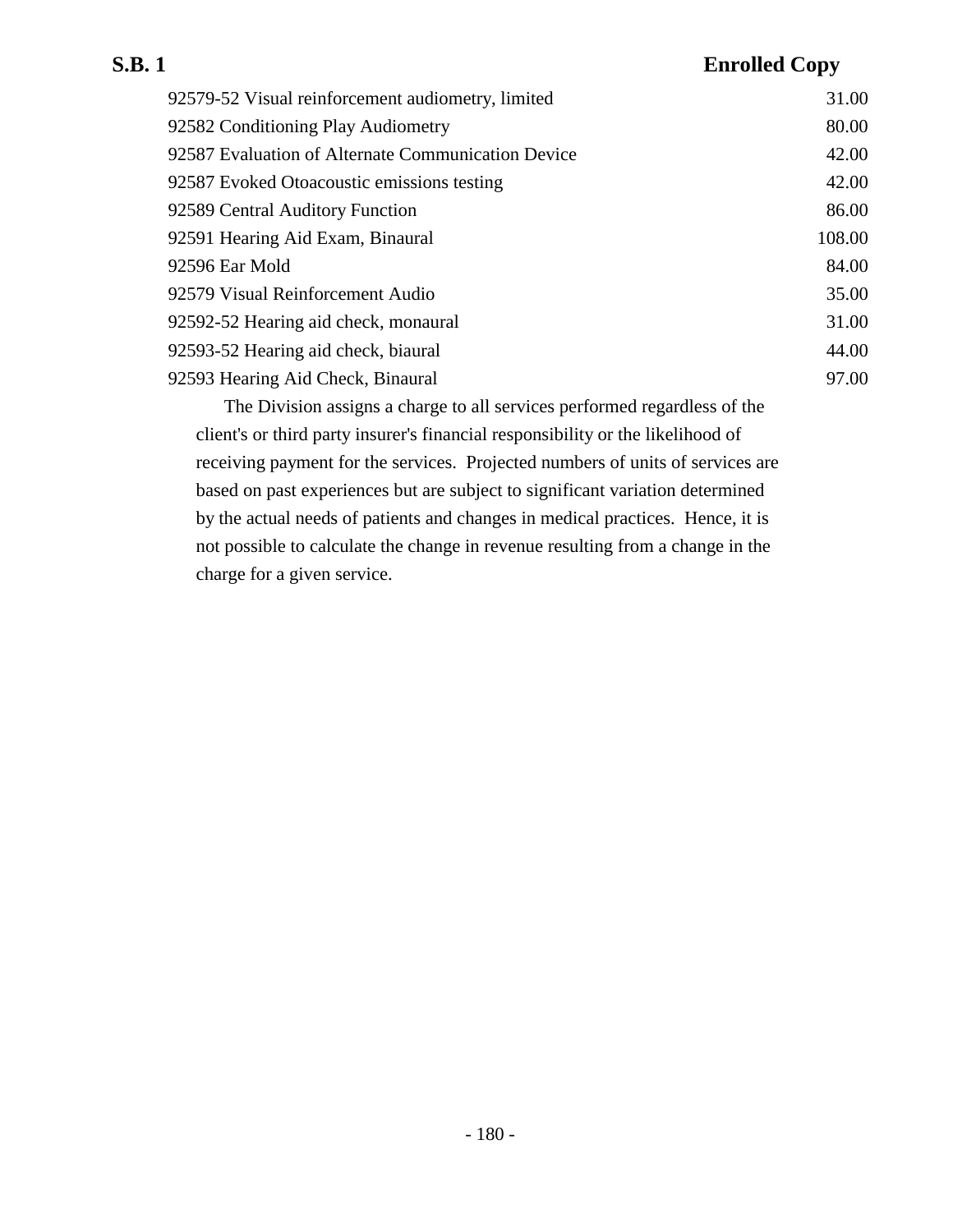## **COMMUNITY AND FAMILY HEALTH SERVICES SLIDING FEE SCHEDULE - FY 2005**

| <b>Patient's Financial</b>  | 0%       | 0%        | 20%          | 40%                          | 60%           | 100%       |
|-----------------------------|----------|-----------|--------------|------------------------------|---------------|------------|
| <b>Responsibility (PFR)</b> |          |           |              |                              |               |            |
| % of Federal                |          | $0\%$ to  | 133% to      | 150% to                      | 185% to       |            |
| <b>Poverty Guideline</b>    | 100%     | 133%      | 150%         | 185%                         | 225%          | >225%      |
| <b>FAMILY SIZE</b>          |          |           |              | <b>MONTHLY FAMILY INCOME</b> |               |            |
| $\mathbf{1}$                | \$748.33 | $$0.00 -$ | \$995.29 -   | $$1,122.51$ -                | $$1,384.43$ - | \$1,683.76 |
|                             |          | 995.28    | 1,122.50     | 1,384.42                     | 1,683.75      | and up     |
| $\overline{2}$              | 1,010.00 | $0.00 -$  | $1,343.31 -$ | $1,515.01 -$                 | $1,868.51 -$  | 2,272.51   |
|                             |          | 1,343.30  | 1,515.00     | 1,868.50                     | 2,272.50      | and up     |
| 3                           | 1,271.67 | $0.00 -$  | $1,691.33 -$ | $1,907.51 -$                 | 2,352.59 -    | 2,861.26   |
|                             |          | 1,691.32  | 1,907.50     | 2,352.58                     | 2,861.25      | and up     |
| $\overline{4}$              | 1,533.33 | $0.00 -$  | 2,039.34 -   | $2,300.01 -$                 | 2,836.68 -    | 3,450.01   |
|                             |          | 2,039.33  | 2,300.00     | 2,836.67                     | 3,450.00      | and up     |
| 5                           | 1,795.00 | $0.00 -$  | 2,387.36 -   | $2,692.51 -$                 | $3,320.76 -$  | 4,038.76   |
|                             |          | 2,387.35  | 2,692.50     | 3,320.75                     | 4,038.75      | and up     |
| 6                           | 2,056.67 | $0.00 -$  | 2,735.38 -   | $3,085.01 -$                 | 3,804.84-     | 4,627.51   |
|                             |          | 2,735.37  | 3,085.00     | 3,804.83                     | 4,627.50      | and up     |
| 7                           | 2,318.33 | $0.00 -$  | 3,083.39 -   | $3,477.51 -$                 | 4,288.93 -    | 5,216.26   |
|                             |          | 3,083.38  | 3,477.50     | 4,288.92                     | 5,216.25      | and up     |
| 8                           | 2,580.00 | $0.00 -$  | $3,431.41 -$ | 3,870.01 -                   | 4,773.01 -    | 5,805.01   |
|                             |          | 3,431.40  | 3,870.00     | 4,773.00                     | 5,805.00      | and up     |
| <b>Each Additional</b>      |          |           |              |                              |               |            |
| <b>Family Member</b>        | 261.67   | 348.02    | 392.50       | 484.08                       | 588.75        | 588.75     |

NOTE: This CFHS fee schedule is based on Federal Poverty Guidelines published in the Federal Register February 16, 2001, Vol. 66 No. 33, pgs. 10,695 - 10,697. When new poverty guidelines are published, the fee scale will be changed as required by federal law, Title V of the Social Security Act, and in accordance with guidelines published by the Department of Health and Human Services, Office of the Secretary.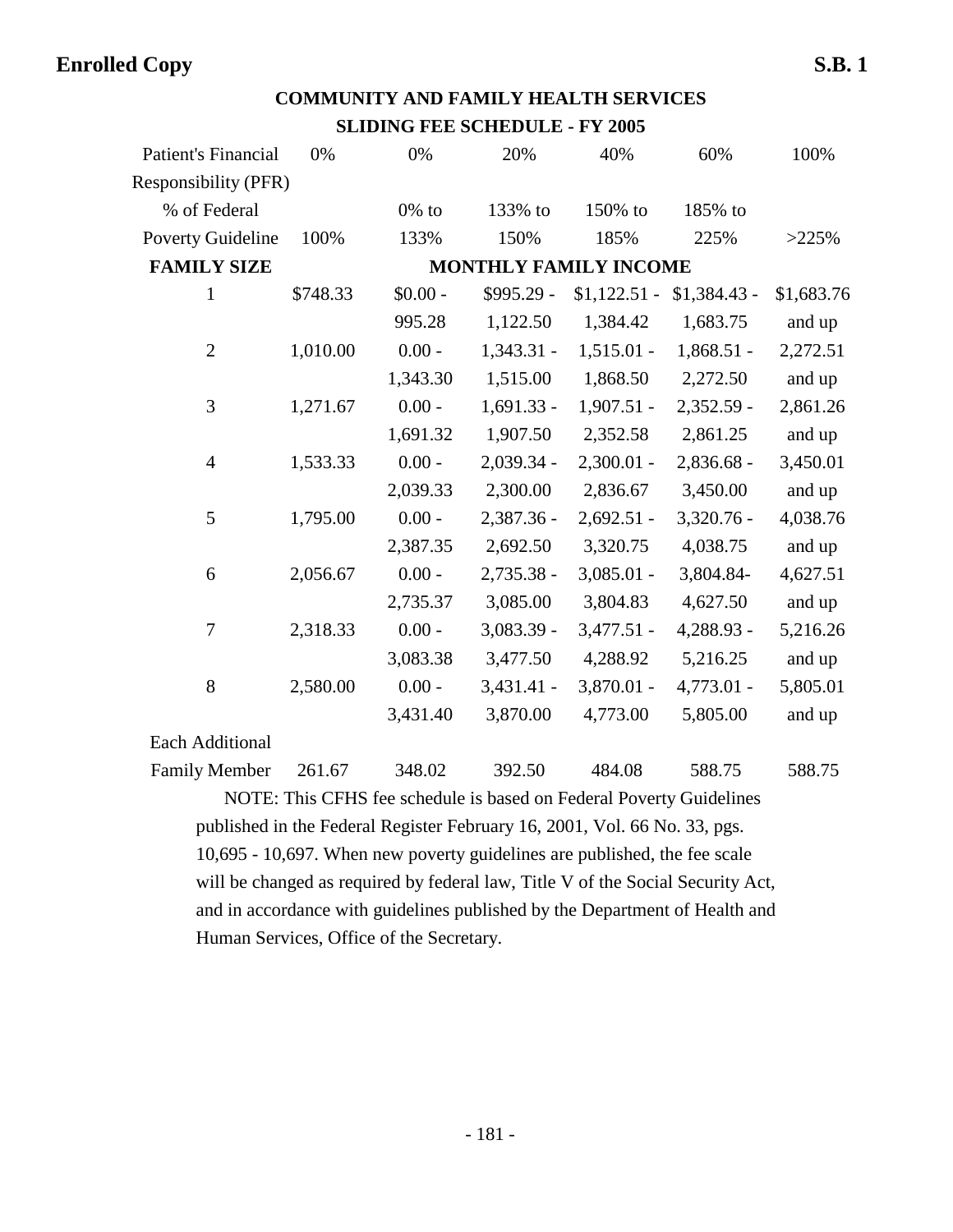## **COMMUNITY AND FAMILY HEALTH SERVICES**

## **Baby Watch Early Intervention Program**

## **2004 Sliding Fee Schedule**

| Monthly Family Fee exempt | \$10.00       | \$20.00       | \$30.00       | \$40.00                                               |
|---------------------------|---------------|---------------|---------------|-------------------------------------------------------|
| FX                        | FH            | FG            | FF            | FE                                                    |
| modified                  | modified      | modified      | modified      | modified                                              |
| Income                    | Income        | Income        | Income        | Income                                                |
| $$0.00 -$                 |               |               |               |                                                       |
| 22,542.99                 | 24,239.99     | 30,299.99     | 36,359.99     | 48,479.99                                             |
| $0.00 -$                  | 28,384.00 -   | $30,520.00 -$ | $38,150.00 -$ | 45,780.00 -                                           |
| 28,383.99                 | 30,519.99     | 38,149.99     | 45,779.99     | 61,039.99                                             |
| $0.00 -$                  | 34,224.00 -   | 36,800.00 -   | $46,000.00 -$ | $55,200.00 -$                                         |
| 34,223.99                 | 36,799.99     | 45,999.99     | 55,199.99     | 73,599.99                                             |
| $0.00 -$                  | $40,064.00 -$ | 43,080.00 -   | 53,850.00 -   | $64,620.00 -$                                         |
| 40,063.99                 | 43,079.99     | 53,849.99     | 64,619.99     | 86,159.99                                             |
| $0.00 -$                  | 45,905.00 -   | 49,360.00 -   | $61,700.00 -$ | 74,040.00 -                                           |
| 45,904.99                 | 49,359.99     | 61,699.99     | 74,039.99     | 98,719.99                                             |
| $0.00 -$                  | $51,745.00 -$ | $55,640.00 -$ | $69,550.00 -$ | 83,460.00 -                                           |
| 51,744.99                 | 55,639.99     | 69,549.99     | 83,459.99     | 111,279.99                                            |
| $0.00 -$                  | 57,586.00 -   | $61,920.00 -$ | 77,400.00 -   | 92,880.00 -                                           |
| 57,585.99                 | 61,919.99     | 77,399.99     | 92,879.99     | 123,839.99                                            |
|                           |               |               |               |                                                       |
| 5,839.99                  | 5,840.00      | 6,280.00      | 7,850.00      | 9,420.00                                              |
|                           |               |               |               | $$22,543.00 - $24,240.00 - $30,300.00 - $36,360.00 -$ |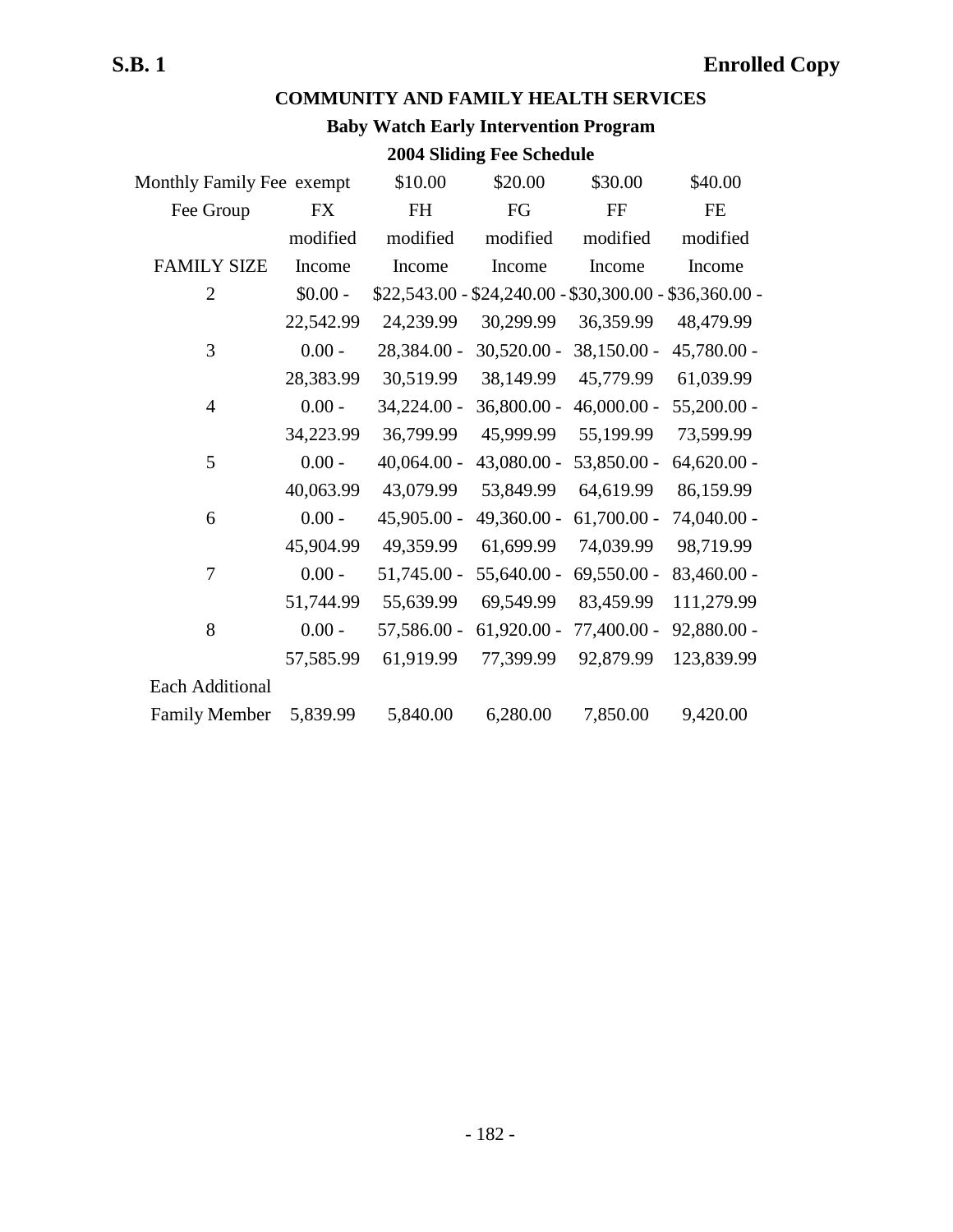|                                                     |           |           | <b>Baby Watch Early Intervention Program</b> |                                                                 |                                                                                          |
|-----------------------------------------------------|-----------|-----------|----------------------------------------------|-----------------------------------------------------------------|------------------------------------------------------------------------------------------|
|                                                     |           |           | 2004 Sliding Fee Schedule, Continued         |                                                                 |                                                                                          |
| Monthly Family Fee \$50.00                          |           | \$60.00   | \$80.00                                      | \$1000.00                                                       |                                                                                          |
| Fee Group                                           | <b>FD</b> | <b>FC</b> | <b>FB</b>                                    | <b>FA</b>                                                       |                                                                                          |
|                                                     | modified  | modified  | modified                                     | modified                                                        |                                                                                          |
| <b>FAMILY SIZE</b>                                  | Income    | Income    | Income                                       | Income                                                          |                                                                                          |
| $\overline{2}$                                      |           |           |                                              | $$48,480.00 - $60,600.00 - $72,720.00 - $84,840.00 -$           |                                                                                          |
|                                                     | 60,599.99 | 72,719.99 | 84,839.99                                    | and above                                                       |                                                                                          |
| 3                                                   |           |           |                                              | $61,040.00 - 76,300.00 - 91,560.00 - 106,820.00 -$              |                                                                                          |
|                                                     | 76,299.99 | 91,559.99 | 106,819.99 and above                         |                                                                 |                                                                                          |
| $\overline{4}$                                      |           |           |                                              | 73,600.00 - 92,000.00 - 110,400.00 - 128,800.00 -               |                                                                                          |
|                                                     | 91,999.99 |           | 110,399.99 128,799.99 and above              |                                                                 |                                                                                          |
| 5                                                   |           |           |                                              | 86,160.00 - 107,700.00 - 129,240.00 - 150,780.00 -              |                                                                                          |
|                                                     |           |           | 107,699.99 129,239.99 150,779.99 and above   |                                                                 |                                                                                          |
| 6                                                   |           |           |                                              | 98,720.00 - 123,400.00 - 148,080.00 - 172,760.00 -              |                                                                                          |
|                                                     |           |           | 123,399.99 148,079.99 172,759.99 and above   |                                                                 |                                                                                          |
| 7                                                   |           |           |                                              | 111,280.00 - 139,100.00 - 166,920.00 - 194,740.00 -             |                                                                                          |
|                                                     |           |           | 139,099.99 166,919.99 194,739.99 and above   |                                                                 |                                                                                          |
| 8                                                   |           |           |                                              | 123,840.00 - 154,800.00 - 185,760.00 - 216,720.00 -             |                                                                                          |
|                                                     |           |           | 154,799.99 185,759.99 216,719.99 and above   |                                                                 |                                                                                          |
| <b>Each Additional</b>                              |           |           |                                              |                                                                 |                                                                                          |
| Family Member 12,560.00                             |           | 15,700.00 | 18,840.00                                    | 21,980.00                                                       |                                                                                          |
| <b>DEPARTMENT OF HUMAN SERVICES</b>                 |           |           |                                              |                                                                 |                                                                                          |
| <b>EXECUTIVE DIRECTOR OPERATIONS</b>                |           |           |                                              |                                                                 |                                                                                          |
|                                                     |           |           |                                              |                                                                 | In accordance with Section 62A-1-111 the following fees are approved for the services of |
| the Department of Human Services for 2005.          |           |           |                                              |                                                                 |                                                                                          |
| <b>Administrative Support</b>                       |           |           |                                              |                                                                 |                                                                                          |
| Initial license                                     |           |           |                                              |                                                                 | 300.00                                                                                   |
|                                                     |           |           |                                              | Any new program except comprehensive mental health or substance |                                                                                          |
| abuse.                                              |           |           |                                              |                                                                 |                                                                                          |
| Adult Day Care (0-50 consumers per program)         |           |           |                                              |                                                                 | 100.00                                                                                   |
| Adult Day Care (More than 50 consumers per program) |           |           |                                              |                                                                 | 200.00                                                                                   |
| Adult Day Care per consumers capacity               |           |           |                                              |                                                                 | 3.00                                                                                     |
| <b>Child Placing</b>                                |           |           |                                              |                                                                 | 250.00                                                                                   |
| Day Treatment                                       |           |           |                                              |                                                                 | 150.00                                                                                   |

- 
- Outpatient Treatment 100.00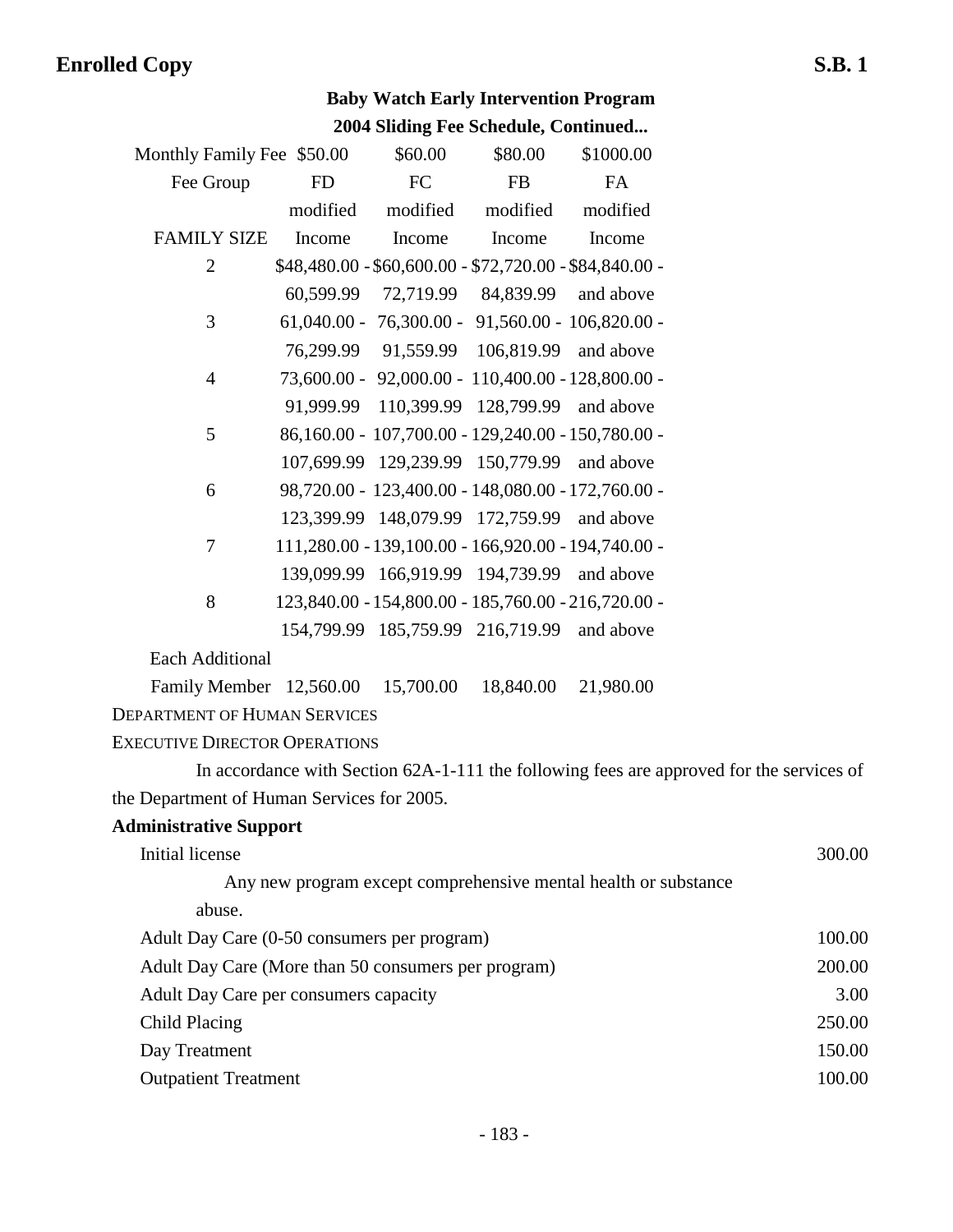| <b>S.B.1</b>                                                                              | <b>Enrolled Copy</b> |
|-------------------------------------------------------------------------------------------|----------------------|
| <b>Residential Support</b>                                                                | 100.00               |
| <b>Residential Treatment</b>                                                              | 200.00               |
| Residential Treatment per consumer capacity                                               | 3.00                 |
| Social Detoxification                                                                     | 200.00               |
| Life Safety Pre-inspection                                                                | 200.00               |
| <b>Outdoor Youth Program</b>                                                              | 300.00               |
| Outdoor Youth per consumer capacity                                                       | 5.00                 |
| FBI Fingerprint Check                                                                     | 24.00                |
| <b>Intermediate Secure Treatment</b>                                                      | 250.00               |
| Intermediate Secure Treatment per consumer capacity                                       | 3.00                 |
| <b>DEPARTMENT OF HUMAN SERVICES INTERNAL SERVICE FUNDS</b>                                |                      |
| <b>INTERNAL SERVICE FUNDS</b>                                                             |                      |
| <b>ISF - DHS General Services</b>                                                         |                      |
| Admin Building (per square foot)                                                          | 13.44                |
| <b>ISF - DHS Data Processing</b>                                                          |                      |
| Programmers (per hour)                                                                    | 52.00                |
| <b>NATURAL RESOURCES</b>                                                                  |                      |
| <b>DEPARTMENT OF NATURAL RESOURCES</b>                                                    |                      |
| <b>ADMINISTRATION</b>                                                                     |                      |
| In accordance with Section 63-38-3.5, the following fees are approved for the services of |                      |
| the Department of Natural Resources - Administration for 2005.                            |                      |
| <b>Administrative Services</b>                                                            |                      |
| Computer time and current personnel rate<br><b>Custom Reports:</b>                        |                      |
| Photocopy-Staff Copy, per page                                                            | .25                  |
| Photocopy-Self Copy, per page                                                             | .10                  |
| OIL, GAS AND MINING                                                                       |                      |
| In accordance with Section 63-34-5, the following fees are approved for the services of   |                      |
| the Division of Oil, Gas and Mining for 2005.                                             |                      |
| <b>Administration</b>                                                                     |                      |
| Copy Fees                                                                                 |                      |
| Mine Permit application                                                                   | 5.00                 |
| <b>Bid Specifications</b>                                                                 | 20.00                |
| Telefax of material (per page)                                                            | .25                  |
| Photocopy - Staff Copy (per page)                                                         | .25                  |
| Photocopy - Self Copy (per page)                                                          | .10                  |
| Prints from Microfilm - Staff Copy (per paper-foot)                                       | .55                  |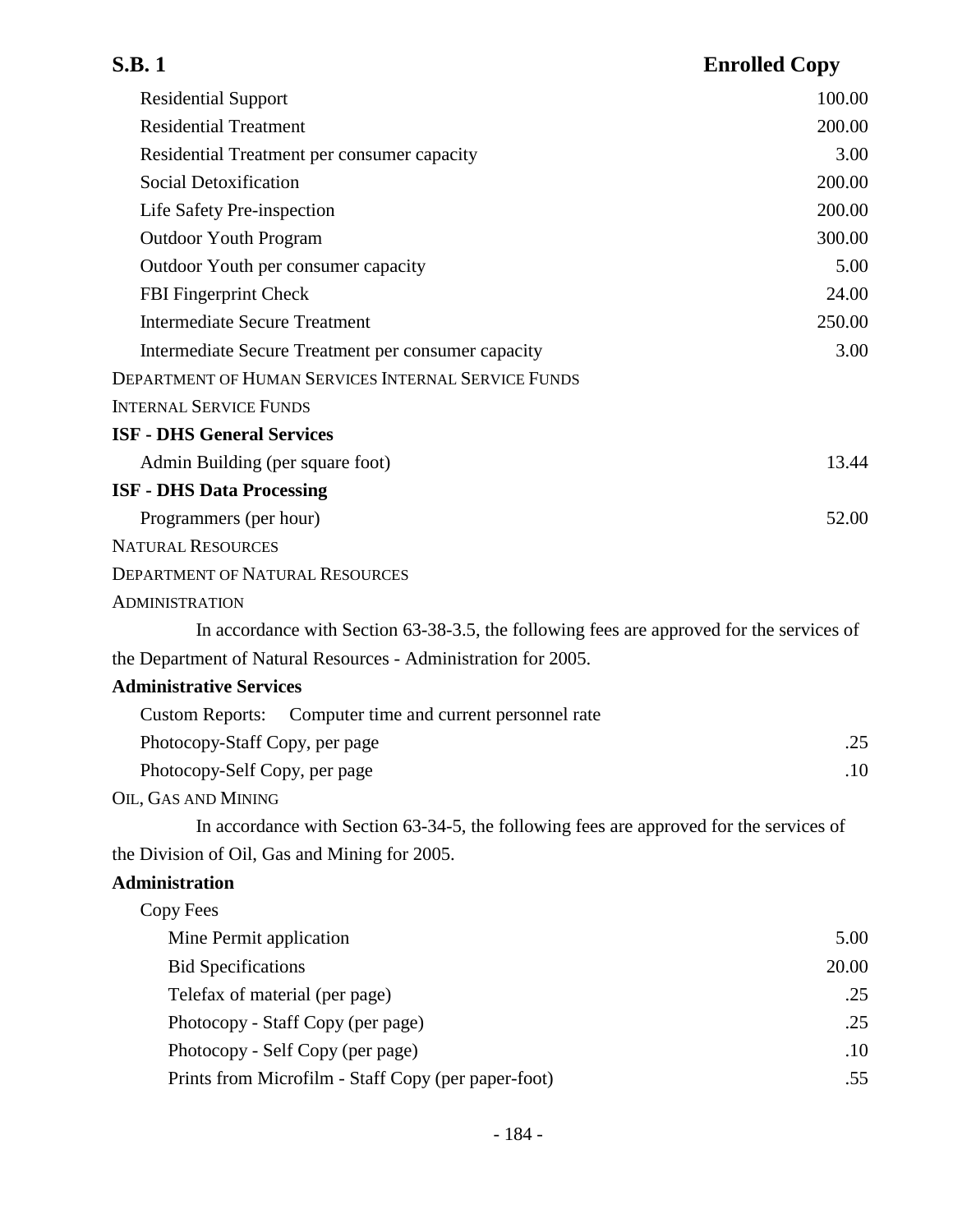| <b>Enrolled Copy</b>                                                                    | <b>S.B.1</b> |
|-----------------------------------------------------------------------------------------|--------------|
| Prints from Microfilm - Self Copy (per paper-foot)                                      | .40          |
| Print of Microfiche - Staff Copy (per page)                                             | .25          |
| Print of Microfiche - Self Copy (per page)                                              | .10          |
| Well Logs - Staff Copy (per paper-foot)                                                 | .75          |
| Well Logs - Self Copy (per paper-foot)                                                  | .50          |
| Print of computer screen (per screen)                                                   | .50          |
| Fees for Compiling or Photocopying Records                                              |              |
| Actual time spent compiling or copying: Current Personnel Rate                          |              |
| Data entry or records segregation: Current Personnel Rate                               |              |
| Fees for Third Party Services                                                           |              |
| Copying maps or charts: Actual Cost                                                     |              |
| Copying odd sized documents: Actual Cost                                                |              |
| Fees for Specific Reports                                                               |              |
| <b>Monthly Production Report</b>                                                        |              |
| Picked Up                                                                               | 17.50        |
| Mailed                                                                                  | 20.00        |
| <b>Annual Subscription</b>                                                              | 210.00       |
| Monthly Notice of Intent to Drill/Well Completion Report                                |              |
| Picked Up                                                                               | .50          |
| Mailed                                                                                  | 1.00         |
| <b>Annual Subscription</b>                                                              | 6.00         |
| Mailed Notice of Board Hearings List (Annual)                                           | 20.00        |
| Current Administrative Rules - Oil and Gas, Coal, Non-Coal, Abandoned Mine Lease (first |              |
| copy is free):                                                                          |              |
| Picked up                                                                               | 10.00        |
| Mailed                                                                                  | 13.00        |
| Custom-tailored data reports                                                            |              |
| Diskettes/Tapes:<br>Computer time and current personnel rate                            |              |
| <b>Custom Maps</b>                                                                      |              |
| <b>Custom Maps:</b><br>Current personnel rate and cost per linear foot                  |              |
| Minimum Charges                                                                         |              |
| <b>Color Plot</b>                                                                       | 25.00        |
| <b>Laser Print</b>                                                                      | 5.00         |
| Notice of Intention to Conduct                                                          |              |
| <b>Exploration Activities</b>                                                           | 150.00       |
| Small Mining Operation (less than 5 acres)                                              | 150.00       |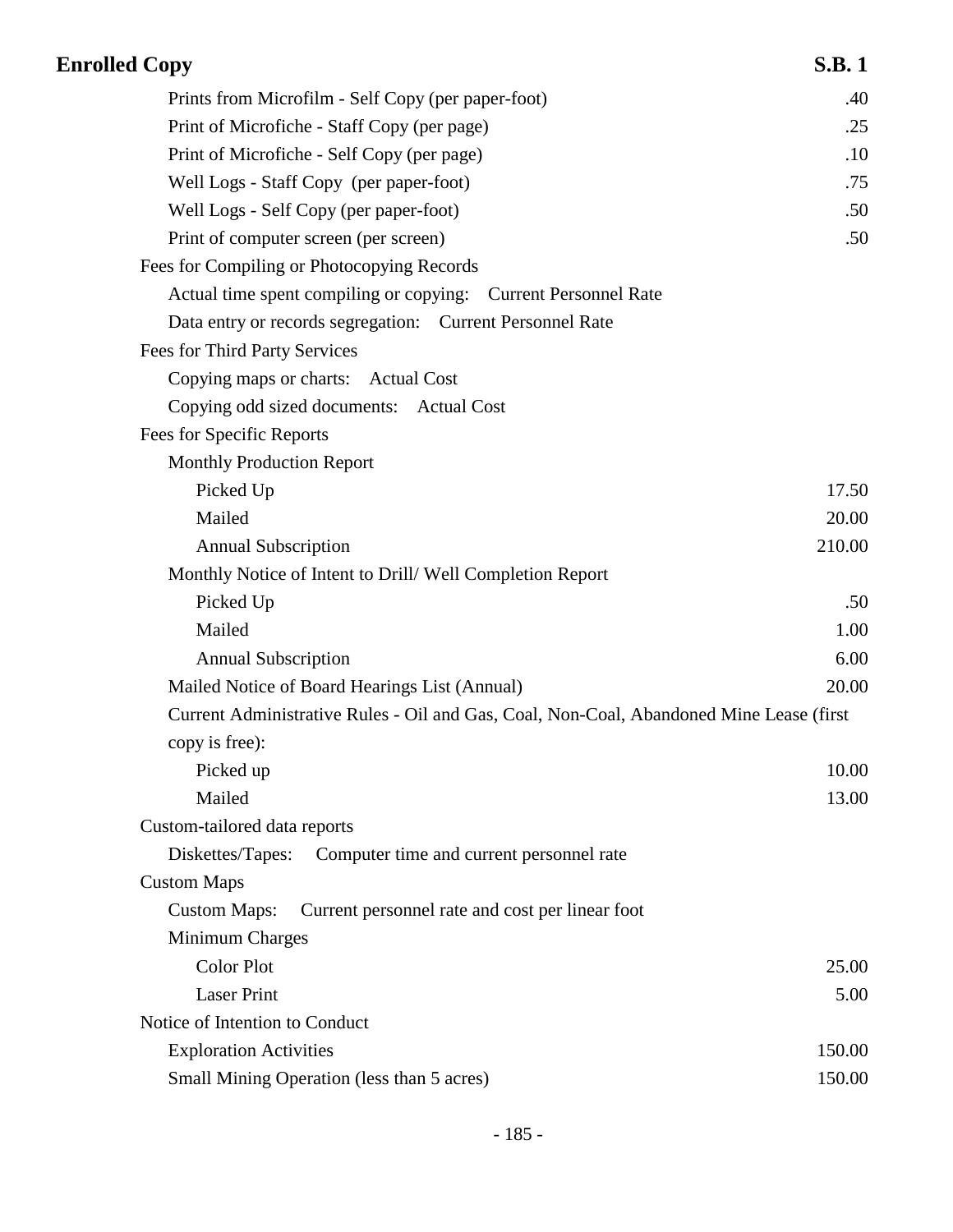| <b>S.B.1</b>                                                                            | <b>Enrolled Copy</b> |
|-----------------------------------------------------------------------------------------|----------------------|
| Mining Operations (5 to 50 acres)                                                       | 500.00               |
| Large Mining Operations (over 50 acres)                                                 | 1,000.00             |
| <b>WILDLIFE RESOURCES</b>                                                               |                      |
| In accordance with Section 63-34-5, the following fees are approved for the services of |                      |
| the Division of Wildlife Resources for 2005.                                            |                      |
| <b>Director's Office</b>                                                                |                      |
| <b>Fishing Licenses</b>                                                                 |                      |
| Resident Fishing - Ages 14-64 (Season)                                                  | 26.00                |
| Resident Fishing - Age 65 Or Older (Season)                                             | 21.00                |
| Resident Fishing, 1-Day (14 or older)                                                   | 8.00                 |
| Resident Fishing, 7-Day (Any Age)                                                       | 16.00                |
| Nonresident Fishing Season (Any Age)                                                    | 70.00                |
| Nonresident Fishing, 1-Day (Any Age)                                                    | 12.00                |
| Nonresident Fishing, 7-Day (Any Age)                                                    | 32.00                |
| Two-Pole Fishing License                                                                | 15.00                |
| Set Line Fishing License                                                                | 15.00                |
| <b>Game Licenses</b>                                                                    |                      |
| Resident Small Game (12-13)                                                             | 11.00                |
| Resident Small Game (14+)                                                               | 17.00                |
| Resident Combination $(12+)$                                                            | 34.00                |
| Resident Dedicated Hunter, 2 Yr. (14-17)                                                | 80.00                |
| Resident Dedicated Hunter, 3 Yr. (14-17)                                                | 120.00               |
| Resident Dedicated Hunter, 2 Yr. (18+)                                                  | 130.00               |
| Resident Dedicated Hunter, 3 Yr. (18+)                                                  | 195.00               |
| Lifetime License Dedicated Hunter 2 Yr. (14-17)                                         | 25.00                |
| Lifetime License Dedicated Hunter 3 Yr. (14-17)                                         | 37.50                |
| Lifetime License Dedicated Hunter 2 Yr. (18+)                                           | 50.00                |
| Lifetime License Dedicated Hunter 3 Yr. (18+)                                           | 75.00                |
| Nonresident Small Game (12+)                                                            | 45.00                |
| Nonresident Dedicated Hunter, 2 Yr. (14-17) includes season fishing license             | 526.00               |
| Nonresident Dedicated Hunter, 3 Yr. (14-17) includes season fishing license             | 799.00               |
| Nonresident Dedicated Hunter, 2 Yr. (18+) includes season fishing license               | 676.00               |
| Nonresident Dedicated Hunter, 3 Yr. (18+) includes season fishing license               | 1,032.00             |
| Nonresident Falconry Meet                                                               | 15.00                |
| <b>General Season Permits</b>                                                           |                      |
| <b>Resident General Season Deer</b>                                                     | 40.00                |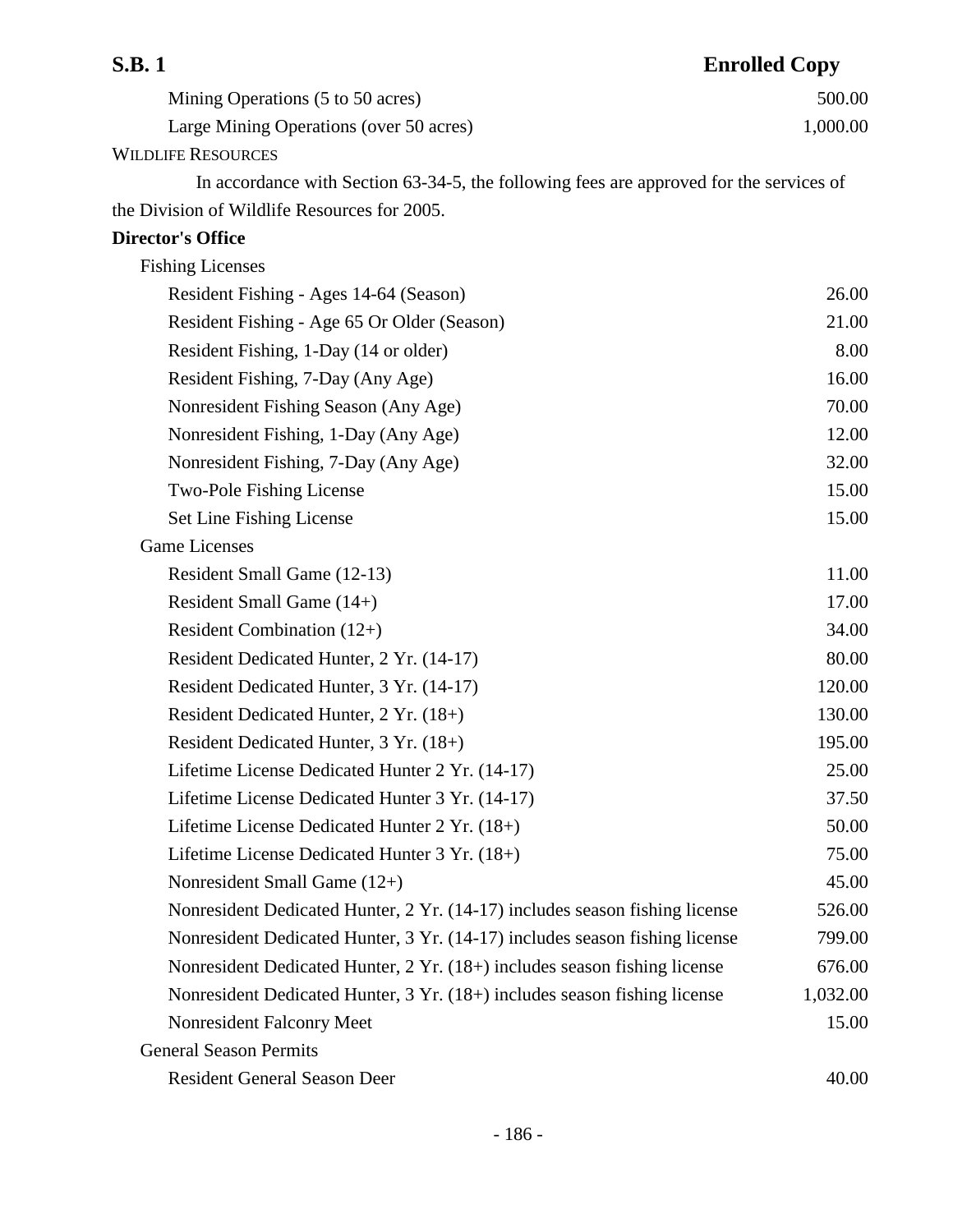| <b>Enrolled Copy</b>                                                              | <b>S.B.1</b> |
|-----------------------------------------------------------------------------------|--------------|
| <b>Resident Antlerless Deer</b>                                                   | 25.00        |
| <b>Resident Two Doe Antlerless</b>                                                | 40.00        |
| Resident Extended Hunt Archery Auxiliary Deer Permit - With Valid Deer License    | 20.00        |
| <b>Resident Depredation - Antlerless</b>                                          | 25.00        |
| <b>Resident Landowner Mitigation</b>                                              |              |
| Deer - Antlerless                                                                 | 25.00        |
| Elk - Antlerless                                                                  | 65.00        |
| Pronghorn - Doe                                                                   | 20.00        |
| Nonresident Landowner Mitigation                                                  |              |
| Deer - Antlerless                                                                 | 88.00        |
| Elk - Antlerless                                                                  | 213.00       |
| Pronghorn - Doe                                                                   | 135.00       |
| Nonresident General Season Deer, includes season fishing license                  | 263.00       |
| Nonresident Extended Hunt Archery Auxiliary Deer Permit - With Valid Deer License | 20.00        |
| <b>Nonresident Depredation - Antlerless</b>                                       | 88.00        |
| Nonresident Antlerless Deer                                                       | 88.00        |
| Nonresident Two Doe Antlerless                                                    | 166.00       |
| <b>Stamps</b>                                                                     |              |
| <b>Wyoming Flaming Gorge</b>                                                      | 10.00        |
| Arizona Lake Powell                                                               | 8.00         |
| <b>Resident 1-Day Extension</b>                                                   | 8.00         |
| Nonresident 1-Day Extension                                                       | 12.00        |
| <b>Limited Entry Game Permits</b>                                                 |              |
| Deer                                                                              |              |
| <b>Resident Limited Entry</b>                                                     | 53.00        |
| <b>Resident High Country Buck</b>                                                 | 48.00        |
| <b>Resident Premium Limited Entry</b>                                             | 138.00       |
| <b>Resident CWMU Buck</b>                                                         | 40.00        |
| <b>Resident CWMU Limited Entry</b>                                                | 53.00        |
| <b>Resident CWMU Premium Limited Entry</b>                                        | 138.00       |
| <b>Resident CWMU Antlerless</b>                                                   | 25.00        |
| <b>Resident CWMU Two Doe Antlerless</b>                                           | 40.00        |
| Nonresident Limited Entry, includes season fishing license                        | 463.00       |
| Nonresident High Country Buck                                                     | 263.00       |
| Nonresident Premium Limited Entry, includes season fishing license                | 563.00       |
| Nonresident CWMU Buck, includes season fishing license                            | 263.00       |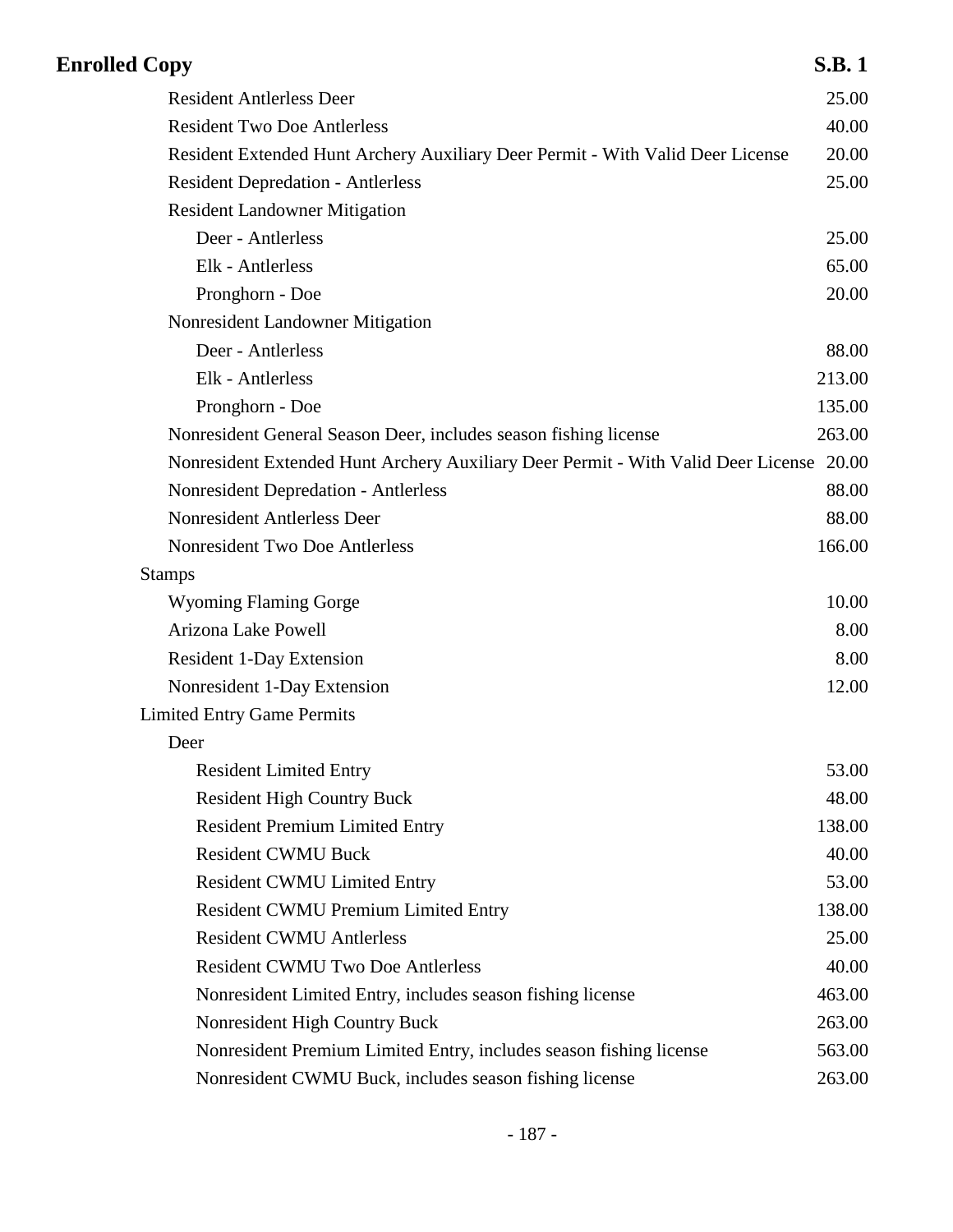| Nonresident CWMU Limited Entry, includes season fishing license           | 463.00   |
|---------------------------------------------------------------------------|----------|
| Nonresident CWMU Premium Limited Entry, includes season fishing license   | 563.00   |
| Nonresident CWMU Antlerless                                               | 88.00    |
| Nonresident CWMU Two Doe Antlerless                                       | 166.00   |
| Elk                                                                       |          |
| <b>Resident Archery</b>                                                   | 65.00    |
| <b>Resident General Bull</b>                                              | 65.00    |
| <b>Resident Limited Entry Bull</b>                                        | 280.00   |
| <b>Resident Antlerless</b>                                                | 65.00    |
| <b>Resident Control</b>                                                   | 25.00    |
| <b>Resident Depredation</b>                                               | 65.00    |
| Resident Depredation - Bull Elk - With Current Year Unused Bull Permit    | 165.00   |
| Resident Depredation - Bull Elk - Without Current Year Unused Bull Permit | 280.00   |
| <b>Resident Muzzleloader Hunter Choice</b>                                | 65.00    |
| Resident Limited Entry Archery/Muzzleloader Bull Auxiliary Permit         | 20.00    |
| <b>Resident CWMU Any Bull</b>                                             | 280.00   |
| <b>Resident CWMU Spike Bull</b>                                           | 65.00    |
| <b>Resident CWMU Antlerless</b>                                           | 65.00    |
| <b>Resident Premium Limited Entry Bull</b>                                | 508.00   |
| Nonresident Archery, includes season fishing license                      | 388.00   |
| Nonresident General Bull, includes season fishing license                 | 388.00   |
| Nonresident Limited Entry Bull                                            | 795.00   |
| <b>Nonresident Antlerless</b>                                             | 213.00   |
| Nonresident Control                                                       | 88.00    |
| <b>Nonresident Depredation - Antlerless</b>                               | 213.00   |
| Nonresident Muzzleloader Hunter Choice, includes season fishing license   | 388.00   |
| Nonresident Archery/Muzzleloader Bull Auxiliary Permit                    | 20.00    |
| Nonresident CWMU Any Bull                                                 | 795.00   |
| Nonresident CWMU Spike Bull, includes season fishing license              | 388.00   |
| Nonresident CWMU Antlerless                                               | 213.00   |
| Nonresident Premium Limited Entry Bull                                    | 1,500.00 |
| Pronghorn                                                                 |          |
| <b>Resident Limited Buck</b>                                              | 50.00    |
| <b>Resident Limited Doe</b>                                               | 20.00    |
| <b>Resident CWMU Buck</b>                                                 | 50.00    |
| <b>Resident CWMU Doe</b>                                                  | 20.00    |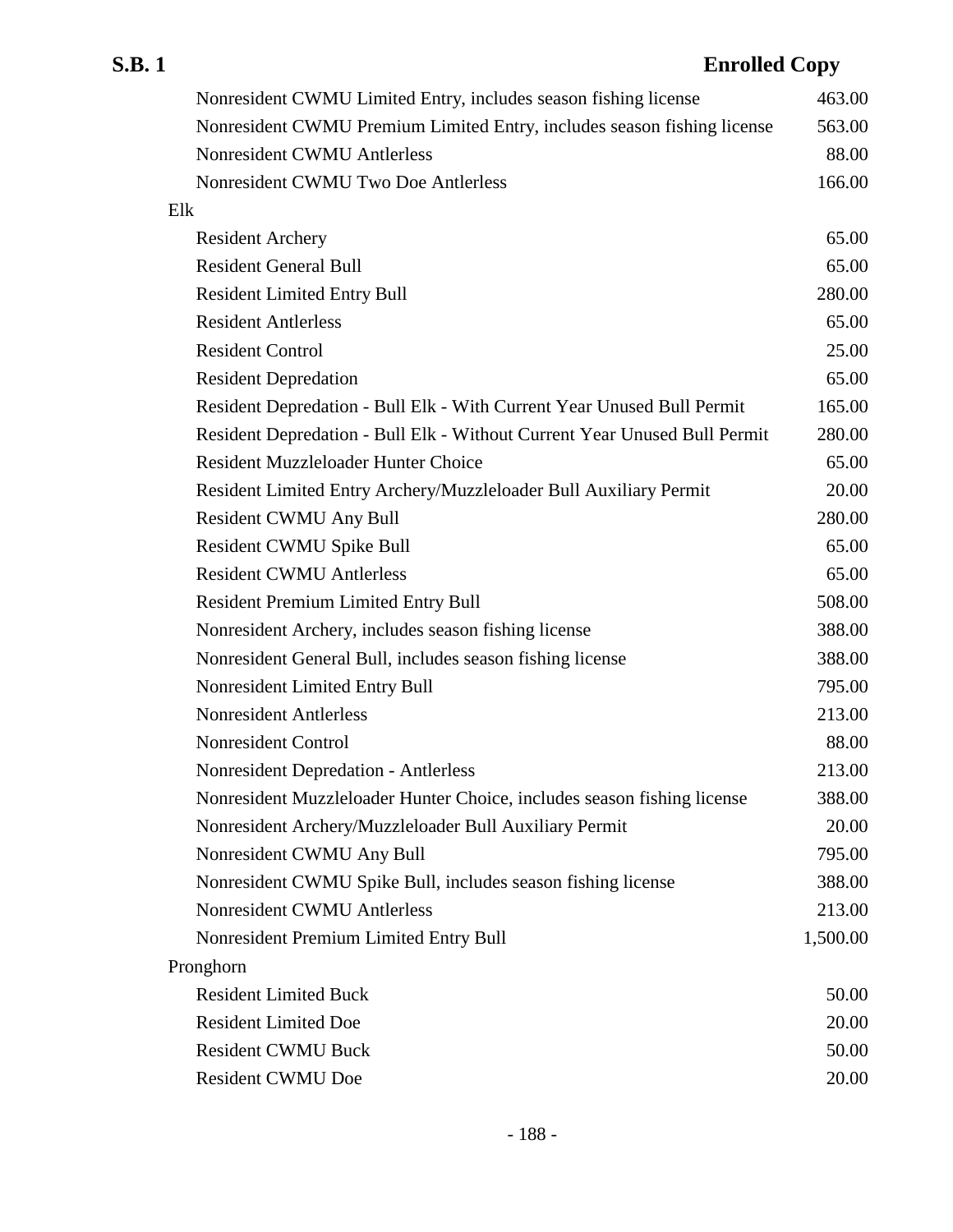| <b>Enrolled Copy</b>                                      | <b>S.B.1</b> |
|-----------------------------------------------------------|--------------|
| <b>Resident Depredation Doe</b>                           | 20.00        |
| <b>Resident Archery Buck</b>                              | 50.00        |
| Nonresident Limited Buck, includes season fishing license | 288.00       |
| Nonresident Limited Doe                                   | 135.00       |
| Nonresident Archery Buck, includes season fishing license | 288.00       |
| Nonresident Depredation Doe                               | 140.00       |
| Nonresident CWMU Buck, includes season fishing license    | 288.00       |
| Nonresident CWMU Doe                                      | 140.00       |
| Moose                                                     |              |
| <b>Resident Bull</b>                                      | 308.00       |
| <b>Resident Antlerless</b>                                | 208.00       |
| <b>Resident CWMU Bull</b>                                 | 308.00       |
| <b>Resident CWMU Antlerless</b>                           | 208.00       |
| Nonresident Bull                                          | 1,513.00     |
| <b>Nonresident Antlerless</b>                             | 708.00       |
| Nonresident CWMU Bull                                     | 1,513.00     |
| Nonresident CWMU Antlerless                               | 708.00       |
| <b>Bison</b>                                              |              |
| Resident                                                  | 408.00       |
| <b>Resident Antelope Island</b>                           | 1,105.00     |
| Nonresident                                               | 1,513.00     |
| Nonresident Antelope Island                               | 2,610.00     |
| <b>Bighorn Sheep</b>                                      |              |
| <b>Resident Desert</b>                                    | 508.00       |
| <b>Resident Rocky Mountain</b>                            | 508.00       |
| <b>Nonresident Desert</b>                                 | 1,513.00     |
| Nonresident Rocky Mountain                                | 1,513.00     |
| Goats                                                     |              |
| <b>Resident Rocky Mountain</b>                            | 408.00       |
| Nonresident Rocky Mountain                                | 1,513.00     |
| Cougar/Bear                                               |              |
| <b>Resident Cougar</b>                                    | 58.00        |
| <b>Resident Bear</b>                                      | 83.00        |
| <b>Resident Bear Archery</b>                              | 83.00        |
| <b>Resident Cougar Pursuit</b>                            | 30.00        |
| <b>Resident Bear Pursuit</b>                              | 30.00        |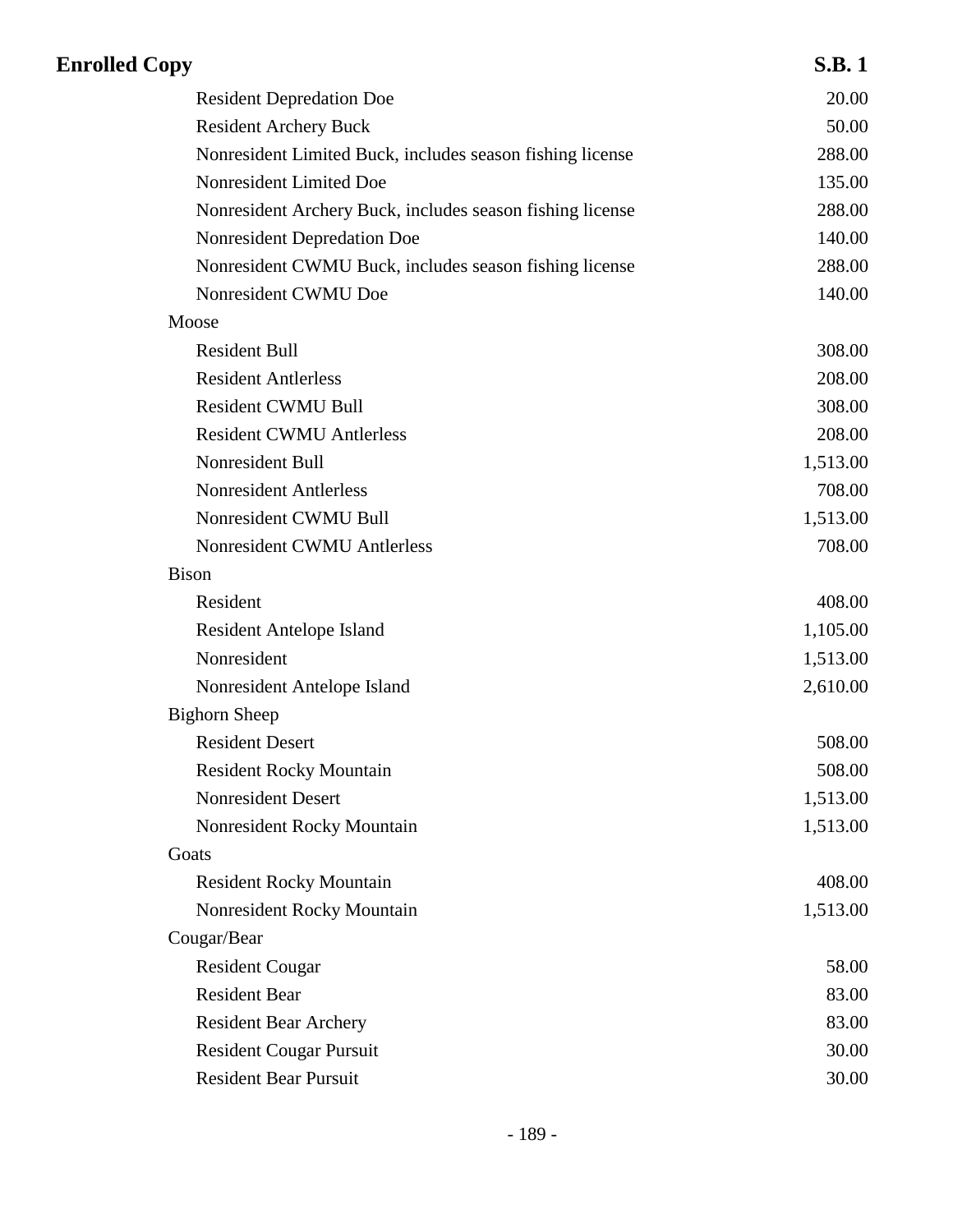| Nonresident Cougar Pursuit                                                                | 30.00  |
|-------------------------------------------------------------------------------------------|--------|
| Nonresident Bear Pursuit                                                                  | 30.00  |
| <b>Cougar or Bear Damage</b>                                                              | 30.00  |
| Nonresident Cougar                                                                        | 258.00 |
| Nonresident Bear                                                                          | 308.00 |
| <b>Muskrats</b>                                                                           |        |
| Over 1000 anticipated                                                                     | 155.00 |
| 500-1000 anticipated                                                                      | 105.00 |
| 100-500 anticipated                                                                       | 55.00  |
| Less than 100 anticipated                                                                 | 30.00  |
| Wild Turkey                                                                               |        |
| <b>Resident Limited Entry</b>                                                             | 30.00  |
| Nonresident Limited Entry                                                                 | 55.00  |
| Resident Limited Entry without small game license                                         | 40.00  |
| Nonresident Limited Entry without small game license                                      | 100.00 |
| <b>Sportsman Permits</b>                                                                  |        |
| <b>Resident Bull Moose</b>                                                                | 308.00 |
| <b>Resident Hunter's Choice Bison</b>                                                     | 408.00 |
| Resident Desert Bighorn Ram                                                               | 508.00 |
| <b>Resident Bull Elk</b>                                                                  | 180.00 |
| <b>Resident Buck Deer</b>                                                                 | 133.00 |
| <b>Resident Buck Pronghorn</b>                                                            | 50.00  |
| <b>Other Fees</b>                                                                         |        |
| <b>Falconry Permits</b>                                                                   |        |
| <b>Resident Capture Apprentice Class</b>                                                  | 30.00  |
| <b>Resident Capture General Class</b>                                                     | 50.00  |
| <b>Resident Capture Master Class</b>                                                      | 50.00  |
| Nonresident Capture Apprentice Class                                                      | 115.00 |
| Nonresident Capture General Class                                                         | 115.00 |
| <b>Nonresident Capture Master Class</b>                                                   | 115.00 |
| Handling Fees (includes licenses and CORs) (Handling fees may be assessed exchanges) 5.00 |        |
| Resident/Nonresident Dedicated Hunter Hourly Labor Buyout Rate                            | 20.00  |
| <b>Bird Bands</b>                                                                         | .25    |
| Furbearer/Trap Registration                                                               |        |
| Resident Furbearer (Any Age)                                                              | 29.00  |
| Nonresident Furbearer (Any Age)                                                           | 154.00 |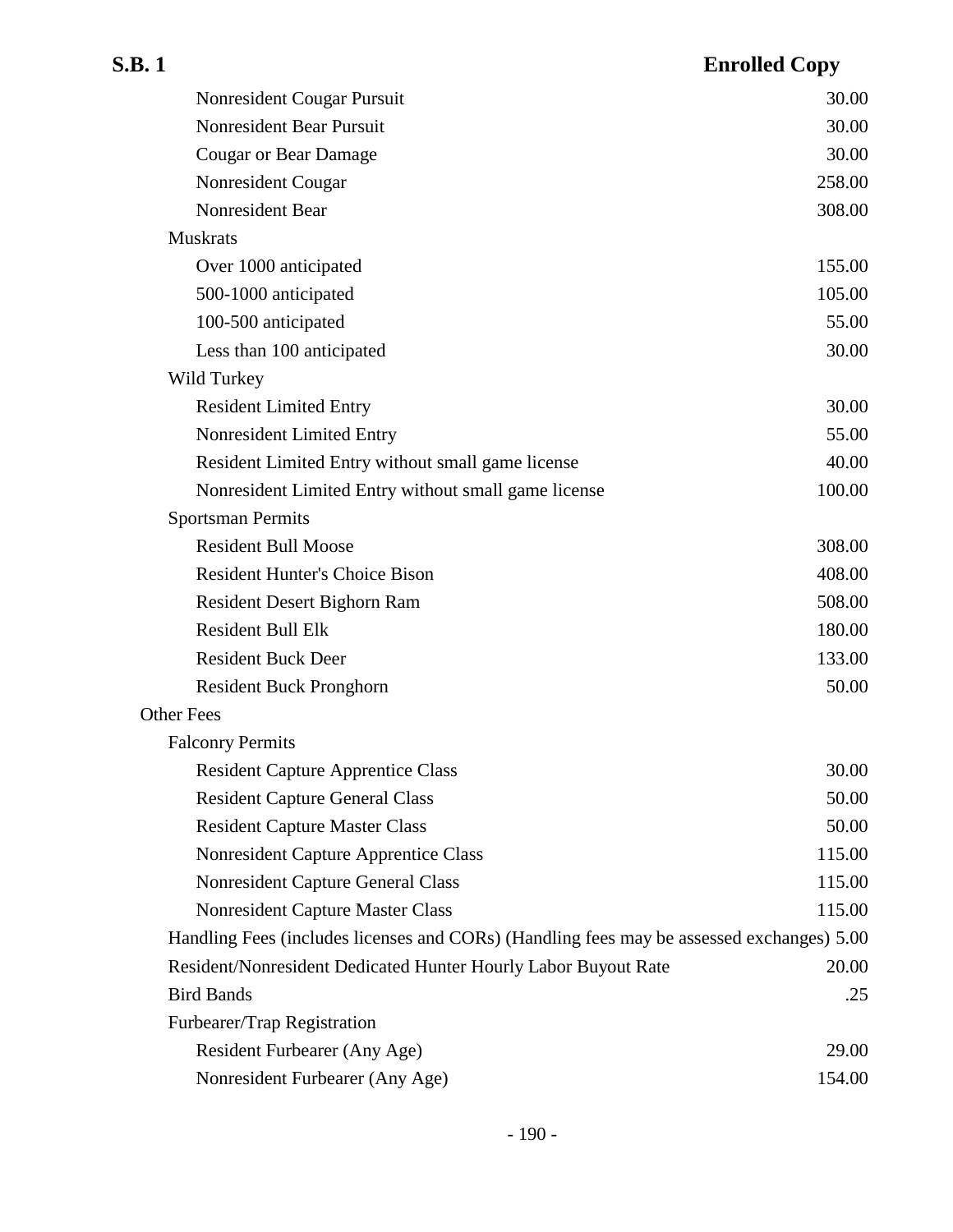| <b>Enrolled Copy</b>                                                          | <b>S.B.1</b> |
|-------------------------------------------------------------------------------|--------------|
| <b>Resident Bobcat Temporary Possession</b>                                   | 5.00         |
| Nonresident Bobcat Temporary Possession                                       | 5.00         |
| <b>Resident Trap Registration</b>                                             | 5.00         |
| Nonresident Trap Registration                                                 | 5.00         |
| Duplicate Licenses, Permits and Tags                                          |              |
| Duplicates are one-half the original price of the license or 5.00 whichever   |              |
| is less. No duplicate bobcat temporary possession tags are issued.            |              |
| Hunter education cards                                                        | 10.00        |
| <b>Furharvester Education cards</b>                                           | 10.00        |
| Wood Products on Division Land                                                |              |
| Firewood (2 Cords)                                                            | 10.00        |
| <b>Christmas Tree</b>                                                         | 5.00         |
| Ornamentals (Maximum 60.00 per permit)                                        |              |
| Conifers (per tree)                                                           | 5.00         |
| Deciduous (per tree)                                                          | 3.00         |
| Posts (Maximum \$50 per permit)                                               | .40          |
| <b>Hunter Education Fees</b>                                                  |              |
| <b>Hunter Education Training</b>                                              | 6.00         |
| Hunter Education Home Study                                                   | 6.00         |
| <b>Furharvester Education Training</b>                                        | 6.00         |
| <b>Bowhunter Education Class</b>                                              | 6.00         |
| Long Distance Verification                                                    | 2.00         |
| Becoming an Outdoors Woman (Special Needs Rates Available)                    | 150.00       |
| <b>Hunter Education Range Fees</b>                                            |              |
| Adult                                                                         | 4.00         |
| Youth (15 and Under)                                                          | 2.00         |
| Group Fees (for organized groups and not for special passes):<br>50% Discount |              |
| <b>Spotting Scope Rental</b>                                                  | 2.00         |
| Trap, Skeet or Riverside Skeet (per round)                                    | 3.50         |
| <b>Five Stand - Multi-Station Birds</b>                                       | 5.00         |
| Ten Punch Pass - Adult - Cache Valley Admission or Trap/Skeet Round           | 30.00        |
| Ten Punch Pass - Lee Kay - Admission                                          | 30.00        |
| Ten Punch Pass - Cache Valley/Lee Kay - Admission Only                        | 15.00        |
| <b>Sportsmen Club Meetings</b>                                                | 20.00        |
| Reproduction of Records                                                       |              |
| Self Service (per copy)                                                       | .10          |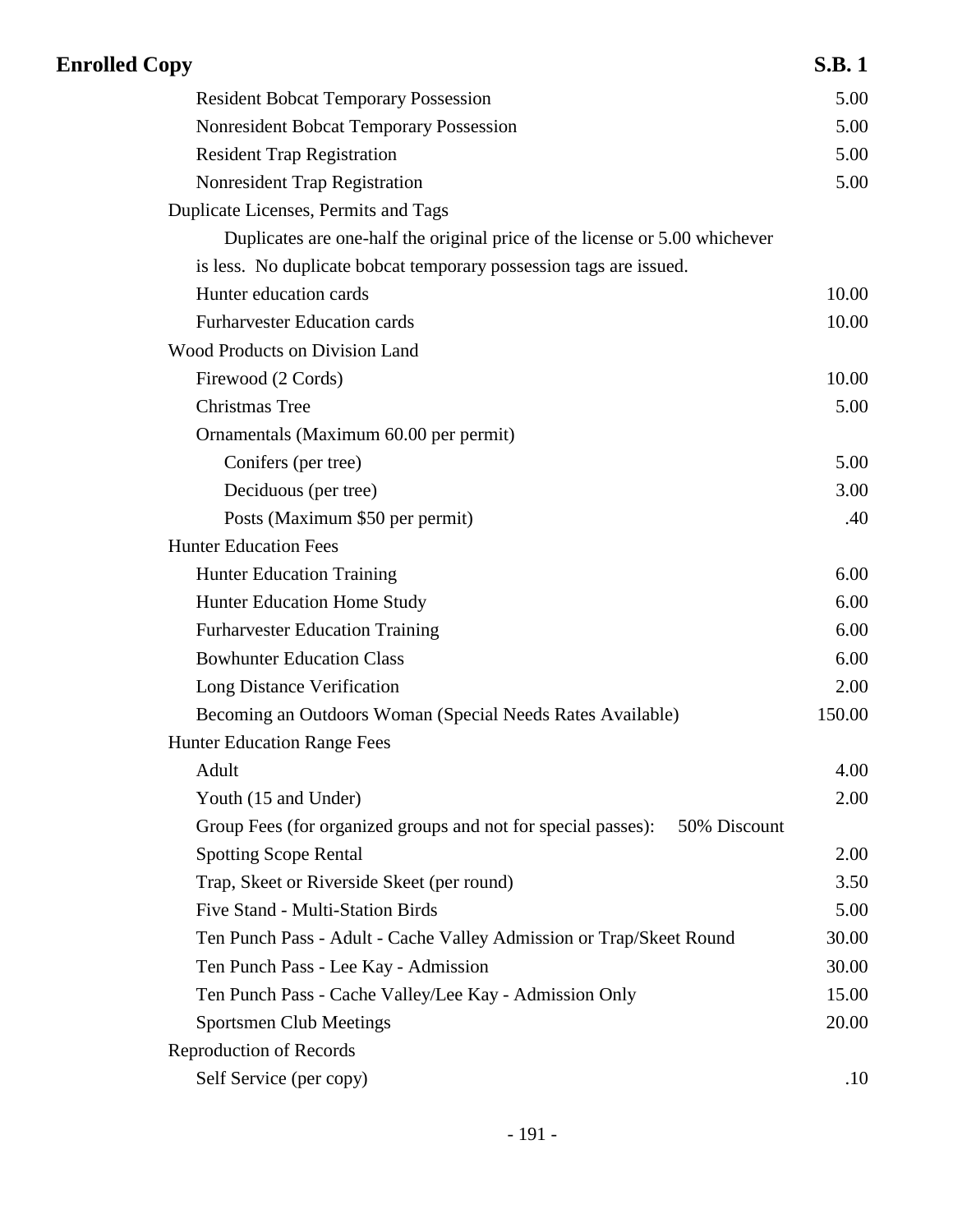## **S.B. 1 Enrolled Copy** Staff Service (per copy) .25 Geographic Information System Personnel Time (per hour) 50.00 Processing (per hour) 55.00 Data Processing Programming Time (Per Hour) 75.00 Production (per hour) 55.00 License Agency Application Fee 20.00 Other Services to be reimbursed at actual time and materials. Postage: Current Rate Fee per page for lost license paper by license agents 10.00 Return check charge 20.00 Hardware Ranch Sleigh Ride Adult 5.00 Age  $4-8$  3.00 Age 0-3: No Charge Education Groups (per person) 1.00 Easement and Leases Schedule Application Fees for Leases (Nonrefundable) Leases 50.00 Easements Rights-of-way 50.00 Rights-of-entry 50.00 Amendment to lease, easement, right-of-way, right-of-entry 25.00 Certified document 5.00 Research on leases or title records (per hour) 50.00 Rights-of-Way Leases and Easements - Resulting in Long-Term Uses of Habitat: Fees shall be determined on a case-by-case basis by the division, using the

estimated fair market value of the property, or other legislatively established fees, whichever is greater, plus the cost of administering the lease, right-of-way, or easement. Fair market value shall be determined by customary market valuation practices.

Special Use Permits (for non-depleting land uses of less than one year):

A nonrefundable application of \$50 shall be assessed for any commercial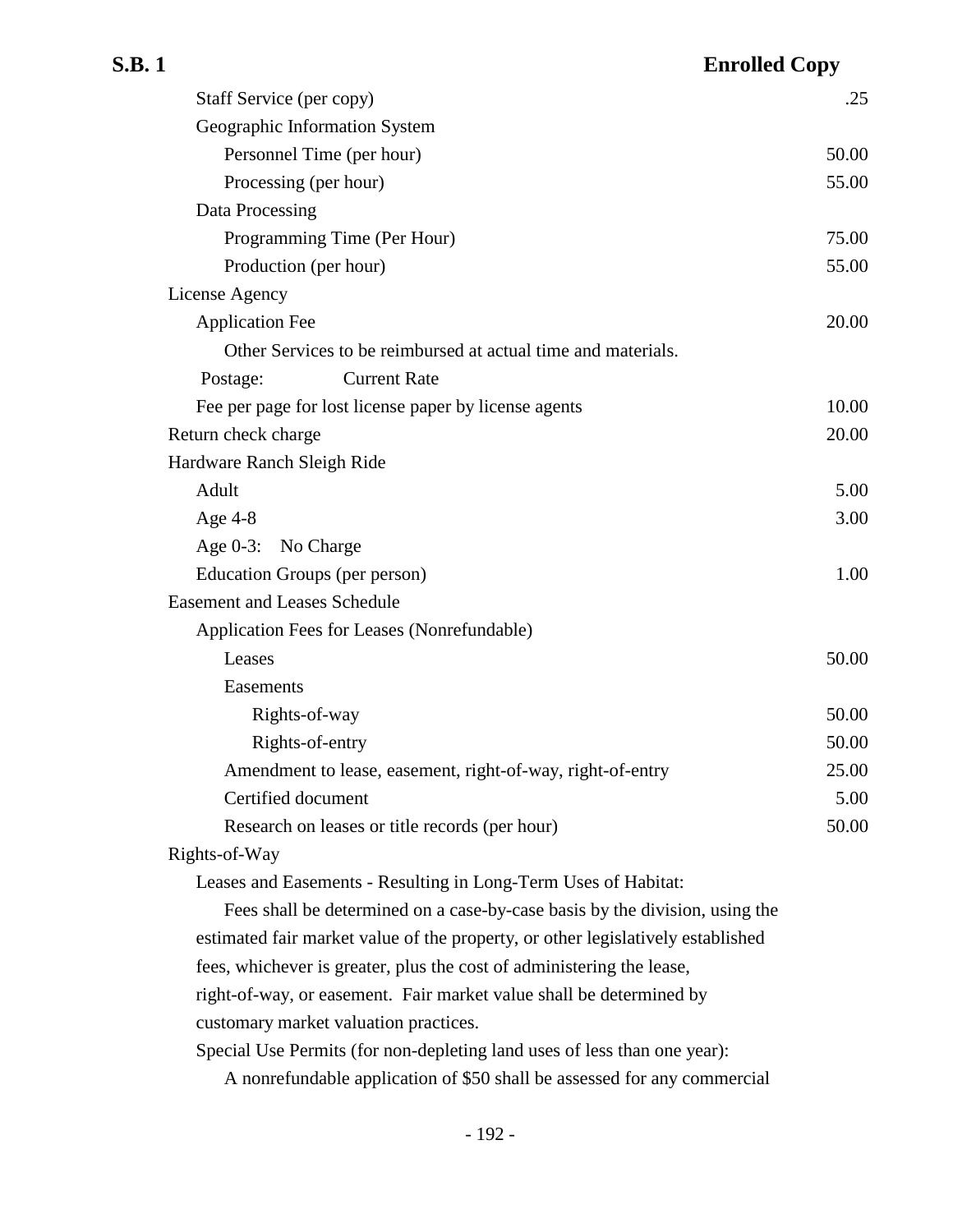use. Fees for approved special uses will be based on the fair market value of the use, determined by customary practices which may include: an assessment of comparable values for similar properties, comparable fees for similar land uses, or fee schedules. If more than one fee determination applies, the highest fee will be selected.

Width of Easement

| 0' - 30' Initial                                                            | 12.00 |
|-----------------------------------------------------------------------------|-------|
| 0' - 30' Renewal                                                            | 8.00  |
| 31' - 60' Initial                                                           | 18.00 |
| 31' - 60' Renewal                                                           | 12.00 |
| 61' - 100' Initial                                                          | 24.00 |
| 61' - 100' Renewal                                                          | 16.00 |
| 101' - 200' Initial                                                         | 30.00 |
| 101' - 200' Renewal                                                         | 20.00 |
| 201' - 300' Initial                                                         | 40.00 |
| 201' - 300' Renewal                                                         | 28.00 |
| $>300'$ Initial                                                             | 50.00 |
| $>$ 300' Renewal                                                            | 34.00 |
| <b>Outside Diameter of Pipe</b>                                             |       |
| $<$ 2.0" Initial                                                            | 6.00  |
| $< 2.0$ " Renewal                                                           | 4.00  |
| 2.0" - 13" Initial                                                          | 12.00 |
| 2.0" - 13" Renewal                                                          | 8.00  |
| 13.1" - 25" Initial                                                         | 18.00 |
| 13.1" - 25" Renewal                                                         | 12.00 |
| 25.1" - 37" Initial                                                         | 24.00 |
| 25.1" - 37" Renewal                                                         | 16.00 |
| $>37$ " Initial                                                             | 48.00 |
| $>37$ " Renewal                                                             | 32.00 |
| Roads, Canals (permanent loss of habitat plus high maintenance disturbance) |       |
| 1' - 33' New Construction                                                   | 18.00 |
| $1'$ - 33' Existing                                                         | 12.00 |
| 33.1' - 66' New Construction                                                | 24.00 |
| 33.1' - 66' Existing                                                        | 18.00 |
| <b>Certificates of Registration</b>                                         |       |
| Initial Fee - Personal Use                                                  | 50.00 |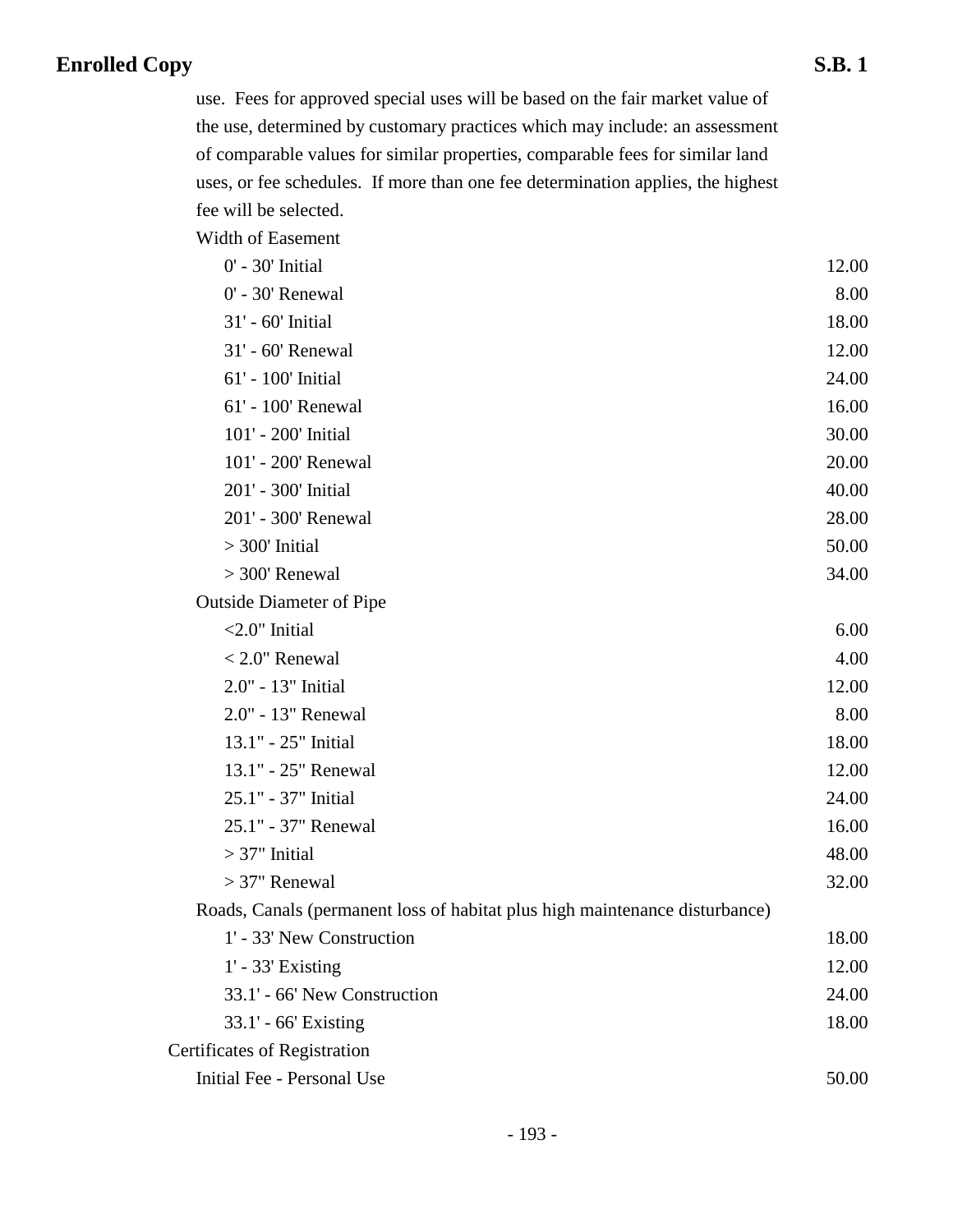| Initial Fee - Commercial                                                                | 100.00    |
|-----------------------------------------------------------------------------------------|-----------|
| Amendment                                                                               | 10.00     |
| Renewal                                                                                 | 20.00     |
| Late Fee for Failure to Renew Certificates of Registration When Due: Greater of \$10 or |           |
| 20% of fee                                                                              |           |
| <b>Required Inspections</b>                                                             | 25.00     |
| Failure to Submit Required Annual Activity Report When Due                              | 10.00     |
| <b>Request for Species Reclassification</b>                                             | 200.00    |
| <b>Request for Variance</b>                                                             | 200.00    |
| Commercial Fishing and Dealing Commercially in Aquatic Wildlife                         |           |
| Dealer in Live / Dead Bait                                                              | 75.00     |
| Helper Cards - Live/Dead Bait                                                           | 15.00     |
| <b>Commercial Seiner</b>                                                                | 1,000.00  |
| Helper Cards - Commercial Seiner                                                        | 100.00    |
| <b>Commercial Brine Shrimper</b>                                                        | 10,000.00 |
| Helper Cards - Commercial Brine Shrimper                                                | 1,500.00  |
| Upland Game Cooperative Wildlife Management Units                                       |           |
| New Application                                                                         | 250.00    |
| Annual Fee                                                                              | 150.00    |
| Big Game Cooperative Wildlife Management Unit                                           |           |
| New Application                                                                         | 250.00    |
| Annual Fee                                                                              | 150.00    |
| Falconry                                                                                |           |
| One year                                                                                | 15.00     |
| Two year                                                                                | 30.00     |
| Three year                                                                              | 45.00     |
| <b>Commercial Hunting Areas</b>                                                         |           |
| New Application                                                                         | 150.00    |
| <b>Renewal Application</b>                                                              | 150.00    |
| <b>UTAH GEOLOGICAL SURVEY</b>                                                           |           |

In accordance with UCA 63-34-5, the following fees are approved for the services of the Utah Geological Survey for 2005.

## **Administration**

| Editorial          |      |
|--------------------|------|
| <b>Color Plots</b> |      |
| Set-Up Fee         | 3.00 |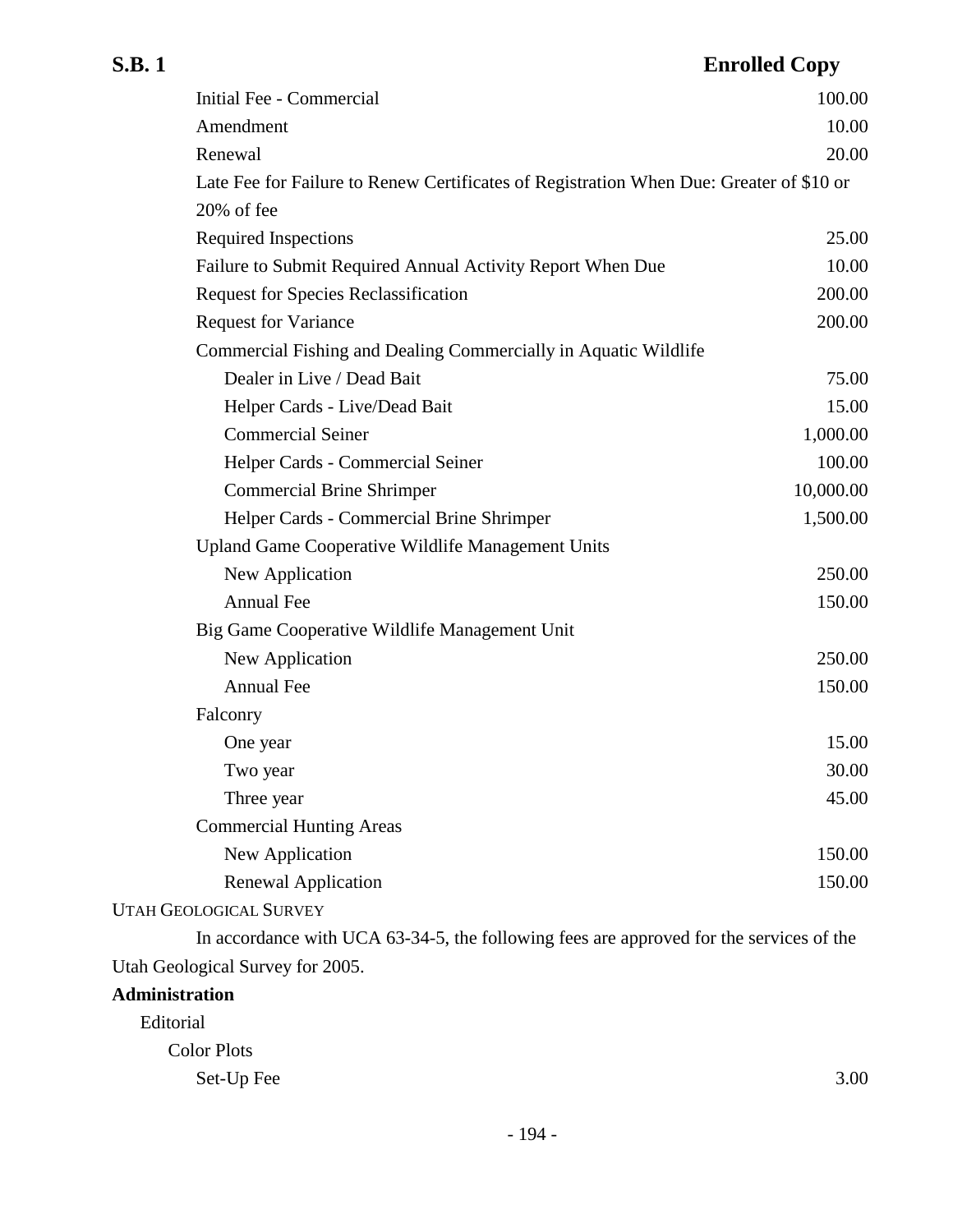| <b>Enrolled Copy</b>                                         | <b>S.B.1</b> |
|--------------------------------------------------------------|--------------|
| Per Square Foot                                              | 3.00         |
| Special Paper, Per Square Foot                               | 4.50         |
| Color Scanning, Per Scan                                     | 9.00         |
| Bluelines, Per Square Foot                                   | .25          |
| <b>File Conversion</b>                                       |              |
| Per Hour                                                     | 36.00        |
| Minimum Fee                                                  | 5.00         |
| Clear/Matte Mylars from Negatives                            |              |
| Set-Up Fee                                                   | 20.00        |
| Per Square Foot                                              | 6.00         |
| Clear/Matte Mylars from Negatives (Division Makes Negatives) |              |
| Set-Up Fee                                                   | 20.00        |
| Per Square Foot                                              | 11.00        |
| Negatives                                                    |              |
| Set-Up Fee                                                   | 20.00        |
| Per Square Foot                                              | 9.00         |
| Professional Services, Per Hour                              | 36.00        |
| Sample Library                                               |              |
| <b>On-Site Examination</b>                                   |              |
| Cuttings, Per Box                                            | 2.00         |
| Core, Per Box                                                | 3.00         |
| Coal, Per Box                                                | 4.00         |
| Oil/Water (Brine), Per Bottle                                | 3.00         |
| Core Layout Table, Per Table                                 | 15.00        |
| Binocular/Petrographic Microscopes per day                   | 15.00        |
| Saturday/Sunday/Holiday Surcharge:<br>60 percent             |              |
| <b>Off-Site Examination</b>                                  |              |
| Cuttings, Per Box (Plus Shipping)                            | 4.00         |
| Core, Per Box (Plus Shipping)                                | 6.00         |
| Coal, Per Box (Plus Shipping)                                | 6.00         |
| Oil/Water (Brine), Per Bottle (Plus Shipping & Packaging)    | 7.00         |
| Hazardous Materials                                          |              |
| Packing                                                      | 12.00        |
| Shipping (Approx.)                                           | 4.00         |
| Core Plug, Per Plug                                          | 2.00         |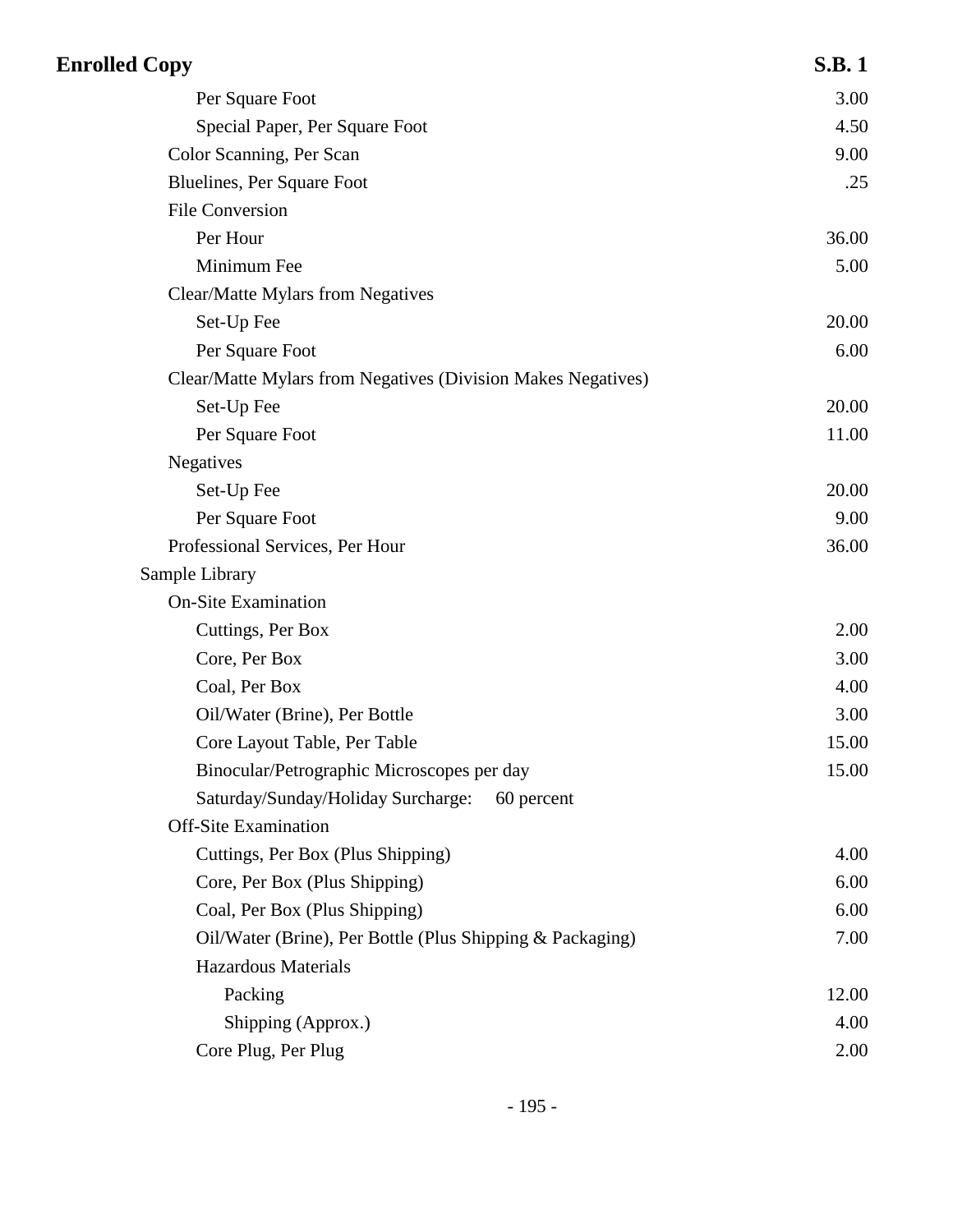| ں ر<br>٠ |  |
|----------|--|
|----------|--|

| Core Slabbing                                       |        |
|-----------------------------------------------------|--------|
| 1.8" Diameter or Smaller, Per Foot                  | 8.00   |
| 1.8"-3.5" Diameter, Per Foot                        | 10.00  |
| Larger Diameter:<br>Negotiated                      |        |
| Core Photographing                                  |        |
| Box/Closeup, Per Print $(8x10 \text{ color})$       | 20.00  |
| Slides, Per Slide                                   | 10.00  |
| Coal Petrography, Per Hour                          | 36.00  |
| Copying of Data, Per Page                           | .10    |
| Searches and Research, Per Hour                     | 25.00  |
| General Building and Lab Use                        |        |
| Per Day                                             | 35.00  |
| Per Week                                            | 225.00 |
| Per Month                                           | 900.00 |
| Applied                                             |        |
| <b>School Site Reviews</b>                          |        |
| Review Geologic Hazards Report for New School Sites |        |
| Review (plus travel)                                | 450.00 |
| Per Hour                                            | 36.00  |
| Preliminary Screening of a Proposed School Site     |        |
| One School (plus travel)                            | 500.00 |
| Multiple in same city (plus travel)                 | 700.00 |
| Per Hour                                            | 36.00  |
| Paleontology                                        |        |
| <b>File Search Requests</b>                         |        |
| Minimum Charge (up to 15 minutes)                   | 30.00  |
| Hourly Rate $(>15$ minutes)                         | 60.00  |
| Miscellaneous                                       |        |
| Copies, Self-Serve, Per Copy                        | .10    |
| Copies, Staff, Per Copy                             | .25    |
| Large Format Copies, Per Copy                       | 4.00   |
| Research Fee, Per Hour                              | 36.00  |
| <b>UGS Database Searches</b>                        |        |
| Per Hour                                            | 36.00  |
| Minimum Fee                                         | 5.00   |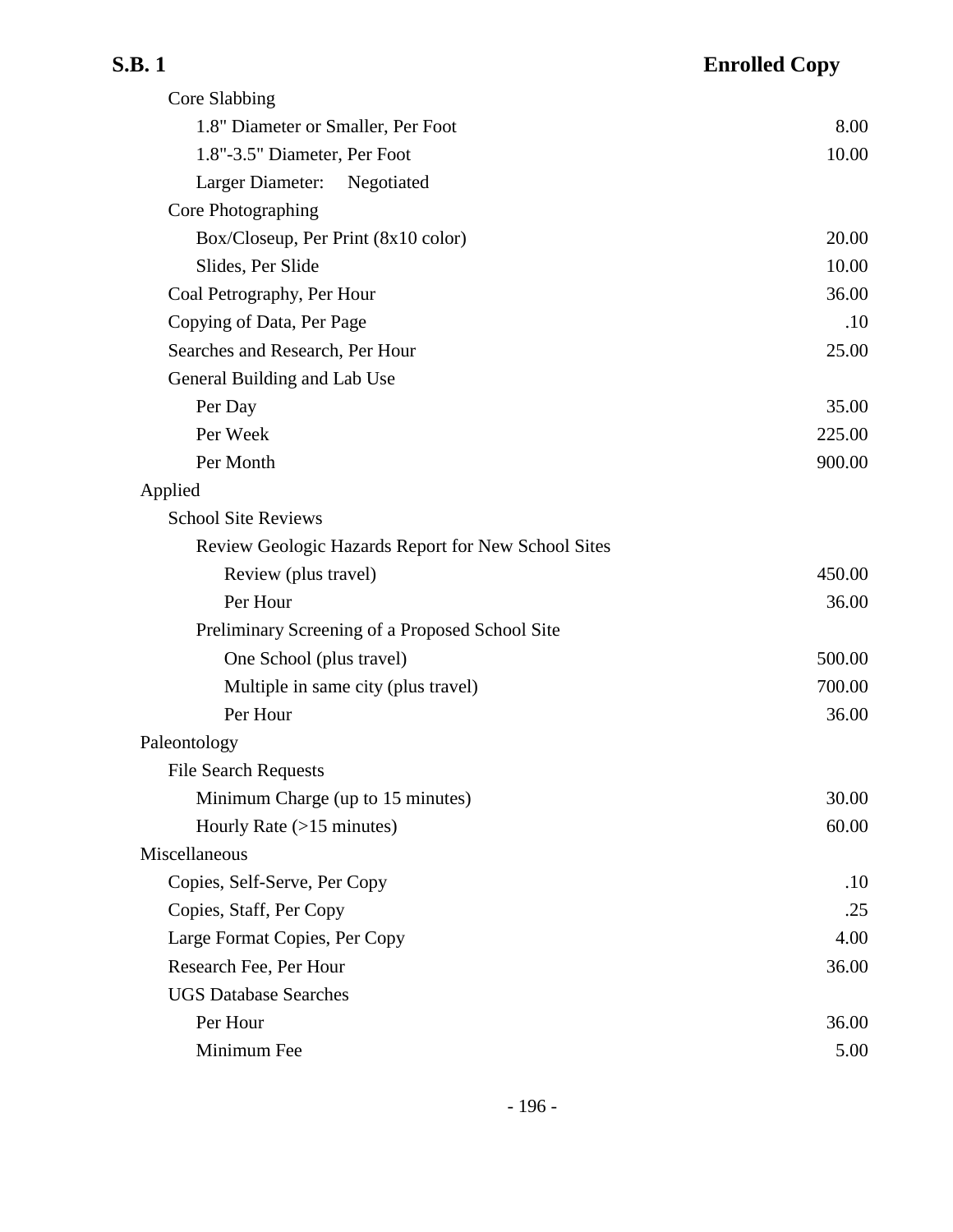| <b>Enrolled Copy</b>            | <b>S.B.1</b> |
|---------------------------------|--------------|
| Media Charges                   |              |
| Compact Disk (650 MB), Per CD   | 3.00         |
| Zip Disk                        |              |
| 100 MB, Per Disk                | 15.00        |
| 250 MB, Per Disk                | 25.00        |
| Floppy Disk (1.44 MB), Per Disk | 2.00         |
| Paper Printout, Per Page        | .10          |
| Custom Map Plots, Minimum Fee   | 15.00        |
| Bookstore, Per Plot             | 5.00         |

## WATER RIGHTS

In accordance with Section 63-34-5, the following fees are approved for the services of the Division of Water Rights for 2005.

## **Administration**

1. Applications

For examining and filing applications and temporary applications to appropriate water, applications for temporary and permanent change, applications for exchange, applications for an extension of time in which to resume use of water, applications to appropriate or make permanent or temporary change for use outside the state, claims to water based on diligence, a groundwater recovery permit, and for re-publication of notice to water users after amendment of application, the State Engineer shall collect fees based upon the following schedule:

| a. For a quantity of water of 0.1 second-foot or less                                 | 75.00  |
|---------------------------------------------------------------------------------------|--------|
| b. For a quantity of water over 0.1 second-foot but not exceeding 0.5 second-foot     | 100.00 |
| c. For a quantity of water over 0.5 second-foot but not exceeding 1.0 second-foot     | 125.00 |
| d. For a quantity of water over 1.0 second-foot but not exceeding 2.0 second-foot     | 150.00 |
| e. For a quantity of water over 2.0 second-foot but not exceeding 3.0 second-foot     | 175.00 |
| f. For a quantity of water over 3.0 second-foot but not exceeding 4.0 second-foot     | 200.00 |
| g. For each additional second-foot, or fraction thereof, up to but not exceeding 23.0 |        |
| second-feet                                                                           | 15.00  |
| h. For applications in excess of 23.0 second-foot                                     | 500.00 |
| i. For a volume of water of 20 acre-feet or less                                      | 75.00  |
| j. For a volume of water over 20 acre-feet, but not exceeding 100 acre-feet           | 100.00 |
| k. For a volume of water over 100 acre-feet, but not exceeding 500 acre-feet          | 125.00 |
| 1. For a volume of water over 500 acre-feet, but not exceeding 1,000 acre-feet        | 150.00 |
| m. For a volume of water over 1,000 acre-feet, but not exceeding 1,500 acre-feet      | 175.00 |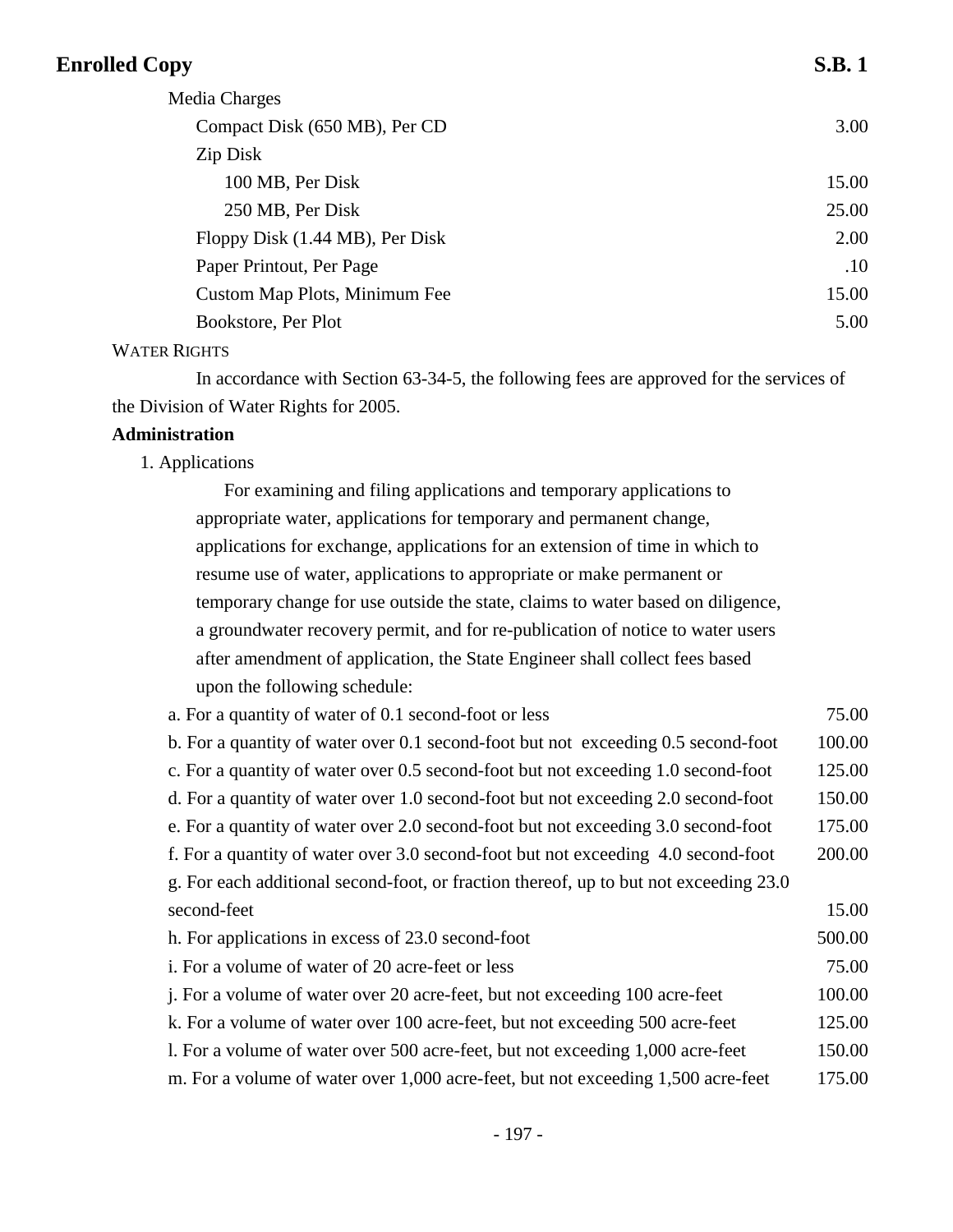| S.B. 1<br><b>Enrolled Copy</b>                                                                      |          |
|-----------------------------------------------------------------------------------------------------|----------|
| n. For a volume of water over 1,500 acre-feet, but not exceeding 2,000 acre-feet                    | 200.00   |
| o. For each additional 500 acre-feet, or part thereof, but not exceeding 11,500 acre-feet 15.00     |          |
| p. For applications in excess of 11,500 acre-feet                                                   | 500.00   |
| q. For any application that proposes to appropriate by both direct flow and storage, there          |          |
| shall be charged the fee for quantity or volume, whichever is greater, but not both.                |          |
| 2. For a Well Driller Permit                                                                        |          |
| a. Initial                                                                                          | 50.00    |
| b. Renewal (annual)                                                                                 | 25.00    |
| c. Late renewal (annual)                                                                            | 50.00    |
| 3. For filing a request for an extension of time in which to submit proof of appropriation less     |          |
| than 14 years after the date of approval of the application                                         | 25.00    |
| 4. For filing a request for an extension of time in which to submit proof of appropriation 14 years |          |
| or more after the date of approval of the application                                               | 75.00    |
| 5. For filing a request for extension of fixed time periods                                         | 75.00    |
| 6. For each certification of copies                                                                 | 4.00     |
| 7. A reasonable charge for preparing copies of any and all documents:                               |          |
| 8. Application to segregate a water right                                                           | 25.00    |
| 9. Application to inject water                                                                      | 2,500.00 |
| 10. Notification for the use of sewage effluent or to change the point of discharge                 | 750.00   |
| 11. Diligence claim investigation fee                                                               | 200.00   |
| 12. Report of Water Right Conveyance                                                                | 25.00    |
| 13. Drill Rig Operator Registration                                                                 |          |
| a. Initial                                                                                          | 50.00    |
| b. Renewal (annual)                                                                                 | 25.00    |
| c. Late Renewal (annual)                                                                            | 50.00    |
| DEPARTMENT OF NATURAL RESOURCES INTERNAL SERVICE FUNDS                                              |          |
| <b>INTERNAL SERVICE FUND</b>                                                                        |          |
| In accordance with Section 63-38-3.5, the following fees are approved for the services of           |          |
| the Department of Natural Resources - Internal Service Fund for 2005.                               |          |
| <b>ISF - DNR Warehouse</b>                                                                          |          |

Warehouse

| Mark-up of goods: 19%                      |           |
|--------------------------------------------|-----------|
| Warehouse space, per square foot, per year | 4.38      |
| Core Sample Warehouse, per year            | 40,123.00 |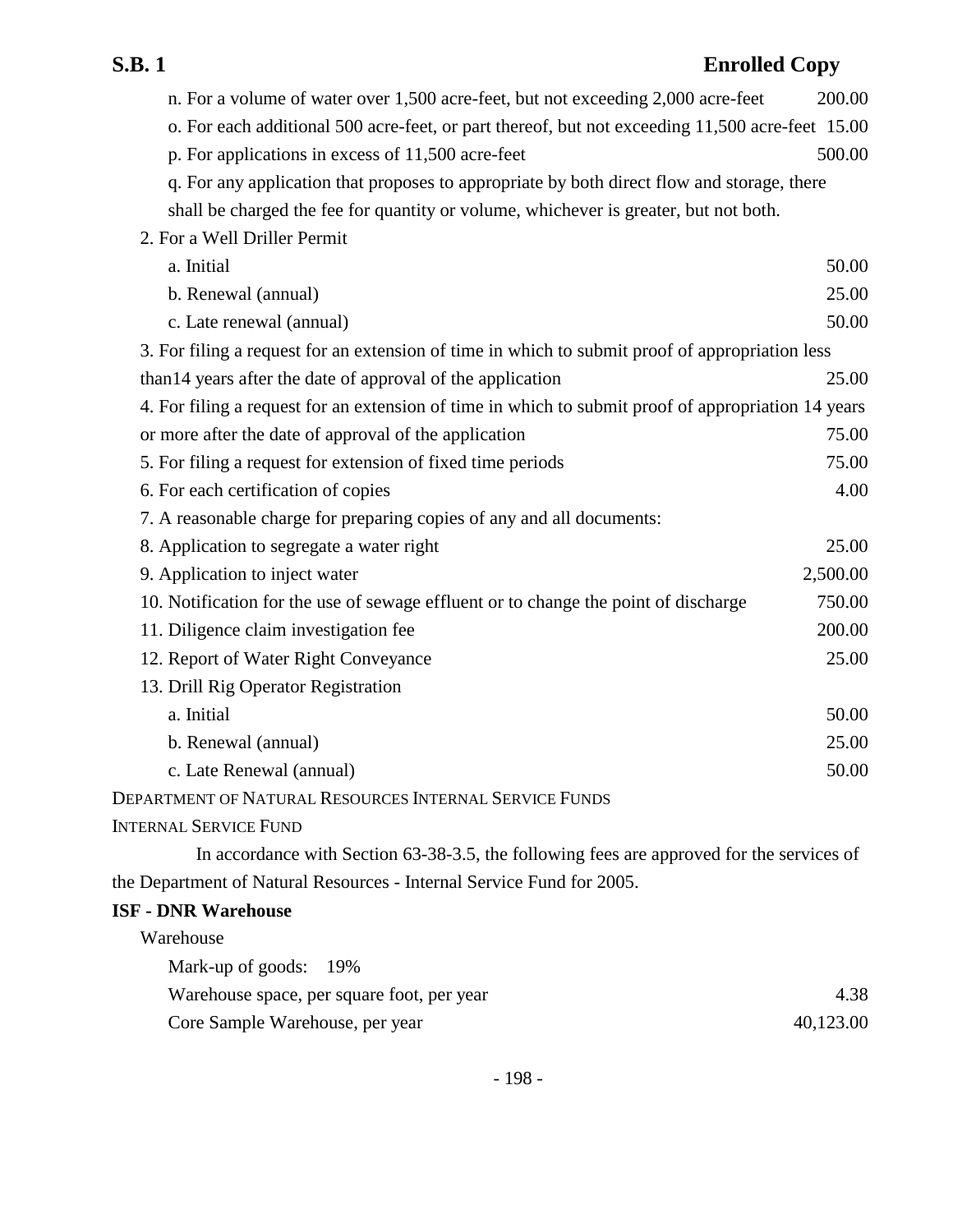## **ISF - DNR Motorpool**

| Motor Pool                                                                                |       |
|-------------------------------------------------------------------------------------------|-------|
| Monthly rates at \$100.00 plus mileage as follows                                         |       |
| Sedan                                                                                     | .20   |
| <b>Station Wagon</b>                                                                      | .20   |
| Minivan                                                                                   | .20   |
| $1/2$ Ton, 2 wheel drive pick-up                                                          | .20   |
| $1/2$ Ton, 4 wheel drive pick-up                                                          | .27   |
| 1/2 Ton, 4 wheel drive extended cab pick-up                                               | .31   |
| $3/4$ Ton, 2 wheel drive pick-up                                                          | .22   |
| 3/4 Ton, 4 wheel drive pick-up                                                            | .29   |
| 3/4 Ton, 4 wheel drive extended cab pick-up                                               | .34   |
| 1 Ton, 2 wheel drive pick-up                                                              | .33   |
| 1 Ton, 4 wheel drive pick-up                                                              | .33   |
| 1 Ton, 4 wheel drive extended cab pick-up                                                 | .37   |
| <b>Sport Utility</b>                                                                      | .27   |
| Large Utility                                                                             | .34   |
| Large Van                                                                                 | .27   |
| 1 1/2 Ton, 2 Ton, 2 1/2 Ton, 1 Axle, Duals, etc.                                          | .45   |
| Fire Truck                                                                                | .44   |
| 5 Ton, 10 Ton Tractor, etc.                                                               | .48   |
| <b>ISF - DNR Data Processing</b>                                                          |       |
| Data Processing                                                                           |       |
| <b>Hourly Rate</b>                                                                        | 25.00 |
| <b>DEPARTMENT OF AGRICULTURE AND FOOD</b>                                                 |       |
| <b>ADMINISTRATION</b>                                                                     |       |
| In accordance with Section $4-2-2(2)$ the following fees are approved for the services of |       |
| the Department of Agriculture and Food for 2005.                                          |       |
| <b>General Administration</b>                                                             |       |
| <b>General Administration</b>                                                             |       |
| <b>Produce Dealers</b>                                                                    |       |
| <b>Produce Dealer</b>                                                                     | 25.00 |
| Dealer's Agent                                                                            | 10.00 |
| Broker/Agent                                                                              | 25.00 |
| Produce Broker                                                                            | 25.00 |
| Livestock Dealer                                                                          | 25.00 |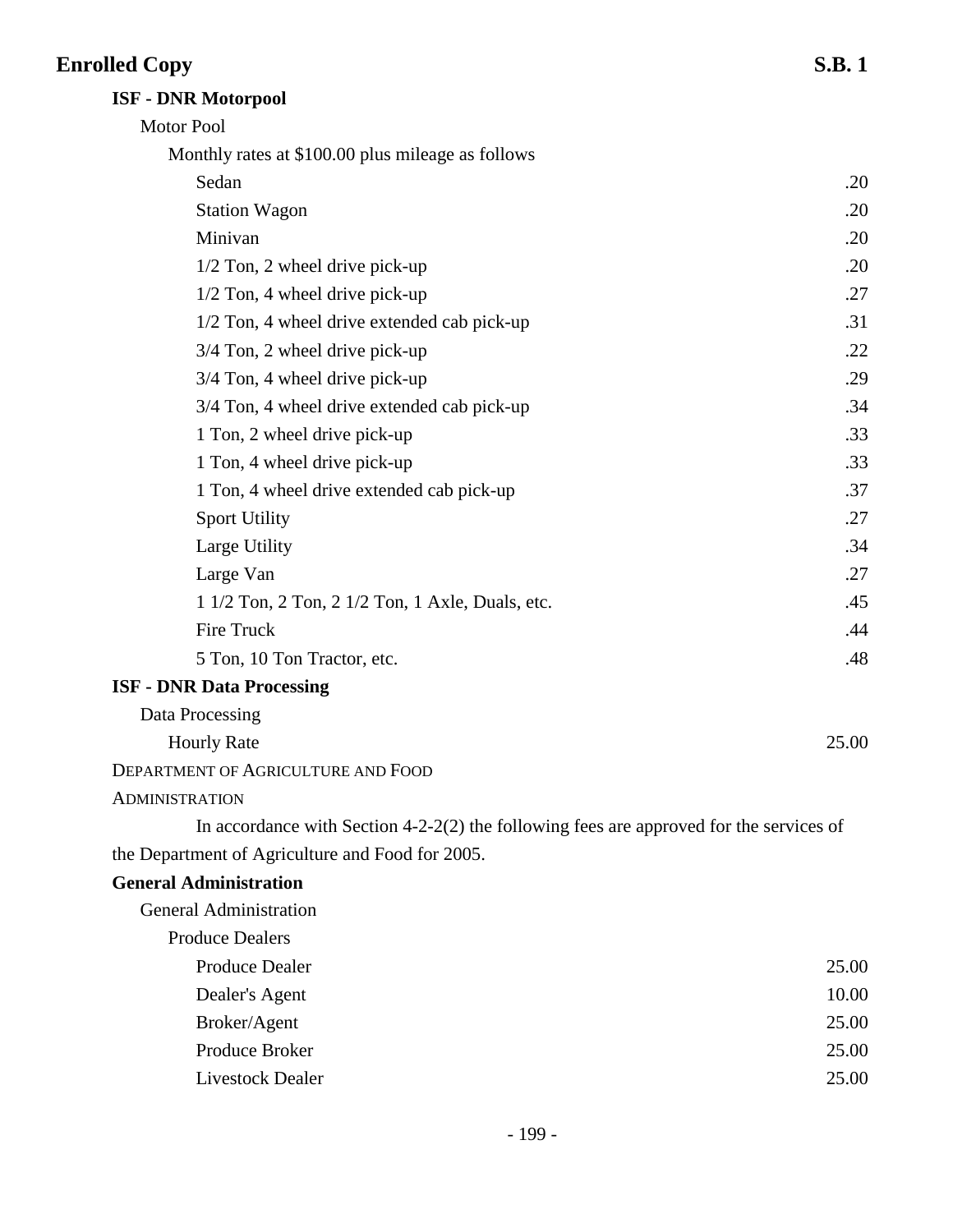| S.B. 1                                                                                 | <b>Enrolled Copy</b> |
|----------------------------------------------------------------------------------------|----------------------|
| Livestock Dealer/Agent                                                                 | 10.00                |
| <b>Livestock Auctions</b>                                                              |                      |
| <b>Livestock Auction Market</b>                                                        | 50.00                |
| <b>Auction Weigh Person</b>                                                            | 10.00                |
| <b>Registered Farms Recording Fee</b>                                                  | 10.00                |
| Citations, Maximum per Violation                                                       | 500.00               |
| All Agriculture Divisions                                                              |                      |
| <b>Organic Certification</b>                                                           |                      |
| Annual registration of producers, handlers, processors or combination                  | 100.00               |
| Hourly fee for inspection                                                              | 24.50                |
| Hourly charge for inspectors' time more than 40 hours per week (overtime) plus regular |                      |
| fees                                                                                   | 36.75                |
| Hourly charge for major holidays and Sundays (four hour min.) plus regular fees        | 36.75                |
| Gross sales fees (\$10.00 min.) based on previous calendar year according to the       |                      |
| following schedule:                                                                    |                      |
| \$0 to \$5,000: Exempt                                                                 |                      |
| \$5,001 to \$10,000                                                                    | 50.00                |
| \$10,001 to \$15,000                                                                   | 75.00                |
| \$15,001 to \$20,000                                                                   | 100.00               |
| \$20,001 to \$25,000                                                                   | 125.00               |
| \$25,001 to \$30,000                                                                   | 150.00               |
| \$30,001 to \$35,000                                                                   | 175.00               |
| \$35,001 to \$50,000                                                                   | 250.00               |
| \$50,001 to \$75,000                                                                   | 375.00               |
| \$75,001 to \$100,000                                                                  | 500.00               |
| \$100,001 to \$150,000                                                                 | 690.00               |
| \$150,001 to \$280,000                                                                 | 1,050.00             |
| \$280,001 to \$375,000                                                                 | 1,250.00             |
| \$375,001 to \$500,000                                                                 | 1,460.00             |
| \$500,001 and up                                                                       | 2,000.00             |
| Certified document fee                                                                 | 10.00                |
| Administrative costs for making copies of files, per hour                              | 10.00                |
| Administrative costs for making copies of files, per copy                              | .07                  |
| <b>Duplicate Fee</b>                                                                   | 15.00                |
| <b>Internet Access Fee</b>                                                             | 1.50                 |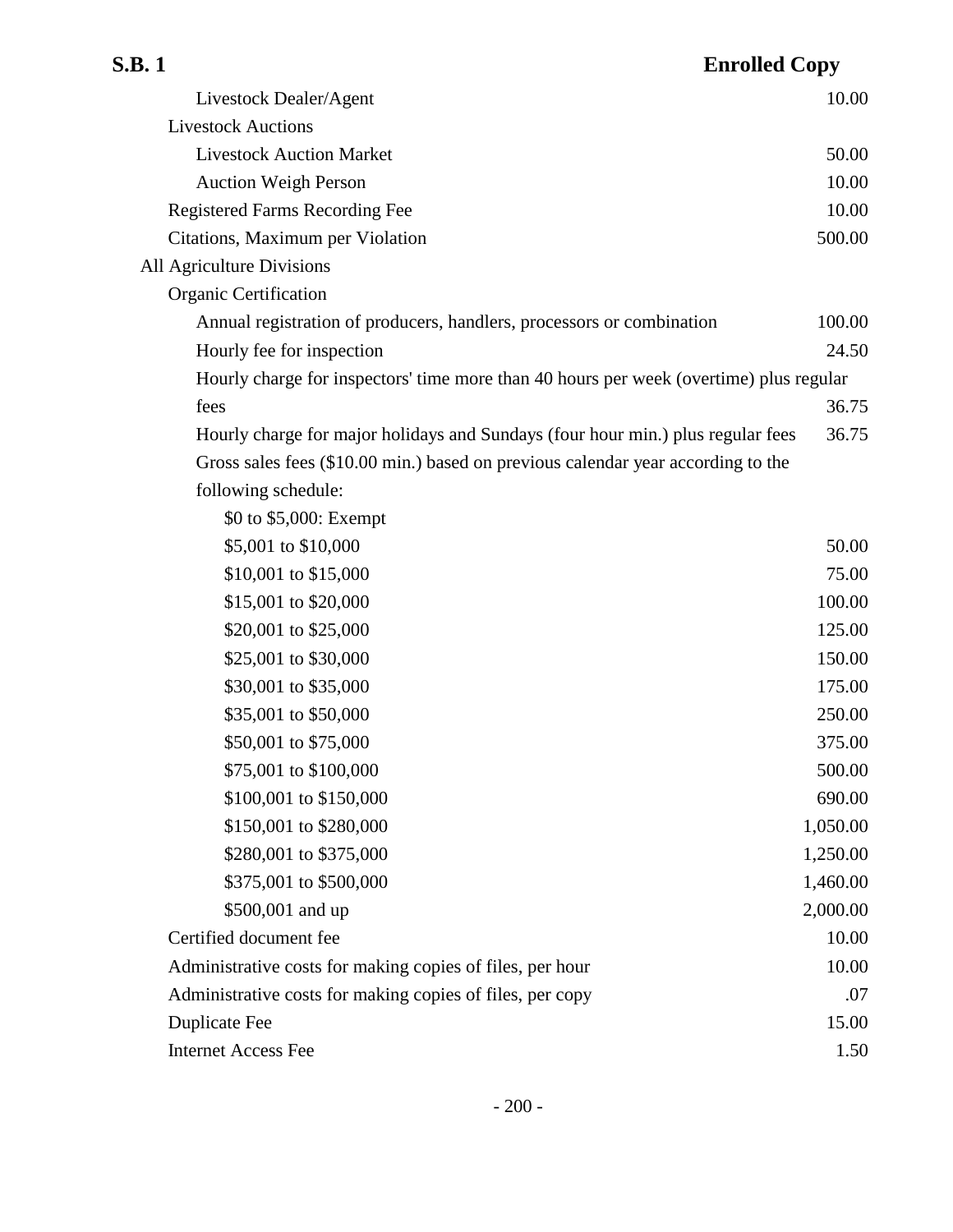| <b>Enrolled Copy</b>                                                      | <b>S.B.1</b> |
|---------------------------------------------------------------------------|--------------|
| Late Fee                                                                  | 25.00        |
| Returned check fee                                                        | 15.00        |
| Mileage: State Rate                                                       |              |
| <b>Meat Inspection</b>                                                    |              |
| Meat Inspection                                                           |              |
| <b>Inspection Service Fee</b>                                             | 39.00        |
| <b>Meat Packing</b>                                                       |              |
| <b>Meat Packing Plant</b>                                                 | 75.00        |
| <b>Custom Exempt</b>                                                      | 75.00        |
| T/A Official                                                              | 75.00        |
| Packing/Processing (Official)                                             | 75.00        |
| <b>Chemistry Laboratory</b>                                               |              |
| <b>Chemistry Laboratory</b>                                               |              |
| Seed, Feed and Meat                                                       |              |
| Moisture                                                                  | 20.00        |
| Fat                                                                       | 35.00        |
| Fiber, Crude or ADF                                                       | 45.00        |
| Protein                                                                   | 30.00        |
| <b>NPN</b>                                                                | 25.00        |
| Ash                                                                       | 20.00        |
| Fertilizer                                                                |              |
| Nitrogen                                                                  | 30.00        |
| <b>Available Phosphorous</b>                                              | 35.00        |
| Potash                                                                    | 30.00        |
| Inorganics (Digested)                                                     |              |
| (Al, As, B, Ba, Ca, Cd, Cl, Co, Cr, Cu, Fe, K, Mg, Mn, Mo, Na, Ni, P, Pb, |              |
| S, Se, Zn)                                                                |              |
| Prep and First Analyte                                                    | 20.00        |
| <b>Additional Analytes</b>                                                | 20.00        |
| Herbicides - Water                                                        | 180.00       |
| Insecticides/Fungicides - Water                                           | 200.00       |
| Herbicides - Soil/Plants                                                  | 300.00       |
| <b>Insecticides - Soil/Plants</b>                                         | 260.00       |
| Inorganics (Undigested)                                                   |              |
| (Al, As, B, Ba, Ca, Cd, Cl, Co, Cr, Cu, Fe, K, Mg, Mn, Mo, Na, Ni, P, Pb, |              |
| S, Se, Zn)                                                                |              |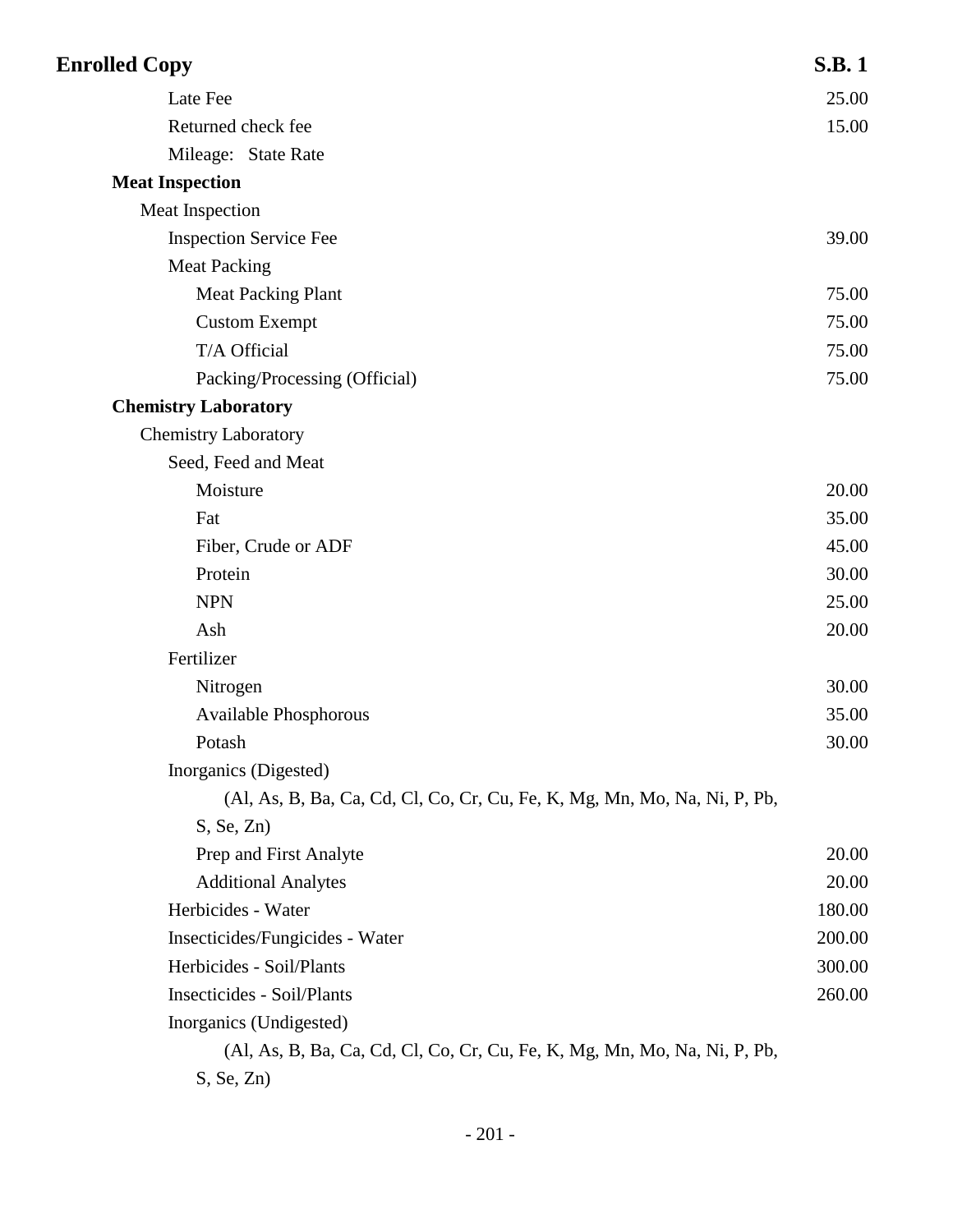| <b>S.B.1</b>               | <b>Enrolled Copy</b> |
|----------------------------|----------------------|
| Prep and First Analyte     | 20.00                |
| <b>Additional Analytes</b> | 10.00                |
| $\mathbf{v}$               | $\sim$ 00            |

| <b>Additional Analytes</b>                                                                   | 10.00 |
|----------------------------------------------------------------------------------------------|-------|
| Vitamin A                                                                                    | 60.00 |
| Certification Fee - Milk Laboratory Evaluation Program                                       |       |
| <b>Basic Lab Fee</b>                                                                         | 50.00 |
| Number of Certified Analyst (3 x \$10.00)                                                    | 30.00 |
| Number of Approved Test (3 x \$10.00)                                                        | 30.00 |
| <b>Total Yearly Assessed Fee</b>                                                             | 90.00 |
| <b>Standard Plate Count</b>                                                                  | 10.00 |
| <b>Coliform Count</b>                                                                        | 15.00 |
| <b>Antibiotic Test</b>                                                                       | 5.00  |
| Phosphatase Test                                                                             | 15.00 |
| <b>WMT Screening Test</b>                                                                    | 5.00  |
| <b>DMSCC</b> (Confirmation)                                                                  | 10.00 |
| <b>DSCC</b> (Instrumentation)                                                                | 5.00  |
| <b>Coliform Confirmation</b>                                                                 | 5.00  |
| <b>Container Rinse Test</b>                                                                  | 10.00 |
| H <sub>2</sub> O Coli Total Count                                                            | 18.00 |
| <b>H2O Coli Confirmation Test</b>                                                            | 5.00  |
| Butterfat % (Babcock Method)                                                                 | 10.00 |
| Added H2O in Raw Milk                                                                        | 5.00  |
| Reactivated Phosphatase Confirmation                                                         | 15.00 |
| <b>Antibiotic Confirmation Tests</b>                                                         | 10.00 |
| Salmonella Screen                                                                            | 28.00 |
| E-Coli Screen                                                                                | 18.00 |
| All Other Services, per hour                                                                 | 30.00 |
| Charges for other tests performed for other government agencies are authorized and are to be |       |
| based on cost recovery.                                                                      |       |

## **Animal Health**

| Animal Health                          |        |
|----------------------------------------|--------|
| <b>Inspection Service Fee</b>          | 39.00  |
| <b>Commercial Aquaculture Facility</b> | 150.00 |
| <b>Aquaculture License</b>             | 50.00  |
| <b>Commercial Fee Fishing Facility</b> | 30.00  |
| Citation, per violation                | 200.00 |
| Citation, per head                     | 2.00   |
|                                        |        |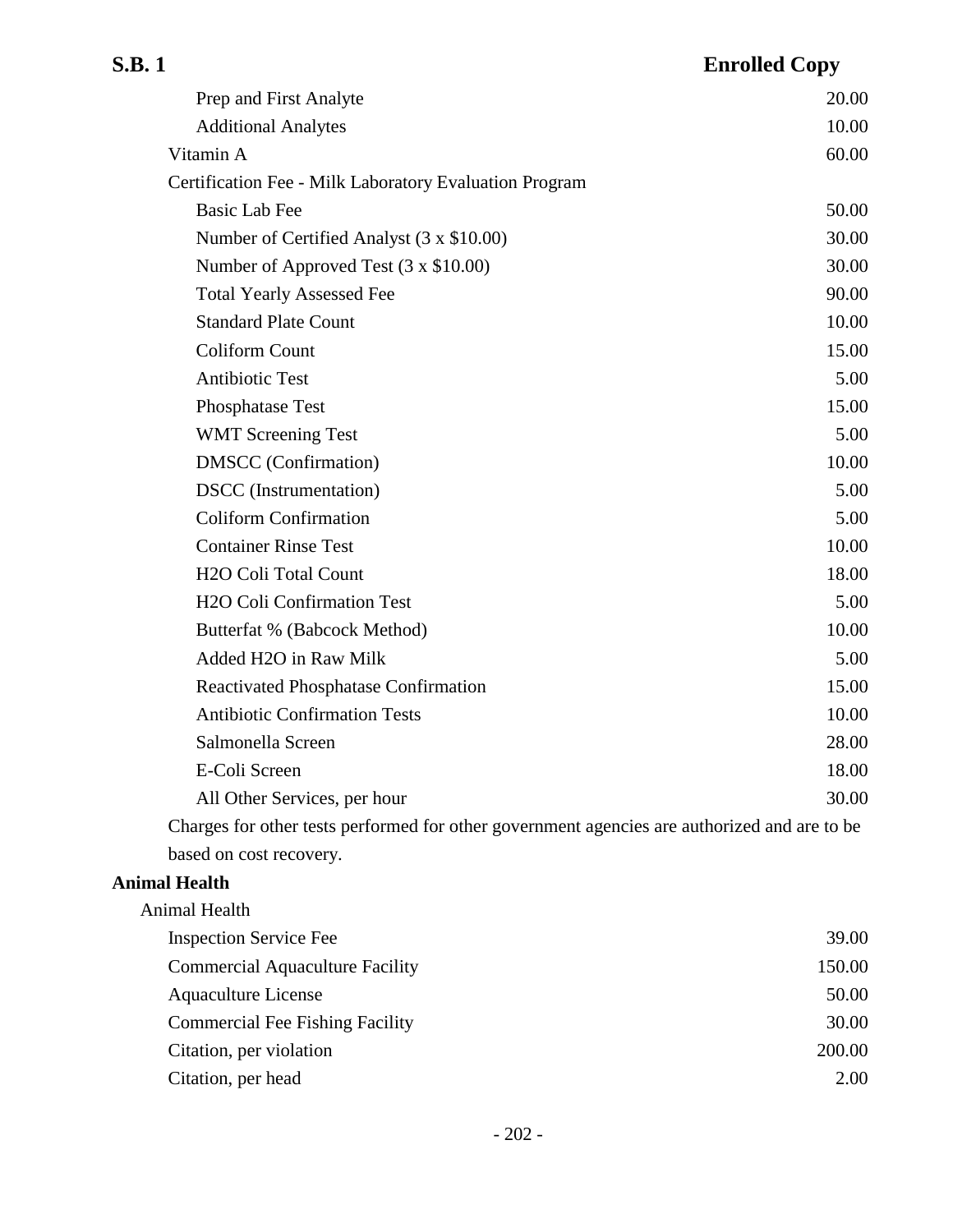| <b>Enrolled Copy</b>                                                                     | <b>S.B.1</b>      |
|------------------------------------------------------------------------------------------|-------------------|
| If not paid within 15 days, two times the citation fee If not paid within 30             |                   |
| days, four times the citation fee                                                        |                   |
| Feed Garbage to Swine                                                                    | 25.00             |
| Hatchery Operation (Poultry)                                                             | 25.00             |
| <b>Health Certificate Book</b>                                                           | 8.00              |
| <b>Coggins Testing</b>                                                                   | 5.00              |
| Service Fee for Veterinarians (dog food and brine shrimp, misc.), per day                | 250.00            |
| Service Fee for Veterinarians (dog food and brine shrimp, misc.), per mile:              | <b>State Rate</b> |
| <b>Agriculture Inspection</b>                                                            |                   |
| <b>Agricultural Inspection</b>                                                           |                   |
| <b>Shipping Point</b>                                                                    |                   |
| Fruit                                                                                    |                   |
| Packages, 19.1b. or less, per package                                                    | .02               |
| 20 to 29 lb. package, per package                                                        | .025              |
| Over 29 lb. package, per package                                                         | .03               |
| Bulk load, per cwt.                                                                      | .045              |
| Vegetables                                                                               |                   |
| Potatoes, per cwt.                                                                       | .055              |
| Onions, per cwt.                                                                         | .06               |
| Cucurbita, per cwt.                                                                      | .045              |
| Cucurbita family includes: watermelon, muskmelon, squash (summer, fall,                  |                   |
| and winter), pumpkin, gourd and others.                                                  |                   |
| <b>Other Vegetables</b>                                                                  |                   |
| Less than 60 lb. package, per package                                                    | .035              |
| Over 60 lb. package, per package                                                         | .045              |
| Phytosanitary Inspection                                                                 |                   |
| Per inspection                                                                           | 25.00             |
| With grade certification                                                                 | 15.00             |
| Minimum charge per certificate for one commodity (except regular rate at continuous      |                   |
| grading facilities)                                                                      | 24.50             |
| Minimum charge per commodity for mixed loads (not to exceed \$45.00 per mixed load)24.50 |                   |
| Hourly charge for inspection of raw products at processing plants                        | 24.50             |
| Hourly charge for inspectors' time over 40 hrs/ week (overtime), plus regular fees       | 36.75             |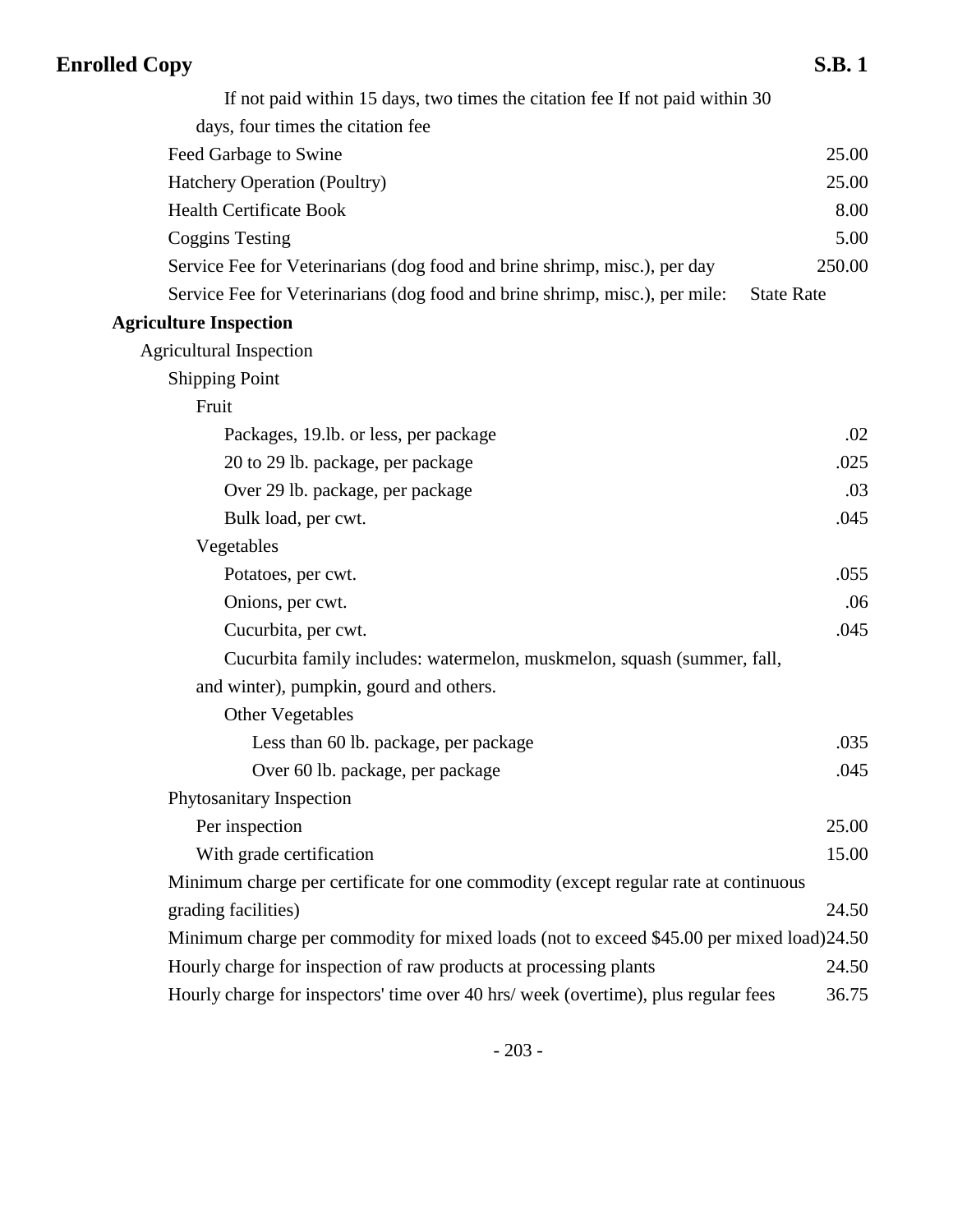| Hourly charge for major holidays and Sundays (four-hour minimum), plus regular fees 36.75    |        |
|----------------------------------------------------------------------------------------------|--------|
| Holidays include: New Year's Day; Memorial Day; Independence Day;                            |        |
| Labor Day; Thanksgiving Day; Christmas Day                                                   |        |
| All inspections shall include mileage which will be charged according to the current mileage |        |
| rate of the State of Utah                                                                    |        |
| <b>Export Compliance Agreements</b>                                                          | 50.00  |
| Nursery                                                                                      |        |
| <b>Gross Sales Fee</b>                                                                       |        |
| \$0 to \$5,000                                                                               | 20.00  |
| \$5,001 to \$100,000                                                                         | 40.00  |
| \$100,001 to \$250,000                                                                       | 60.00  |
| \$250,001 to \$500,000                                                                       | 80.00  |
| \$500,001 and up                                                                             | 100.00 |
| Nursery Agency                                                                               | 25.00  |
| Feed                                                                                         |        |
| <b>Commercial Feed</b>                                                                       | 25.00  |
| Processing Fee                                                                               | 10.00  |
| <b>Custom Formula Permit</b>                                                                 | 50.00  |
| Pesticide                                                                                    |        |
| <b>Commercial Applicator Certification</b>                                                   |        |
| Triennial (3 year) Certification and License                                                 | 45.00  |
| <b>Annual License</b>                                                                        | 15.00  |
| Replacement of lost or stolen certificate/license                                            | 15.00  |
| Failed examinations may be retaken two more times at no charge                               |        |
| Additional re-testing (two more times).                                                      | 15.00  |
| Triennial (3 year) examination and educational materials fee                                 | 20.00  |
| <b>Product Registration</b>                                                                  | 60.00  |
| Processing Service Fee                                                                       | 30.00  |
| Dealer License                                                                               |        |
| Annual                                                                                       | 15.00  |
| Triennial                                                                                    | 45.00  |
| Fertilizer                                                                                   |        |
| <b>Blenders License</b>                                                                      | 50.00  |
| Annual Assessment, per ton                                                                   | .15    |
| Minimum Annual Assessment                                                                    | 20.00  |
| <b>Fertilizer Registration</b>                                                               | 25.00  |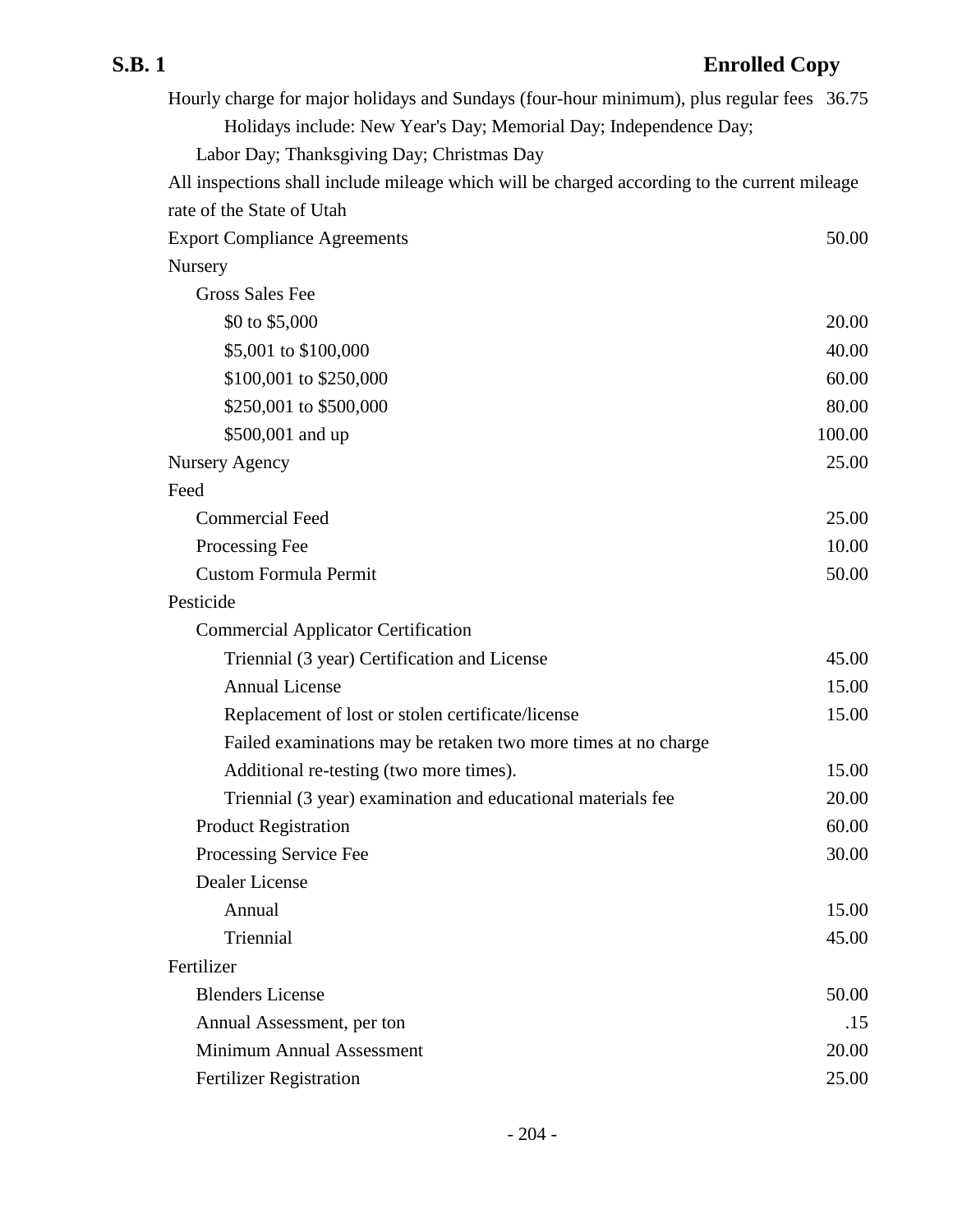| <b>Enrolled Copy</b>                                                     | <b>S.B.1</b> |
|--------------------------------------------------------------------------|--------------|
| Processing Fee                                                           | 10.00        |
| <b>Beekeepers</b>                                                        |              |
| <b>Insect Identification Fee</b>                                         | 10.00        |
| License                                                                  | 10.00        |
| Inspection fee, per hour                                                 | 30.00        |
| Salvage Wax Registration fee                                             | 10.00        |
| <b>Control Atmosphere</b>                                                | 10.00        |
| <b>Seed Purity</b>                                                       |              |
| Flowers                                                                  | 10.00        |
| Grains                                                                   | 6.00         |
| Grasses                                                                  | 15.00        |
| Legumes                                                                  | 6.00         |
| Trees and Shrubs                                                         | 10.00        |
| Vegetables                                                               | 6.00         |
| <b>Seed Germination</b>                                                  |              |
| Flowers                                                                  | 10.00        |
| Grains                                                                   | 6.00         |
| Grasses                                                                  | 10.00        |
| Legumes                                                                  | 6.00         |
| Trees and Shrubs                                                         | 10.00        |
| Vegetables                                                               | 6.00         |
| Seed Tetrazolium Test                                                    |              |
| Flowers                                                                  | 20.00        |
| Grains                                                                   | 12.00        |
| Grasses                                                                  | 20.00        |
| Legumes                                                                  | 15.00        |
| Trees and Shrubs                                                         | 20.00        |
| Vegetables                                                               | 12.00        |
| Embryo Analysis (Loose Smut Test)                                        | 11.00        |
| <b>Cutting Test</b>                                                      | 8.00         |
| Mill Check: Hourly Charge                                                |              |
| Examination of Extra Quantity for Other Crop or Weed Seed: Hourly Charge |              |
| Examination for Noxious Weeds Only: Hourly Charge                        |              |
| Identification: No Charge                                                |              |
| <b>Hourly Charges</b>                                                    | 24.50        |
| <b>Additional Copies of Analysis Reports</b>                             | 1.00         |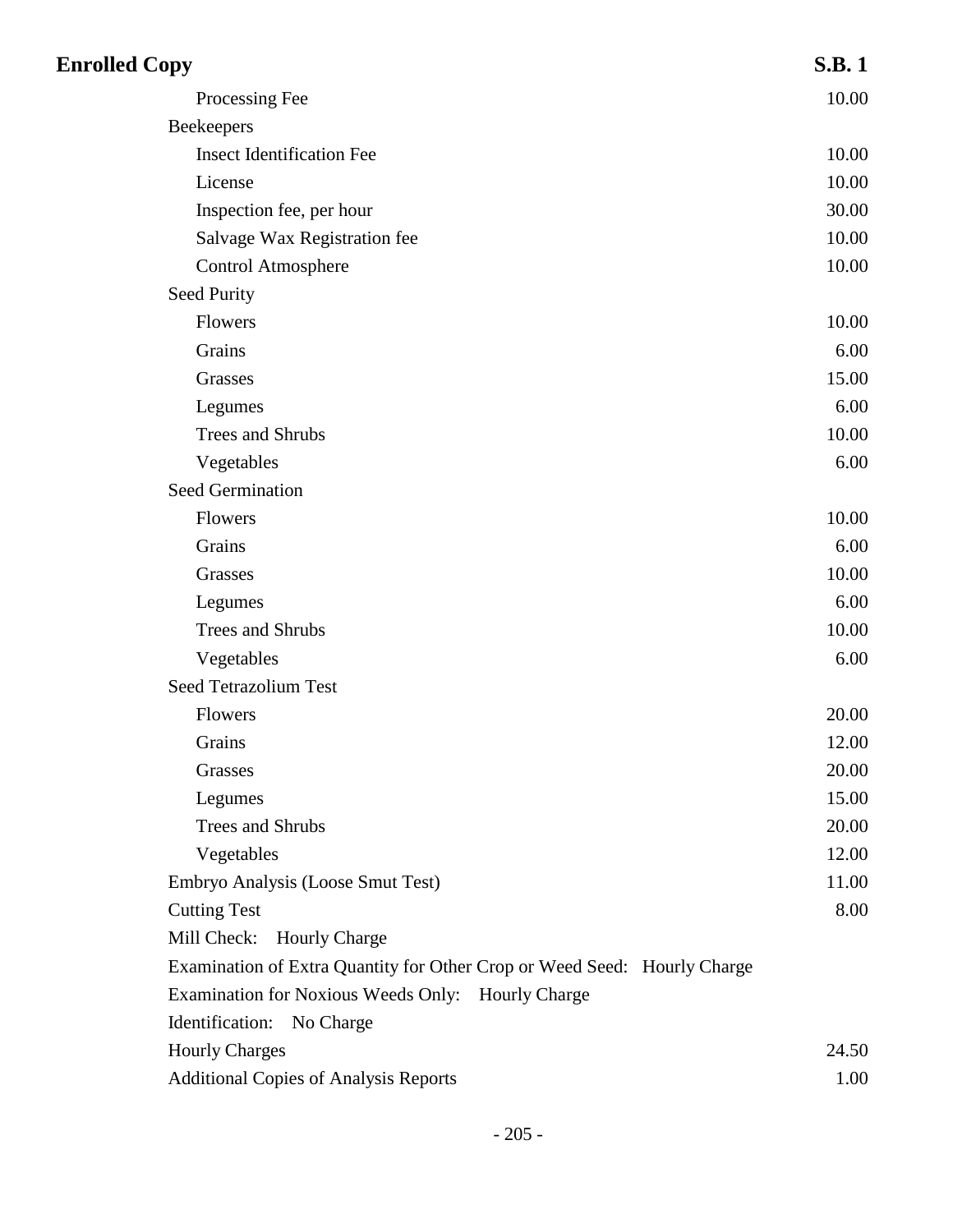| Hourly charge for any other inspection service performed on an hourly basis (one hour |        |
|---------------------------------------------------------------------------------------|--------|
| minimum)                                                                              | 24.50  |
| Mixtures will be charged based on the sum for each individual kind in                 |        |
| excess of 5 percent.                                                                  |        |
| Samples which require excessive time, screenings, low grade, dirty, or                |        |
| unusually difficult sample will be charged at the hourly rate.                        |        |
| Charges for tests or kinds of seeds not listed will be determined by the              |        |
| Seed Laboratory.                                                                      |        |
| Hourly charges may be made on seed treated with "Highly Toxic                         |        |
| Substances" if special handling is necessary for the Analyst's safety.                |        |
| Discount germination is a non-priority service intended for carry-over                |        |
| seed which is ideal for checking inventories from May through August. The             |        |
| discount service is available during the rest of the year, but delays in testing      |        |
| may result due to high test volume of priority samples. Ten or more samples           |        |
| receive a fifty percent discount off normal germination fees.                         |        |
| Emergency service, per sample, single component only                                  | 42.00  |
| Hay and Straw Weed Free Certification                                                 |        |
| Bulk loads of hay up to 10 loads                                                      | 25.00  |
| Hourly rate                                                                           | 24.50  |
| If time involved is 1 hour or less                                                    | 24.50  |
| Charge for each hay tag                                                               | .10    |
| Citations, maximum per violation                                                      | 500.00 |
| <b>Regulatory Services</b>                                                            |        |
| <b>Regulatory Services</b>                                                            |        |
| Bedding/Upholstered Furniture                                                         |        |
| Manufacturers of Bedding and/or Upholstered Furniture                                 | 55.00  |
| <b>Wholesale Dealer</b>                                                               | 55.00  |
| <b>Supply Dealer</b>                                                                  | 55.00  |
| Manufacturers of Quilted Clothing                                                     | 55.00  |
| Upholsterer with employees                                                            | 40.00  |
| Upholsterer without employees                                                         | 25.00  |
| Dairy                                                                                 |        |
| Test milk for payment                                                                 | 30.00  |
| Operate milk manufacturing plant                                                      | 75.00  |
| Make butter                                                                           | 30.00  |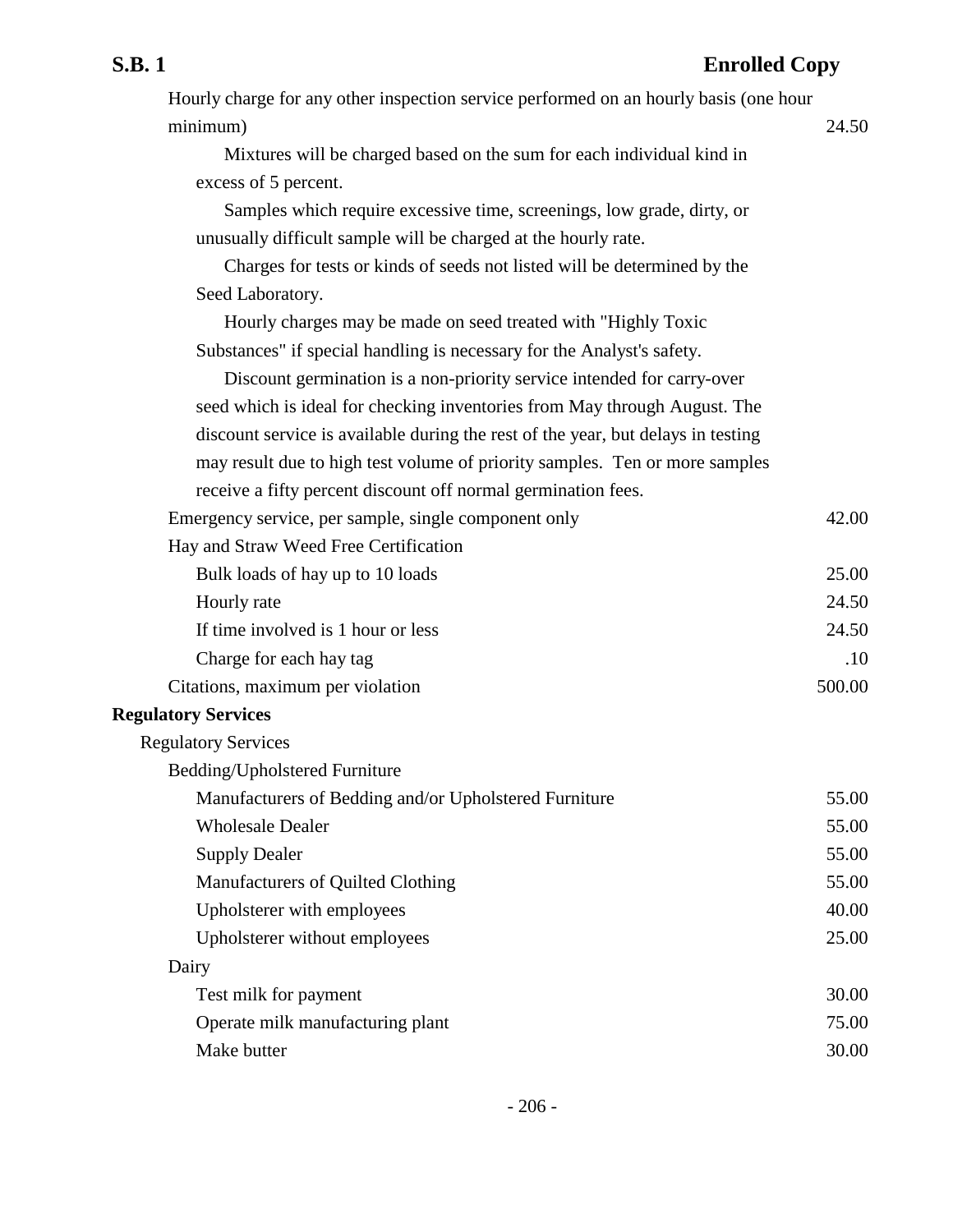| <b>Enrolled Copy</b>                                                   | <b>S.B.1</b> |
|------------------------------------------------------------------------|--------------|
| Haul farm bulk milk                                                    | 30.00        |
| Make cheese                                                            | 30.00        |
| Operate a pasteurizer                                                  | 30.00        |
| Operate a milk processing plant                                        | 75.00        |
| Dairy Products Distributor                                             | 75.00        |
| <b>Base Food Inspection</b>                                            |              |
| Small                                                                  | 30.00        |
| Less than $1,000$ sq ft $/$ 4 or fewer employees                       |              |
| Medium                                                                 | 90.00        |
| 1,000-5,000 sq ft, with limited food processing                        |              |
| Large                                                                  | 160.00       |
| Food processor over 1,000 sq ft / Grocery store 1,000-50,000 sq ft and |              |
| two or fewer food processing areas / Warehouse 1,000-50,000 sq ft.     |              |
| Super                                                                  | 250.00       |
| Food processor over 20,000 sq ft / Grocery store over 50,000 sq ft and |              |
| more than two food processing areas / Warehouse over 50,000 sq ft.     |              |
| <b>Special Inspection Fees</b>                                         |              |
| Food and Dairy Inspection fee, per hour                                | 26.50        |
| Food and Dairy Inspection fee, overtime rate                           | 34.40        |
| Citations, maximum per violation                                       | 500.00       |
| <b>Weights and Measures</b>                                            |              |
| Weighing and measuring devices/individual servicemen                   | 15.00        |
| Weighing and measuring devices/agency                                  | 75.00        |
| <b>Base Weights and Measures</b>                                       |              |
| Small                                                                  | 30.00        |
| 1-3 scales, 1-12 fuel dispensers, 1 meter, or 1-3 scanners             |              |
| Medium                                                                 | 90.00        |
| 4-15 scales, 13-24 fuel dispensers, 2-3 meters, or 4-15 scanners       |              |
| Large                                                                  | 160.00       |
| 16-25 scales, 25-36 fuel dispensers, 4-6 meters, or 16-25 scanners     |              |
| Super                                                                  | 250.00       |
| 26+ scales, 37+ fuel dispensers, 7+ meters, or 26+ scanners            |              |
| <b>Special Scale Inspections</b>                                       |              |
| Large Capacity Truck                                                   |              |
| Per man hour                                                           | 20.00        |
| Per mile                                                               | 1.50         |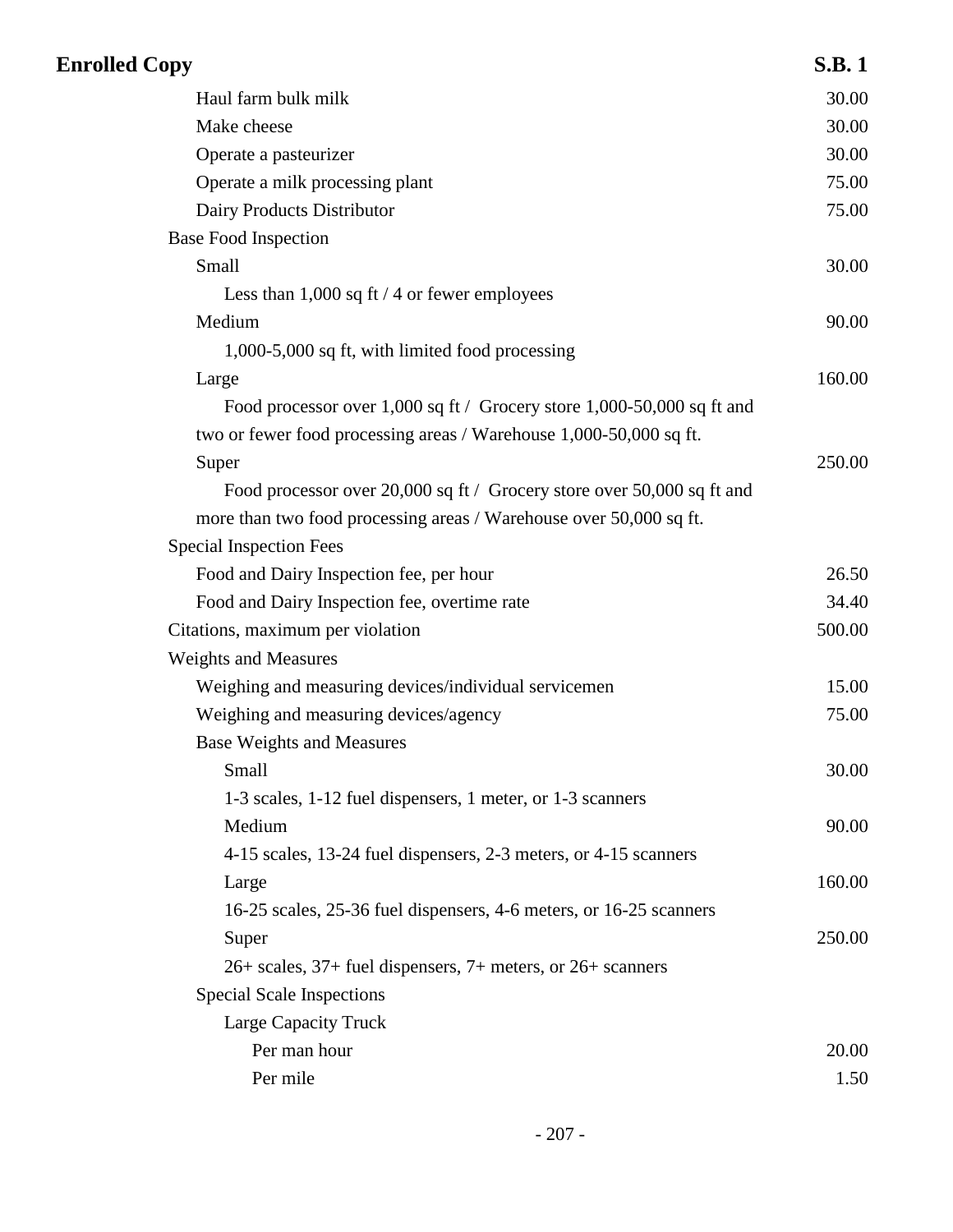| Per hour equipment use                                                   | 25.00  |
|--------------------------------------------------------------------------|--------|
| Pickup Truck                                                             |        |
| Per man hour                                                             | 20.00  |
| Per mile                                                                 | .75    |
| Per hour equipment use                                                   | 15.00  |
| Overnight Trip: Per Diem and cost of motel                               |        |
| Petroleum Refinery Fee                                                   |        |
| Gasoline                                                                 |        |
| <b>Octane Rating</b>                                                     | 120.00 |
| <b>Benzene</b> Level                                                     | 80.00  |
| Pensky-Martens Flash Point                                               | 20.00  |
| Overtime charges, per hour                                               | 30.00  |
| Metrology services, per hour                                             | 32.00  |
| Gasoline - Gravity                                                       | 10.00  |
| Gasoline - Distillation                                                  | 25.00  |
| Gasoline - Sulfer, X-ray                                                 | 35.00  |
| Gasoline - Reid Vapor Pressure (RVP)                                     | 25.00  |
| <b>Gasoline - Aromatics</b>                                              | 50.00  |
| Gasoline - Leads                                                         | 20.00  |
| Diesel - Gravity                                                         | 25.00  |
| Diesel - Distillation                                                    | 25.00  |
| Diesel - Sulfur, X-ray                                                   | 20.00  |
| Diesel - Cloud Point                                                     | 20.00  |
| Diesel - Conductivity                                                    | 25.00  |
| Diesel - Cetane                                                          | 20.00  |
| Citations, maximum per violation                                         | 500.00 |
| <b>Brand Inspection</b>                                                  |        |
| <b>Brand Inspection</b>                                                  |        |
| Farm Custom Slaughter                                                    | 75.00  |
| Estray Animals: Varies                                                   |        |
| Beef Promotion (cattle only), per head                                   | 1.00   |
| Citation, per violation                                                  | 200.00 |
| Citation, per head                                                       | 2.00   |
| If not paid within 15 days, two times citation fee If not paid within 30 |        |
| days, four times citation fee                                            |        |
| Brand Inspection Fee, Special Sales                                      | 100.00 |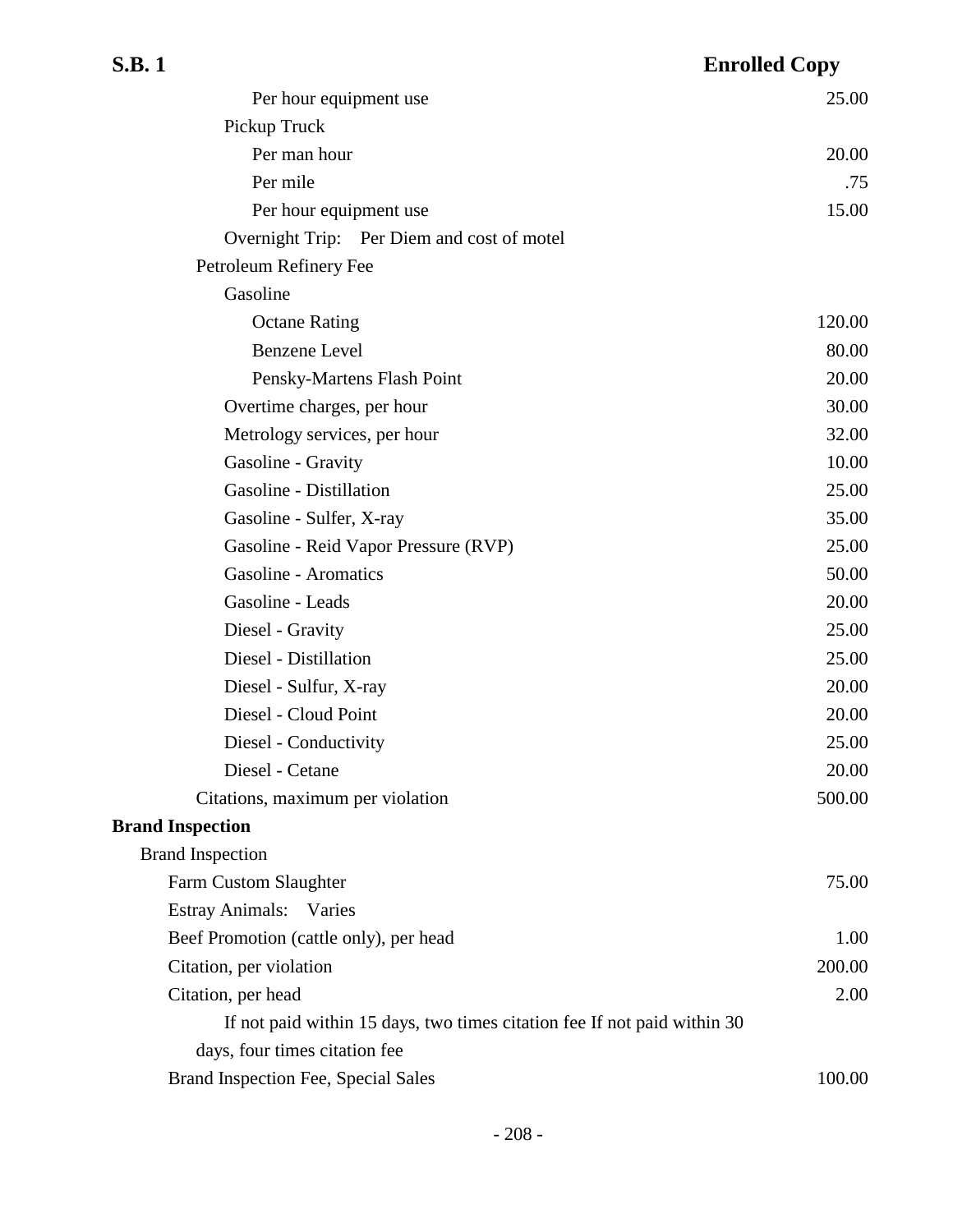| <b>Enrolled Copy</b>                                             | <b>S.B.1</b> |
|------------------------------------------------------------------|--------------|
| Brand Inspection (cattle), per head, maximum                     | .60          |
| Brand Inspection (horse), per head                               | .75          |
| Brand Inspection (sheep), per head                               | .05          |
| <b>Brand Book</b>                                                | 25.00        |
| Show and Seasonal Permits                                        |              |
| Horse                                                            | 10.00        |
| Cattle                                                           | 10.00        |
| Lifetime Horse Permit                                            | 25.00        |
| Duplicate Lifetime Horse Permit                                  | 10.00        |
| <b>Lifetime Transfer Horse Permit</b>                            | 10.00        |
| <b>Brand Recording</b>                                           | 75.00        |
| Certified copy of Recording (new Brand Card)                     | 5.00         |
| Minimum charge per certificate (Cattle, Sheep, Hogs, and Horses) | 5.00         |
| <b>Brand Transfer</b>                                            | 50.00        |
| Brand Renewal (five-year cycle)                                  | 50.00        |
| <b>Elk Farming</b>                                               |              |
| Elk Inspection New License                                       | 300.00       |
| Brand Inspection per elk                                         | 5.00         |
| Service Charge (per stop per owner)                              | 15.00        |
| Horn Inspection per set                                          | 1.00         |
| <b>Elk License Renewal</b>                                       | 300.00       |
| Elk License Late Fee                                             | 50.00        |
| <b>Utah Horse Commission</b>                                     |              |
| <b>Utah Horse Commission</b>                                     |              |
| Owner/Trainer, not to exceed                                     | 100.00       |
| Owner, not to exceed                                             | 75.00        |
| Organization, not to exceed                                      | 75.00        |
| Trainer, not to exceed                                           | 75.00        |
| Assistant trainer, not to exceed                                 | 75.00        |
| Jockey, not to exceed                                            | 75.00        |
| Jockey Agent, not to exceed                                      | 75.00        |
| Veterinarian, not to exceed                                      | 75.00        |
| Racing Official, not to exceed                                   | 75.00        |
| Racing Organization Manager or Official, not to exceed           | 75.00        |
| Authorized Agent, not to exceed                                  | 75.00        |
| Farrier, not to exceed                                           | 75.00        |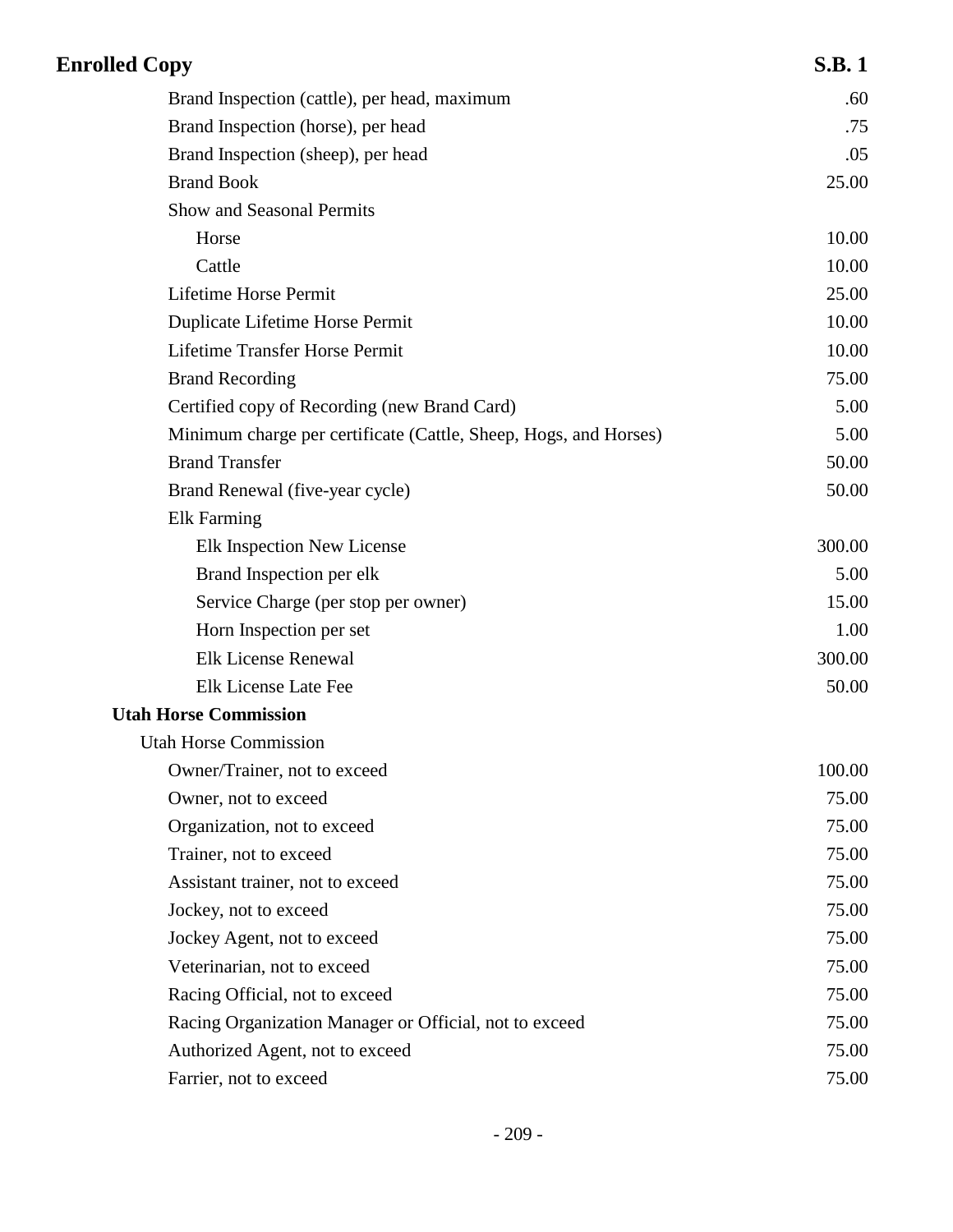## **S.B. 1 Enrolled Copy** Assistant to the Racing Manager or Official, not to exceed 75.00 Video Operator, not to exceed 75.00 Photo Finish Operator, not to exceed 75.00 Valet, not to exceed 50.00 Jockey Room Attendant or Custodian, not to exceed 50.00 Colors Attendant, not to exceed 50.00 Paddock Attendant, not to exceed 50.00 Pony Rider, not to exceed 50.00 Groom, not to exceed 50.00 Security Guard, not to exceed 50.00 Stable Gate Man, not to exceed 50.00 Security Investigator, not to exceed 50.00 Concessionaire, not to exceed 50.00 Application Processing Fee 25.00 **Grain Inspection** Grain Inspection Regular hourly rate 24.50 Overtime hourly rate 36.75 Official Inspection Services (includes sampling except where indicated) Railcar, per car or part car 20.00 Truck or trailer, per carrier or part carrier 10.00 Submitted sample, per sample 7.00 Reinspection, basis file sample 6.50 Protein test, original or file sample retest 5.00 Protein test, basis new sample, plus sample hourly fee 5.00 Factor only determination, per factor, plus sampler's hourly rate, if applicable  $3.00$ Stowage examination services, per certificate 10.00 A fee for applicant requested certification of specific factors (malting barley analysis of non-malting class barley, HVAC or DHV percentage determination in durum or hard spring wheats, etc., per request) 2.50 Extra copies of certificates, per copy 1.00 Insect damaged kernel, determination (weevil, bore) 2.50 Sampling only, same as original carrier fee, except hopper cars, 4 or more 11.00 Mailing sample handling charge (plus Actual Charge) 2.00 Request for services not covered by the above fees will be performed at the applicable hourly rate stated herein, plus mileage and travel time, if applicable. Actual travel time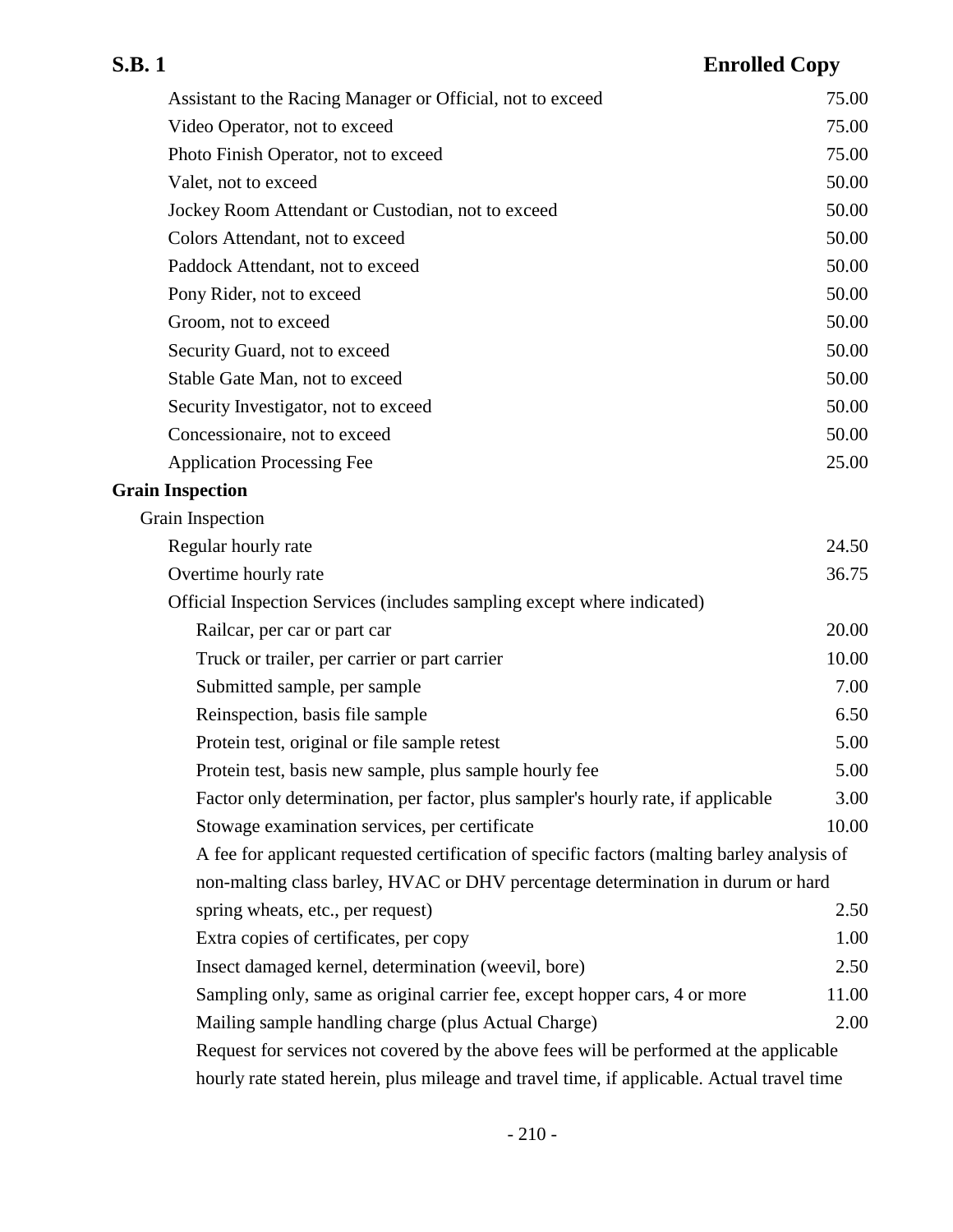| <b>Enrolled Copy</b>                                                                      | <b>S.B.1</b> |
|-------------------------------------------------------------------------------------------|--------------|
| will be assessed outside of a 50 mile radius of Ogden.                                    |              |
| <b>Non-Official Services</b>                                                              |              |
| <b>Safflower Grading</b>                                                                  | 10.00        |
| Class II weighing, per carrier                                                            | 4.50         |
| Determination of DHV percentage in Hard Red Wheat                                         | 3.50         |
| Determination of hard kernel percentage in soft white wheat                               | 3.50         |
| Other Requests: Hourly Rate                                                               |              |
| DEPARTMENT OF AGRICULTURE AND FOOD INTERNAL SERVICE FUNDS                                 |              |
| <b>INTERNAL SERVICE FUND</b>                                                              |              |
| In accordance with Section 63-38-3.5, the following fees are approved for the services of |              |
| the Department of Agriculture and Food - Internal Service Fund for 2005.                  |              |
| <b>ISF - Agri Data Processing</b>                                                         |              |
| <b>Internal Service Fund</b>                                                              |              |
| Programmer, per hour                                                                      | 50.00        |
| Programmer, per hour overtime                                                             | 75.00        |
| LAN Port Charge, per year/per port (connection)                                           | 2,621.00     |
| Port Charges per year/per PC                                                              | 500.00       |
| Technical assistance/consultation, per hour                                               | 50.00        |
| Installation: Negotiable                                                                  |              |
| Portable PC daily rental                                                                  | 15.00        |
| GIS Rate per hour                                                                         | 50.00        |
| GIS Rate per hour, overtime                                                               | 75.00        |
| GIS Rate per $8.5 \times 11$ sheet                                                        | 1.00         |
| GIS Rate per linear foot (large format map)                                               | 1.50         |
| <b>PUBLIC EDUCATION</b>                                                                   |              |
| <b>STATE BOARD OF EDUCATION</b>                                                           |              |
| <b>STATE OFFICE OF EDUCATION</b>                                                          |              |
| <b>Law, Legislation and Education Services</b>                                            |              |
| <b>Teacher Licensure Fees</b>                                                             |              |
| University Recommended                                                                    | 45.00        |
| Out of State                                                                              | 45.00        |
| Level I                                                                                   | 45.00        |
| Advancement/Level I                                                                       | 45.00        |
| <b>Evaluation/Alternative Licensure</b>                                                   | 45.00        |
| <b>Alternative Licensure</b>                                                              | 100.00       |
| <b>Applied Technology</b>                                                                 | 45.00        |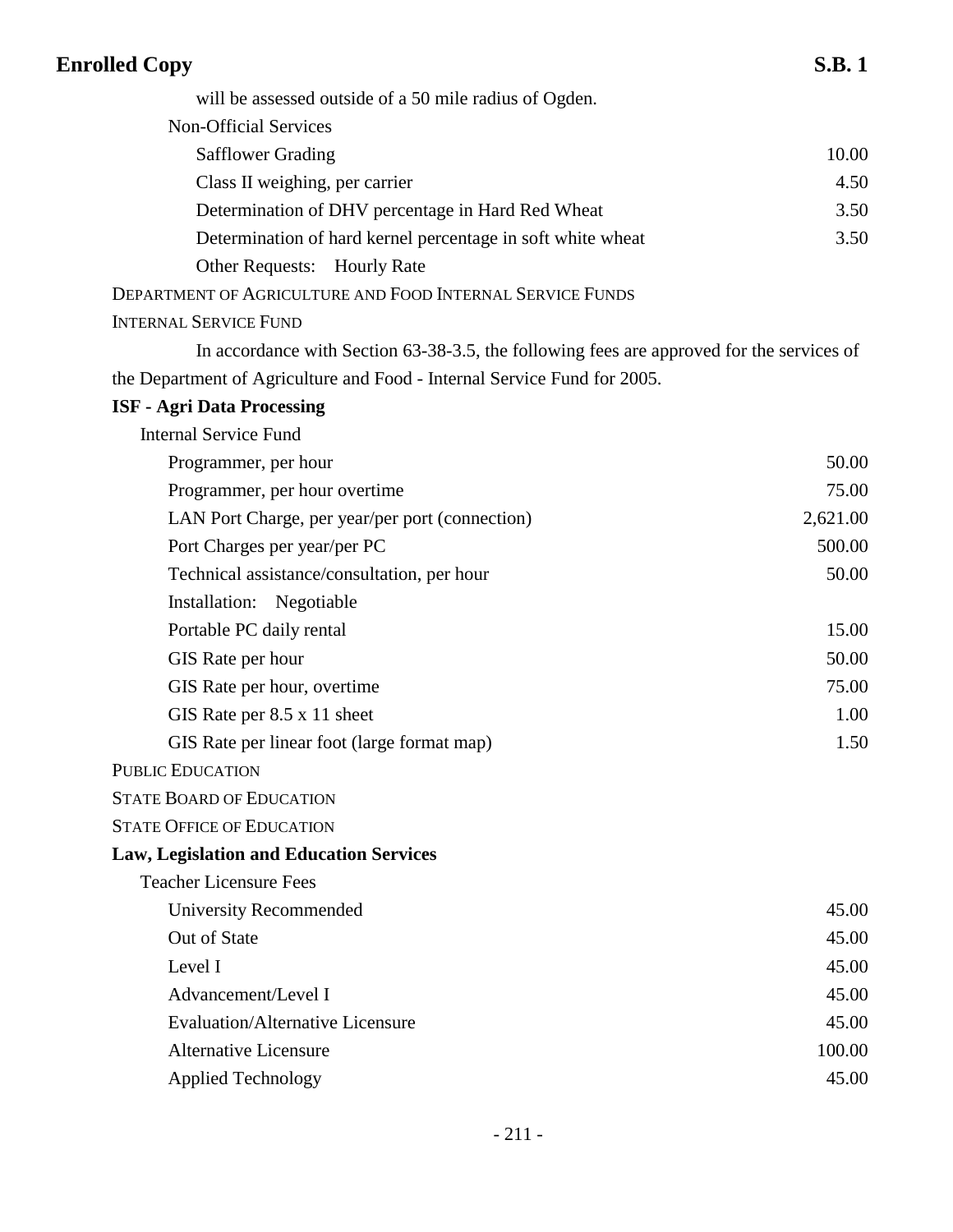| <b>S.B.1</b>                                                                                    | <b>Enrolled Copy</b> |
|-------------------------------------------------------------------------------------------------|----------------------|
| Level II, III Renewal                                                                           |                      |
| Endorsements                                                                                    | 15.00                |
| TRANSPORTATION & ENVIRONMENTAL QUALITY                                                          |                      |
| <b>UTAH NATIONAL GUARD</b>                                                                      |                      |
| <b>UTAH NATIONAL GUARD</b>                                                                      |                      |
| <b>Veterans' Cemetery</b>                                                                       |                      |
| <b>Veterans' Burial Fee</b>                                                                     | 300.00               |
| Spouse/Dependent Burial Fee                                                                     | 400.00               |
| <b>Saturday Burial Surcharge</b>                                                                | 500.00               |
| Lawn Vase                                                                                       | 60.00                |
| DEPARTMENT OF ENVIRONMENTAL QUALITY                                                             |                      |
| In accordance with Section 63-38-3.2, the following fees are approved for the services of       |                      |
| the Department of Environmental Quality for 2005.                                               |                      |
| <b>Director's Office</b>                                                                        |                      |
| The following fees apply to all divisions of the Department of Environmental Quality:           |                      |
| Copies made by the requestor, per page                                                          | .05                  |
| Compiling, tailoring, searching, etc., a record in another format (at rate of lowest paid staff |                      |
| employee who has the necessary skill and training to perform the request, after the first       |                      |
| quarter hour.): Actual Cost                                                                     |                      |
| Special computer data requests                                                                  | 70.00                |
| Computer disks, each                                                                            | 2.00                 |
| Digital Video Disks, each                                                                       | 8.00                 |
| Request for copies over 10 pages, per page                                                      | .25                  |
| <b>Air Quality</b>                                                                              |                      |
| Compact disk with rules, State Implementation Plan, and Air Conservation Act                    | 20.00                |
| Rules, paper copy                                                                               | 10.00                |
| State Implementation Plan, paper copy                                                           | 40.00                |
| Utah Air Conservation Act, paper copy                                                           | 5.00                 |
| Instructions and Guidelines for notice of Intent, Modeling, Asbestos, Lead                      |                      |
| <b>Printed Copy</b>                                                                             | 10.00                |
| Floppy disk                                                                                     | 2.00                 |
| <b>Emission Inventory Report</b>                                                                |                      |
| Printed                                                                                         | 10.00                |
| Computer disk                                                                                   | 7.50                 |
| Emission Inventory Workshop (attendance)                                                        | 15.00                |
| Air Emissions Fees, per ton                                                                     | 37.47                |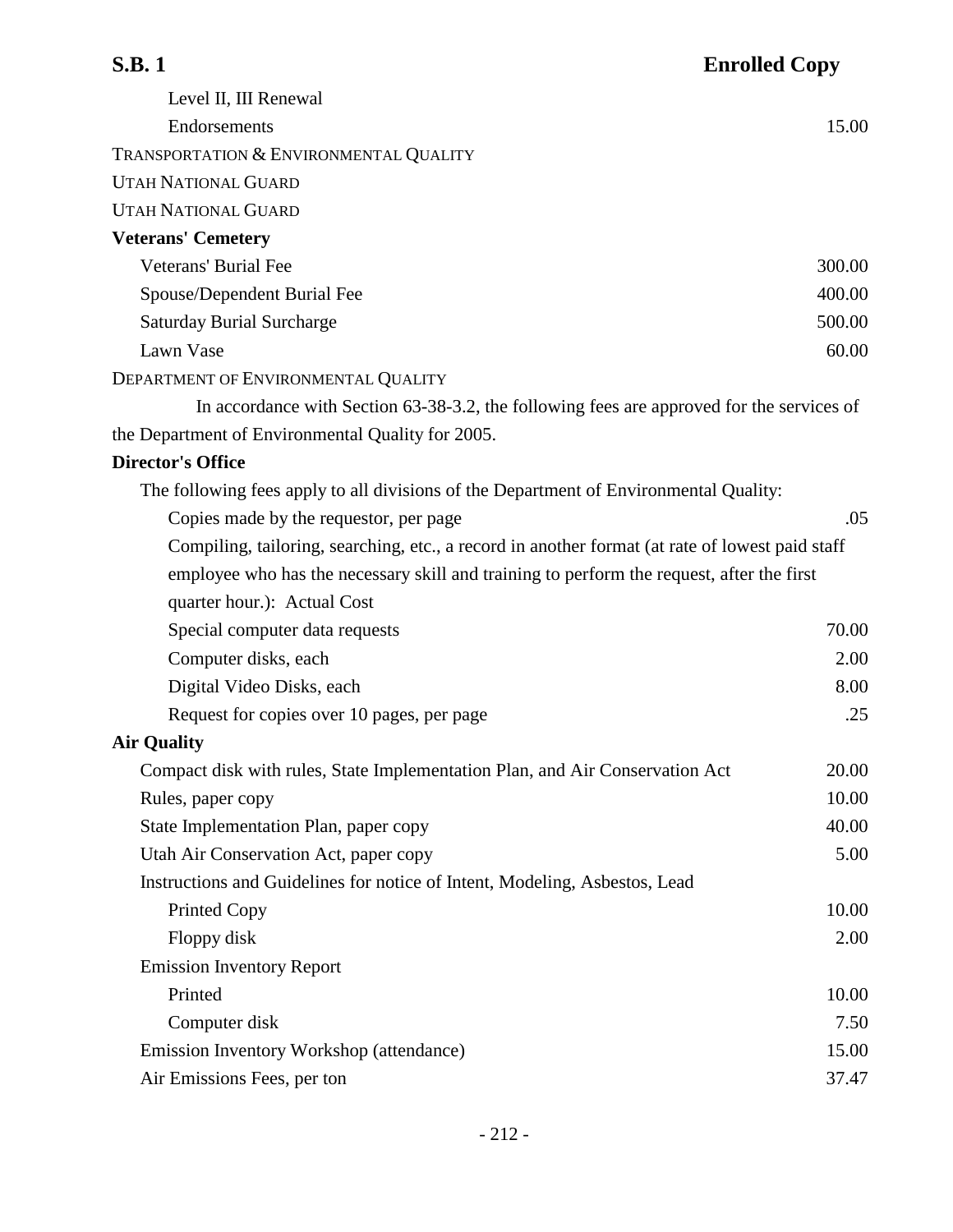| <b>Enrolled Copy</b>                                                                | <b>S.B.1</b> |
|-------------------------------------------------------------------------------------|--------------|
| Major and Minor Source Compliance                                                   |              |
| Inspection                                                                          |              |
| <b>Actual Cost</b>                                                                  |              |
| Annual Aggregate Compliance - tons of emissions per year (tpy):                     |              |
| 20 or less tpy                                                                      | 150.00       |
| Annual Aggragate Compliance - tons of emmissions per year (tpy):                    |              |
| $21-79$ tpy                                                                         | 300.00       |
| 80-99 typ                                                                           | 750.00       |
| 100 or more tpy                                                                     | 1,000.00     |
| <b>Certification for Vapor Tightness Tester</b>                                     | 300.00       |
| Asbestos and Lead-Based Paint (LBP) Abatement                                       |              |
| Course Review Fee, actual cost per hour                                             | 70.00        |
| Asbestos Company/Lead-Based Paint Firm Certification per year                       | 200.00       |
| Asbestos individual (employee) certification                                        | 100.00       |
| Asbestos individual (employee) certification surcharge, non-Utah certified training |              |
| provider                                                                            | 25.00        |
| LBP abatement worker certification (per year)                                       | 75.00        |
| LBP Inspector Certification (per year)                                              | 100.00       |
| LBP Risk Assessor, Supervisor, Project Designer                                     |              |
| Certification (per year)                                                            | 150.00       |
| Lost certification card replacement                                                 | 25.00        |
| Annual asbestos notification                                                        | 400.00       |
| Asbestos/LBP Abatement Project notification Base Fee                                | 140.00       |
| Asbestos/LBP Abatement Project notification Base Fee for Owner-occupied residential |              |
| structures                                                                          | 40.00        |
| Abatement unit fee/100 units (square feet/linear feet) up to 10,000 units           | 5.00         |
| (School building AHERA abatement unit fees will be waived)                          |              |
| Abatement unit fee/100 units (square feet/linear feet) 10,000 or more units         | 2.00         |
| (School building AHERA abatement unit fees will be waived)                          |              |
| <b>Demolition Notification Base Fee</b>                                             | 50.00        |
| Demolition unit fee per 5,000 square feet above 5,000 square feet                   | 25.00        |
| <b>Alternative Work Practice Review</b>                                             | 100.00       |
| <b>Permit Category</b>                                                              |              |
| <b>Filing Fees:</b>                                                                 |              |
| Name Changes:                                                                       | 100.00       |
| <b>Small Sources and Soil Remediation</b>                                           | 250.00       |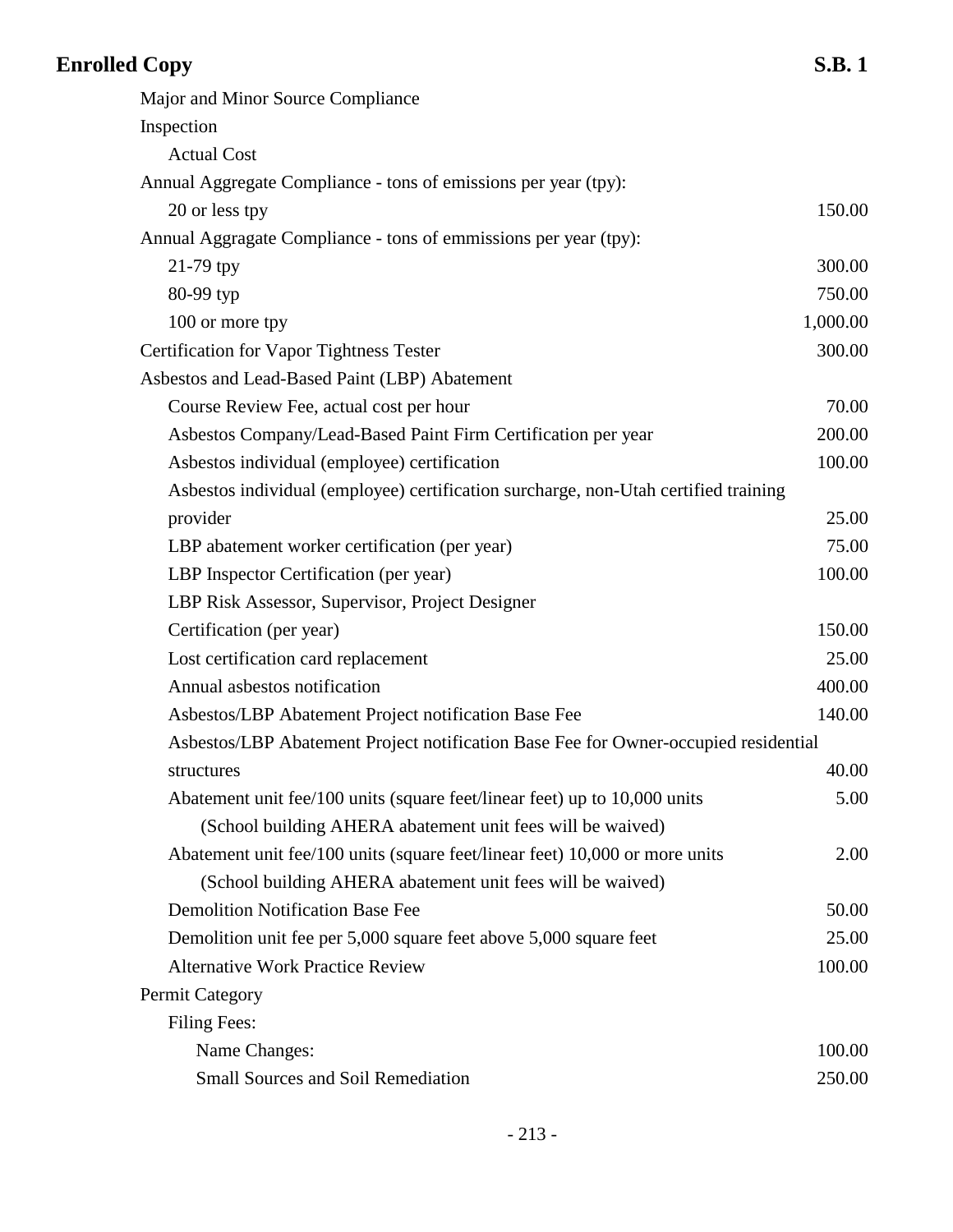| New Sources, Minor & Major Modifications to Existing Sources                                 | 500.00    |
|----------------------------------------------------------------------------------------------|-----------|
| Any Unpermitted Sources at an Existing Facility                                              | 1,500.00  |
| New Major PSD Sources (Monitoring Plan Review and site Visit)                                | 5,000.00  |
| New Major source or major modification to major source in nonattainment area, up to          |           |
| 450 hours                                                                                    | 31,500.00 |
| New Major source or major modification to major source in attainment area, up to 300         |           |
| hours                                                                                        | 21,000.00 |
| New minor source or minor modification to minor source, up to 20 hours                       | 1,400.00  |
| Generic permit for minor source or minor modification of minor sources, up to 8 hours        |           |
| (Sources for which engineering review/Bact standardized)                                     | 560.00    |
| <b>Temporary Relocations</b>                                                                 | 500.00    |
| Minor sources (new or modified) with less than 3 tons per year uncontrolled emissions, up to |           |
| 5 hours                                                                                      | 350.00    |
| Permitting cost for additional hours                                                         | 70.00     |
| Technical review of and assistance given for sales/use tax exemptions, soils remediations,   |           |
| experimental approvals, impact analyses, etc., per hour                                      | 70.00     |
| <b>Air Quality Training</b>                                                                  |           |
| <b>Actual Cost</b>                                                                           |           |
| <b>Environmental Response/Remediation</b>                                                    |           |
| CERCLIS Lists Disk or Paper, refer to internet                                               | 15.00     |
| <b>Underground Storage Tank Program List</b>                                                 |           |
| Underground Storage Tank Facility List (paper only)                                          | 30.00     |
| Underground Storage Tank Facility List (computer disk)                                       | 25.00     |
| Leaking Underground Storage Tank Facility List (paper only)                                  | 18.00     |
| Leaking Underground Storage Tank Facility List (computer disk)                               | 15.00     |
| Postage for one or both                                                                      | 3.00      |
| <b>Emergency Planning Community Right to Know Act Reports</b>                                | 15.00     |
| <b>EPCRA Technical Assistance per hour</b>                                                   | 70.00     |
| Environmental Project Technical Assistance and PST Claim preparation assistance,             |           |
| per hour                                                                                     | 70.00     |
| <b>Voluntary Environmental Cleanup Program Application Fee</b>                               | 2,000.00  |
| Review/Oversight/Participation in Voluntary Agreements:                                      |           |
| <b>Actual Cost</b>                                                                           |           |
| Annual Underground Storage Tank (UST) Fee                                                    |           |
| Tanks on PST Fund                                                                            | 100.00    |
| Tanks not on PST Fund                                                                        | 200.00    |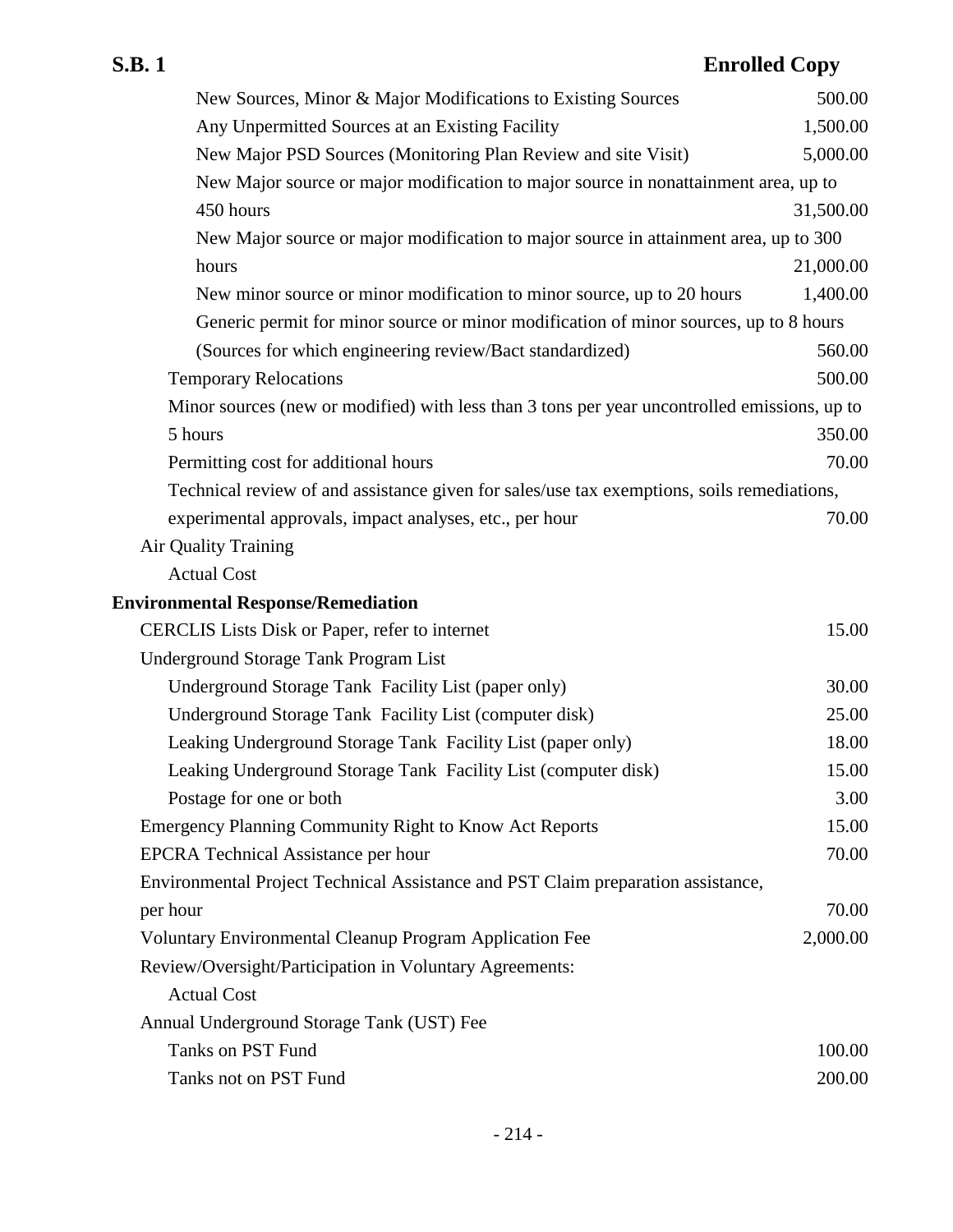| <b>Enrolled Copy</b>                                                                                                                                  | <b>S.B.1</b> |
|-------------------------------------------------------------------------------------------------------------------------------------------------------|--------------|
| Tanks Significantly out of Compliance with Leak Detection Requirements                                                                                | 300.00       |
| Oversight for tanks failing to pay UST fee, per hour                                                                                                  | 70.00        |
| UST Compliance Follow-up Inspection, per hour                                                                                                         | 70.00        |
| PST Fund Reapplication Fee, Certificates of Compliance Reapplication fee, or both<br>Initial Approval of Alternate UST Financial Assurance Mechanisms | 300.00       |
| (Non-PST Participants)                                                                                                                                | 420.00       |
| Approval of Alternate UST Financial Assurance Mechanisms after Initial Year (with No                                                                  |              |
| Mechanism Changes)                                                                                                                                    | 240.00       |
| Apportionment of Liability requested by responsible parties. Preparing, administering, and<br>conducting the Administrative                           |              |
| process, per hour                                                                                                                                     | 70.00        |
| <b>Certification or Certification Renewal for UST Consultants</b>                                                                                     |              |
| UST Installers, Removers and Groundwater and Soil Samplers and non-government UST                                                                     |              |
| <b>Inspectors and Testers</b>                                                                                                                         | 150.00       |
| Environmental Response and Remediation Program Training:<br><b>Actual Cost</b>                                                                        |              |
| Log in and processing time to access UST database, per minute                                                                                         | 5.00         |
| <b>Radiation Control</b>                                                                                                                              |              |
| Utah Radiation Control Rules, complete set                                                                                                            | 20.00        |
| Utah Radiation Control Rules, partial set, Machine-Generated Radiation                                                                                | 15.00        |
| Utah Radiation Control Rules, partial set, Radioactive Materials                                                                                      | 15.00        |
| List of all radioactive material licensees                                                                                                            | 10.00        |
| List of all x-ray machine registrants                                                                                                                 | 10.00        |
| <b>Machine-Generated Radiation</b>                                                                                                                    |              |
| Hospital/Therapy                                                                                                                                      |              |
| Annual Registration Fee, per control unit and first tube, plus annual fee for each                                                                    |              |
| additional tube connected to the control unit                                                                                                         | 35.00        |
| Division Conducted Inspection, per tube                                                                                                               | 105.00       |
| Medical                                                                                                                                               |              |
| Annual Registration Fee, per control unit and first tube plus annual fee for each                                                                     |              |
| additional tube connected to the control unit                                                                                                         | 35.00        |
| Division Conducted Inspection, per tube                                                                                                               | 105.00       |
| Chiropractic                                                                                                                                          |              |
| Annual Registration Fee, per control unit and first tube, plus annual fee for each                                                                    |              |
| additional tube connected to the control unit                                                                                                         | 35.00        |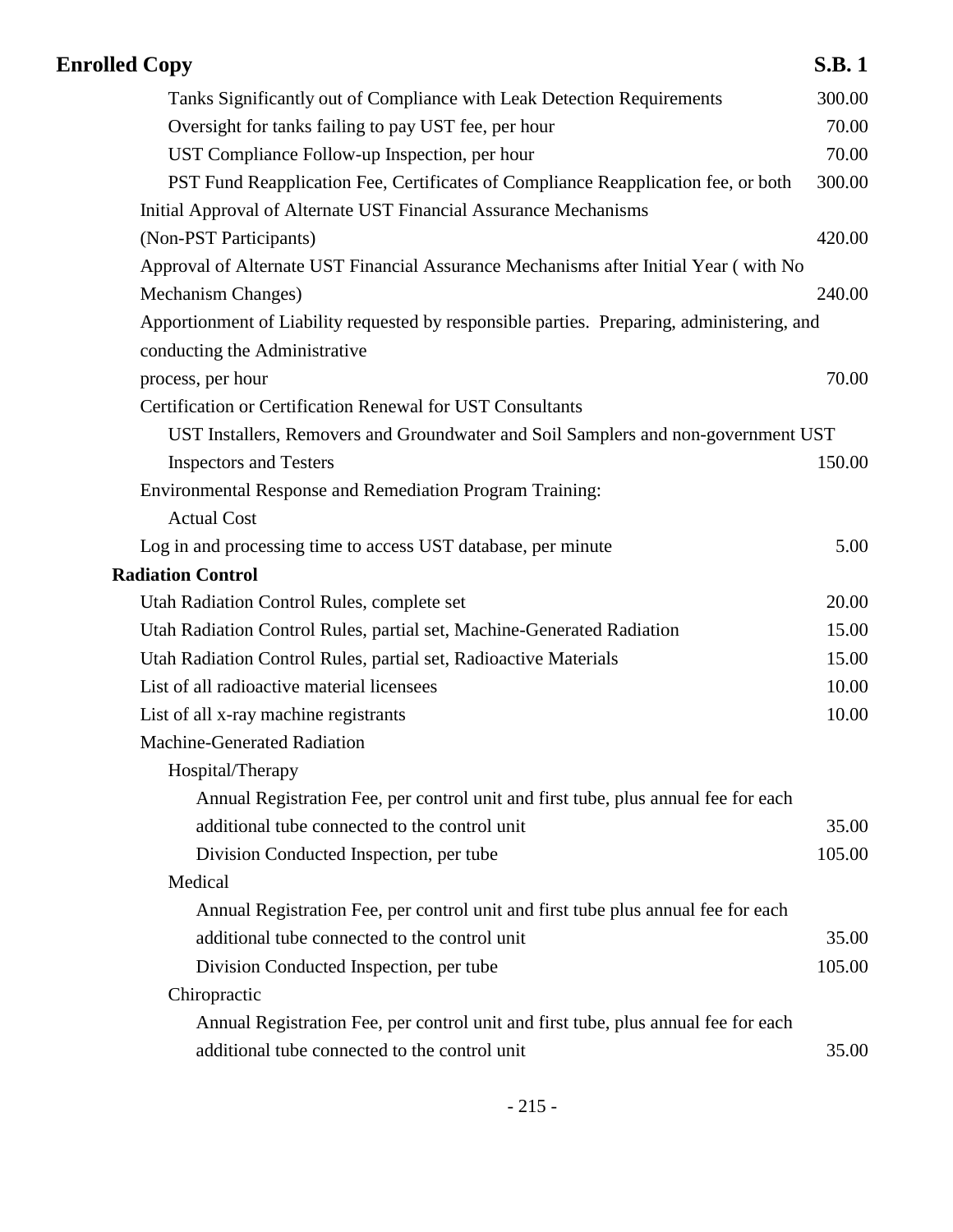| S.B. 1 | <b>Enrolled Copy</b>                                                                     |        |
|--------|------------------------------------------------------------------------------------------|--------|
|        | Division Conducted Inspection, per tube                                                  | 105.00 |
|        | Podiatry/Veterinary                                                                      |        |
|        | Annual Registration Fee, per control unit and first tube plus annual fee for each        |        |
|        | additional tube connected to the control unit                                            | 35.00  |
|        | Division Conducted Inspection, per tube                                                  | 75.00  |
| Dental |                                                                                          |        |
|        | Annual Registration Fee, per control unit and first tube, plus annual fee for each       |        |
|        | additional tube connected to the control unit                                            | 35.00  |
|        | Division Conducted Inspection, per tube                                                  |        |
|        | First tube on a single control unit                                                      | 45.00  |
|        | Additional tubes on a control unit, per tube                                             | 12.50  |
|        | Industrial Facility with High and/or Very High Radiation Areas Accessible to Individuals |        |
|        | Annual Registration Fee, per control unit and first tube plus annual fee for each        |        |
|        | additional tube connected to the control unit                                            | 35.00  |
|        | Division Conducted Inspection, per tube                                                  | 105.00 |
|        | Industrial Facility with Cabinet X-Ray Units or Units Designed for other Purposes        |        |
|        | Annual Registration Fee, per control unit and first tube, plus annual fee for each       |        |
|        | additional tube connected to the control unit                                            | 35.00  |
|        | Division Conducted Inspection per tube                                                   | 75.00  |
| Other  |                                                                                          |        |
|        | Annual Registration Fee, per control unit and first tube plus annual fee for each        |        |
|        | additional tube connected to the control unit                                            | 35.00  |
|        | Division Conducted Annual or Biannual Inspection, per tube                               | 105.00 |
|        | Division Conducted Inspection, once every five years, per tube                           | 75.00  |
|        | Inspection reports submitted by independent qualified experts or registrants using       |        |
|        | qualified experts, per tube                                                              | 15.00  |
|        | Radioactive Material                                                                     |        |
|        | <b>Special Nuclear Material</b>                                                          |        |
|        | Possession and use of special nuclear material in sealed sources contained in devices    |        |
|        | used in industrial measuring systems, including x-ray fluorescence analyzers and neutron |        |
|        | generators                                                                               |        |
|        | New License/Renewal                                                                      | 440.00 |
|        | <b>Annual Fee</b>                                                                        | 740.00 |
|        |                                                                                          |        |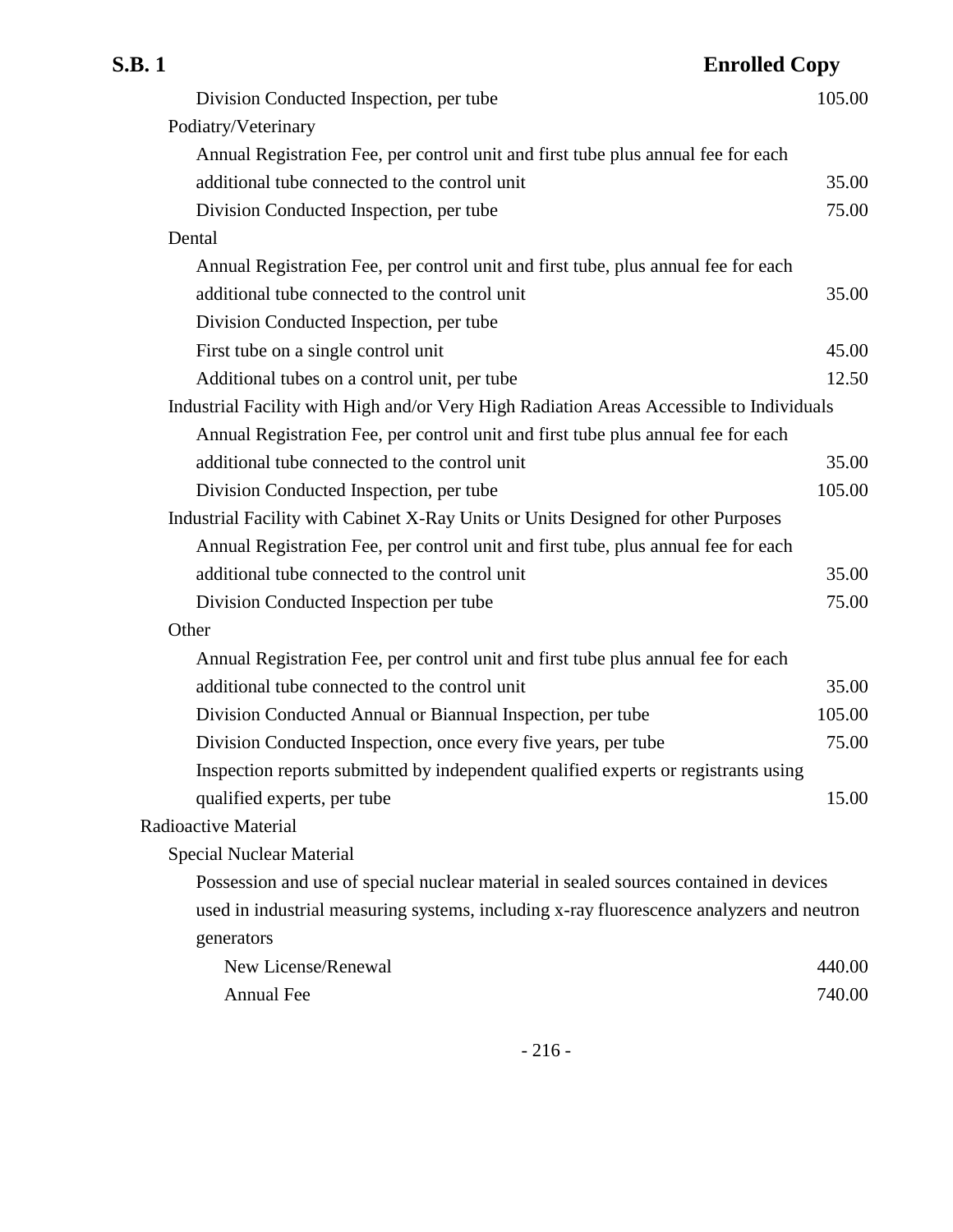# **Enrolled Copy** S.B. 1

| Possession and use of less than 15 grams special nuclear material in unsealed form for research  |          |
|--------------------------------------------------------------------------------------------------|----------|
| and development                                                                                  |          |
| New License/Renewal                                                                              | 730.00   |
| <b>Annual Fee</b>                                                                                | 740.00   |
| Special nuclear material to be used as calibration and reference sources                         |          |
| New License/Renewal                                                                              | 180.00   |
| Annual Fee                                                                                       | 240.00   |
| All other special nuclear material licenses                                                      |          |
| New License/Renewal                                                                              | 1,150.00 |
| Annual Fee                                                                                       | 1,600.00 |
| <b>Source Material</b>                                                                           |          |
| Licenses for concentrations of uranium from other areas (i.e. copper, phosphates, etc.) for the  |          |
| production of uranium yellow cake (moist, solid)                                                 |          |
| New License/Renewal                                                                              | 5,510.00 |
| <b>Annual Fee</b>                                                                                | 4,220.00 |
| Regulation of source and byproduct material at uranium mills or commercial waste facilities      |          |
| (1) Uramium mills or commercial sites disposing of or reprocessing by product material, per      |          |
| month                                                                                            | 6,667.00 |
| (2) Uranium mills the Executive Secretary has determined are on standby status,                  |          |
| per month                                                                                        | 4,167.00 |
| Fees are applicable when the Nuclear Regulatory Commission grants the amendments to              |          |
| <b>Agreement State Status</b>                                                                    |          |
| Licenses for possession and use of source material for shielding                                 |          |
| New License/Renewal                                                                              | 230.00   |
| Annual Fee                                                                                       | 320.00   |
| All other source material licenses                                                               |          |
| New License/Renewal                                                                              | 1,000.00 |
| <b>Annual Fee</b>                                                                                | 1,120.00 |
| Radioactive Material other than Source Material and Special Nuclear Material Licenses of broad   |          |
| scope for possession and use of radioactive material for processing or manufacturing of items    |          |
| containing radioactive material for commercial distribution                                      |          |
| New License/Renewal                                                                              | 2,320.00 |
| <b>Annual Fee</b>                                                                                | 2,960.00 |
| Other licenses for possession and use of radioactive material for processing or manufacturing of |          |
| items containing radioactive material for commercial distribution                                |          |
| New License/Renewal                                                                              | 1,670.00 |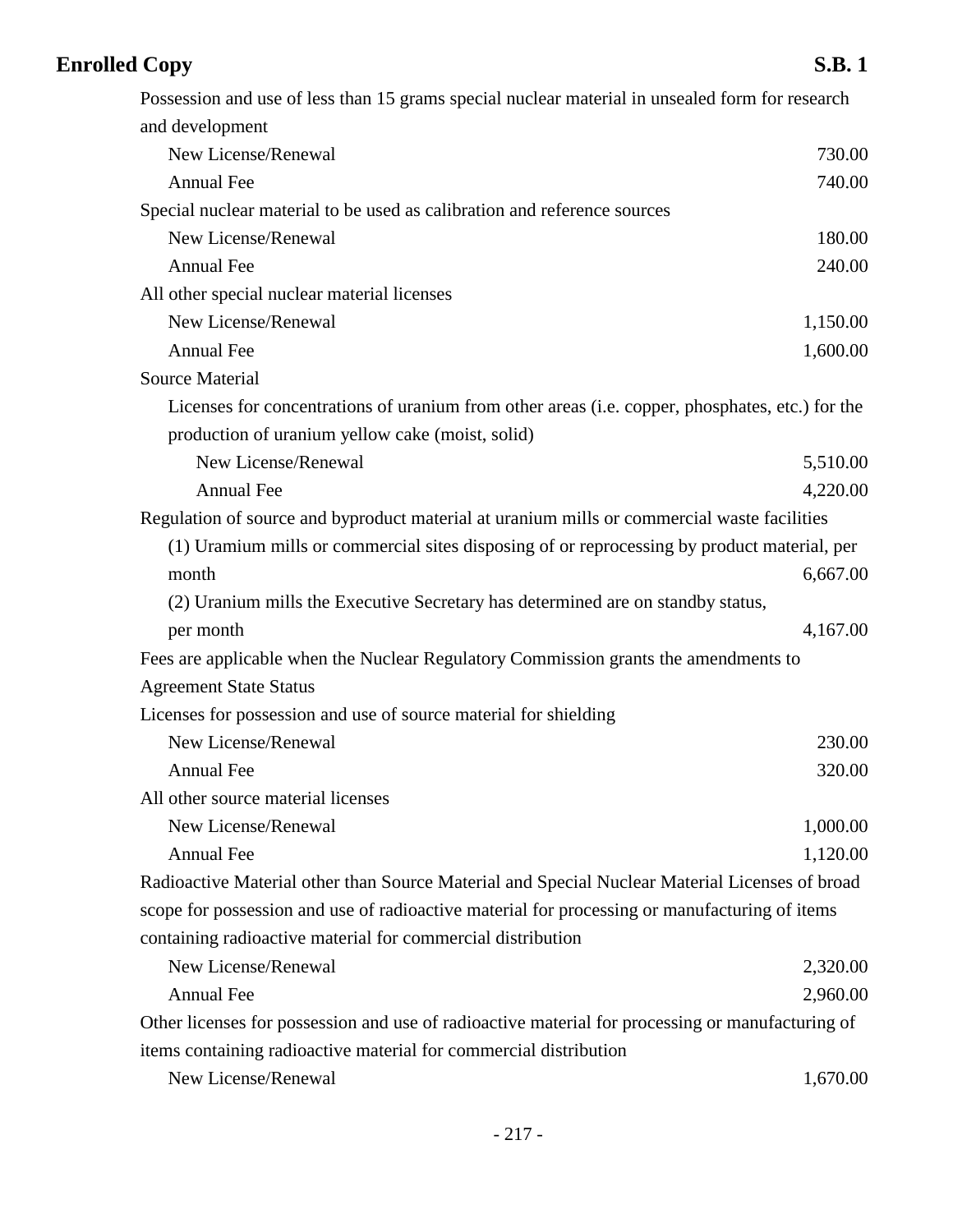# **S.B. 1 Enrolled Copy**

| <b>Annual Fee</b>                                                                                  | 2,040.00 |
|----------------------------------------------------------------------------------------------------|----------|
| Licenses authorizing the processing or manufacturing and distribution or redistribution of         |          |
| radiopharmaceuticals, generators, reagent kits, or sources or devices containing radioactive       |          |
| material                                                                                           |          |
| New License/Renewal                                                                                | 2,320.00 |
| <b>Annual Fee</b>                                                                                  | 2,960.00 |
| Licenses authorizing distribution or redistribution of radiopharmaceuticals, generators, reagent   |          |
| kits, or sources or devices not involving processing of radioactive material                       |          |
| New License/Renewal                                                                                | 860.00   |
| <b>Annual Fee</b>                                                                                  | 1,000.00 |
| Licenses for possession and use of radioactive material for industrial radiography operations.     |          |
| New License/Renewal                                                                                | 1,670.00 |
| <b>Annual Fee</b>                                                                                  | 2,560.00 |
| Licenses for possession and use of radioactive material in sealed sources for irradiation of       |          |
| materials in which the source is not removed from its shield (self-shielded units)                 |          |
| New License/Renewal                                                                                | 700.00   |
| <b>Annual Fee</b>                                                                                  | 940.00   |
| Licenses for possession and use of less than 10,000 curies of radioactive material in sealed       |          |
| sources for irradiation of materials in which the source is exposed for irradiation purposes       |          |
| New License/Renewal                                                                                | 1,670.00 |
| <b>Annual Fee</b>                                                                                  | 1,740.00 |
| Licenses for possession and use of 10,000 curies or more of radioactive material in sealed         |          |
| sources for irradiation of materials in which the source is exposed for irradiation purposes       |          |
| New License/Renewal                                                                                | 3,340.00 |
| Annual Fee                                                                                         | 3,480.00 |
| Licenses to distribute items containing radioactive material that require device review to persons |          |
| exempt from the licensing requirements of R313-19, except specific licenses authorizing            |          |
| redistribution of items that have been authorized for distribution to persons exempt from the      |          |
| licensing requirements of R313-19                                                                  |          |
| New License/Renewal                                                                                | 700.00   |
| <b>Annual Fee</b>                                                                                  | 580.00   |
| Licenses to distribute items containing radioactive material or quantities of radioactive material |          |
| that do not require device evaluation to persons exempt from the licensing requirements of         |          |
| R313-19, except for specific licenses authorizing redistribution of items that have been           |          |
| authorized for distribution to persons exempt from the licensing requirements of R313-19           |          |
| New License/Renewal                                                                                | 700.00   |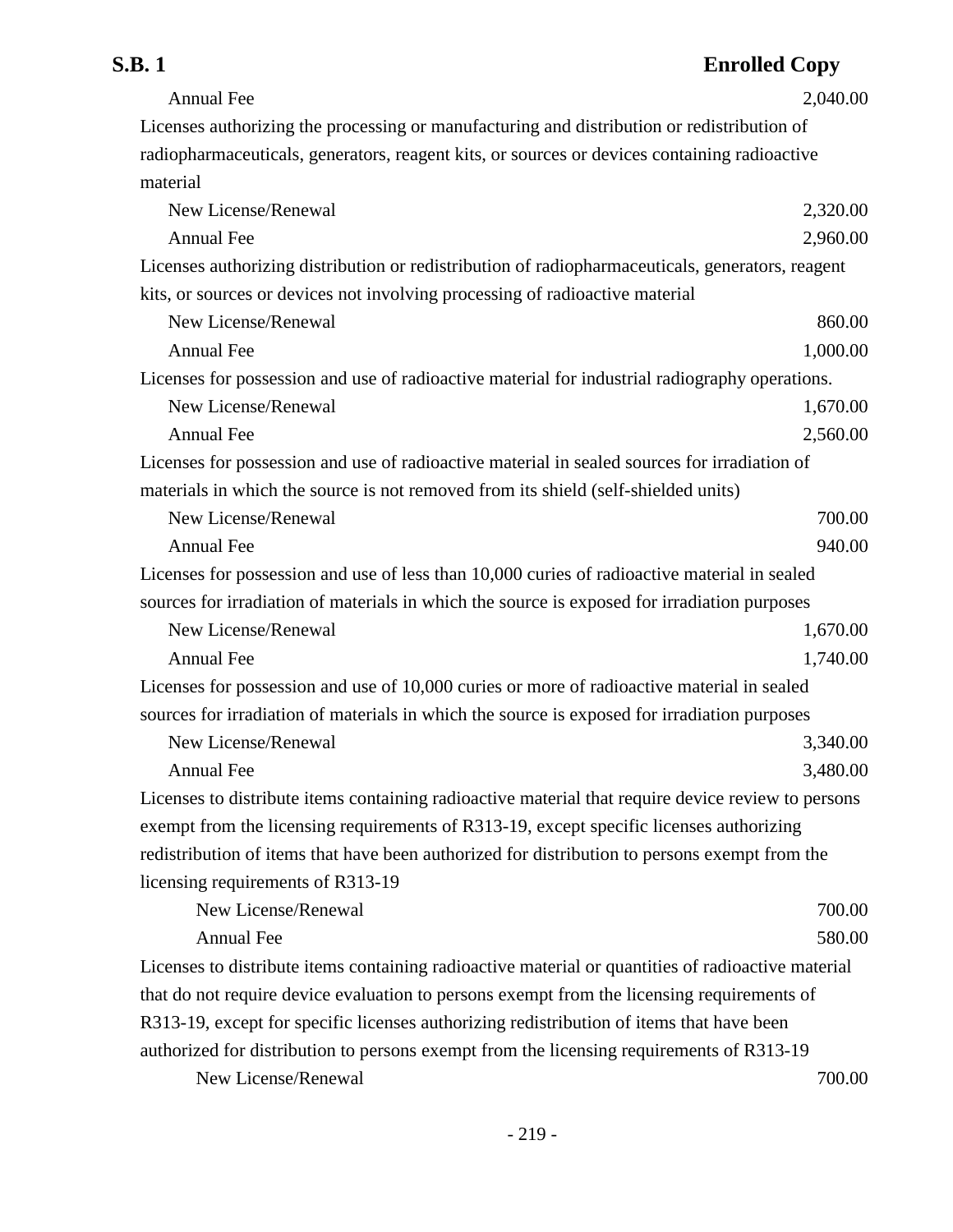## **Enrolled Copy** S.B. 1

Annual Fee 580.00

Licenses to distribute items containing radioactive material that require sealed source and/or device review to persons generally licensed under R313-21, except specific licenses authorizing redistribution of items that have been authorized for distribution to persons generally licensed under R313-21

| New License/Renewal                                                                                  | 700.00     |
|------------------------------------------------------------------------------------------------------|------------|
| <b>Annual Fee</b>                                                                                    | 580.00     |
| Licenses to distribute items containing radioactive material or quantities of radioactive material   |            |
| that do not require sealed source and/or device review to persons generally licensed under           |            |
| R313-21, except specific licenses authorizing redistribution of items that have been authorized      |            |
| for distribution to persons generally licensed under R313-21                                         |            |
| New License/Renewal                                                                                  | 700.00     |
| <b>Annual Fee</b>                                                                                    | 580.00     |
| Licenses of broad scope for possession and use of radioactive material for research and              |            |
| development which do not authorize commercial distribution                                           |            |
| New License/Renewal                                                                                  | 2,320.00   |
| <b>Annual Fee</b>                                                                                    | 2,960.00   |
| Licenses for possession and use of radioactive material for research and development, which do       |            |
| not authorize commercial distribution                                                                |            |
| New License/Renewal                                                                                  | 700.00     |
| <b>Annual Fee</b>                                                                                    | 940.00     |
| All other specific radioactive material licenses                                                     |            |
| New License/Renewal                                                                                  | 440.00     |
| <b>Annual Fee</b>                                                                                    | 520.00     |
| Licenses that authorize services for other licensees, except licenses that authorize leak testing or |            |
| waste disposal services which are subject to the fees specified for the listed services              |            |
| New License/Renewal                                                                                  | 320.00     |
| <b>Annual Fee</b>                                                                                    | 420.00     |
| Licenses that authorize services for leak testing only                                               |            |
| New License/Renewal                                                                                  | 150.00     |
| <b>Annual Fee</b>                                                                                    | 160.00     |
| Radioactive Waste Disposal                                                                           |            |
| Licenses specifically authorizing the receipt of waste radioactive material from other persons       |            |
| for the purpose of commercial disposal by land by the licensee                                       |            |
| New Application                                                                                      |            |
| (a) Siting application: Actual costs up to                                                           | 250,000.00 |
|                                                                                                      |            |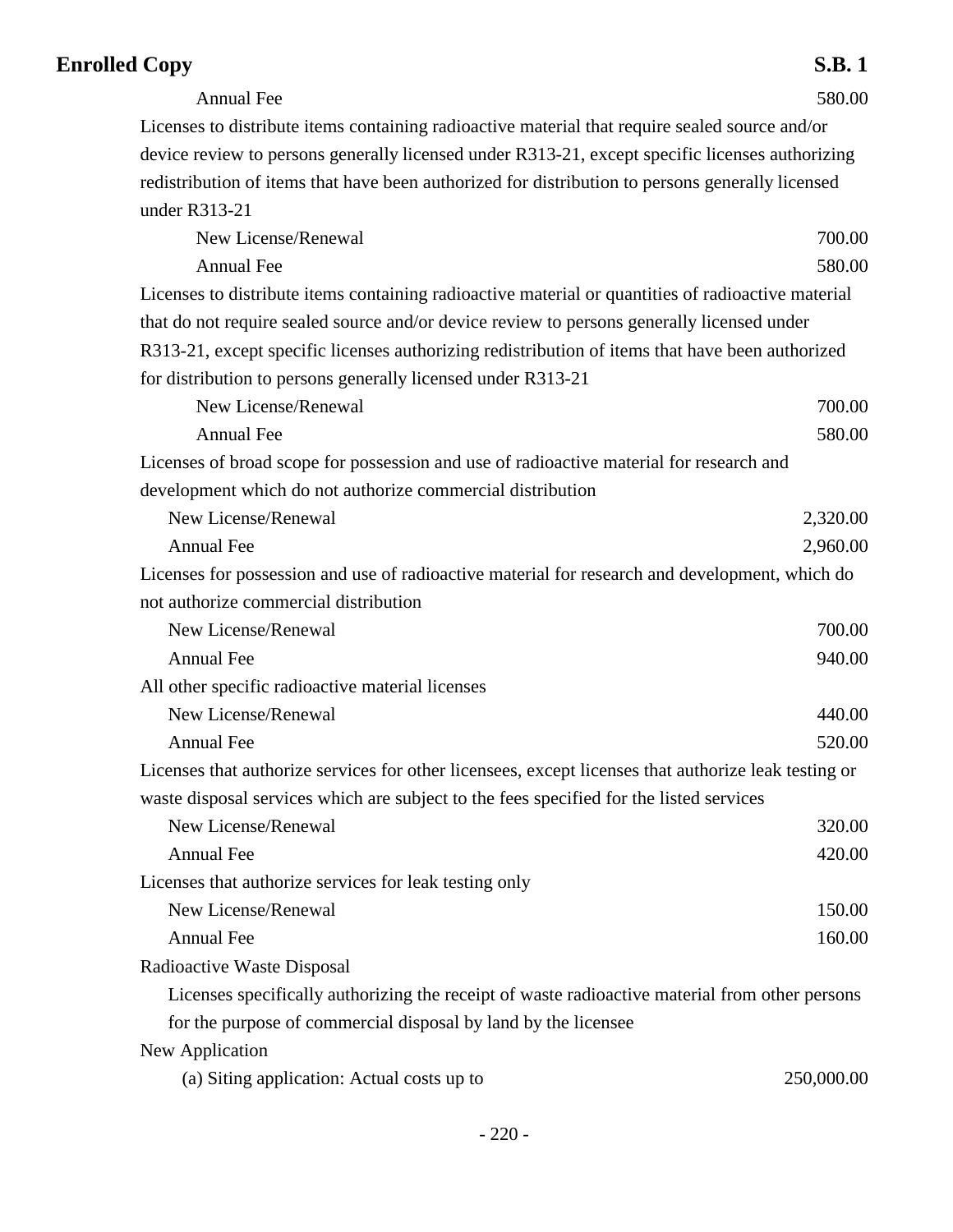# **S.B. 1 Enrolled Copy**

| (b) License application: Actual costs up to                                                          | 1,000,000.00 |
|------------------------------------------------------------------------------------------------------|--------------|
| Renewal: Actual cost up to                                                                           | 1,000,000.00 |
| Pre-licensing and operations review and consultation on commercial low-level radioactive waste       |              |
| facilities, per hour                                                                                 | 70.00        |
| Review of commercial low-level radioactive waste disposal and uranium recovery special               |              |
| projects. Applicable when the licensee and the Division agree that a review be conducted by a        |              |
| contractor in support of the efforts of Division staff:                                              |              |
| Actual cost                                                                                          |              |
| Review of topical reports submitted by a licensee or manufacturer to certify waste casks for         |              |
| transportation or disposal, per hour                                                                 | 70.00        |
| <b>Generator Site Access Permits</b>                                                                 |              |
| Generators transferring 1001 or more cubic feet of radioactive waste, per year                       | 1,300.00     |
| Generators transferring 1000 cubic feet or less of radioactive waste, per year                       | 500.00       |
| Brokers, (waste collectors or processors), per year                                                  | 5,000.00     |
| Review of licensing or permit actions, amendments, environmental monitoring reports, and             |              |
| miscellaneous reports for uramium recovery facilities, per hour                                      | 70.00        |
| Licenses specifically authorizing the receipt of waste radioactive material from other persons for   |              |
| the purpose of packaging or repackaging the material. The licensee will dispose of the material      |              |
| by transfer to another person authorized to receive or dispose of the material                       |              |
| New License/Renewal                                                                                  | 3,190.00     |
| <b>Annual Fee</b>                                                                                    | 2,760.00     |
| Licenses specifically authorizing the receipt of prepackaged waste radioactivematerial from          |              |
| other persons. The licensee will dispose of the material by transfer to another person authorized    |              |
| to receive or dispose of the material                                                                |              |
| New License/Renewal                                                                                  | 700.00       |
| Annual Fee                                                                                           | 1,100.00     |
| Licenses authorizing packing of radioactive waste for shipment to waste disposal site where          |              |
| licensee does not take possession of waste material                                                  |              |
| New License/Renewal                                                                                  | 440.00       |
| Annual Fee                                                                                           | 520.00       |
| Well Logging, Well Surveys, and Tracer Studies Licenses for possession and use of radioactive        |              |
| material for well logging, well surveys, and tracer studies other than field flooding tracer studies |              |
| New License/Renewal                                                                                  | 1,670.00     |
| <b>Annual Fee</b>                                                                                    | 2,100.00     |
| Licenses for possession and use of radioactive material for field flooding tracer studies            |              |
| New License/Renewal Actual Cost                                                                      |              |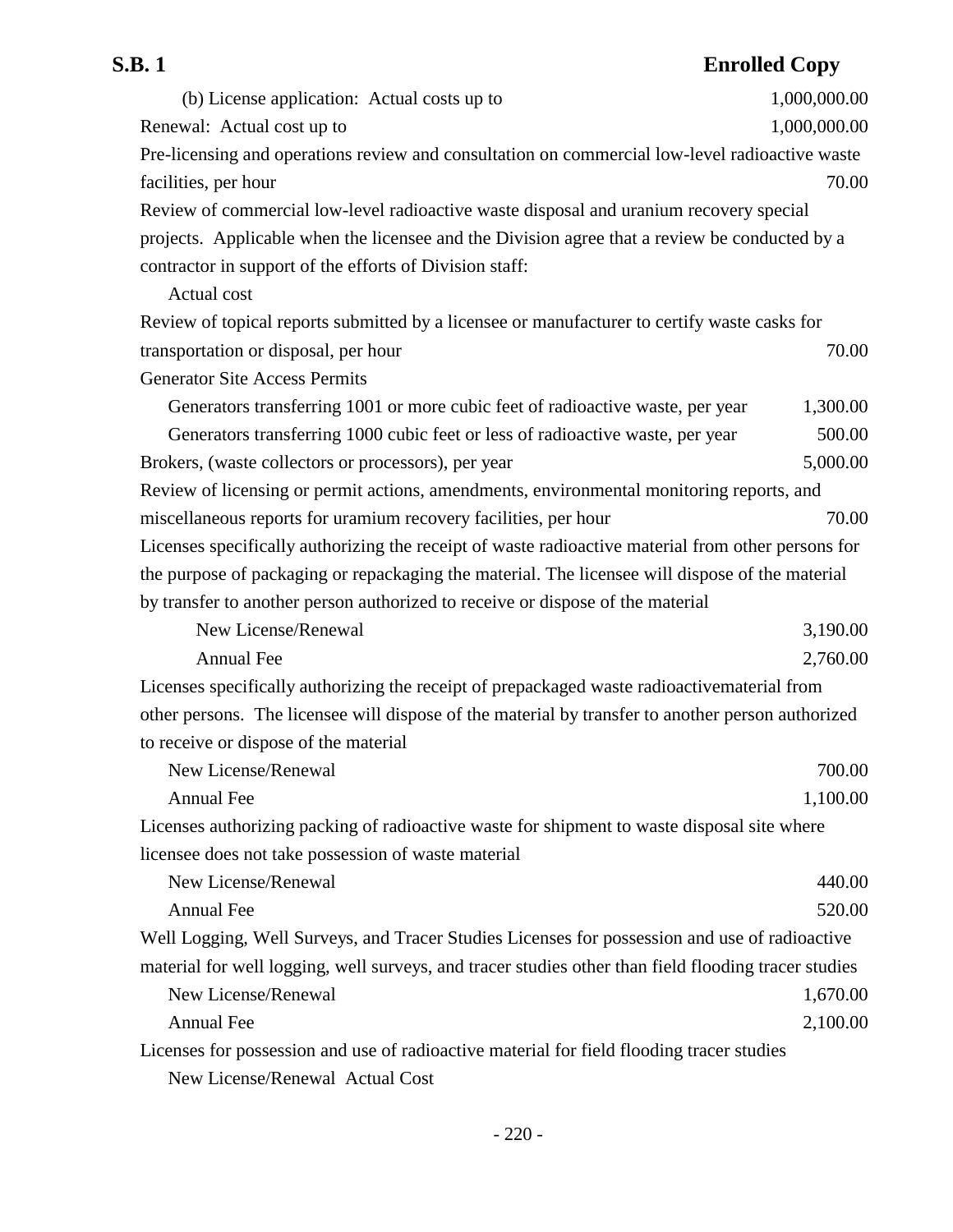| <b>Enrolled Copy</b>                                                                              | <b>S.B.1</b> |
|---------------------------------------------------------------------------------------------------|--------------|
| Annual Fee                                                                                        | 4,000.00     |
| <b>Nuclear Laundries</b>                                                                          |              |
| Licenses for commercial collection and laundry of items contaminated with radioactive             |              |
| material                                                                                          |              |
| New License/Renewal                                                                               | 1,670.00     |
| <b>Annual Fee</b>                                                                                 | 2,380.00     |
| Human Use of Radioactive Material. Licenses for human use of radioactive material in sealed       |              |
| sources contained in teletherapy devices                                                          |              |
| New License/Renewal                                                                               | 1,090.00     |
| <b>Annual Fee</b>                                                                                 | 1,280.00     |
| Licenses of broad scope issued to medical institutions or two or more physicians authorizing      |              |
| research and development, including human use of radioactive material, except licenses for        |              |
| radioactive material in sealed sources contained in teletherapy devices                           |              |
| New License/Renewal                                                                               | 2,320.00     |
| <b>Annual Fee</b>                                                                                 | 2,960.00     |
| Other licenses issued for human use of radioactive material, except licenses for use of           |              |
| radioactive material contained in teletherapy devices                                             |              |
| New License/Renewal                                                                               | 700.00       |
| <b>Annual Fee</b>                                                                                 | 1,100.00     |
| Civil Defense                                                                                     |              |
| Licenses for possession and use of radioactive material for civil defense activities              |              |
| New License/Renewal                                                                               | 700.00       |
| <b>Annual Fee</b>                                                                                 | 380.00       |
| <b>Power Source</b>                                                                               |              |
| Licenses for the manufacture and distribution of encapsulated radioactive material wherein        |              |
| the decay energy of the material is used as a source for power                                    |              |
| New License/Renewal                                                                               | 5,510.00     |
| Annual Fee                                                                                        | 2,520.00     |
| Plan Reviews                                                                                      |              |
| Review of plans for decommissioning, decontamination, reclamation, waste disposal                 |              |
| pursuant to R313-15-1002, or site restoration activities                                          | 400.00       |
| Plus added cost above 8 hours, per hour                                                           | 70.00        |
| Investigation of a misadministration by a third party as defined in R313-30-5 or in R313-32-2, as |              |
| applicable:                                                                                       |              |

Actual Cost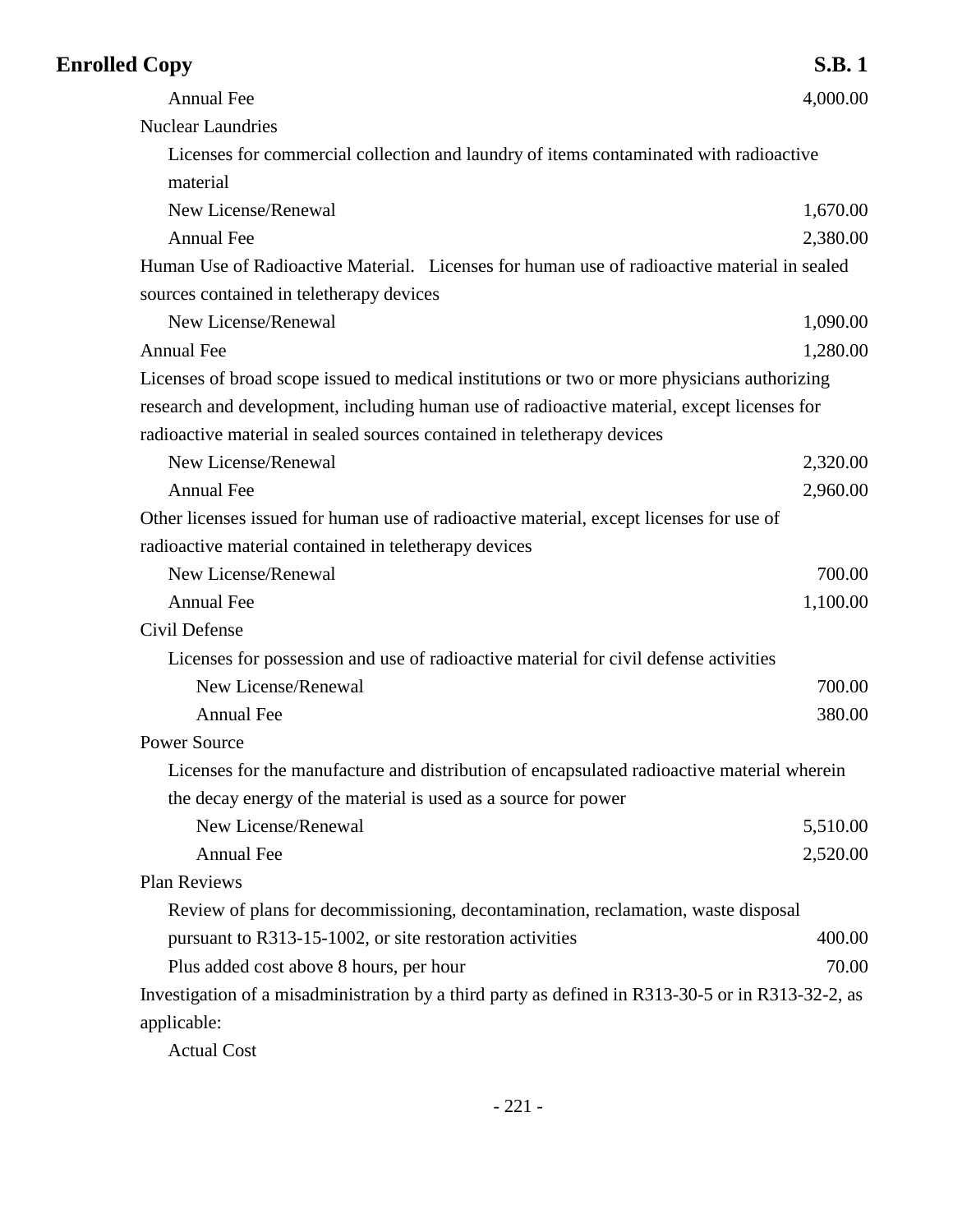# **S.B. 1 Enrolled Copy**

| <b>General License</b>                                                                         |        |
|------------------------------------------------------------------------------------------------|--------|
| Measuring, gauging and control devices                                                         |        |
| Initial registration/renewal for first year                                                    | 20.00  |
| Annual fee after initial registration/renewal                                                  | 20.00  |
| In Vitro Testing                                                                               |        |
| Initial registration/renewal for first year                                                    | 20.00  |
| Annual fee after initial registration/renewal                                                  | 20.00  |
| Depleted Uranium                                                                               |        |
| Initial registration/renewal for first year                                                    | 20.00  |
| Annual fee after initial registration/renewal                                                  | 20.00  |
| Charge for Late Payment of Fees, for all fees, per 30 days late                                | 25.00  |
| Publication costs for making public notice of required actions:                                |        |
| <b>Actual Cost</b>                                                                             |        |
| <b>Reciprocity Fees</b>                                                                        |        |
| Licensees who conduct the activities under the reciprocity provisions of R313-19-30            |        |
| Initial Filing of Application:                                                                 |        |
| Full Annual for Specific Category of User Listed Above                                         |        |
| Expedited application review. Applicable when, by mutual consent of the applicant and affected |        |
| staff, an application request is taken out of date order and processed by staff per hour       | 75.00  |
| Management and oversight of impounded radioactive material:                                    |        |
| <b>Actual Cost</b>                                                                             |        |
| License amendment, for greater than three applications in a calendar year                      | 200.00 |
| <b>Water Quality</b>                                                                           |        |
| Water Quality Regulations, Complete set                                                        | 30.00  |
| Water Quality Regulations, R317-1, 2, 5, 6, 7; 10, 11, and 100, 101, 102, 103, 550, 560        | 2.00   |
| Water Quality Regulations, R317-3, R317-4, R317-8                                              | 10.00  |
| 305(b) Water Quality Report                                                                    | 20.00  |
| Report Entitled:                                                                               |        |
| Utah's Lakes and Reservoirs-Inventory and Classification of Utah's Priority Lakes and          |        |
| Reservoirs                                                                                     | 50.00  |
| <b>Operator Certification</b>                                                                  |        |
| <b>Certification Examination</b>                                                               | 35.00  |
| Renewal of Certificate                                                                         | 10.00  |
| Renewal of Lapsed Certificate -late fee (per month, 30.00 maximum)                             | 10.00  |
| <b>Duplicate Certificate</b>                                                                   | 20.00  |
| New Certificate change in status                                                               | 20.00  |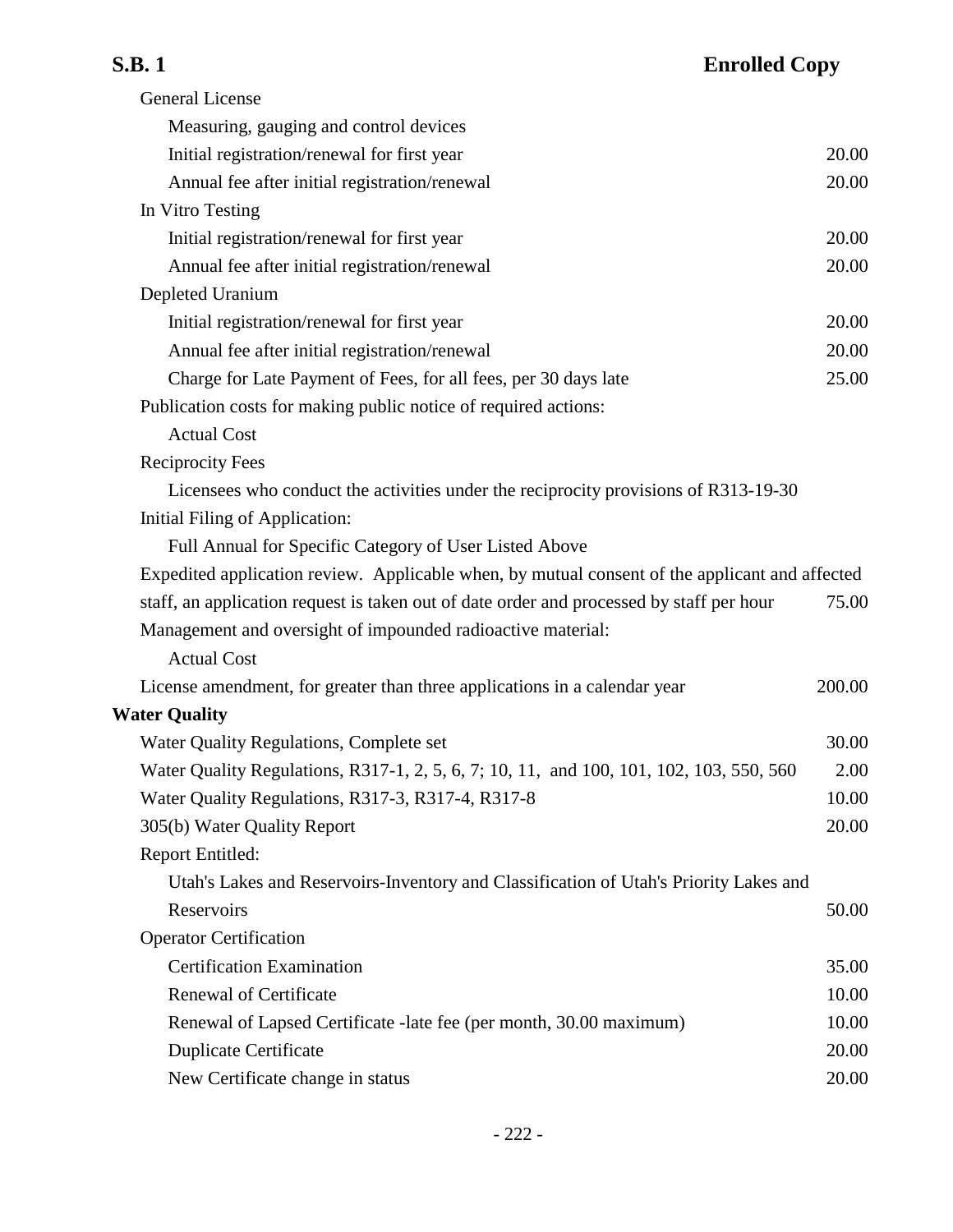| <b>Enrolled Copy</b>                                                         | <b>S.B.1</b> |
|------------------------------------------------------------------------------|--------------|
| Certification by reciprocity with another state                              | 20.00        |
| <b>Grandfather Certificate</b>                                               | 20.00        |
| <b>Underground Wastewater Disposal Systems</b>                               |              |
| New Systems Fee                                                              | 25.00        |
| Certificate Issuance                                                         | 10.00        |
| <b>UPDES Permits</b>                                                         |              |
| <b>Cement Manufacturing</b>                                                  |              |
| Major                                                                        | 3,600.00     |
| Minor                                                                        | 900.00       |
| Coal Mining and Preparation                                                  |              |
| <b>General Permit</b>                                                        | 1,800.00     |
| Fees for general permits issued for less than 5 years will be prorated based |              |
| on a 5-year permit, \$100.00 minimum                                         |              |
| <b>Individual Major</b>                                                      | 5,400.00     |
| <b>Individual Minor</b>                                                      | 3,600.00     |
| Concentrated Animal Feeding Operations (CAFO) General Permit                 | 500.00       |
| Fees for general permit issued for less than 5 years will be pro-rated based |              |
| on a 5 year permit, \$100.00 minimum                                         |              |
| <b>Construction Dewatering/Hydrostatic Testing General Permit</b>            | 500.00       |
| Fees for general permits issued for less than 5 years will be prorated based |              |
| on a 5-year permit, \$100 minimum                                            |              |
| Dairy Products                                                               |              |
| Major                                                                        | 3,600.00     |
| Minor                                                                        | 1,800.00     |
| Electric                                                                     |              |
| Major                                                                        | 4,500.00     |
| Minor                                                                        | 1,800.00     |
| <b>Fish Hatcheries General Permit</b>                                        | 500.00       |
| Fees for general permits issued for less than 5 years will be prorated based |              |
| on a 5-year permit, \$100.00 minimum.                                        |              |
| Food and Kindred Products                                                    |              |
| Major                                                                        | 4,500.00     |
| Minor                                                                        | 1,800.00     |
| Hazardous Waste Clean-up Sites                                               | 10,800.00    |
| Geothermal                                                                   |              |
| Major                                                                        | 3,600.00     |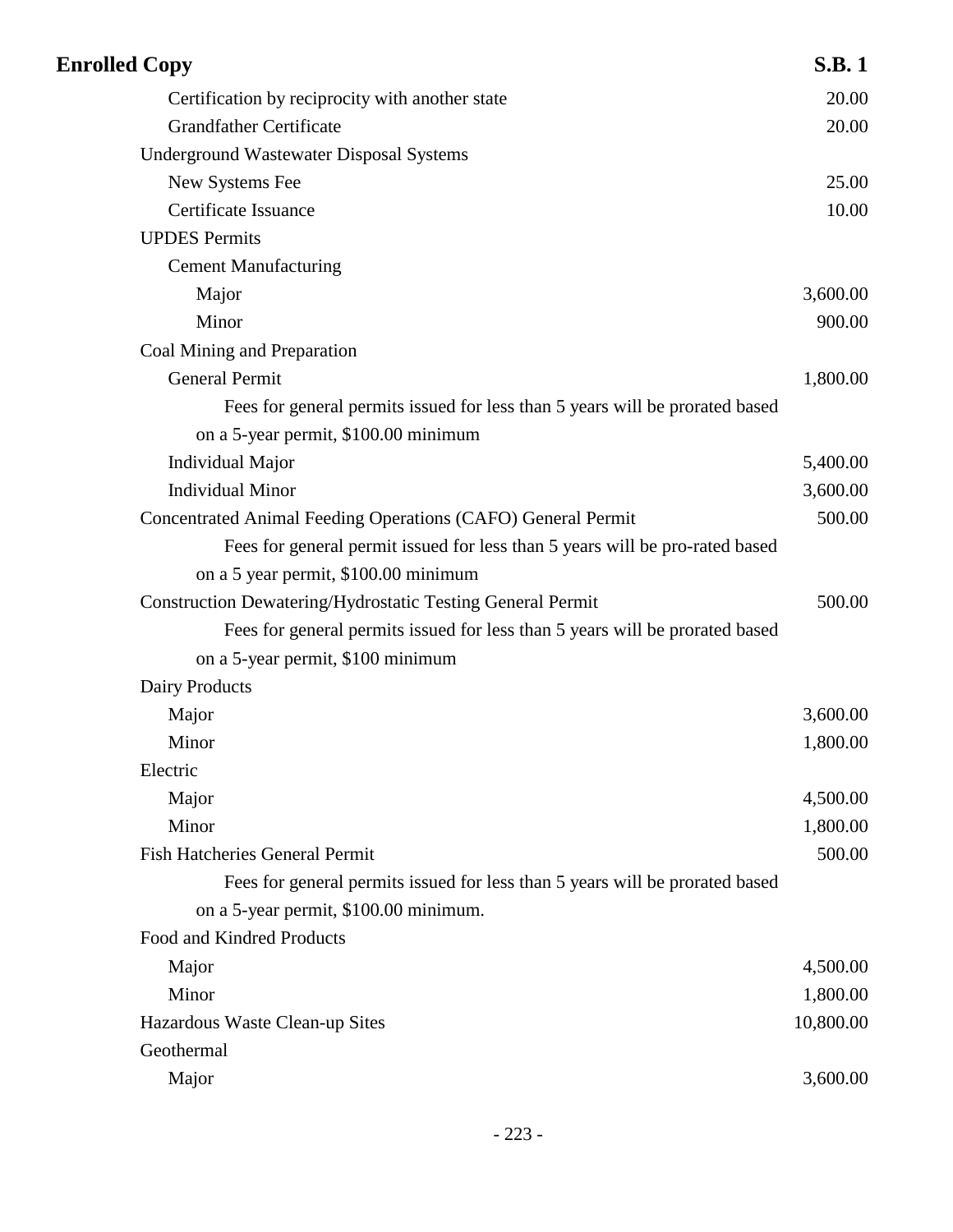| S.B. 1                                                                       | <b>Enrolled Copy</b> |
|------------------------------------------------------------------------------|----------------------|
| Minor                                                                        | 1,800.00             |
| Inorganic Chemicals                                                          |                      |
| Major                                                                        | 5,400.00             |
| Minor                                                                        | 2,700.00             |
| Iron and Steel Manufacturing                                                 |                      |
| Major                                                                        | 10,800.00            |
| Minor                                                                        | 2,700.00             |
| Leaking Underground Storage Tank Cleanup                                     |                      |
| <b>General Permit</b>                                                        | 1,800.00             |
| Fees for general permits issued for less than 5 years will be prorated based |                      |
| on a 5-year permit, \$100 minimum                                            |                      |
| <b>Individual Permit</b>                                                     | 3,600.00             |
| <b>Meat Products</b>                                                         |                      |
| Major                                                                        | 5,400.00             |
| Minor                                                                        | 1,800.00             |
| <b>Metal Finishing and Products</b>                                          |                      |
| Major                                                                        | 5,400.00             |
| Minor                                                                        | 2,700.00             |
| Mineral Mining and Processing                                                |                      |
| Sand and Gravel                                                              | 1,000.00             |
| <b>Salt Extraction</b>                                                       | 1,000.00             |
| Other Majors                                                                 | 3,600.00             |
| <b>Other Minors</b>                                                          | 1,800.00             |
| Manufacturing                                                                |                      |
| Major                                                                        | 7,200.00             |
| Minor                                                                        | 2,700.00             |
| Oil and Gas Extraction                                                       |                      |
| flow rate $\leq$ 0.5 MGD                                                     | 1,800.00             |
| flow rate $> 0.5$ MGD                                                        | 2,700.00             |
| Ore Mining                                                                   |                      |
| Major                                                                        | 5,400.00             |
| Minor                                                                        | 2,700.00             |
| Major w/Conc. Process                                                        | 10,800.00            |
| <b>Organic Chemicals Manufacturing</b>                                       |                      |
| Major                                                                        | 9,000.00             |
| Minor                                                                        | 2,700.00             |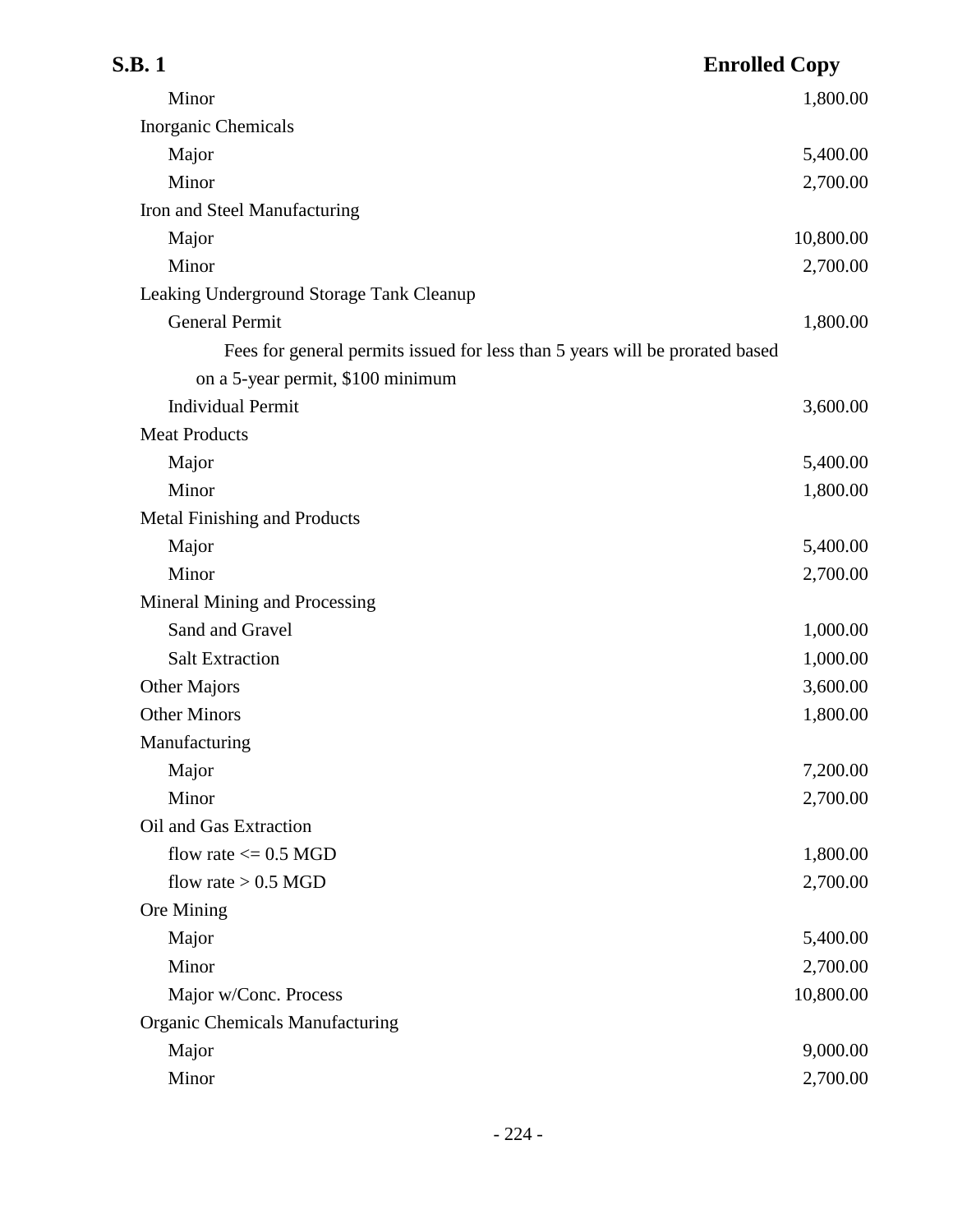| <b>Enrolled Copy</b>                                                         | <b>S.B.1</b> |
|------------------------------------------------------------------------------|--------------|
| Petroleum Refining                                                           |              |
| Major                                                                        | 7,200.00     |
| Minor                                                                        | 2,700.00     |
| <b>Pharmaceutical Preparations</b>                                           |              |
| Major                                                                        | 7,200.00     |
| Minor                                                                        | 2,700.00     |
| <b>Rubber and Plastic Products</b>                                           |              |
| Major                                                                        | 4,500.00     |
| Minor                                                                        | 2,700.00     |
| <b>Space Propulsion</b>                                                      |              |
| Major                                                                        | 10,000.00    |
| Minor                                                                        | 2,700.00     |
| Steam and/or Power Electric Plants                                           |              |
| Major                                                                        | 3,600.00     |
| Minor                                                                        | 1,800.00     |
| Water Treatment Plants (Except Political Subdivisions)                       |              |
| <b>General Permit</b>                                                        | 500.00       |
| Fees for general permits issued for less than 5 years will be prorated based |              |
| on a 5-year permit, \$100 minimum                                            |              |
| Non-contact Cooling Water                                                    |              |
| Flow rate $\leq$ 10,000 gpd                                                  | 500.00       |
| 10,000 gpd < Flow rate 100,000 gpd \$500.00 up to \$1,000.00                 | 1,000.00     |
| 100,000 gpd < Flow rate <1.0 MGD \$1,000.00 up to \$2,000.00                 | 2,000.00     |
| Flow Rate $> 1.0$ MGD                                                        | 3,000.00     |
| Note: Fee amt. will be prorated based on flow rate.                          |              |
| General Multi-Secture Industrial Storm Water Permit*                         | 500.00       |
| *Fees for general permits issued for less than 5 years will be prorated      |              |
| based on a 5-year permit, \$100.00 minimum                                   |              |
| General Construction Storm Water Permit> 1 Acre*                             | 500.00       |
| *Fees for general permits issued for less than 5 years will be prorated      |              |
| based on a 5-year permit, \$100.00 minimum                                   |              |
| Municipal Storm Water Annual Fee:                                            |              |
| 0-5,000 Population                                                           | 500.00       |
| 5,001 - 10,000 Population                                                    | 800.00       |
| 10,001 - 50,000 Population                                                   | 1,200.00     |
| 50,001 - 125,000 Population                                                  | 2,000.00     |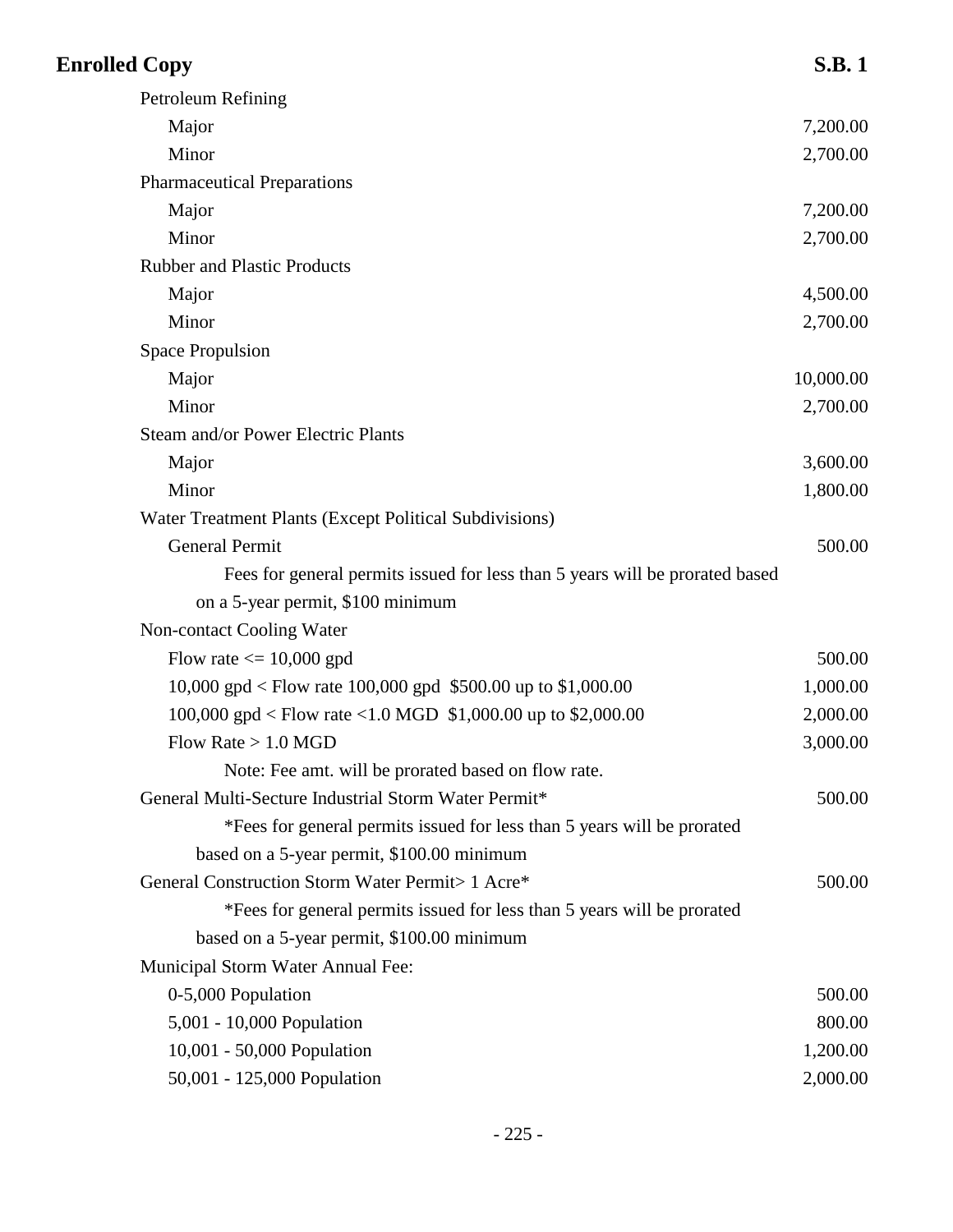| S.B. 1                                                                                  | <b>Enrolled Copy</b> |
|-----------------------------------------------------------------------------------------|----------------------|
| $> 125,000$ Population                                                                  | 3,000.00             |
| Annual Ground Water Permit Administration Fee                                           |                      |
| Tailings/Evap/Process Ponds; Heaps (per each)                                           |                      |
| 0-1 Acre                                                                                | 350.00               |
| 1-15 Acres                                                                              | 700.00               |
| 15-50 Acres                                                                             | 1,400.00             |
| 50-300 Acres                                                                            | 2,100.00             |
| Over 300 Acres                                                                          | 2,800.00             |
| All Others                                                                              |                      |
| Base (one regulated facility)                                                           | 700.00               |
| Per each additional regulated facility                                                  | 700.00               |
| (Multi-celled pond system or grouping of facilities with common                         |                      |
| compliance point is considered one facility.)                                           |                      |
| UPDES, Ground Water, Underground Injection Control, and Construction Permits not listed |                      |
| above and Permit modifications (except political subdivisions), per hour                | 70.00                |
| Complex facilities where the anticipated permit issuance costs will exceed the above    |                      |
| categorical fees by 25%, per hour. (Permittee to be notified upon receipt of            |                      |
| application)                                                                            | 70.00                |
| <b>Water Quality Cleanup Activities</b>                                                 |                      |
| Corrective Action, Site Investigation/Remediation Oversight Administration of Consent   |                      |
| Orders and Agreements.                                                                  | 70.00                |
| In lieu of fees for established above, the applicant or responsible party               |                      |
| may voluntarily make advance payment for more than the established fee to               |                      |
| facilitate oversight activities or permit issuance.                                     |                      |
| Loan Administration Fees, Actual Costs                                                  |                      |
| Technical review of and assistance given for sales/use tax exemptions, per hour         | 70.00                |
| Domestic Sewage Sludge Permits (number of resident connections); annual fee             |                      |
| $0 - 4,000$                                                                             | 500.00               |
| $4001 - 15,000$                                                                         | 1,018.00             |
| More than $15,000$                                                                      | 1,538.00             |
| <b>Drinking Water</b>                                                                   |                      |
| <b>Safe Drinking Water Regulations Rules</b>                                            |                      |
| Bound                                                                                   | 20.00                |
| Part I                                                                                  | 10.00                |
| Part II                                                                                 | 10.00                |
| <b>Computer Disk</b>                                                                    | 10.00                |
| <b>Special Surveys: Actual Cost</b>                                                     |                      |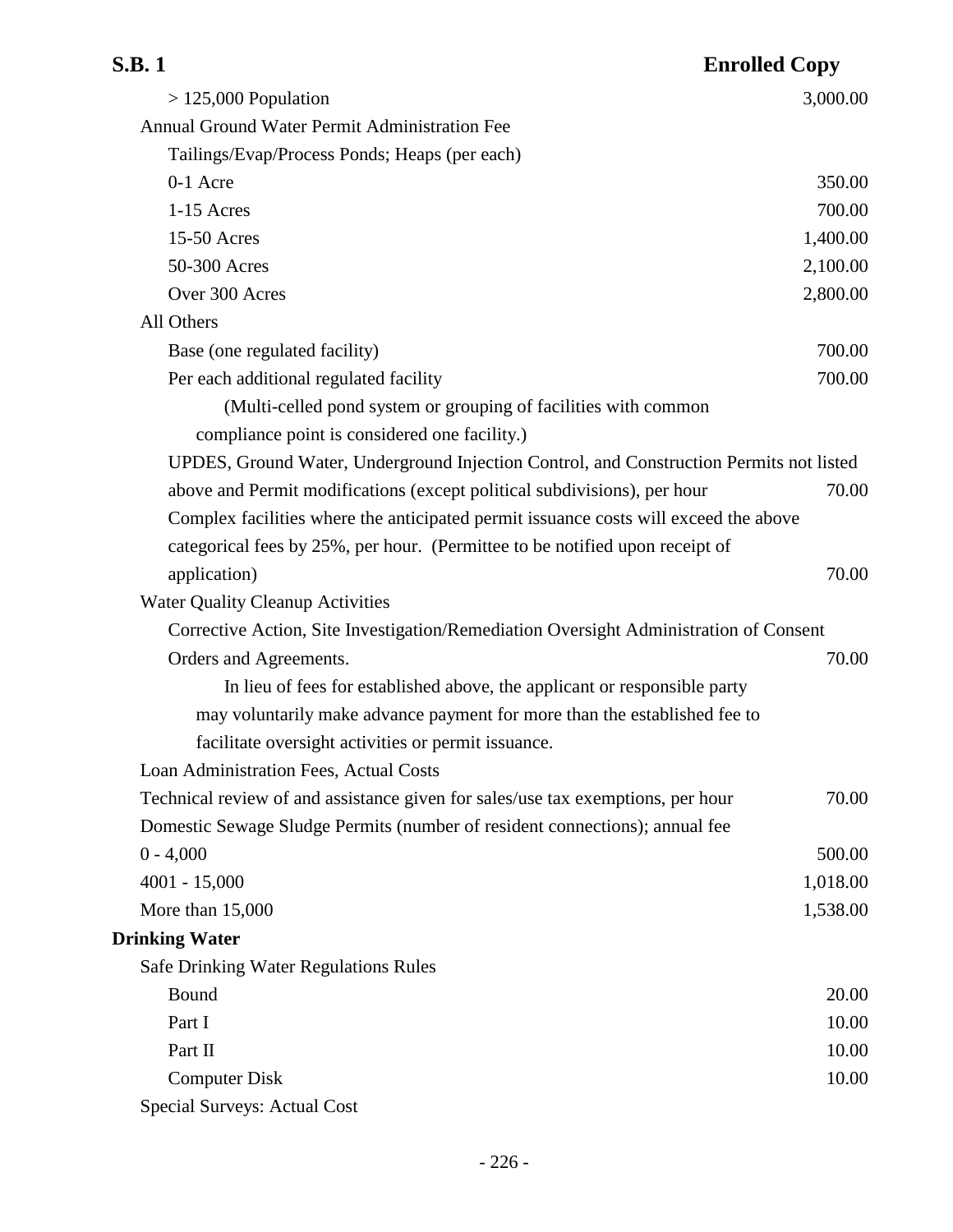| <b>Enrolled Copy</b>                                                             | <b>S.B.1</b> |
|----------------------------------------------------------------------------------|--------------|
| <b>File Searches: Actual Cost</b>                                                |              |
| Well Sealing Inspection (per hour $+$ mileage $+$ per diem)                      | 70.00        |
| Special Consulting/Technical Assistance, per hour                                | 70.00        |
| <b>Operator Certification Program Fees</b>                                       |              |
| Record application fee (one time only)                                           | 20.00        |
| Examination fee (any level)                                                      | 50.00        |
| Renewal of certification (every 3 years if applied for during designated period) | 50.00        |
| <b>Grandfather Certification Application Fee</b>                                 | 50.00        |
| Reinstatement of lapsed certificate                                              | 75.00        |
| Certificate of reciprocity with another state                                    | 50.00        |
| Conversion Fee (Specialist to Operator-Operator to Specialist)                   | 20.00        |
| <b>Cross Connection Control Program</b>                                          |              |
| Record application fee (one time only)                                           | 10.00        |
| <b>Examination</b> fee                                                           | 60.00        |
| Certification fee                                                                | 75.00        |
| Renewal fee                                                                      |              |
| Class I                                                                          | 75.00        |
| Class II                                                                         | 135.00       |
| Class III                                                                        | 135.00       |
| All fees will be deposited in a special account to defray the costs of           |              |
| administering the Cross Connection Control and Certification programs.           |              |
| <b>Financial Assistance Program Fees</b>                                         |              |
| <b>Application Processing</b>                                                    |              |
| <b>Actual Cost</b>                                                               |              |
| <b>Solid and Hazardous Waste</b>                                                 |              |
| <b>Utah Hazardous Waste Rules</b>                                                | 10.00        |
| <b>Utah Solid Waste Rules</b>                                                    | 10.00        |
| Solid Waste Management Plan                                                      |              |
| <b>Utah Used Oil Rules</b>                                                       | 5.00         |
| <b>RCRA Facility List</b>                                                        | 5.00         |
| Solid and Hazardous Waste Program Administration:                                |              |
| (including Used Oil and Waste Tire Recycling Programs)                           |              |
| The following fees do not apply to municipalities, counties, or special          |              |
| service districts seeking Division of Solid and Hazardous Waste reviews.         |              |
| Professional, per hour                                                           | 70.00        |
| (This fee includes but is not limited to: Review of Site Investigation and       |              |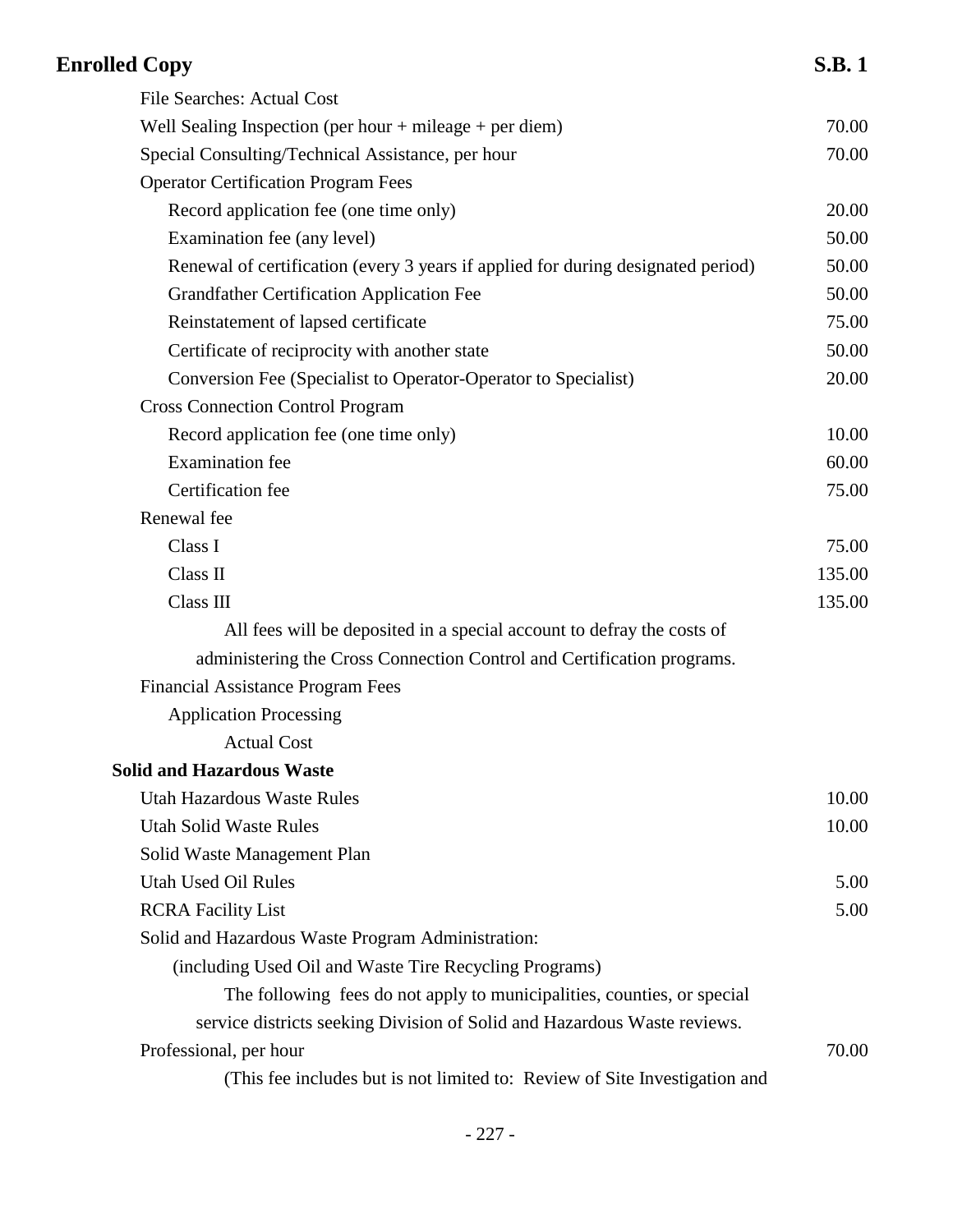Site Remediation, Plans, Review of permit applications and permit modifications, Review and Oversight of Consent Orders and Agreements and their related compliance activities and Review and Oversight of Construction Activities) Solid Waste Permit Filing Fees: The following fees do not apply to municipalities, counties, or special service districts seeking Division of Solid and Hazardous Waste reviews. New Comm. Facility: Class V and Class VI Landfills 1,000.00 New Non-Commercial Facility 750.00 New Incinerator: Commercial 5,000.00 Industrial or Private 1,000.00 Plan Renewals and Plan Modifications 100.00 Variance Requests 500.00 Waste Tire Recycling Fees Waste Tire Recycler Registration Fee, annual 100.00 Waste Tire Transporter Registration Fee, annual 100.00 Used Oil Fees Do It Your Self'er and Used Oil Collection Center Registration Fee No Charge Used Oil Permit Filing Fee for Transporter, Transfer Facility, Processor/Re-refiner, Off-Spec Burner, and Land Application 100.00 Used Oil Registration Fee for Transport, Transfer Facility, Processor/Re-refiner, Off-Spec Burner, and Land Application, Annual 100.00 Used Oil Marketer Registration Fee, annual 50.00 Used Oil Marketer Permit Filing Fee 50.00 DEPARTMENT OF TRANSPORTATION SUPPORT SERVICES **Administration** Outdoor Advertising Permit Fee, per year 25.00 GRAMA Fee Per Copy, If they come into our office to make the copy .05 Per Copy, if UDOT makes the copy .50 Per Copy, 11 X 17 Copy, beginning the first sheet 1.00